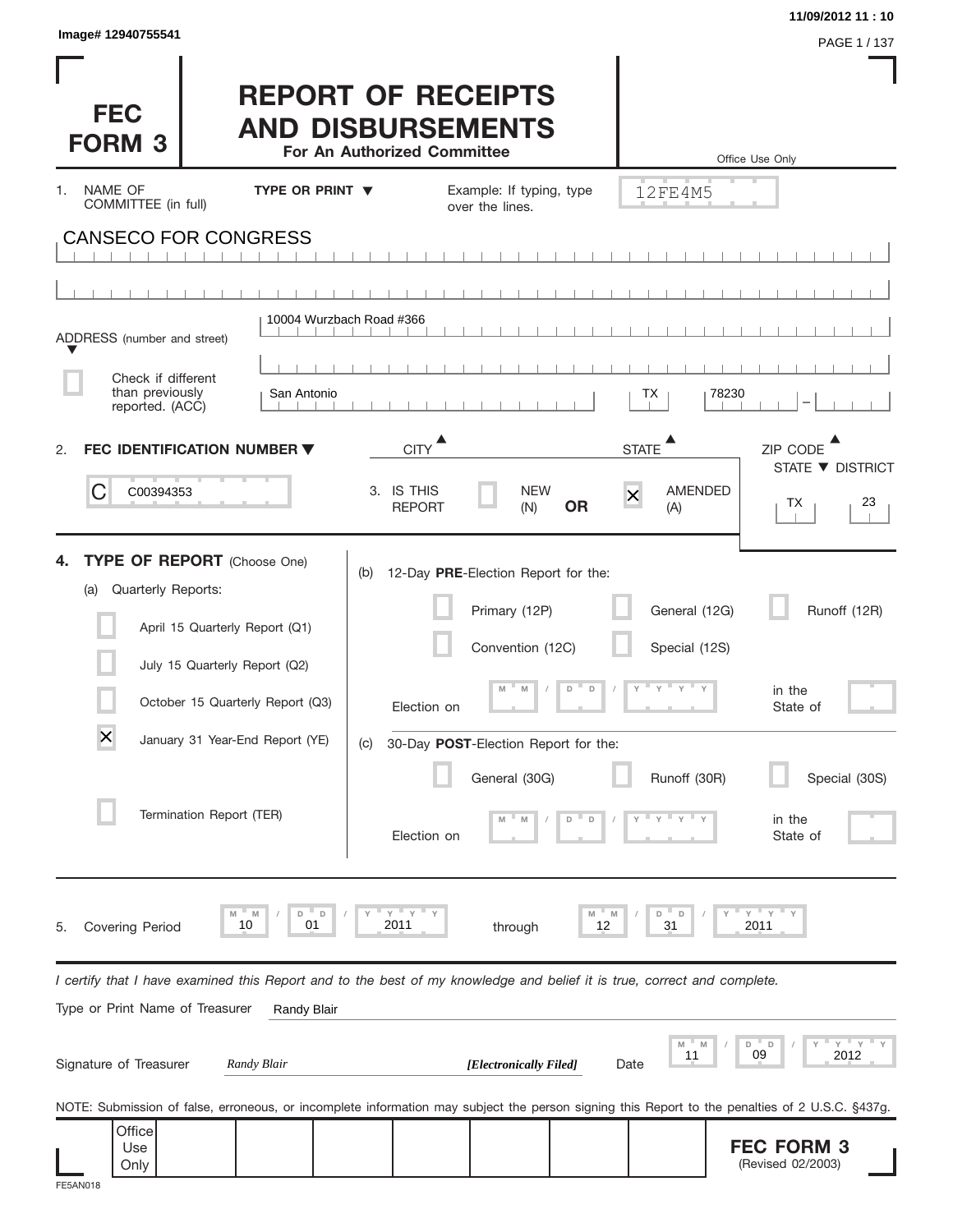## Write or Type Committee Name<br>CANSECO FOR CONGRESS

|    |     | Image# 12940755542                                                                                  |                                                      |                                                  |
|----|-----|-----------------------------------------------------------------------------------------------------|------------------------------------------------------|--------------------------------------------------|
|    |     | FEC Form 3 (Revised 02/2003)                                                                        | <b>SUMMARY PAGE</b><br>of Receipts and Disbursements | PAGE 2 / 137                                     |
|    |     | Write or Type Committee Name<br><b>CANSECO FOR CONGRESS</b>                                         |                                                      |                                                  |
|    |     | Report Covering the Period:<br>From:                                                                | Y<br>Y<br>M<br>D<br>D<br>10<br>2011<br>01<br>To:     | $Y =$<br>Y<br>D<br>D<br>31<br>2011<br>12         |
|    |     |                                                                                                     | <b>COLUMN A</b><br><b>This Period</b>                | <b>COLUMN B</b><br><b>Election Cycle-to-Date</b> |
| 6. |     | Net Contributions (other than loans)                                                                |                                                      |                                                  |
|    | (a) | <b>Total Contributions</b><br>(other than loans) (from Line 11(e))                                  | 214454.00                                            | 1025184.20                                       |
|    | (b) | <b>Total Contribution Refunds</b>                                                                   | 0.00                                                 | 500.00                                           |
|    | (C) | Net Contributions (other than loans)<br>(subtract Line 6(b) from Line 6(a))                         | 214454.00                                            | 1024684.20                                       |
| 7. |     | Net Operating Expenditures                                                                          |                                                      |                                                  |
|    | (a) | <b>Total Operating Expenditures</b>                                                                 | 131733.78                                            | 569549.68                                        |
|    | (b) | Total Offsets to Operating<br>Expenditures (from Line 14)                                           | 0.47                                                 | 743.43                                           |
|    | (C) | Net Operating Expenditures<br>(subtract Line 7(b) from Line 7(a))                                   | 131733.31                                            | 568806.25                                        |
| 8. |     | Cash on Hand at Close of<br>Reporting Period (from Line 27)                                         | 559497.92                                            |                                                  |
| 9. |     | Debts and Obligations Owed TO<br>the Committee (Itemize all on<br>Schedule C and/or Schedule D)     | 0.00                                                 |                                                  |
|    |     | 10. Debts and Obligations Owed BY<br>the Committee (Itemize all on<br>Schedule C and/or Schedule D) | 1146988.58                                           |                                                  |

## **For further information contact:**

Federal Election Commission 999 E Street, NW Washington, DC 20463

> Toll Free 800-424-9530 Local 202-694-1100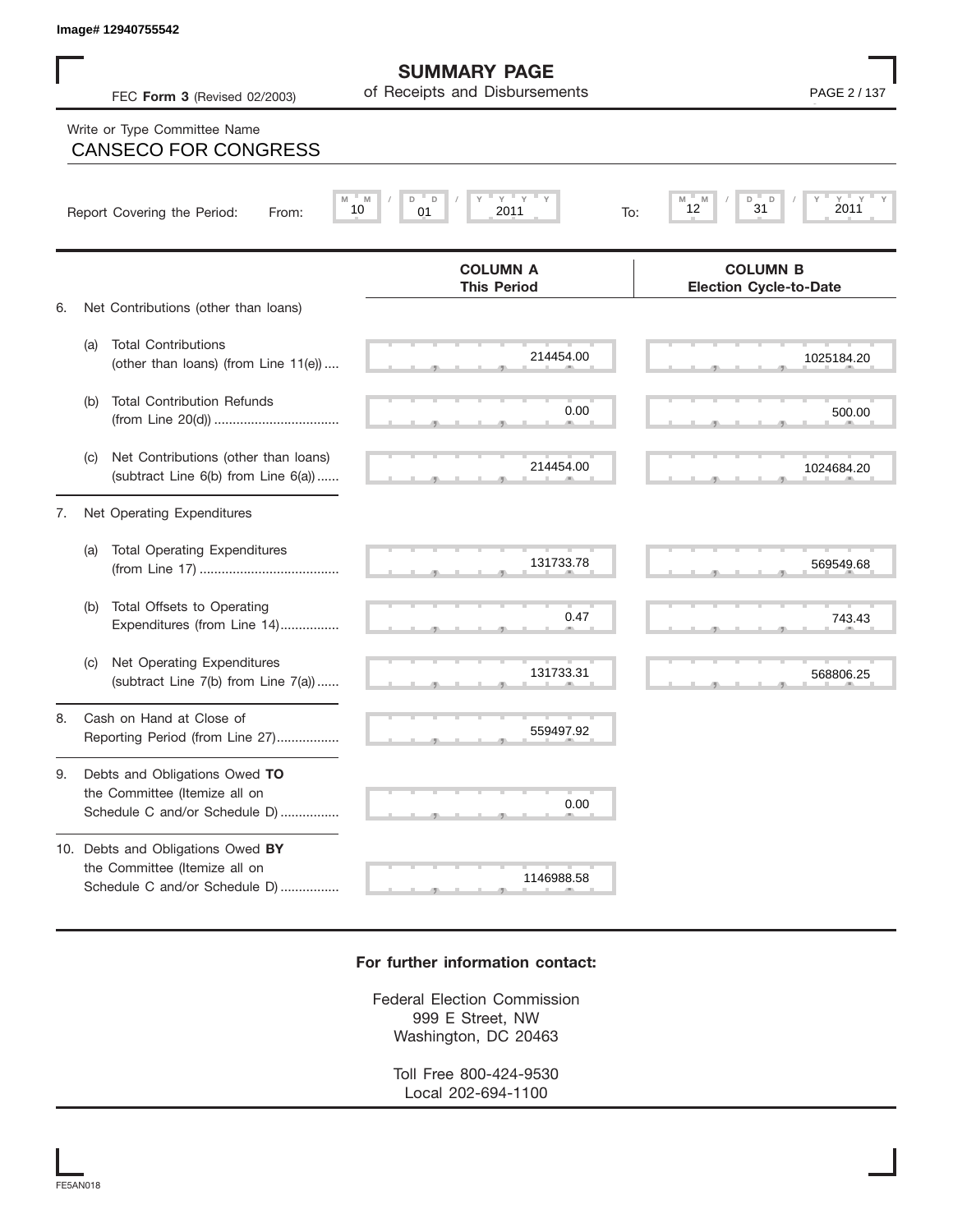| Image# 12940755543                                                   |                                                             |                                                  |
|----------------------------------------------------------------------|-------------------------------------------------------------|--------------------------------------------------|
|                                                                      | <b>DETAILED SUMMARY PAGE</b>                                |                                                  |
| FEC Form 3 (Revised 12/2003)                                         | of Receipts                                                 | PAGE 3/137                                       |
| Write or Type Committee Name                                         |                                                             |                                                  |
| <b>CANSECO FOR CONGRESS</b>                                          |                                                             |                                                  |
|                                                                      |                                                             |                                                  |
| Report Covering the Period:<br>From:                                 | $Y$ $Y$ $Y$<br>$M = M$<br>D<br>D<br>01<br>2011<br>10<br>To: | $Y = Y = Y$<br>M<br>D<br>31<br>12<br>2011        |
|                                                                      |                                                             |                                                  |
| <b>I. RECEIPTS</b>                                                   | <b>COLUMN A</b><br><b>Total This Period</b>                 | <b>COLUMN B</b><br><b>Election Cycle-to-Date</b> |
| 11. CONTRIBUTIONS (other than loans) FROM:                           |                                                             |                                                  |
| Individuals/Persons Other Than<br>(a)<br><b>Political Committees</b> |                                                             |                                                  |
| Itemized (use Schedule A)<br>(i)                                     | 99894.00                                                    | 429660.54                                        |
| (ii)                                                                 | 6004.00                                                     | 26316.00                                         |
| (iii) TOTAL of contributions<br>from individuals                     | 105898.00                                                   | 455976.54                                        |
| Political Party Committees<br>(b)                                    | 0.00                                                        | 0.00                                             |
| <b>Other Political Committees</b><br>(c)                             | 108556.00                                                   | 569207.66                                        |
|                                                                      | 0.00                                                        | 0.00                                             |
| (d)<br>TOTAL CONTRIBUTIONS<br>(e)                                    |                                                             |                                                  |
| (other than loans)<br>(add Lines 11(a)(iii), (b), (c), and (d))      | 214454.00                                                   | 1025184.20                                       |
|                                                                      |                                                             |                                                  |
| 12. TRANSFERS FROM OTHER<br>AUTHORIZED COMMITTEES                    | 16135.88                                                    | 39404.23                                         |
| 13. LOANS:                                                           |                                                             |                                                  |
| (a) Made or Guaranteed by the                                        | 0.00                                                        | 0.00                                             |
|                                                                      | 0.00                                                        | 0.00                                             |
| (b)<br><b>TOTAL LOANS</b><br>(C)                                     |                                                             |                                                  |
| (add Lines 13(a) and (b))                                            | 0.00                                                        | 0.00                                             |
| 14. OFFSETS TO OPERATING                                             |                                                             |                                                  |
| <b>EXPENDITURES</b><br>(Refunds, Rebates, etc.)                      | 0.47                                                        | 743.43                                           |
|                                                                      |                                                             |                                                  |
| 15. OTHER RECEIPTS                                                   | 0.00                                                        | 15.00                                            |
| 16. TOTAL RECEIPTS (add Lines                                        |                                                             |                                                  |
| 11(e), 12, 13(c), 14, and 15)<br>(Carry Total to Line 24, page 4)    | 230590.35                                                   | 1065346.86                                       |

FE5AN018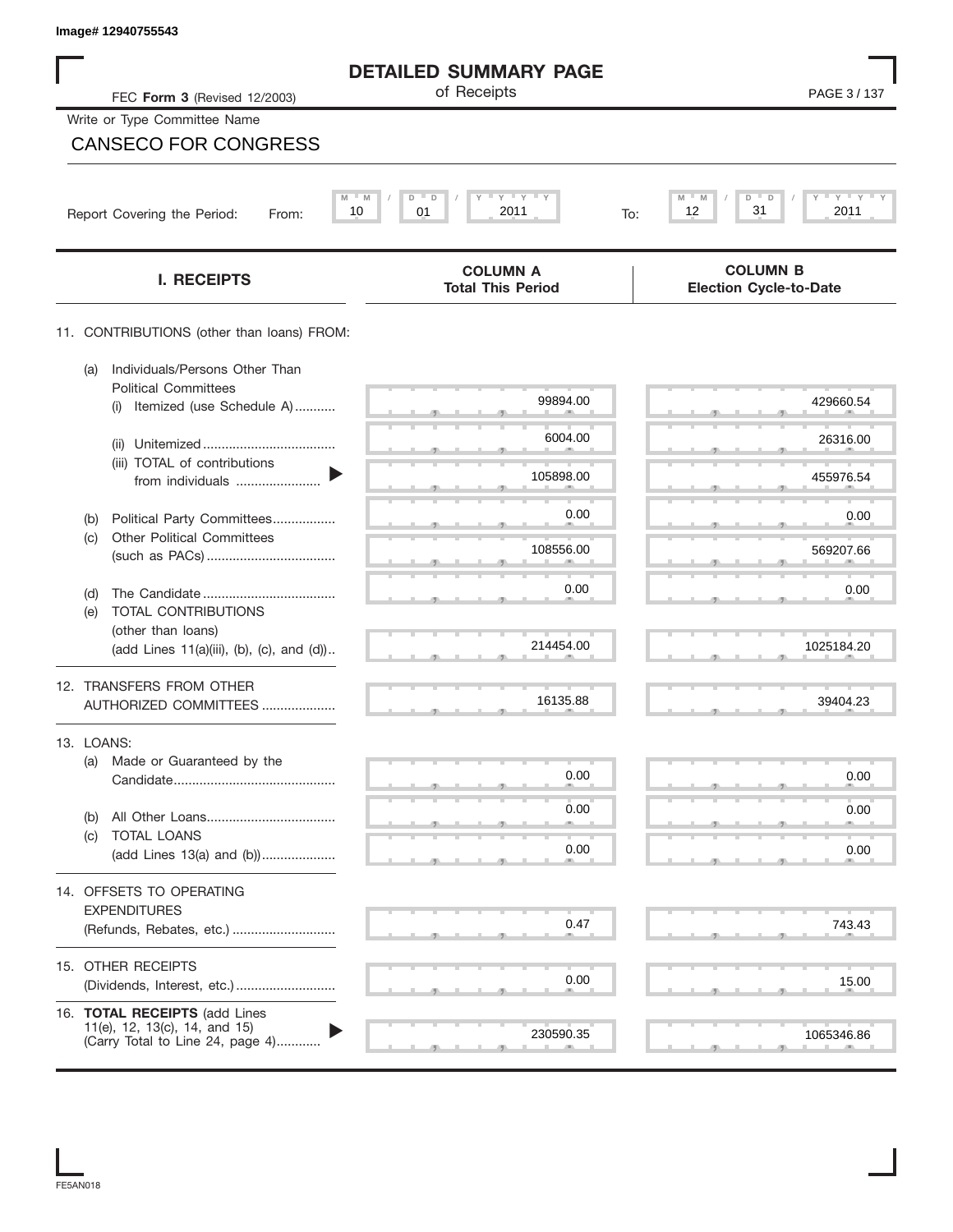S S S , , . S S S , , . S S S , , . S S S , , . S S S , , . S S S , , .  $\overline{S}$  s  $\overline{S}$  ,  $\overline{S}$  ,  $\overline{S}$  ,  $\overline{S}$  ,  $\overline{S}$  ,  $\overline{S}$  ,  $\overline{S}$  ,  $\overline{S}$  ,  $\overline{S}$  ,  $\overline{S}$  ,  $\overline{S}$  ,  $\overline{S}$  ,  $\overline{S}$  ,  $\overline{S}$  ,  $\overline{S}$  ,  $\overline{S}$  ,  $\overline{S}$  ,  $\overline{S}$  ,  $\overline{S}$  , S S S , , . S S S , , . S S S , , . S S S , , . S S S , , . S S S , , . S S S , , . S S S , , . S S S , , . S S S , , . S S S , , . S S S , , . S S S S S S **COLUMN B Election Cycle-to-Date COLUMN A Total This Period** 17. OPERATING EXPENDITURES.................... 18. TRANSFERS TO OTHER AUTHORIZED COMMITTEES ..................... 19. LOAN REPAYMENTS: (a) Of Loans Made or Guaranteed by the Candidate ................................. (b) Of All Other Loans .............................. (c) TOTAL LOAN REPAYMENTS (add Lines 19(a) and (b)) ..................... 20. REFUNDS OF CONTRIBUTIONS TO: (a) Individuals/Persons Other Than Political Committees ................. (b) Political Party Committees.................. (c) Other Political Committees (such as PACs) .................................... (d) TOTAL CONTRIBUTION REFUNDS (add Lines 20(a), (b), and (c)).............. 21. OTHER DISBURSEMENTS ......................... 22. **TOTAL DISBURSEMENTS**   $(\text{add Lines 17}, 18, 19(c), 20(d), \text{and } 21)$ **II. DISBURSEMENTS DETAILED SUMMARY PAGE** FEC **Form 3** (Revised 02/2003) **Disbursements PAGE 4** / 137 , , . , , . Example 1260 Missions and Social Accords of DeTAILED SUMMARY PAGE<br>
FROM EN ARTISTS IN A COLUMN ANY PAGE<br>
THE FROM ENTREMENTS<br>
10. DISSURSEMENTS<br>
10. OPPARTING PAPPINTUM PRESS.<br>
10. OPPARTING PAPPINTUM PRESS.<br>
10. OPPARTIN

## **III. CASH SUMMARY**

|                                               | 460641.35 |
|-----------------------------------------------|-----------|
|                                               | 230590.35 |
|                                               | 691231.70 |
|                                               | 131733.78 |
| 27. CASH ON HAND AT CLOSE OF REPORTING PERIOD | 559497.92 |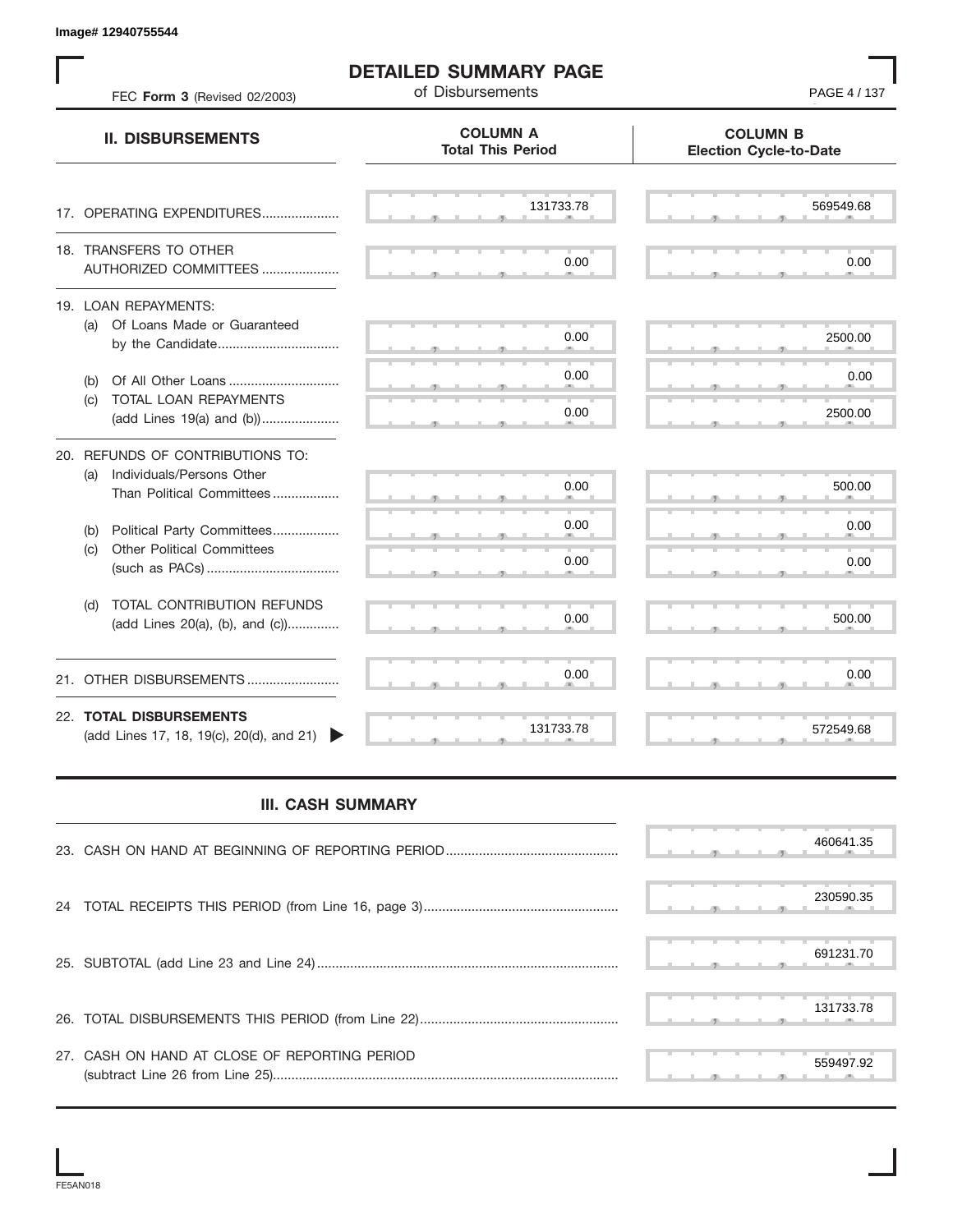## tmage#12940755545<br>DAGE 5/137 (PAGE 5/137<br>**DAGE 5/137 (A ⊨G7 9 @@ B9 CI G`H9 L H`F 9 @ H9 8 `HC `5 `F 9 DC F Hž G7 < 9 8 I @ `C F `<del>I I</del>9 A ⊨N5 H=C B**

Ī **Form/Schedule: F3ATransaction ID :** 

> The Canseco for Congress committee is amending the Year End 2011 report to correct the \$3000 and \$1000 contributions on 12/30/2011 from the Realtors Political Action Committee (page 55 of original filing). The contributions were originally reported as being designated for the 2012 General Election however, the contributions were actually designated for the Primary 2012 Election as this filing reports. Additionally, the committee is correcting the \$1556 contribution on 12/30/11 from Bachus Reelection (page 43 of original filing). The contribution was originally reported as being designated for the 2012 Primary election however, the contribution was actually designated for the 2012 General Election as this filing reports.

**Form/Schedule: Transaction ID:**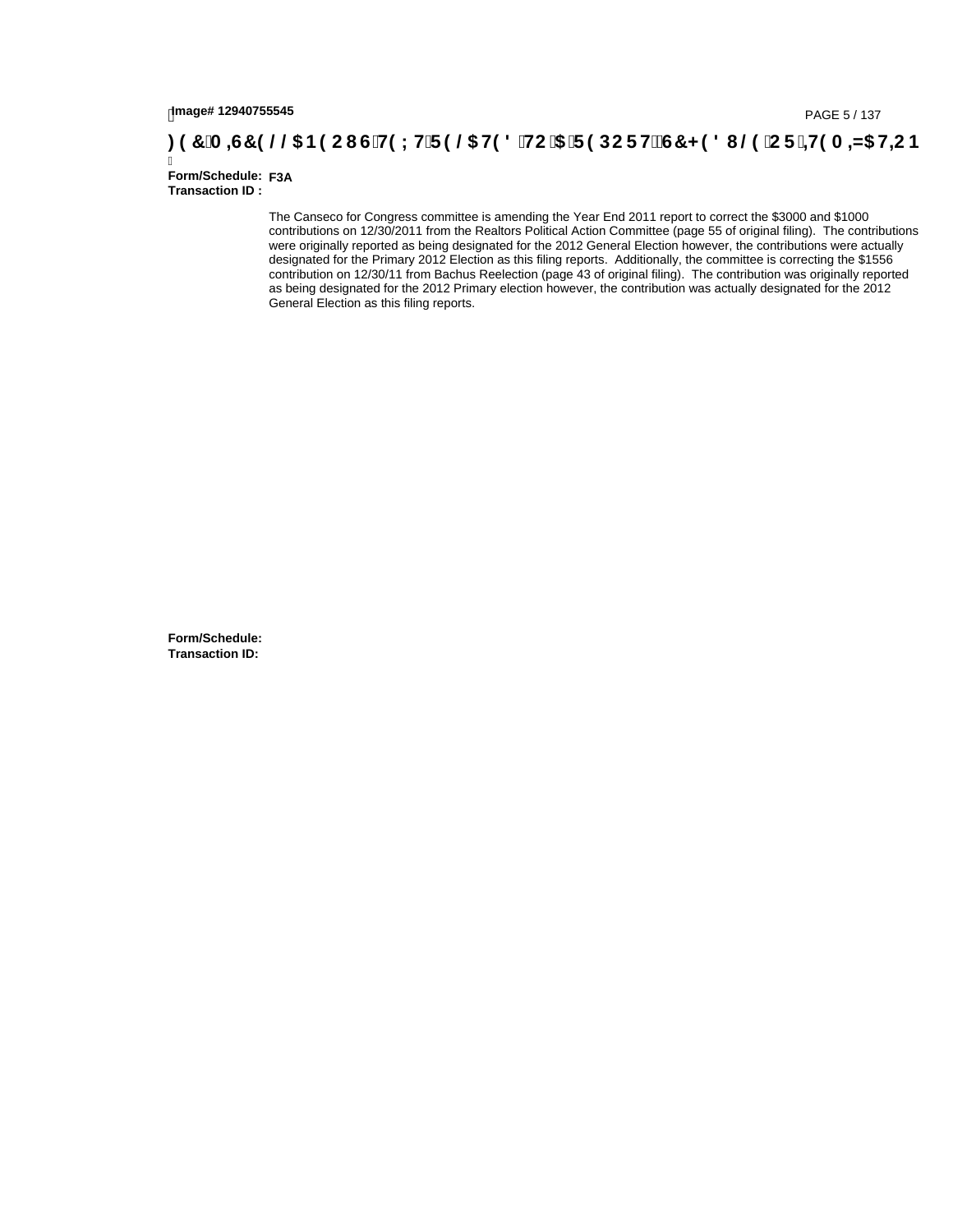|    | Image# 12940755546                                               |                         |                                                   |                                                                                                                                                                                                                                                                                                                                     |
|----|------------------------------------------------------------------|-------------------------|---------------------------------------------------|-------------------------------------------------------------------------------------------------------------------------------------------------------------------------------------------------------------------------------------------------------------------------------------------------------------------------------------|
|    | <b>SCHEDULE A (FEC Form 3)</b>                                   |                         | Use separate schedule(s)                          | PAGE<br>OF<br>6<br>137<br>FOR LINE NUMBER:<br>(check only one)                                                                                                                                                                                                                                                                      |
|    | <b>ITEMIZED RECEIPTS</b>                                         |                         | for each category of the<br>Detailed Summary Page | ×<br>11a<br>11 <sub>b</sub><br>11c<br>11d                                                                                                                                                                                                                                                                                           |
|    |                                                                  |                         |                                                   | 12<br>13a<br>14<br>13 <sub>b</sub><br>15<br>Any information copied from such Reports and Statements may not be sold or used by any person for the purpose of soliciting contributions<br>or for commercial purposes, other than using the name and address of any political committee to solicit contributions from such committee. |
|    | NAME OF COMMITTEE (In Full)<br><b>CANSECO FOR CONGRESS</b>       |                         |                                                   |                                                                                                                                                                                                                                                                                                                                     |
| Α. | Full Name (Last, First, Middle Initial)<br>Mr. Harold Allen      |                         |                                                   | Date of Receipt                                                                                                                                                                                                                                                                                                                     |
|    | Mailing Address 713 Wakefield Ct                                 |                         |                                                   | $M - M$<br><b>LY LY LY</b><br>$D$ $D$<br>12<br>29<br>2011                                                                                                                                                                                                                                                                           |
|    | City<br>El Paso                                                  | State<br>TX             | Zip Code<br>79922                                 | Transaction ID: SA11AI.16129                                                                                                                                                                                                                                                                                                        |
|    | FEC ID number of contributing<br>federal political committee.    | C                       |                                                   | Amount of Each Receipt this Period<br>250.00                                                                                                                                                                                                                                                                                        |
|    | Name of Employer<br>Retired                                      | Occupation<br>Retired   |                                                   |                                                                                                                                                                                                                                                                                                                                     |
|    | Receipt For: 2012<br>Primary<br>General<br>Other (specify)       |                         | Election Cycle-to-Date<br>500.00                  |                                                                                                                                                                                                                                                                                                                                     |
| В. | Full Name (Last, First, Middle Initial)<br><b>Jerry Allison</b>  |                         |                                                   | Date of Receipt                                                                                                                                                                                                                                                                                                                     |
|    | Mailing Address 1651 Fawn Blf                                    |                         |                                                   | $M$ M<br>$D$ $D$<br><b>LYLYLY</b><br>11<br>29<br>2011                                                                                                                                                                                                                                                                               |
|    | City<br>San Antonio                                              | State<br><b>TX</b>      | Zip Code<br>78248                                 | Transaction ID: SA11AI.16130                                                                                                                                                                                                                                                                                                        |
|    | FEC ID number of contributing<br>federal political committee.    | C                       |                                                   | Amount of Each Receipt this Period                                                                                                                                                                                                                                                                                                  |
|    | Name of Employer<br>Retired                                      | Occupation<br>Retired   |                                                   | 250.00                                                                                                                                                                                                                                                                                                                              |
|    | Receipt For: 2012<br>General<br>Primary<br>Other (specify)       |                         | Election Cycle-to-Date<br>700.00                  |                                                                                                                                                                                                                                                                                                                                     |
| C. | Full Name (Last, First, Middle Initial)<br>Mrs. Marissa Anderton |                         |                                                   | Date of Receipt                                                                                                                                                                                                                                                                                                                     |
|    | Mailing Address 14185 Dallas Pkwy Ste 1100                       |                         |                                                   | <b>LYLYLY</b><br>$M - M$<br>$D$ $D$                                                                                                                                                                                                                                                                                                 |
|    |                                                                  |                         |                                                   | 12<br>2011<br>30                                                                                                                                                                                                                                                                                                                    |
|    | City<br>Dallas                                                   | State<br>TX             | Zip Code<br>75254                                 | Transaction ID: SA11AI.16131                                                                                                                                                                                                                                                                                                        |
|    | FEC ID number of contributing<br>federal political committee.    | C                       |                                                   | Amount of Each Receipt this Period                                                                                                                                                                                                                                                                                                  |
|    | Name of Employer<br>Homemaker                                    | Occupation<br>Homemaker |                                                   | 2500.00                                                                                                                                                                                                                                                                                                                             |
|    | Receipt For: 2012<br>Primary<br>General<br>Other (specify)       |                         | Election Cycle-to-Date<br>2500.00                 |                                                                                                                                                                                                                                                                                                                                     |
|    |                                                                  |                         |                                                   | 3000.00                                                                                                                                                                                                                                                                                                                             |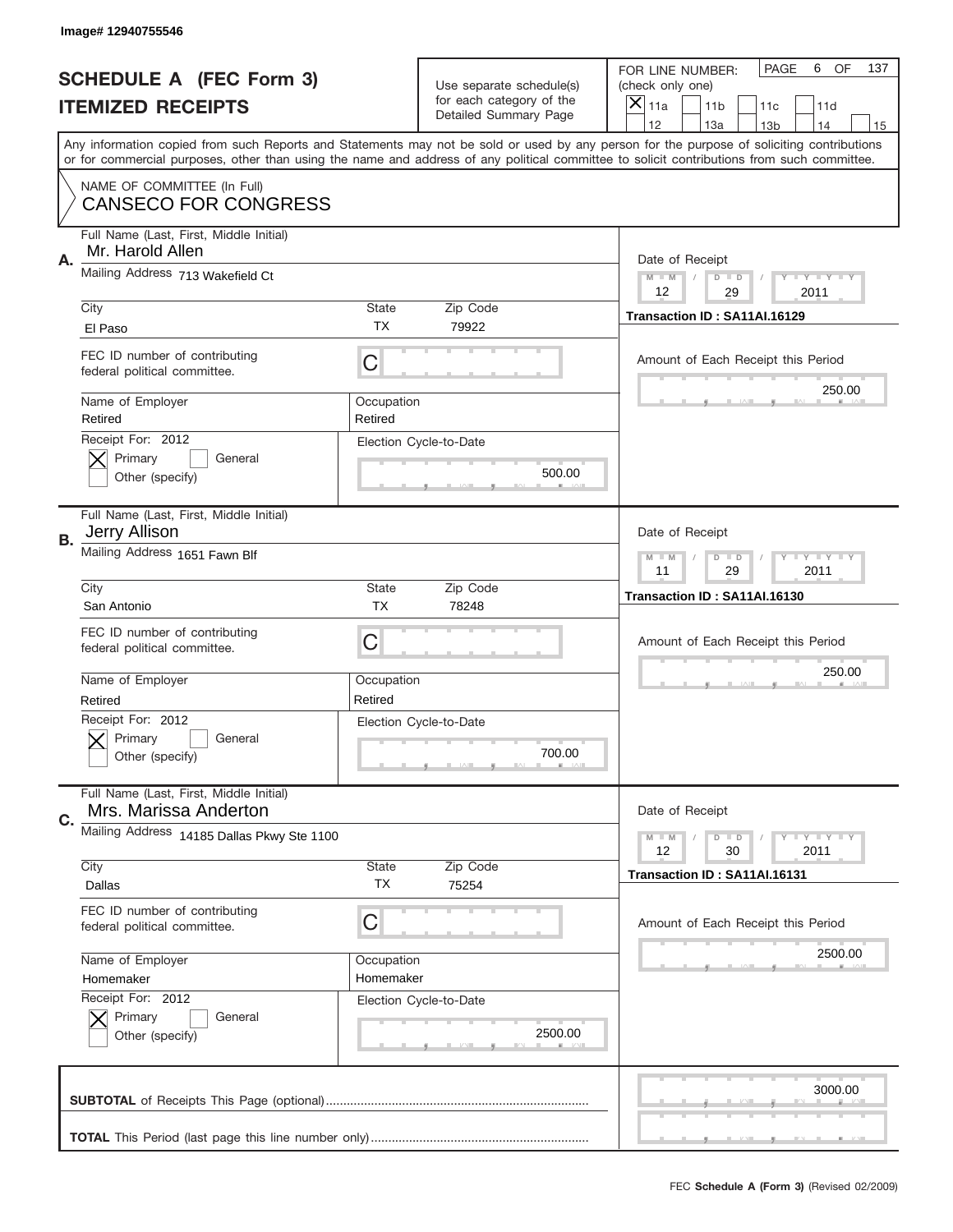|    | Image# 12940755547                                                |                         |                                                   |                                                                                                                                                                                                                                                                                         |
|----|-------------------------------------------------------------------|-------------------------|---------------------------------------------------|-----------------------------------------------------------------------------------------------------------------------------------------------------------------------------------------------------------------------------------------------------------------------------------------|
|    | <b>SCHEDULE A (FEC Form 3)</b>                                    |                         | Use separate schedule(s)                          | PAGE<br>7 OF<br>137<br>FOR LINE NUMBER:<br>(check only one)                                                                                                                                                                                                                             |
|    | <b>ITEMIZED RECEIPTS</b>                                          |                         | for each category of the<br>Detailed Summary Page | $\times$<br>11a<br>11 <sub>b</sub><br>11c<br>11d                                                                                                                                                                                                                                        |
|    |                                                                   |                         |                                                   | 12<br>13a<br>14<br>13 <sub>b</sub><br>15                                                                                                                                                                                                                                                |
|    |                                                                   |                         |                                                   | Any information copied from such Reports and Statements may not be sold or used by any person for the purpose of soliciting contributions<br>or for commercial purposes, other than using the name and address of any political committee to solicit contributions from such committee. |
|    | NAME OF COMMITTEE (In Full)<br><b>CANSECO FOR CONGRESS</b>        |                         |                                                   |                                                                                                                                                                                                                                                                                         |
| Α. | Full Name (Last, First, Middle Initial)<br>Mrs. Marissa Anderton  |                         |                                                   | Date of Receipt                                                                                                                                                                                                                                                                         |
|    | Mailing Address 14185 Dallas Pkwy Ste 1100                        |                         |                                                   | $M$ $M$<br>Y TY TY TY<br>$D$ $D$<br>12<br>30<br>2011                                                                                                                                                                                                                                    |
|    | City                                                              | State                   | Zip Code                                          | Transaction ID: SA11AI.16132                                                                                                                                                                                                                                                            |
|    | Dallas                                                            | ТX                      | 75254                                             |                                                                                                                                                                                                                                                                                         |
|    | FEC ID number of contributing<br>federal political committee.     | C                       |                                                   | Amount of Each Receipt this Period<br>2500.00                                                                                                                                                                                                                                           |
|    | Name of Employer<br>Homemaker                                     | Occupation<br>Homemaker |                                                   |                                                                                                                                                                                                                                                                                         |
|    | Receipt For: 2012<br>General<br>Primary<br>Other (specify)        |                         | Election Cycle-to-Date<br>5000.00                 |                                                                                                                                                                                                                                                                                         |
|    | Full Name (Last, First, Middle Initial)<br>Mrs. Tzipora Bar Yadin |                         |                                                   | Date of Receipt                                                                                                                                                                                                                                                                         |
| В. | Mailing Address 24 Kelian Ct                                      |                         |                                                   | $T$ $Y$ $Y$ $Y$ $Y$<br>$M - M$<br>$D$ $D$<br>12<br>19<br>2011                                                                                                                                                                                                                           |
|    | City                                                              | State                   | Zip Code                                          | Transaction ID: SA11AI.16134                                                                                                                                                                                                                                                            |
|    | San Antonio                                                       | <b>TX</b>               | 78230                                             |                                                                                                                                                                                                                                                                                         |
|    | FEC ID number of contributing<br>federal political committee.     | C                       |                                                   | Amount of Each Receipt this Period                                                                                                                                                                                                                                                      |
|    | Name of Employer                                                  | Occupation              |                                                   | 500.00                                                                                                                                                                                                                                                                                  |
|    | United Fashions of Texas                                          | Owner                   |                                                   |                                                                                                                                                                                                                                                                                         |
|    | Receipt For: 2012<br>Primary<br>General<br>Other (specify)        |                         | Election Cycle-to-Date<br>500.00                  |                                                                                                                                                                                                                                                                                         |
| C. | Full Name (Last, First, Middle Initial)<br>Mr. Derek Beitzel      |                         |                                                   | Date of Receipt                                                                                                                                                                                                                                                                         |
|    | Mailing Address 3806 Agape Ln                                     |                         |                                                   | $T$ $Y$ $Y$ $Y$ $Y$<br>$M - M$<br>$D$ $D$<br>2011<br>11<br>20                                                                                                                                                                                                                           |
|    | City                                                              | State<br><b>TX</b>      | Zip Code                                          | Transaction ID: SA11AI.16135                                                                                                                                                                                                                                                            |
|    | Austin                                                            |                         | 78735                                             |                                                                                                                                                                                                                                                                                         |
|    | FEC ID number of contributing<br>federal political committee.     | C                       |                                                   | Amount of Each Receipt this Period                                                                                                                                                                                                                                                      |
|    | Name of Employer                                                  | Occupation              |                                                   | 250.00                                                                                                                                                                                                                                                                                  |
|    | Self Employed                                                     | Consultant              |                                                   |                                                                                                                                                                                                                                                                                         |
|    | Receipt For: 2012<br>Primary<br>General<br>Other (specify)        |                         | Election Cycle-to-Date<br>250.00                  |                                                                                                                                                                                                                                                                                         |
|    |                                                                   |                         |                                                   | 3250.00                                                                                                                                                                                                                                                                                 |
|    |                                                                   |                         |                                                   |                                                                                                                                                                                                                                                                                         |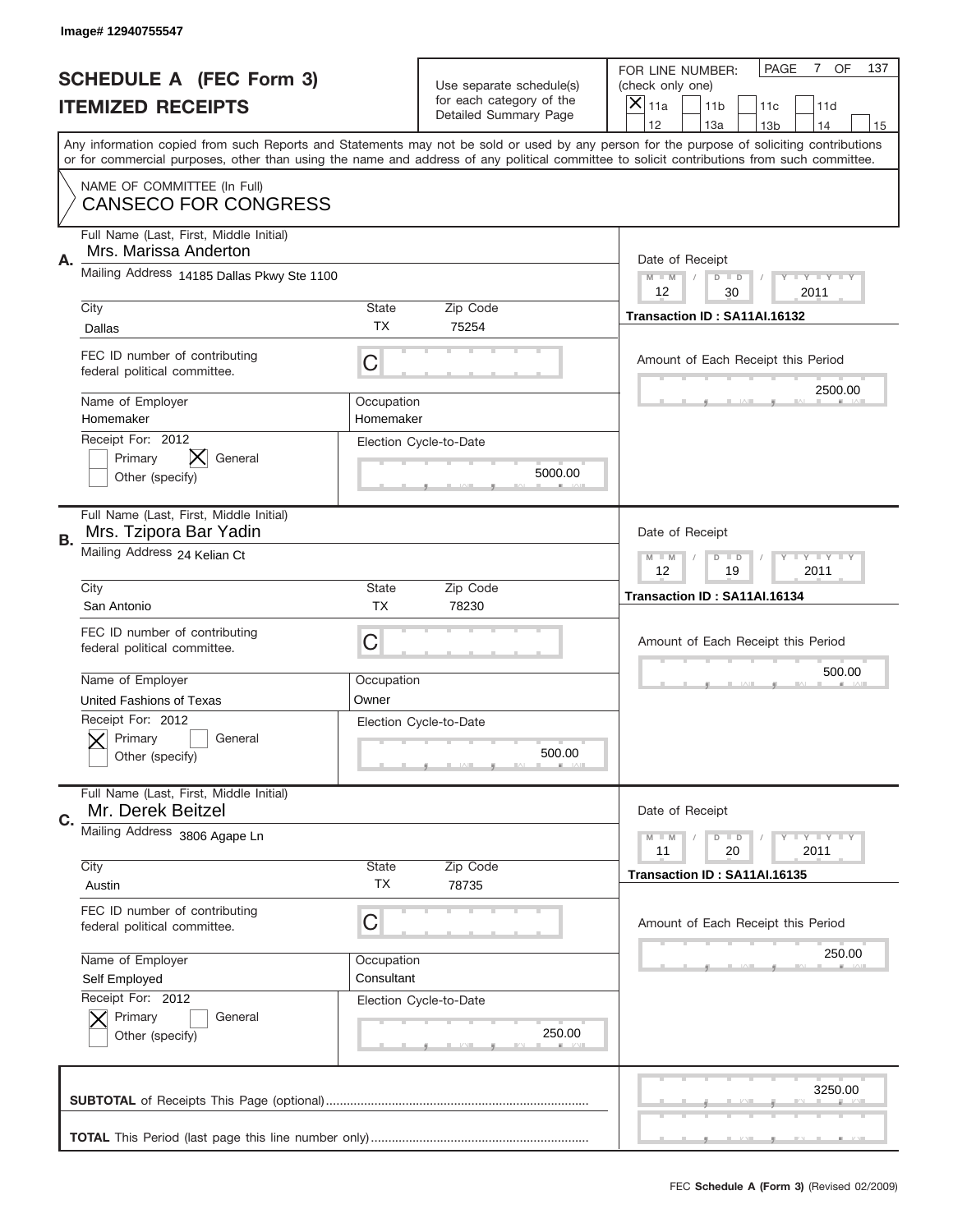|    | Image# 12940755548                                                |                           |                                                   |                                                                                                                                                                                       |
|----|-------------------------------------------------------------------|---------------------------|---------------------------------------------------|---------------------------------------------------------------------------------------------------------------------------------------------------------------------------------------|
|    | <b>SCHEDULE A (FEC Form 3)</b>                                    |                           | Use separate schedule(s)                          | PAGE<br>8<br><b>OF</b><br>137<br>FOR LINE NUMBER:<br>(check only one)                                                                                                                 |
|    | <b>ITEMIZED RECEIPTS</b>                                          |                           | for each category of the<br>Detailed Summary Page | $\boldsymbol{\times}$<br>11a<br>11 <sub>b</sub><br>11c<br>11d                                                                                                                         |
|    |                                                                   |                           |                                                   | 12<br>13a<br>14<br>13 <sub>b</sub><br>15<br>Any information copied from such Reports and Statements may not be sold or used by any person for the purpose of soliciting contributions |
|    |                                                                   |                           |                                                   | or for commercial purposes, other than using the name and address of any political committee to solicit contributions from such committee.                                            |
|    | NAME OF COMMITTEE (In Full)<br><b>CANSECO FOR CONGRESS</b>        |                           |                                                   |                                                                                                                                                                                       |
| Α. | Full Name (Last, First, Middle Initial)<br>Mr. Archie Bennett Jr. |                           |                                                   | Date of Receipt                                                                                                                                                                       |
|    | Mailing Address 5820 Westgrove Dr                                 |                           |                                                   | <b>LYLYLY</b><br>$M - M$<br>$D$ $D$<br>11<br>29<br>2011                                                                                                                               |
|    | City                                                              | <b>State</b>              | Zip Code                                          | Transaction ID: SA11AI.16136                                                                                                                                                          |
|    | Dallas                                                            | TX.                       | 75248                                             |                                                                                                                                                                                       |
|    | FEC ID number of contributing<br>federal political committee.     | C                         |                                                   | Amount of Each Receipt this Period<br>2500.00                                                                                                                                         |
|    | Name of Employer<br><b>Ashford Hospitality Trust</b>              | Occupation<br>Chairman    |                                                   |                                                                                                                                                                                       |
|    | Receipt For: 2012<br>Primary<br>General<br>Other (specify)        |                           | Election Cycle-to-Date<br>2500.00                 |                                                                                                                                                                                       |
| В. | Full Name (Last, First, Middle Initial)<br><b>Monty Bennett</b>   |                           |                                                   | Date of Receipt                                                                                                                                                                       |
|    | Mailing Address 14185 Dallas Pkwy Ste 1100                        |                           |                                                   | $M - M$<br>$D$ $D$<br><b>LYLYLY</b><br>12<br>30<br>2011                                                                                                                               |
|    | City<br>Dallas                                                    | <b>State</b><br><b>TX</b> | Zip Code<br>75254                                 | Transaction ID: SA11AI.16137                                                                                                                                                          |
|    | FEC ID number of contributing<br>federal political committee.     | С                         |                                                   | Amount of Each Receipt this Period                                                                                                                                                    |
|    | Name of Employer                                                  | Occupation                |                                                   | 2500.00                                                                                                                                                                               |
|    | <b>Ashford Hospitality Trust</b>                                  | CEO                       |                                                   |                                                                                                                                                                                       |
|    | Receipt For: 2012<br>General<br>Primary<br>Other (specify)        |                           | Election Cycle-to-Date<br>2500.00                 |                                                                                                                                                                                       |
| C. | Full Name (Last, First, Middle Initial)<br><b>Monty Bennett</b>   |                           |                                                   | Date of Receipt                                                                                                                                                                       |
|    | Mailing Address 14185 Dallas Pkwy Ste 1100                        |                           |                                                   | <b>LYLYLY</b><br>$M - M$<br>$D$ $D$<br>12<br>2011<br>30                                                                                                                               |
|    | City                                                              | State                     | Zip Code                                          | Transaction ID: SA11AI.16138                                                                                                                                                          |
|    | Dallas                                                            | ТX                        | 75254                                             |                                                                                                                                                                                       |
|    | FEC ID number of contributing<br>federal political committee.     | С                         |                                                   | Amount of Each Receipt this Period                                                                                                                                                    |
|    | Name of Employer                                                  | Occupation                |                                                   | 2500.00                                                                                                                                                                               |
|    | <b>Ashford Hospitality Trust</b>                                  | CEO                       |                                                   |                                                                                                                                                                                       |
|    | Receipt For: 2012<br>Primary<br>General<br>Other (specify)        |                           | Election Cycle-to-Date<br>5000.00                 |                                                                                                                                                                                       |
|    |                                                                   |                           |                                                   | 7500.00                                                                                                                                                                               |
|    |                                                                   |                           |                                                   |                                                                                                                                                                                       |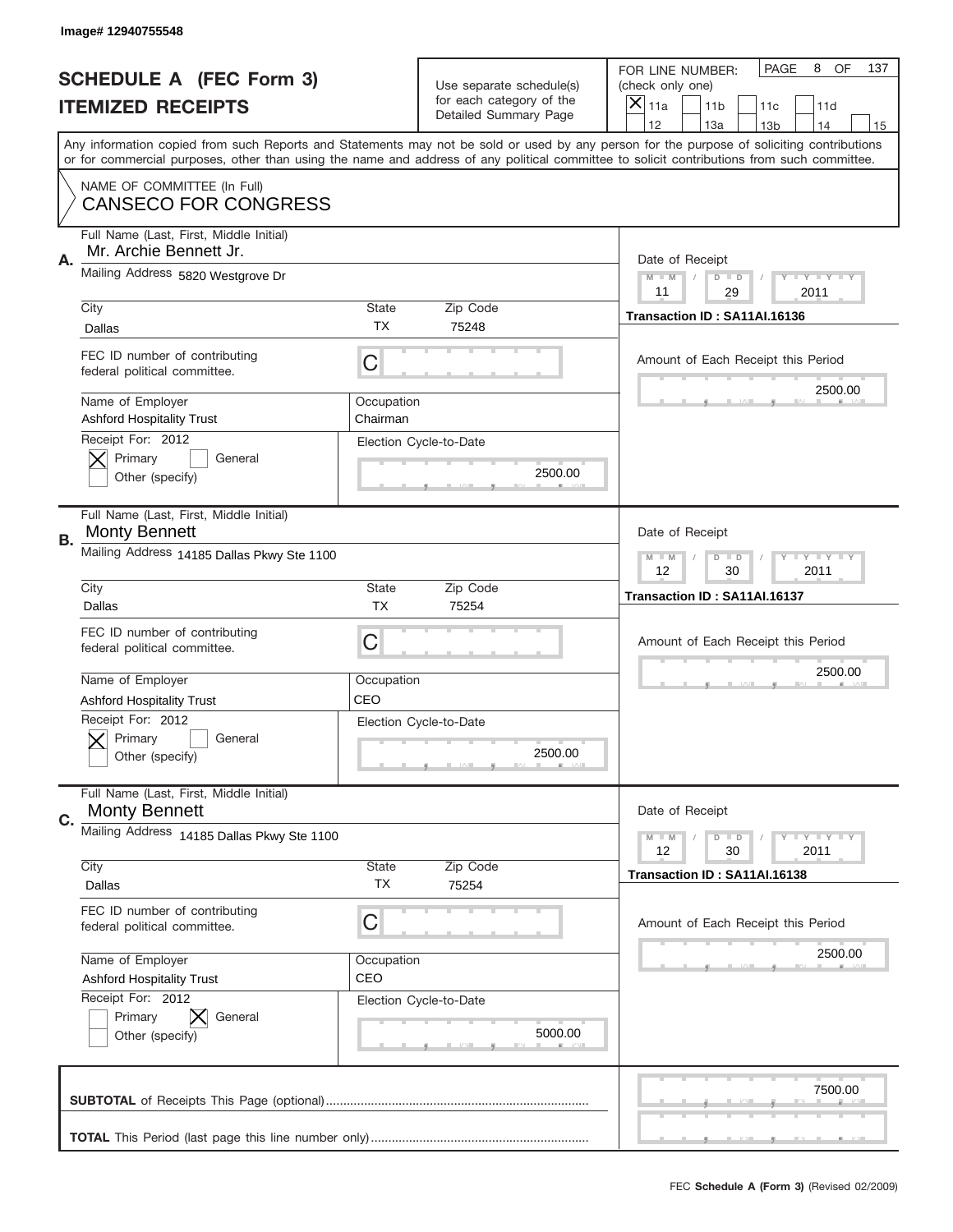|           | Image# 12940755549                                                          |                                                         |                                                   |                                                                                                                                                                                                                                                                                                                                     |
|-----------|-----------------------------------------------------------------------------|---------------------------------------------------------|---------------------------------------------------|-------------------------------------------------------------------------------------------------------------------------------------------------------------------------------------------------------------------------------------------------------------------------------------------------------------------------------------|
|           | <b>SCHEDULE A (FEC Form 3)</b>                                              |                                                         | Use separate schedule(s)                          | PAGE<br>OF<br>9<br>137<br>FOR LINE NUMBER:<br>(check only one)                                                                                                                                                                                                                                                                      |
|           | <b>ITEMIZED RECEIPTS</b>                                                    |                                                         | for each category of the<br>Detailed Summary Page | ×<br>11a<br>11 <sub>b</sub><br>11c<br>11d                                                                                                                                                                                                                                                                                           |
|           |                                                                             |                                                         |                                                   | 12<br>13a<br>14<br>13 <sub>b</sub><br>15<br>Any information copied from such Reports and Statements may not be sold or used by any person for the purpose of soliciting contributions<br>or for commercial purposes, other than using the name and address of any political committee to solicit contributions from such committee. |
|           | NAME OF COMMITTEE (In Full)<br><b>CANSECO FOR CONGRESS</b>                  |                                                         |                                                   |                                                                                                                                                                                                                                                                                                                                     |
| Α.        | Full Name (Last, First, Middle Initial)<br>Hon. Henry Bonilla               |                                                         |                                                   | Date of Receipt                                                                                                                                                                                                                                                                                                                     |
|           | Mailing Address 19 Sanctuary Dr                                             |                                                         |                                                   | $M - M$<br><b>LEY LEY LEY</b><br>$D$ $D$<br>12<br>31<br>2011                                                                                                                                                                                                                                                                        |
|           | City<br>San Antonio                                                         | State<br>ТX                                             | Zip Code<br>78248                                 | Transaction ID: SA11AI.17693                                                                                                                                                                                                                                                                                                        |
|           | FEC ID number of contributing<br>federal political committee.               | С                                                       | H2TX23058                                         | Amount of Each Receipt this Period<br>1000.00                                                                                                                                                                                                                                                                                       |
|           | Name of Employer<br>The Normandy Group<br>Receipt For: 2012                 | Occupation<br>Partner                                   |                                                   |                                                                                                                                                                                                                                                                                                                                     |
|           | Primary<br>General<br>Other (specify)                                       |                                                         | Election Cycle-to-Date<br>2000.00                 |                                                                                                                                                                                                                                                                                                                                     |
| <b>B.</b> | Full Name (Last, First, Middle Initial)<br>Mr. John R. Braithwaite          |                                                         |                                                   | Date of Receipt                                                                                                                                                                                                                                                                                                                     |
|           | Mailing Address 27482 Highway 1021                                          | <b>LYLYLY</b><br>$M - M$<br>$D$ $D$<br>11<br>29<br>2011 |                                                   |                                                                                                                                                                                                                                                                                                                                     |
|           | City<br>El Indio                                                            | State<br>ТX                                             | Zip Code<br>78860                                 | Transaction ID: SA11AI.16141                                                                                                                                                                                                                                                                                                        |
|           | FEC ID number of contributing<br>federal political committee.               | C                                                       |                                                   | Amount of Each Receipt this Period                                                                                                                                                                                                                                                                                                  |
|           |                                                                             | Occupation                                              |                                                   | 250.00                                                                                                                                                                                                                                                                                                                              |
|           | Name of Employer                                                            |                                                         |                                                   |                                                                                                                                                                                                                                                                                                                                     |
|           | Self Employed<br>Receipt For: 2012<br>General<br>Primary<br>Other (specify) | Rancher                                                 | Election Cycle-to-Date<br>350.00                  |                                                                                                                                                                                                                                                                                                                                     |
|           | Full Name (Last, First, Middle Initial)<br>Dr. Sheldon P. Braverman         |                                                         |                                                   | Date of Receipt                                                                                                                                                                                                                                                                                                                     |
| C.        | Mailing Address 3114 Iron Stone Ln                                          |                                                         |                                                   | <b>LYLYLY</b><br>$M - M$<br>$D$ $D$<br>12<br>2011<br>30                                                                                                                                                                                                                                                                             |
|           | City<br>San Antonio                                                         | State<br><b>TX</b>                                      | Zip Code<br>78230                                 | Transaction ID: SA11AI.16142                                                                                                                                                                                                                                                                                                        |
|           | FEC ID number of contributing<br>federal political committee.               | С                                                       |                                                   | Amount of Each Receipt this Period                                                                                                                                                                                                                                                                                                  |
|           | Name of Employer<br>Self Employed                                           | Occupation<br>Physician                                 |                                                   | 500.00                                                                                                                                                                                                                                                                                                                              |
|           | Receipt For: 2012<br>Primary<br>General<br>Other (specify)                  |                                                         | Election Cycle-to-Date<br>500.00                  |                                                                                                                                                                                                                                                                                                                                     |
|           |                                                                             |                                                         |                                                   | 1750.00                                                                                                                                                                                                                                                                                                                             |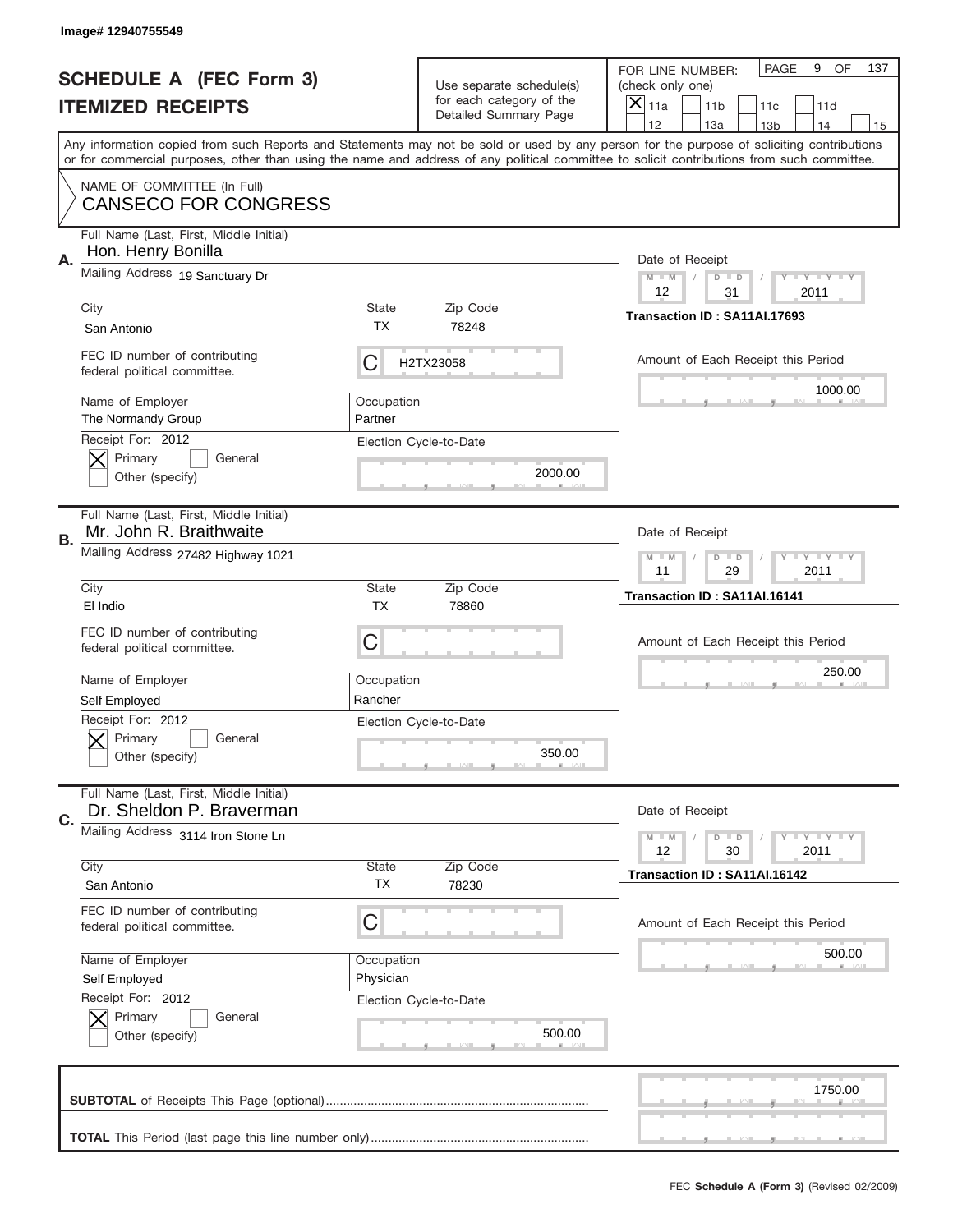|    | Image# 12940755550                                              |                             |                                                   |                                                                                                                                                                                                                                                                                                                                     |
|----|-----------------------------------------------------------------|-----------------------------|---------------------------------------------------|-------------------------------------------------------------------------------------------------------------------------------------------------------------------------------------------------------------------------------------------------------------------------------------------------------------------------------------|
|    | <b>SCHEDULE A (FEC Form 3)</b>                                  |                             | Use separate schedule(s)                          | PAGE<br>10 OF<br>137<br>FOR LINE NUMBER:<br>(check only one)                                                                                                                                                                                                                                                                        |
|    | <b>ITEMIZED RECEIPTS</b>                                        |                             | for each category of the<br>Detailed Summary Page | ×<br>11a<br>11 <sub>b</sub><br>11c<br>11d                                                                                                                                                                                                                                                                                           |
|    |                                                                 |                             |                                                   | 12<br>13a<br>14<br>13 <sub>b</sub><br>15<br>Any information copied from such Reports and Statements may not be sold or used by any person for the purpose of soliciting contributions<br>or for commercial purposes, other than using the name and address of any political committee to solicit contributions from such committee. |
|    | NAME OF COMMITTEE (In Full)<br><b>CANSECO FOR CONGRESS</b>      |                             |                                                   |                                                                                                                                                                                                                                                                                                                                     |
| Α. | Full Name (Last, First, Middle Initial)<br>Mr. Thomas Brennand  |                             |                                                   | Date of Receipt                                                                                                                                                                                                                                                                                                                     |
|    | Mailing Address 2007 Encino White St                            |                             |                                                   | $M - M$<br><b>LEY LEY LEY</b><br>$D$ $D$<br>11<br>07<br>2011                                                                                                                                                                                                                                                                        |
|    | City<br>San Antonio                                             | State<br><b>TX</b>          | Zip Code<br>78259                                 | Transaction ID: SA11AI.16143                                                                                                                                                                                                                                                                                                        |
|    | FEC ID number of contributing<br>federal political committee.   | C                           |                                                   | Amount of Each Receipt this Period<br>250.00                                                                                                                                                                                                                                                                                        |
|    | Name of Employer<br>WellMed                                     | Occupation<br>Clinic Ops.   |                                                   |                                                                                                                                                                                                                                                                                                                                     |
|    | Receipt For: 2012<br>Primary<br>General<br>Other (specify)      |                             | Election Cycle-to-Date<br>250.00                  |                                                                                                                                                                                                                                                                                                                                     |
| В. | Full Name (Last, First, Middle Initial)<br>Mr. Chip Briscoe     |                             |                                                   | Date of Receipt                                                                                                                                                                                                                                                                                                                     |
|    | Mailing Address PO Box 8                                        |                             |                                                   | $M$ M<br>$D$ $D$<br><b>LYLYLY</b><br>11<br>29<br>2011                                                                                                                                                                                                                                                                               |
|    | City<br>Carrizo Springs                                         | State<br><b>TX</b>          | Zip Code<br>78834                                 | Transaction ID: SA11AI.16145                                                                                                                                                                                                                                                                                                        |
|    | FEC ID number of contributing<br>federal political committee.   | C                           |                                                   | Amount of Each Receipt this Period                                                                                                                                                                                                                                                                                                  |
|    | Name of Employer<br>Briscoe Ranch, Inc.                         | Occupation<br>Rancher       |                                                   | 1000.00                                                                                                                                                                                                                                                                                                                             |
|    | Receipt For: 2012<br>General<br>Primary                         |                             | Election Cycle-to-Date                            |                                                                                                                                                                                                                                                                                                                                     |
|    | Other (specify)                                                 |                             | 2000.00                                           |                                                                                                                                                                                                                                                                                                                                     |
| C. | Full Name (Last, First, Middle Initial)<br>Mr. C. Keith Cargill |                             |                                                   | Date of Receipt                                                                                                                                                                                                                                                                                                                     |
|    | Mailing Address 1204 Bowie Ct                                   |                             |                                                   | <b>LYLYLY</b><br>$M - M$<br>$D$ $D$<br>09<br>2011<br>11                                                                                                                                                                                                                                                                             |
|    | City<br>Southlake                                               | <b>State</b><br>TX          | Zip Code<br>76092                                 | Transaction ID: SA11AI.16148                                                                                                                                                                                                                                                                                                        |
|    | FEC ID number of contributing<br>federal political committee.   | C                           |                                                   | Amount of Each Receipt this Period                                                                                                                                                                                                                                                                                                  |
|    | Name of Employer<br><b>Texas Capital Bank</b>                   | Occupation<br>President/COO |                                                   | 500.00                                                                                                                                                                                                                                                                                                                              |
|    | Receipt For: 2012<br>Primary<br>General<br>Other (specify)      |                             | Election Cycle-to-Date<br>500.00                  |                                                                                                                                                                                                                                                                                                                                     |
|    |                                                                 |                             |                                                   | 1750.00                                                                                                                                                                                                                                                                                                                             |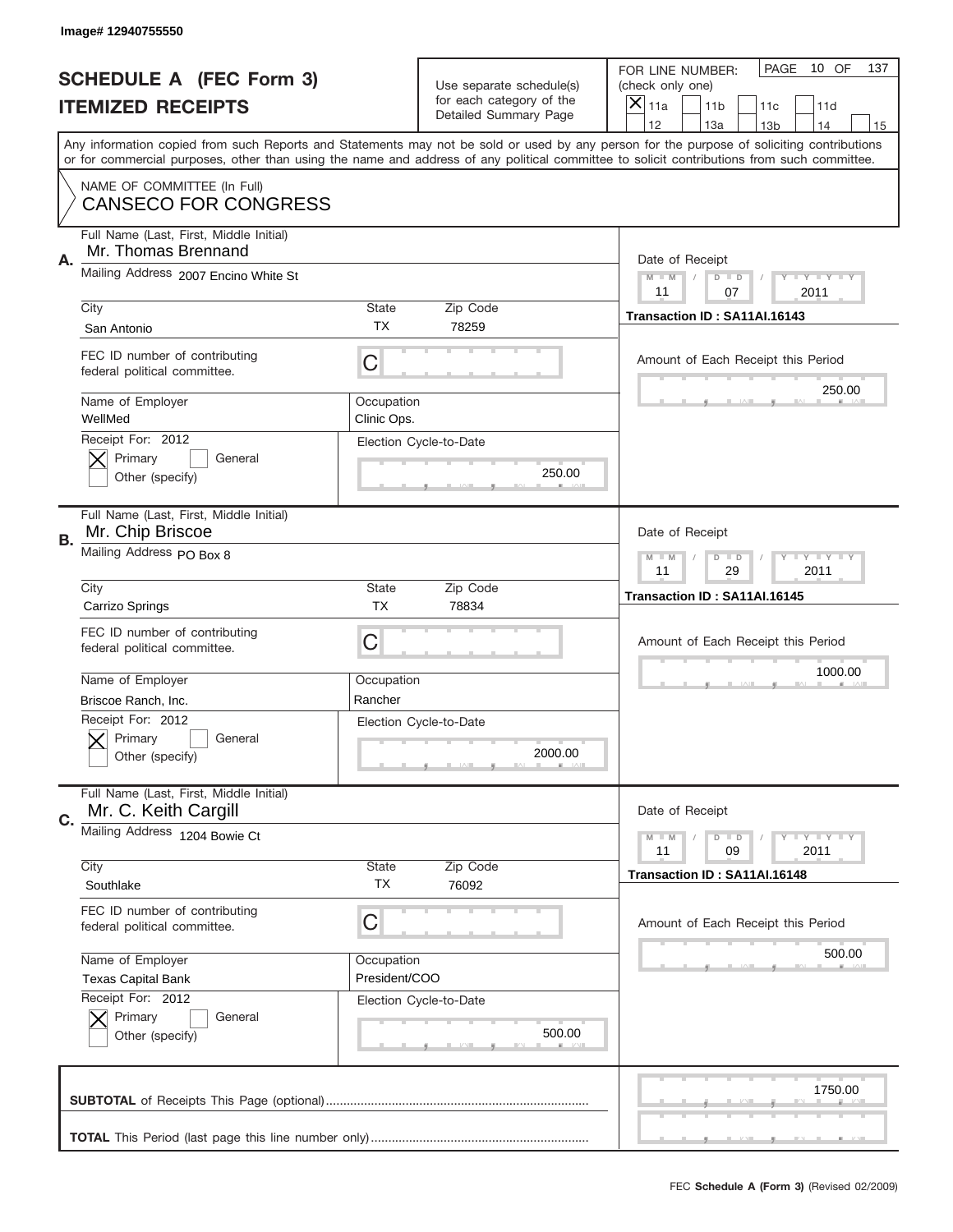|    | Image# 12940755551                                              |                          |                                                      |                                                                                                                                                                                                                                                                                                                               |
|----|-----------------------------------------------------------------|--------------------------|------------------------------------------------------|-------------------------------------------------------------------------------------------------------------------------------------------------------------------------------------------------------------------------------------------------------------------------------------------------------------------------------|
|    | <b>SCHEDULE A (FEC Form 3)</b>                                  |                          | Use separate schedule(s)<br>for each category of the | PAGE<br>11 OF<br>137<br>FOR LINE NUMBER:<br>(check only one)                                                                                                                                                                                                                                                                  |
|    | <b>ITEMIZED RECEIPTS</b>                                        |                          | Detailed Summary Page                                | ×<br>11a<br>11 <sub>b</sub><br>11c<br>11d<br>12                                                                                                                                                                                                                                                                               |
|    |                                                                 |                          |                                                      | 13a<br>14<br>13 <sub>b</sub><br>15<br>Any information copied from such Reports and Statements may not be sold or used by any person for the purpose of soliciting contributions<br>or for commercial purposes, other than using the name and address of any political committee to solicit contributions from such committee. |
|    | NAME OF COMMITTEE (In Full)<br><b>CANSECO FOR CONGRESS</b>      |                          |                                                      |                                                                                                                                                                                                                                                                                                                               |
| Α. | Full Name (Last, First, Middle Initial)<br>Donald Carlson       |                          |                                                      | Date of Receipt                                                                                                                                                                                                                                                                                                               |
|    | Mailing Address 16504 Kipling Rd                                |                          |                                                      | $M$ M<br>Y FY FY FY<br>$D$ $D$<br>11<br>09<br>2011                                                                                                                                                                                                                                                                            |
|    | City<br>Derwood                                                 | State<br><b>MD</b>       | Zip Code<br>20855                                    | Transaction ID: SA11AI.16149                                                                                                                                                                                                                                                                                                  |
|    | FEC ID number of contributing<br>federal political committee.   | C                        |                                                      | Amount of Each Receipt this Period                                                                                                                                                                                                                                                                                            |
|    | Name of Employer<br>PriceWaterhouseCoopers                      | Occupation<br>Consultant |                                                      | 500.00                                                                                                                                                                                                                                                                                                                        |
|    | Receipt For: 2012<br>Primary<br>General<br>Other (specify)      |                          | Election Cycle-to-Date<br>500.00                     |                                                                                                                                                                                                                                                                                                                               |
| В. | Full Name (Last, First, Middle Initial)<br>Ms. Carole Cartall   |                          |                                                      | Date of Receipt                                                                                                                                                                                                                                                                                                               |
|    | Mailing Address 112 Hackberry Ln Apt 6                          |                          |                                                      | $T$ $Y$ $T$ $Y$ $T$ $Y$<br>$M - M$<br>$D$ $D$<br>18<br>2011<br>11                                                                                                                                                                                                                                                             |
|    | City<br>Del Rio                                                 | State<br><b>TX</b>       | Zip Code<br>78840                                    | Transaction ID: SA11AI.16150                                                                                                                                                                                                                                                                                                  |
|    | FEC ID number of contributing<br>federal political committee.   | C                        |                                                      | Amount of Each Receipt this Period                                                                                                                                                                                                                                                                                            |
|    | Name of Employer<br>Retired                                     | Occupation<br>Retired    |                                                      | 500.00                                                                                                                                                                                                                                                                                                                        |
|    | Receipt For: 2012<br>General<br>Primary<br>Other (specify)      |                          | Election Cycle-to-Date<br>500.00                     |                                                                                                                                                                                                                                                                                                                               |
| C. | Full Name (Last, First, Middle Initial)<br><b>Bill Cauthorn</b> |                          |                                                      | Date of Receipt                                                                                                                                                                                                                                                                                                               |
|    | Mailing Address 219 Park Ave<br>City<br>Zip Code<br>State       |                          |                                                      | Y I Y I Y I Y<br>$M - M$<br>$D$ $D$<br>21<br>2011<br>11                                                                                                                                                                                                                                                                       |
|    | Del Rio                                                         | ТX                       | 78840                                                | Transaction ID: SA11AI.16151                                                                                                                                                                                                                                                                                                  |
|    | FEC ID number of contributing<br>federal political committee.   | C                        |                                                      | Amount of Each Receipt this Period                                                                                                                                                                                                                                                                                            |
|    | Name of Employer<br>Retired                                     | Occupation<br>Retired    |                                                      | 1000.00                                                                                                                                                                                                                                                                                                                       |
|    | Receipt For: 2012<br>Primary<br>General<br>Other (specify)      |                          | Election Cycle-to-Date<br>1000.00                    |                                                                                                                                                                                                                                                                                                                               |
|    |                                                                 |                          |                                                      | 2000.00                                                                                                                                                                                                                                                                                                                       |
|    |                                                                 |                          |                                                      |                                                                                                                                                                                                                                                                                                                               |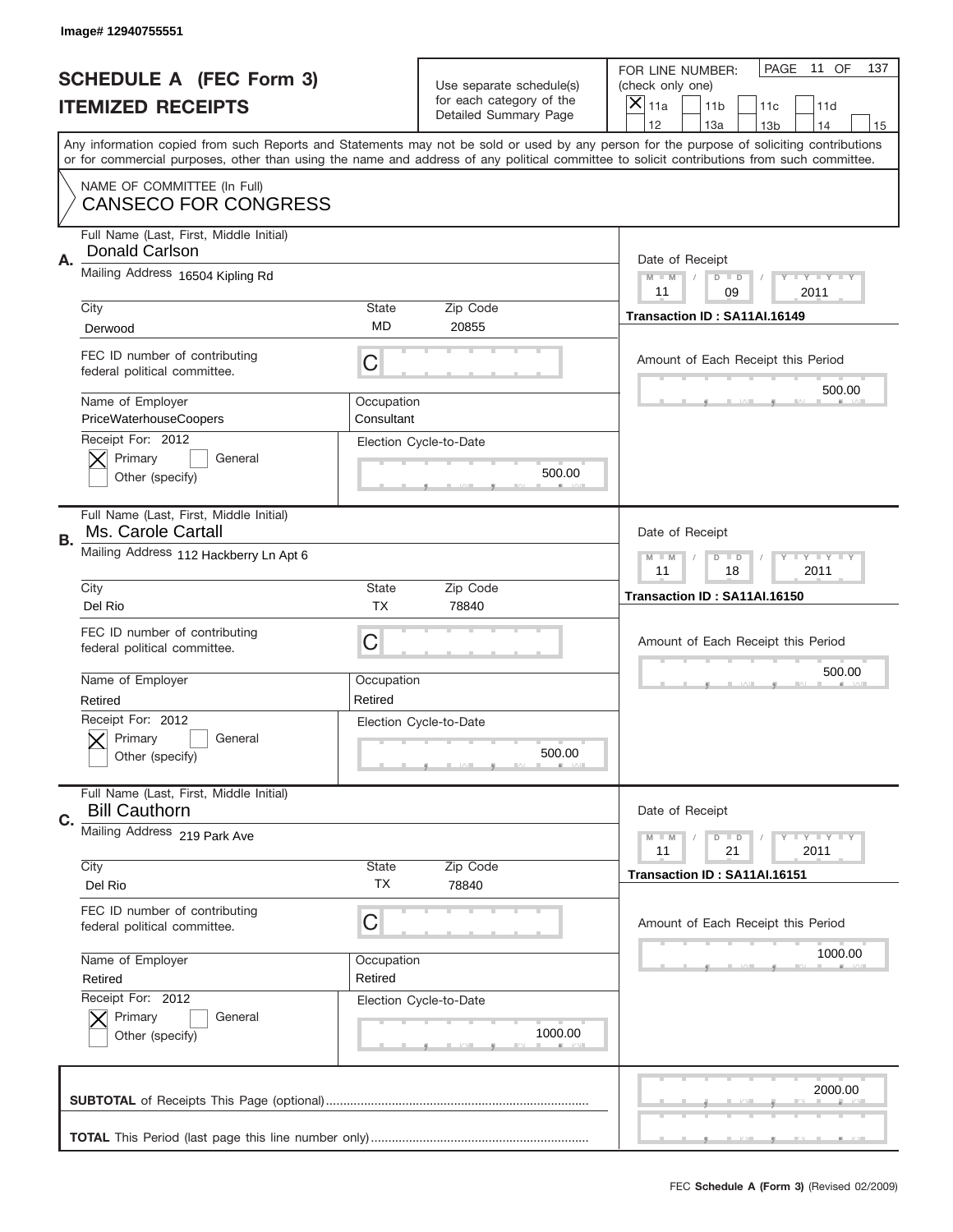|           | Image# 12940755552                                                   |                           |                                                   |                                                                                                                                                                                       |
|-----------|----------------------------------------------------------------------|---------------------------|---------------------------------------------------|---------------------------------------------------------------------------------------------------------------------------------------------------------------------------------------|
|           | <b>SCHEDULE A (FEC Form 3)</b>                                       |                           | Use separate schedule(s)                          | PAGE<br>12 OF<br>137<br>FOR LINE NUMBER:<br>(check only one)                                                                                                                          |
|           | <b>ITEMIZED RECEIPTS</b>                                             |                           | for each category of the<br>Detailed Summary Page | $\overline{X} _{11a}$<br>11 <sub>b</sub><br>11c<br>11d                                                                                                                                |
|           |                                                                      |                           |                                                   | 12<br>13a<br>14<br>13 <sub>b</sub><br>15<br>Any information copied from such Reports and Statements may not be sold or used by any person for the purpose of soliciting contributions |
|           |                                                                      |                           |                                                   | or for commercial purposes, other than using the name and address of any political committee to solicit contributions from such committee.                                            |
|           | NAME OF COMMITTEE (In Full)<br><b>CANSECO FOR CONGRESS</b>           |                           |                                                   |                                                                                                                                                                                       |
| Α.        | Full Name (Last, First, Middle Initial)<br>Mr. James M. Cavender III |                           |                                                   | Date of Receipt                                                                                                                                                                       |
|           | Mailing Address PO Box 681237                                        |                           |                                                   | <b>LYLYLY</b><br>$M - M$<br>$D$ $D$<br>11<br>29<br>2011                                                                                                                               |
|           | City                                                                 | <b>State</b>              | Zip Code                                          | Transaction ID: SA11AI.16152                                                                                                                                                          |
|           | San Antonio                                                          | <b>TX</b>                 | 78268                                             |                                                                                                                                                                                       |
|           | FEC ID number of contributing<br>federal political committee.        | C                         |                                                   | Amount of Each Receipt this Period<br>1000.00                                                                                                                                         |
|           | Name of Employer<br>Cavender Autoworks, Ltd                          | Occupation                | President/Auto Dealer                             |                                                                                                                                                                                       |
|           | Receipt For: 2012<br>Primary<br>General<br>Other (specify)           |                           | Election Cycle-to-Date<br>2500.00                 |                                                                                                                                                                                       |
|           | Full Name (Last, First, Middle Initial)<br><b>Howard Chamberlain</b> |                           |                                                   | Date of Receipt                                                                                                                                                                       |
| <b>B.</b> | Mailing Address PO Box 1583                                          |                           |                                                   | $M - M$<br>$D$ $D$<br><b>LYLYLY</b><br>11<br>29<br>2011                                                                                                                               |
|           | City<br>Alpine                                                       | <b>State</b><br><b>TX</b> | Zip Code<br>79831                                 | Transaction ID: SA11AI.16154                                                                                                                                                          |
|           | FEC ID number of contributing<br>federal political committee.        | С                         |                                                   | Amount of Each Receipt this Period                                                                                                                                                    |
|           | Name of Employer<br>Retired                                          | Occupation<br>Retired     |                                                   | 150.00                                                                                                                                                                                |
|           | Receipt For: 2012<br>General<br>Primary<br>Other (specify)           |                           | Election Cycle-to-Date<br>300.00                  |                                                                                                                                                                                       |
| C.        | Full Name (Last, First, Middle Initial)<br><b>Howard Chamberlain</b> |                           |                                                   | Date of Receipt                                                                                                                                                                       |
|           | Mailing Address PO Box 1583                                          |                           |                                                   | <b>LYLYLY</b><br>$M - M$<br>$D$ $D$<br>12<br>2011<br>14                                                                                                                               |
|           | City<br>Alpine                                                       | <b>State</b><br>ТX        | Zip Code<br>79831                                 | Transaction ID: SA11AI.16155                                                                                                                                                          |
|           | FEC ID number of contributing<br>federal political committee.        | С                         |                                                   | Amount of Each Receipt this Period                                                                                                                                                    |
|           | Name of Employer                                                     | Occupation                |                                                   | 25.00                                                                                                                                                                                 |
|           | Retired                                                              | Retired                   |                                                   |                                                                                                                                                                                       |
|           | Receipt For: 2012<br>Primary<br>General<br>Other (specify)           |                           | Election Cycle-to-Date<br>325.00                  |                                                                                                                                                                                       |
|           |                                                                      |                           |                                                   | 1175.00                                                                                                                                                                               |
|           |                                                                      |                           |                                                   |                                                                                                                                                                                       |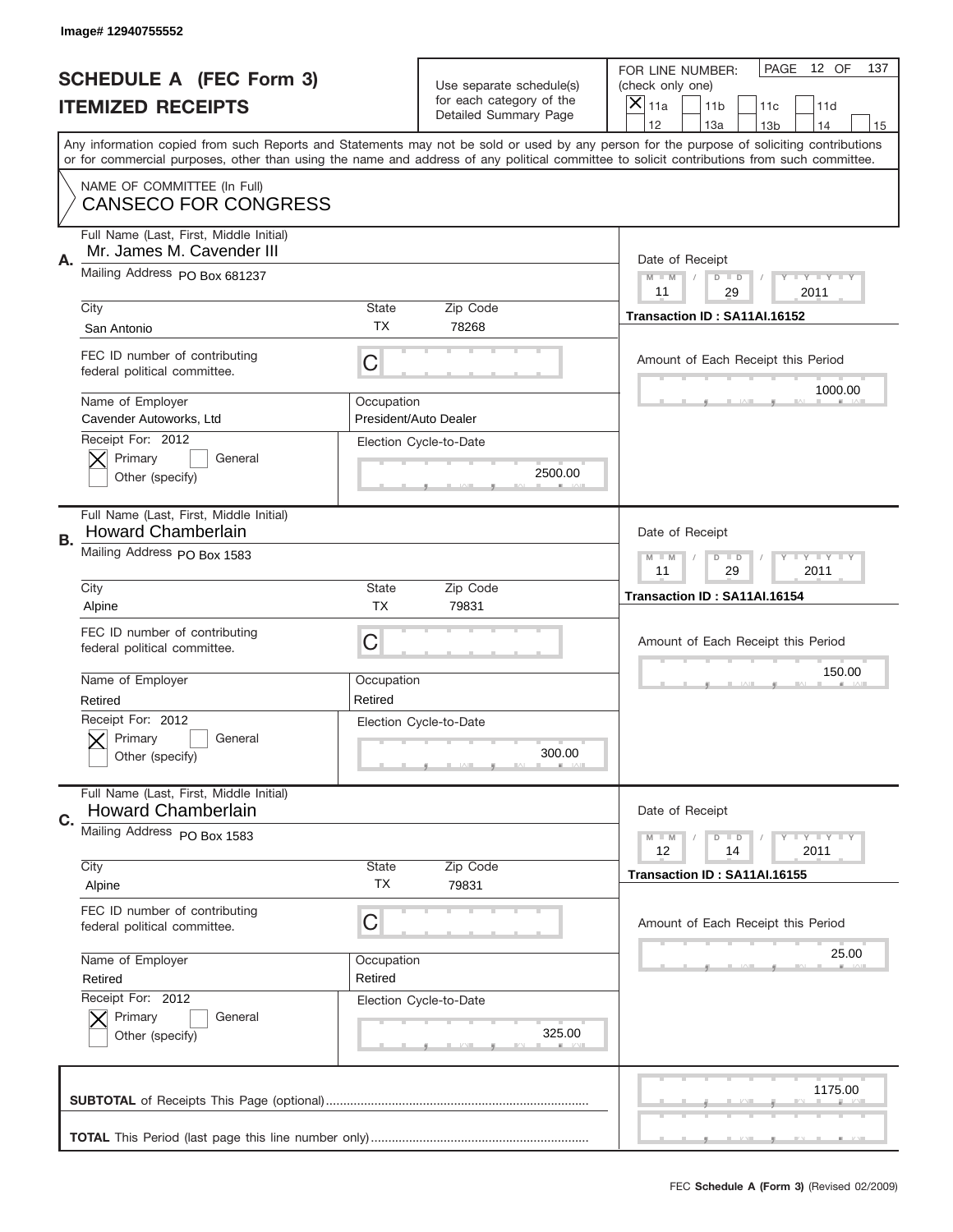|    | Image#12940755553                                                |                         |                                                   |                                                                                                                                                                                                                                                                                                                                     |
|----|------------------------------------------------------------------|-------------------------|---------------------------------------------------|-------------------------------------------------------------------------------------------------------------------------------------------------------------------------------------------------------------------------------------------------------------------------------------------------------------------------------------|
|    | <b>SCHEDULE A (FEC Form 3)</b>                                   |                         | Use separate schedule(s)                          | PAGE<br>13 OF<br>137<br>FOR LINE NUMBER:<br>(check only one)                                                                                                                                                                                                                                                                        |
|    | <b>ITEMIZED RECEIPTS</b>                                         |                         | for each category of the<br>Detailed Summary Page | ×<br>11a<br>11 <sub>b</sub><br>11c<br>11d                                                                                                                                                                                                                                                                                           |
|    |                                                                  |                         |                                                   | 12<br>13a<br>14<br>13 <sub>b</sub><br>15<br>Any information copied from such Reports and Statements may not be sold or used by any person for the purpose of soliciting contributions<br>or for commercial purposes, other than using the name and address of any political committee to solicit contributions from such committee. |
|    | NAME OF COMMITTEE (In Full)<br><b>CANSECO FOR CONGRESS</b>       |                         |                                                   |                                                                                                                                                                                                                                                                                                                                     |
| Α. | Full Name (Last, First, Middle Initial)<br>Mr. Roy C. Coffee III |                         |                                                   | Date of Receipt                                                                                                                                                                                                                                                                                                                     |
|    | Mailing Address 770 5th St NW Apt 1002                           |                         |                                                   | $M - M$<br><b>LEY LEY LEY</b><br>$D$ $D$<br>11<br>09<br>2011                                                                                                                                                                                                                                                                        |
|    | City<br>Washington                                               | State<br>DC             | Zip Code<br>20001                                 | Transaction ID: SA11AI.16157                                                                                                                                                                                                                                                                                                        |
|    | FEC ID number of contributing<br>federal political committee.    | C                       |                                                   | Amount of Each Receipt this Period<br>500.00                                                                                                                                                                                                                                                                                        |
|    | Name of Employer<br>Coffee & Associates                          | Occupation<br>Principal |                                                   |                                                                                                                                                                                                                                                                                                                                     |
|    | Receipt For: 2012<br>Primary<br>General<br>Other (specify)       |                         | Election Cycle-to-Date<br>750.00                  |                                                                                                                                                                                                                                                                                                                                     |
| В. | Full Name (Last, First, Middle Initial)<br>Elliott Z. Cohen      |                         |                                                   | Date of Receipt                                                                                                                                                                                                                                                                                                                     |
|    | Mailing Address 204 Chester St.                                  |                         |                                                   | $M$ M<br>$D$ $D$<br><b>LYLYLY</b><br>12<br>30<br>2011                                                                                                                                                                                                                                                                               |
|    | City<br>San Antonio                                              | State<br><b>TX</b>      | Zip Code<br>78209                                 | Transaction ID: SA11AI.16158                                                                                                                                                                                                                                                                                                        |
|    | FEC ID number of contributing<br>federal political committee.    | C                       |                                                   | Amount of Each Receipt this Period                                                                                                                                                                                                                                                                                                  |
|    | Name of Employer<br>Retired                                      | Occupation<br>Retired   |                                                   | 250.00                                                                                                                                                                                                                                                                                                                              |
|    | Receipt For: 2012<br>General<br>Primary<br>Other (specify)       |                         | Election Cycle-to-Date<br>250.00                  |                                                                                                                                                                                                                                                                                                                                     |
| C. | Full Name (Last, First, Middle Initial)<br>Mr. William Connolly  |                         |                                                   | Date of Receipt                                                                                                                                                                                                                                                                                                                     |
|    | Mailing Address 115 Manchester Way                               |                         |                                                   | <b>LYLYLY</b><br>$M - M$<br>$D$ $D$<br>07<br>2011<br>11                                                                                                                                                                                                                                                                             |
|    | City<br>Shavano Park                                             | <b>State</b><br>TX      | Zip Code<br>78249                                 | Transaction ID: SA11AI.16159                                                                                                                                                                                                                                                                                                        |
|    | FEC ID number of contributing                                    | C                       |                                                   | Amount of Each Receipt this Period                                                                                                                                                                                                                                                                                                  |
|    | federal political committee.                                     |                         |                                                   |                                                                                                                                                                                                                                                                                                                                     |
|    | Name of Employer<br>WellMed Medical Management                   | Occupation              | <b>Chief Operations Officer</b>                   | 1000.00                                                                                                                                                                                                                                                                                                                             |
|    | Receipt For: 2012<br>Primary<br>General<br>Other (specify)       |                         | Election Cycle-to-Date<br>1000.00                 |                                                                                                                                                                                                                                                                                                                                     |
|    |                                                                  |                         |                                                   | 1750.00                                                                                                                                                                                                                                                                                                                             |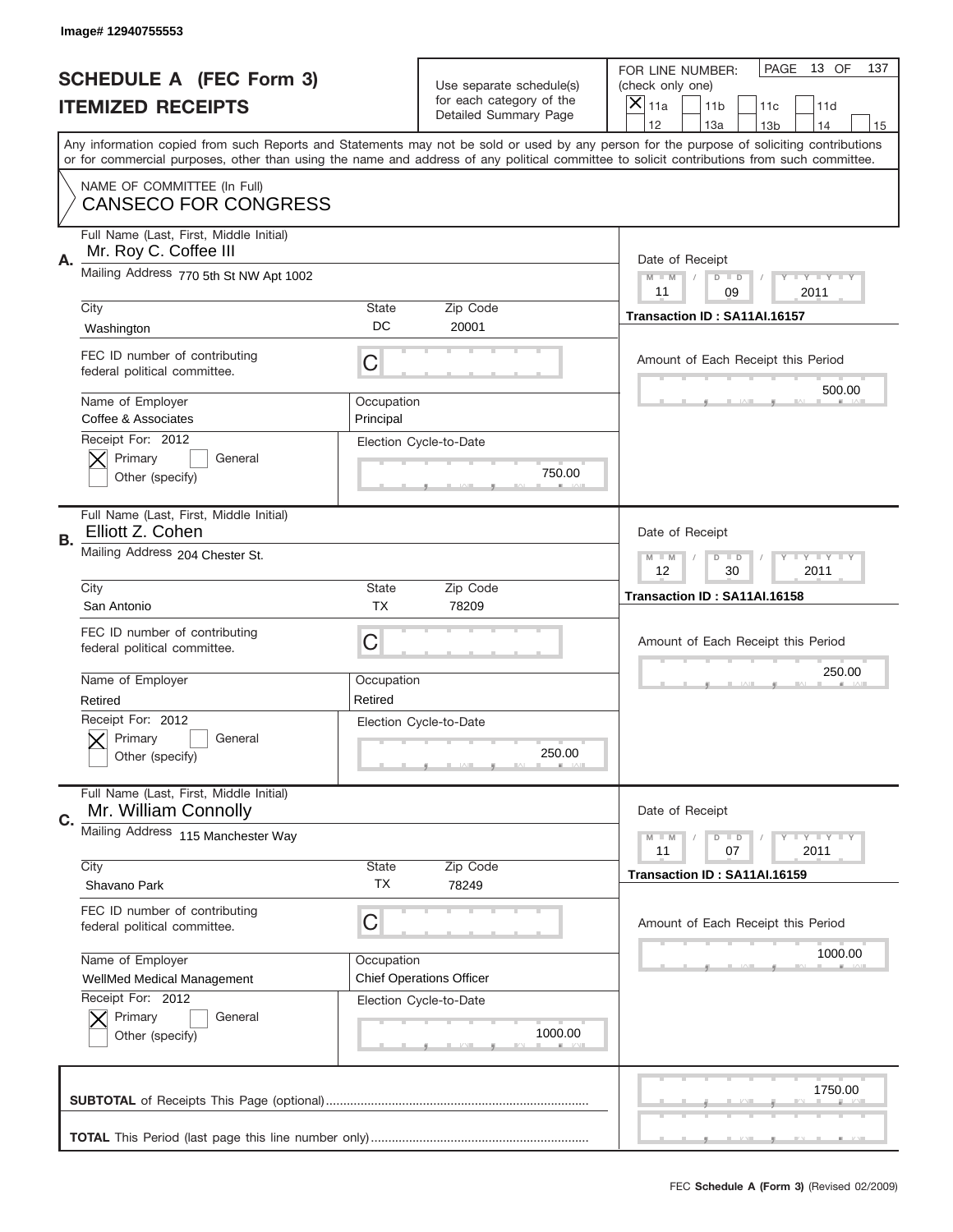|    | Image# 12940755554                                            |                         |                                                      |                                                                                                                                                                                                                                                                                                                                     |
|----|---------------------------------------------------------------|-------------------------|------------------------------------------------------|-------------------------------------------------------------------------------------------------------------------------------------------------------------------------------------------------------------------------------------------------------------------------------------------------------------------------------------|
|    | <b>SCHEDULE A (FEC Form 3)</b>                                |                         | Use separate schedule(s)<br>for each category of the | PAGE<br>14 OF<br>137<br>FOR LINE NUMBER:<br>(check only one)                                                                                                                                                                                                                                                                        |
|    | <b>ITEMIZED RECEIPTS</b>                                      |                         | Detailed Summary Page                                | ×<br>11a<br>11 <sub>b</sub><br>11c<br>11d                                                                                                                                                                                                                                                                                           |
|    |                                                               |                         |                                                      | 12<br>13a<br>14<br>13 <sub>b</sub><br>15<br>Any information copied from such Reports and Statements may not be sold or used by any person for the purpose of soliciting contributions<br>or for commercial purposes, other than using the name and address of any political committee to solicit contributions from such committee. |
|    | NAME OF COMMITTEE (In Full)<br><b>CANSECO FOR CONGRESS</b>    |                         |                                                      |                                                                                                                                                                                                                                                                                                                                     |
| Α. | Full Name (Last, First, Middle Initial)<br>Dolph Courchaine   |                         |                                                      | Date of Receipt                                                                                                                                                                                                                                                                                                                     |
|    | Mailing Address 8514 Triple Crown                             |                         |                                                      | $M - M$<br><b>LEY LEY LEY</b><br>$D$ $D$<br>11<br>07<br>2011                                                                                                                                                                                                                                                                        |
|    | City<br><b>Boerne</b>                                         | State<br><b>TX</b>      | Zip Code<br>78015                                    | Transaction ID: SA11AI.16160                                                                                                                                                                                                                                                                                                        |
|    | FEC ID number of contributing<br>federal political committee. | C                       |                                                      | Amount of Each Receipt this Period<br>250.00                                                                                                                                                                                                                                                                                        |
|    | Name of Employer<br>WellMed                                   | Occupation<br>Sr VP CIO |                                                      |                                                                                                                                                                                                                                                                                                                                     |
|    | Receipt For: 2012<br>Primary<br>General<br>Other (specify)    |                         | Election Cycle-to-Date<br>250.00                     |                                                                                                                                                                                                                                                                                                                                     |
| В. | Full Name (Last, First, Middle Initial)<br>Mr. David A. Dean  |                         |                                                      | Date of Receipt                                                                                                                                                                                                                                                                                                                     |
|    | Mailing Address 8080 Park Ln Ste 600                          |                         |                                                      | $M - M$<br>$D$ $D$<br><b>LYLYLY</b><br>10<br>10<br>2011                                                                                                                                                                                                                                                                             |
|    | City<br>Dallas                                                | State<br><b>TX</b>      | Zip Code<br>75231                                    | Transaction ID: SA11AI.16161                                                                                                                                                                                                                                                                                                        |
|    |                                                               |                         |                                                      |                                                                                                                                                                                                                                                                                                                                     |
|    | FEC ID number of contributing<br>federal political committee. | C                       |                                                      | Amount of Each Receipt this Period                                                                                                                                                                                                                                                                                                  |
|    | Name of Employer                                              | Occupation              |                                                      | 500.00                                                                                                                                                                                                                                                                                                                              |
|    | Dean International, Inc.                                      |                         | public policy consultant                             |                                                                                                                                                                                                                                                                                                                                     |
|    | Receipt For: 2012<br>General<br>Primary<br>Other (specify)    |                         | Election Cycle-to-Date<br>500.00                     |                                                                                                                                                                                                                                                                                                                                     |
| C. | Full Name (Last, First, Middle Initial)<br>Alan W. Dreeben    |                         |                                                      | Date of Receipt                                                                                                                                                                                                                                                                                                                     |
|    | Mailing Address 6511 Tri County Pkwy                          |                         |                                                      | <b>LY LY LY</b><br>$M - M$<br>$D$ $D$<br>12<br>29<br>2011                                                                                                                                                                                                                                                                           |
|    | City<br>Schertz                                               | <b>State</b><br>TX      | Zip Code<br>78154                                    | Transaction ID: SA11AI.16162                                                                                                                                                                                                                                                                                                        |
|    | FEC ID number of contributing<br>federal political committee. | C                       |                                                      | Amount of Each Receipt this Period                                                                                                                                                                                                                                                                                                  |
|    | Name of Employer<br>Republic Beverage Co.                     | Occupation              | <b>Executive Vice President</b>                      | 1500.00                                                                                                                                                                                                                                                                                                                             |
|    | Receipt For: 2012<br>Primary<br>General<br>Other (specify)    |                         | Election Cycle-to-Date<br>2500.00                    |                                                                                                                                                                                                                                                                                                                                     |
|    |                                                               |                         |                                                      | 2250.00                                                                                                                                                                                                                                                                                                                             |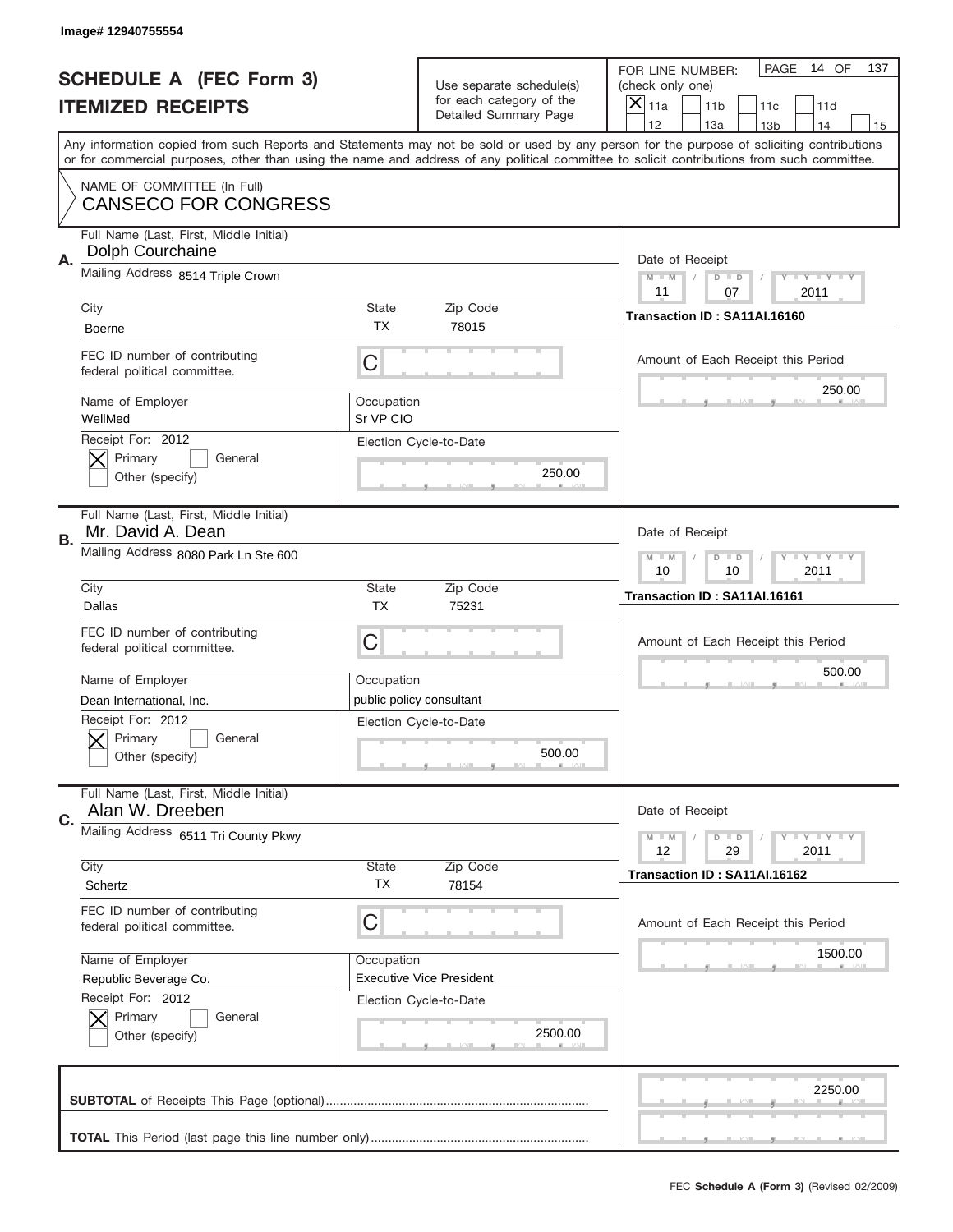| PAGE<br>15 OF<br>137<br>FOR LINE NUMBER:<br><b>SCHEDULE A (FEC Form 3)</b><br>Use separate schedule(s)<br>(check only one)<br>for each category of the<br>×<br><b>ITEMIZED RECEIPTS</b><br>11a<br>11 <sub>b</sub><br>11c<br>11d<br>Detailed Summary Page<br>12<br>13a<br>14<br>13 <sub>b</sub><br>15<br>Any information copied from such Reports and Statements may not be sold or used by any person for the purpose of soliciting contributions<br>or for commercial purposes, other than using the name and address of any political committee to solicit contributions from such committee.<br>NAME OF COMMITTEE (In Full)<br><b>CANSECO FOR CONGRESS</b><br>Full Name (Last, First, Middle Initial)<br>Alan W. Dreeben<br>Α.<br>Date of Receipt<br>Mailing Address 6511 Tri County Pkwy<br>$M - M$<br>Y FY FY FY<br>$D$ $D$<br>12<br>29<br>2011<br>City<br><b>State</b><br>Zip Code<br>Transaction ID: SA11AI.16163<br>TX<br>78154<br>Schertz<br>FEC ID number of contributing<br>C<br>Amount of Each Receipt this Period<br>federal political committee.<br>2500.00<br>Name of Employer<br>Occupation<br>Republic Beverage Co.<br><b>Executive Vice President</b><br>Receipt For: 2012<br>Election Cycle-to-Date<br>IX<br>Primary<br>General<br>5000.00<br>Other (specify)<br>Full Name (Last, First, Middle Initial)<br>Mrs. Barbara Dreeben<br>Date of Receipt<br>В.<br>Mailing Address 6511 Tri County Pkwy<br><b>LY LY LY</b><br>$M - M$<br>$D$ $D$<br>12<br>29<br>2011<br>City<br><b>State</b><br>Zip Code<br>Transaction ID: SA11AI.16164<br><b>TX</b><br>Schertz<br>78154<br>FEC ID number of contributing<br>C<br>Amount of Each Receipt this Period<br>federal political committee.<br>1000.00<br>Name of Employer<br>Occupation<br>Homemaker<br>Homemaker<br>Receipt For: 2012<br>Election Cycle-to-Date<br>General<br>Primary<br>1000.00<br>Other (specify)<br>Full Name (Last, First, Middle Initial)<br>Jim Dyer<br>Date of Receipt<br>C.<br>Mailing Address PO Box 1009<br>Y FY FY FY<br>$M - M$<br>$D$ $D$<br>18<br>2011<br>10<br>City<br>Zip Code<br>State<br>Transaction ID: SA11AI.16165<br>ТX<br><b>Fort Davis</b><br>79734<br>FEC ID number of contributing<br>C<br>Amount of Each Receipt this Period<br>federal political committee.<br>500.00<br>Name of Employer<br>Occupation<br>Rancher<br>Self Employed<br>Receipt For: 2012<br>Election Cycle-to-Date<br>Primary<br>General<br>500.00<br>Other (specify)<br>4000.00 | Image# 12940755555 |  |  |
|-------------------------------------------------------------------------------------------------------------------------------------------------------------------------------------------------------------------------------------------------------------------------------------------------------------------------------------------------------------------------------------------------------------------------------------------------------------------------------------------------------------------------------------------------------------------------------------------------------------------------------------------------------------------------------------------------------------------------------------------------------------------------------------------------------------------------------------------------------------------------------------------------------------------------------------------------------------------------------------------------------------------------------------------------------------------------------------------------------------------------------------------------------------------------------------------------------------------------------------------------------------------------------------------------------------------------------------------------------------------------------------------------------------------------------------------------------------------------------------------------------------------------------------------------------------------------------------------------------------------------------------------------------------------------------------------------------------------------------------------------------------------------------------------------------------------------------------------------------------------------------------------------------------------------------------------------------------------------------------------------------------------------------------------------------------------------------------------------------------------------------------------------------------------------------------------------------------------------------------------------------------------------------------------------------------------------------------------------------------------------------------------------------------------------------------------------------|--------------------|--|--|
|                                                                                                                                                                                                                                                                                                                                                                                                                                                                                                                                                                                                                                                                                                                                                                                                                                                                                                                                                                                                                                                                                                                                                                                                                                                                                                                                                                                                                                                                                                                                                                                                                                                                                                                                                                                                                                                                                                                                                                                                                                                                                                                                                                                                                                                                                                                                                                                                                                                       |                    |  |  |
|                                                                                                                                                                                                                                                                                                                                                                                                                                                                                                                                                                                                                                                                                                                                                                                                                                                                                                                                                                                                                                                                                                                                                                                                                                                                                                                                                                                                                                                                                                                                                                                                                                                                                                                                                                                                                                                                                                                                                                                                                                                                                                                                                                                                                                                                                                                                                                                                                                                       |                    |  |  |
|                                                                                                                                                                                                                                                                                                                                                                                                                                                                                                                                                                                                                                                                                                                                                                                                                                                                                                                                                                                                                                                                                                                                                                                                                                                                                                                                                                                                                                                                                                                                                                                                                                                                                                                                                                                                                                                                                                                                                                                                                                                                                                                                                                                                                                                                                                                                                                                                                                                       |                    |  |  |
|                                                                                                                                                                                                                                                                                                                                                                                                                                                                                                                                                                                                                                                                                                                                                                                                                                                                                                                                                                                                                                                                                                                                                                                                                                                                                                                                                                                                                                                                                                                                                                                                                                                                                                                                                                                                                                                                                                                                                                                                                                                                                                                                                                                                                                                                                                                                                                                                                                                       |                    |  |  |
|                                                                                                                                                                                                                                                                                                                                                                                                                                                                                                                                                                                                                                                                                                                                                                                                                                                                                                                                                                                                                                                                                                                                                                                                                                                                                                                                                                                                                                                                                                                                                                                                                                                                                                                                                                                                                                                                                                                                                                                                                                                                                                                                                                                                                                                                                                                                                                                                                                                       |                    |  |  |
|                                                                                                                                                                                                                                                                                                                                                                                                                                                                                                                                                                                                                                                                                                                                                                                                                                                                                                                                                                                                                                                                                                                                                                                                                                                                                                                                                                                                                                                                                                                                                                                                                                                                                                                                                                                                                                                                                                                                                                                                                                                                                                                                                                                                                                                                                                                                                                                                                                                       |                    |  |  |
|                                                                                                                                                                                                                                                                                                                                                                                                                                                                                                                                                                                                                                                                                                                                                                                                                                                                                                                                                                                                                                                                                                                                                                                                                                                                                                                                                                                                                                                                                                                                                                                                                                                                                                                                                                                                                                                                                                                                                                                                                                                                                                                                                                                                                                                                                                                                                                                                                                                       |                    |  |  |
|                                                                                                                                                                                                                                                                                                                                                                                                                                                                                                                                                                                                                                                                                                                                                                                                                                                                                                                                                                                                                                                                                                                                                                                                                                                                                                                                                                                                                                                                                                                                                                                                                                                                                                                                                                                                                                                                                                                                                                                                                                                                                                                                                                                                                                                                                                                                                                                                                                                       |                    |  |  |
|                                                                                                                                                                                                                                                                                                                                                                                                                                                                                                                                                                                                                                                                                                                                                                                                                                                                                                                                                                                                                                                                                                                                                                                                                                                                                                                                                                                                                                                                                                                                                                                                                                                                                                                                                                                                                                                                                                                                                                                                                                                                                                                                                                                                                                                                                                                                                                                                                                                       |                    |  |  |
|                                                                                                                                                                                                                                                                                                                                                                                                                                                                                                                                                                                                                                                                                                                                                                                                                                                                                                                                                                                                                                                                                                                                                                                                                                                                                                                                                                                                                                                                                                                                                                                                                                                                                                                                                                                                                                                                                                                                                                                                                                                                                                                                                                                                                                                                                                                                                                                                                                                       |                    |  |  |
|                                                                                                                                                                                                                                                                                                                                                                                                                                                                                                                                                                                                                                                                                                                                                                                                                                                                                                                                                                                                                                                                                                                                                                                                                                                                                                                                                                                                                                                                                                                                                                                                                                                                                                                                                                                                                                                                                                                                                                                                                                                                                                                                                                                                                                                                                                                                                                                                                                                       |                    |  |  |
|                                                                                                                                                                                                                                                                                                                                                                                                                                                                                                                                                                                                                                                                                                                                                                                                                                                                                                                                                                                                                                                                                                                                                                                                                                                                                                                                                                                                                                                                                                                                                                                                                                                                                                                                                                                                                                                                                                                                                                                                                                                                                                                                                                                                                                                                                                                                                                                                                                                       |                    |  |  |
|                                                                                                                                                                                                                                                                                                                                                                                                                                                                                                                                                                                                                                                                                                                                                                                                                                                                                                                                                                                                                                                                                                                                                                                                                                                                                                                                                                                                                                                                                                                                                                                                                                                                                                                                                                                                                                                                                                                                                                                                                                                                                                                                                                                                                                                                                                                                                                                                                                                       |                    |  |  |
|                                                                                                                                                                                                                                                                                                                                                                                                                                                                                                                                                                                                                                                                                                                                                                                                                                                                                                                                                                                                                                                                                                                                                                                                                                                                                                                                                                                                                                                                                                                                                                                                                                                                                                                                                                                                                                                                                                                                                                                                                                                                                                                                                                                                                                                                                                                                                                                                                                                       |                    |  |  |
|                                                                                                                                                                                                                                                                                                                                                                                                                                                                                                                                                                                                                                                                                                                                                                                                                                                                                                                                                                                                                                                                                                                                                                                                                                                                                                                                                                                                                                                                                                                                                                                                                                                                                                                                                                                                                                                                                                                                                                                                                                                                                                                                                                                                                                                                                                                                                                                                                                                       |                    |  |  |
|                                                                                                                                                                                                                                                                                                                                                                                                                                                                                                                                                                                                                                                                                                                                                                                                                                                                                                                                                                                                                                                                                                                                                                                                                                                                                                                                                                                                                                                                                                                                                                                                                                                                                                                                                                                                                                                                                                                                                                                                                                                                                                                                                                                                                                                                                                                                                                                                                                                       |                    |  |  |
|                                                                                                                                                                                                                                                                                                                                                                                                                                                                                                                                                                                                                                                                                                                                                                                                                                                                                                                                                                                                                                                                                                                                                                                                                                                                                                                                                                                                                                                                                                                                                                                                                                                                                                                                                                                                                                                                                                                                                                                                                                                                                                                                                                                                                                                                                                                                                                                                                                                       |                    |  |  |
|                                                                                                                                                                                                                                                                                                                                                                                                                                                                                                                                                                                                                                                                                                                                                                                                                                                                                                                                                                                                                                                                                                                                                                                                                                                                                                                                                                                                                                                                                                                                                                                                                                                                                                                                                                                                                                                                                                                                                                                                                                                                                                                                                                                                                                                                                                                                                                                                                                                       |                    |  |  |
|                                                                                                                                                                                                                                                                                                                                                                                                                                                                                                                                                                                                                                                                                                                                                                                                                                                                                                                                                                                                                                                                                                                                                                                                                                                                                                                                                                                                                                                                                                                                                                                                                                                                                                                                                                                                                                                                                                                                                                                                                                                                                                                                                                                                                                                                                                                                                                                                                                                       |                    |  |  |
|                                                                                                                                                                                                                                                                                                                                                                                                                                                                                                                                                                                                                                                                                                                                                                                                                                                                                                                                                                                                                                                                                                                                                                                                                                                                                                                                                                                                                                                                                                                                                                                                                                                                                                                                                                                                                                                                                                                                                                                                                                                                                                                                                                                                                                                                                                                                                                                                                                                       |                    |  |  |
|                                                                                                                                                                                                                                                                                                                                                                                                                                                                                                                                                                                                                                                                                                                                                                                                                                                                                                                                                                                                                                                                                                                                                                                                                                                                                                                                                                                                                                                                                                                                                                                                                                                                                                                                                                                                                                                                                                                                                                                                                                                                                                                                                                                                                                                                                                                                                                                                                                                       |                    |  |  |
|                                                                                                                                                                                                                                                                                                                                                                                                                                                                                                                                                                                                                                                                                                                                                                                                                                                                                                                                                                                                                                                                                                                                                                                                                                                                                                                                                                                                                                                                                                                                                                                                                                                                                                                                                                                                                                                                                                                                                                                                                                                                                                                                                                                                                                                                                                                                                                                                                                                       |                    |  |  |
|                                                                                                                                                                                                                                                                                                                                                                                                                                                                                                                                                                                                                                                                                                                                                                                                                                                                                                                                                                                                                                                                                                                                                                                                                                                                                                                                                                                                                                                                                                                                                                                                                                                                                                                                                                                                                                                                                                                                                                                                                                                                                                                                                                                                                                                                                                                                                                                                                                                       |                    |  |  |
|                                                                                                                                                                                                                                                                                                                                                                                                                                                                                                                                                                                                                                                                                                                                                                                                                                                                                                                                                                                                                                                                                                                                                                                                                                                                                                                                                                                                                                                                                                                                                                                                                                                                                                                                                                                                                                                                                                                                                                                                                                                                                                                                                                                                                                                                                                                                                                                                                                                       |                    |  |  |
|                                                                                                                                                                                                                                                                                                                                                                                                                                                                                                                                                                                                                                                                                                                                                                                                                                                                                                                                                                                                                                                                                                                                                                                                                                                                                                                                                                                                                                                                                                                                                                                                                                                                                                                                                                                                                                                                                                                                                                                                                                                                                                                                                                                                                                                                                                                                                                                                                                                       |                    |  |  |
|                                                                                                                                                                                                                                                                                                                                                                                                                                                                                                                                                                                                                                                                                                                                                                                                                                                                                                                                                                                                                                                                                                                                                                                                                                                                                                                                                                                                                                                                                                                                                                                                                                                                                                                                                                                                                                                                                                                                                                                                                                                                                                                                                                                                                                                                                                                                                                                                                                                       |                    |  |  |
|                                                                                                                                                                                                                                                                                                                                                                                                                                                                                                                                                                                                                                                                                                                                                                                                                                                                                                                                                                                                                                                                                                                                                                                                                                                                                                                                                                                                                                                                                                                                                                                                                                                                                                                                                                                                                                                                                                                                                                                                                                                                                                                                                                                                                                                                                                                                                                                                                                                       |                    |  |  |
|                                                                                                                                                                                                                                                                                                                                                                                                                                                                                                                                                                                                                                                                                                                                                                                                                                                                                                                                                                                                                                                                                                                                                                                                                                                                                                                                                                                                                                                                                                                                                                                                                                                                                                                                                                                                                                                                                                                                                                                                                                                                                                                                                                                                                                                                                                                                                                                                                                                       |                    |  |  |
|                                                                                                                                                                                                                                                                                                                                                                                                                                                                                                                                                                                                                                                                                                                                                                                                                                                                                                                                                                                                                                                                                                                                                                                                                                                                                                                                                                                                                                                                                                                                                                                                                                                                                                                                                                                                                                                                                                                                                                                                                                                                                                                                                                                                                                                                                                                                                                                                                                                       |                    |  |  |
|                                                                                                                                                                                                                                                                                                                                                                                                                                                                                                                                                                                                                                                                                                                                                                                                                                                                                                                                                                                                                                                                                                                                                                                                                                                                                                                                                                                                                                                                                                                                                                                                                                                                                                                                                                                                                                                                                                                                                                                                                                                                                                                                                                                                                                                                                                                                                                                                                                                       |                    |  |  |
|                                                                                                                                                                                                                                                                                                                                                                                                                                                                                                                                                                                                                                                                                                                                                                                                                                                                                                                                                                                                                                                                                                                                                                                                                                                                                                                                                                                                                                                                                                                                                                                                                                                                                                                                                                                                                                                                                                                                                                                                                                                                                                                                                                                                                                                                                                                                                                                                                                                       |                    |  |  |
|                                                                                                                                                                                                                                                                                                                                                                                                                                                                                                                                                                                                                                                                                                                                                                                                                                                                                                                                                                                                                                                                                                                                                                                                                                                                                                                                                                                                                                                                                                                                                                                                                                                                                                                                                                                                                                                                                                                                                                                                                                                                                                                                                                                                                                                                                                                                                                                                                                                       |                    |  |  |
|                                                                                                                                                                                                                                                                                                                                                                                                                                                                                                                                                                                                                                                                                                                                                                                                                                                                                                                                                                                                                                                                                                                                                                                                                                                                                                                                                                                                                                                                                                                                                                                                                                                                                                                                                                                                                                                                                                                                                                                                                                                                                                                                                                                                                                                                                                                                                                                                                                                       |                    |  |  |
|                                                                                                                                                                                                                                                                                                                                                                                                                                                                                                                                                                                                                                                                                                                                                                                                                                                                                                                                                                                                                                                                                                                                                                                                                                                                                                                                                                                                                                                                                                                                                                                                                                                                                                                                                                                                                                                                                                                                                                                                                                                                                                                                                                                                                                                                                                                                                                                                                                                       |                    |  |  |
|                                                                                                                                                                                                                                                                                                                                                                                                                                                                                                                                                                                                                                                                                                                                                                                                                                                                                                                                                                                                                                                                                                                                                                                                                                                                                                                                                                                                                                                                                                                                                                                                                                                                                                                                                                                                                                                                                                                                                                                                                                                                                                                                                                                                                                                                                                                                                                                                                                                       |                    |  |  |
|                                                                                                                                                                                                                                                                                                                                                                                                                                                                                                                                                                                                                                                                                                                                                                                                                                                                                                                                                                                                                                                                                                                                                                                                                                                                                                                                                                                                                                                                                                                                                                                                                                                                                                                                                                                                                                                                                                                                                                                                                                                                                                                                                                                                                                                                                                                                                                                                                                                       |                    |  |  |
|                                                                                                                                                                                                                                                                                                                                                                                                                                                                                                                                                                                                                                                                                                                                                                                                                                                                                                                                                                                                                                                                                                                                                                                                                                                                                                                                                                                                                                                                                                                                                                                                                                                                                                                                                                                                                                                                                                                                                                                                                                                                                                                                                                                                                                                                                                                                                                                                                                                       |                    |  |  |
|                                                                                                                                                                                                                                                                                                                                                                                                                                                                                                                                                                                                                                                                                                                                                                                                                                                                                                                                                                                                                                                                                                                                                                                                                                                                                                                                                                                                                                                                                                                                                                                                                                                                                                                                                                                                                                                                                                                                                                                                                                                                                                                                                                                                                                                                                                                                                                                                                                                       |                    |  |  |
|                                                                                                                                                                                                                                                                                                                                                                                                                                                                                                                                                                                                                                                                                                                                                                                                                                                                                                                                                                                                                                                                                                                                                                                                                                                                                                                                                                                                                                                                                                                                                                                                                                                                                                                                                                                                                                                                                                                                                                                                                                                                                                                                                                                                                                                                                                                                                                                                                                                       |                    |  |  |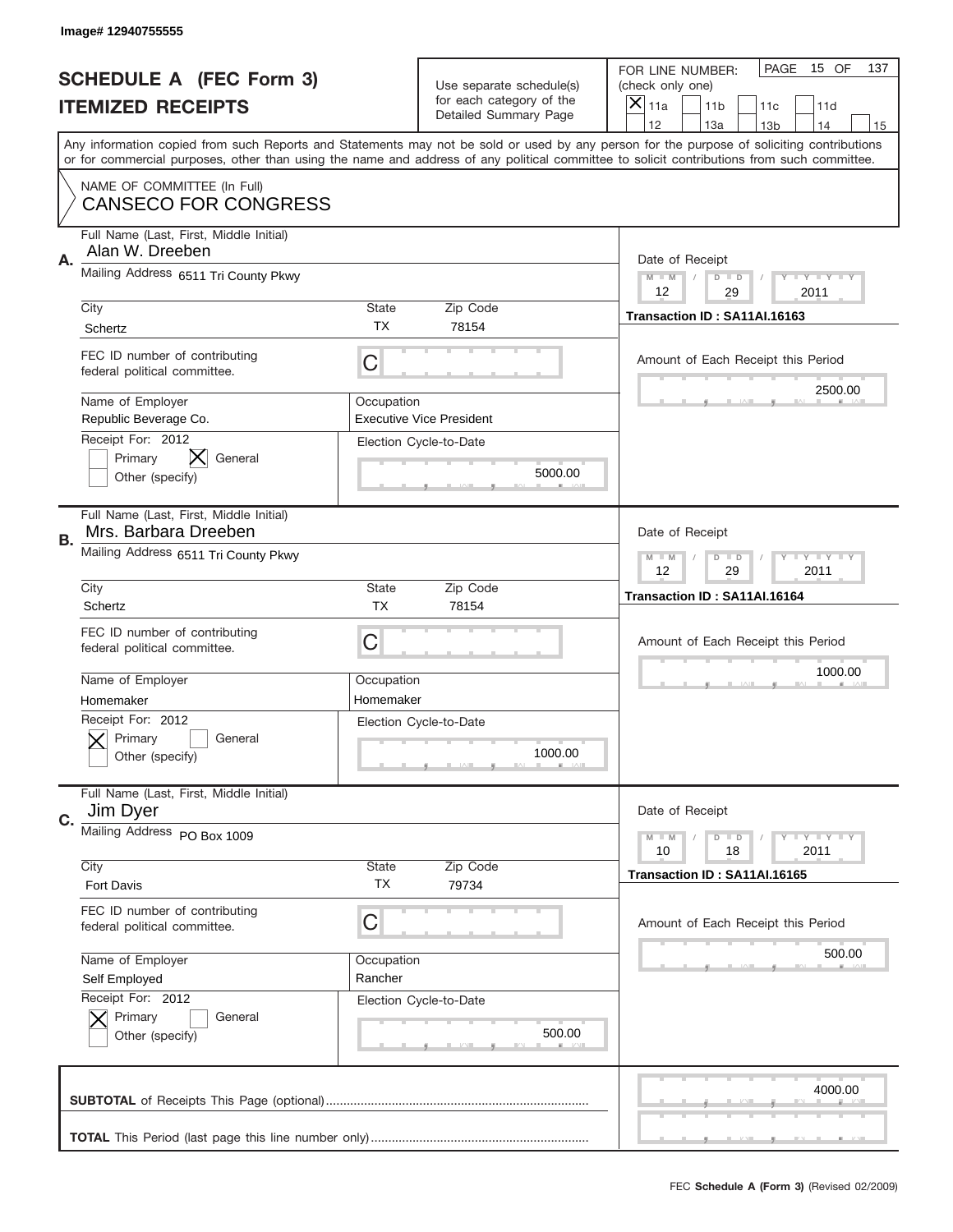|    | Image# 12940755556                                            |                                  |                                                      |                                                                                                                                                                                                                                                                                                                                     |
|----|---------------------------------------------------------------|----------------------------------|------------------------------------------------------|-------------------------------------------------------------------------------------------------------------------------------------------------------------------------------------------------------------------------------------------------------------------------------------------------------------------------------------|
|    | <b>SCHEDULE A (FEC Form 3)</b>                                |                                  | Use separate schedule(s)<br>for each category of the | PAGE<br>16 OF<br>137<br>FOR LINE NUMBER:<br>(check only one)                                                                                                                                                                                                                                                                        |
|    | <b>ITEMIZED RECEIPTS</b>                                      |                                  | Detailed Summary Page                                | ×<br>11a<br>11 <sub>b</sub><br>11c<br>11d                                                                                                                                                                                                                                                                                           |
|    |                                                               |                                  |                                                      | 12<br>13a<br>14<br>13 <sub>b</sub><br>15<br>Any information copied from such Reports and Statements may not be sold or used by any person for the purpose of soliciting contributions<br>or for commercial purposes, other than using the name and address of any political committee to solicit contributions from such committee. |
|    | NAME OF COMMITTEE (In Full)<br><b>CANSECO FOR CONGRESS</b>    |                                  |                                                      |                                                                                                                                                                                                                                                                                                                                     |
| Α. | Full Name (Last, First, Middle Initial)<br>H.W. Finck Jr.     |                                  |                                                      | Date of Receipt                                                                                                                                                                                                                                                                                                                     |
|    | Mailing Address PO Box 831007                                 |                                  |                                                      | $M$ M<br>Y FY FY FY<br>$D$ $D$<br>12<br>30<br>2011                                                                                                                                                                                                                                                                                  |
|    | City<br>San Antonio                                           | State<br><b>TX</b>               | Zip Code<br>78283                                    | Transaction ID: SA11AI.16167                                                                                                                                                                                                                                                                                                        |
|    | FEC ID number of contributing<br>federal political committee. | C                                |                                                      | Amount of Each Receipt this Period<br>250.00                                                                                                                                                                                                                                                                                        |
|    | Name of Employer<br>Finck Cigar Company<br>Receipt For: 2012  | Occupation<br>Owner              |                                                      |                                                                                                                                                                                                                                                                                                                                     |
|    | Primary<br>General<br>Other (specify)                         |                                  | Election Cycle-to-Date<br>250.00                     |                                                                                                                                                                                                                                                                                                                                     |
| В. | Full Name (Last, First, Middle Initial)<br>Mr. Israel Fogiel  |                                  |                                                      | Date of Receipt                                                                                                                                                                                                                                                                                                                     |
|    | Mailing Address 103 Turnberry Way                             |                                  |                                                      | $T$ $Y$ $T$ $Y$ $T$ $Y$<br>$M - M$<br>$D$ $D$<br>12<br>30<br>2011                                                                                                                                                                                                                                                                   |
|    | City<br>San Antonio                                           | State<br><b>TX</b>               | Zip Code<br>78230                                    | Transaction ID: SA11AI.16168                                                                                                                                                                                                                                                                                                        |
|    | FEC ID number of contributing<br>federal political committee. | C                                |                                                      | Amount of Each Receipt this Period                                                                                                                                                                                                                                                                                                  |
|    | Name of Employer<br><b>Great America Companies</b>            | Occupation<br><b>Real Estate</b> |                                                      | 1000.00                                                                                                                                                                                                                                                                                                                             |
|    | Receipt For: 2012<br>General<br>Primary<br>Other (specify)    |                                  | Election Cycle-to-Date<br>1000.00                    |                                                                                                                                                                                                                                                                                                                                     |
| C. | Full Name (Last, First, Middle Initial)<br>Paul Garcia        |                                  |                                                      | Date of Receipt                                                                                                                                                                                                                                                                                                                     |
|    | Mailing Address 315 Box Oak                                   |                                  |                                                      | Y I Y I Y I Y<br>$M - M$<br>$D$ $D$<br>2011<br>11<br>07                                                                                                                                                                                                                                                                             |
|    | City<br>Shavano Park                                          | State<br>ТX                      | Zip Code<br>78230                                    | Transaction ID: SA11AI.16171                                                                                                                                                                                                                                                                                                        |
|    | FEC ID number of contributing<br>federal political committee. | C                                |                                                      | Amount of Each Receipt this Period                                                                                                                                                                                                                                                                                                  |
|    | Name of Employer<br>WellMed                                   | Occupation<br>Physician          |                                                      | 1000.00                                                                                                                                                                                                                                                                                                                             |
|    | Receipt For: 2012<br>Primary<br>General<br>Other (specify)    |                                  | Election Cycle-to-Date<br>1000.00                    |                                                                                                                                                                                                                                                                                                                                     |
|    |                                                               |                                  |                                                      |                                                                                                                                                                                                                                                                                                                                     |
|    |                                                               |                                  |                                                      | 2250.00                                                                                                                                                                                                                                                                                                                             |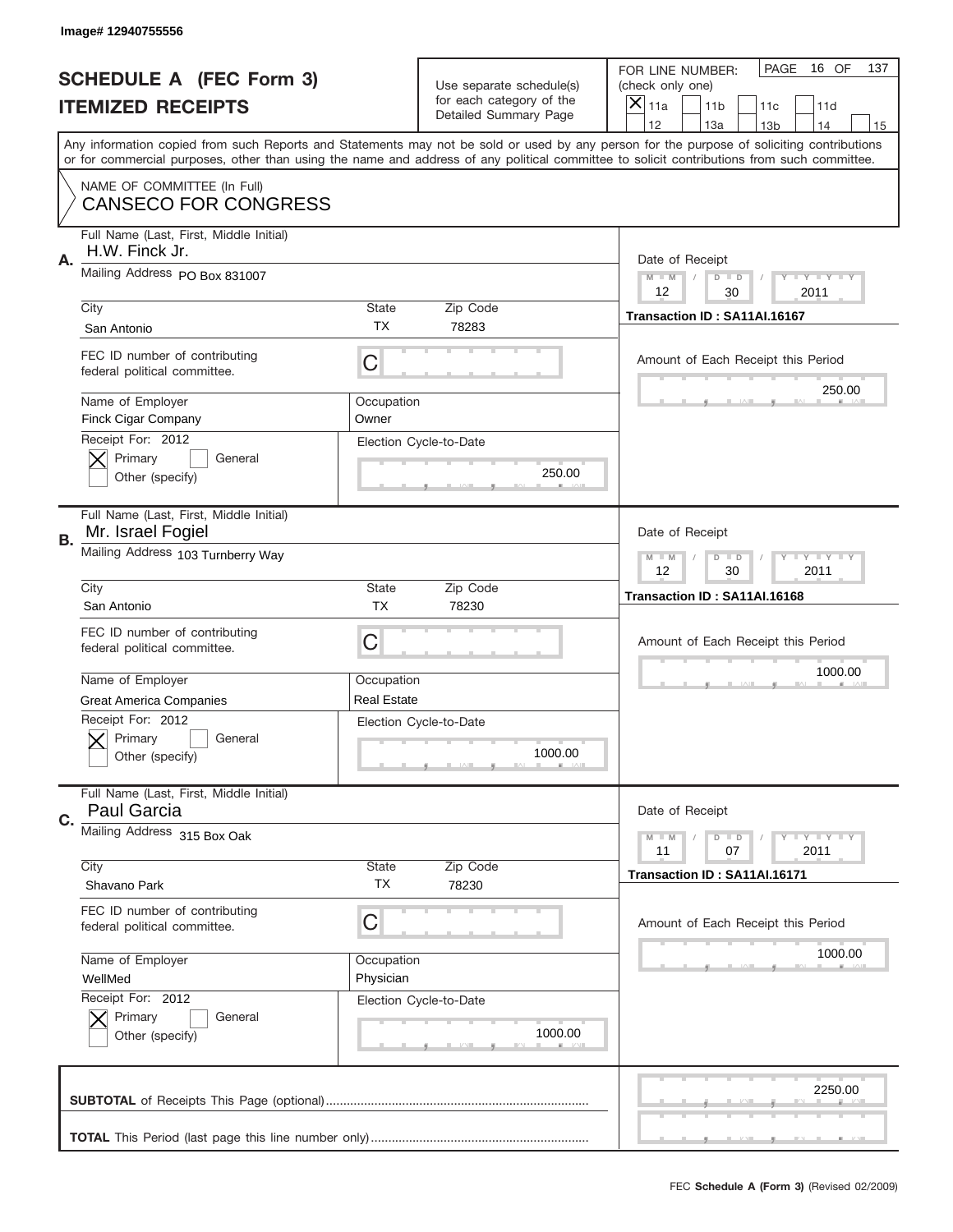|    | Image# 12940755557                                                      |                                |                                                   |                                                                                                                                                                                                                                                                                                                                     |
|----|-------------------------------------------------------------------------|--------------------------------|---------------------------------------------------|-------------------------------------------------------------------------------------------------------------------------------------------------------------------------------------------------------------------------------------------------------------------------------------------------------------------------------------|
|    | <b>SCHEDULE A (FEC Form 3)</b>                                          |                                | Use separate schedule(s)                          | PAGE<br>17 OF<br>137<br>FOR LINE NUMBER:<br>(check only one)                                                                                                                                                                                                                                                                        |
|    | <b>ITEMIZED RECEIPTS</b>                                                |                                | for each category of the<br>Detailed Summary Page | $\boldsymbol{\times}$<br>11a<br>11 <sub>b</sub><br>11c<br>11d                                                                                                                                                                                                                                                                       |
|    |                                                                         |                                |                                                   | 12<br>13a<br>14<br>13 <sub>b</sub><br>15<br>Any information copied from such Reports and Statements may not be sold or used by any person for the purpose of soliciting contributions<br>or for commercial purposes, other than using the name and address of any political committee to solicit contributions from such committee. |
|    | NAME OF COMMITTEE (In Full)<br><b>CANSECO FOR CONGRESS</b>              |                                |                                                   |                                                                                                                                                                                                                                                                                                                                     |
| Α. | Full Name (Last, First, Middle Initial)<br>Mr. Robert D. Gardner Jr.    |                                |                                                   | Date of Receipt                                                                                                                                                                                                                                                                                                                     |
|    | Mailing Address 5415 Fredericksburg Rd                                  |                                |                                                   | <b>LYLYLY</b><br>$M - M$<br>$D$ $D$<br>12<br>07<br>2011                                                                                                                                                                                                                                                                             |
|    | City<br>San Antonio                                                     | <b>State</b><br>TX.            | Zip Code<br>78229                                 | Transaction ID: SA11AI.16172                                                                                                                                                                                                                                                                                                        |
|    | FEC ID number of contributing<br>federal political committee.           | C                              |                                                   | Amount of Each Receipt this Period<br>500.00                                                                                                                                                                                                                                                                                        |
|    | Name of Employer<br>Gardner Financial Sevices, LTD<br>Receipt For: 2012 | Occupation<br>Mortgage Banking |                                                   |                                                                                                                                                                                                                                                                                                                                     |
|    | Primary<br>General<br>Other (specify)                                   |                                | Election Cycle-to-Date<br>750.00                  |                                                                                                                                                                                                                                                                                                                                     |
| В. | Full Name (Last, First, Middle Initial)<br>James D. Goudge              |                                |                                                   | Date of Receipt                                                                                                                                                                                                                                                                                                                     |
|    | Mailing Address 200 Claiborne Way                                       |                                |                                                   | $M - M$<br>$D$ $D$<br><b>LYLYLY</b><br>12<br>30<br>2011                                                                                                                                                                                                                                                                             |
|    | City<br>San Antonio                                                     | <b>State</b><br><b>TX</b>      | Zip Code<br>78209                                 | Transaction ID: SA11AI.16174                                                                                                                                                                                                                                                                                                        |
|    |                                                                         |                                |                                                   |                                                                                                                                                                                                                                                                                                                                     |
|    | FEC ID number of contributing<br>federal political committee.           | С                              |                                                   | Amount of Each Receipt this Period                                                                                                                                                                                                                                                                                                  |
|    | Name of Employer                                                        | Occupation                     |                                                   | 558.73                                                                                                                                                                                                                                                                                                                              |
|    | <b>Broadway National Bank</b>                                           | Banker                         |                                                   |                                                                                                                                                                                                                                                                                                                                     |
|    | Receipt For: 2012<br>General<br>Primary<br>Other (specify)              |                                | Election Cycle-to-Date<br>1808.73                 |                                                                                                                                                                                                                                                                                                                                     |
| C. | Full Name (Last, First, Middle Initial)<br>James D. Goudge              |                                |                                                   | Date of Receipt                                                                                                                                                                                                                                                                                                                     |
|    | Mailing Address 200 Claiborne Way                                       |                                |                                                   | <b>LYLYLY</b><br>$M - M$<br>$D$ $D$<br>12<br>30<br>2011                                                                                                                                                                                                                                                                             |
|    | City<br>San Antonio                                                     | <b>State</b><br>ТX             | Zip Code<br>78209                                 | Transaction ID: SA11AI.16175                                                                                                                                                                                                                                                                                                        |
|    | FEC ID number of contributing<br>federal political committee.           | С                              |                                                   | Amount of Each Receipt this Period                                                                                                                                                                                                                                                                                                  |
|    | Name of Employer<br><b>Broadway National Bank</b>                       | Occupation<br>Banker           |                                                   | 941.27                                                                                                                                                                                                                                                                                                                              |
|    | Receipt For: 2012<br>Primary<br>General<br>Other (specify)              |                                | Election Cycle-to-Date<br>2750.00                 |                                                                                                                                                                                                                                                                                                                                     |
|    |                                                                         |                                |                                                   | 2000.00                                                                                                                                                                                                                                                                                                                             |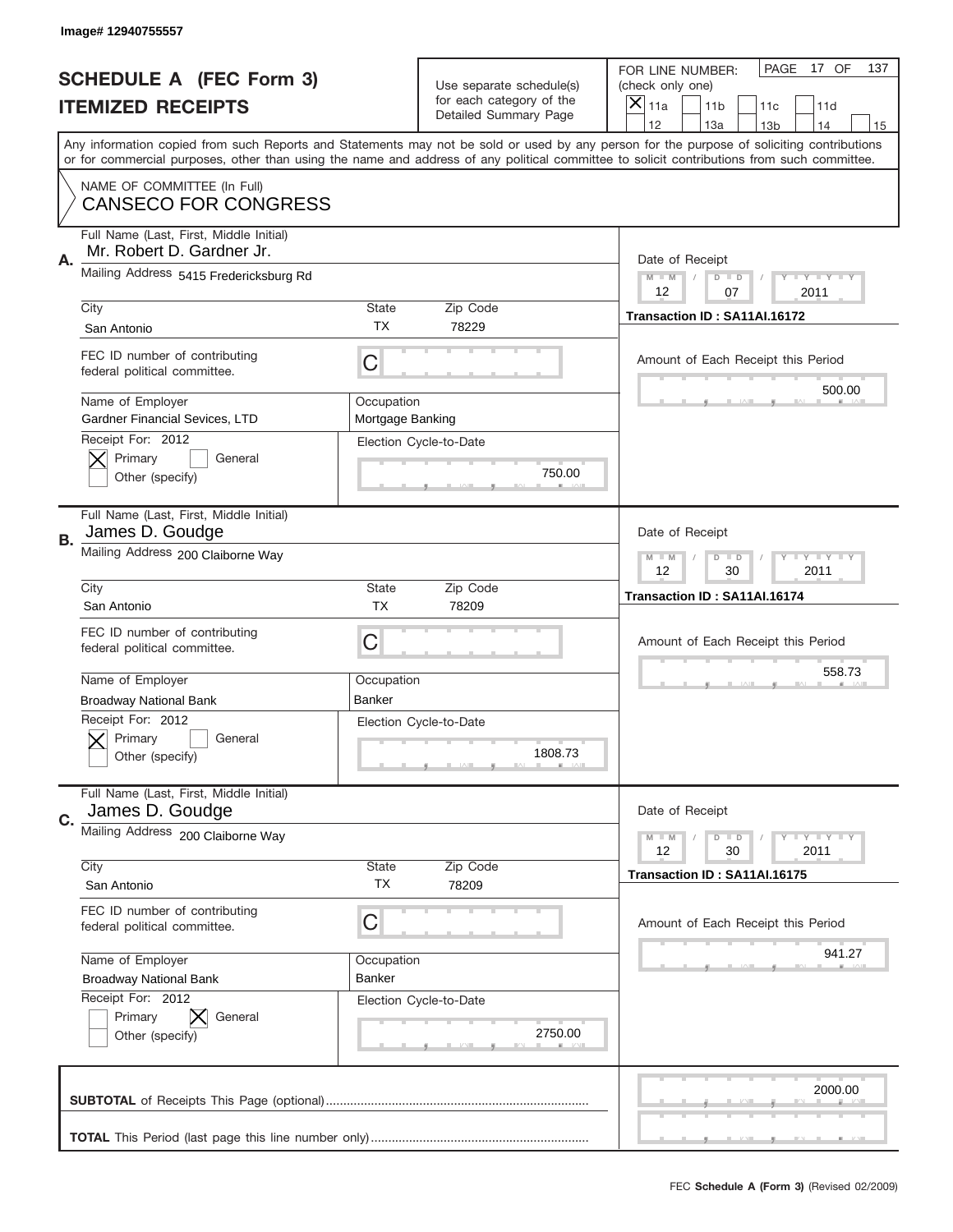|    | Image# 12940755558                                                                       |                         |                                                   |                                                                                                                                                                                                                                                                                                                                     |
|----|------------------------------------------------------------------------------------------|-------------------------|---------------------------------------------------|-------------------------------------------------------------------------------------------------------------------------------------------------------------------------------------------------------------------------------------------------------------------------------------------------------------------------------------|
|    | <b>SCHEDULE A (FEC Form 3)</b>                                                           |                         | Use separate schedule(s)                          | PAGE<br>18 OF<br>137<br>FOR LINE NUMBER:<br>(check only one)                                                                                                                                                                                                                                                                        |
|    | <b>ITEMIZED RECEIPTS</b>                                                                 |                         | for each category of the<br>Detailed Summary Page | ×<br>11a<br>11 <sub>b</sub><br>11d<br>11c                                                                                                                                                                                                                                                                                           |
|    |                                                                                          |                         |                                                   | 12<br>13a<br>14<br>13 <sub>b</sub><br>15<br>Any information copied from such Reports and Statements may not be sold or used by any person for the purpose of soliciting contributions<br>or for commercial purposes, other than using the name and address of any political committee to solicit contributions from such committee. |
|    | NAME OF COMMITTEE (In Full)<br><b>CANSECO FOR CONGRESS</b>                               |                         |                                                   |                                                                                                                                                                                                                                                                                                                                     |
| Α. | Full Name (Last, First, Middle Initial)<br>Dr. Neal Gray                                 |                         |                                                   | Date of Receipt                                                                                                                                                                                                                                                                                                                     |
|    | Mailing Address 17 Inwood Autumn                                                         |                         |                                                   | $M$ M<br>Y FY FY FY<br>$D$ $D$<br>11<br>29<br>2011                                                                                                                                                                                                                                                                                  |
|    | City<br>San Antonio                                                                      | State<br><b>TX</b>      | Zip Code<br>78248                                 | Transaction ID: SA11AI.16176                                                                                                                                                                                                                                                                                                        |
|    | FEC ID number of contributing<br>federal political committee.                            | C                       |                                                   | Amount of Each Receipt this Period<br>250.00                                                                                                                                                                                                                                                                                        |
|    | Name of Employer<br>Spectrum Healthcare<br>Receipt For: 2012                             | Occupation<br>Physician |                                                   |                                                                                                                                                                                                                                                                                                                                     |
|    | Primary<br>General<br>Other (specify)                                                    |                         | Election Cycle-to-Date<br>500.00                  |                                                                                                                                                                                                                                                                                                                                     |
| В. | Full Name (Last, First, Middle Initial)<br>Mrs. Helen Kleberg Groves                     |                         |                                                   | Date of Receipt                                                                                                                                                                                                                                                                                                                     |
|    | Mailing Address 700 N Saint Marys Ste 1200                                               |                         |                                                   | $T$ $Y$ $T$ $Y$ $T$ $Y$<br>$M - M$<br>$D$ $D$<br>12<br>14<br>2011                                                                                                                                                                                                                                                                   |
|    | City<br>San Antonio                                                                      | State<br><b>TX</b>      | Zip Code<br>78205                                 | Transaction ID: SA11AI.16177                                                                                                                                                                                                                                                                                                        |
|    | FEC ID number of contributing<br>federal political committee.                            | C                       |                                                   | Amount of Each Receipt this Period                                                                                                                                                                                                                                                                                                  |
|    | Name of Employer                                                                         | Occupation              |                                                   | 1000.00                                                                                                                                                                                                                                                                                                                             |
|    | <b>Silverbrook Ranches</b><br>Receipt For: 2012<br>General<br>Primary<br>Other (specify) | Rancher                 | Election Cycle-to-Date<br>3250.00                 | \$750 Refunded 01/25/2012                                                                                                                                                                                                                                                                                                           |
| C. | Full Name (Last, First, Middle Initial)<br>Bryan Grundhoefer                             |                         |                                                   | Date of Receipt                                                                                                                                                                                                                                                                                                                     |
|    | Mailing Address 1500 Stag MDW                                                            |                         |                                                   | <b>TEY LY LY</b><br>$M - M$<br>$D$ $D$<br>2011<br>11<br>07                                                                                                                                                                                                                                                                          |
|    | City<br>San Antonio                                                                      | State<br>ТX             | Zip Code<br>78248                                 | Transaction ID: SA11AI.16178                                                                                                                                                                                                                                                                                                        |
|    | FEC ID number of contributing<br>federal political committee.                            | C                       |                                                   | Amount of Each Receipt this Period                                                                                                                                                                                                                                                                                                  |
|    | Name of Employer<br>WellMed                                                              | Occupation<br>President |                                                   | 2500.00                                                                                                                                                                                                                                                                                                                             |
|    | Receipt For: 2012<br>Primary<br>General<br>Other (specify)                               |                         | Election Cycle-to-Date<br>2500.00                 |                                                                                                                                                                                                                                                                                                                                     |
|    |                                                                                          |                         |                                                   | 3750.00                                                                                                                                                                                                                                                                                                                             |
|    |                                                                                          |                         |                                                   |                                                                                                                                                                                                                                                                                                                                     |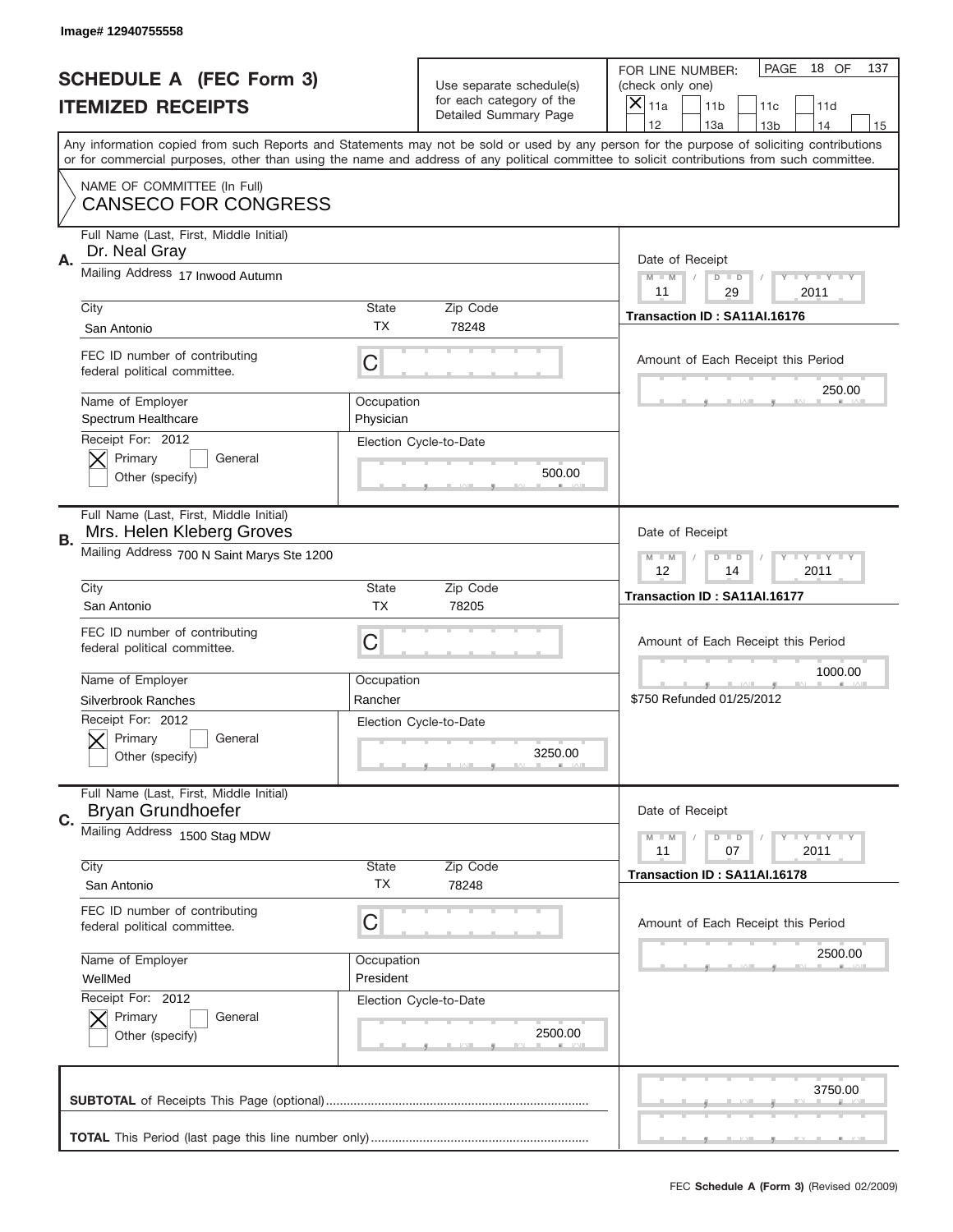|    | Image#12940755559                                              |                         |                                                   |                                                                                                                                                                                                                                                                                         |  |
|----|----------------------------------------------------------------|-------------------------|---------------------------------------------------|-----------------------------------------------------------------------------------------------------------------------------------------------------------------------------------------------------------------------------------------------------------------------------------------|--|
|    | <b>SCHEDULE A (FEC Form 3)</b>                                 |                         | Use separate schedule(s)                          | PAGE<br>19 OF<br>137<br>FOR LINE NUMBER:<br>(check only one)                                                                                                                                                                                                                            |  |
|    | <b>ITEMIZED RECEIPTS</b>                                       |                         | for each category of the<br>Detailed Summary Page | ×<br>11a<br>11 <sub>b</sub><br>11c<br>11d                                                                                                                                                                                                                                               |  |
|    |                                                                |                         |                                                   | 12<br>13a<br>14<br>13 <sub>b</sub><br>15                                                                                                                                                                                                                                                |  |
|    |                                                                |                         |                                                   | Any information copied from such Reports and Statements may not be sold or used by any person for the purpose of soliciting contributions<br>or for commercial purposes, other than using the name and address of any political committee to solicit contributions from such committee. |  |
|    | NAME OF COMMITTEE (In Full)<br><b>CANSECO FOR CONGRESS</b>     |                         |                                                   |                                                                                                                                                                                                                                                                                         |  |
|    |                                                                |                         |                                                   |                                                                                                                                                                                                                                                                                         |  |
| Α. | Full Name (Last, First, Middle Initial)<br>Mary Jo Grundhoefer |                         |                                                   | Date of Receipt                                                                                                                                                                                                                                                                         |  |
|    | Mailing Address 1500 Stag Mdw                                  |                         |                                                   | $M - M$<br><b>LEY LEY LEY</b><br>$D$ $D$<br>11<br>07<br>2011                                                                                                                                                                                                                            |  |
|    | City                                                           | State                   | Zip Code                                          |                                                                                                                                                                                                                                                                                         |  |
|    | San Antonio                                                    | <b>TX</b>               | 78248                                             | Transaction ID: SA11AI.16179                                                                                                                                                                                                                                                            |  |
|    | FEC ID number of contributing<br>federal political committee.  | C                       |                                                   | Amount of Each Receipt this Period                                                                                                                                                                                                                                                      |  |
|    | Name of Employer<br>Homemaker                                  | Occupation<br>Homemaker |                                                   | 2500.00                                                                                                                                                                                                                                                                                 |  |
|    | Receipt For: 2012<br>Primary<br>General<br>Other (specify)     |                         | Election Cycle-to-Date<br>2500.00                 |                                                                                                                                                                                                                                                                                         |  |
| В. | Full Name (Last, First, Middle Initial)<br>Curtis C. Gunn Jr.  |                         |                                                   | Date of Receipt                                                                                                                                                                                                                                                                         |  |
|    | Mailing Address 227 Broadway St                                |                         |                                                   | $M$ M<br>$D$ $D$<br><b>LYLYLY</b><br>11<br>29<br>2011                                                                                                                                                                                                                                   |  |
|    | City                                                           | State<br><b>TX</b>      | Zip Code                                          | Transaction ID: SA11AI.16180                                                                                                                                                                                                                                                            |  |
|    | San Antonio                                                    |                         | 78205                                             |                                                                                                                                                                                                                                                                                         |  |
|    | FEC ID number of contributing<br>federal political committee.  | C                       |                                                   | Amount of Each Receipt this Period                                                                                                                                                                                                                                                      |  |
|    | Name of Employer                                               | Occupation              |                                                   | 1000.00                                                                                                                                                                                                                                                                                 |  |
|    | Gunn Automotive                                                |                         | Auto Dealer/Chairman of the Board                 |                                                                                                                                                                                                                                                                                         |  |
|    | Receipt For: 2012<br>General<br>Primary<br>Other (specify)     |                         | Election Cycle-to-Date<br>2000.00                 |                                                                                                                                                                                                                                                                                         |  |
| C. | Full Name (Last, First, Middle Initial)<br>Mr. Richard D. Haar |                         |                                                   | Date of Receipt                                                                                                                                                                                                                                                                         |  |
|    | Mailing Address 28566 Preakness Ln                             |                         |                                                   | <b>LY LY LY</b><br>$M - M$<br>$D$ $D$<br>29<br>2011<br>11                                                                                                                                                                                                                               |  |
|    | City                                                           | <b>State</b>            | Zip Code                                          | Transaction ID: SA11AI.16181                                                                                                                                                                                                                                                            |  |
|    | <b>Boerne</b>                                                  | TX                      | 78015                                             |                                                                                                                                                                                                                                                                                         |  |
|    | FEC ID number of contributing<br>federal political committee.  | C                       |                                                   | Amount of Each Receipt this Period                                                                                                                                                                                                                                                      |  |
|    | Name of Employer                                               | Occupation              |                                                   | 250.00                                                                                                                                                                                                                                                                                  |  |
|    | Retired                                                        | Retired                 |                                                   |                                                                                                                                                                                                                                                                                         |  |
|    | Receipt For: 2012<br>Primary<br>General<br>Other (specify)     |                         | Election Cycle-to-Date<br>250.00                  |                                                                                                                                                                                                                                                                                         |  |
|    |                                                                |                         |                                                   | 3750.00                                                                                                                                                                                                                                                                                 |  |
|    |                                                                |                         |                                                   |                                                                                                                                                                                                                                                                                         |  |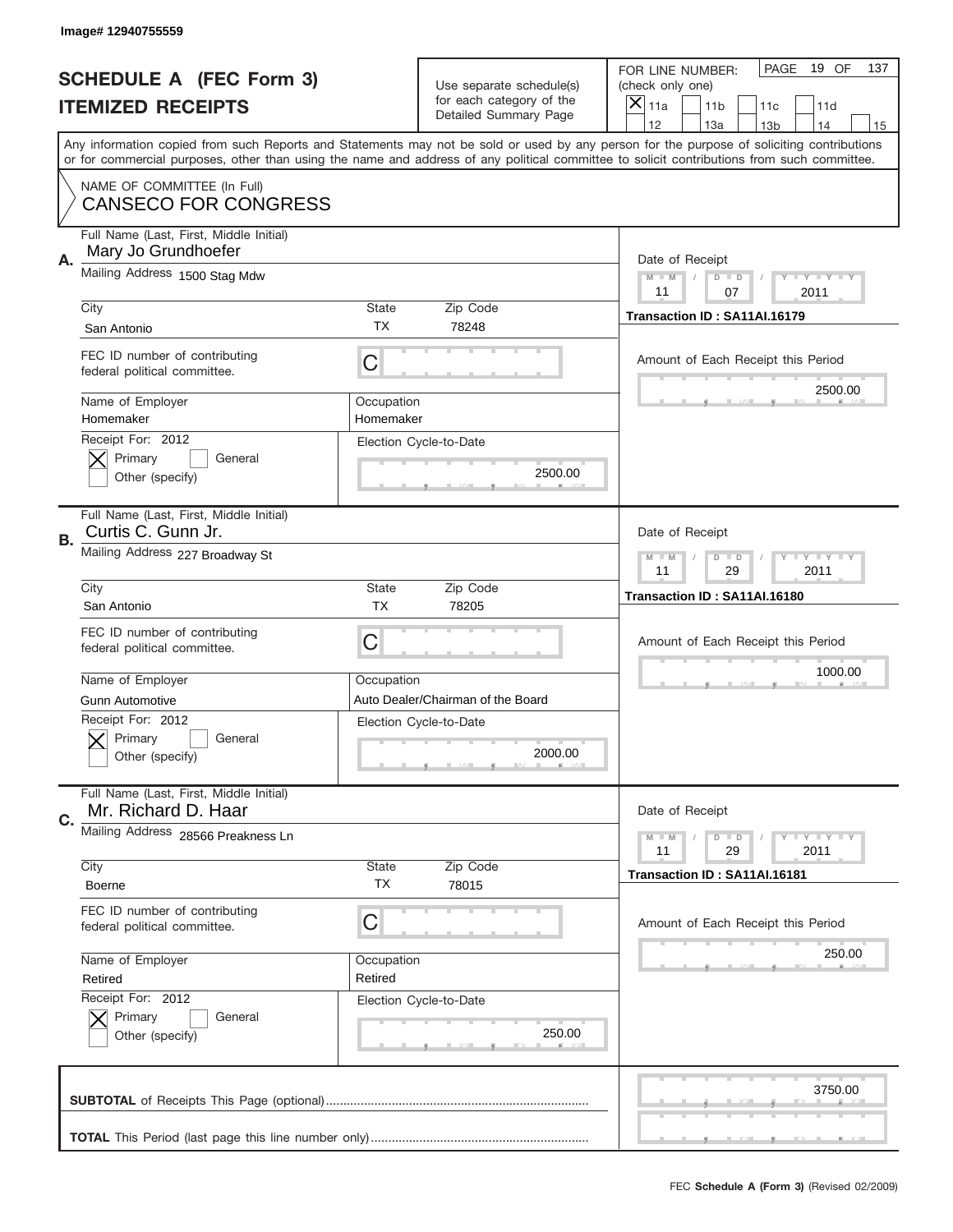|    | Image# 12940755560                                            |                           |                                                   |                                                                                                                                                                                                                                                                                                                                     |
|----|---------------------------------------------------------------|---------------------------|---------------------------------------------------|-------------------------------------------------------------------------------------------------------------------------------------------------------------------------------------------------------------------------------------------------------------------------------------------------------------------------------------|
|    | <b>SCHEDULE A (FEC Form 3)</b>                                |                           | Use separate schedule(s)                          | PAGE 20 OF<br>137<br>FOR LINE NUMBER:<br>(check only one)                                                                                                                                                                                                                                                                           |
|    | <b>ITEMIZED RECEIPTS</b>                                      |                           | for each category of the<br>Detailed Summary Page | ×<br>11a<br>11 <sub>b</sub><br>11c<br>11d                                                                                                                                                                                                                                                                                           |
|    |                                                               |                           |                                                   | 12<br>13a<br>14<br>13 <sub>b</sub><br>15<br>Any information copied from such Reports and Statements may not be sold or used by any person for the purpose of soliciting contributions<br>or for commercial purposes, other than using the name and address of any political committee to solicit contributions from such committee. |
|    | NAME OF COMMITTEE (In Full)<br><b>CANSECO FOR CONGRESS</b>    |                           |                                                   |                                                                                                                                                                                                                                                                                                                                     |
| Α. | Full Name (Last, First, Middle Initial)<br>Houston H. Harte   |                           |                                                   | Date of Receipt                                                                                                                                                                                                                                                                                                                     |
|    | Mailing Address PO Box 17424                                  |                           |                                                   | $M - M$<br><b>LEY LEY LEY</b><br>$D$ $D$<br>10<br>13<br>2011                                                                                                                                                                                                                                                                        |
|    | City<br>San Antonio                                           | State<br><b>TX</b>        | Zip Code<br>78217                                 | Transaction ID: SA11AI.16183                                                                                                                                                                                                                                                                                                        |
|    | FEC ID number of contributing<br>federal political committee. | C                         |                                                   | Amount of Each Receipt this Period<br>1500.00                                                                                                                                                                                                                                                                                       |
|    | Name of Employer<br>Retired                                   | Occupation<br>Retired     |                                                   |                                                                                                                                                                                                                                                                                                                                     |
|    | Receipt For: 2012<br>Primary<br>General<br>Other (specify)    |                           | Election Cycle-to-Date<br>5000.00                 |                                                                                                                                                                                                                                                                                                                                     |
| В. | Full Name (Last, First, Middle Initial)<br>Mrs. Karen Hermann |                           |                                                   | Date of Receipt                                                                                                                                                                                                                                                                                                                     |
|    | Mailing Address 5005 West Ave Ste 100                         |                           |                                                   | $M - M$<br>$D$ $D$<br><b>LYLYLY</b><br>12<br>07<br>2011                                                                                                                                                                                                                                                                             |
|    | City<br>San Antonio                                           | State<br><b>TX</b>        | Zip Code<br>78213                                 | Transaction ID: SA11AI.16184                                                                                                                                                                                                                                                                                                        |
|    | FEC ID number of contributing<br>federal political committee. | C                         |                                                   | Amount of Each Receipt this Period                                                                                                                                                                                                                                                                                                  |
|    |                                                               |                           |                                                   | 250.00                                                                                                                                                                                                                                                                                                                              |
|    | Name of Employer<br>Self Employed                             | Occupation<br>Investments |                                                   |                                                                                                                                                                                                                                                                                                                                     |
|    | Receipt For: 2012<br>General<br>Primary<br>Other (specify)    |                           | Election Cycle-to-Date<br>250.00                  |                                                                                                                                                                                                                                                                                                                                     |
| C. | Full Name (Last, First, Middle Initial)<br>Mrs. Karen Hermann |                           |                                                   | Date of Receipt                                                                                                                                                                                                                                                                                                                     |
|    | Mailing Address 5005 West Ave Ste 100                         |                           |                                                   | $D$ $D$<br><b>LY LY LY</b><br>$M - M$<br>12<br>07<br>2011                                                                                                                                                                                                                                                                           |
|    | City<br>San Antonio                                           | <b>State</b><br>TX        | Zip Code<br>78213                                 | Transaction ID: SA11AI.16185                                                                                                                                                                                                                                                                                                        |
|    | FEC ID number of contributing<br>federal political committee. | C                         |                                                   | Amount of Each Receipt this Period                                                                                                                                                                                                                                                                                                  |
|    | Name of Employer<br>Self Employed                             | Occupation<br>Investments |                                                   | 250.00                                                                                                                                                                                                                                                                                                                              |
|    | Receipt For: 2012<br>Primary<br>General<br>Other (specify)    |                           | Election Cycle-to-Date<br>500.00                  |                                                                                                                                                                                                                                                                                                                                     |
|    |                                                               |                           |                                                   | 2000.00                                                                                                                                                                                                                                                                                                                             |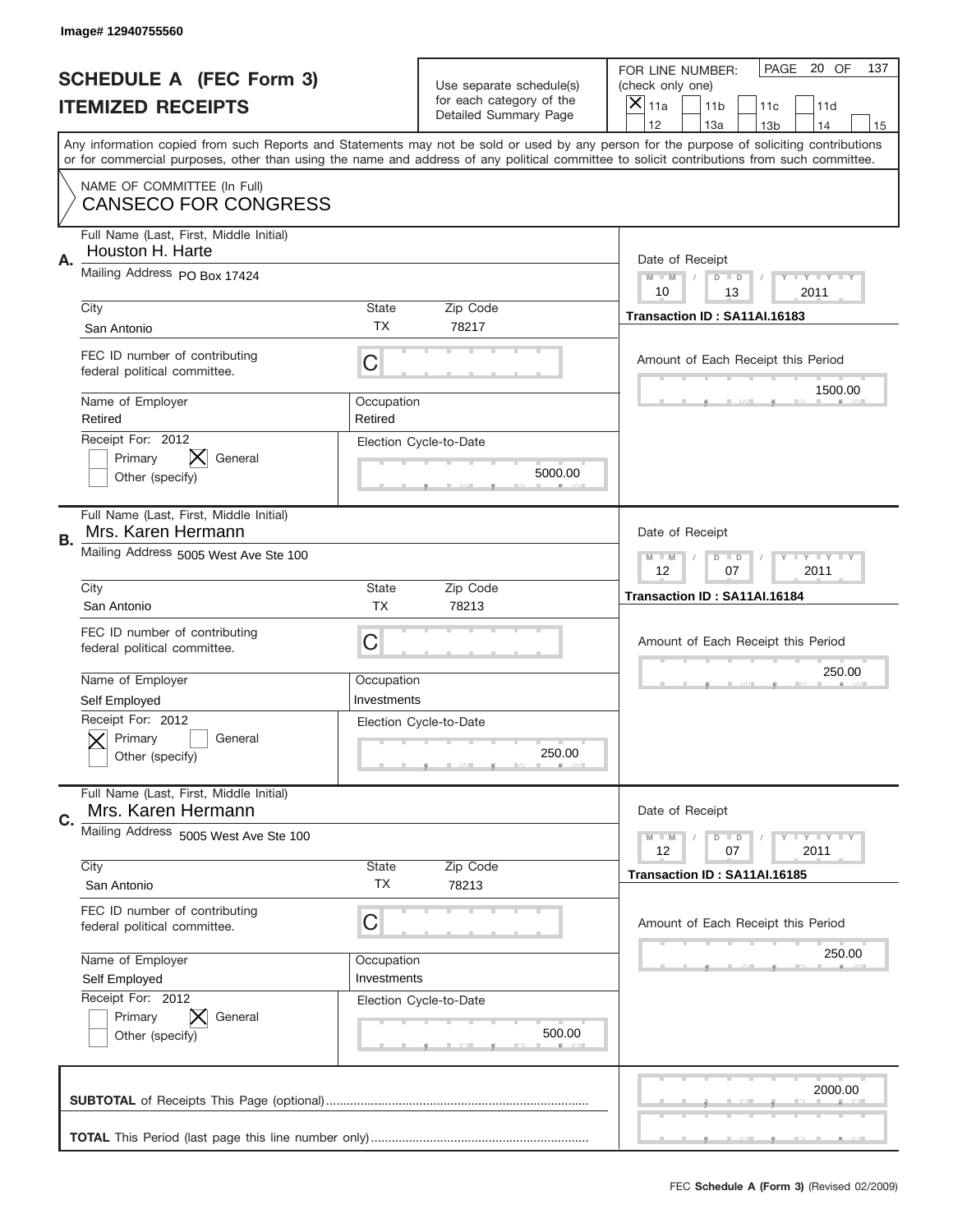|    | Image# 12940755561                                                          |                         |                                                      |                                                                                                                                                                                                                                                                                                                  |
|----|-----------------------------------------------------------------------------|-------------------------|------------------------------------------------------|------------------------------------------------------------------------------------------------------------------------------------------------------------------------------------------------------------------------------------------------------------------------------------------------------------------|
|    | <b>SCHEDULE A (FEC Form 3)</b>                                              |                         | Use separate schedule(s)<br>for each category of the | PAGE<br>21 OF<br>137<br>FOR LINE NUMBER:<br>(check only one)                                                                                                                                                                                                                                                     |
|    | <b>ITEMIZED RECEIPTS</b>                                                    |                         | Detailed Summary Page                                | ×<br>11a<br>11 <sub>b</sub><br>11c<br>11d<br>12<br>13a<br>14                                                                                                                                                                                                                                                     |
|    |                                                                             |                         |                                                      | 13 <sub>b</sub><br>15<br>Any information copied from such Reports and Statements may not be sold or used by any person for the purpose of soliciting contributions<br>or for commercial purposes, other than using the name and address of any political committee to solicit contributions from such committee. |
|    | NAME OF COMMITTEE (In Full)<br><b>CANSECO FOR CONGRESS</b>                  |                         |                                                      |                                                                                                                                                                                                                                                                                                                  |
| Α. | Full Name (Last, First, Middle Initial)<br>Ronald J. Hermann                |                         |                                                      | Date of Receipt                                                                                                                                                                                                                                                                                                  |
|    | Mailing Address 5005 West Ave Ste 100                                       |                         |                                                      | $M$ M<br>Y FY FY FY<br>$D$ $D$<br>12<br>07<br>2011                                                                                                                                                                                                                                                               |
|    | City<br>San Antonio                                                         | State<br><b>TX</b>      | Zip Code<br>78213                                    | Transaction ID: SA11AI.16186                                                                                                                                                                                                                                                                                     |
|    | FEC ID number of contributing<br>federal political committee.               | C                       |                                                      | Amount of Each Receipt this Period<br>250.00                                                                                                                                                                                                                                                                     |
|    | Name of Employer<br>Austin Capital, Inc.                                    | Occupation<br>Chairman  |                                                      |                                                                                                                                                                                                                                                                                                                  |
|    | Receipt For: 2012<br>Primary<br>General<br>Other (specify)                  |                         | Election Cycle-to-Date<br>250.00                     |                                                                                                                                                                                                                                                                                                                  |
| В. | Full Name (Last, First, Middle Initial)<br>Ronald J. Hermann                |                         |                                                      | Date of Receipt                                                                                                                                                                                                                                                                                                  |
|    | Mailing Address 5005 West Ave Ste 100                                       |                         |                                                      | $T$ $Y$ $T$ $Y$ $T$ $Y$<br>$M - M$<br>$D$ $D$<br>12<br>07<br>2011                                                                                                                                                                                                                                                |
|    | City<br>San Antonio                                                         | State<br><b>TX</b>      | Zip Code<br>78213                                    | Transaction ID: SA11AI.16187                                                                                                                                                                                                                                                                                     |
|    | FEC ID number of contributing<br>federal political committee.               | C                       |                                                      | Amount of Each Receipt this Period                                                                                                                                                                                                                                                                               |
|    | Name of Employer<br>Austin Capital, Inc.                                    | Occupation<br>Chairman  |                                                      | 250.00                                                                                                                                                                                                                                                                                                           |
|    | Receipt For: 2012<br>General<br>Primary<br>Other (specify)                  |                         | Election Cycle-to-Date<br>500.00                     |                                                                                                                                                                                                                                                                                                                  |
| C. | Full Name (Last, First, Middle Initial)<br><b>Carlos Hernandez</b>          |                         |                                                      | Date of Receipt                                                                                                                                                                                                                                                                                                  |
|    | Mailing Address 11211 Anaqua Spgs                                           |                         | Zip Code                                             | Y I Y I Y I Y<br>$M - M$<br>$D$ $D$<br>2011<br>11<br>07                                                                                                                                                                                                                                                          |
|    | City<br><b>Boerne</b>                                                       | State<br>ТX             | 78006                                                | Transaction ID: SA11AI.16188                                                                                                                                                                                                                                                                                     |
|    | FEC ID number of contributing<br>federal political committee.               | C                       |                                                      | Amount of Each Receipt this Period                                                                                                                                                                                                                                                                               |
|    | Name of Employer<br>Well Med                                                | Occupation<br>Physician |                                                      | 1000.00                                                                                                                                                                                                                                                                                                          |
|    | Receipt For: 2012<br>Primary<br>General<br>$\bm{\times}$<br>Other (specify) |                         | Election Cycle-to-Date<br>1000.00                    |                                                                                                                                                                                                                                                                                                                  |
|    |                                                                             |                         |                                                      | 1500.00                                                                                                                                                                                                                                                                                                          |
|    |                                                                             |                         |                                                      |                                                                                                                                                                                                                                                                                                                  |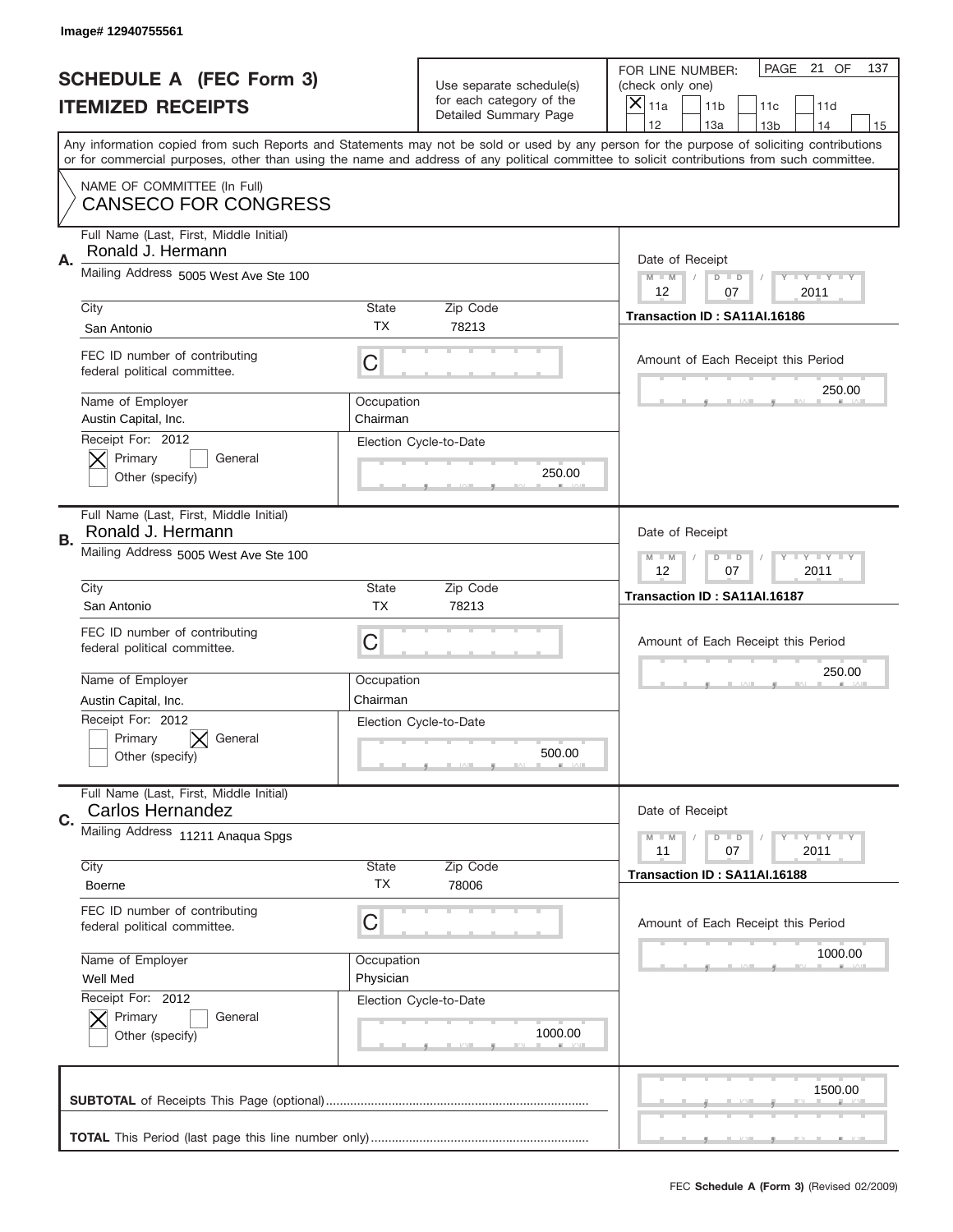|    | Image# 12940755562                                               |                           |                                                   |                                                                                                                                                                                                                                                                                                                                     |
|----|------------------------------------------------------------------|---------------------------|---------------------------------------------------|-------------------------------------------------------------------------------------------------------------------------------------------------------------------------------------------------------------------------------------------------------------------------------------------------------------------------------------|
|    | <b>SCHEDULE A (FEC Form 3)</b>                                   |                           | Use separate schedule(s)                          | PAGE<br>22 OF<br>137<br>FOR LINE NUMBER:<br>(check only one)                                                                                                                                                                                                                                                                        |
|    | <b>ITEMIZED RECEIPTS</b>                                         |                           | for each category of the<br>Detailed Summary Page | ×<br>11a<br>11 <sub>b</sub><br>11c<br>11d                                                                                                                                                                                                                                                                                           |
|    |                                                                  |                           |                                                   | 12<br>13a<br>14<br>13 <sub>b</sub><br>15<br>Any information copied from such Reports and Statements may not be sold or used by any person for the purpose of soliciting contributions<br>or for commercial purposes, other than using the name and address of any political committee to solicit contributions from such committee. |
|    | NAME OF COMMITTEE (In Full)<br><b>CANSECO FOR CONGRESS</b>       |                           |                                                   |                                                                                                                                                                                                                                                                                                                                     |
| Α. | Full Name (Last, First, Middle Initial)<br>Mrs. Pamela F. Howard |                           |                                                   | Date of Receipt                                                                                                                                                                                                                                                                                                                     |
|    | Mailing Address 144 Park Hill Dr                                 |                           |                                                   | $M$ M<br>Y FY FY FY<br>$D$ $D$<br>12<br>30<br>2011                                                                                                                                                                                                                                                                                  |
|    | City<br>San Antonio                                              | State<br><b>TX</b>        | Zip Code<br>78212                                 | Transaction ID: SA11AI.16189                                                                                                                                                                                                                                                                                                        |
|    | FEC ID number of contributing<br>federal political committee.    | C                         |                                                   | Amount of Each Receipt this Period<br>1000.00                                                                                                                                                                                                                                                                                       |
|    | Name of Employer<br>Self Employed                                | Occupation                | Ranching/Investments                              |                                                                                                                                                                                                                                                                                                                                     |
|    | Receipt For: 2012<br>Primary<br>General<br>Other (specify)       |                           | Election Cycle-to-Date<br>1375.00                 |                                                                                                                                                                                                                                                                                                                                     |
| В. | Full Name (Last, First, Middle Initial)<br>Mr. Robert H. Hoy Jr. |                           |                                                   | Date of Receipt                                                                                                                                                                                                                                                                                                                     |
|    | Mailing Address 201 Villa Serena Ct                              |                           |                                                   | $T$ $Y$ $T$ $Y$ $T$ $Y$<br>$M - M$<br>$D$ $D$<br>12<br>07<br>2011                                                                                                                                                                                                                                                                   |
|    | City<br>El Paso                                                  | State<br><b>TX</b>        | Zip Code<br>79922                                 | Transaction ID: SA11AI.16190                                                                                                                                                                                                                                                                                                        |
|    | FEC ID number of contributing<br>federal political committee.    | C                         |                                                   | Amount of Each Receipt this Period                                                                                                                                                                                                                                                                                                  |
|    | Name of Employer<br>Hoy-Fox Automotive                           | Occupation<br>Auto Dealer |                                                   | 500.00                                                                                                                                                                                                                                                                                                                              |
|    | Receipt For: 2012<br>General<br>Primary<br>Other (specify)       |                           | Election Cycle-to-Date<br>1000.00                 |                                                                                                                                                                                                                                                                                                                                     |
| C. | Full Name (Last, First, Middle Initial)<br>Arthur H. Ivey Jr.    |                           |                                                   | Date of Receipt                                                                                                                                                                                                                                                                                                                     |
|    | Mailing Address PO Box 200                                       |                           |                                                   | <b>TEY LY LY</b><br>$M - M$<br>$D$ $D$<br>30<br>2011<br>11                                                                                                                                                                                                                                                                          |
|    | City<br>Tornillo                                                 | State<br>ТX               | Zip Code<br>79853                                 | Transaction ID: SA11AI.16191                                                                                                                                                                                                                                                                                                        |
|    | FEC ID number of contributing<br>federal political committee.    | C                         |                                                   | Amount of Each Receipt this Period                                                                                                                                                                                                                                                                                                  |
|    | Name of Employer<br>Self Employed                                | Occupation<br>Farmer      |                                                   | 300.00                                                                                                                                                                                                                                                                                                                              |
|    | Receipt For: 2012<br>Primary<br>General<br>Other (specify)       |                           | Election Cycle-to-Date<br>600.00                  |                                                                                                                                                                                                                                                                                                                                     |
|    |                                                                  |                           |                                                   | 1800.00                                                                                                                                                                                                                                                                                                                             |
|    |                                                                  |                           |                                                   |                                                                                                                                                                                                                                                                                                                                     |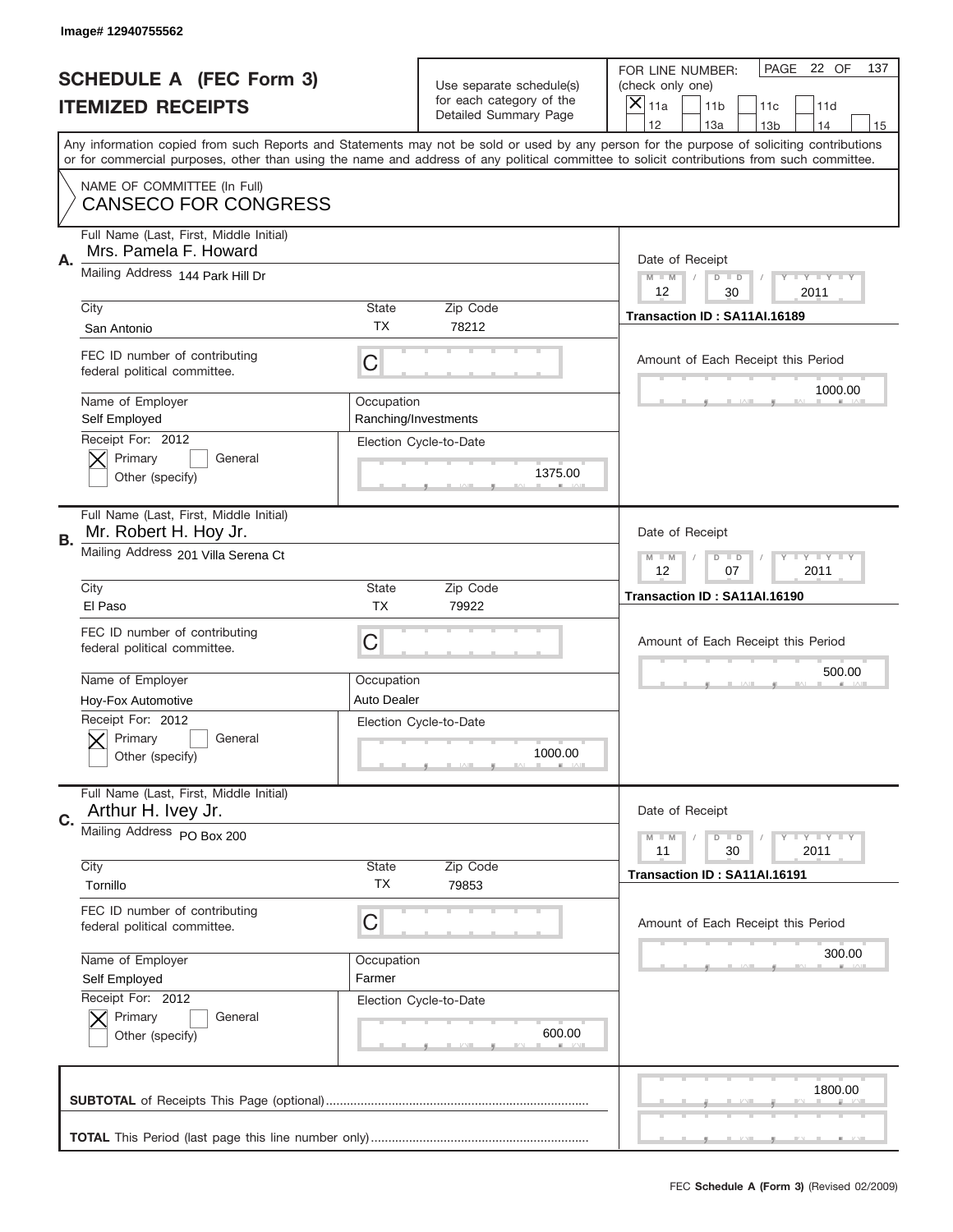|    | Image# 12940755563                                                          |                         |                                                      |                                                                                                                                                                                                                                                                                                                                     |
|----|-----------------------------------------------------------------------------|-------------------------|------------------------------------------------------|-------------------------------------------------------------------------------------------------------------------------------------------------------------------------------------------------------------------------------------------------------------------------------------------------------------------------------------|
|    | <b>SCHEDULE A (FEC Form 3)</b>                                              |                         | Use separate schedule(s)<br>for each category of the | PAGE<br>23 OF<br>137<br>FOR LINE NUMBER:<br>(check only one)                                                                                                                                                                                                                                                                        |
|    | <b>ITEMIZED RECEIPTS</b>                                                    |                         | Detailed Summary Page                                | ×<br>11a<br>11 <sub>b</sub><br>11c<br>11d                                                                                                                                                                                                                                                                                           |
|    |                                                                             |                         |                                                      | 12<br>13a<br>14<br>13 <sub>b</sub><br>15<br>Any information copied from such Reports and Statements may not be sold or used by any person for the purpose of soliciting contributions<br>or for commercial purposes, other than using the name and address of any political committee to solicit contributions from such committee. |
|    | NAME OF COMMITTEE (In Full)<br><b>CANSECO FOR CONGRESS</b>                  |                         |                                                      |                                                                                                                                                                                                                                                                                                                                     |
| А. | Full Name (Last, First, Middle Initial)<br>Mr. George Jones                 |                         |                                                      | Date of Receipt                                                                                                                                                                                                                                                                                                                     |
|    | Mailing Address 2000 McKinney Ave Ste 700                                   |                         |                                                      | $M - M$<br>Y FY FY FY<br>$D$ $D$<br>11<br>09<br>2011                                                                                                                                                                                                                                                                                |
|    | City<br>Dallas                                                              | State<br><b>TX</b>      | Zip Code<br>75201                                    | Transaction ID: SA11AI.16192                                                                                                                                                                                                                                                                                                        |
|    | FEC ID number of contributing<br>federal political committee.               | C                       |                                                      | Amount of Each Receipt this Period                                                                                                                                                                                                                                                                                                  |
|    | Name of Employer<br><b>Texas Capital Bank</b>                               | Occupation<br>President |                                                      | 500.00                                                                                                                                                                                                                                                                                                                              |
|    | Receipt For: 2012<br>Primary<br>General<br>Other (specify)                  |                         | Election Cycle-to-Date<br>500.00                     |                                                                                                                                                                                                                                                                                                                                     |
| В. | Full Name (Last, First, Middle Initial)<br>Mr. James Jones Jr.              |                         |                                                      | Date of Receipt                                                                                                                                                                                                                                                                                                                     |
|    | Mailing Address 5601 San Dario Ave Ste 5                                    |                         |                                                      | $T$ $Y$ $T$ $Y$ $T$ $Y$<br>$M - M$<br>$D$ $D$<br>18<br>2011<br>11                                                                                                                                                                                                                                                                   |
|    | City<br>Laredo                                                              | State<br><b>TX</b>      | Zip Code<br>78041                                    | Transaction ID: SA11AI.16193                                                                                                                                                                                                                                                                                                        |
|    | FEC ID number of contributing<br>federal political committee.               | C                       |                                                      | Amount of Each Receipt this Period                                                                                                                                                                                                                                                                                                  |
|    | Name of Employer<br>Self                                                    | Occupation<br>Attorney  |                                                      | 1000.00                                                                                                                                                                                                                                                                                                                             |
|    | Receipt For: 2012<br>General<br>Primary<br>Other (specify)                  |                         | Election Cycle-to-Date<br>1000.00                    |                                                                                                                                                                                                                                                                                                                                     |
| C. | Full Name (Last, First, Middle Initial)<br>Mrs. Joan N. Kelleher            |                         |                                                      | Date of Receipt                                                                                                                                                                                                                                                                                                                     |
|    | Mailing Address 144 Thelma Dr<br>City                                       | State                   | Zip Code                                             | <b>TEY LY LY</b><br>$M - M$<br>$D$ $D$<br>2011<br>12<br>07                                                                                                                                                                                                                                                                          |
|    | San Antonio                                                                 | ТX                      | 78212                                                | Transaction ID: SA11AI.16194                                                                                                                                                                                                                                                                                                        |
|    | FEC ID number of contributing<br>federal political committee.               | C                       |                                                      | Amount of Each Receipt this Period                                                                                                                                                                                                                                                                                                  |
|    | Name of Employer                                                            | Occupation<br>Rancher   |                                                      | 450.00                                                                                                                                                                                                                                                                                                                              |
|    | Self Employed<br>Receipt For: 2012<br>Primary<br>General<br>Other (specify) |                         | Election Cycle-to-Date<br>1900.00                    |                                                                                                                                                                                                                                                                                                                                     |
|    |                                                                             |                         |                                                      | 1950.00                                                                                                                                                                                                                                                                                                                             |
|    |                                                                             |                         |                                                      |                                                                                                                                                                                                                                                                                                                                     |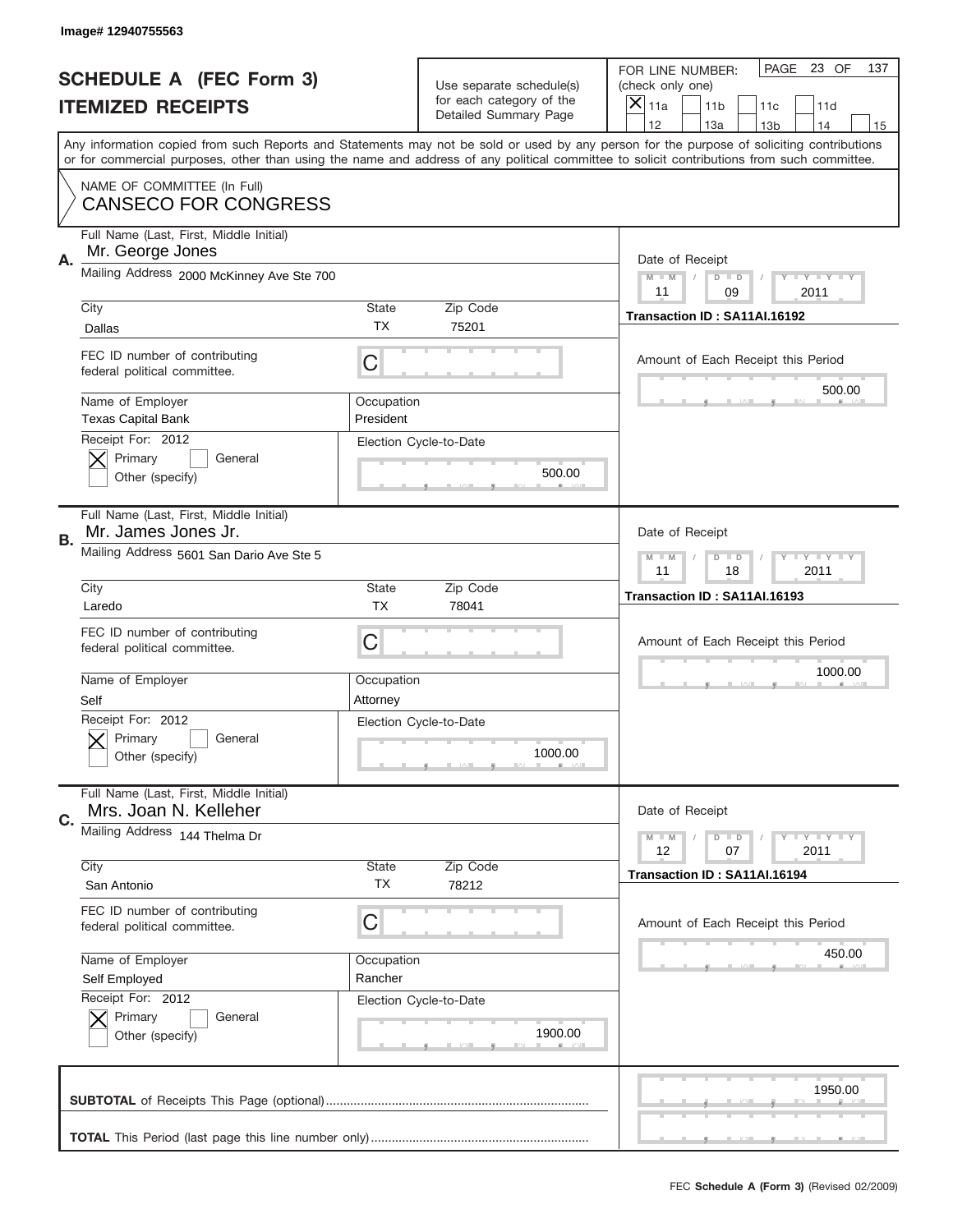|           | Image# 12940755564                                              |                           |                                                   |                                                                                                                                                                                       |  |
|-----------|-----------------------------------------------------------------|---------------------------|---------------------------------------------------|---------------------------------------------------------------------------------------------------------------------------------------------------------------------------------------|--|
|           | <b>SCHEDULE A (FEC Form 3)</b>                                  |                           | Use separate schedule(s)                          | PAGE 24 OF<br>137<br>FOR LINE NUMBER:<br>(check only one)                                                                                                                             |  |
|           | <b>ITEMIZED RECEIPTS</b>                                        |                           | for each category of the<br>Detailed Summary Page | $\overline{X} _{11a}$<br>11 <sub>b</sub><br>11c<br>11d                                                                                                                                |  |
|           |                                                                 |                           |                                                   | 12<br>13a<br>14<br>13 <sub>b</sub><br>15<br>Any information copied from such Reports and Statements may not be sold or used by any person for the purpose of soliciting contributions |  |
|           |                                                                 |                           |                                                   | or for commercial purposes, other than using the name and address of any political committee to solicit contributions from such committee.                                            |  |
|           | NAME OF COMMITTEE (In Full)<br><b>CANSECO FOR CONGRESS</b>      |                           |                                                   |                                                                                                                                                                                       |  |
| Α.        | Full Name (Last, First, Middle Initial)<br>Mr. Richard C. Kelly |                           |                                                   | Date of Receipt                                                                                                                                                                       |  |
|           | Mailing Address PO Box 1419                                     |                           |                                                   | $M - M$<br><b>LY LY LY</b><br>$D$ $D$<br>10<br>19<br>2011                                                                                                                             |  |
|           | City                                                            | <b>State</b>              | Zip Code                                          | Transaction ID: SA11AI.16196                                                                                                                                                          |  |
|           | Alpine                                                          | <b>TX</b>                 | 79831                                             |                                                                                                                                                                                       |  |
|           | FEC ID number of contributing<br>federal political committee.   | C                         |                                                   | Amount of Each Receipt this Period                                                                                                                                                    |  |
|           | Name of Employer<br>Retired                                     | Occupation<br>Retired     |                                                   | 300.00                                                                                                                                                                                |  |
|           | Receipt For: 2012<br>Primary<br>General<br>Other (specify)      |                           | Election Cycle-to-Date<br>550.00                  |                                                                                                                                                                                       |  |
| <b>B.</b> | Full Name (Last, First, Middle Initial)<br>Robert E. Kelso      |                           |                                                   | Date of Receipt                                                                                                                                                                       |  |
|           | Mailing Address 640 lvy Ln                                      |                           |                                                   | <b>LY LY LY</b><br>$M - M$<br>$D$ $D$<br>10<br>24<br>2011                                                                                                                             |  |
|           | City<br>San Antonio                                             | <b>State</b><br><b>TX</b> | Zip Code<br>78209                                 | Transaction ID: SA11AI.16197                                                                                                                                                          |  |
|           | FEC ID number of contributing<br>federal political committee.   | C                         |                                                   | Amount of Each Receipt this Period                                                                                                                                                    |  |
|           | Name of Employer                                                | Occupation                |                                                   | 2500.00                                                                                                                                                                               |  |
|           | BH Heritage Holdings, Ltd.                                      | Retired                   |                                                   |                                                                                                                                                                                       |  |
|           | Receipt For: 2012<br>General<br>Primary<br>Other (specify)      |                           | Election Cycle-to-Date<br>2500.00                 |                                                                                                                                                                                       |  |
| C.        | Full Name (Last, First, Middle Initial)<br>Dee Kilpatrick       |                           |                                                   | Date of Receipt                                                                                                                                                                       |  |
|           | Mailing Address 5318 Auburn Rdg<br>City                         | <b>State</b>              | Zip Code                                          | <b>LYLYLY</b><br>$M - M$<br>$D$ $D$<br>07<br>2011<br>10                                                                                                                               |  |
|           | San Antonio                                                     | TX                        | 78249                                             | Transaction ID: SA11AI.16198                                                                                                                                                          |  |
|           | FEC ID number of contributing<br>federal political committee.   | С                         |                                                   | Amount of Each Receipt this Period                                                                                                                                                    |  |
|           | Name of Employer                                                | Occupation                |                                                   | 100.00                                                                                                                                                                                |  |
|           | <b>Best Efforts</b>                                             | <b>Best Efforts</b>       |                                                   |                                                                                                                                                                                       |  |
|           | Receipt For: 2012<br>Primary<br>General<br>Other (specify)      |                           | Election Cycle-to-Date<br>600.00                  |                                                                                                                                                                                       |  |
|           |                                                                 |                           |                                                   | 2900.00                                                                                                                                                                               |  |
|           |                                                                 |                           |                                                   |                                                                                                                                                                                       |  |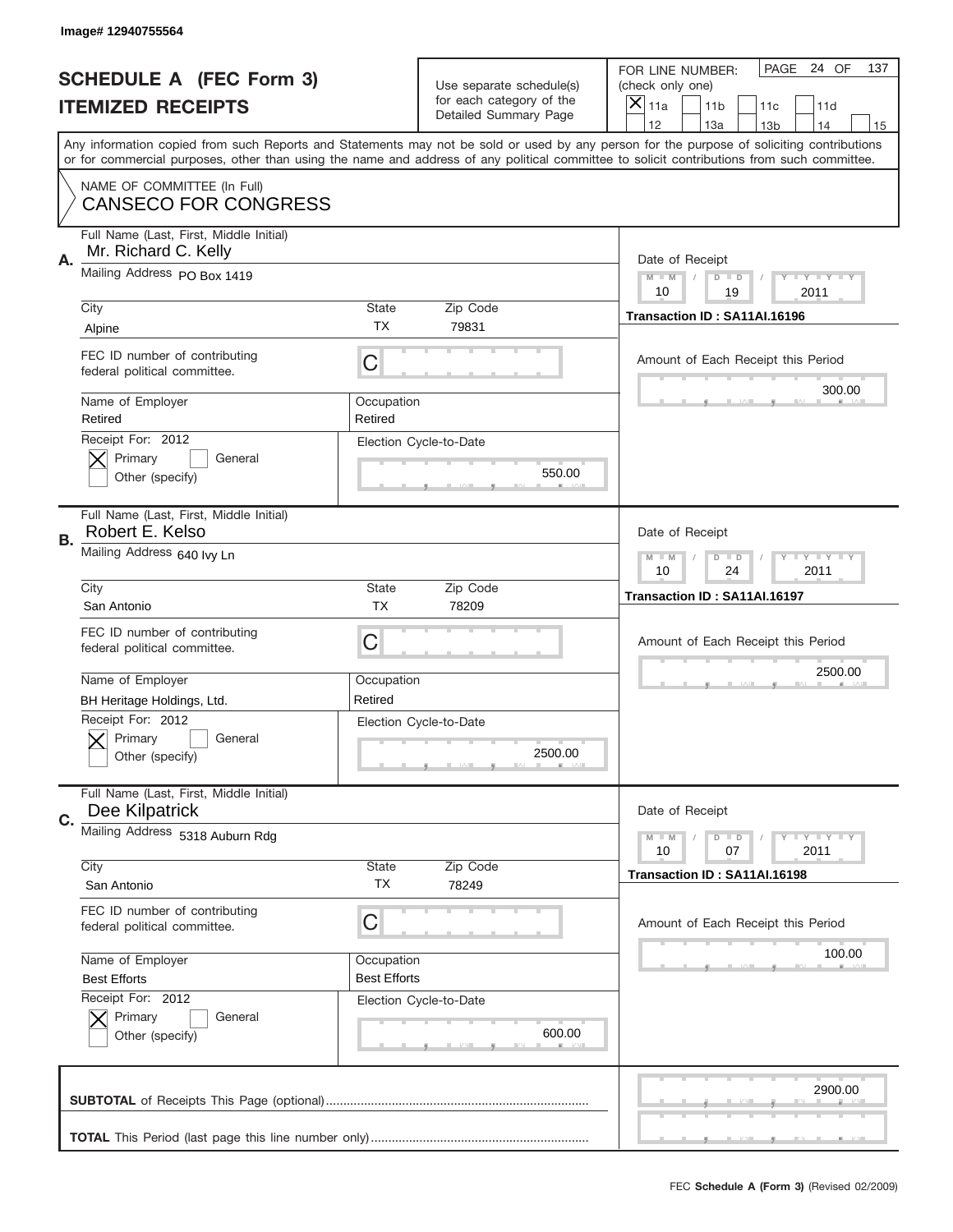|    | Image#12940755565                                              |                                   |                                                   |                                                                                                                                                                                       |
|----|----------------------------------------------------------------|-----------------------------------|---------------------------------------------------|---------------------------------------------------------------------------------------------------------------------------------------------------------------------------------------|
|    | <b>SCHEDULE A (FEC Form 3)</b>                                 |                                   | Use separate schedule(s)                          | PAGE<br>25 OF<br>137<br>FOR LINE NUMBER:<br>(check only one)                                                                                                                          |
|    | <b>ITEMIZED RECEIPTS</b>                                       |                                   | for each category of the<br>Detailed Summary Page | ×<br>11a<br>11 <sub>b</sub><br>11c<br>11d                                                                                                                                             |
|    |                                                                |                                   |                                                   | 12<br>13a<br>14<br>13 <sub>b</sub><br>15<br>Any information copied from such Reports and Statements may not be sold or used by any person for the purpose of soliciting contributions |
|    |                                                                |                                   |                                                   | or for commercial purposes, other than using the name and address of any political committee to solicit contributions from such committee.                                            |
|    | NAME OF COMMITTEE (In Full)<br><b>CANSECO FOR CONGRESS</b>     |                                   |                                                   |                                                                                                                                                                                       |
| Α. | Full Name (Last, First, Middle Initial)<br>Dee Kilpatrick      |                                   |                                                   | Date of Receipt                                                                                                                                                                       |
|    | Mailing Address 5318 Auburn Rdg                                |                                   |                                                   | $M - M$<br>Y FY FY FY<br>$D$ $D$<br>11<br>07<br>2011                                                                                                                                  |
|    | City                                                           | <b>State</b>                      | Zip Code                                          | Transaction ID: SA11AI.16199                                                                                                                                                          |
|    | San Antonio                                                    | TX                                | 78249                                             |                                                                                                                                                                                       |
|    | FEC ID number of contributing<br>federal political committee.  | C                                 |                                                   | Amount of Each Receipt this Period<br>100.00                                                                                                                                          |
|    | Name of Employer<br><b>Best Efforts</b>                        | Occupation<br><b>Best Efforts</b> |                                                   |                                                                                                                                                                                       |
|    | Receipt For: 2012<br>Primary<br>General<br>Other (specify)     |                                   | Election Cycle-to-Date<br>700.00                  |                                                                                                                                                                                       |
| В. | Full Name (Last, First, Middle Initial)<br>Dee Kilpatrick      |                                   |                                                   | Date of Receipt                                                                                                                                                                       |
|    | Mailing Address 5318 Auburn Rdg                                |                                   |                                                   | $T$ $Y$ $T$ $Y$ $T$ $Y$<br>$M - M$<br>$D$ $D$<br>12<br>07<br>2011                                                                                                                     |
|    | City<br>San Antonio                                            | <b>State</b><br><b>TX</b>         | Zip Code<br>78249                                 | Transaction ID: SA11AI.16200                                                                                                                                                          |
|    |                                                                |                                   |                                                   |                                                                                                                                                                                       |
|    | FEC ID number of contributing<br>federal political committee.  | C                                 |                                                   | Amount of Each Receipt this Period                                                                                                                                                    |
|    | Name of Employer                                               | Occupation                        |                                                   | 100.00                                                                                                                                                                                |
|    | <b>Best Efforts</b>                                            | <b>Best Efforts</b>               |                                                   |                                                                                                                                                                                       |
|    | Receipt For: 2012<br>Primary<br>General<br>Other (specify)     |                                   | Election Cycle-to-Date<br>800.00                  |                                                                                                                                                                                       |
| C. | Full Name (Last, First, Middle Initial)<br>J. Ralph Leatherman |                                   |                                                   | Date of Receipt                                                                                                                                                                       |
|    | Mailing Address 2 Clubhouse Green                              |                                   |                                                   | Y FY FY FY<br>$M - M$<br>$D$ $D$<br>29<br>2011<br>11                                                                                                                                  |
|    | City<br>San Antonio                                            | State<br>ТX                       | Zip Code<br>78257                                 | Transaction ID: SA11AI.16201                                                                                                                                                          |
|    | FEC ID number of contributing<br>federal political committee.  | C                                 |                                                   | Amount of Each Receipt this Period                                                                                                                                                    |
|    | Name of Employer                                               | Occupation                        |                                                   | 1000.00                                                                                                                                                                               |
|    | Retired<br>Receipt For: 2012<br>Primary<br>General             | Retired                           | Election Cycle-to-Date                            |                                                                                                                                                                                       |
|    | Other (specify)                                                |                                   | 2000.00                                           |                                                                                                                                                                                       |
|    |                                                                |                                   |                                                   | 1200.00                                                                                                                                                                               |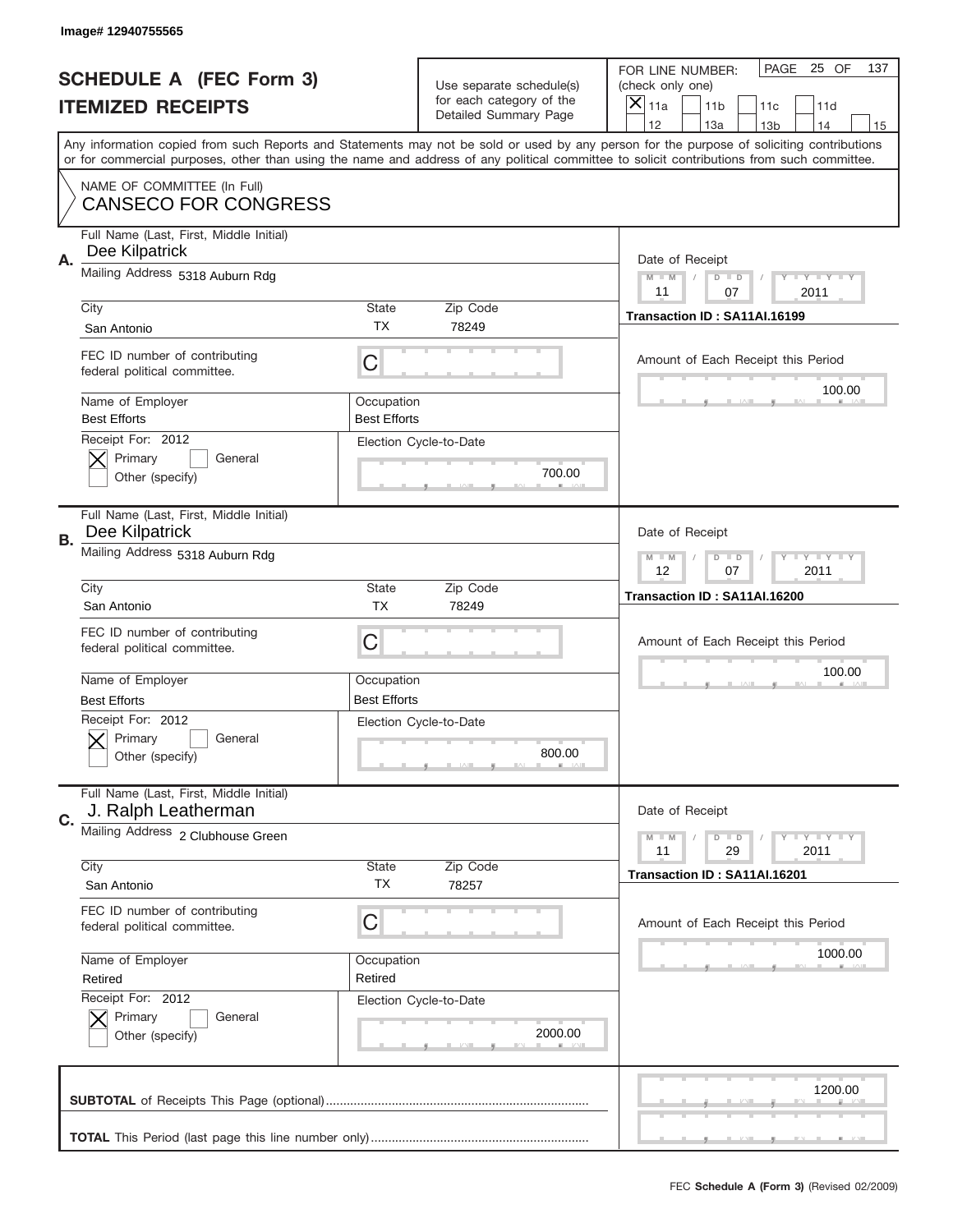|    | Image# 12940755566                                                   |                         |                                                   |                                                                                                                                                                                                                                                                                                                                     |
|----|----------------------------------------------------------------------|-------------------------|---------------------------------------------------|-------------------------------------------------------------------------------------------------------------------------------------------------------------------------------------------------------------------------------------------------------------------------------------------------------------------------------------|
|    | <b>SCHEDULE A (FEC Form 3)</b>                                       |                         | Use separate schedule(s)                          | PAGE<br>26 OF<br>137<br>FOR LINE NUMBER:<br>(check only one)                                                                                                                                                                                                                                                                        |
|    | <b>ITEMIZED RECEIPTS</b>                                             |                         | for each category of the<br>Detailed Summary Page | ×<br>11a<br>11 <sub>b</sub><br>11d<br>11c                                                                                                                                                                                                                                                                                           |
|    |                                                                      |                         |                                                   | 12<br>13a<br>14<br>13 <sub>b</sub><br>15<br>Any information copied from such Reports and Statements may not be sold or used by any person for the purpose of soliciting contributions<br>or for commercial purposes, other than using the name and address of any political committee to solicit contributions from such committee. |
|    | NAME OF COMMITTEE (In Full)<br><b>CANSECO FOR CONGRESS</b>           |                         |                                                   |                                                                                                                                                                                                                                                                                                                                     |
| А. | Full Name (Last, First, Middle Initial)<br>Mr. Douglas MacDonald     |                         |                                                   | Date of Receipt                                                                                                                                                                                                                                                                                                                     |
|    | Mailing Address PO Box 736                                           |                         |                                                   | $M$ M<br>Y FY FY FY<br>$D$ $D$<br>10<br>24<br>2011                                                                                                                                                                                                                                                                                  |
|    | City<br>Laredo                                                       | State<br><b>TX</b>      | Zip Code<br>78042                                 | Transaction ID: SA11AI.16203                                                                                                                                                                                                                                                                                                        |
|    | FEC ID number of contributing<br>federal political committee.        | C                       |                                                   | Amount of Each Receipt this Period<br>1000.00                                                                                                                                                                                                                                                                                       |
|    | Name of Employer<br><b>Texas Community Bank</b><br>Receipt For: 2012 | Occupation<br>President |                                                   |                                                                                                                                                                                                                                                                                                                                     |
|    | Primary<br>General<br>Other (specify)                                |                         | Election Cycle-to-Date<br>1000.00                 |                                                                                                                                                                                                                                                                                                                                     |
| В. | Full Name (Last, First, Middle Initial)<br>Ms. Ann Mackey            |                         |                                                   | Date of Receipt                                                                                                                                                                                                                                                                                                                     |
|    | Mailing Address 2325 Bainbridge Dr                                   |                         |                                                   | $T$ $T$ $T$ $T$ $T$ $T$ $T$ $T$<br>$M - M$<br>$D$ $D$<br>12<br>12<br>2011                                                                                                                                                                                                                                                           |
|    | City<br>Odessa                                                       | State<br><b>TX</b>      | Zip Code<br>79762                                 | Transaction ID: SA11AI.16204                                                                                                                                                                                                                                                                                                        |
|    | FEC ID number of contributing<br>federal political committee.        | C                       |                                                   | Amount of Each Receipt this Period                                                                                                                                                                                                                                                                                                  |
|    | Name of Employer<br>Globe of the Great Southwest, Inc.               | Occupation<br>Director  |                                                   | 2500.00                                                                                                                                                                                                                                                                                                                             |
|    | Receipt For: 2012<br>General<br>Primary<br>Other (specify)           |                         | Election Cycle-to-Date<br>2500.00                 |                                                                                                                                                                                                                                                                                                                                     |
| C. | Full Name (Last, First, Middle Initial)<br><b>Richard Manning</b>    |                         |                                                   | Date of Receipt                                                                                                                                                                                                                                                                                                                     |
|    | Mailing Address 28732 Verde Mtn Trl                                  |                         |                                                   | Y I Y I Y I Y<br>$M - M$<br>$D$ $D$<br>2011<br>11<br>07                                                                                                                                                                                                                                                                             |
|    | City<br>San Antonio                                                  | State<br>ТX             | Zip Code<br>78261                                 | Transaction ID: SA11AI.16205                                                                                                                                                                                                                                                                                                        |
|    | FEC ID number of contributing<br>federal political committee.        | C                       |                                                   | Amount of Each Receipt this Period                                                                                                                                                                                                                                                                                                  |
|    | Name of Employer<br>Well Med                                         | Occupation<br>Senior VP |                                                   | 250.00                                                                                                                                                                                                                                                                                                                              |
|    | Receipt For: 2012<br>Primary<br>General<br>Other (specify)           |                         | Election Cycle-to-Date<br>250.00                  |                                                                                                                                                                                                                                                                                                                                     |
|    |                                                                      |                         |                                                   | 3750.00                                                                                                                                                                                                                                                                                                                             |
|    |                                                                      |                         |                                                   |                                                                                                                                                                                                                                                                                                                                     |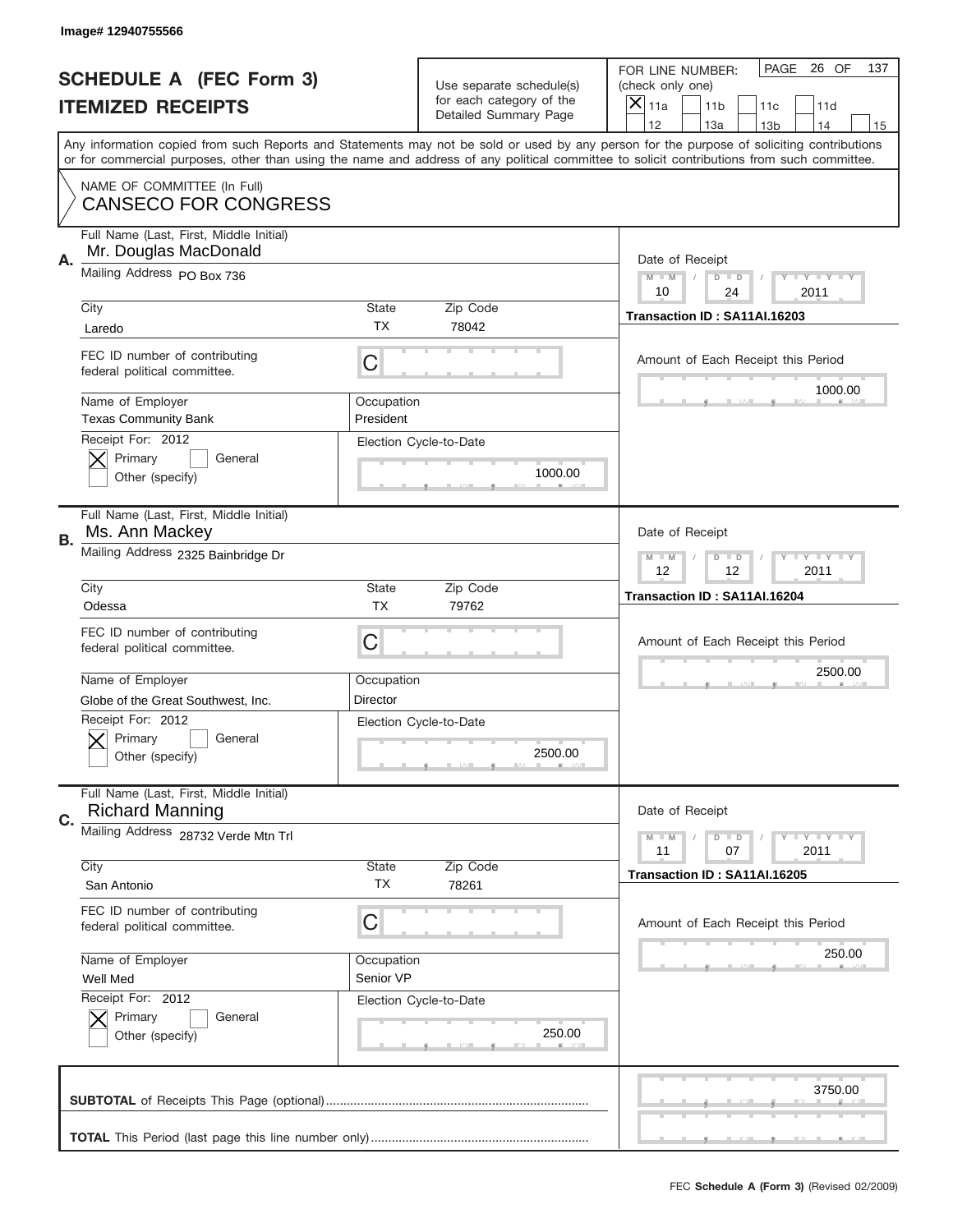|    | Image# 12940755567                                                                      |                           |                                                      |                                                                                                                                                                                                                                                                                                                                     |
|----|-----------------------------------------------------------------------------------------|---------------------------|------------------------------------------------------|-------------------------------------------------------------------------------------------------------------------------------------------------------------------------------------------------------------------------------------------------------------------------------------------------------------------------------------|
|    | <b>SCHEDULE A (FEC Form 3)</b>                                                          |                           | Use separate schedule(s)<br>for each category of the | PAGE<br>27 OF<br>137<br>FOR LINE NUMBER:<br>(check only one)                                                                                                                                                                                                                                                                        |
|    | <b>ITEMIZED RECEIPTS</b>                                                                |                           | Detailed Summary Page                                | $\times$<br>11a<br>11 <sub>b</sub><br>11c<br>11d                                                                                                                                                                                                                                                                                    |
|    |                                                                                         |                           |                                                      | 12<br>13a<br>14<br>13 <sub>b</sub><br>15<br>Any information copied from such Reports and Statements may not be sold or used by any person for the purpose of soliciting contributions<br>or for commercial purposes, other than using the name and address of any political committee to solicit contributions from such committee. |
|    | NAME OF COMMITTEE (In Full)<br><b>CANSECO FOR CONGRESS</b>                              |                           |                                                      |                                                                                                                                                                                                                                                                                                                                     |
| А. | Full Name (Last, First, Middle Initial)<br>Stephen M. Marceau                           |                           |                                                      | Date of Receipt                                                                                                                                                                                                                                                                                                                     |
|    | Mailing Address 215 Tomahawk Trl                                                        |                           |                                                      | $M$ $M$<br>Y TY TY TY<br>$D$ $D$<br>12<br>14<br>2011                                                                                                                                                                                                                                                                                |
|    | City<br>San Antonio                                                                     | State<br>ТX               | Zip Code<br>78232                                    | Transaction ID: SA11AI.16206                                                                                                                                                                                                                                                                                                        |
|    | FEC ID number of contributing<br>federal political committee.                           | C                         |                                                      | Amount of Each Receipt this Period<br>1000.00                                                                                                                                                                                                                                                                                       |
|    | Name of Employer<br>Indacon Inc.<br>Receipt For: 2012                                   | Occupation<br>Executive   |                                                      |                                                                                                                                                                                                                                                                                                                                     |
|    | Primary<br>General<br>Other (specify)                                                   |                           | Election Cycle-to-Date<br>1000.00                    |                                                                                                                                                                                                                                                                                                                                     |
| В. | Full Name (Last, First, Middle Initial)<br>Mr. Joseph C. Martin III                     |                           |                                                      | Date of Receipt                                                                                                                                                                                                                                                                                                                     |
|    | Mailing Address 106 Del Ct                                                              |                           |                                                      | $T$ $Y$ $Y$ $Y$ $Y$<br>$M - M$<br>$D$ $D$<br>11<br>29<br>2011                                                                                                                                                                                                                                                                       |
|    | City<br>Laredo                                                                          | State<br><b>TX</b>        | Zip Code<br>78041                                    | Transaction ID: SA11AI.16207                                                                                                                                                                                                                                                                                                        |
|    |                                                                                         |                           |                                                      |                                                                                                                                                                                                                                                                                                                                     |
|    | FEC ID number of contributing<br>federal political committee.                           | C                         |                                                      | Amount of Each Receipt this Period                                                                                                                                                                                                                                                                                                  |
|    | Name of Employer                                                                        | Occupation<br>Investments |                                                      | 500.00                                                                                                                                                                                                                                                                                                                              |
|    | Lamar Bruni Vergara Trust<br>Receipt For: 2012<br>Primary<br>General<br>Other (specify) |                           | Election Cycle-to-Date<br>4500.00                    |                                                                                                                                                                                                                                                                                                                                     |
| C. | Full Name (Last, First, Middle Initial)<br>Mr. Joseph C. Martin III                     |                           |                                                      | Date of Receipt                                                                                                                                                                                                                                                                                                                     |
|    | Mailing Address 106 Del Ct                                                              | State                     |                                                      | Y LY LY LY<br>$M$ M<br>$D$ $D$<br>29<br>2011<br>11                                                                                                                                                                                                                                                                                  |
|    | City<br>Laredo                                                                          | <b>TX</b>                 | Zip Code<br>78041                                    | Transaction ID: SA11AI.16208                                                                                                                                                                                                                                                                                                        |
|    | FEC ID number of contributing<br>federal political committee.                           | C                         |                                                      | Amount of Each Receipt this Period                                                                                                                                                                                                                                                                                                  |
|    | Name of Employer<br>Lamar Bruni Vergara Trust                                           | Occupation<br>Investments |                                                      | 1500.00                                                                                                                                                                                                                                                                                                                             |
|    | Receipt For: 2012<br>Primary<br>General<br>Other (specify)                              |                           | Election Cycle-to-Date<br>6000.00                    |                                                                                                                                                                                                                                                                                                                                     |
|    |                                                                                         |                           |                                                      | 3000.00                                                                                                                                                                                                                                                                                                                             |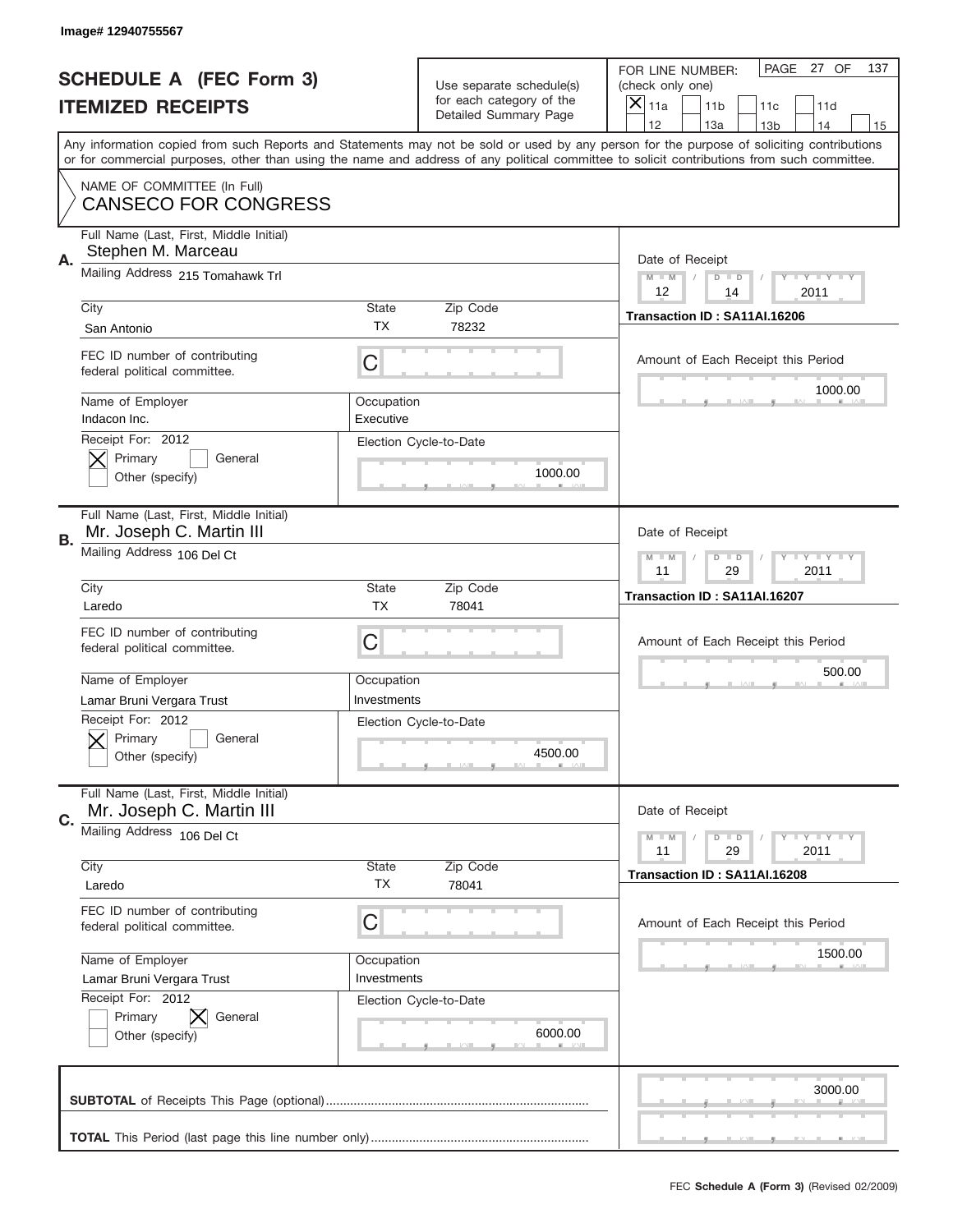|    | Image# 12940755568                                                 |                       |                                                      |                                                                                                                                                                                                                                                                                                                  |
|----|--------------------------------------------------------------------|-----------------------|------------------------------------------------------|------------------------------------------------------------------------------------------------------------------------------------------------------------------------------------------------------------------------------------------------------------------------------------------------------------------|
|    | <b>SCHEDULE A (FEC Form 3)</b>                                     |                       | Use separate schedule(s)<br>for each category of the | PAGE<br>28 OF<br>137<br>FOR LINE NUMBER:<br>(check only one)                                                                                                                                                                                                                                                     |
|    | <b>ITEMIZED RECEIPTS</b>                                           |                       | Detailed Summary Page                                | ×<br>11a<br>11 <sub>b</sub><br>11d<br>11c<br>12<br>13a<br>14                                                                                                                                                                                                                                                     |
|    |                                                                    |                       |                                                      | 13 <sub>b</sub><br>15<br>Any information copied from such Reports and Statements may not be sold or used by any person for the purpose of soliciting contributions<br>or for commercial purposes, other than using the name and address of any political committee to solicit contributions from such committee. |
|    | NAME OF COMMITTEE (In Full)<br><b>CANSECO FOR CONGRESS</b>         |                       |                                                      |                                                                                                                                                                                                                                                                                                                  |
| А. | Full Name (Last, First, Middle Initial)<br>Ms. Augusta S. Matthews |                       |                                                      | Date of Receipt                                                                                                                                                                                                                                                                                                  |
|    | Mailing Address Hc 34 Box 1018                                     |                       |                                                      | $M$ M<br>Y FY FY FY<br>$D$ $D$<br>10<br>30<br>2011                                                                                                                                                                                                                                                               |
|    | City<br>Uvalde                                                     | State<br><b>TX</b>    | Zip Code<br>78801                                    | Transaction ID: SA11AI.16209                                                                                                                                                                                                                                                                                     |
|    | FEC ID number of contributing<br>federal political committee.      | C                     |                                                      | Amount of Each Receipt this Period                                                                                                                                                                                                                                                                               |
|    | Name of Employer<br>Retired                                        | Occupation<br>Retired |                                                      | 23.00                                                                                                                                                                                                                                                                                                            |
|    | Receipt For: 2012<br>Primary<br>General<br>Other (specify)         |                       | Election Cycle-to-Date<br>434.00                     |                                                                                                                                                                                                                                                                                                                  |
| В. | Full Name (Last, First, Middle Initial)<br>Ms. Augusta S. Matthews |                       |                                                      | Date of Receipt                                                                                                                                                                                                                                                                                                  |
|    | Mailing Address Hc 34 Box 1018                                     |                       |                                                      | $T$ $Y$ $T$ $Y$ $T$ $Y$<br>$M - M$<br>$D$ $D$<br>11<br>30<br>2011                                                                                                                                                                                                                                                |
|    | City<br>Uvalde                                                     | State<br><b>TX</b>    | Zip Code<br>78801                                    | Transaction ID: SA11AI.16210                                                                                                                                                                                                                                                                                     |
|    | FEC ID number of contributing<br>federal political committee.      | C                     |                                                      | Amount of Each Receipt this Period                                                                                                                                                                                                                                                                               |
|    | Name of Employer<br>Retired                                        | Occupation<br>Retired |                                                      | 23.00                                                                                                                                                                                                                                                                                                            |
|    | Receipt For: 2012<br>General<br>Primary<br>Other (specify)         |                       | Election Cycle-to-Date<br>457.00                     |                                                                                                                                                                                                                                                                                                                  |
| C. | Full Name (Last, First, Middle Initial)<br>Ms. Augusta S. Matthews |                       |                                                      | Date of Receipt                                                                                                                                                                                                                                                                                                  |
|    | Mailing Address Hc 34 Box 1018                                     |                       |                                                      | <b>TEY LY LY</b><br>$M - M$<br>$D$ $D$<br>30<br>2011<br>12                                                                                                                                                                                                                                                       |
|    | City<br>Uvalde                                                     | State<br>ТX           | Zip Code<br>78801                                    | Transaction ID: SA11AI.16211                                                                                                                                                                                                                                                                                     |
|    | FEC ID number of contributing<br>federal political committee.      | C                     |                                                      | Amount of Each Receipt this Period                                                                                                                                                                                                                                                                               |
|    | Name of Employer<br>Retired                                        | Occupation<br>Retired |                                                      | 23.00                                                                                                                                                                                                                                                                                                            |
|    | Receipt For: 2012<br>Primary<br>General<br>Other (specify)         |                       | Election Cycle-to-Date<br>480.00                     |                                                                                                                                                                                                                                                                                                                  |
|    |                                                                    |                       |                                                      | 69.00                                                                                                                                                                                                                                                                                                            |
|    |                                                                    |                       |                                                      |                                                                                                                                                                                                                                                                                                                  |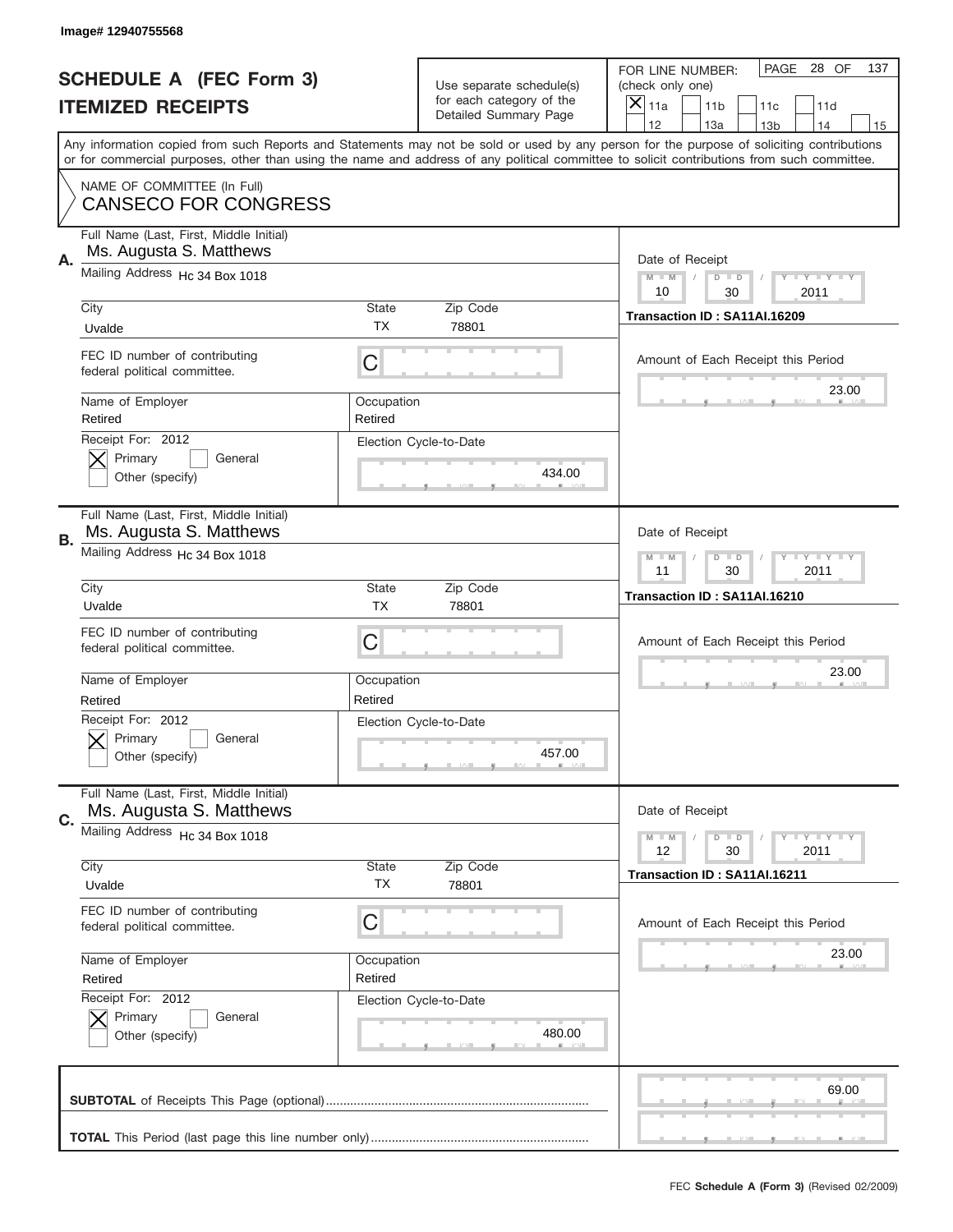|    | Image# 12940755569                                               |                                 |                                                   |                                                                                                                                                                                                                                                                                                                                     |
|----|------------------------------------------------------------------|---------------------------------|---------------------------------------------------|-------------------------------------------------------------------------------------------------------------------------------------------------------------------------------------------------------------------------------------------------------------------------------------------------------------------------------------|
|    | <b>SCHEDULE A (FEC Form 3)</b>                                   |                                 | Use separate schedule(s)                          | PAGE 29 OF<br>137<br>FOR LINE NUMBER:<br>(check only one)                                                                                                                                                                                                                                                                           |
|    | <b>ITEMIZED RECEIPTS</b>                                         |                                 | for each category of the<br>Detailed Summary Page | ×<br>11a<br>11 <sub>b</sub><br>11c<br>11d                                                                                                                                                                                                                                                                                           |
|    |                                                                  |                                 |                                                   | 12<br>13a<br>14<br>13 <sub>b</sub><br>15<br>Any information copied from such Reports and Statements may not be sold or used by any person for the purpose of soliciting contributions<br>or for commercial purposes, other than using the name and address of any political committee to solicit contributions from such committee. |
|    | NAME OF COMMITTEE (In Full)<br><b>CANSECO FOR CONGRESS</b>       |                                 |                                                   |                                                                                                                                                                                                                                                                                                                                     |
| Α. | Full Name (Last, First, Middle Initial)<br>Mr. Wiley L. Mossy    |                                 |                                                   | Date of Receipt                                                                                                                                                                                                                                                                                                                     |
|    | Mailing Address 1000 Uptown Park Blvd Apt 223                    |                                 |                                                   | $M - M$<br><b>LEY LEY LEY</b><br>$D$ $D$<br>11<br>18<br>2011                                                                                                                                                                                                                                                                        |
|    | City<br>Houston                                                  | State<br><b>TX</b>              | Zip Code<br>77056                                 | Transaction ID: SA11AI.16214                                                                                                                                                                                                                                                                                                        |
|    | FEC ID number of contributing<br>federal political committee.    | C                               |                                                   | Amount of Each Receipt this Period<br>500.00                                                                                                                                                                                                                                                                                        |
|    | Name of Employer<br>Mossy Nissan                                 | Occupation<br>Automobile Dealer |                                                   |                                                                                                                                                                                                                                                                                                                                     |
|    | Receipt For: 2012<br>Primary<br>General<br>Other (specify)       |                                 | Election Cycle-to-Date<br>500.00                  |                                                                                                                                                                                                                                                                                                                                     |
| В. | Full Name (Last, First, Middle Initial)<br>Mr. Richard L. Mouser |                                 |                                                   | Date of Receipt                                                                                                                                                                                                                                                                                                                     |
|    | Mailing Address 488 County Road 423                              |                                 |                                                   | $M$ M<br>$D$ $D$<br><b>LYLYLY</b><br>12<br>30<br>2011                                                                                                                                                                                                                                                                               |
|    | City<br>Uvalde                                                   | State<br><b>TX</b>              | Zip Code<br>78801                                 | Transaction ID: SA11AI.16215                                                                                                                                                                                                                                                                                                        |
|    | FEC ID number of contributing<br>federal political committee.    | C                               |                                                   | Amount of Each Receipt this Period                                                                                                                                                                                                                                                                                                  |
|    | Name of Employer<br>Retired                                      | Occupation<br>Retired           |                                                   | 250.00                                                                                                                                                                                                                                                                                                                              |
|    | Receipt For: 2012<br>General<br>Primary<br>Other (specify)       |                                 | Election Cycle-to-Date<br>250.00                  |                                                                                                                                                                                                                                                                                                                                     |
| C. | Full Name (Last, First, Middle Initial)<br>Mr. Lanham Napier     |                                 |                                                   | Date of Receipt                                                                                                                                                                                                                                                                                                                     |
|    | Mailing Address 701 Castano Ave<br>City                          | State                           | Zip Code                                          | <b>LY LY LY</b><br>$M - M$<br>$D$ $D$<br>12<br>2011<br>23                                                                                                                                                                                                                                                                           |
|    | San Antonio                                                      | TX                              | 78209                                             | Transaction ID: SA11AI.16216                                                                                                                                                                                                                                                                                                        |
|    | FEC ID number of contributing<br>federal political committee.    | C                               |                                                   | Amount of Each Receipt this Period                                                                                                                                                                                                                                                                                                  |
|    | Name of Employer<br>Rackspace                                    | Occupation<br>CEO               |                                                   | 1000.00                                                                                                                                                                                                                                                                                                                             |
|    | Receipt For: 2012<br>Primary<br>General<br>Other (specify)       |                                 | Election Cycle-to-Date<br>1000.00                 |                                                                                                                                                                                                                                                                                                                                     |
|    |                                                                  |                                 |                                                   | 1750.00                                                                                                                                                                                                                                                                                                                             |
|    |                                                                  |                                 |                                                   |                                                                                                                                                                                                                                                                                                                                     |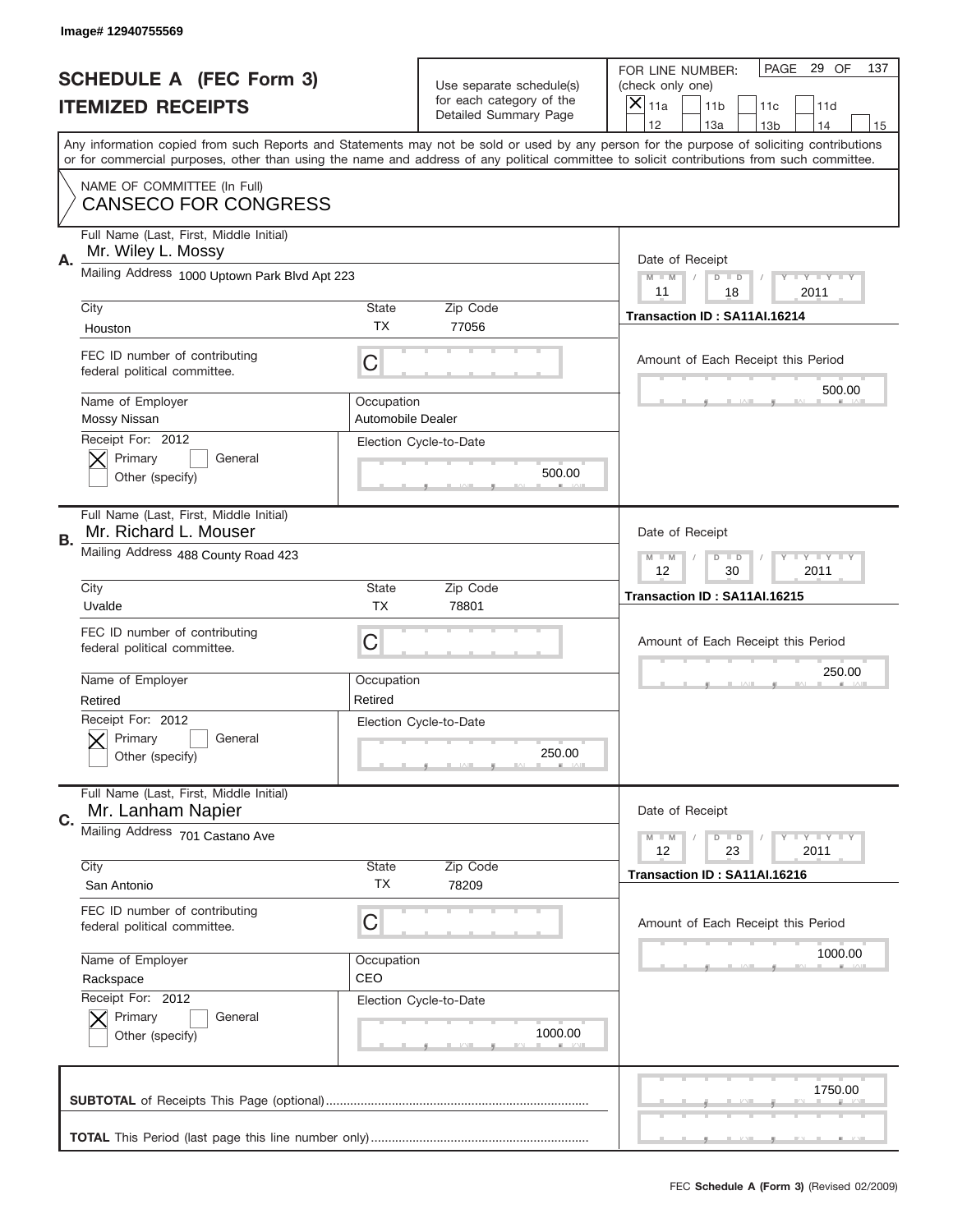|    | Image# 12940755570                                             |                           |                                                   |                                                                                                                                                                                                                                                                                                                                     |
|----|----------------------------------------------------------------|---------------------------|---------------------------------------------------|-------------------------------------------------------------------------------------------------------------------------------------------------------------------------------------------------------------------------------------------------------------------------------------------------------------------------------------|
|    | <b>SCHEDULE A (FEC Form 3)</b>                                 |                           | Use separate schedule(s)                          | PAGE<br>30 OF<br>137<br>FOR LINE NUMBER:<br>(check only one)                                                                                                                                                                                                                                                                        |
|    | <b>ITEMIZED RECEIPTS</b>                                       |                           | for each category of the<br>Detailed Summary Page | $\overline{X} _{11a}$<br>11 <sub>b</sub><br>11c<br>11d                                                                                                                                                                                                                                                                              |
|    |                                                                |                           |                                                   | 12<br>13a<br>14<br>13 <sub>b</sub><br>15<br>Any information copied from such Reports and Statements may not be sold or used by any person for the purpose of soliciting contributions<br>or for commercial purposes, other than using the name and address of any political committee to solicit contributions from such committee. |
|    | NAME OF COMMITTEE (In Full)<br><b>CANSECO FOR CONGRESS</b>     |                           |                                                   |                                                                                                                                                                                                                                                                                                                                     |
| Α. | Full Name (Last, First, Middle Initial)<br>L. Charles Neely Jr |                           |                                                   | Date of Receipt                                                                                                                                                                                                                                                                                                                     |
|    | Mailing Address 610 Bentley Mnr<br>City                        | <b>State</b>              | Zip Code                                          | <b>LY LY LY</b><br>$M - M$<br>$D$ $D$<br>11<br>18<br>2011                                                                                                                                                                                                                                                                           |
|    | Shavano Park                                                   | TX.                       | 78249                                             | Transaction ID: SA11AI.16217                                                                                                                                                                                                                                                                                                        |
|    | FEC ID number of contributing<br>federal political committee.  | C                         |                                                   | Amount of Each Receipt this Period                                                                                                                                                                                                                                                                                                  |
|    | Name of Employer<br>San Antonio Steel Company                  | Occupation<br>CEO         |                                                   | 2400.00                                                                                                                                                                                                                                                                                                                             |
|    | Receipt For: 2012<br>Primary<br>General<br>Other (specify)     |                           | Election Cycle-to-Date<br>2400.00                 |                                                                                                                                                                                                                                                                                                                                     |
| В. | Full Name (Last, First, Middle Initial)<br>Mrs. Trisha Neely   |                           |                                                   | Date of Receipt                                                                                                                                                                                                                                                                                                                     |
|    | Mailing Address 610 Bentley Mnr                                |                           |                                                   | $T$ $Y$ $T$ $Y$ $T$ $Y$<br>$D$ $D$<br>$M - M$<br>11<br>18<br>2011                                                                                                                                                                                                                                                                   |
|    | City<br>Shavano Park                                           | <b>State</b><br><b>TX</b> | Zip Code<br>78249                                 | Transaction ID: SA11AI.16218                                                                                                                                                                                                                                                                                                        |
|    | FEC ID number of contributing<br>federal political committee.  | С                         |                                                   | Amount of Each Receipt this Period                                                                                                                                                                                                                                                                                                  |
|    | Name of Employer                                               | Occupation                |                                                   | 2400.00                                                                                                                                                                                                                                                                                                                             |
|    | Homemaker                                                      | Homemaker                 |                                                   |                                                                                                                                                                                                                                                                                                                                     |
|    | Receipt For: 2012<br>General<br>Primary<br>Other (specify)     |                           | Election Cycle-to-Date<br>2400.00                 |                                                                                                                                                                                                                                                                                                                                     |
| C. | Full Name (Last, First, Middle Initial)<br>Dr. Richard Prezas  |                           |                                                   | Date of Receipt                                                                                                                                                                                                                                                                                                                     |
|    | Mailing Address 1502 Springhouse St                            |                           |                                                   | <b>LY LY LY</b><br>$M - M$<br>$D$ $D$<br>08<br>2011<br>11                                                                                                                                                                                                                                                                           |
|    | City<br>San Antonio                                            | <b>State</b><br>ТX        | Zip Code<br>78251                                 | Transaction ID: SA11AI.16221                                                                                                                                                                                                                                                                                                        |
|    | FEC ID number of contributing<br>federal political committee.  | С                         |                                                   | Amount of Each Receipt this Period                                                                                                                                                                                                                                                                                                  |
|    | Name of Employer<br>WellMed                                    | Occupation<br>Physician   |                                                   | 1000.00                                                                                                                                                                                                                                                                                                                             |
|    | Receipt For: 2012<br>Primary<br>General<br>Other (specify)     |                           | Election Cycle-to-Date<br>1000.00                 |                                                                                                                                                                                                                                                                                                                                     |
|    |                                                                |                           |                                                   | 5800.00                                                                                                                                                                                                                                                                                                                             |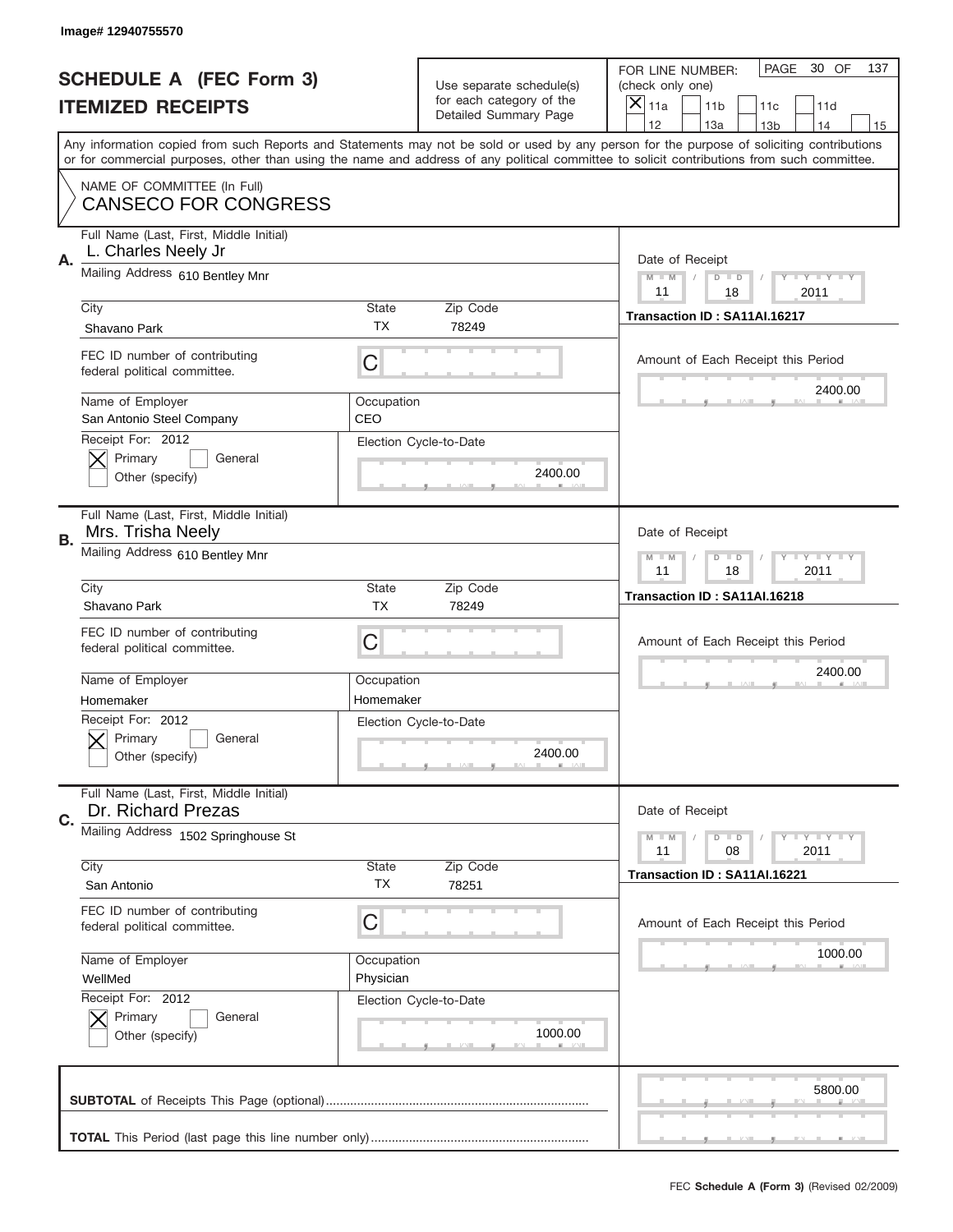|           | Image# 12940755571                                              |                         |                                                   |                                                                                                                                                                                                                                                                                                                                     |
|-----------|-----------------------------------------------------------------|-------------------------|---------------------------------------------------|-------------------------------------------------------------------------------------------------------------------------------------------------------------------------------------------------------------------------------------------------------------------------------------------------------------------------------------|
|           | <b>SCHEDULE A (FEC Form 3)</b>                                  |                         | Use separate schedule(s)                          | PAGE<br>31 OF<br>137<br>FOR LINE NUMBER:<br>(check only one)                                                                                                                                                                                                                                                                        |
|           | <b>ITEMIZED RECEIPTS</b>                                        |                         | for each category of the<br>Detailed Summary Page | ×<br>11a<br>11 <sub>b</sub><br>11c<br>11d                                                                                                                                                                                                                                                                                           |
|           |                                                                 |                         |                                                   | 12<br>13a<br>14<br>13 <sub>b</sub><br>15<br>Any information copied from such Reports and Statements may not be sold or used by any person for the purpose of soliciting contributions<br>or for commercial purposes, other than using the name and address of any political committee to solicit contributions from such committee. |
|           | NAME OF COMMITTEE (In Full)<br><b>CANSECO FOR CONGRESS</b>      |                         |                                                   |                                                                                                                                                                                                                                                                                                                                     |
| Α.        | Full Name (Last, First, Middle Initial)<br>Mr. Evan Quiros      |                         |                                                   | Date of Receipt                                                                                                                                                                                                                                                                                                                     |
|           | Mailing Address 2875 Haw Creek Rd                               |                         |                                                   | $M - M$<br><b>LEY LEY LEY</b><br>$D$ $D$<br>10<br>21<br>2011                                                                                                                                                                                                                                                                        |
|           | City<br>Fayetteville                                            | State<br><b>TX</b>      | Zip Code<br>78940                                 | Transaction ID: SA11AI.16222                                                                                                                                                                                                                                                                                                        |
|           | FEC ID number of contributing<br>federal political committee.   | C                       |                                                   | Amount of Each Receipt this Period<br>2500.00                                                                                                                                                                                                                                                                                       |
|           | Name of Employer<br>Retired<br>Receipt For: 2012                | Occupation<br>Retired   |                                                   |                                                                                                                                                                                                                                                                                                                                     |
|           | Primary<br>General<br>Other (specify)                           |                         | Election Cycle-to-Date<br>2500.00                 |                                                                                                                                                                                                                                                                                                                                     |
| <b>B.</b> | Full Name (Last, First, Middle Initial)<br>George M. Rapier III |                         |                                                   | Date of Receipt                                                                                                                                                                                                                                                                                                                     |
|           | Mailing Address 119 E Kings Hwy                                 |                         |                                                   | $D$ $D$<br><b>LYLYLY</b><br>$M - M$<br>11<br>08<br>2011                                                                                                                                                                                                                                                                             |
|           | City<br>San Antonio                                             | State<br><b>TX</b>      | Zip Code<br>78212                                 | Transaction ID: SA11AI.16223                                                                                                                                                                                                                                                                                                        |
|           | FEC ID number of contributing<br>federal political committee.   | C                       |                                                   | Amount of Each Receipt this Period                                                                                                                                                                                                                                                                                                  |
|           | Name of Employer<br>WellMed                                     | Occupation<br>Physician |                                                   | 2500.00                                                                                                                                                                                                                                                                                                                             |
|           | Receipt For: 2012                                               |                         | Election Cycle-to-Date                            |                                                                                                                                                                                                                                                                                                                                     |
|           | General<br>Primary<br>Other (specify)                           |                         | 2500.00                                           |                                                                                                                                                                                                                                                                                                                                     |
| C.        | Full Name (Last, First, Middle Initial)<br>George M. Rapier III |                         |                                                   | Date of Receipt                                                                                                                                                                                                                                                                                                                     |
|           | Mailing Address 119 E Kings Hwy                                 |                         |                                                   | <b>LYLYLY</b><br>$M - M$<br>$D$ $D$<br>11<br>2011<br>08                                                                                                                                                                                                                                                                             |
|           | City<br>San Antonio                                             | State<br><b>TX</b>      | Zip Code<br>78212                                 | Transaction ID: SA11AI.16224                                                                                                                                                                                                                                                                                                        |
|           | FEC ID number of contributing<br>federal political committee.   | С                       |                                                   | Amount of Each Receipt this Period                                                                                                                                                                                                                                                                                                  |
|           | Name of Employer<br>WellMed                                     | Occupation<br>Physician |                                                   | 2500.00                                                                                                                                                                                                                                                                                                                             |
|           | Receipt For: 2012<br>Primary<br>General<br>Other (specify)      |                         | Election Cycle-to-Date<br>5000.00                 |                                                                                                                                                                                                                                                                                                                                     |
|           |                                                                 |                         |                                                   | 7500.00                                                                                                                                                                                                                                                                                                                             |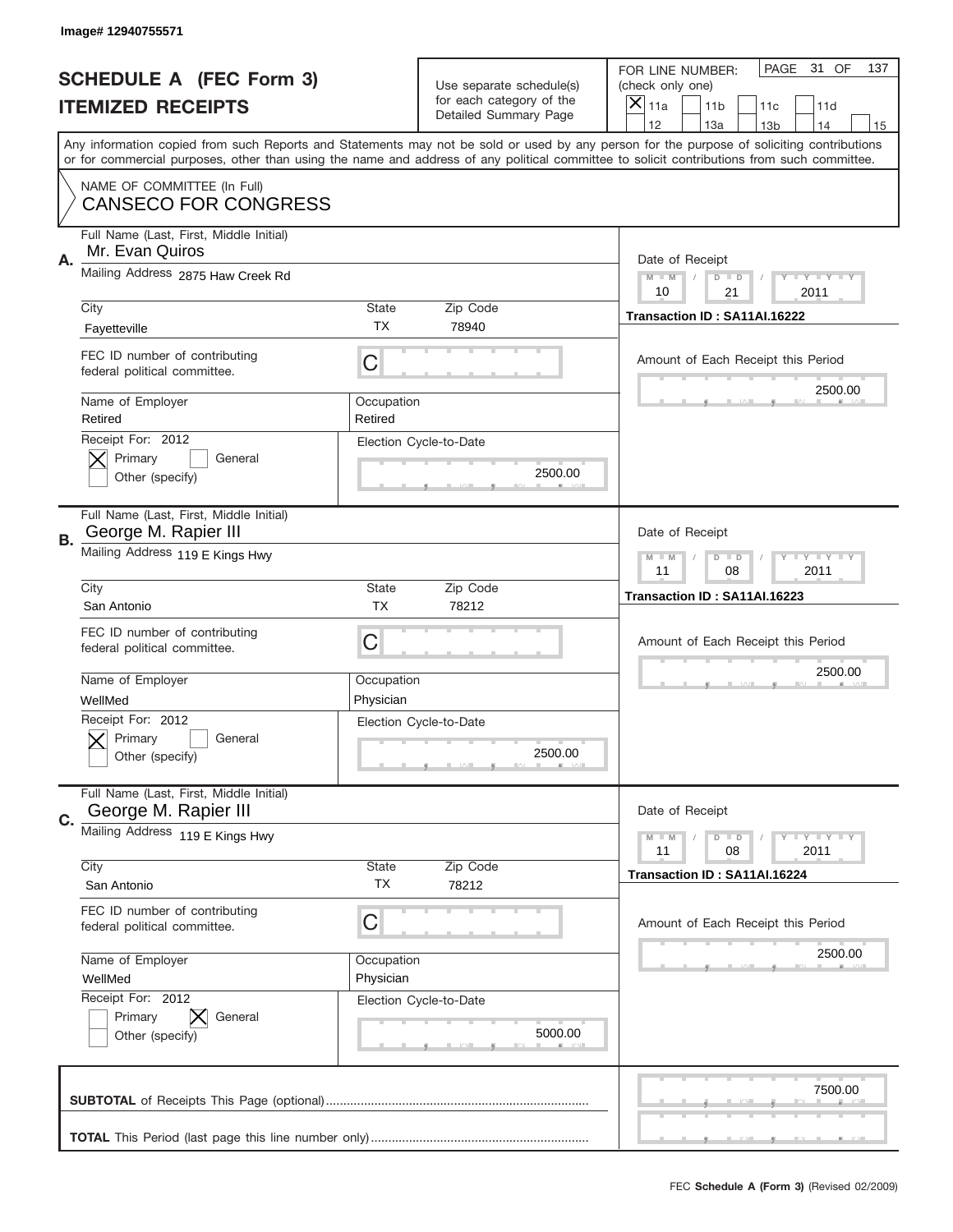|    | Image# 12940755572                                              |                         |                                                   |                                                                                                                                                                                                                                                                                                                                     |
|----|-----------------------------------------------------------------|-------------------------|---------------------------------------------------|-------------------------------------------------------------------------------------------------------------------------------------------------------------------------------------------------------------------------------------------------------------------------------------------------------------------------------------|
|    | <b>SCHEDULE A (FEC Form 3)</b>                                  |                         | Use separate schedule(s)                          | PAGE<br>32 OF<br>137<br>FOR LINE NUMBER:<br>(check only one)                                                                                                                                                                                                                                                                        |
|    | <b>ITEMIZED RECEIPTS</b>                                        |                         | for each category of the<br>Detailed Summary Page | ×<br>11a<br>11 <sub>b</sub><br>11c<br>11d                                                                                                                                                                                                                                                                                           |
|    |                                                                 |                         |                                                   | 12<br>13a<br>14<br>13 <sub>b</sub><br>15<br>Any information copied from such Reports and Statements may not be sold or used by any person for the purpose of soliciting contributions<br>or for commercial purposes, other than using the name and address of any political committee to solicit contributions from such committee. |
|    | NAME OF COMMITTEE (In Full)<br><b>CANSECO FOR CONGRESS</b>      |                         |                                                   |                                                                                                                                                                                                                                                                                                                                     |
| Α. | Full Name (Last, First, Middle Initial)<br>Mrs. Kymberly Rapier |                         |                                                   | Date of Receipt                                                                                                                                                                                                                                                                                                                     |
|    | Mailing Address 119 E Kings Hwy                                 |                         |                                                   | $M - M$<br><b>LEY LEY LEY</b><br>$D$ $D$<br>11<br>08<br>2011                                                                                                                                                                                                                                                                        |
|    | City<br>San Antonio                                             | State<br>ТX             | Zip Code<br>78212                                 | Transaction ID: SA11AI.16225                                                                                                                                                                                                                                                                                                        |
|    | FEC ID number of contributing<br>federal political committee.   | C                       |                                                   | Amount of Each Receipt this Period<br>2500.00                                                                                                                                                                                                                                                                                       |
|    | Name of Employer<br>WellMed                                     | Occupation              | VP, Fitness Programs                              |                                                                                                                                                                                                                                                                                                                                     |
|    | Receipt For: 2012<br>Primary<br>General<br>Other (specify)      |                         | Election Cycle-to-Date<br>2500.00                 |                                                                                                                                                                                                                                                                                                                                     |
| В. | Full Name (Last, First, Middle Initial)<br>Mrs. Kymberly Rapier |                         |                                                   | Date of Receipt                                                                                                                                                                                                                                                                                                                     |
|    | Mailing Address 119 E Kings Hwy                                 |                         |                                                   | <b>LEYTEY LEY</b><br>$M - M$<br>$D$ $D$<br>11<br>08<br>2011                                                                                                                                                                                                                                                                         |
|    | City<br>San Antonio                                             | State<br><b>TX</b>      | Zip Code<br>78212                                 | Transaction ID: SA11AI.16226                                                                                                                                                                                                                                                                                                        |
|    | FEC ID number of contributing                                   |                         |                                                   | Amount of Each Receipt this Period                                                                                                                                                                                                                                                                                                  |
|    | federal political committee.                                    | C                       |                                                   |                                                                                                                                                                                                                                                                                                                                     |
|    | Name of Employer<br>WellMed                                     | Occupation              | VP, Fitness Programs                              | 2500.00                                                                                                                                                                                                                                                                                                                             |
|    | Receipt For: 2012<br>General<br>Primary<br>Other (specify)      |                         | Election Cycle-to-Date<br>5000.00                 |                                                                                                                                                                                                                                                                                                                                     |
| C. | Full Name (Last, First, Middle Initial)<br>Dr. Edward Reed      |                         |                                                   | Date of Receipt                                                                                                                                                                                                                                                                                                                     |
|    | Mailing Address 214 Hill Country Ln                             |                         |                                                   | <b>LY LY LY</b><br>$M - M$<br>$D$ $D$<br>07<br>2011<br>11                                                                                                                                                                                                                                                                           |
|    | City<br>San Antonio                                             | State<br>TX             | Zip Code<br>78232                                 | Transaction ID: SA11AI.16227                                                                                                                                                                                                                                                                                                        |
|    | FEC ID number of contributing<br>federal political committee.   | C                       |                                                   | Amount of Each Receipt this Period                                                                                                                                                                                                                                                                                                  |
|    | Name of Employer<br>WellMed                                     | Occupation<br>Physician |                                                   | 2500.00                                                                                                                                                                                                                                                                                                                             |
|    | Receipt For: 2012<br>Primary<br>General<br>Other (specify)      |                         | Election Cycle-to-Date<br>2500.00                 |                                                                                                                                                                                                                                                                                                                                     |
|    |                                                                 |                         |                                                   | 7500.00                                                                                                                                                                                                                                                                                                                             |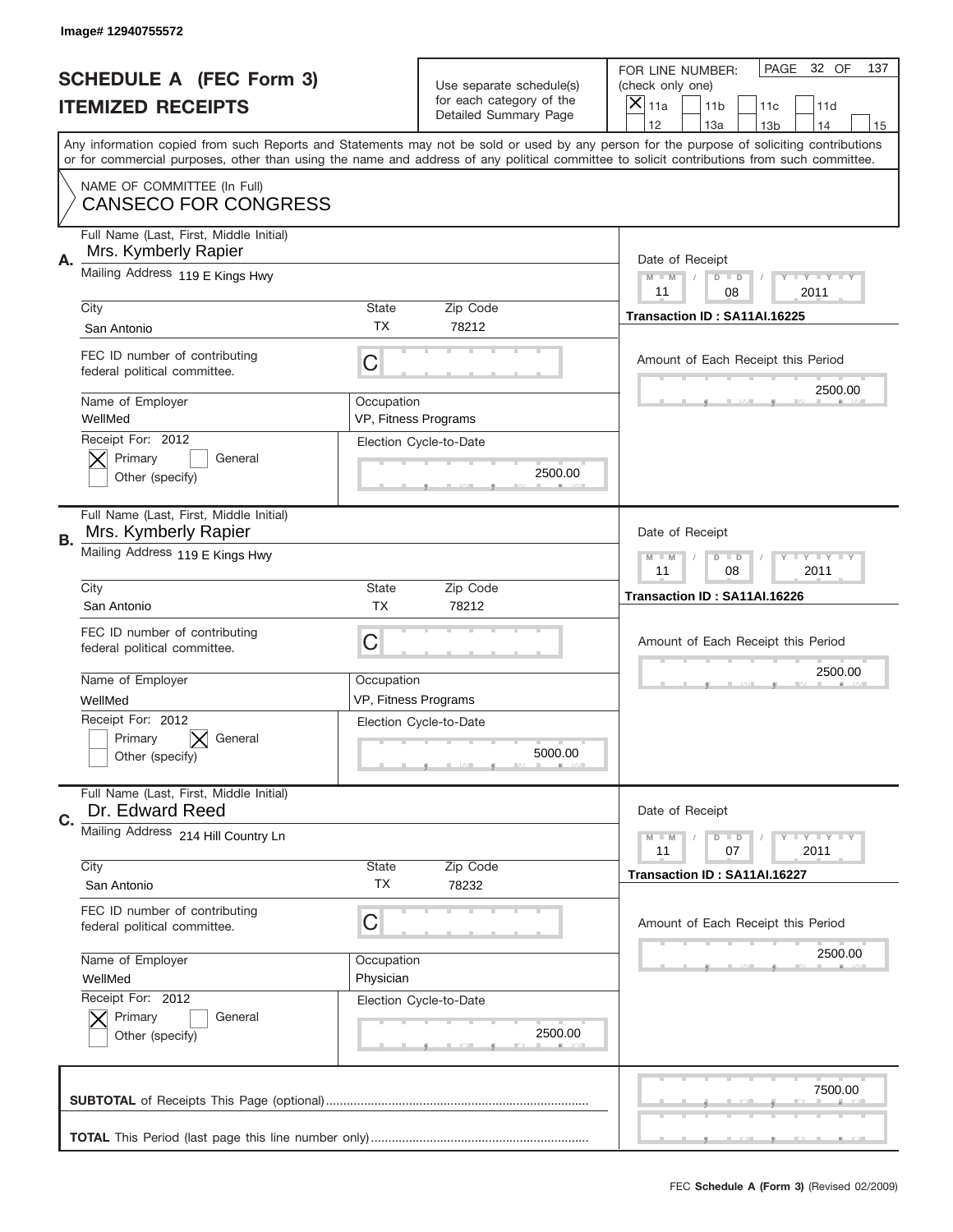|    | Image# 12940755573                                              |                             |                                                   |                                                                                                                                                                                                                                                                                                                                     |
|----|-----------------------------------------------------------------|-----------------------------|---------------------------------------------------|-------------------------------------------------------------------------------------------------------------------------------------------------------------------------------------------------------------------------------------------------------------------------------------------------------------------------------------|
|    | <b>SCHEDULE A (FEC Form 3)</b>                                  |                             | Use separate schedule(s)                          | PAGE<br>33 OF<br>137<br>FOR LINE NUMBER:<br>(check only one)                                                                                                                                                                                                                                                                        |
|    | <b>ITEMIZED RECEIPTS</b>                                        |                             | for each category of the<br>Detailed Summary Page | ×<br>11a<br>11 <sub>b</sub><br>11c<br>11d                                                                                                                                                                                                                                                                                           |
|    |                                                                 |                             |                                                   | 12<br>13a<br>14<br>13 <sub>b</sub><br>15<br>Any information copied from such Reports and Statements may not be sold or used by any person for the purpose of soliciting contributions<br>or for commercial purposes, other than using the name and address of any political committee to solicit contributions from such committee. |
|    | NAME OF COMMITTEE (In Full)<br><b>CANSECO FOR CONGRESS</b>      |                             |                                                   |                                                                                                                                                                                                                                                                                                                                     |
| Α. | Full Name (Last, First, Middle Initial)<br>Mrs. Faye L. Reyna   |                             |                                                   | Date of Receipt                                                                                                                                                                                                                                                                                                                     |
|    | Mailing Address 22560 E Range                                   |                             |                                                   | $M$ M<br>Y FY FY FY<br>$D$ $D$<br>10<br>28<br>2011                                                                                                                                                                                                                                                                                  |
|    | City<br>San Antonio                                             | State<br><b>TX</b>          | Zip Code<br>78255                                 | Transaction ID: SA11AI.16228                                                                                                                                                                                                                                                                                                        |
|    | FEC ID number of contributing<br>federal political committee.   | C                           |                                                   | Amount of Each Receipt this Period<br>1000.00                                                                                                                                                                                                                                                                                       |
|    | Name of Employer<br>Retired                                     | Occupation<br>Retired       |                                                   |                                                                                                                                                                                                                                                                                                                                     |
|    | Receipt For: 2012<br>Primary<br>General<br>Other (specify)      |                             | Election Cycle-to-Date<br>1000.00                 |                                                                                                                                                                                                                                                                                                                                     |
| В. | Full Name (Last, First, Middle Initial)<br>Dr. Richard S. Reyna |                             |                                                   | Date of Receipt                                                                                                                                                                                                                                                                                                                     |
|    | Mailing Address 215 E Quincy St Ste 500                         |                             |                                                   | $T$ $Y$ $T$ $Y$ $T$ $Y$<br>$M - M$<br>$D$ $D$<br>10<br>24<br>2011                                                                                                                                                                                                                                                                   |
|    | City<br>San Antonio                                             | State<br><b>TX</b>          | Zip Code<br>78215                                 | Transaction ID: SA11AI.16229                                                                                                                                                                                                                                                                                                        |
|    | FEC ID number of contributing<br>federal political committee.   | C                           |                                                   | Amount of Each Receipt this Period                                                                                                                                                                                                                                                                                                  |
|    | Name of Employer<br>HealthTexas                                 | Occupation<br>President/CEO |                                                   | 1500.00                                                                                                                                                                                                                                                                                                                             |
|    | Receipt For: 2012<br>General<br>Primary<br>Other (specify)      |                             | Election Cycle-to-Date<br>2500.00                 |                                                                                                                                                                                                                                                                                                                                     |
| C. | Full Name (Last, First, Middle Initial)<br><b>Arthur Riklin</b> |                             |                                                   | Date of Receipt                                                                                                                                                                                                                                                                                                                     |
|    | Mailing Address 122 Laburnum Dr<br>City                         | State                       | Zip Code                                          | Y I Y I Y I Y<br>$M - M$<br>$D$ $D$<br>30<br>2011<br>12                                                                                                                                                                                                                                                                             |
|    | San Antonio                                                     | ТX                          | 78209                                             | Transaction ID: SA11AI.16230                                                                                                                                                                                                                                                                                                        |
|    | FEC ID number of contributing<br>federal political committee.   | C                           |                                                   | Amount of Each Receipt this Period                                                                                                                                                                                                                                                                                                  |
|    | Name of Employer<br>Retired                                     | Occupation<br>Retired       |                                                   | 1000.00                                                                                                                                                                                                                                                                                                                             |
|    | Receipt For: 2012<br>Primary<br>General<br>Other (specify)      |                             | Election Cycle-to-Date<br>3000.00                 |                                                                                                                                                                                                                                                                                                                                     |
|    |                                                                 |                             |                                                   | 3500.00                                                                                                                                                                                                                                                                                                                             |
|    |                                                                 |                             |                                                   |                                                                                                                                                                                                                                                                                                                                     |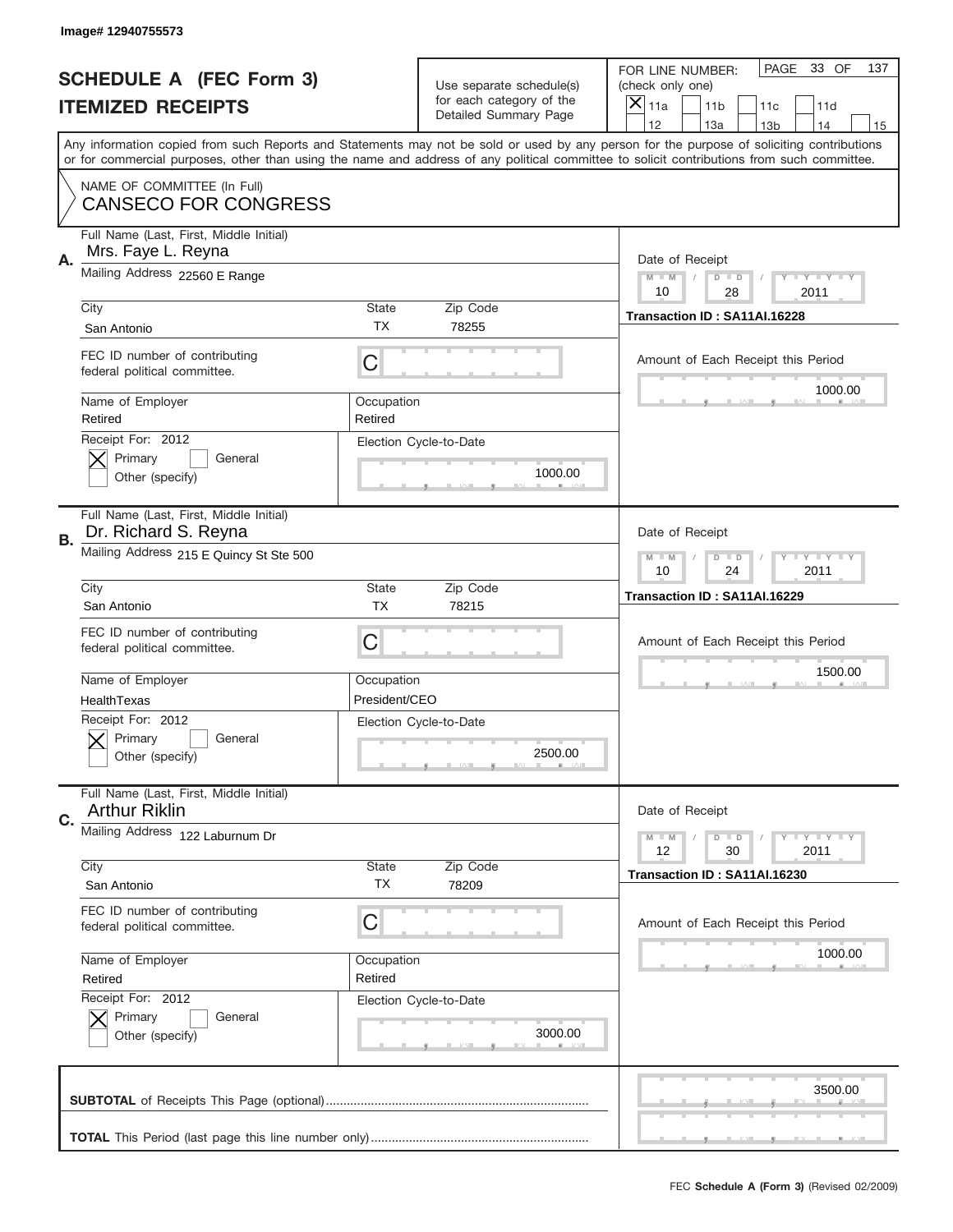|    | Image# 12940755574                                                 |                           |                                                   |                                                                                                                                                                                                                                                                                                                                     |
|----|--------------------------------------------------------------------|---------------------------|---------------------------------------------------|-------------------------------------------------------------------------------------------------------------------------------------------------------------------------------------------------------------------------------------------------------------------------------------------------------------------------------------|
|    | <b>SCHEDULE A (FEC Form 3)</b>                                     |                           | Use separate schedule(s)                          | PAGE<br>34 OF<br>137<br>FOR LINE NUMBER:<br>(check only one)                                                                                                                                                                                                                                                                        |
|    | <b>ITEMIZED RECEIPTS</b>                                           |                           | for each category of the<br>Detailed Summary Page | $\boldsymbol{\times}$<br>11a<br>11 <sub>b</sub><br>11c<br>11d                                                                                                                                                                                                                                                                       |
|    |                                                                    |                           |                                                   | 12<br>13a<br>14<br>13 <sub>b</sub><br>15<br>Any information copied from such Reports and Statements may not be sold or used by any person for the purpose of soliciting contributions<br>or for commercial purposes, other than using the name and address of any political committee to solicit contributions from such committee. |
|    |                                                                    |                           |                                                   |                                                                                                                                                                                                                                                                                                                                     |
|    | NAME OF COMMITTEE (In Full)<br><b>CANSECO FOR CONGRESS</b>         |                           |                                                   |                                                                                                                                                                                                                                                                                                                                     |
| Α. | Full Name (Last, First, Middle Initial)<br>Dr. Laurence Rosen M.D. |                           |                                                   | Date of Receipt                                                                                                                                                                                                                                                                                                                     |
|    | Mailing Address 13706 Circle A Trl                                 |                           |                                                   | <b>LY LY LY</b><br>$M - M$<br>$D$ $D$<br>11<br>30<br>2011                                                                                                                                                                                                                                                                           |
|    | City<br>Helotes                                                    | <b>State</b><br>TX.       | Zip Code<br>78023                                 | Transaction ID: SA11AI.16232                                                                                                                                                                                                                                                                                                        |
|    | FEC ID number of contributing<br>federal political committee.      | C                         |                                                   | Amount of Each Receipt this Period                                                                                                                                                                                                                                                                                                  |
|    | Name of Employer<br><b>STAR Anesthetics, PA</b>                    | Occupation                |                                                   | 250.00                                                                                                                                                                                                                                                                                                                              |
|    | Receipt For: 2012<br>Primary<br>General<br>Other (specify)         | Anesthesiologist          | Election Cycle-to-Date<br>500.00                  |                                                                                                                                                                                                                                                                                                                                     |
|    | Full Name (Last, First, Middle Initial)<br>Mrs. Barbara Rush       |                           |                                                   | Date of Receipt                                                                                                                                                                                                                                                                                                                     |
| В. | Mailing Address PO Box 34630                                       |                           |                                                   | $M - M$<br>$D$ $D$<br><b>LYLYLY</b><br>11<br>29<br>2011                                                                                                                                                                                                                                                                             |
|    | City<br>San Antonio                                                | <b>State</b><br><b>TX</b> | Zip Code<br>78265                                 | Transaction ID: SA11AI.16233                                                                                                                                                                                                                                                                                                        |
|    | FEC ID number of contributing<br>federal political committee.      | С                         |                                                   | Amount of Each Receipt this Period                                                                                                                                                                                                                                                                                                  |
|    | Name of Employer                                                   | Occupation                |                                                   | 1400.00                                                                                                                                                                                                                                                                                                                             |
|    | Homemaker<br>Receipt For: 2012                                     | Homemaker                 |                                                   |                                                                                                                                                                                                                                                                                                                                     |
|    | General<br>Primary<br>Other (specify)                              |                           | Election Cycle-to-Date<br>2500.00                 |                                                                                                                                                                                                                                                                                                                                     |
| C. | Full Name (Last, First, Middle Initial)<br>Mrs. Barbara Rush       |                           |                                                   | Date of Receipt                                                                                                                                                                                                                                                                                                                     |
|    | Mailing Address PO Box 34630                                       |                           |                                                   | <b>LYLYLY</b><br>$M - M$<br>$D$ $D$<br>11<br>29<br>2011                                                                                                                                                                                                                                                                             |
|    | City<br>San Antonio                                                | <b>State</b><br>ТX        | Zip Code<br>78265                                 | Transaction ID: SA11AI.16234                                                                                                                                                                                                                                                                                                        |
|    | FEC ID number of contributing<br>federal political committee.      | С                         |                                                   | Amount of Each Receipt this Period                                                                                                                                                                                                                                                                                                  |
|    | Name of Employer                                                   | Occupation                |                                                   | 100.00                                                                                                                                                                                                                                                                                                                              |
|    | Homemaker                                                          | Homemaker                 |                                                   |                                                                                                                                                                                                                                                                                                                                     |
|    | Receipt For: 2012<br>Primary<br>General<br>Other (specify)         |                           | Election Cycle-to-Date<br>2600.00                 |                                                                                                                                                                                                                                                                                                                                     |
|    |                                                                    |                           |                                                   | 1750.00                                                                                                                                                                                                                                                                                                                             |
|    |                                                                    |                           |                                                   |                                                                                                                                                                                                                                                                                                                                     |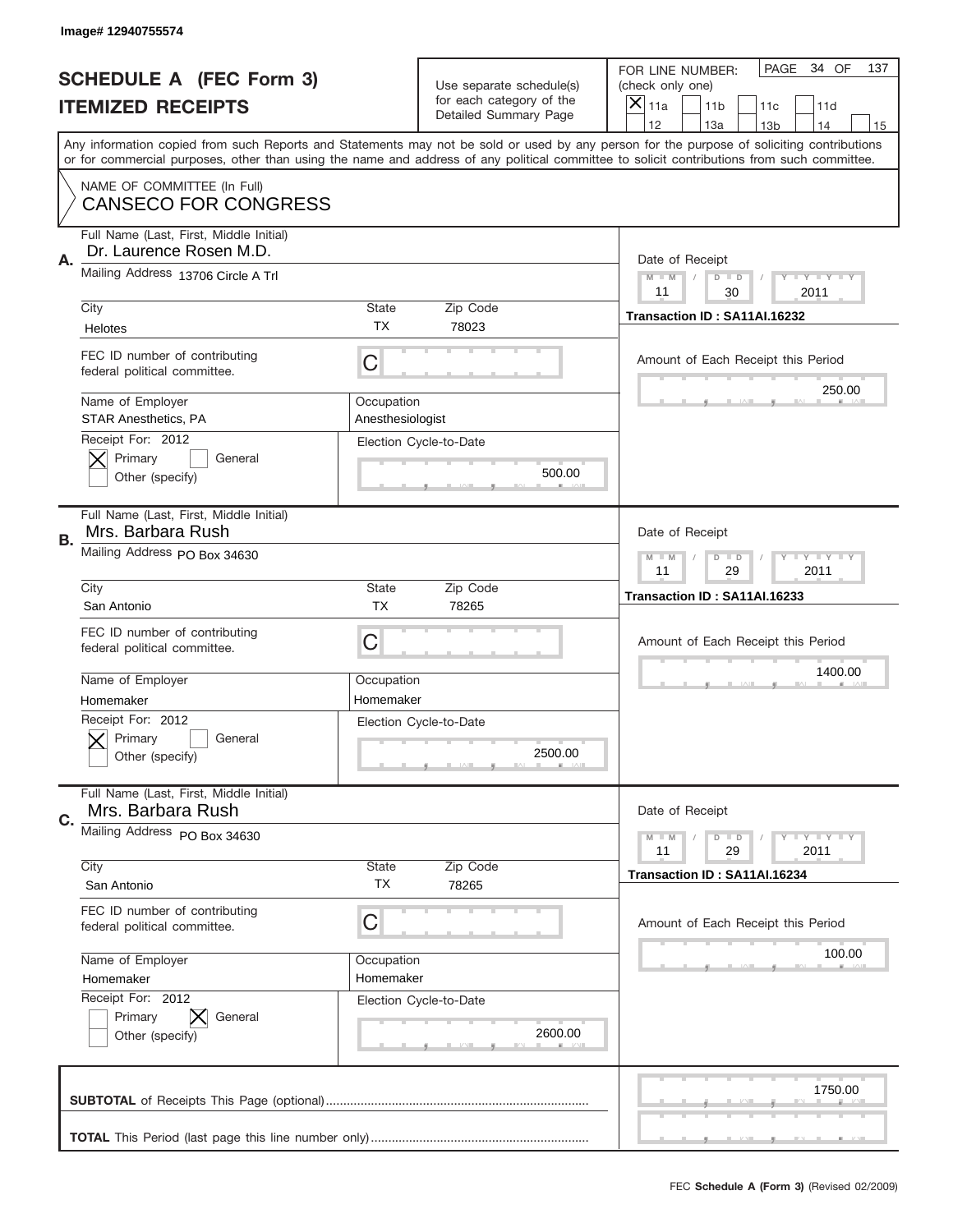|    | Image# 12940755575                                               |                        |                                                   |                                                                                                                                                                                                                                                                                                                                     |
|----|------------------------------------------------------------------|------------------------|---------------------------------------------------|-------------------------------------------------------------------------------------------------------------------------------------------------------------------------------------------------------------------------------------------------------------------------------------------------------------------------------------|
|    | <b>SCHEDULE A (FEC Form 3)</b>                                   |                        | Use separate schedule(s)                          | PAGE 35 OF<br>137<br>FOR LINE NUMBER:<br>(check only one)                                                                                                                                                                                                                                                                           |
|    | <b>ITEMIZED RECEIPTS</b>                                         |                        | for each category of the<br>Detailed Summary Page | ×<br>11a<br>11 <sub>b</sub><br>11c<br>11d                                                                                                                                                                                                                                                                                           |
|    |                                                                  |                        |                                                   | 12<br>13a<br>14<br>13 <sub>b</sub><br>15<br>Any information copied from such Reports and Statements may not be sold or used by any person for the purpose of soliciting contributions<br>or for commercial purposes, other than using the name and address of any political committee to solicit contributions from such committee. |
|    | NAME OF COMMITTEE (In Full)<br><b>CANSECO FOR CONGRESS</b>       |                        |                                                   |                                                                                                                                                                                                                                                                                                                                     |
| Α. | Full Name (Last, First, Middle Initial)<br>W. Marvin Rush        |                        |                                                   | Date of Receipt                                                                                                                                                                                                                                                                                                                     |
|    | Mailing Address PO Box 34630                                     |                        |                                                   | $M - M$<br><b>LY LY LY</b><br>$D$ $D$<br>11<br>29<br>2011                                                                                                                                                                                                                                                                           |
|    | City<br>San Antonio                                              | State<br><b>TX</b>     | Zip Code<br>78265                                 | Transaction ID: SA11AI.16235                                                                                                                                                                                                                                                                                                        |
|    | FEC ID number of contributing<br>federal political committee.    | C                      |                                                   | Amount of Each Receipt this Period<br>1000.00                                                                                                                                                                                                                                                                                       |
|    | Name of Employer<br>Rush Enterprises, Inc.                       | Occupation<br>Chairman |                                                   |                                                                                                                                                                                                                                                                                                                                     |
|    | Receipt For: 2012<br>IX<br>Primary<br>General<br>Other (specify) |                        | Election Cycle-to-Date<br>4400.00                 |                                                                                                                                                                                                                                                                                                                                     |
| В. | Full Name (Last, First, Middle Initial)<br>Mr. David W. Saylor   |                        |                                                   | Date of Receipt                                                                                                                                                                                                                                                                                                                     |
|    | Mailing Address 14644 Gross Ln # 1                               |                        |                                                   | $M - M$<br>$D$ $D$<br><b>THEY THEY</b><br>12<br>12<br>2011                                                                                                                                                                                                                                                                          |
|    | City<br>La Coste                                                 | State<br><b>TX</b>     | Zip Code<br>78039                                 | Transaction ID: SA11AI.16236                                                                                                                                                                                                                                                                                                        |
|    | FEC ID number of contributing<br>federal political committee.    | C                      |                                                   | Amount of Each Receipt this Period                                                                                                                                                                                                                                                                                                  |
|    | Name of Employer<br>Acadiana Caf                                 | Occupation<br>Owner    |                                                   | 100.00                                                                                                                                                                                                                                                                                                                              |
|    | Receipt For: 2012<br>Primary<br>General<br>Other (specify)       |                        | Election Cycle-to-Date<br>700.00                  |                                                                                                                                                                                                                                                                                                                                     |
| C. | Full Name (Last, First, Middle Initial)<br>Mr. Steve Y. Scurlock |                        |                                                   | Date of Receipt                                                                                                                                                                                                                                                                                                                     |
|    | Mailing Address 1700 Rio Grande St Ste 100                       |                        |                                                   | $I - Y - I - Y - I - Y$<br>$M - M$<br>$D$ $D$<br>12<br>2011<br>16                                                                                                                                                                                                                                                                   |
|    | City<br>Austin                                                   | <b>State</b><br>TX     | Zip Code<br>78701                                 | Transaction ID: SA11AI.16237                                                                                                                                                                                                                                                                                                        |
|    |                                                                  |                        |                                                   |                                                                                                                                                                                                                                                                                                                                     |
|    | FEC ID number of contributing<br>federal political committee.    | C                      |                                                   | Amount of Each Receipt this Period                                                                                                                                                                                                                                                                                                  |
|    | Name of Employer<br>Independent Bankers Association of Tex       | Occupation             | <b>Executive Vice President</b>                   | 250.00                                                                                                                                                                                                                                                                                                                              |
|    | Receipt For: 2012<br>Primary<br>General<br>Other (specify)       |                        | Election Cycle-to-Date<br>250.00                  |                                                                                                                                                                                                                                                                                                                                     |
|    |                                                                  |                        |                                                   | 1350.00                                                                                                                                                                                                                                                                                                                             |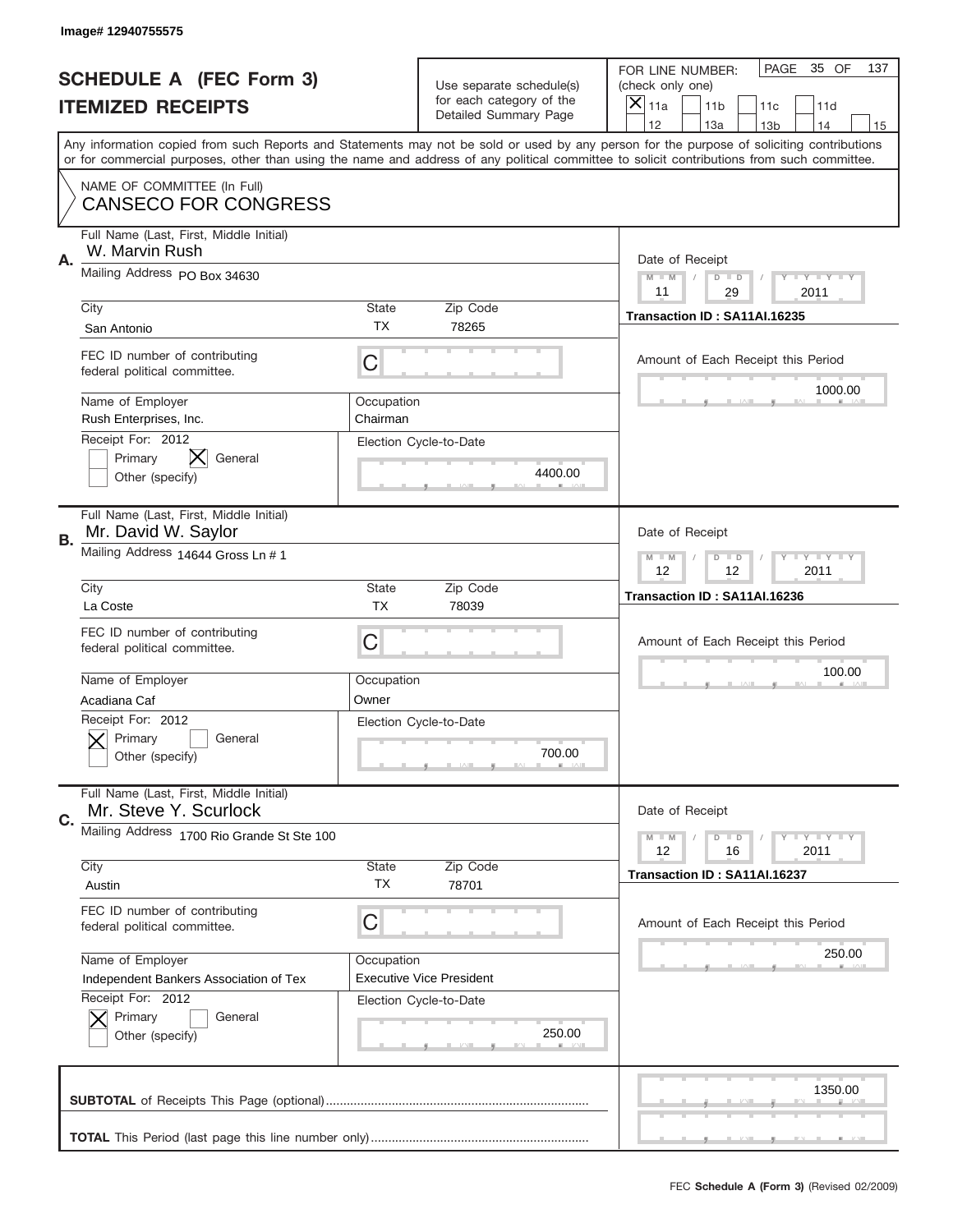|    | Image# 12940755576                                                              |                         |                                                      |                                                                                                                                                                                                                                                                                                                                     |
|----|---------------------------------------------------------------------------------|-------------------------|------------------------------------------------------|-------------------------------------------------------------------------------------------------------------------------------------------------------------------------------------------------------------------------------------------------------------------------------------------------------------------------------------|
|    | <b>SCHEDULE A (FEC Form 3)</b>                                                  |                         | Use separate schedule(s)<br>for each category of the | PAGE<br>36 OF<br>137<br>FOR LINE NUMBER:<br>(check only one)                                                                                                                                                                                                                                                                        |
|    | <b>ITEMIZED RECEIPTS</b>                                                        |                         | Detailed Summary Page                                | ×<br>11a<br>11 <sub>b</sub><br>11c<br>11d                                                                                                                                                                                                                                                                                           |
|    | NAME OF COMMITTEE (In Full)                                                     |                         |                                                      | 12<br>13a<br>13 <sub>b</sub><br>14<br>15<br>Any information copied from such Reports and Statements may not be sold or used by any person for the purpose of soliciting contributions<br>or for commercial purposes, other than using the name and address of any political committee to solicit contributions from such committee. |
|    | <b>CANSECO FOR CONGRESS</b>                                                     |                         |                                                      |                                                                                                                                                                                                                                                                                                                                     |
| Α. | Full Name (Last, First, Middle Initial)<br>Mr. Charles W. Seely                 |                         |                                                      | Date of Receipt                                                                                                                                                                                                                                                                                                                     |
|    | Mailing Address 815 W 10th St                                                   |                         |                                                      | $M - M$<br><b>LYLYLY</b><br>$D$ $D$<br>29<br>11<br>2011                                                                                                                                                                                                                                                                             |
|    | City<br>Fort Worth                                                              | State<br><b>TX</b>      | Zip Code<br>76102                                    | Transaction ID: SA11AI.16238                                                                                                                                                                                                                                                                                                        |
|    | FEC ID number of contributing<br>federal political committee.                   | C                       |                                                      | Amount of Each Receipt this Period<br>500.00                                                                                                                                                                                                                                                                                        |
|    | Name of Employer<br>Seely Oil Co.                                               | Occupation<br>President |                                                      |                                                                                                                                                                                                                                                                                                                                     |
|    | Receipt For: 2012<br>Primary<br>General<br>Other (specify)                      |                         | Election Cycle-to-Date<br>500.00                     |                                                                                                                                                                                                                                                                                                                                     |
| В. | Full Name (Last, First, Middle Initial)<br>Ms. Cynthia Shaw                     |                         |                                                      | Date of Receipt                                                                                                                                                                                                                                                                                                                     |
|    | Mailing Address 4105 Honeycomb Rock Cir                                         |                         |                                                      | $M - M$<br>$D$ $D$<br><b>LYLYLY</b><br>12<br>12<br>2011                                                                                                                                                                                                                                                                             |
|    | City<br>Austin                                                                  | State<br><b>TX</b>      | Zip Code<br>78731                                    | Transaction ID: SA11AI.16239                                                                                                                                                                                                                                                                                                        |
|    | FEC ID number of contributing<br>federal political committee.                   | C                       |                                                      | Amount of Each Receipt this Period                                                                                                                                                                                                                                                                                                  |
|    | Name of Employer<br>Homemaker                                                   | Occupation<br>Homemaker |                                                      | 2500.00                                                                                                                                                                                                                                                                                                                             |
|    | Receipt For: 2012<br>General<br>Primary<br>Other (specify)                      |                         | Election Cycle-to-Date<br>2500.00                    |                                                                                                                                                                                                                                                                                                                                     |
|    | Full Name (Last, First, Middle Initial)                                         |                         |                                                      |                                                                                                                                                                                                                                                                                                                                     |
| C. | R. Clay Slack II                                                                |                         |                                                      | Date of Receipt                                                                                                                                                                                                                                                                                                                     |
|    | Mailing Address 6 Stegner Ln                                                    |                         |                                                      | $M - M$<br>$D$ $D$<br><b>LY LY LY</b><br>12<br>12<br>2011                                                                                                                                                                                                                                                                           |
|    | City<br>Austin                                                                  | <b>State</b><br>TX      | Zip Code<br>78746                                    | Transaction ID: SA11AI.16240                                                                                                                                                                                                                                                                                                        |
|    | FEC ID number of contributing<br>federal political committee.                   | C                       |                                                      | Amount of Each Receipt this Period                                                                                                                                                                                                                                                                                                  |
|    | Name of Employer                                                                | Occupation              |                                                      | 2500.00                                                                                                                                                                                                                                                                                                                             |
|    | Big Bend Banks NA<br>Receipt For: 2012<br>Primary<br>General<br>Other (specify) | Chairman                | Election Cycle-to-Date<br>2500.00                    |                                                                                                                                                                                                                                                                                                                                     |
|    |                                                                                 |                         |                                                      | 5500.00                                                                                                                                                                                                                                                                                                                             |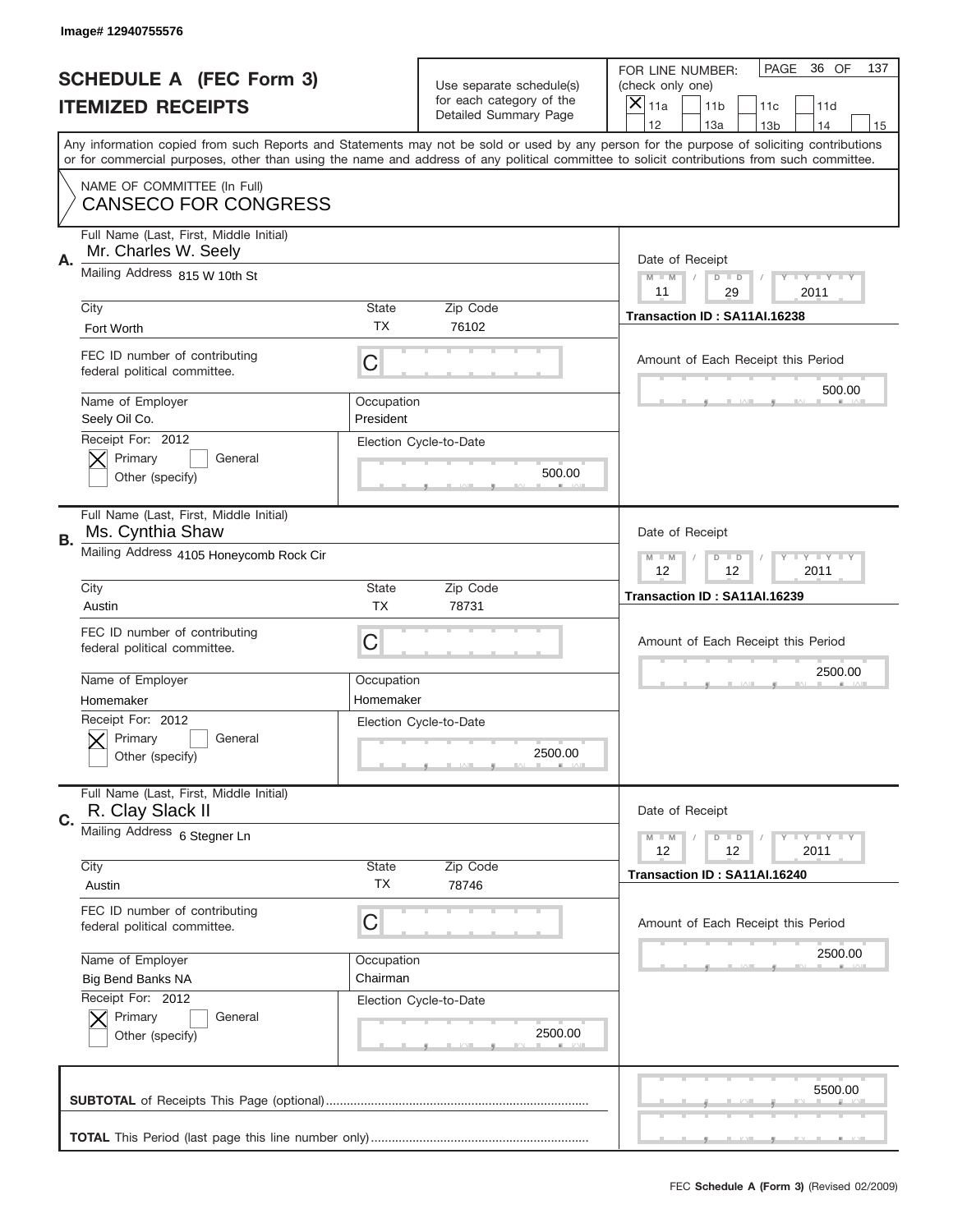|    | Image# 12940755577                                                  |                                |                                                      |                                                                                                                                                                                                                                                                                                                                     |
|----|---------------------------------------------------------------------|--------------------------------|------------------------------------------------------|-------------------------------------------------------------------------------------------------------------------------------------------------------------------------------------------------------------------------------------------------------------------------------------------------------------------------------------|
|    | <b>SCHEDULE A (FEC Form 3)</b>                                      |                                | Use separate schedule(s)<br>for each category of the | PAGE 37 OF<br>137<br>FOR LINE NUMBER:<br>(check only one)                                                                                                                                                                                                                                                                           |
|    | <b>ITEMIZED RECEIPTS</b>                                            |                                | Detailed Summary Page                                | ×<br>11a<br>11 <sub>b</sub><br>11c<br>11d                                                                                                                                                                                                                                                                                           |
|    |                                                                     |                                |                                                      | 12<br>13a<br>14<br>13 <sub>b</sub><br>15<br>Any information copied from such Reports and Statements may not be sold or used by any person for the purpose of soliciting contributions<br>or for commercial purposes, other than using the name and address of any political committee to solicit contributions from such committee. |
|    | NAME OF COMMITTEE (In Full)<br><b>CANSECO FOR CONGRESS</b>          |                                |                                                      |                                                                                                                                                                                                                                                                                                                                     |
| Α. | Full Name (Last, First, Middle Initial)<br>Mr. Richard C. Slack Sr. |                                |                                                      | Date of Receipt                                                                                                                                                                                                                                                                                                                     |
|    | Mailing Address PO Drawer 820                                       |                                |                                                      | $M$ M<br><b>LY LY LY</b><br>$D$ $D$<br>12<br>12<br>2011                                                                                                                                                                                                                                                                             |
|    | City<br>Pecos                                                       | State<br>TX                    | Zip Code<br>79772                                    | Transaction ID: SA11AI.16241                                                                                                                                                                                                                                                                                                        |
|    | FEC ID number of contributing<br>federal political committee.       | C                              |                                                      | Amount of Each Receipt this Period<br>2500.00                                                                                                                                                                                                                                                                                       |
|    | Name of Employer<br>retired                                         | Occupation<br>retired attorney |                                                      |                                                                                                                                                                                                                                                                                                                                     |
|    | Receipt For: 2012<br>Primary<br>General<br>Other (specify)          |                                | Election Cycle-to-Date<br>2500.00                    |                                                                                                                                                                                                                                                                                                                                     |
| В. | Full Name (Last, First, Middle Initial)<br>Dr. Joe E. Trevino MD    |                                |                                                      | Date of Receipt                                                                                                                                                                                                                                                                                                                     |
|    | Mailing Address 14 Court Cir                                        |                                |                                                      | <b>LYLYLY</b><br>$M - M$<br>$D$ $D$<br>11<br>09<br>2011                                                                                                                                                                                                                                                                             |
|    | City<br>San Antonio                                                 | State<br><b>TX</b>             | Zip Code<br>78209                                    | Transaction ID: SA11AI.16245                                                                                                                                                                                                                                                                                                        |
|    |                                                                     |                                |                                                      |                                                                                                                                                                                                                                                                                                                                     |
|    | FEC ID number of contributing<br>federal political committee.       | C                              |                                                      | Amount of Each Receipt this Period                                                                                                                                                                                                                                                                                                  |
|    | Name of Employer<br>WellMed                                         | Occupation<br>Physician        |                                                      | 1000.00                                                                                                                                                                                                                                                                                                                             |
|    | Receipt For: 2012<br>General<br>Primary<br>Other (specify)          |                                | Election Cycle-to-Date<br>2000.00                    |                                                                                                                                                                                                                                                                                                                                     |
| C. | Full Name (Last, First, Middle Initial)<br>Mr. George C. Vaughan    |                                |                                                      | Date of Receipt                                                                                                                                                                                                                                                                                                                     |
|    | Mailing Address PO Box 17258                                        |                                |                                                      | <b>LYLYLY</b><br>$M - M$<br>$D$ $D$<br>11<br>29<br>2011                                                                                                                                                                                                                                                                             |
|    | City<br>San Antonio                                                 | <b>State</b><br>TX             | Zip Code<br>78217                                    | Transaction ID: SA11AI.16247                                                                                                                                                                                                                                                                                                        |
|    | FEC ID number of contributing<br>federal political committee.       | C                              |                                                      | Amount of Each Receipt this Period                                                                                                                                                                                                                                                                                                  |
|    | Name of Employer<br>Vaughan & Sons, Inc.                            | Occupation                     | Executive VP/Lumberman                               | 500.00                                                                                                                                                                                                                                                                                                                              |
|    | Receipt For: 2012<br>Primary<br>General<br>Other (specify)          |                                | Election Cycle-to-Date<br>1000.00                    |                                                                                                                                                                                                                                                                                                                                     |
|    |                                                                     |                                |                                                      | 4000.00                                                                                                                                                                                                                                                                                                                             |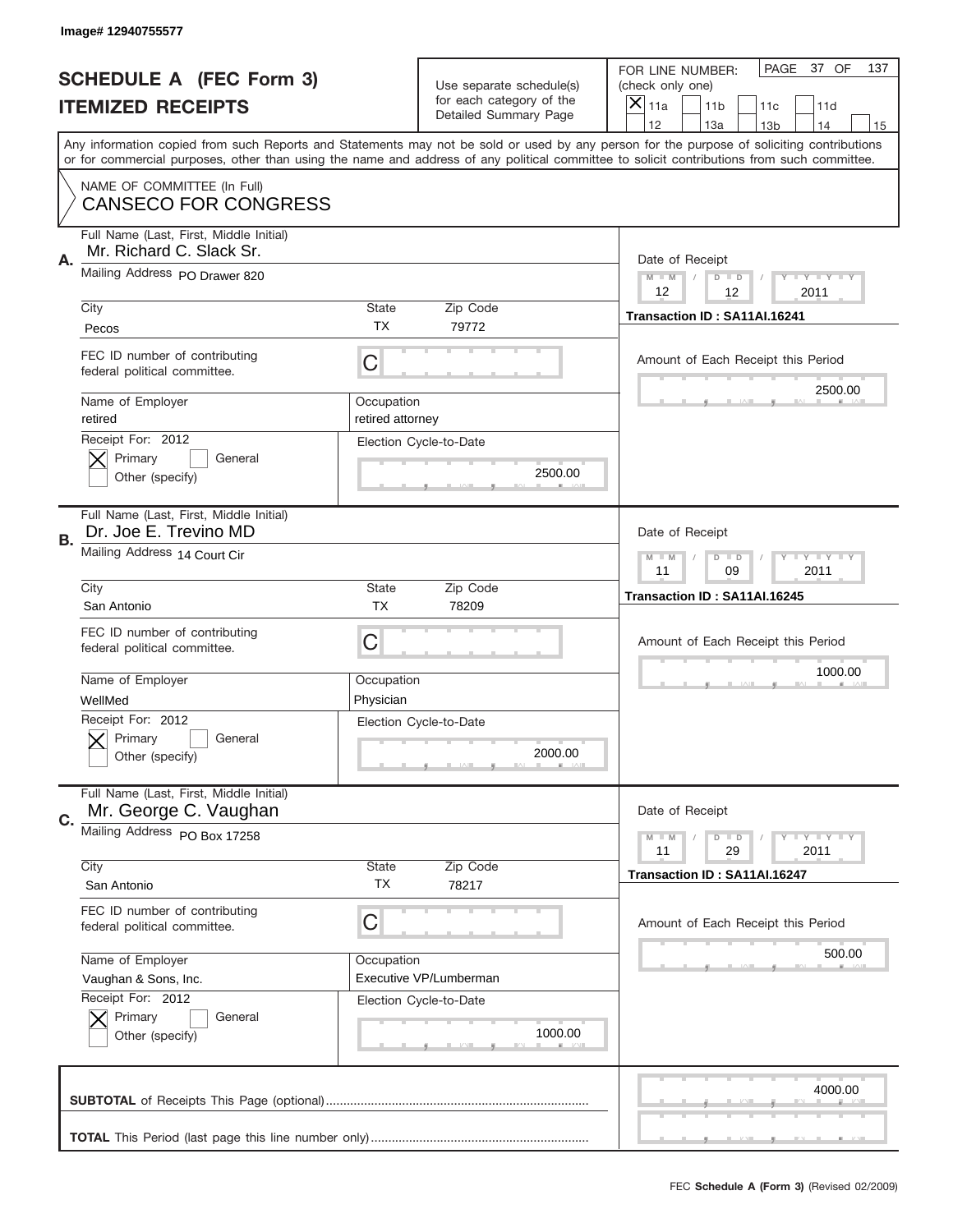|    | Image# 12940755578                                                          |                                        |                                                   |                                                                                                                                                                                                                                                                                                                                     |
|----|-----------------------------------------------------------------------------|----------------------------------------|---------------------------------------------------|-------------------------------------------------------------------------------------------------------------------------------------------------------------------------------------------------------------------------------------------------------------------------------------------------------------------------------------|
|    | <b>SCHEDULE A (FEC Form 3)</b>                                              |                                        | Use separate schedule(s)                          | PAGE<br>38 OF<br>137<br>FOR LINE NUMBER:<br>(check only one)                                                                                                                                                                                                                                                                        |
|    | <b>ITEMIZED RECEIPTS</b>                                                    |                                        | for each category of the<br>Detailed Summary Page | ×<br>11a<br>11 <sub>b</sub><br>11c<br>11d                                                                                                                                                                                                                                                                                           |
|    |                                                                             |                                        |                                                   | 12<br>13a<br>14<br>13 <sub>b</sub><br>15<br>Any information copied from such Reports and Statements may not be sold or used by any person for the purpose of soliciting contributions<br>or for commercial purposes, other than using the name and address of any political committee to solicit contributions from such committee. |
|    | NAME OF COMMITTEE (In Full)<br><b>CANSECO FOR CONGRESS</b>                  |                                        |                                                   |                                                                                                                                                                                                                                                                                                                                     |
| Α. | Full Name (Last, First, Middle Initial)<br>Edward E. Whitacre Jr.           |                                        |                                                   | Date of Receipt                                                                                                                                                                                                                                                                                                                     |
|    | Mailing Address 175 E Houston St, 1300                                      |                                        |                                                   | $M - M$<br><b>LEY LEY LEY</b><br>$D$ $D$<br>12<br>30<br>2011                                                                                                                                                                                                                                                                        |
|    | City<br>San Antonio                                                         | State<br><b>TX</b>                     | Zip Code<br>78205                                 | Transaction ID: SA11AI.16249                                                                                                                                                                                                                                                                                                        |
|    | FEC ID number of contributing<br>federal political committee.               | C                                      |                                                   | Amount of Each Receipt this Period<br>500.00                                                                                                                                                                                                                                                                                        |
|    | Name of Employer<br>Retired<br>Receipt For: 2012                            | Occupation<br>Retired                  |                                                   |                                                                                                                                                                                                                                                                                                                                     |
|    | Primary<br>General<br>Other (specify)                                       |                                        | Election Cycle-to-Date<br>500.00                  |                                                                                                                                                                                                                                                                                                                                     |
| В. | Full Name (Last, First, Middle Initial)<br>John H. White Jr.                |                                        |                                                   | Date of Receipt                                                                                                                                                                                                                                                                                                                     |
|    | Mailing Address PO Box 791000                                               |                                        |                                                   | $M$ M<br>$D$ $D$<br><b>LYLYLY</b><br>11<br>18<br>2011                                                                                                                                                                                                                                                                               |
|    | City<br>San Antonio                                                         | State<br><b>TX</b>                     | Zip Code<br>78279                                 | Transaction ID: SA11AI.16250                                                                                                                                                                                                                                                                                                        |
|    | FEC ID number of contributing<br>federal political committee.               | C                                      |                                                   | Amount of Each Receipt this Period                                                                                                                                                                                                                                                                                                  |
|    |                                                                             |                                        |                                                   | 500.00                                                                                                                                                                                                                                                                                                                              |
|    | Name of Employer                                                            | Occupation<br>Investor                 |                                                   |                                                                                                                                                                                                                                                                                                                                     |
|    | Self Employed<br>Receipt For: 2012<br>General<br>Primary<br>Other (specify) |                                        | Election Cycle-to-Date<br>500.00                  |                                                                                                                                                                                                                                                                                                                                     |
| C. | Full Name (Last, First, Middle Initial)<br>Richard J. Whittaker             |                                        |                                                   | Date of Receipt                                                                                                                                                                                                                                                                                                                     |
|    | Mailing Address 22730 Steeple Blf                                           |                                        |                                                   | <b>LYLYLY</b><br>$M - M$<br>$D$ $D$<br>07<br>2011<br>11                                                                                                                                                                                                                                                                             |
|    | City<br>San Antonio                                                         | State<br>TX                            | Zip Code<br>78256                                 | Transaction ID: SA11AI.16251                                                                                                                                                                                                                                                                                                        |
|    | FEC ID number of contributing<br>federal political committee.               | C                                      |                                                   | Amount of Each Receipt this Period                                                                                                                                                                                                                                                                                                  |
|    | Name of Employer<br>Well Med                                                | Occupation<br><b>Chief Medical Ops</b> |                                                   | 1000.00                                                                                                                                                                                                                                                                                                                             |
|    | Receipt For: 2012<br>Primary<br>General<br>Other (specify)                  |                                        | Election Cycle-to-Date<br>1000.00                 |                                                                                                                                                                                                                                                                                                                                     |
|    |                                                                             |                                        |                                                   | 2000.00                                                                                                                                                                                                                                                                                                                             |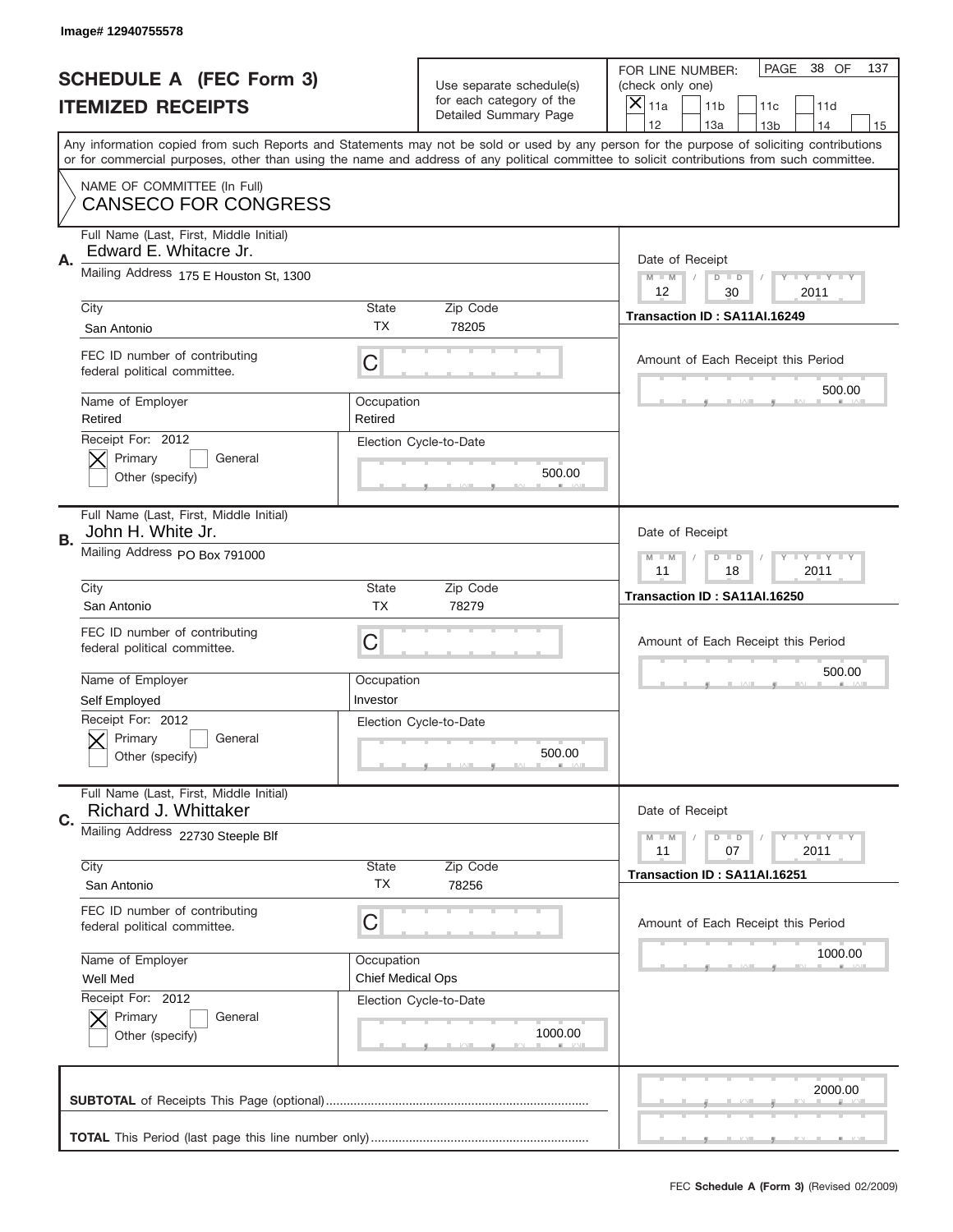|    | Image# 12940755579                                            |                              |                                                                               |                                                                                                                                                                                                                                                                                         |
|----|---------------------------------------------------------------|------------------------------|-------------------------------------------------------------------------------|-----------------------------------------------------------------------------------------------------------------------------------------------------------------------------------------------------------------------------------------------------------------------------------------|
|    | <b>SCHEDULE A (FEC Form 3)</b><br><b>ITEMIZED RECEIPTS</b>    |                              | Use separate schedule(s)<br>for each category of the<br>Detailed Summary Page | PAGE<br>39 OF<br>137<br>FOR LINE NUMBER:<br>(check only one)<br>$\times$<br>11a<br>11 <sub>b</sub><br>11c<br>11d<br>12<br>13a<br>14<br>13 <sub>b</sub><br>15                                                                                                                            |
|    |                                                               |                              |                                                                               | Any information copied from such Reports and Statements may not be sold or used by any person for the purpose of soliciting contributions<br>or for commercial purposes, other than using the name and address of any political committee to solicit contributions from such committee. |
|    | NAME OF COMMITTEE (In Full)<br><b>CANSECO FOR CONGRESS</b>    |                              |                                                                               |                                                                                                                                                                                                                                                                                         |
| Α. | Full Name (Last, First, Middle Initial)<br>Mr. Charles Wright |                              |                                                                               | Date of Receipt                                                                                                                                                                                                                                                                         |
|    | Mailing Address PO Box 1890                                   |                              |                                                                               | Y TY TY TY<br>$M - M$<br>$D$ $D$<br>11<br>04<br>2011                                                                                                                                                                                                                                    |
|    | City<br>San Angelo                                            | State<br><b>TX</b>           | Zip Code<br>76902                                                             | Transaction ID: SA11AI.16252                                                                                                                                                                                                                                                            |
|    | FEC ID number of contributing<br>federal political committee. | C                            |                                                                               | Amount of Each Receipt this Period                                                                                                                                                                                                                                                      |
|    | Name of Employer<br>Self                                      | Occupation<br>Rancher        |                                                                               | 400.00                                                                                                                                                                                                                                                                                  |
|    | Receipt For: 2012<br>Primary<br>General<br>Other (specify)    |                              | Election Cycle-to-Date<br>400.00                                              |                                                                                                                                                                                                                                                                                         |
| В. | Full Name (Last, First, Middle Initial)<br>Joe Zimmerman      |                              |                                                                               | Date of Receipt                                                                                                                                                                                                                                                                         |
|    | Mailing Address 8811 Braun Valley                             |                              |                                                                               | Y TY TY TY<br>$M - M$<br>$D$ $D$<br>11<br>07<br>2011                                                                                                                                                                                                                                    |
|    | City<br>San Antonio                                           | State<br><b>TX</b>           | Zip Code<br>78254                                                             | Transaction ID: SA11AI.16253                                                                                                                                                                                                                                                            |
|    | FEC ID number of contributing<br>federal political committee. | C                            |                                                                               | Amount of Each Receipt this Period                                                                                                                                                                                                                                                      |
|    |                                                               |                              |                                                                               |                                                                                                                                                                                                                                                                                         |
|    | Name of Employer<br>WellMed                                   | Occupation<br>Sr. VP Finance |                                                                               | 500.00                                                                                                                                                                                                                                                                                  |
|    | Receipt For: 2012<br>General<br>Primary<br>Other (specify)    |                              | Election Cycle-to-Date<br>500.00                                              |                                                                                                                                                                                                                                                                                         |
|    | Full Name (Last, First, Middle Initial)                       |                              |                                                                               | Date of Receipt                                                                                                                                                                                                                                                                         |
| C. | <b>Mailing Address</b>                                        |                              |                                                                               | Y LY LY LY<br>$M - M$<br>$D$ $D$                                                                                                                                                                                                                                                        |
|    | City                                                          | State                        | Zip Code                                                                      |                                                                                                                                                                                                                                                                                         |
|    | FEC ID number of contributing<br>federal political committee. | C                            |                                                                               | Amount of Each Receipt this Period                                                                                                                                                                                                                                                      |
|    | Name of Employer                                              | Occupation                   |                                                                               |                                                                                                                                                                                                                                                                                         |
|    | Receipt For:<br>Primary<br>General<br>Other (specify)         |                              | Election Cycle-to-Date                                                        |                                                                                                                                                                                                                                                                                         |
|    |                                                               |                              |                                                                               | 900.00<br>99894.00                                                                                                                                                                                                                                                                      |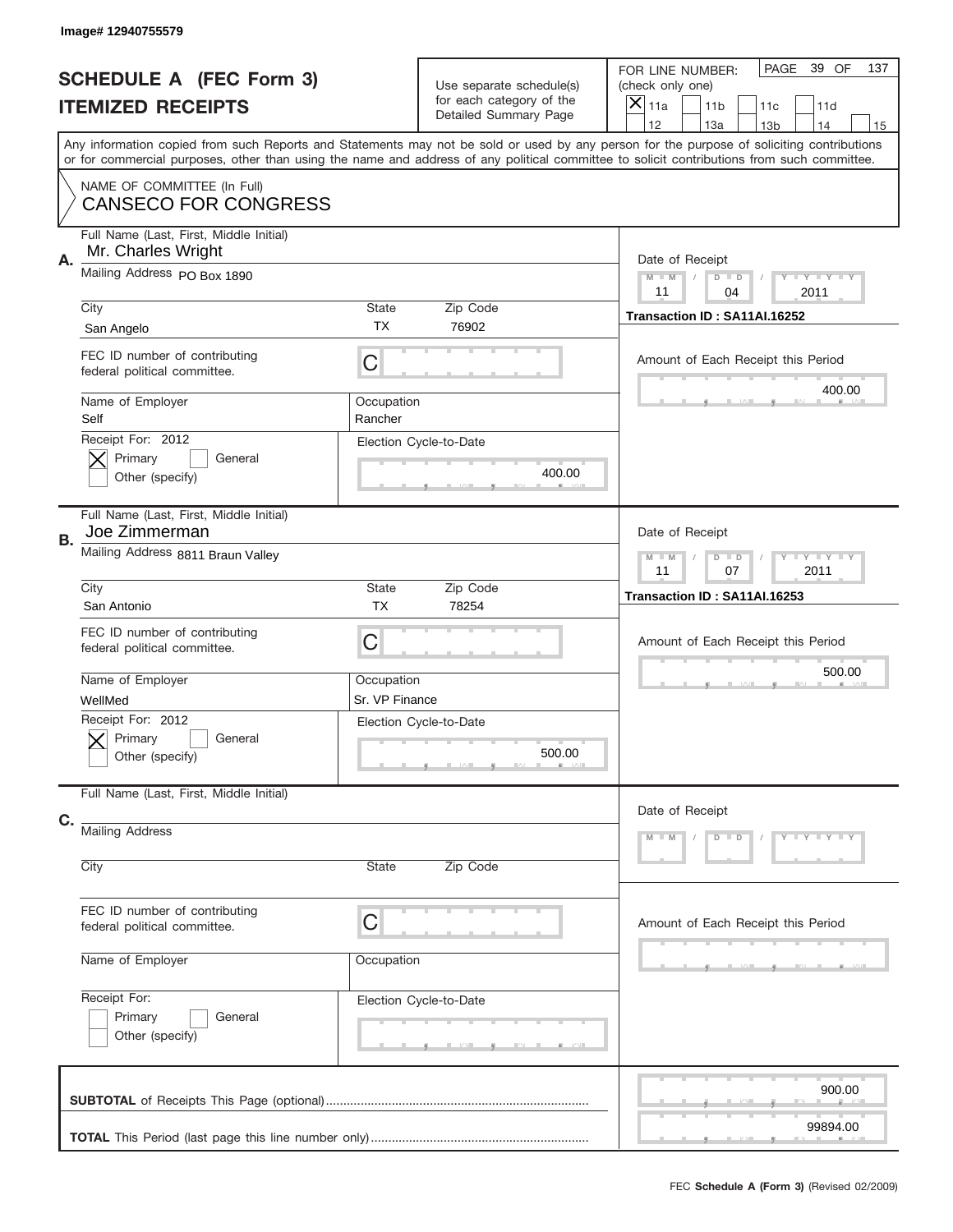|    | Image# 12940755580                                                                       |                    |                                                   |                                                                                                                                                                                                                                                                                                                                     |
|----|------------------------------------------------------------------------------------------|--------------------|---------------------------------------------------|-------------------------------------------------------------------------------------------------------------------------------------------------------------------------------------------------------------------------------------------------------------------------------------------------------------------------------------|
|    | <b>SCHEDULE A (FEC Form 3)</b>                                                           |                    | Use separate schedule(s)                          | PAGE<br>40 OF<br>137<br>FOR LINE NUMBER:<br>(check only one)                                                                                                                                                                                                                                                                        |
|    | <b>ITEMIZED RECEIPTS</b>                                                                 |                    | for each category of the<br>Detailed Summary Page | $ \overline{\mathsf{X}} _{\mathsf{11c}}$<br>11d<br>11a<br>11 <sub>b</sub>                                                                                                                                                                                                                                                           |
|    |                                                                                          |                    |                                                   | 12<br>13a<br>14<br>13 <sub>b</sub><br>15<br>Any information copied from such Reports and Statements may not be sold or used by any person for the purpose of soliciting contributions<br>or for commercial purposes, other than using the name and address of any political committee to solicit contributions from such committee. |
|    | NAME OF COMMITTEE (In Full)<br><b>CANSECO FOR CONGRESS</b>                               |                    |                                                   |                                                                                                                                                                                                                                                                                                                                     |
| Α. | Full Name (Last, First, Middle Initial)<br><b>AFLAC PAC</b>                              |                    |                                                   | Date of Receipt                                                                                                                                                                                                                                                                                                                     |
|    | Mailing Address 1932 Wynnton Rd                                                          |                    |                                                   | $M - M$<br><b>LEY LEY LEY</b><br>$D$ $D$<br>12<br>2011<br>14                                                                                                                                                                                                                                                                        |
|    | City<br>Columbus                                                                         | State<br>GА        | Zip Code<br>31999                                 | Transaction ID: SA11C.16386                                                                                                                                                                                                                                                                                                         |
|    | FEC ID number of contributing<br>federal political committee.                            | C                  | C00034157                                         | Amount of Each Receipt this Period<br>1000.00                                                                                                                                                                                                                                                                                       |
|    | Name of Employer                                                                         | Occupation         |                                                   |                                                                                                                                                                                                                                                                                                                                     |
|    | Receipt For: 2012<br>Primary<br>General<br>Other (specify)                               |                    | Election Cycle-to-Date<br>3000.00                 |                                                                                                                                                                                                                                                                                                                                     |
| В. | Full Name (Last, First, Middle Initial)<br><b>AICPA Effective Legislation Committee</b>  |                    |                                                   | Date of Receipt                                                                                                                                                                                                                                                                                                                     |
|    | Mailing Address 220 Leigh Farm Rd                                                        |                    |                                                   | $D$ $D$<br><b>LYLYLY</b><br>$M - M$<br>10<br>26<br>2011                                                                                                                                                                                                                                                                             |
|    | City<br>Durham                                                                           | State<br><b>NC</b> | Zip Code<br>27707                                 | Transaction ID: SA11C.16387                                                                                                                                                                                                                                                                                                         |
|    | FEC ID number of contributing<br>federal political committee.                            | C                  | C00077321                                         | Amount of Each Receipt this Period                                                                                                                                                                                                                                                                                                  |
|    | Name of Employer                                                                         | Occupation         |                                                   | 1500.00                                                                                                                                                                                                                                                                                                                             |
|    | Receipt For: 2012                                                                        |                    | Election Cycle-to-Date                            |                                                                                                                                                                                                                                                                                                                                     |
|    | Primary<br>General<br>Other (specify)                                                    |                    | 3500.00                                           |                                                                                                                                                                                                                                                                                                                                     |
| C. | Full Name (Last, First, Middle Initial)<br>Altria Group, Inc. Political Action Committee |                    |                                                   | Date of Receipt                                                                                                                                                                                                                                                                                                                     |
|    | Mailing Address 101 Constitution Ave NW Ste 400W                                         |                    |                                                   | <b>LY LY LY</b><br>$M - M$<br>$D$ $D$                                                                                                                                                                                                                                                                                               |
|    | City<br>Washington                                                                       | State<br>DC        | Zip Code<br>20001                                 | 12<br>2011<br>07<br>Transaction ID: SA11C.16388                                                                                                                                                                                                                                                                                     |
|    | FEC ID number of contributing<br>federal political committee.                            | C                  | C00089136                                         | Amount of Each Receipt this Period                                                                                                                                                                                                                                                                                                  |
|    | Name of Employer                                                                         | Occupation         |                                                   | 1000.00                                                                                                                                                                                                                                                                                                                             |
|    | Receipt For: 2012<br>Primary<br>General<br>Other (specify)                               |                    | Election Cycle-to-Date<br>2000.00                 |                                                                                                                                                                                                                                                                                                                                     |
|    |                                                                                          |                    |                                                   | 3500.00                                                                                                                                                                                                                                                                                                                             |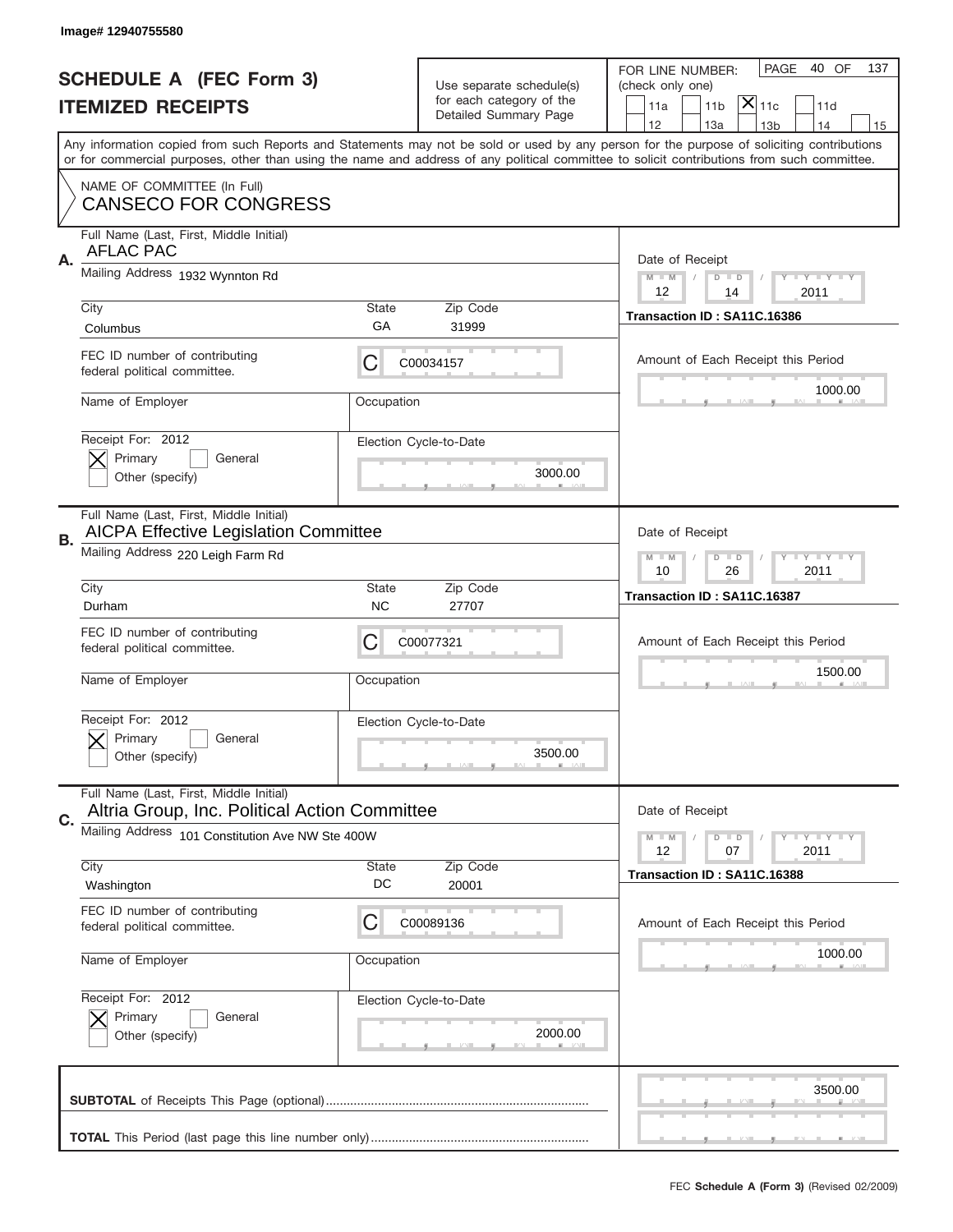|    | Image# 12940755581                                                                 |             |                                                   |                                                                                                                                                                                       |
|----|------------------------------------------------------------------------------------|-------------|---------------------------------------------------|---------------------------------------------------------------------------------------------------------------------------------------------------------------------------------------|
|    | <b>SCHEDULE A (FEC Form 3)</b>                                                     |             | Use separate schedule(s)                          | PAGE<br>41 OF<br>137<br>FOR LINE NUMBER:<br>(check only one)                                                                                                                          |
|    | <b>ITEMIZED RECEIPTS</b>                                                           |             | for each category of the<br>Detailed Summary Page | $ \mathsf{X} _{\mathsf{11c}}$<br>11 <sub>b</sub><br>11a<br>11d                                                                                                                        |
|    |                                                                                    |             |                                                   | 12<br>13a<br>14<br>13 <sub>b</sub><br>15<br>Any information copied from such Reports and Statements may not be sold or used by any person for the purpose of soliciting contributions |
|    |                                                                                    |             |                                                   | or for commercial purposes, other than using the name and address of any political committee to solicit contributions from such committee.                                            |
|    | NAME OF COMMITTEE (In Full)<br><b>CANSECO FOR CONGRESS</b>                         |             |                                                   |                                                                                                                                                                                       |
| Α. | Full Name (Last, First, Middle Initial)<br><b>American Airlines PAC</b>            |             |                                                   | Date of Receipt                                                                                                                                                                       |
|    | Mailing Address 1101 17th St NW Ste 600                                            |             |                                                   | $M$ M<br>Y I Y I Y I Y<br>$D$ $D$<br>12<br>27<br>2011                                                                                                                                 |
|    | City<br>Washington                                                                 | State<br>DC | Zip Code<br>20036                                 | Transaction ID: SA11C.16389                                                                                                                                                           |
|    | FEC ID number of contributing<br>federal political committee.                      | C           | C00107300                                         | Amount of Each Receipt this Period                                                                                                                                                    |
|    | Name of Employer                                                                   | Occupation  |                                                   | 1000.00                                                                                                                                                                               |
|    | Receipt For: 2012<br>Primary<br>General<br>Other (specify)                         |             | Election Cycle-to-Date<br>1000.00                 |                                                                                                                                                                                       |
| В. | Full Name (Last, First, Middle Initial)<br><b>American Bankers Association PAC</b> |             |                                                   | Date of Receipt                                                                                                                                                                       |
|    | Mailing Address 1300 I St NW Ste 700W                                              |             |                                                   | <b>LY LY LY</b><br>$M - M$<br>$D$ $D$<br>10<br>24<br>2011                                                                                                                             |
|    | City<br>Washington                                                                 | State<br>DC | Zip Code<br>20005                                 | Transaction ID: SA11C.16390                                                                                                                                                           |
|    | FEC ID number of contributing<br>federal political committee.                      | C           | C00004275                                         | Amount of Each Receipt this Period                                                                                                                                                    |
|    | Name of Employer                                                                   | Occupation  |                                                   | 3000.00                                                                                                                                                                               |
|    | Receipt For: 2012<br>General<br>Primary<br>Other (specify)                         |             | Election Cycle-to-Date<br>5000.00                 |                                                                                                                                                                                       |
| C. | Full Name (Last, First, Middle Initial)<br><b>American Dental PAC</b>              |             |                                                   | Date of Receipt                                                                                                                                                                       |
|    | Mailing Address 525 E. Mandalay                                                    |             |                                                   | <b>TEY LY LY</b><br>$M - M$<br>$D$ $D$<br>18<br>2011<br>11                                                                                                                            |
|    | City<br>San Antonio                                                                | State<br>ТX | Zip Code<br>78212                                 | Transaction ID: SA11C.16391                                                                                                                                                           |
|    | FEC ID number of contributing<br>federal political committee.                      | C           | C00000729                                         | Amount of Each Receipt this Period                                                                                                                                                    |
|    | Name of Employer                                                                   | Occupation  |                                                   | 2000.00                                                                                                                                                                               |
|    | Receipt For: 2012<br>Primary<br>General<br>Other (specify)                         |             | Election Cycle-to-Date<br>3500.00                 |                                                                                                                                                                                       |
|    |                                                                                    |             |                                                   | 6000.00                                                                                                                                                                               |
|    |                                                                                    |             |                                                   |                                                                                                                                                                                       |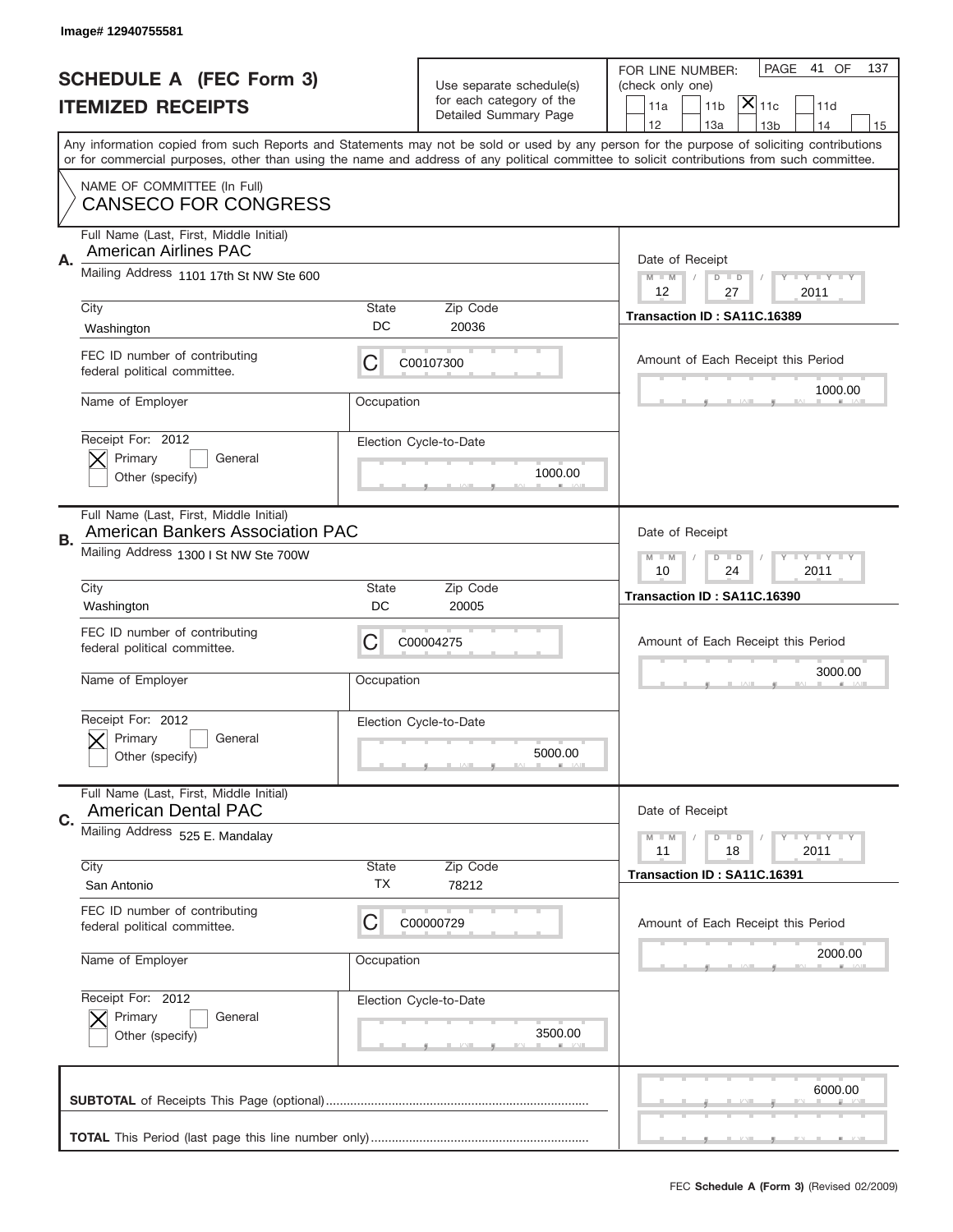|    | Image# 12940755582                                                                    |            |                                                   |                                                                                                                                                                                                                                                                                         |
|----|---------------------------------------------------------------------------------------|------------|---------------------------------------------------|-----------------------------------------------------------------------------------------------------------------------------------------------------------------------------------------------------------------------------------------------------------------------------------------|
|    | <b>SCHEDULE A (FEC Form 3)</b>                                                        |            | Use separate schedule(s)                          | PAGE<br>42 OF<br>137<br>FOR LINE NUMBER:<br>(check only one)                                                                                                                                                                                                                            |
|    | <b>ITEMIZED RECEIPTS</b>                                                              |            | for each category of the<br>Detailed Summary Page | $ \mathsf{\overline{X}} _{\mathsf{11c}}$<br>11a<br>11 <sub>b</sub><br>11d                                                                                                                                                                                                               |
|    |                                                                                       |            |                                                   | 12<br>13a<br>13 <sub>b</sub><br>14<br>15                                                                                                                                                                                                                                                |
|    |                                                                                       |            |                                                   | Any information copied from such Reports and Statements may not be sold or used by any person for the purpose of soliciting contributions<br>or for commercial purposes, other than using the name and address of any political committee to solicit contributions from such committee. |
|    | NAME OF COMMITTEE (In Full)<br><b>CANSECO FOR CONGRESS</b>                            |            |                                                   |                                                                                                                                                                                                                                                                                         |
|    | Full Name (Last, First, Middle Initial)                                               |            |                                                   |                                                                                                                                                                                                                                                                                         |
| А. | American Insurance Association PAC                                                    |            |                                                   | Date of Receipt                                                                                                                                                                                                                                                                         |
|    | Mailing Address 1130 Connecticut Ave NW Ste 400                                       |            |                                                   | $M - M$<br><b>LY LY LY</b><br>$D$ $D$<br>12<br>30<br>2011                                                                                                                                                                                                                               |
|    | City                                                                                  | State      | Zip Code                                          | Transaction ID: SA11C.16392                                                                                                                                                                                                                                                             |
|    | Washington                                                                            | DC         | 20036                                             |                                                                                                                                                                                                                                                                                         |
|    | FEC ID number of contributing<br>federal political committee.                         | С          | C00103143                                         | Amount of Each Receipt this Period                                                                                                                                                                                                                                                      |
|    | Name of Employer                                                                      | Occupation |                                                   | 1000.00                                                                                                                                                                                                                                                                                 |
|    | Receipt For: 2012                                                                     |            | Election Cycle-to-Date                            |                                                                                                                                                                                                                                                                                         |
|    | Primary<br>General<br>Other (specify)                                                 |            | 1000.00                                           |                                                                                                                                                                                                                                                                                         |
|    |                                                                                       |            |                                                   |                                                                                                                                                                                                                                                                                         |
| В. | Full Name (Last, First, Middle Initial)<br>American Sugarbeet Growers Association PAC |            |                                                   | Date of Receipt                                                                                                                                                                                                                                                                         |
|    | Mailing Address 1156 15th St NW Suite 1101                                            |            |                                                   | <b>LY LY LY</b><br>$M - M$<br>$D$ $D$                                                                                                                                                                                                                                                   |
|    | City                                                                                  | State      | Zip Code                                          | 12<br>2011<br>30                                                                                                                                                                                                                                                                        |
|    |                                                                                       | DC         | 20005                                             | Transaction ID: SA11C.16394                                                                                                                                                                                                                                                             |
|    | Washington                                                                            |            |                                                   |                                                                                                                                                                                                                                                                                         |
|    | FEC ID number of contributing<br>federal political committee.                         | C          | C00167684                                         | Amount of Each Receipt this Period                                                                                                                                                                                                                                                      |
|    | Name of Employer                                                                      | Occupation |                                                   | 500.00                                                                                                                                                                                                                                                                                  |
|    |                                                                                       |            |                                                   |                                                                                                                                                                                                                                                                                         |
|    | Receipt For: 2012<br>Primary<br>General                                               |            | Election Cycle-to-Date                            |                                                                                                                                                                                                                                                                                         |
|    | Other (specify)                                                                       |            | 500.00                                            |                                                                                                                                                                                                                                                                                         |
| C. | Full Name (Last, First, Middle Initial)<br>American Sugar Cane League PAC             |            |                                                   | Date of Receipt                                                                                                                                                                                                                                                                         |
|    | Mailing Address PO Box 938                                                            |            |                                                   | <b>LYLYLY</b><br>$M - M$<br>$D$ $D$                                                                                                                                                                                                                                                     |
|    | City                                                                                  | State      | Zip Code                                          | 12<br>2011<br>07                                                                                                                                                                                                                                                                        |
|    | Thibodaux                                                                             | LA         | 70302                                             | Transaction ID: SA11C.16393                                                                                                                                                                                                                                                             |
|    | FEC ID number of contributing<br>federal political committee.                         | С          | C00081414                                         | Amount of Each Receipt this Period                                                                                                                                                                                                                                                      |
|    | Name of Employer                                                                      | Occupation |                                                   | 1000.00                                                                                                                                                                                                                                                                                 |
|    | Receipt For: 2012                                                                     |            | Election Cycle-to-Date                            |                                                                                                                                                                                                                                                                                         |
|    | Primary<br>General                                                                    |            |                                                   |                                                                                                                                                                                                                                                                                         |
|    | Other (specify)                                                                       |            | 1000.00                                           |                                                                                                                                                                                                                                                                                         |
|    |                                                                                       |            |                                                   | 2500.00                                                                                                                                                                                                                                                                                 |
|    |                                                                                       |            |                                                   |                                                                                                                                                                                                                                                                                         |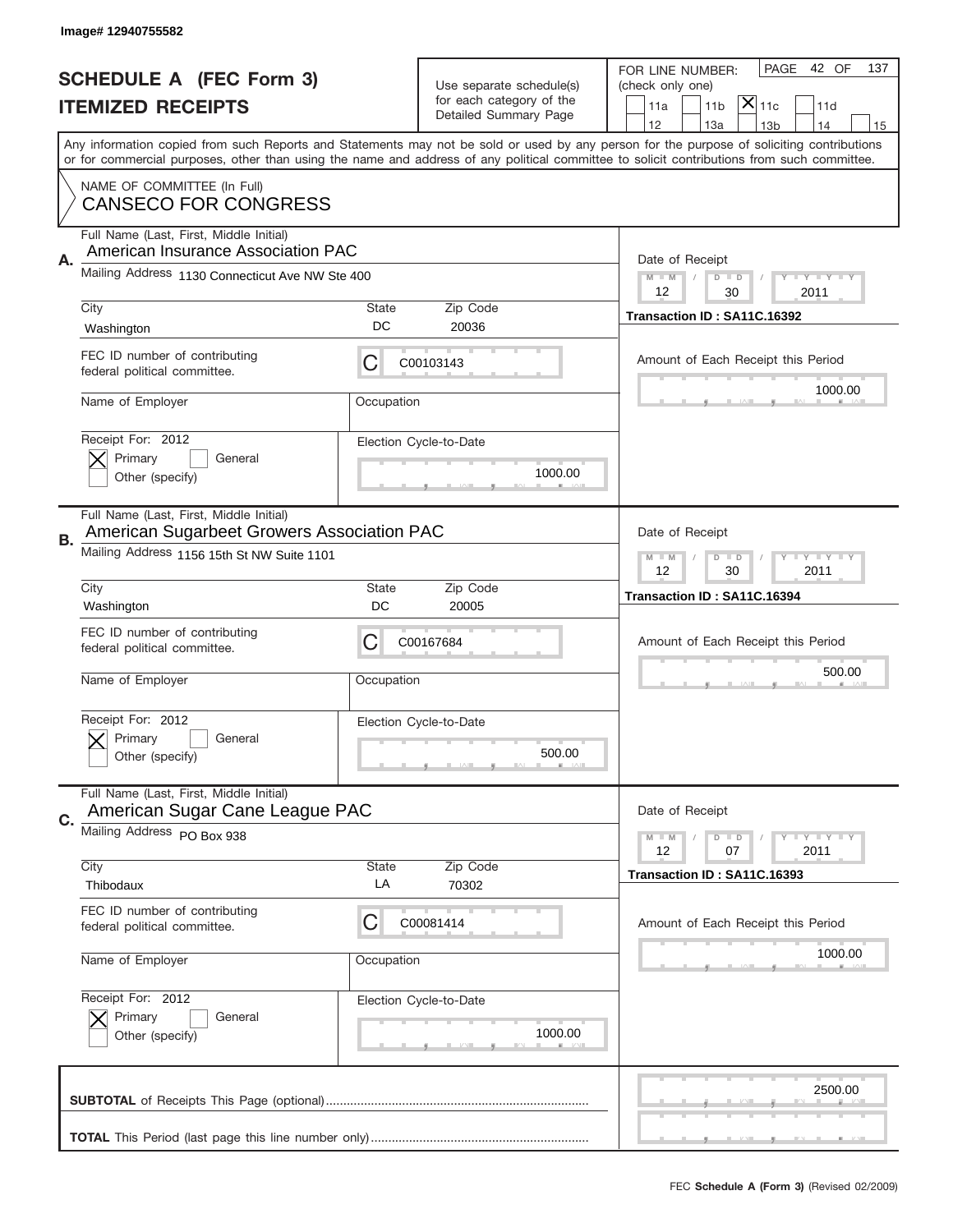|    | Image# 12940755583                                                                          |                    |                                                   |                                                                                                                                                                                                                                                                                                                                     |
|----|---------------------------------------------------------------------------------------------|--------------------|---------------------------------------------------|-------------------------------------------------------------------------------------------------------------------------------------------------------------------------------------------------------------------------------------------------------------------------------------------------------------------------------------|
|    | <b>SCHEDULE A (FEC Form 3)</b>                                                              |                    | Use separate schedule(s)                          | PAGE 43 OF<br>137<br>FOR LINE NUMBER:<br>(check only one)                                                                                                                                                                                                                                                                           |
|    | <b>ITEMIZED RECEIPTS</b>                                                                    |                    | for each category of the<br>Detailed Summary Page | $ \overline{\mathsf{X}} _{\mathsf{11c}}$<br>11d<br>11a<br>11 <sub>b</sub>                                                                                                                                                                                                                                                           |
|    |                                                                                             |                    |                                                   | 12<br>13a<br>13 <sub>b</sub><br>14<br>15<br>Any information copied from such Reports and Statements may not be sold or used by any person for the purpose of soliciting contributions<br>or for commercial purposes, other than using the name and address of any political committee to solicit contributions from such committee. |
|    | NAME OF COMMITTEE (In Full)<br><b>CANSECO FOR CONGRESS</b>                                  |                    |                                                   |                                                                                                                                                                                                                                                                                                                                     |
| Α. | Full Name (Last, First, Middle Initial)<br>Anadarko Petroleum Corp. PAC                     |                    |                                                   | Date of Receipt                                                                                                                                                                                                                                                                                                                     |
|    | Mailing Address 1201 Lake Robbins Dr                                                        |                    |                                                   | $M - M$<br><b>LEY LEY LEY</b><br>$D$ $D$<br>10<br>26<br>2011                                                                                                                                                                                                                                                                        |
|    | City<br>The Woodlands                                                                       | State<br>TX        | Zip Code<br>77380                                 | Transaction ID: SA11C.16395                                                                                                                                                                                                                                                                                                         |
|    | FEC ID number of contributing<br>federal political committee.                               | C                  | C00231951                                         | Amount of Each Receipt this Period<br>1000.00                                                                                                                                                                                                                                                                                       |
|    | Name of Employer                                                                            | Occupation         |                                                   |                                                                                                                                                                                                                                                                                                                                     |
|    | Receipt For: 2012<br>Primary<br>General<br>Other (specify)                                  |                    | Election Cycle-to-Date<br>3000.00                 |                                                                                                                                                                                                                                                                                                                                     |
| В. | Full Name (Last, First, Middle Initial)<br><b>Associated Builders &amp; Contractors PAC</b> |                    |                                                   | Date of Receipt                                                                                                                                                                                                                                                                                                                     |
|    | Mailing Address 4250 Fairfax Dr Ste 900-1100                                                |                    |                                                   | $M$ M<br>$D$ $D$<br><b>LYLYLY</b><br>12<br>30<br>2011                                                                                                                                                                                                                                                                               |
|    | City<br>Arlington                                                                           | State<br>VA        | Zip Code<br>22203                                 | Transaction ID: SA11C.16396                                                                                                                                                                                                                                                                                                         |
|    | FEC ID number of contributing<br>federal political committee.                               | C                  | C00010421                                         | Amount of Each Receipt this Period                                                                                                                                                                                                                                                                                                  |
|    | Name of Employer                                                                            | Occupation         |                                                   | 2500.00                                                                                                                                                                                                                                                                                                                             |
|    | Receipt For: 2012<br>Primary<br>General<br>Other (specify)                                  |                    | Election Cycle-to-Date<br>5000.00                 |                                                                                                                                                                                                                                                                                                                                     |
|    | Full Name (Last, First, Middle Initial)<br>AT&T Inc. Federal PAC                            |                    |                                                   | Date of Receipt                                                                                                                                                                                                                                                                                                                     |
|    |                                                                                             |                    |                                                   |                                                                                                                                                                                                                                                                                                                                     |
| C. | Mailing Address 208 S Akard St. Ste. 3521                                                   |                    |                                                   | <b>LYLYLY</b><br>$M - M$<br>$D$ $D$<br>2011<br>10<br>24                                                                                                                                                                                                                                                                             |
|    | City<br>Dallas                                                                              | <b>State</b><br>TX | Zip Code<br>75202                                 | Transaction ID: SA11C.16397                                                                                                                                                                                                                                                                                                         |
|    | FEC ID number of contributing<br>federal political committee.                               | C                  | C00109017                                         | Amount of Each Receipt this Period                                                                                                                                                                                                                                                                                                  |
|    | Name of Employer                                                                            | Occupation         |                                                   | 3000.00                                                                                                                                                                                                                                                                                                                             |
|    | Receipt For: 2012<br>Primary<br>General<br>Other (specify)                                  |                    | Election Cycle-to-Date<br>8000.00                 |                                                                                                                                                                                                                                                                                                                                     |
|    |                                                                                             |                    |                                                   | 6500.00                                                                                                                                                                                                                                                                                                                             |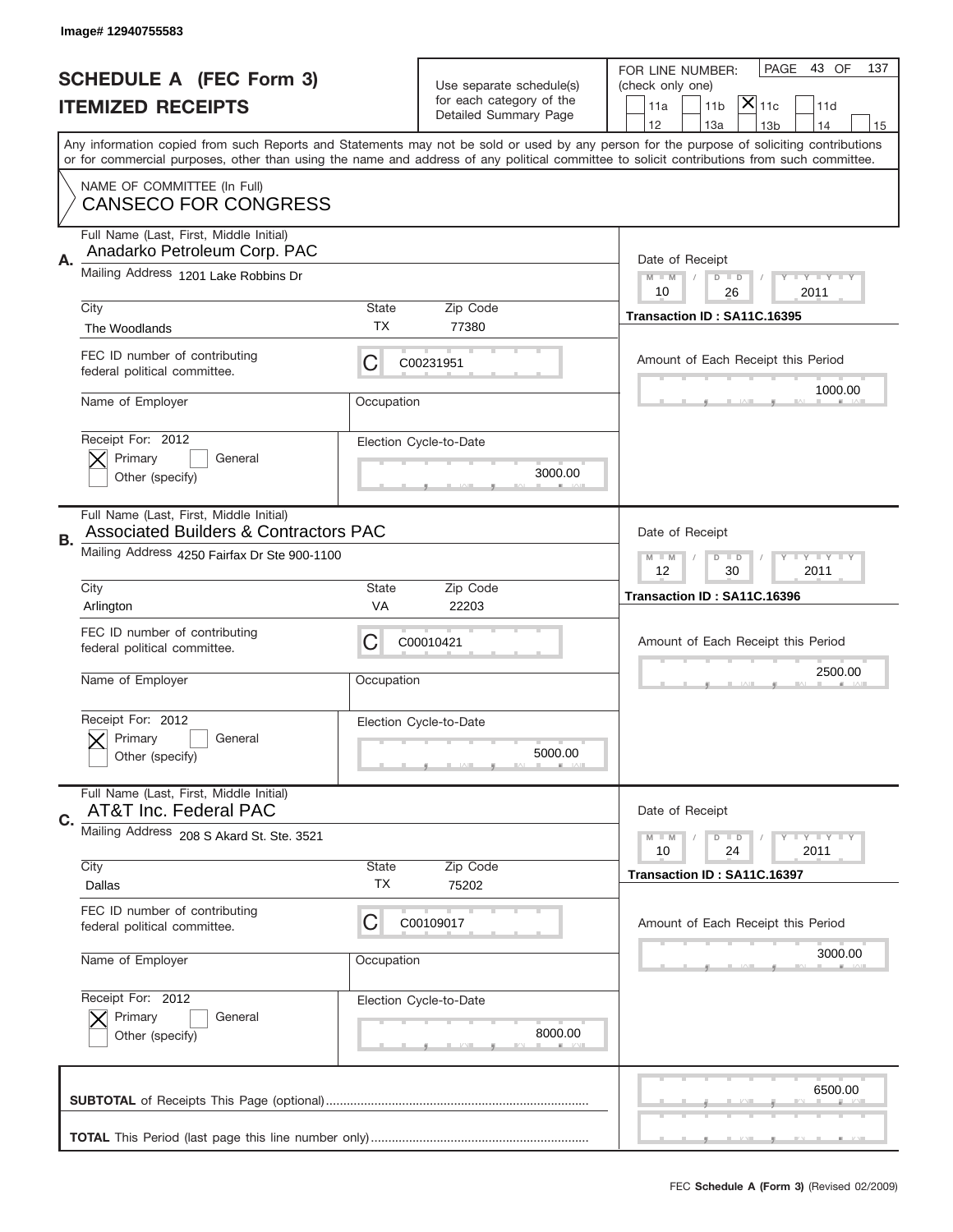|    | Image# 12940755584                                                         |                    |                                   |                                                                                                                                                                                                                                                                                         |
|----|----------------------------------------------------------------------------|--------------------|-----------------------------------|-----------------------------------------------------------------------------------------------------------------------------------------------------------------------------------------------------------------------------------------------------------------------------------------|
|    | <b>SCHEDULE A (FEC Form 3)</b>                                             |                    | Use separate schedule(s)          | PAGE<br>44 OF<br>137<br>FOR LINE NUMBER:<br>(check only one)                                                                                                                                                                                                                            |
|    | <b>ITEMIZED RECEIPTS</b>                                                   |                    | for each category of the          | $ \mathsf{X} _{\mathsf{11c}}$<br>11 <sub>b</sub><br>11d<br>11a                                                                                                                                                                                                                          |
|    |                                                                            |                    | Detailed Summary Page             | 12<br>13a<br>13 <sub>b</sub><br>14<br>15                                                                                                                                                                                                                                                |
|    |                                                                            |                    |                                   | Any information copied from such Reports and Statements may not be sold or used by any person for the purpose of soliciting contributions<br>or for commercial purposes, other than using the name and address of any political committee to solicit contributions from such committee. |
|    | NAME OF COMMITTEE (In Full)<br><b>CANSECO FOR CONGRESS</b>                 |                    |                                   |                                                                                                                                                                                                                                                                                         |
|    | Full Name (Last, First, Middle Initial)<br>Austin Scott for Congress, Inc. |                    |                                   |                                                                                                                                                                                                                                                                                         |
| Α. | Mailing Address PO Box 2530                                                |                    |                                   | Date of Receipt<br><b>LYLYLY</b><br>$M - M$<br>$D$ $D$<br>11<br>09<br>2011                                                                                                                                                                                                              |
|    | City<br>Tifton                                                             | <b>State</b><br>GA | Zip Code<br>31793                 | Transaction ID: SA11C.16398                                                                                                                                                                                                                                                             |
|    | FEC ID number of contributing<br>federal political committee.              | С                  | C00482737                         | Amount of Each Receipt this Period                                                                                                                                                                                                                                                      |
|    | Name of Employer                                                           | Occupation         |                                   | 500.00                                                                                                                                                                                                                                                                                  |
|    | Receipt For: 2012<br>Primary<br>General<br>Other (specify)                 |                    | Election Cycle-to-Date<br>500.00  |                                                                                                                                                                                                                                                                                         |
| В. | Full Name (Last, First, Middle Initial)<br><b>Bachus Reelection</b>        |                    |                                   | Date of Receipt                                                                                                                                                                                                                                                                         |
|    | Mailing Address PO Box 131134                                              |                    |                                   | <b>LY LY LY</b><br>$M - M$<br>$D$ $D$<br>12<br>30<br>2011                                                                                                                                                                                                                               |
|    | City<br>Birmingham                                                         | <b>State</b><br>AL | Zip Code<br>35213                 | Transaction ID: SA11C.16399                                                                                                                                                                                                                                                             |
|    | FEC ID number of contributing<br>federal political committee.              | С                  | C00260547                         | Amount of Each Receipt this Period                                                                                                                                                                                                                                                      |
|    | Name of Employer                                                           | Occupation         |                                   | 1556.00                                                                                                                                                                                                                                                                                 |
|    | Receipt For: 2012<br>Primary<br>General<br>Other (specify)                 |                    | Election Cycle-to-Date<br>3556.00 |                                                                                                                                                                                                                                                                                         |
| C. | Full Name (Last, First, Middle Initial)<br><b>Bluegrass Committee</b>      |                    |                                   | Date of Receipt                                                                                                                                                                                                                                                                         |
|    | Mailing Address 400 N Capitol St NW Ste 585                                |                    |                                   | <b>LY LY LY</b><br>$M - M$<br>$D$ $D$<br>12<br>27<br>2011                                                                                                                                                                                                                               |
|    | City<br>Washington                                                         | State<br>DC        | Zip Code<br>20001                 | Transaction ID: SA11C.16400                                                                                                                                                                                                                                                             |
|    | FEC ID number of contributing<br>federal political committee.              | C                  | C00235655                         | Amount of Each Receipt this Period                                                                                                                                                                                                                                                      |
|    | Name of Employer                                                           | Occupation         |                                   | 5000.00                                                                                                                                                                                                                                                                                 |
|    | Receipt For: 2012<br>Primary<br>General<br>Other (specify)                 |                    | Election Cycle-to-Date<br>5000.00 |                                                                                                                                                                                                                                                                                         |
|    |                                                                            |                    |                                   | 7056.00                                                                                                                                                                                                                                                                                 |
|    |                                                                            |                    |                                   |                                                                                                                                                                                                                                                                                         |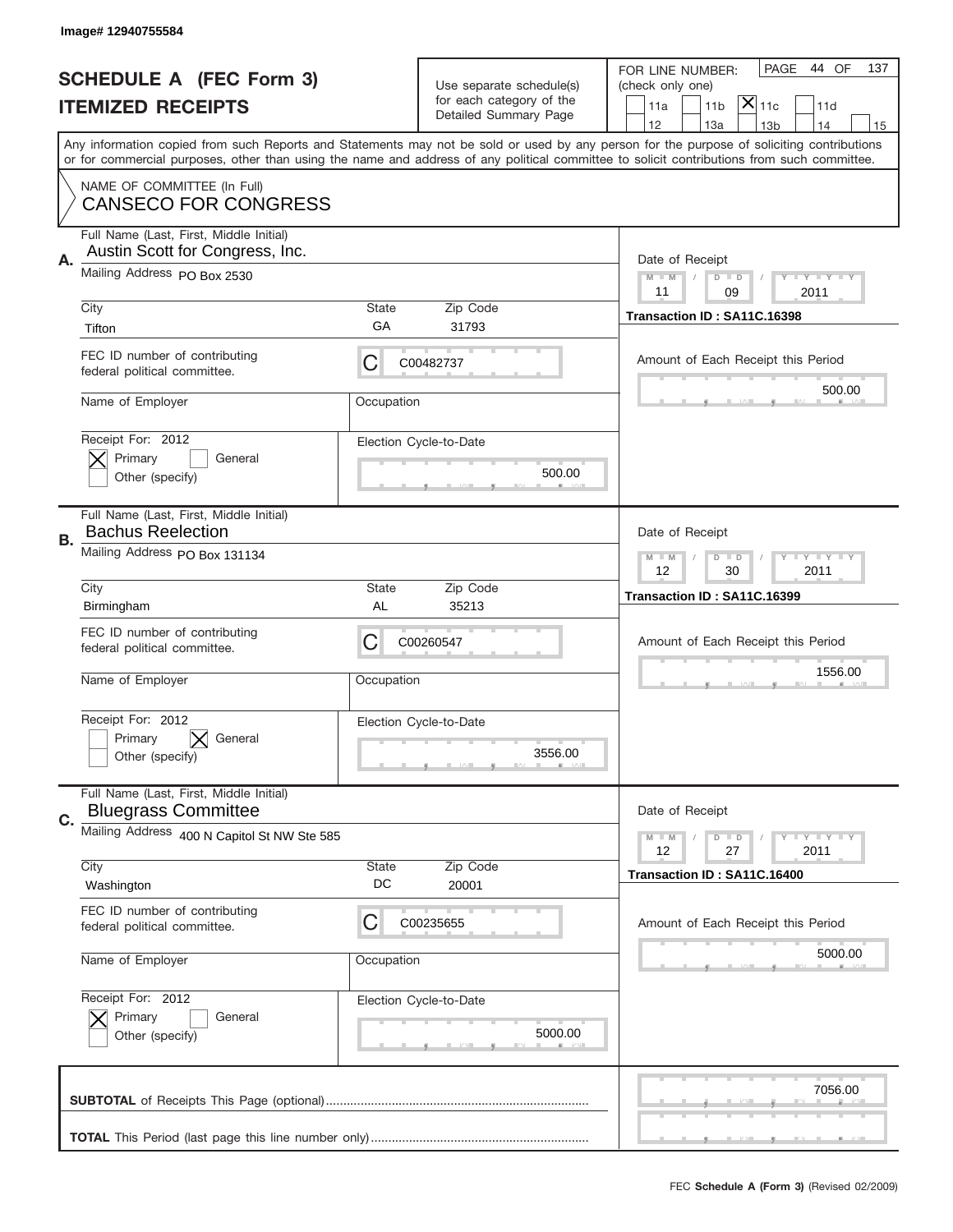|    | Image#12940755585                                                                          |                    |                                                   |                                                                                                                                                                                                                                                                                         |
|----|--------------------------------------------------------------------------------------------|--------------------|---------------------------------------------------|-----------------------------------------------------------------------------------------------------------------------------------------------------------------------------------------------------------------------------------------------------------------------------------------|
|    | <b>SCHEDULE A (FEC Form 3)</b>                                                             |                    | Use separate schedule(s)                          | PAGE<br>45 OF<br>137<br>FOR LINE NUMBER:<br>(check only one)                                                                                                                                                                                                                            |
|    | <b>ITEMIZED RECEIPTS</b>                                                                   |                    | for each category of the<br>Detailed Summary Page | $ \overline{\mathsf{X}} _{\mathsf{11c}}$<br>11d<br>11a<br>11 <sub>b</sub>                                                                                                                                                                                                               |
|    |                                                                                            |                    |                                                   | 12<br>13a<br>14<br>13 <sub>b</sub><br>15                                                                                                                                                                                                                                                |
|    |                                                                                            |                    |                                                   | Any information copied from such Reports and Statements may not be sold or used by any person for the purpose of soliciting contributions<br>or for commercial purposes, other than using the name and address of any political committee to solicit contributions from such committee. |
|    | NAME OF COMMITTEE (In Full)<br><b>CANSECO FOR CONGRESS</b>                                 |                    |                                                   |                                                                                                                                                                                                                                                                                         |
| Α. | Full Name (Last, First, Middle Initial)<br><b>Bluegrass Committee</b>                      |                    |                                                   | Date of Receipt                                                                                                                                                                                                                                                                         |
|    | Mailing Address 400 N Capitol St NW Ste 585                                                |                    |                                                   | $M - M$<br><b>LY LY LY</b><br>$D$ $D$<br>12<br>27<br>2011                                                                                                                                                                                                                               |
|    | City                                                                                       | State              | Zip Code                                          | Transaction ID: SA11C.16401                                                                                                                                                                                                                                                             |
|    | Washington                                                                                 | DC                 | 20001                                             |                                                                                                                                                                                                                                                                                         |
|    | FEC ID number of contributing<br>federal political committee.                              | C                  | C00235655                                         | Amount of Each Receipt this Period                                                                                                                                                                                                                                                      |
|    | Name of Employer                                                                           | Occupation         |                                                   | 5000.00                                                                                                                                                                                                                                                                                 |
|    | Receipt For: 2012<br>X<br>Primary<br>General                                               |                    | Election Cycle-to-Date                            |                                                                                                                                                                                                                                                                                         |
|    | Other (specify)                                                                            |                    | 10000.00                                          |                                                                                                                                                                                                                                                                                         |
| В. | Full Name (Last, First, Middle Initial)<br>Branch Banking & Trust Company                  |                    |                                                   | Date of Receipt                                                                                                                                                                                                                                                                         |
|    | Mailing Address PO Box 1290                                                                |                    |                                                   | <b>LYLYLY</b><br>$M - M$<br>$D$ $D$<br>10<br>24<br>2011                                                                                                                                                                                                                                 |
|    | City<br><b>Winston Salem</b>                                                               | State<br><b>NC</b> | Zip Code<br>27102                                 | Transaction ID: SA11C.16402                                                                                                                                                                                                                                                             |
|    | FEC ID number of contributing<br>federal political committee.                              | C                  | C00075291                                         | Amount of Each Receipt this Period                                                                                                                                                                                                                                                      |
|    | Name of Employer                                                                           | Occupation         |                                                   | 1000.00                                                                                                                                                                                                                                                                                 |
|    | Receipt For: 2012                                                                          |                    | Election Cycle-to-Date                            |                                                                                                                                                                                                                                                                                         |
|    | Primary<br>General<br>Other (specify)                                                      |                    | 1000.00                                           |                                                                                                                                                                                                                                                                                         |
| C. | Full Name (Last, First, Middle Initial)<br>Capital One Financial Associates Political Fund |                    |                                                   | Date of Receipt                                                                                                                                                                                                                                                                         |
|    | Mailing Address 1680 Capital One Dr                                                        |                    |                                                   | $I - Y - I - Y - I - Y$<br>$M - M$<br>$D$ $D$<br>12<br>2011<br>07                                                                                                                                                                                                                       |
|    | City<br>Mc Lean                                                                            | <b>State</b><br>VA | Zip Code<br>22102                                 | Transaction ID: SA11C.16404                                                                                                                                                                                                                                                             |
|    | FEC ID number of contributing<br>federal political committee.                              | C                  | C00326595                                         | Amount of Each Receipt this Period                                                                                                                                                                                                                                                      |
|    |                                                                                            |                    |                                                   |                                                                                                                                                                                                                                                                                         |
|    | Name of Employer                                                                           | Occupation         |                                                   | 1000.00                                                                                                                                                                                                                                                                                 |
|    | Receipt For: 2012                                                                          |                    | Election Cycle-to-Date                            |                                                                                                                                                                                                                                                                                         |
|    | Primary<br>General<br>Other (specify)                                                      |                    | 3000.00                                           |                                                                                                                                                                                                                                                                                         |
|    |                                                                                            |                    |                                                   | 7000.00                                                                                                                                                                                                                                                                                 |
|    |                                                                                            |                    |                                                   |                                                                                                                                                                                                                                                                                         |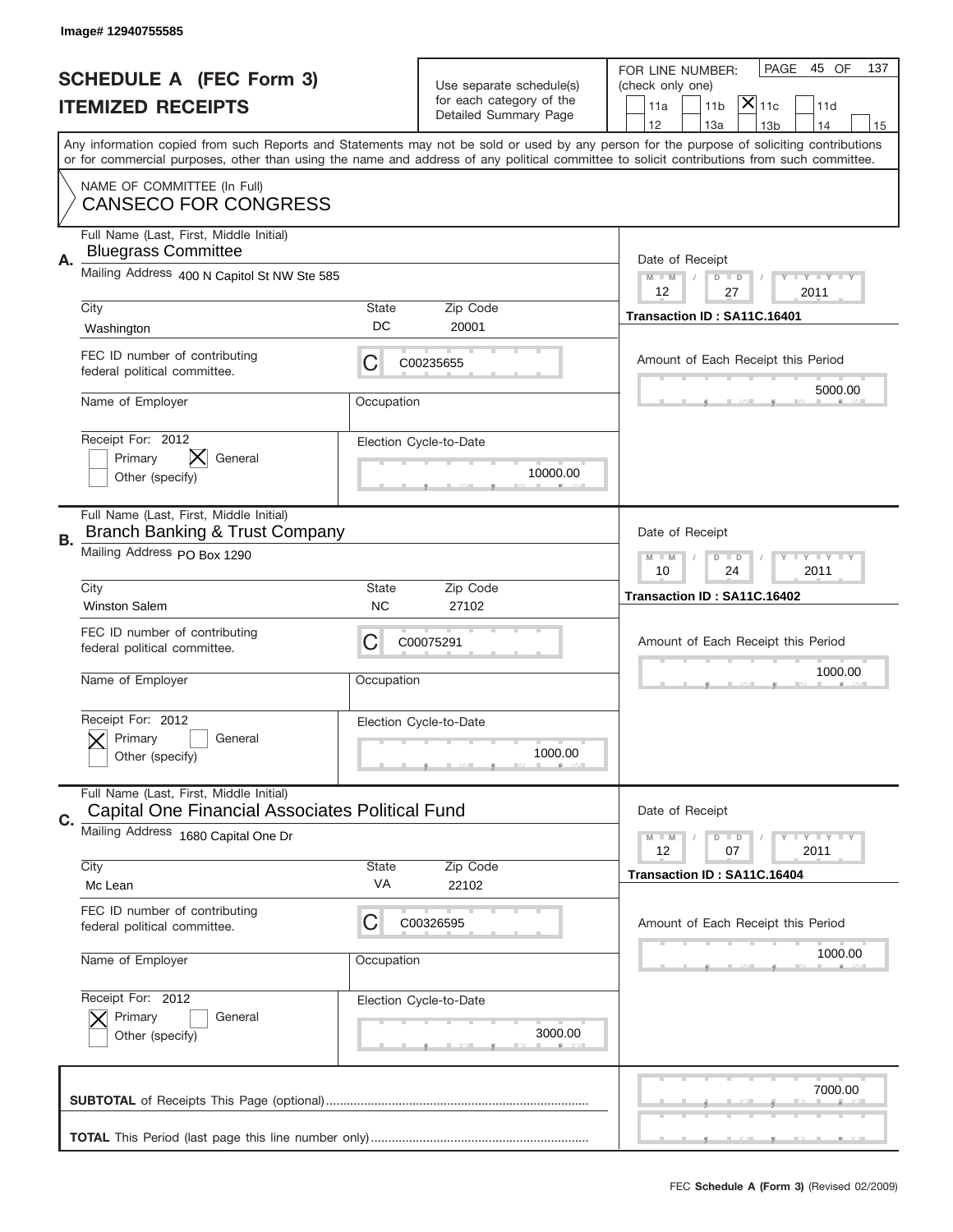|    | Image# 12940755586                                                                 |                    |                                                      |                                                                                                                                                                                                                                                                                         |
|----|------------------------------------------------------------------------------------|--------------------|------------------------------------------------------|-----------------------------------------------------------------------------------------------------------------------------------------------------------------------------------------------------------------------------------------------------------------------------------------|
|    | <b>SCHEDULE A (FEC Form 3)</b>                                                     |                    |                                                      | PAGE<br>46 OF<br>137<br>FOR LINE NUMBER:                                                                                                                                                                                                                                                |
|    | <b>ITEMIZED RECEIPTS</b>                                                           |                    | Use separate schedule(s)<br>for each category of the | (check only one)<br>$ \overline{\mathsf{X}} _{\mathsf{11c}}$<br>11d<br>11a<br>11 <sub>b</sub>                                                                                                                                                                                           |
|    |                                                                                    |                    | Detailed Summary Page                                | 12<br>13a<br>14<br>13 <sub>b</sub><br>15                                                                                                                                                                                                                                                |
|    |                                                                                    |                    |                                                      | Any information copied from such Reports and Statements may not be sold or used by any person for the purpose of soliciting contributions<br>or for commercial purposes, other than using the name and address of any political committee to solicit contributions from such committee. |
|    | NAME OF COMMITTEE (In Full)<br><b>CANSECO FOR CONGRESS</b>                         |                    |                                                      |                                                                                                                                                                                                                                                                                         |
| Α. | Full Name (Last, First, Middle Initial)<br><b>Clear Channel Communications PAC</b> |                    |                                                      | Date of Receipt                                                                                                                                                                                                                                                                         |
|    | Mailing Address 200 E Basse Rd                                                     |                    |                                                      | $M - M$<br><b>LEY LEY LEY</b><br>$D$ $D$<br>11<br>30<br>2011                                                                                                                                                                                                                            |
|    | City<br>San Antonio                                                                | State<br><b>TX</b> | Zip Code<br>78209                                    | Transaction ID: SA11C.16405                                                                                                                                                                                                                                                             |
|    | FEC ID number of contributing<br>federal political committee.                      | C                  | C00279216                                            | Amount of Each Receipt this Period                                                                                                                                                                                                                                                      |
|    | Name of Employer                                                                   | Occupation         |                                                      | 1000.00                                                                                                                                                                                                                                                                                 |
|    | Receipt For: 2012<br>Primary<br>General<br>Other (specify)                         |                    | Election Cycle-to-Date<br>1000.00                    |                                                                                                                                                                                                                                                                                         |
| В. | Full Name (Last, First, Middle Initial)<br><b>ConocoPhillips Spirit PAC</b>        |                    |                                                      | Date of Receipt                                                                                                                                                                                                                                                                         |
|    | Mailing Address 1122 Colorado St Ste 2323                                          |                    |                                                      | <b>LYLYLY</b><br>$M - M$<br>$D$ $D$<br>10<br>24<br>2011                                                                                                                                                                                                                                 |
|    | City<br>Austin                                                                     | State<br><b>TX</b> | Zip Code<br>78701                                    | Transaction ID: SA11C.16406                                                                                                                                                                                                                                                             |
|    | FEC ID number of contributing<br>federal political committee.                      | C                  | C00112896                                            | Amount of Each Receipt this Period                                                                                                                                                                                                                                                      |
|    | Name of Employer                                                                   | Occupation         |                                                      | 1000.00                                                                                                                                                                                                                                                                                 |
|    | Receipt For: 2012<br>General<br>Primary<br>Other (specify)                         |                    | Election Cycle-to-Date<br>7000.00                    |                                                                                                                                                                                                                                                                                         |
| C. | Full Name (Last, First, Middle Initial)<br>Contran Corp. PAC                       |                    |                                                      | Date of Receipt                                                                                                                                                                                                                                                                         |
|    | Mailing Address 5430 Lbj Fwy Ste 1700                                              |                    |                                                      | <b>LYLYLY</b><br>$M - M$<br>$D$ $D$<br>12<br>2011<br>16                                                                                                                                                                                                                                 |
|    | City<br>Dallas                                                                     | <b>State</b><br>TX | Zip Code<br>75240                                    | Transaction ID: SA11C.16407                                                                                                                                                                                                                                                             |
|    | FEC ID number of contributing<br>federal political committee.                      | C                  | C00148783                                            | Amount of Each Receipt this Period                                                                                                                                                                                                                                                      |
|    | Name of Employer                                                                   | Occupation         |                                                      | 1000.00                                                                                                                                                                                                                                                                                 |
|    | Receipt For: 2012<br>Primary<br>General<br>Other (specify)                         |                    | Election Cycle-to-Date<br>1000.00                    |                                                                                                                                                                                                                                                                                         |
|    |                                                                                    |                    |                                                      |                                                                                                                                                                                                                                                                                         |
|    |                                                                                    |                    |                                                      | 3000.00                                                                                                                                                                                                                                                                                 |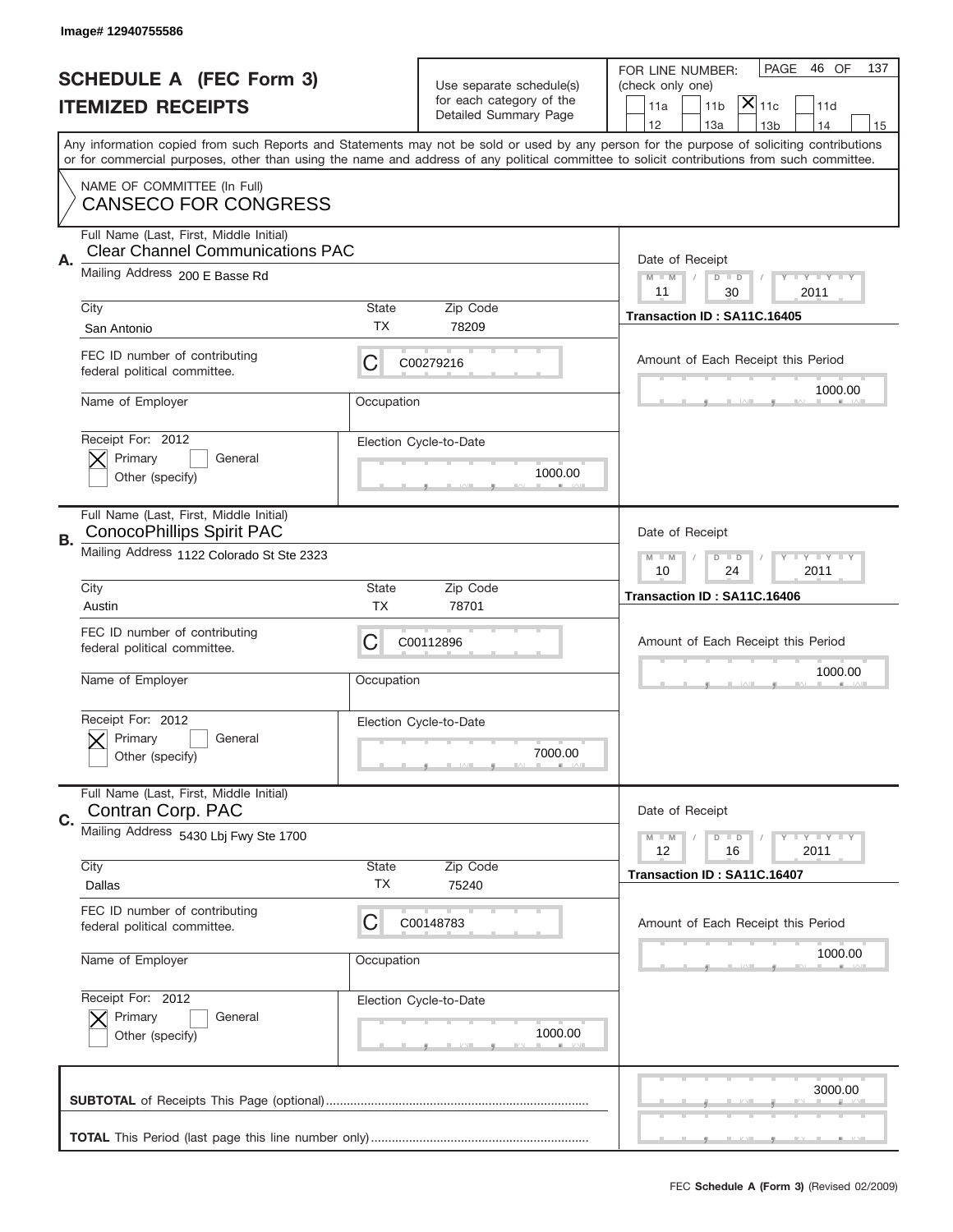|    | Image# 12940755587                                                                     |              |                                                      |                                                                                                                                                                                                                                                                                         |
|----|----------------------------------------------------------------------------------------|--------------|------------------------------------------------------|-----------------------------------------------------------------------------------------------------------------------------------------------------------------------------------------------------------------------------------------------------------------------------------------|
|    | <b>SCHEDULE A (FEC Form 3)</b><br><b>ITEMIZED RECEIPTS</b>                             |              | Use separate schedule(s)<br>for each category of the | PAGE<br>47 OF<br>137<br>FOR LINE NUMBER:<br>(check only one)<br>$ \mathsf{X} _{\mathsf{11c}}$<br>11 <sub>b</sub><br>11d<br>11a                                                                                                                                                          |
|    |                                                                                        |              | Detailed Summary Page                                | 12<br>13a<br>13 <sub>b</sub><br>14<br>15                                                                                                                                                                                                                                                |
|    |                                                                                        |              |                                                      | Any information copied from such Reports and Statements may not be sold or used by any person for the purpose of soliciting contributions<br>or for commercial purposes, other than using the name and address of any political committee to solicit contributions from such committee. |
|    | NAME OF COMMITTEE (In Full)<br><b>CANSECO FOR CONGRESS</b>                             |              |                                                      |                                                                                                                                                                                                                                                                                         |
| Α. | Full Name (Last, First, Middle Initial)<br><b>Culberson for Congress</b>               |              |                                                      | Date of Receipt                                                                                                                                                                                                                                                                         |
|    | Mailing Address PO Box 41964                                                           |              |                                                      | <b>LYLYLY</b><br>$M - M$<br>$D$ $D$<br>10<br>13<br>2011                                                                                                                                                                                                                                 |
|    | City                                                                                   | <b>State</b> | Zip Code                                             | Transaction ID: SA11C.16408                                                                                                                                                                                                                                                             |
|    | Houston                                                                                | TX.          | 77241                                                |                                                                                                                                                                                                                                                                                         |
|    | FEC ID number of contributing<br>federal political committee.                          | С            | C00343236                                            | Amount of Each Receipt this Period                                                                                                                                                                                                                                                      |
|    | Name of Employer                                                                       | Occupation   |                                                      | 1000.00                                                                                                                                                                                                                                                                                 |
|    | Receipt For: 2012                                                                      |              | Election Cycle-to-Date                               |                                                                                                                                                                                                                                                                                         |
|    | Primary<br>General                                                                     |              |                                                      |                                                                                                                                                                                                                                                                                         |
|    | Other (specify)                                                                        |              | 1000.00                                              |                                                                                                                                                                                                                                                                                         |
| В. | Full Name (Last, First, Middle Initial)<br><b>CUNA Mutual PAC</b>                      |              |                                                      | Date of Receipt                                                                                                                                                                                                                                                                         |
|    | Mailing Address PO Box 747                                                             |              |                                                      | $M - M$<br>$D$ $D$<br><b>LY LY LY</b><br>12<br>30<br>2011                                                                                                                                                                                                                               |
|    | City                                                                                   | <b>State</b> | Zip Code                                             | Transaction ID: SA11C.16409                                                                                                                                                                                                                                                             |
|    | Madison                                                                                | WI           | 53701                                                |                                                                                                                                                                                                                                                                                         |
|    |                                                                                        |              |                                                      |                                                                                                                                                                                                                                                                                         |
|    | FEC ID number of contributing<br>federal political committee.                          | С            | C00402107                                            | Amount of Each Receipt this Period                                                                                                                                                                                                                                                      |
|    | Name of Employer                                                                       | Occupation   |                                                      | 500.00                                                                                                                                                                                                                                                                                  |
|    | Receipt For: 2012                                                                      |              |                                                      |                                                                                                                                                                                                                                                                                         |
|    | General<br>Primary                                                                     |              | Election Cycle-to-Date                               |                                                                                                                                                                                                                                                                                         |
|    | Other (specify)                                                                        |              | 500.00                                               |                                                                                                                                                                                                                                                                                         |
|    | Full Name (Last, First, Middle Initial)<br><b>Deloitte Federal Political Committee</b> |              |                                                      | Date of Receipt                                                                                                                                                                                                                                                                         |
| C. | Mailing Address PO Box 365                                                             |              |                                                      | <b>LY LY LY</b><br>$M - M$<br>$D$ $D$                                                                                                                                                                                                                                                   |
|    |                                                                                        |              |                                                      | 24<br>2011<br>10                                                                                                                                                                                                                                                                        |
|    | City<br>Washington                                                                     | State<br>DC  | Zip Code<br>20044                                    | Transaction ID: SA11C.16410                                                                                                                                                                                                                                                             |
|    | FEC ID number of contributing<br>federal political committee.                          | С            | C00211318                                            | Amount of Each Receipt this Period                                                                                                                                                                                                                                                      |
|    | Name of Employer                                                                       | Occupation   |                                                      | 2000.00                                                                                                                                                                                                                                                                                 |
|    | Receipt For: 2012                                                                      |              |                                                      |                                                                                                                                                                                                                                                                                         |
|    | Primary<br>General                                                                     |              | Election Cycle-to-Date                               |                                                                                                                                                                                                                                                                                         |
|    | Other (specify)                                                                        |              | 8000.00                                              |                                                                                                                                                                                                                                                                                         |
|    |                                                                                        |              |                                                      | 3500.00                                                                                                                                                                                                                                                                                 |
|    |                                                                                        |              |                                                      |                                                                                                                                                                                                                                                                                         |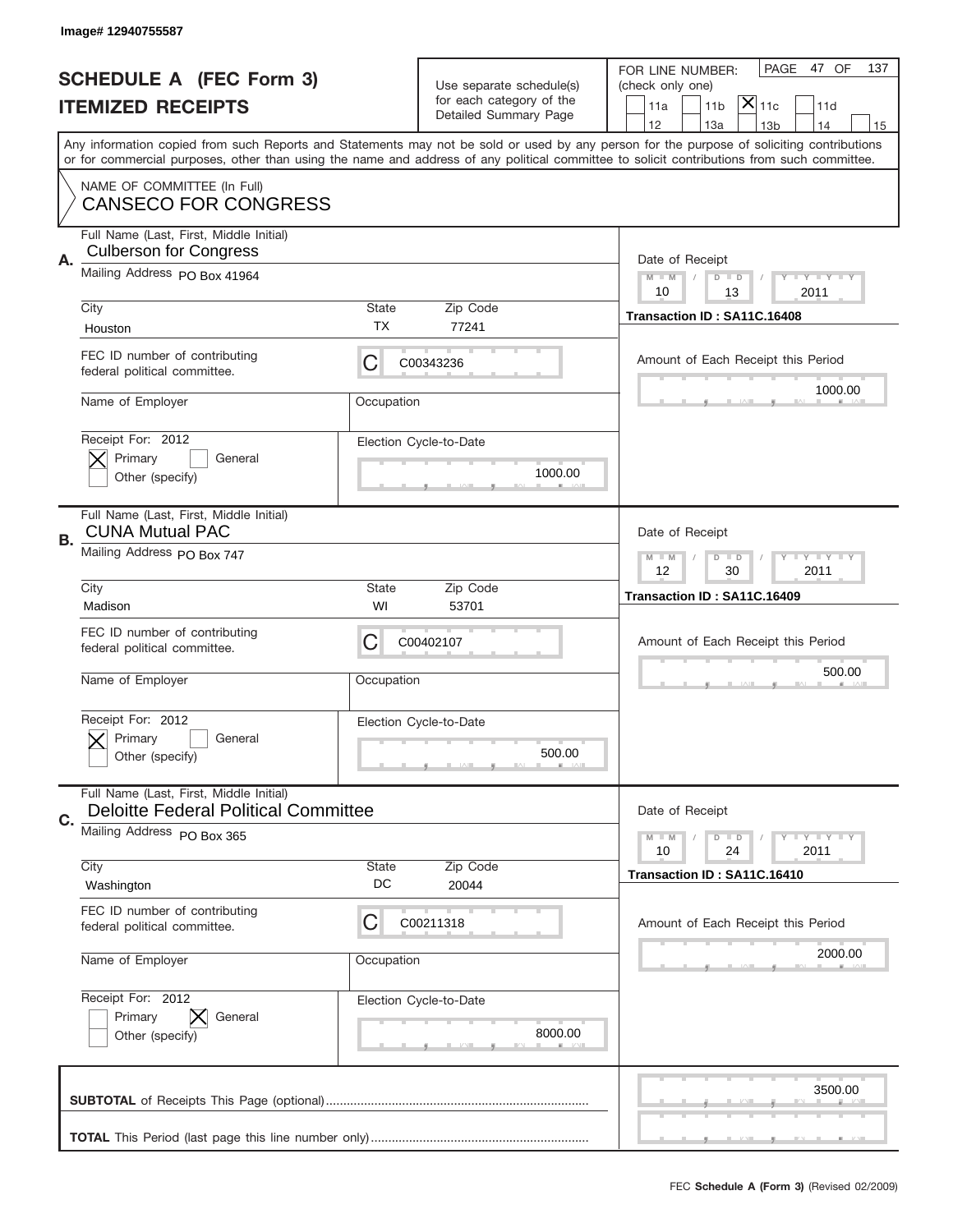|    | Image# 12940755588                                                 |                    |                                                                               |                                                                                                                                                                                                                                                                                         |
|----|--------------------------------------------------------------------|--------------------|-------------------------------------------------------------------------------|-----------------------------------------------------------------------------------------------------------------------------------------------------------------------------------------------------------------------------------------------------------------------------------------|
|    | <b>SCHEDULE A (FEC Form 3)</b><br><b>ITEMIZED RECEIPTS</b>         |                    | Use separate schedule(s)<br>for each category of the<br>Detailed Summary Page | PAGE<br>48 OF<br>137<br>FOR LINE NUMBER:<br>(check only one)<br>$ \overline{\mathsf{X}} _{\mathsf{11c}}$<br>11 <sub>b</sub><br>11d<br>11a<br>12<br>13a<br>13 <sub>b</sub><br>14<br>15                                                                                                   |
|    |                                                                    |                    |                                                                               | Any information copied from such Reports and Statements may not be sold or used by any person for the purpose of soliciting contributions<br>or for commercial purposes, other than using the name and address of any political committee to solicit contributions from such committee. |
|    | NAME OF COMMITTEE (In Full)<br><b>CANSECO FOR CONGRESS</b>         |                    |                                                                               |                                                                                                                                                                                                                                                                                         |
| Α. | Full Name (Last, First, Middle Initial)<br>Ernst & Young PAC       |                    |                                                                               | Date of Receipt                                                                                                                                                                                                                                                                         |
|    | Mailing Address 1101 New York Ave NW                               |                    |                                                                               | $M - M$<br><b>LEY LEY LEY</b><br>$D$ $D$<br>12<br>30<br>2011                                                                                                                                                                                                                            |
|    | City<br>Washington                                                 | State<br>DC        | Zip Code<br>20005                                                             | Transaction ID: SA11C.16411                                                                                                                                                                                                                                                             |
|    | FEC ID number of contributing<br>federal political committee.      | C                  | C00227744                                                                     | Amount of Each Receipt this Period                                                                                                                                                                                                                                                      |
|    | Name of Employer                                                   | Occupation         |                                                                               | 2000.00                                                                                                                                                                                                                                                                                 |
|    | Receipt For: 2012<br>Primary<br>General<br>Other (specify)         |                    | Election Cycle-to-Date<br>4000.00                                             |                                                                                                                                                                                                                                                                                         |
| В. | Full Name (Last, First, Middle Initial)<br>Fifth Third Bancorp PAC |                    |                                                                               | Date of Receipt                                                                                                                                                                                                                                                                         |
|    | Mailing Address 550 E Walnut St                                    |                    |                                                                               | $M$ M<br>$D$ $D$<br><b>LYLYLY</b><br>12<br>14<br>2011                                                                                                                                                                                                                                   |
|    | City<br>Columbus                                                   | State<br>OH        | Zip Code<br>43215                                                             | Transaction ID: SA11C.16412                                                                                                                                                                                                                                                             |
|    | FEC ID number of contributing                                      |                    |                                                                               |                                                                                                                                                                                                                                                                                         |
|    | federal political committee.                                       | C                  | C00290502                                                                     | Amount of Each Receipt this Period                                                                                                                                                                                                                                                      |
|    | Name of Employer                                                   | Occupation         |                                                                               | 500.00                                                                                                                                                                                                                                                                                  |
|    | Receipt For: 2012<br>General<br>Primary<br>Other (specify)         |                    | Election Cycle-to-Date<br>500.00                                              |                                                                                                                                                                                                                                                                                         |
|    | Full Name (Last, First, Middle Initial)<br>Flores For Congress Inc |                    |                                                                               | Date of Receipt                                                                                                                                                                                                                                                                         |
| C. | Mailing Address PO Box 6207                                        |                    |                                                                               | <b>LYLYLY</b><br>$M - M$<br>$D$ $D$<br>10<br>2011<br>24                                                                                                                                                                                                                                 |
|    | City<br><b>Bryan</b>                                               | <b>State</b><br>TX | Zip Code<br>77805                                                             | Transaction ID: SA11C.16413                                                                                                                                                                                                                                                             |
|    | FEC ID number of contributing<br>federal political committee.      | C                  | C00298968                                                                     | Amount of Each Receipt this Period                                                                                                                                                                                                                                                      |
|    | Name of Employer                                                   | Occupation         |                                                                               | 2500.00                                                                                                                                                                                                                                                                                 |
|    | Receipt For: 2012<br>Primary<br>General<br>Other (specify)         |                    | Election Cycle-to-Date<br>2500.00                                             |                                                                                                                                                                                                                                                                                         |
|    |                                                                    |                    |                                                                               | 5000.00                                                                                                                                                                                                                                                                                 |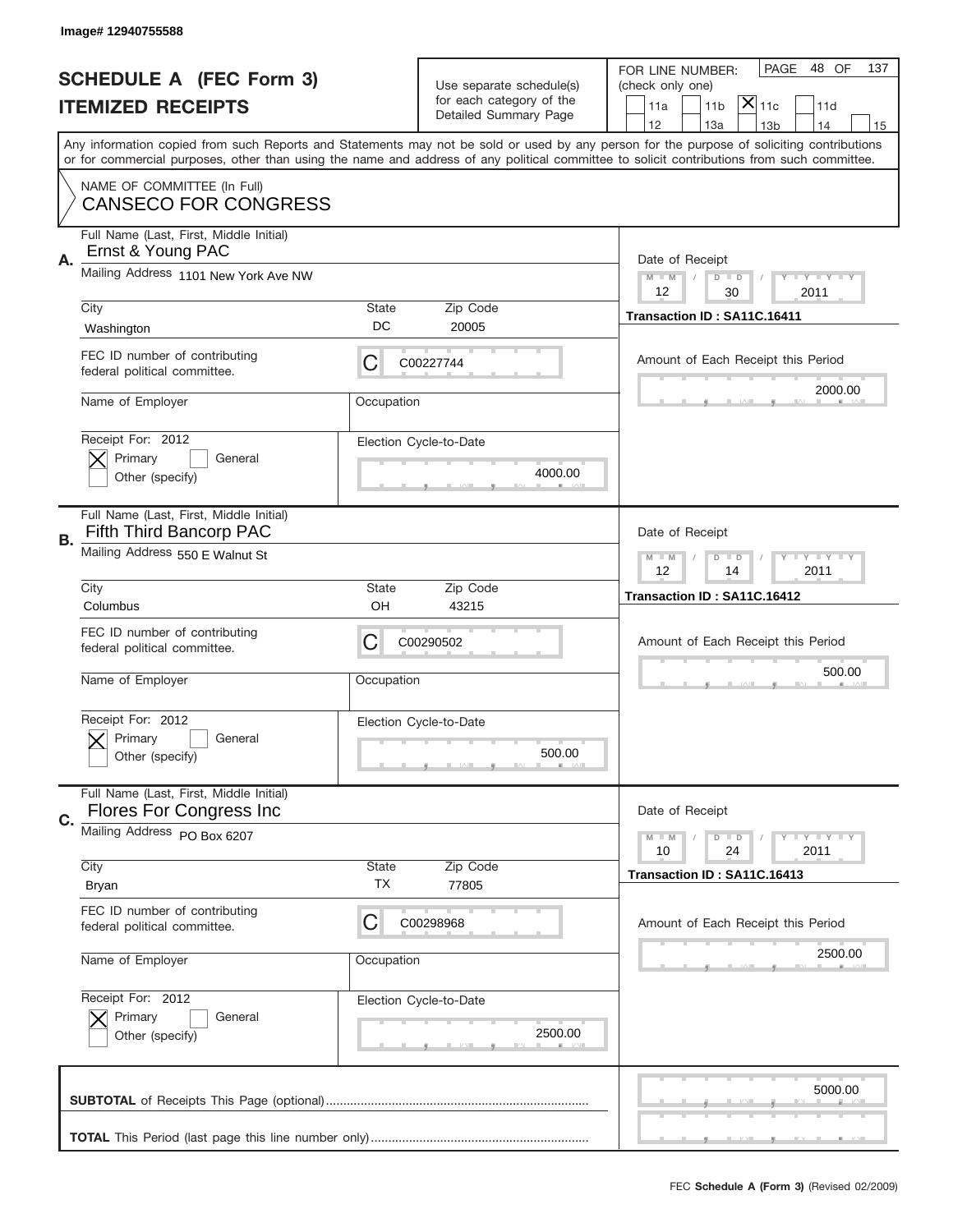|    | Image# 12940755589                                                                  |                    |                                                                               |                                                                                                                                                                                                                                                                                         |
|----|-------------------------------------------------------------------------------------|--------------------|-------------------------------------------------------------------------------|-----------------------------------------------------------------------------------------------------------------------------------------------------------------------------------------------------------------------------------------------------------------------------------------|
|    | <b>SCHEDULE A (FEC Form 3)</b><br><b>ITEMIZED RECEIPTS</b>                          |                    | Use separate schedule(s)<br>for each category of the<br>Detailed Summary Page | PAGE<br>49 OF<br>137<br>FOR LINE NUMBER:<br>(check only one)<br>$ \overline{\mathsf{X}} _{\mathsf{11c}}$<br>11 <sub>b</sub><br>11d<br>11a<br>12<br>13a<br>13 <sub>b</sub><br>14<br>15                                                                                                   |
|    |                                                                                     |                    |                                                                               | Any information copied from such Reports and Statements may not be sold or used by any person for the purpose of soliciting contributions<br>or for commercial purposes, other than using the name and address of any political committee to solicit contributions from such committee. |
|    | NAME OF COMMITTEE (In Full)<br><b>CANSECO FOR CONGRESS</b>                          |                    |                                                                               |                                                                                                                                                                                                                                                                                         |
| Α. | Full Name (Last, First, Middle Initial)<br><b>Great Lakes Sugarbeet Growers PAC</b> |                    |                                                                               | Date of Receipt                                                                                                                                                                                                                                                                         |
|    | Mailing Address 2600 S Euclid Ave                                                   |                    |                                                                               | $M - M$<br><b>LEY LEY LEY</b><br>$D$ $D$<br>10<br>13<br>2011                                                                                                                                                                                                                            |
|    | City<br><b>Bay City</b>                                                             | State<br>MI        | Zip Code<br>48706                                                             | Transaction ID: SA11C.16414                                                                                                                                                                                                                                                             |
|    | FEC ID number of contributing<br>federal political committee.                       | C                  | C00168542                                                                     | Amount of Each Receipt this Period                                                                                                                                                                                                                                                      |
|    | Name of Employer                                                                    | Occupation         |                                                                               | 1000.00                                                                                                                                                                                                                                                                                 |
|    | Receipt For: 2012<br>Primary<br>General<br>Other (specify)                          |                    | Election Cycle-to-Date<br>1000.00                                             |                                                                                                                                                                                                                                                                                         |
| В. | Full Name (Last, First, Middle Initial)<br><b>Greenberg Traurig PAC</b>             |                    |                                                                               | Date of Receipt                                                                                                                                                                                                                                                                         |
|    | Mailing Address 54 State St FI 6                                                    |                    |                                                                               | $D$ $D$<br><b>LYLYLY</b><br>$M - M$<br>10<br>26<br>2011                                                                                                                                                                                                                                 |
|    | City<br>Albany                                                                      | State<br>NY.       | Zip Code<br>12207                                                             | Transaction ID: SA11C.16415                                                                                                                                                                                                                                                             |
|    |                                                                                     |                    |                                                                               |                                                                                                                                                                                                                                                                                         |
|    | FEC ID number of contributing<br>federal political committee.                       | C                  | C00266585                                                                     | Amount of Each Receipt this Period                                                                                                                                                                                                                                                      |
|    | Name of Employer                                                                    | Occupation         |                                                                               | 1000.00                                                                                                                                                                                                                                                                                 |
|    | Receipt For: 2012<br>Primary<br>General<br>Other (specify)                          |                    | Election Cycle-to-Date<br>1000.00                                             |                                                                                                                                                                                                                                                                                         |
|    | Full Name (Last, First, Middle Initial)<br>Gulf States Toyota, Inc. PAC             |                    |                                                                               | Date of Receipt                                                                                                                                                                                                                                                                         |
| C. | Mailing Address 1375 Enclave Parkway                                                |                    |                                                                               | <b>LYLYLY</b><br>$M - M$<br>$D$ $D$<br>12<br>2011<br>16                                                                                                                                                                                                                                 |
|    | City<br>Houston                                                                     | <b>State</b><br>TX | Zip Code<br>77077                                                             | Transaction ID: SA11C.16416                                                                                                                                                                                                                                                             |
|    | FEC ID number of contributing<br>federal political committee.                       | C                  | C00349373                                                                     | Amount of Each Receipt this Period                                                                                                                                                                                                                                                      |
|    | Name of Employer                                                                    | Occupation         |                                                                               | 1000.00                                                                                                                                                                                                                                                                                 |
|    | Receipt For: 2012<br>Primary<br>General<br>Other (specify)                          |                    | Election Cycle-to-Date<br>1000.00                                             |                                                                                                                                                                                                                                                                                         |
|    |                                                                                     |                    |                                                                               | 3000.00                                                                                                                                                                                                                                                                                 |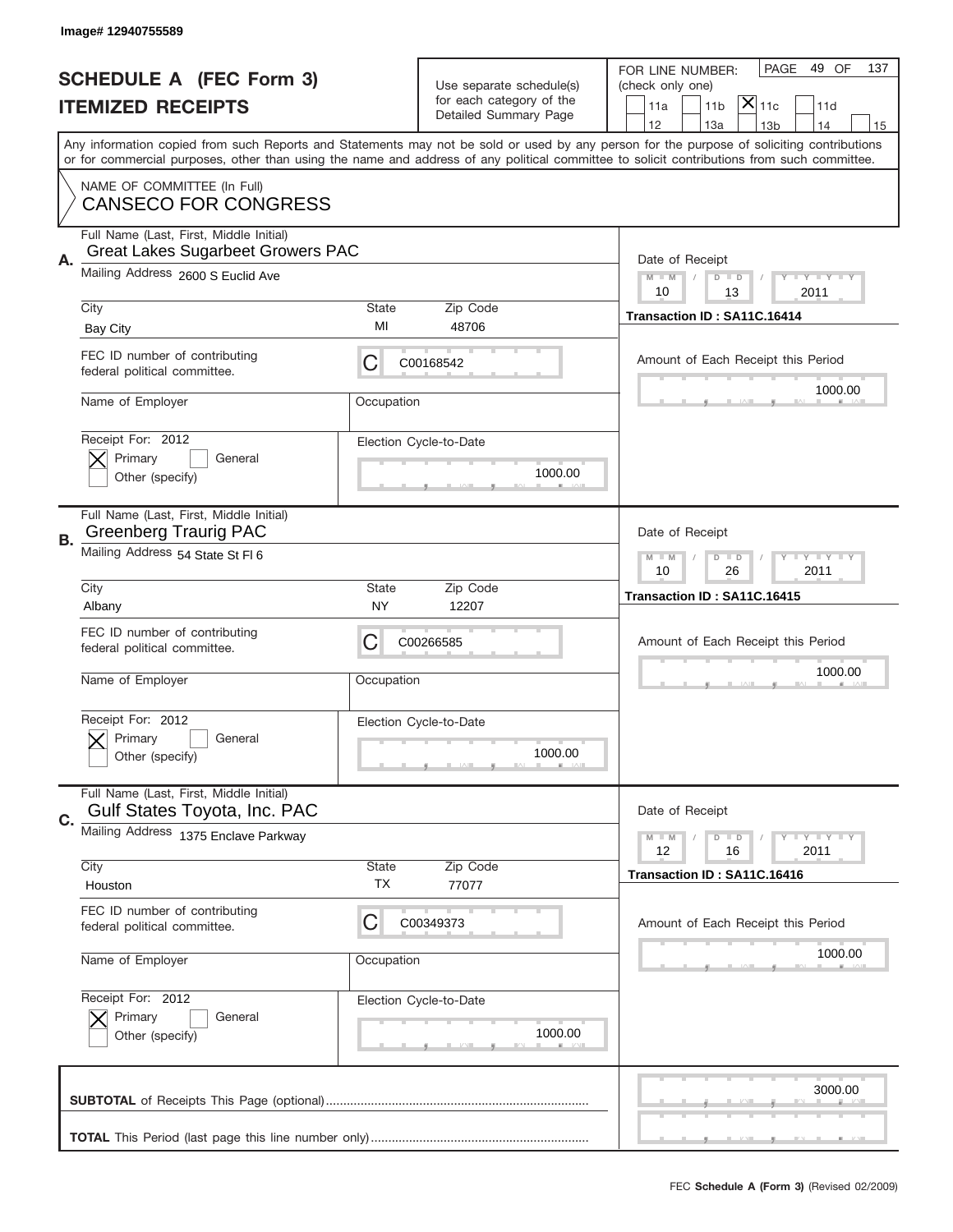|    | Image#12940755590                                              |                    |                                                                               |                                                                                                                                                                                                                                                                                         |
|----|----------------------------------------------------------------|--------------------|-------------------------------------------------------------------------------|-----------------------------------------------------------------------------------------------------------------------------------------------------------------------------------------------------------------------------------------------------------------------------------------|
|    | <b>SCHEDULE A (FEC Form 3)</b><br><b>ITEMIZED RECEIPTS</b>     |                    | Use separate schedule(s)<br>for each category of the<br>Detailed Summary Page | PAGE<br>50 OF<br>137<br>FOR LINE NUMBER:<br>(check only one)<br>$ \overline{\mathsf{X}} _{\mathsf{11c}}$<br>11d<br>11a<br>11 <sub>b</sub><br>12<br>13a<br>14<br>13 <sub>b</sub><br>15                                                                                                   |
|    |                                                                |                    |                                                                               | Any information copied from such Reports and Statements may not be sold or used by any person for the purpose of soliciting contributions<br>or for commercial purposes, other than using the name and address of any political committee to solicit contributions from such committee. |
|    | NAME OF COMMITTEE (In Full)<br><b>CANSECO FOR CONGRESS</b>     |                    |                                                                               |                                                                                                                                                                                                                                                                                         |
| Α. | Full Name (Last, First, Middle Initial)<br>Honeywell Intl. PAC |                    |                                                                               | Date of Receipt                                                                                                                                                                                                                                                                         |
|    | Mailing Address 101 Constitution Avenue, NW Ste 50             |                    |                                                                               | $M - M$<br><b>LY LY LY</b><br>$D$ $D$<br>10<br>26<br>2011                                                                                                                                                                                                                               |
|    | City<br>Washington                                             | State<br>DC        | Zip Code<br>20001                                                             | Transaction ID: SA11C.16417                                                                                                                                                                                                                                                             |
|    | FEC ID number of contributing<br>federal political committee.  | C                  | C00096156                                                                     | Amount of Each Receipt this Period                                                                                                                                                                                                                                                      |
|    | Name of Employer                                               | Occupation         |                                                                               | 1000.00                                                                                                                                                                                                                                                                                 |
|    | Receipt For: 2012<br>Primary<br>General<br>Other (specify)     |                    | Election Cycle-to-Date<br>6000.00                                             |                                                                                                                                                                                                                                                                                         |
| В. | Full Name (Last, First, Middle Initial)<br>Honeywell Intl. PAC |                    |                                                                               | Date of Receipt                                                                                                                                                                                                                                                                         |
|    | Mailing Address 101 Constitution Avenue, NW Ste 50             |                    |                                                                               | $M$ M<br>$D$ $D$<br><b>LYLYLY</b><br>12<br>30<br>2011                                                                                                                                                                                                                                   |
|    | City<br>Washington                                             | State<br>DC        | Zip Code<br>20001                                                             | Transaction ID: SA11C.16418                                                                                                                                                                                                                                                             |
|    |                                                                |                    |                                                                               |                                                                                                                                                                                                                                                                                         |
|    | FEC ID number of contributing<br>federal political committee.  | C                  | C00096156                                                                     | Amount of Each Receipt this Period                                                                                                                                                                                                                                                      |
|    | Name of Employer                                               | Occupation         |                                                                               | 1000.00                                                                                                                                                                                                                                                                                 |
|    | Receipt For: 2012<br>General<br>Primary<br>Other (specify)     |                    | Election Cycle-to-Date<br>7000.00                                             |                                                                                                                                                                                                                                                                                         |
|    | Full Name (Last, First, Middle Initial)<br>Humana, Inc. PAC    |                    |                                                                               | Date of Receipt                                                                                                                                                                                                                                                                         |
|    | Mailing Address 975 F St NW Ste 550                            |                    |                                                                               | <b>LYLYLY</b><br>$M - M$<br>$D$ $D$<br>09<br>2011<br>11                                                                                                                                                                                                                                 |
| C. | City<br>Washington                                             | <b>State</b><br>DC | Zip Code<br>20004                                                             | Transaction ID: SA11C.16419                                                                                                                                                                                                                                                             |
|    | FEC ID number of contributing<br>federal political committee.  | C                  | C00271007                                                                     | Amount of Each Receipt this Period                                                                                                                                                                                                                                                      |
|    | Name of Employer                                               | Occupation         |                                                                               | 2500.00                                                                                                                                                                                                                                                                                 |
|    | Receipt For: 2012<br>Primary<br>General<br>Other (specify)     |                    | Election Cycle-to-Date<br>2500.00                                             |                                                                                                                                                                                                                                                                                         |
|    |                                                                |                    |                                                                               | 4500.00                                                                                                                                                                                                                                                                                 |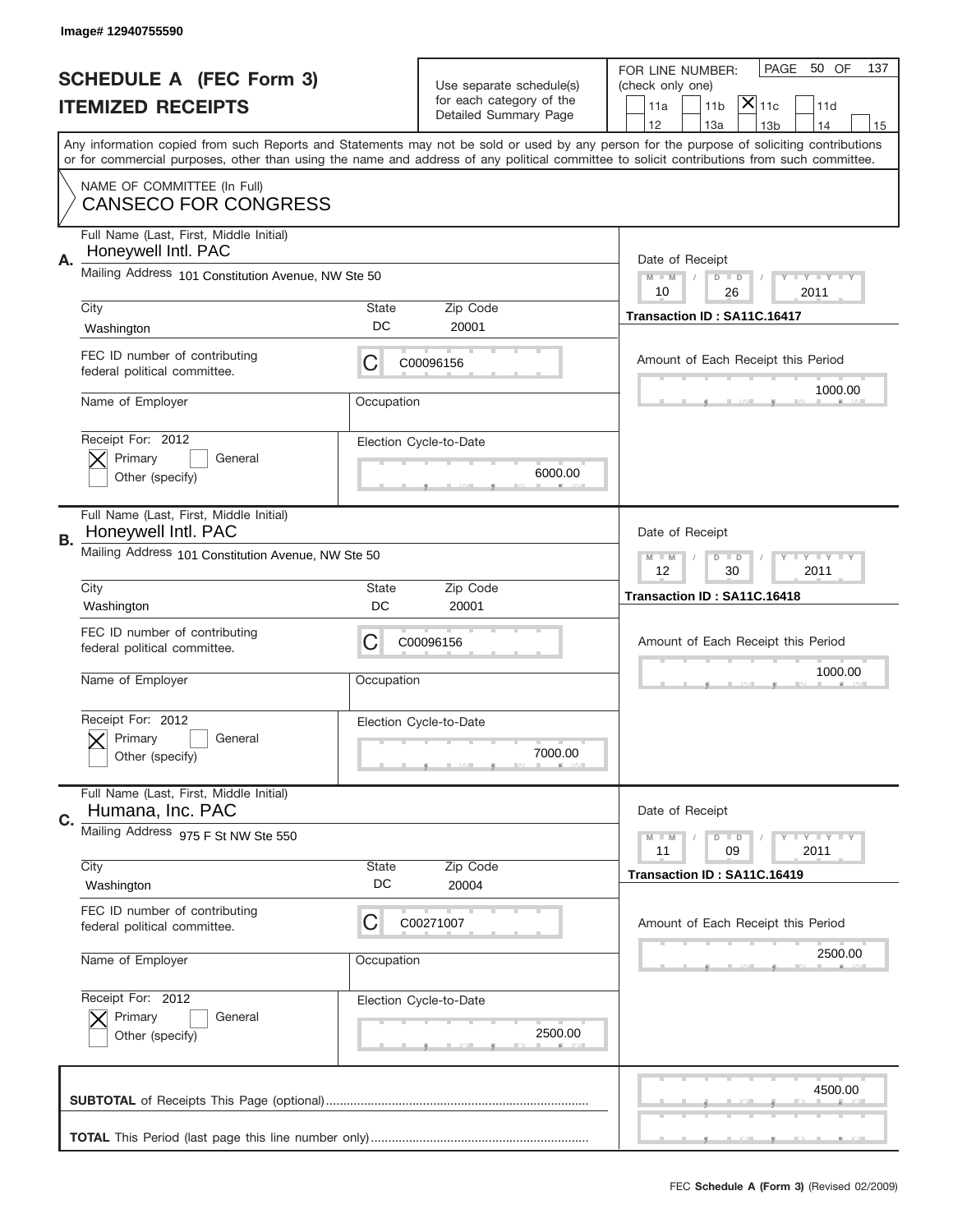|    | Image# 12940755591                                                                                 |              |                                                      |                                                                                                                                                                                                                                                                                         |
|----|----------------------------------------------------------------------------------------------------|--------------|------------------------------------------------------|-----------------------------------------------------------------------------------------------------------------------------------------------------------------------------------------------------------------------------------------------------------------------------------------|
|    | <b>SCHEDULE A (FEC Form 3)</b>                                                                     |              |                                                      | PAGE<br>51 OF<br>137<br>FOR LINE NUMBER:                                                                                                                                                                                                                                                |
|    | <b>ITEMIZED RECEIPTS</b>                                                                           |              | Use separate schedule(s)<br>for each category of the | (check only one)<br>$ \mathsf{X} _{\mathsf{11c}}$<br>11 <sub>b</sub><br>11d<br>11a                                                                                                                                                                                                      |
|    |                                                                                                    |              | Detailed Summary Page                                | 12<br>13a<br>14<br>13 <sub>b</sub><br>15                                                                                                                                                                                                                                                |
|    |                                                                                                    |              |                                                      | Any information copied from such Reports and Statements may not be sold or used by any person for the purpose of soliciting contributions<br>or for commercial purposes, other than using the name and address of any political committee to solicit contributions from such committee. |
|    | NAME OF COMMITTEE (In Full)                                                                        |              |                                                      |                                                                                                                                                                                                                                                                                         |
|    | <b>CANSECO FOR CONGRESS</b>                                                                        |              |                                                      |                                                                                                                                                                                                                                                                                         |
|    | Full Name (Last, First, Middle Initial)<br>Independent Insurance Agents and Brokers of America PAC |              |                                                      |                                                                                                                                                                                                                                                                                         |
| Α. | Mailing Address 412 1st St SE Ste 300                                                              |              |                                                      | Date of Receipt<br><b>LYLYLY</b><br>$M - M$<br>$D$ $D$                                                                                                                                                                                                                                  |
|    | City                                                                                               | <b>State</b> | Zip Code                                             | 11<br>29<br>2011                                                                                                                                                                                                                                                                        |
|    | Washington                                                                                         | DC           | 20003                                                | Transaction ID: SA11C.16420                                                                                                                                                                                                                                                             |
|    | FEC ID number of contributing<br>federal political committee.                                      | С            | C00022343                                            | Amount of Each Receipt this Period                                                                                                                                                                                                                                                      |
|    | Name of Employer                                                                                   | Occupation   |                                                      | 1000.00                                                                                                                                                                                                                                                                                 |
|    | Receipt For: 2012                                                                                  |              | Election Cycle-to-Date                               |                                                                                                                                                                                                                                                                                         |
|    | IХ<br>General<br>Primary<br>Other (specify)                                                        |              | 6000.00                                              |                                                                                                                                                                                                                                                                                         |
|    |                                                                                                    |              |                                                      |                                                                                                                                                                                                                                                                                         |
| В. | Full Name (Last, First, Middle Initial)<br><b>Investment Company Institute PAC</b>                 |              |                                                      | Date of Receipt                                                                                                                                                                                                                                                                         |
|    | Mailing Address 1404 H St NW # 1200                                                                |              |                                                      | <b>LYLYLY</b><br>$M - M$<br>$D$ $D$<br>12<br>30<br>2011                                                                                                                                                                                                                                 |
|    | City                                                                                               | <b>State</b> | Zip Code                                             | Transaction ID: SA11C.16421                                                                                                                                                                                                                                                             |
|    | Washington                                                                                         | DC           | 20005                                                |                                                                                                                                                                                                                                                                                         |
|    | FEC ID number of contributing<br>federal political committee.                                      | C            | C00105981                                            | Amount of Each Receipt this Period                                                                                                                                                                                                                                                      |
|    | Name of Employer                                                                                   | Occupation   |                                                      | 1000.00                                                                                                                                                                                                                                                                                 |
|    |                                                                                                    |              |                                                      |                                                                                                                                                                                                                                                                                         |
|    | Receipt For: 2012                                                                                  |              | Election Cycle-to-Date                               |                                                                                                                                                                                                                                                                                         |
|    | Primary<br>General<br>Other (specify)                                                              |              | 5000.00                                              |                                                                                                                                                                                                                                                                                         |
|    |                                                                                                    |              |                                                      |                                                                                                                                                                                                                                                                                         |
| C. | Full Name (Last, First, Middle Initial)<br>JP Morgan Chase & Co. Political Action Committee        |              |                                                      | Date of Receipt                                                                                                                                                                                                                                                                         |
|    | Mailing Address 10 S Dearborn St                                                                   |              |                                                      | <b>LEY LEY LEY</b><br>$M - M$<br>$D$ $D$<br>12<br>30<br>2011                                                                                                                                                                                                                            |
|    | City                                                                                               | <b>State</b> | Zip Code                                             | Transaction ID: SA11C.16422                                                                                                                                                                                                                                                             |
|    | Chicago                                                                                            | IL           | 60603                                                |                                                                                                                                                                                                                                                                                         |
|    | FEC ID number of contributing<br>federal political committee.                                      | С            | C00128512                                            | Amount of Each Receipt this Period                                                                                                                                                                                                                                                      |
|    | Name of Employer                                                                                   | Occupation   |                                                      | 1000.00                                                                                                                                                                                                                                                                                 |
|    | Receipt For: 2012                                                                                  |              | Election Cycle-to-Date                               |                                                                                                                                                                                                                                                                                         |
|    | Primary<br>General<br>Other (specify)                                                              |              | 5000.00                                              |                                                                                                                                                                                                                                                                                         |
|    |                                                                                                    |              |                                                      |                                                                                                                                                                                                                                                                                         |
|    |                                                                                                    |              |                                                      | 3000.00                                                                                                                                                                                                                                                                                 |
|    |                                                                                                    |              |                                                      |                                                                                                                                                                                                                                                                                         |
|    |                                                                                                    |              |                                                      |                                                                                                                                                                                                                                                                                         |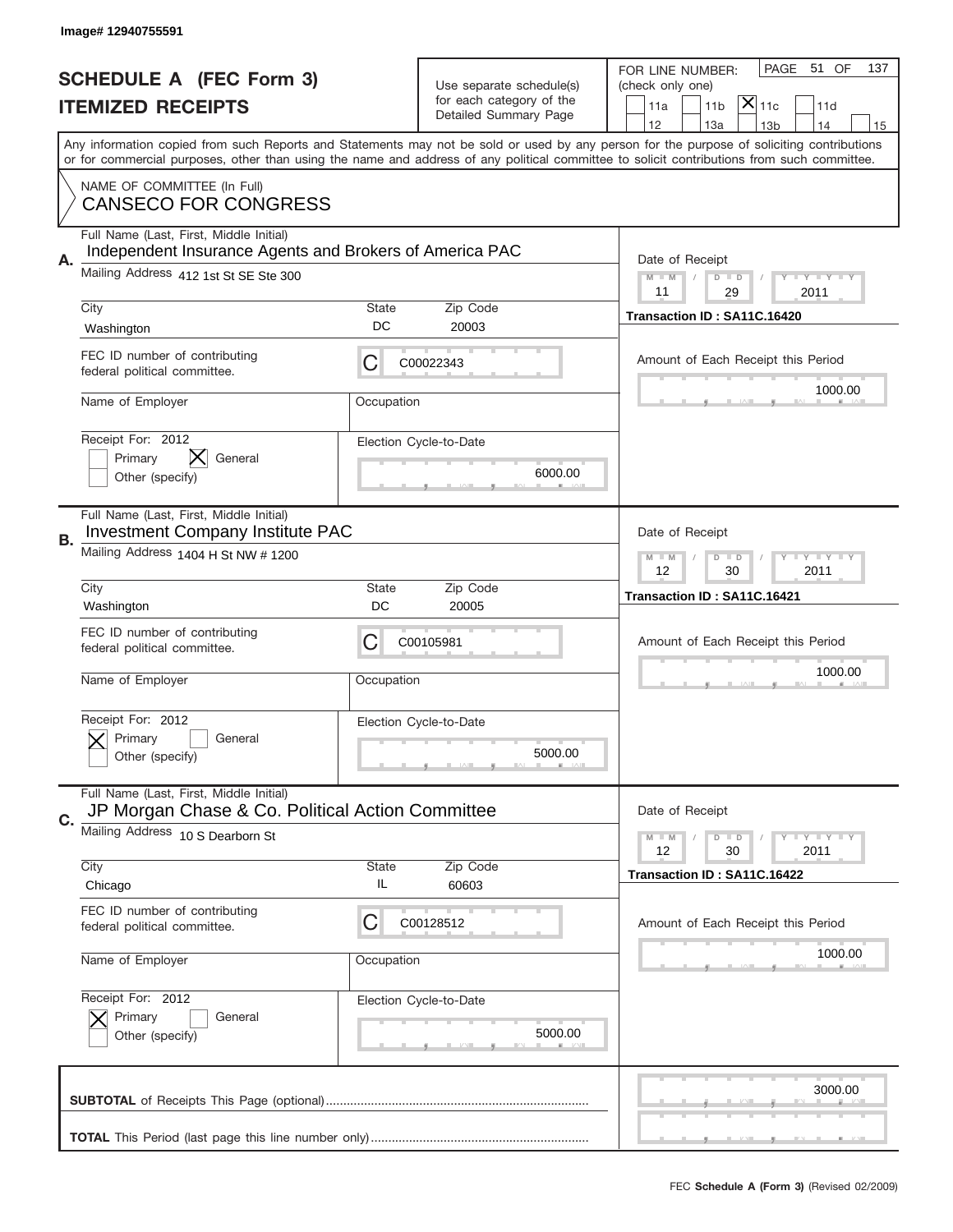|    | Image# 12940755592                                            |             |                                                   |                                                                                                                                                                                                                                                                                                                                     |
|----|---------------------------------------------------------------|-------------|---------------------------------------------------|-------------------------------------------------------------------------------------------------------------------------------------------------------------------------------------------------------------------------------------------------------------------------------------------------------------------------------------|
|    | <b>SCHEDULE A (FEC Form 3)</b>                                |             | Use separate schedule(s)                          | PAGE 52 OF<br>137<br>FOR LINE NUMBER:<br>(check only one)                                                                                                                                                                                                                                                                           |
|    | <b>ITEMIZED RECEIPTS</b>                                      |             | for each category of the<br>Detailed Summary Page | $ \overline{\mathsf{X}} _{\mathsf{11c}}$<br>11 <sub>b</sub><br>11d<br>11a                                                                                                                                                                                                                                                           |
|    |                                                               |             |                                                   | 12<br>13a<br>13 <sub>b</sub><br>14<br>15<br>Any information copied from such Reports and Statements may not be sold or used by any person for the purpose of soliciting contributions<br>or for commercial purposes, other than using the name and address of any political committee to solicit contributions from such committee. |
|    | NAME OF COMMITTEE (In Full)<br><b>CANSECO FOR CONGRESS</b>    |             |                                                   |                                                                                                                                                                                                                                                                                                                                     |
| Α. | Full Name (Last, First, Middle Initial)<br><b>KOCHPAC</b>     |             |                                                   | Date of Receipt                                                                                                                                                                                                                                                                                                                     |
|    | Mailing Address 600 14th St NW Ste 800                        |             |                                                   | $M - M$<br><b>LEY LEY LEY</b><br>$D$ $D$<br>12<br>2011<br>07                                                                                                                                                                                                                                                                        |
|    | City<br>Washington                                            | State<br>DC | Zip Code<br>20005                                 | Transaction ID: SA11C.16424                                                                                                                                                                                                                                                                                                         |
|    | FEC ID number of contributing<br>federal political committee. | C           | C00236489                                         | Amount of Each Receipt this Period<br>2500.00                                                                                                                                                                                                                                                                                       |
|    | Name of Employer                                              | Occupation  |                                                   |                                                                                                                                                                                                                                                                                                                                     |
|    | Receipt For: 2012<br>Primary<br>General<br>Other (specify)    |             | Election Cycle-to-Date<br>5000.00                 |                                                                                                                                                                                                                                                                                                                                     |
| В. | Full Name (Last, First, Middle Initial)<br><b>KOCHPAC</b>     |             |                                                   | Date of Receipt                                                                                                                                                                                                                                                                                                                     |
|    | Mailing Address 600 14th St NW Ste 800                        |             |                                                   | $M$ M<br>$D$ $D$<br><b>LYLYLY</b><br>12<br>30<br>2011                                                                                                                                                                                                                                                                               |
|    | City<br>Washington                                            | State<br>DC | Zip Code<br>20005                                 | Transaction ID: SA11C.16425                                                                                                                                                                                                                                                                                                         |
|    | FEC ID number of contributing<br>federal political committee. | C           | C00236489                                         | Amount of Each Receipt this Period                                                                                                                                                                                                                                                                                                  |
|    |                                                               |             |                                                   | 2500.00                                                                                                                                                                                                                                                                                                                             |
|    | Name of Employer                                              | Occupation  |                                                   |                                                                                                                                                                                                                                                                                                                                     |
|    | Receipt For: 2012<br>General<br>Primary<br>Other (specify)    |             | Election Cycle-to-Date<br>7500.00                 |                                                                                                                                                                                                                                                                                                                                     |
| C. | Full Name (Last, First, Middle Initial)<br><b>KPMG PAC</b>    |             |                                                   | Date of Receipt                                                                                                                                                                                                                                                                                                                     |
|    | Mailing Address 320 1st St SE                                 |             |                                                   | $D$ $D$<br><b>LY LY LY</b><br>$M - M$<br>02<br>2011<br>11                                                                                                                                                                                                                                                                           |
|    | City<br>Washington                                            | State<br>DC | Zip Code<br>20003                                 | Transaction ID: SA11C.16426                                                                                                                                                                                                                                                                                                         |
|    | FEC ID number of contributing<br>federal political committee. | C           | C00280222                                         | Amount of Each Receipt this Period                                                                                                                                                                                                                                                                                                  |
|    | Name of Employer                                              | Occupation  |                                                   | 1000.00                                                                                                                                                                                                                                                                                                                             |
|    | Receipt For: 2012<br>Primary<br>General<br>Other (specify)    |             | Election Cycle-to-Date<br>5000.00                 |                                                                                                                                                                                                                                                                                                                                     |
|    |                                                               |             |                                                   | 6000.00                                                                                                                                                                                                                                                                                                                             |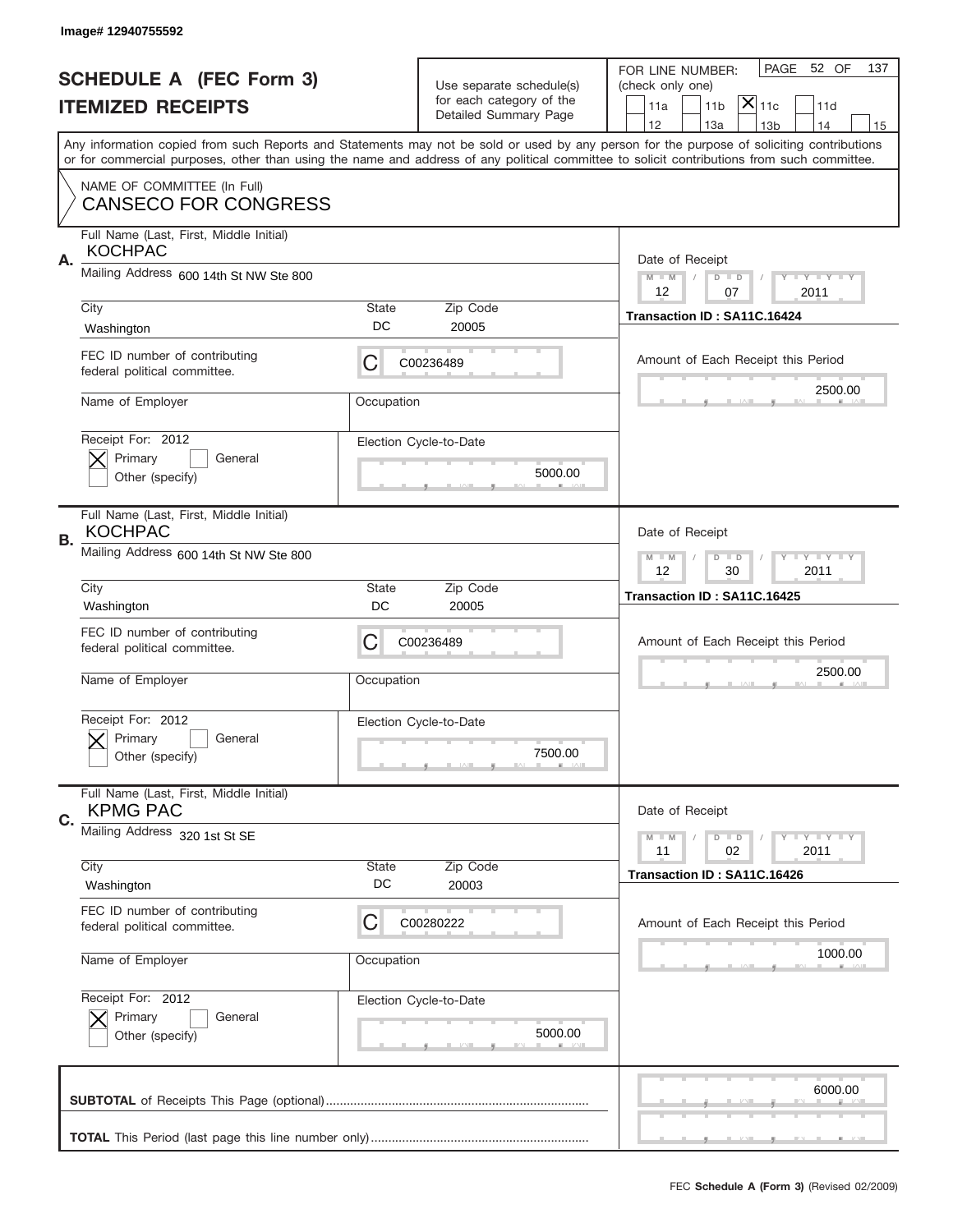|    | Image#12940755593                                                                  |                    |                                                   |                                                                                                                                                                                                                                                                                                                                     |
|----|------------------------------------------------------------------------------------|--------------------|---------------------------------------------------|-------------------------------------------------------------------------------------------------------------------------------------------------------------------------------------------------------------------------------------------------------------------------------------------------------------------------------------|
|    | <b>SCHEDULE A (FEC Form 3)</b>                                                     |                    | Use separate schedule(s)                          | PAGE 53 OF<br>137<br>FOR LINE NUMBER:<br>(check only one)                                                                                                                                                                                                                                                                           |
|    | <b>ITEMIZED RECEIPTS</b>                                                           |                    | for each category of the<br>Detailed Summary Page | $ \overline{\mathsf{X}} _{\mathsf{11c}}$<br>11 <sub>b</sub><br>11d<br>11a                                                                                                                                                                                                                                                           |
|    |                                                                                    |                    |                                                   | 12<br>13a<br>13 <sub>b</sub><br>14<br>15<br>Any information copied from such Reports and Statements may not be sold or used by any person for the purpose of soliciting contributions<br>or for commercial purposes, other than using the name and address of any political committee to solicit contributions from such committee. |
|    | NAME OF COMMITTEE (In Full)<br><b>CANSECO FOR CONGRESS</b>                         |                    |                                                   |                                                                                                                                                                                                                                                                                                                                     |
| Α. | Full Name (Last, First, Middle Initial)<br><b>KPMG PAC</b>                         |                    |                                                   | Date of Receipt                                                                                                                                                                                                                                                                                                                     |
|    | Mailing Address 320 1st St SE                                                      |                    |                                                   | $M - M$<br><b>LEY LEY LEY</b><br>$D$ $D$<br>02<br>11<br>2011                                                                                                                                                                                                                                                                        |
|    | City<br>Washington                                                                 | State<br>DC        | Zip Code<br>20003                                 | Transaction ID: SA11C.16427                                                                                                                                                                                                                                                                                                         |
|    | FEC ID number of contributing<br>federal political committee.                      | C                  | C00280222                                         | Amount of Each Receipt this Period                                                                                                                                                                                                                                                                                                  |
|    | Name of Employer                                                                   | Occupation         |                                                   | 500.00                                                                                                                                                                                                                                                                                                                              |
|    | Receipt For: 2012<br>X<br>Primary<br>General<br>Other (specify)                    |                    | Election Cycle-to-Date<br>5500.00                 |                                                                                                                                                                                                                                                                                                                                     |
| В. | Full Name (Last, First, Middle Initial)<br><b>Lockheed Martin PAC</b>              |                    |                                                   | Date of Receipt                                                                                                                                                                                                                                                                                                                     |
|    | Mailing Address 2121 Crystal Dr Ste 100                                            |                    |                                                   | $M$ M<br>$D$ $D$<br><b>LYLYLY</b><br>12<br>30<br>2011                                                                                                                                                                                                                                                                               |
|    | City<br>Arlington                                                                  | State<br>VA        | Zip Code<br>22202                                 | Transaction ID: SA11C.16428                                                                                                                                                                                                                                                                                                         |
|    | FEC ID number of contributing<br>federal political committee.                      | C                  | C00303024                                         | Amount of Each Receipt this Period                                                                                                                                                                                                                                                                                                  |
|    | Name of Employer                                                                   | Occupation         |                                                   | 1000.00                                                                                                                                                                                                                                                                                                                             |
|    | Receipt For: 2012<br>Primary<br>General<br>Other (specify)                         |                    | Election Cycle-to-Date<br>1000.00                 |                                                                                                                                                                                                                                                                                                                                     |
| C. | Full Name (Last, First, Middle Initial)<br>National Petrochemical & Refiners Assn. |                    |                                                   | Date of Receipt                                                                                                                                                                                                                                                                                                                     |
|    | Mailing Address 1667 K St. NW, Ste. 700                                            |                    |                                                   | $I - Y - I - Y - I - Y$<br>$M - M$<br>$D$ $D$<br>12<br>2011<br>30                                                                                                                                                                                                                                                                   |
|    | City<br>Washington                                                                 | <b>State</b><br>DC | Zip Code<br>20006                                 | Transaction ID: SA11C.16431                                                                                                                                                                                                                                                                                                         |
|    |                                                                                    |                    |                                                   |                                                                                                                                                                                                                                                                                                                                     |
|    | FEC ID number of contributing<br>federal political committee.                      | C                  | C00415026                                         | Amount of Each Receipt this Period                                                                                                                                                                                                                                                                                                  |
|    | Name of Employer                                                                   | Occupation         |                                                   | 2500.00                                                                                                                                                                                                                                                                                                                             |
|    | Receipt For: 2012<br>Primary<br>General<br>Other (specify)                         |                    | Election Cycle-to-Date<br>2500.00                 |                                                                                                                                                                                                                                                                                                                                     |
|    |                                                                                    |                    |                                                   | 4000.00                                                                                                                                                                                                                                                                                                                             |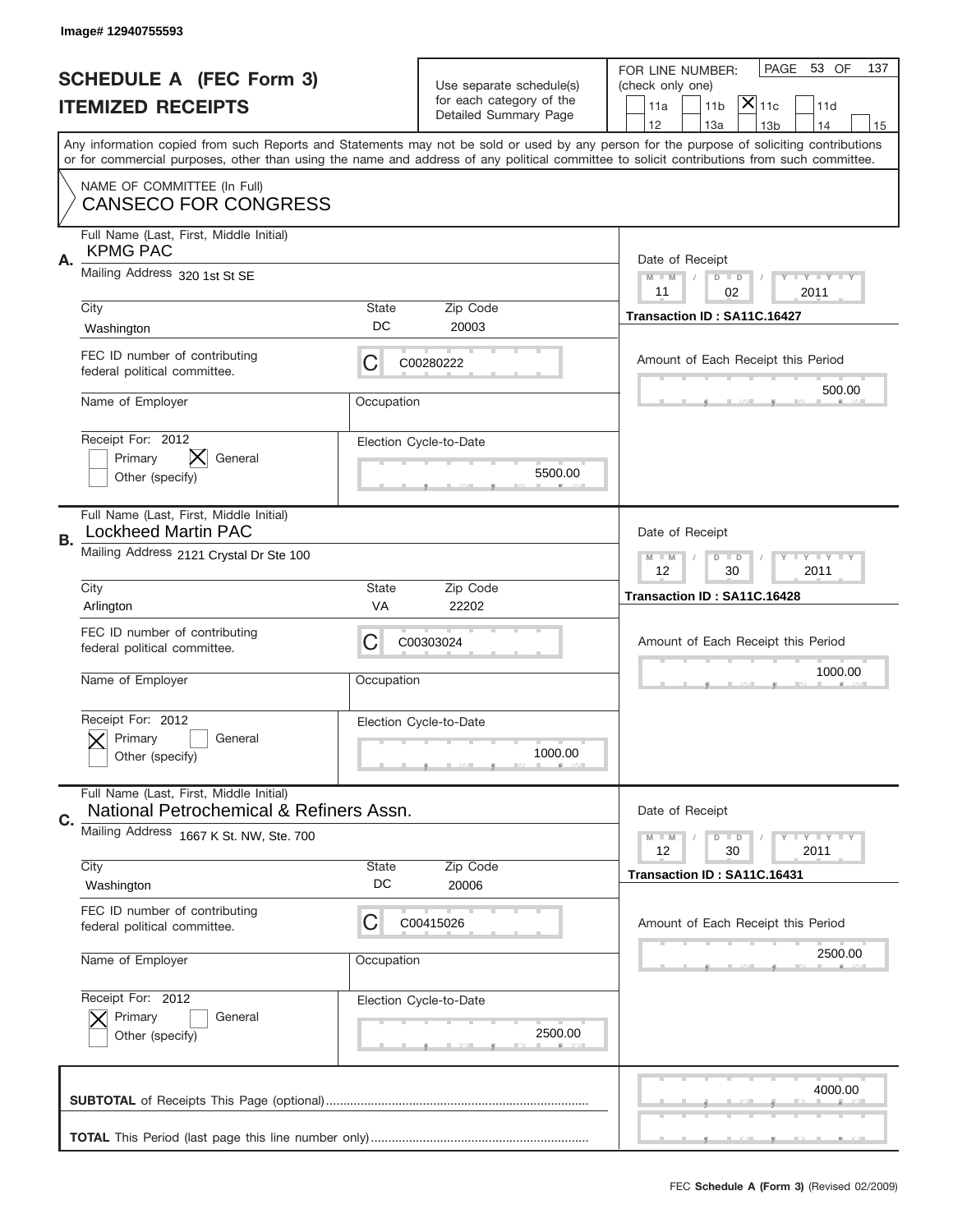| Image# 12940755594                                                                      |                                                              |                                                                               |                                                                                                                                                                                                                                                                                         |
|-----------------------------------------------------------------------------------------|--------------------------------------------------------------|-------------------------------------------------------------------------------|-----------------------------------------------------------------------------------------------------------------------------------------------------------------------------------------------------------------------------------------------------------------------------------------|
| <b>SCHEDULE A (FEC Form 3)</b><br><b>ITEMIZED RECEIPTS</b>                              |                                                              | Use separate schedule(s)<br>for each category of the<br>Detailed Summary Page | PAGE<br>54 OF<br>137<br>FOR LINE NUMBER:<br>(check only one)<br>$ \overline{\mathsf{X}} _{\mathsf{11c}}$<br>11 <sub>b</sub><br>11a<br>11d<br>12<br>13a<br>13 <sub>b</sub><br>14<br>15                                                                                                   |
|                                                                                         |                                                              |                                                                               | Any information copied from such Reports and Statements may not be sold or used by any person for the purpose of soliciting contributions<br>or for commercial purposes, other than using the name and address of any political committee to solicit contributions from such committee. |
| NAME OF COMMITTEE (In Full)<br><b>CANSECO FOR CONGRESS</b>                              |                                                              |                                                                               |                                                                                                                                                                                                                                                                                         |
| Full Name (Last, First, Middle Initial)<br>А.                                           | NATIONAL RIFLE ASSOCIATION OF AMERICA POLITICAL VICTORY FUND |                                                                               | Date of Receipt                                                                                                                                                                                                                                                                         |
| Mailing Address 11250 Waples Mill Rd                                                    |                                                              |                                                                               | $M - M$<br><b>LY LY LY</b><br>$D$ $D$<br>12<br>16<br>2011                                                                                                                                                                                                                               |
| City<br>Fairfax                                                                         | State<br>VA                                                  | Zip Code<br>22030                                                             | Transaction ID: SA11C.16432                                                                                                                                                                                                                                                             |
| FEC ID number of contributing<br>federal political committee.                           | C                                                            | C00053553                                                                     | Amount of Each Receipt this Period                                                                                                                                                                                                                                                      |
| Name of Employer                                                                        | Occupation                                                   |                                                                               | 2500.00                                                                                                                                                                                                                                                                                 |
| Receipt For: 2012<br>Primary<br>Other (specify)                                         | General                                                      | Election Cycle-to-Date<br>6000.00                                             |                                                                                                                                                                                                                                                                                         |
| Full Name (Last, First, Middle Initial)<br>В.<br>Mailing Address 4121 Wilson Blvd Fl 10 | National Telecommunications Cooperation Association PAC      |                                                                               | Date of Receipt<br>$M$ M<br>$D$ $D$<br><b>LY LY LY</b>                                                                                                                                                                                                                                  |
| City<br>Arlington                                                                       | State<br>VA                                                  | Zip Code<br>22203                                                             | 12<br>2011<br>14<br>Transaction ID: SA11C.16445                                                                                                                                                                                                                                         |
| FEC ID number of contributing<br>federal political committee.                           | C                                                            | C00004473                                                                     | Amount of Each Receipt this Period                                                                                                                                                                                                                                                      |
| Name of Employer                                                                        | Occupation                                                   |                                                                               | 1000.00                                                                                                                                                                                                                                                                                 |
| Receipt For: 2012<br>Primary<br>Other (specify)                                         | General                                                      | Election Cycle-to-Date<br>1000.00                                             |                                                                                                                                                                                                                                                                                         |
| Full Name (Last, First, Middle Initial)<br><b>NuStarpac</b><br>C.                       |                                                              |                                                                               | Date of Receipt                                                                                                                                                                                                                                                                         |
| Mailing Address 2330 North Loop 1604 W                                                  |                                                              |                                                                               | $M - M$<br>$D$ $D$<br><b>LY LY LY</b><br>2011<br>12<br>31                                                                                                                                                                                                                               |
| City<br>San Antonio                                                                     | <b>State</b><br>ТX                                           | Zip Code<br>78248                                                             | Transaction ID: SA11C.16433                                                                                                                                                                                                                                                             |
| FEC ID number of contributing<br>federal political committee.                           | C                                                            | C00435321                                                                     | Amount of Each Receipt this Period                                                                                                                                                                                                                                                      |
| Name of Employer                                                                        | Occupation                                                   |                                                                               | 2500.00                                                                                                                                                                                                                                                                                 |
|                                                                                         |                                                              |                                                                               |                                                                                                                                                                                                                                                                                         |
| Receipt For: 2012<br>Primary<br>Other (specify)                                         | General                                                      | Election Cycle-to-Date<br>6000.00                                             |                                                                                                                                                                                                                                                                                         |
|                                                                                         |                                                              |                                                                               | 6000.00                                                                                                                                                                                                                                                                                 |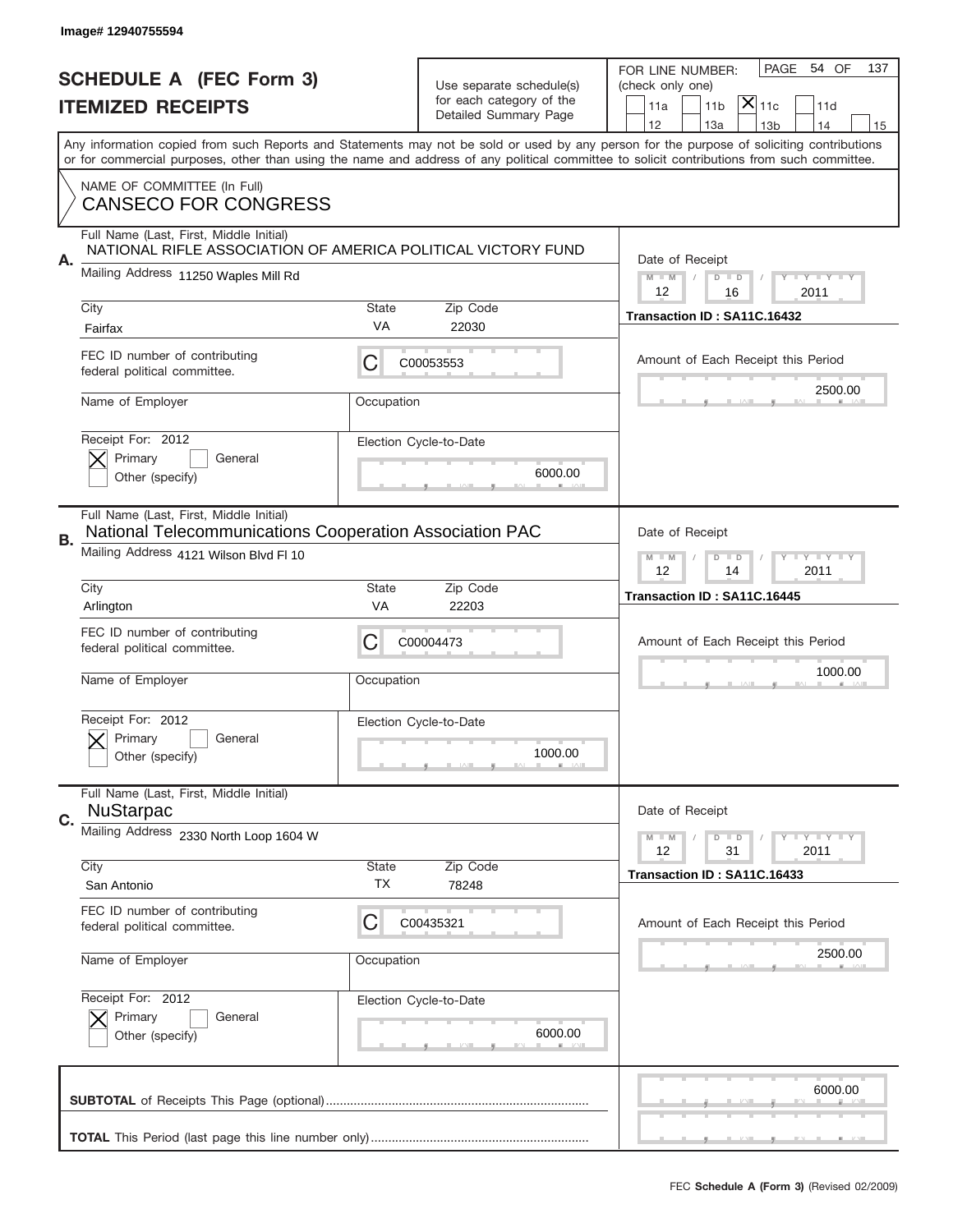|    | Image# 12940755595                                                                                                                          |                    |                                                   |                                                                                                                                                                                                                                                                                                                                     |
|----|---------------------------------------------------------------------------------------------------------------------------------------------|--------------------|---------------------------------------------------|-------------------------------------------------------------------------------------------------------------------------------------------------------------------------------------------------------------------------------------------------------------------------------------------------------------------------------------|
|    | <b>SCHEDULE A (FEC Form 3)</b>                                                                                                              |                    | Use separate schedule(s)                          | PAGE<br>55 OF<br>137<br>FOR LINE NUMBER:<br>(check only one)                                                                                                                                                                                                                                                                        |
|    | <b>ITEMIZED RECEIPTS</b>                                                                                                                    |                    | for each category of the<br>Detailed Summary Page | $ \mathsf{\overline{X}} _{\mathsf{11c}}$<br>11a<br>11 <sub>b</sub><br>11d                                                                                                                                                                                                                                                           |
|    |                                                                                                                                             |                    |                                                   | 12<br>13a<br>13 <sub>b</sub><br>14<br>15<br>Any information copied from such Reports and Statements may not be sold or used by any person for the purpose of soliciting contributions<br>or for commercial purposes, other than using the name and address of any political committee to solicit contributions from such committee. |
|    | NAME OF COMMITTEE (In Full)<br><b>CANSECO FOR CONGRESS</b>                                                                                  |                    |                                                   |                                                                                                                                                                                                                                                                                                                                     |
| Α. | Full Name (Last, First, Middle Initial)<br><b>OLSON FOR CONGRESS COMMITTEE</b>                                                              |                    |                                                   | Date of Receipt                                                                                                                                                                                                                                                                                                                     |
|    | Mailing Address PO Box 16381                                                                                                                |                    |                                                   | $M - M$<br><b>LEY LEY LEY</b><br>$D$ $D$<br>10<br>13<br>2011                                                                                                                                                                                                                                                                        |
|    | City<br>Sugar Land                                                                                                                          | State<br><b>TX</b> | Zip Code<br>77496                                 | Transaction ID: SA11C.16434                                                                                                                                                                                                                                                                                                         |
|    | FEC ID number of contributing<br>federal political committee.                                                                               | С                  | C00437913                                         | Amount of Each Receipt this Period                                                                                                                                                                                                                                                                                                  |
|    | Name of Employer                                                                                                                            | Occupation         |                                                   | 1000.00                                                                                                                                                                                                                                                                                                                             |
|    | Receipt For: 2012<br>Primary<br>General<br>Other (specify)                                                                                  |                    | Election Cycle-to-Date<br>1000.00                 |                                                                                                                                                                                                                                                                                                                                     |
| В. | Full Name (Last, First, Middle Initial)<br>People for Enterprise Trade & Economic Growth (PETE PAC)<br>Mailing Address 3686 King St Ste 146 |                    |                                                   | Date of Receipt<br>$D$ $D$<br><b>LY LY LY</b><br>$M - M$                                                                                                                                                                                                                                                                            |
|    | City                                                                                                                                        | State              | Zip Code                                          | 12<br>31<br>2011                                                                                                                                                                                                                                                                                                                    |
|    | Alexandria                                                                                                                                  | VA                 | 22302                                             | Transaction ID: SA11C.16435                                                                                                                                                                                                                                                                                                         |
|    | FEC ID number of contributing<br>federal political committee.                                                                               | C                  | C00363770                                         | Amount of Each Receipt this Period<br>5000.00                                                                                                                                                                                                                                                                                       |
|    |                                                                                                                                             |                    |                                                   |                                                                                                                                                                                                                                                                                                                                     |
|    | Name of Employer                                                                                                                            | Occupation         |                                                   |                                                                                                                                                                                                                                                                                                                                     |
|    | Receipt For: 2012<br>General<br>Primary<br>Other (specify)                                                                                  |                    | Election Cycle-to-Date<br>10000.00                |                                                                                                                                                                                                                                                                                                                                     |
|    | Full Name (Last, First, Middle Initial)<br><b>Pepsico Concerned Citizens Fund</b>                                                           |                    |                                                   | Date of Receipt                                                                                                                                                                                                                                                                                                                     |
| C. | Mailing Address 700 Anderson Hill Rd                                                                                                        |                    |                                                   | <b>LYLYLY</b><br>$M - M$<br>$D$ $D$<br>2011<br>11<br>18                                                                                                                                                                                                                                                                             |
|    | City<br>Purchase                                                                                                                            | State<br>NY.       | Zip Code<br>10577                                 | Transaction ID: SA11C.16436                                                                                                                                                                                                                                                                                                         |
|    | FEC ID number of contributing<br>federal political committee.                                                                               | С                  | C00039321                                         | Amount of Each Receipt this Period                                                                                                                                                                                                                                                                                                  |
|    | Name of Employer                                                                                                                            | Occupation         |                                                   | 1000.00                                                                                                                                                                                                                                                                                                                             |
|    | Receipt For: 2012<br>Primary<br>General<br>Other (specify)                                                                                  |                    | Election Cycle-to-Date<br>1000.00                 |                                                                                                                                                                                                                                                                                                                                     |
|    |                                                                                                                                             |                    |                                                   | 7000.00                                                                                                                                                                                                                                                                                                                             |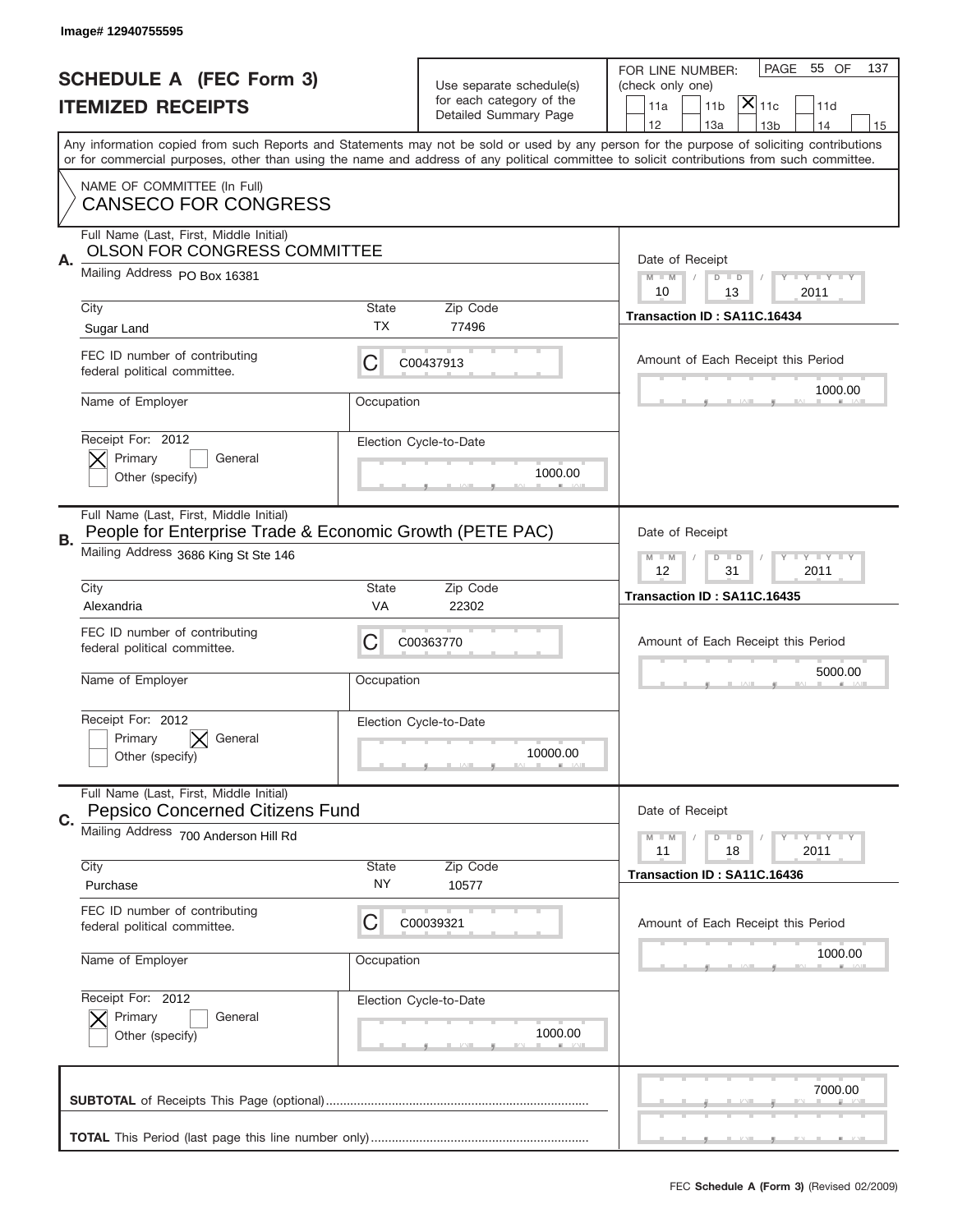|    | Image# 12940755596                                                                               |             |                          |                                                                                                                                                                                                                                                                                         |
|----|--------------------------------------------------------------------------------------------------|-------------|--------------------------|-----------------------------------------------------------------------------------------------------------------------------------------------------------------------------------------------------------------------------------------------------------------------------------------|
|    | <b>SCHEDULE A (FEC Form 3)</b>                                                                   |             | Use separate schedule(s) | PAGE<br>56 OF<br>137<br>FOR LINE NUMBER:<br>(check only one)                                                                                                                                                                                                                            |
|    | <b>ITEMIZED RECEIPTS</b>                                                                         |             | for each category of the | $ \overline{\mathsf{X}} _{\mathsf{11c}}$<br>11d<br>11a<br>11 <sub>b</sub>                                                                                                                                                                                                               |
|    |                                                                                                  |             | Detailed Summary Page    | 12<br>13a<br>14<br>13 <sub>b</sub><br>15                                                                                                                                                                                                                                                |
|    |                                                                                                  |             |                          | Any information copied from such Reports and Statements may not be sold or used by any person for the purpose of soliciting contributions<br>or for commercial purposes, other than using the name and address of any political committee to solicit contributions from such committee. |
|    | NAME OF COMMITTEE (In Full)<br><b>CANSECO FOR CONGRESS</b>                                       |             |                          |                                                                                                                                                                                                                                                                                         |
|    | Full Name (Last, First, Middle Initial)<br>Power PAC                                             |             |                          | Date of Receipt                                                                                                                                                                                                                                                                         |
| Α. | Mailing Address 500 N Akard St                                                                   |             |                          | $M - M$<br><b>LEY LEY LEY</b><br>$D$ $D$<br>10<br>26<br>2011                                                                                                                                                                                                                            |
|    | City                                                                                             | State       | Zip Code                 | Transaction ID: SA11C.16437                                                                                                                                                                                                                                                             |
|    | Dallas                                                                                           | ТX          | 75201                    |                                                                                                                                                                                                                                                                                         |
|    | FEC ID number of contributing<br>federal political committee.                                    | C           | C00255950                | Amount of Each Receipt this Period                                                                                                                                                                                                                                                      |
|    | Name of Employer                                                                                 | Occupation  |                          | 2500.00                                                                                                                                                                                                                                                                                 |
|    | Receipt For: 2012                                                                                |             | Election Cycle-to-Date   |                                                                                                                                                                                                                                                                                         |
|    | Primary<br>General                                                                               |             | 2500.00                  |                                                                                                                                                                                                                                                                                         |
|    | Other (specify)                                                                                  |             |                          |                                                                                                                                                                                                                                                                                         |
|    | Full Name (Last, First, Middle Initial)<br>Property Casualty Insurers Association of America PAC |             |                          | Date of Receipt                                                                                                                                                                                                                                                                         |
| В. | Mailing Address 2600 S River Rd                                                                  |             |                          | $M - M$<br>$D$ $D$<br><b>LYLYLY</b>                                                                                                                                                                                                                                                     |
|    |                                                                                                  |             |                          | 12<br>31<br>2011                                                                                                                                                                                                                                                                        |
|    | City<br>Des Plaines                                                                              | State<br>IL | Zip Code<br>60018        | Transaction ID: SA11C.16438                                                                                                                                                                                                                                                             |
|    | FEC ID number of contributing                                                                    |             |                          |                                                                                                                                                                                                                                                                                         |
|    | federal political committee.                                                                     | C           | C00066472                | Amount of Each Receipt this Period                                                                                                                                                                                                                                                      |
|    | Name of Employer                                                                                 | Occupation  |                          | 1000.00                                                                                                                                                                                                                                                                                 |
|    |                                                                                                  |             |                          |                                                                                                                                                                                                                                                                                         |
|    | Receipt For: 2012                                                                                |             | Election Cycle-to-Date   |                                                                                                                                                                                                                                                                                         |
|    | Primary<br>General                                                                               |             | 1000.00                  |                                                                                                                                                                                                                                                                                         |
|    | Other (specify)                                                                                  |             |                          |                                                                                                                                                                                                                                                                                         |
|    | Full Name (Last, First, Middle Initial)<br><b>Realtors Political Action Committee (RPAC)</b>     |             |                          | Date of Receipt                                                                                                                                                                                                                                                                         |
| C. | Mailing Address 430 N Michigan Ave                                                               |             |                          | <b>LYLYLY</b><br>$M - M$<br>$D$ $D$                                                                                                                                                                                                                                                     |
|    |                                                                                                  |             | Zip Code                 | 12<br>2011<br>30                                                                                                                                                                                                                                                                        |
|    | City<br>Chicago                                                                                  | State<br>IL | 60611                    | Transaction ID: SA11C.16439                                                                                                                                                                                                                                                             |
|    | FEC ID number of contributing                                                                    |             |                          |                                                                                                                                                                                                                                                                                         |
|    | federal political committee.                                                                     | C           | C00030718                | Amount of Each Receipt this Period                                                                                                                                                                                                                                                      |
|    | Name of Employer                                                                                 | Occupation  |                          | 3000.00                                                                                                                                                                                                                                                                                 |
|    |                                                                                                  |             |                          |                                                                                                                                                                                                                                                                                         |
|    | Receipt For: 2012                                                                                |             | Election Cycle-to-Date   |                                                                                                                                                                                                                                                                                         |
|    | Primary<br>General                                                                               |             |                          |                                                                                                                                                                                                                                                                                         |
|    | Other (specify)                                                                                  |             | 9000.00                  |                                                                                                                                                                                                                                                                                         |
|    |                                                                                                  |             |                          |                                                                                                                                                                                                                                                                                         |
|    |                                                                                                  |             |                          | 6500.00                                                                                                                                                                                                                                                                                 |
|    |                                                                                                  |             |                          |                                                                                                                                                                                                                                                                                         |
|    |                                                                                                  |             |                          |                                                                                                                                                                                                                                                                                         |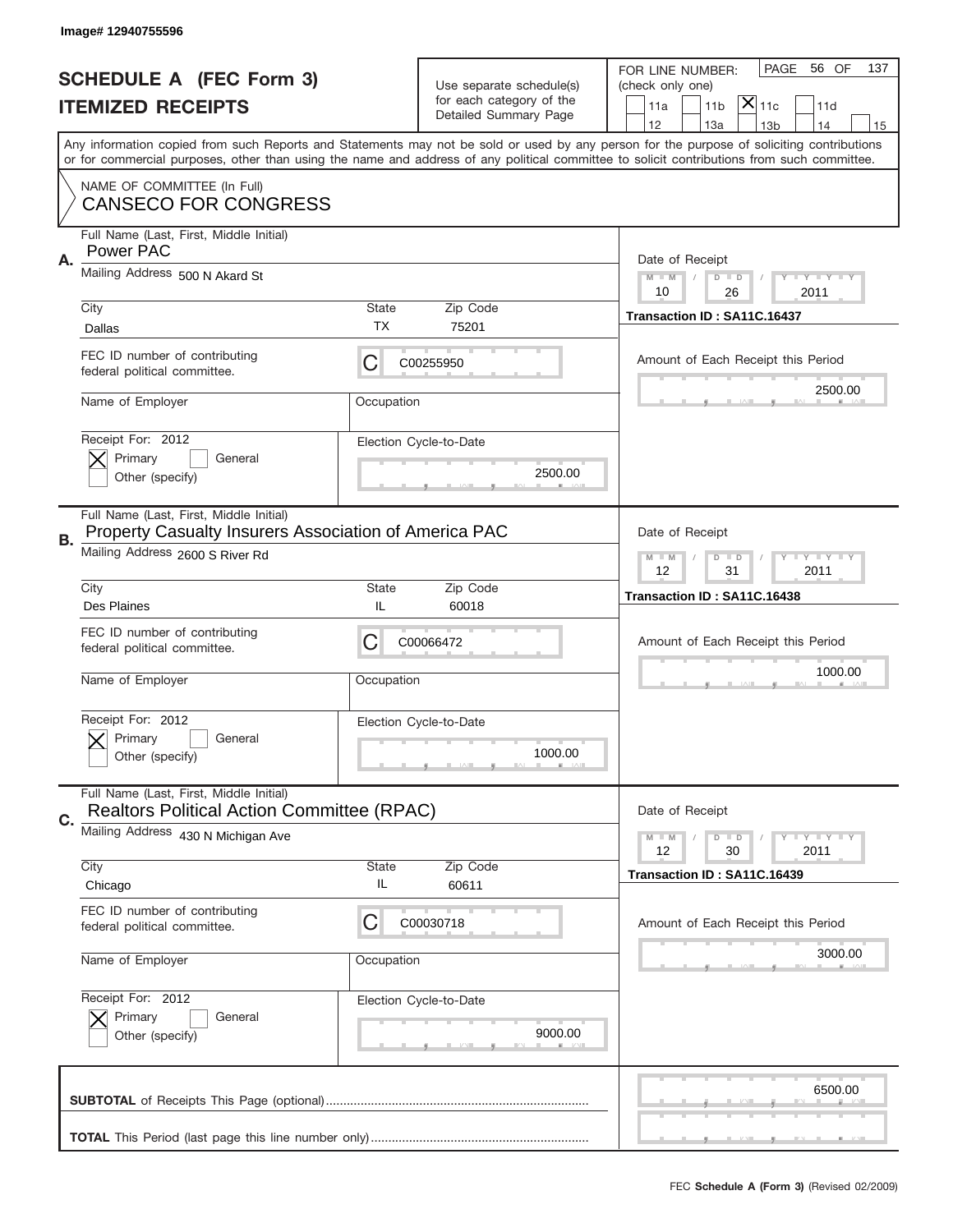|    | Image# 12940755597                                                                    |             |                                                      |                                                                                                                                                                                                                                                                                         |
|----|---------------------------------------------------------------------------------------|-------------|------------------------------------------------------|-----------------------------------------------------------------------------------------------------------------------------------------------------------------------------------------------------------------------------------------------------------------------------------------|
|    | <b>SCHEDULE A (FEC Form 3)</b>                                                        |             | Use separate schedule(s)<br>for each category of the | PAGE 57 OF<br>137<br>FOR LINE NUMBER:<br>(check only one)                                                                                                                                                                                                                               |
|    | <b>ITEMIZED RECEIPTS</b>                                                              |             | Detailed Summary Page                                | $ \overline{\mathsf{X}} _{\mathsf{11c}}$<br>11d<br>11a<br>11 <sub>b</sub><br>12<br>13a<br>14<br>13 <sub>b</sub><br>15                                                                                                                                                                   |
|    |                                                                                       |             |                                                      | Any information copied from such Reports and Statements may not be sold or used by any person for the purpose of soliciting contributions<br>or for commercial purposes, other than using the name and address of any political committee to solicit contributions from such committee. |
|    | NAME OF COMMITTEE (In Full)<br><b>CANSECO FOR CONGRESS</b>                            |             |                                                      |                                                                                                                                                                                                                                                                                         |
| Α. | Full Name (Last, First, Middle Initial)<br>Realtors Political Action Committee (RPAC) |             |                                                      | Date of Receipt                                                                                                                                                                                                                                                                         |
|    | Mailing Address 430 N Michigan Ave                                                    |             |                                                      | $M - M$<br><b>LY LY LY</b><br>$D$ $D$<br>12<br>30<br>2011                                                                                                                                                                                                                               |
|    | City<br>Chicago                                                                       | State<br>IL | Zip Code<br>60611                                    | Transaction ID: SA11C.16440                                                                                                                                                                                                                                                             |
|    | FEC ID number of contributing<br>federal political committee.                         | C           | C00030718                                            | Amount of Each Receipt this Period<br>1000.00                                                                                                                                                                                                                                           |
|    | Name of Employer                                                                      | Occupation  |                                                      |                                                                                                                                                                                                                                                                                         |
|    | Receipt For: 2012<br>Primary<br>General<br>Other (specify)                            |             | Election Cycle-to-Date<br>10000.00                   |                                                                                                                                                                                                                                                                                         |
| В. | Full Name (Last, First, Middle Initial)<br><b>Regions Financial Corporation PAC</b>   |             |                                                      | Date of Receipt                                                                                                                                                                                                                                                                         |
|    | Mailing Address 417 20th Street North                                                 |             |                                                      | $D$ $D$<br><b>LEYTEY LEY</b><br>$M - M$<br>12<br>07<br>2011                                                                                                                                                                                                                             |
|    | City<br><b>BIRMINGHAM</b>                                                             | State<br>AL | Zip Code<br>35202                                    | Transaction ID: SA11C.16441                                                                                                                                                                                                                                                             |
|    | FEC ID number of contributing<br>federal political committee.                         | C           | C00432252                                            | Amount of Each Receipt this Period                                                                                                                                                                                                                                                      |
|    | Name of Employer                                                                      | Occupation  |                                                      | 2000.00                                                                                                                                                                                                                                                                                 |
|    |                                                                                       |             |                                                      |                                                                                                                                                                                                                                                                                         |
|    | Receipt For: 2012<br>General<br>Primary<br>Other (specify)                            |             | Election Cycle-to-Date<br>5000.00                    |                                                                                                                                                                                                                                                                                         |
|    | Full Name (Last, First, Middle Initial)<br><b>Regions Financial Corporation PAC</b>   |             |                                                      | Date of Receipt                                                                                                                                                                                                                                                                         |
| C. | Mailing Address 417 20th Street North                                                 |             |                                                      | <b>LYLYLY</b><br>$M - M$<br>$D$ $D$<br>12<br>2011<br>07                                                                                                                                                                                                                                 |
|    | City<br><b>BIRMINGHAM</b>                                                             | State<br>AL | Zip Code<br>35202                                    | Transaction ID: SA11C.16442                                                                                                                                                                                                                                                             |
|    | FEC ID number of contributing<br>federal political committee.                         | C           | C00432252                                            | Amount of Each Receipt this Period                                                                                                                                                                                                                                                      |
|    | Name of Employer                                                                      | Occupation  |                                                      | 500.00                                                                                                                                                                                                                                                                                  |
|    | Receipt For: 2012<br>Primary<br>General<br>Other (specify)                            |             | Election Cycle-to-Date<br>5500.00                    |                                                                                                                                                                                                                                                                                         |
|    |                                                                                       |             |                                                      | 3500.00                                                                                                                                                                                                                                                                                 |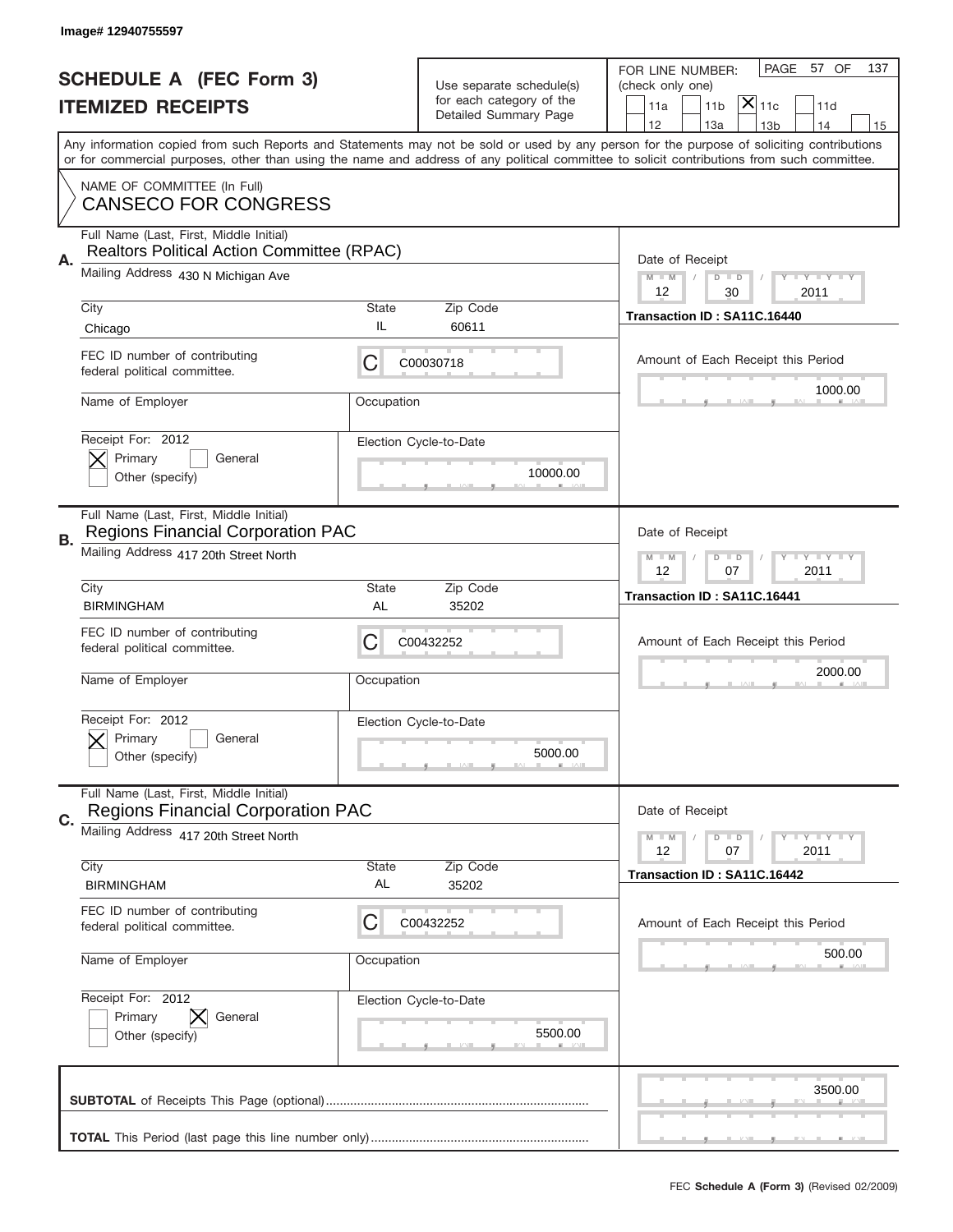|    | Image# 12940755598                                                                                |             |                          |                                                                                                                                                                                                                                                                                         |
|----|---------------------------------------------------------------------------------------------------|-------------|--------------------------|-----------------------------------------------------------------------------------------------------------------------------------------------------------------------------------------------------------------------------------------------------------------------------------------|
|    | <b>SCHEDULE A (FEC Form 3)</b>                                                                    |             | Use separate schedule(s) | PAGE<br>58 OF<br>137<br>FOR LINE NUMBER:<br>(check only one)                                                                                                                                                                                                                            |
|    | <b>ITEMIZED RECEIPTS</b>                                                                          |             | for each category of the | $ \mathsf{\overline{X}} _{\mathsf{11c}}$<br>11 <sub>b</sub><br>11a<br>11d                                                                                                                                                                                                               |
|    |                                                                                                   |             | Detailed Summary Page    | 12<br>13a<br>13 <sub>b</sub><br>14<br>15                                                                                                                                                                                                                                                |
|    |                                                                                                   |             |                          | Any information copied from such Reports and Statements may not be sold or used by any person for the purpose of soliciting contributions<br>or for commercial purposes, other than using the name and address of any political committee to solicit contributions from such committee. |
|    | NAME OF COMMITTEE (In Full)<br><b>CANSECO FOR CONGRESS</b>                                        |             |                          |                                                                                                                                                                                                                                                                                         |
|    | Full Name (Last, First, Middle Initial)<br>Security Service Federal Credit Union (SSFCU) PAC      |             |                          |                                                                                                                                                                                                                                                                                         |
| Α. | Mailing Address 16211 La Cantera Pkwy                                                             |             |                          | Date of Receipt<br>$M$ $M$<br>Y I Y I Y I Y<br>$D$ $D$<br>12<br>2011<br>14                                                                                                                                                                                                              |
|    | City                                                                                              | State<br>ТX | Zip Code<br>78256        | Transaction ID: SA11C.16443                                                                                                                                                                                                                                                             |
|    | San Antonio                                                                                       |             |                          |                                                                                                                                                                                                                                                                                         |
|    | FEC ID number of contributing<br>federal political committee.                                     | C           | C00360610                | Amount of Each Receipt this Period                                                                                                                                                                                                                                                      |
|    | Name of Employer                                                                                  | Occupation  |                          | 500.00                                                                                                                                                                                                                                                                                  |
|    | Receipt For: 2012                                                                                 |             | Election Cycle-to-Date   |                                                                                                                                                                                                                                                                                         |
|    | Primary<br>General<br>Other (specify)                                                             |             | 1250.00                  |                                                                                                                                                                                                                                                                                         |
|    | Full Name (Last, First, Middle Initial)<br>SIFMA-PAC                                              |             |                          | Date of Receipt                                                                                                                                                                                                                                                                         |
| В. | Mailing Address 1101 New York Ave NW Ste 800                                                      |             |                          | <b>THEY THEY</b><br>$M - M$<br>$D$ $D$                                                                                                                                                                                                                                                  |
|    |                                                                                                   |             |                          | 12<br>30<br>2011                                                                                                                                                                                                                                                                        |
|    | City                                                                                              | State       | Zip Code                 | Transaction ID: SA11C.16444                                                                                                                                                                                                                                                             |
|    |                                                                                                   |             |                          |                                                                                                                                                                                                                                                                                         |
|    | Washington                                                                                        | DC          | 20005                    |                                                                                                                                                                                                                                                                                         |
|    | FEC ID number of contributing<br>federal political committee.                                     | C           | C00431312                | Amount of Each Receipt this Period                                                                                                                                                                                                                                                      |
|    | Name of Employer                                                                                  | Occupation  |                          | 1000.00                                                                                                                                                                                                                                                                                 |
|    | Receipt For: 2012                                                                                 |             | Election Cycle-to-Date   |                                                                                                                                                                                                                                                                                         |
|    | Primary<br>General                                                                                |             |                          |                                                                                                                                                                                                                                                                                         |
|    | Other (specify)                                                                                   |             | 1000.00                  |                                                                                                                                                                                                                                                                                         |
|    | Full Name (Last, First, Middle Initial)<br>Temple-Inland, Inc. Committee for Responsible Gov. PAC |             |                          | Date of Receipt                                                                                                                                                                                                                                                                         |
| C. | Mailing Address 401 W 15th St Ste 840                                                             |             |                          | <b>LEY LEY LEY</b><br>$M$ $M$<br>$D$ $D$<br>2011<br>10<br>18                                                                                                                                                                                                                            |
|    | City                                                                                              | State       | Zip Code                 | Transaction ID: SA11C.16446                                                                                                                                                                                                                                                             |
|    | Austin                                                                                            | <b>TX</b>   | 78701                    |                                                                                                                                                                                                                                                                                         |
|    | FEC ID number of contributing<br>federal political committee.                                     | C           | C00080721                | Amount of Each Receipt this Period                                                                                                                                                                                                                                                      |
|    | Name of Employer                                                                                  | Occupation  |                          | 1000.00                                                                                                                                                                                                                                                                                 |
|    | Receipt For: 2012                                                                                 |             | Election Cycle-to-Date   |                                                                                                                                                                                                                                                                                         |
|    | Primary<br>General                                                                                |             |                          |                                                                                                                                                                                                                                                                                         |
|    | Other (specify)                                                                                   |             | 1000.00                  |                                                                                                                                                                                                                                                                                         |
|    |                                                                                                   |             |                          | 2500.00                                                                                                                                                                                                                                                                                 |
|    |                                                                                                   |             |                          |                                                                                                                                                                                                                                                                                         |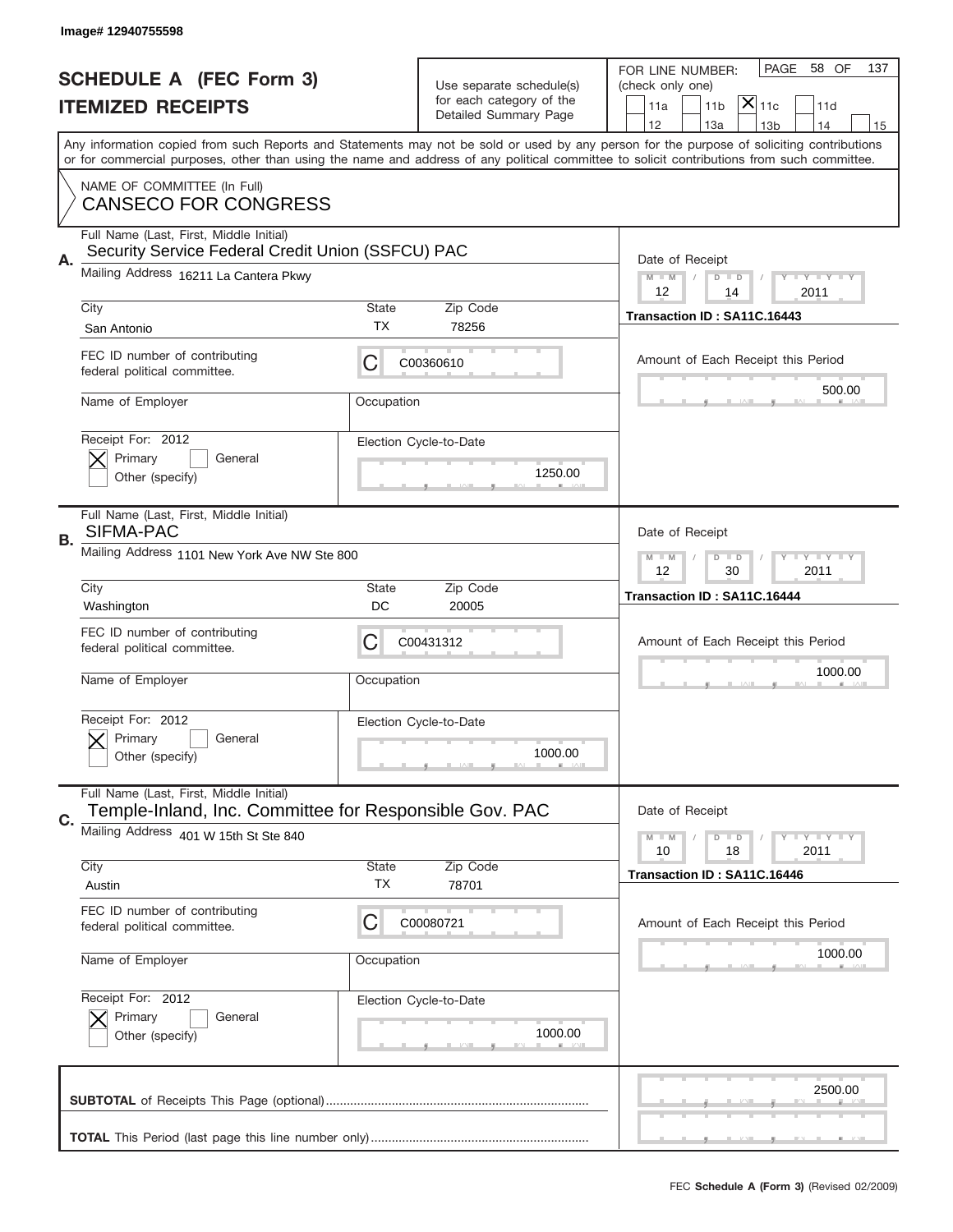|    | Image#12940755599                                                            |                    |                                                   |                                                                                                                                                                                       |
|----|------------------------------------------------------------------------------|--------------------|---------------------------------------------------|---------------------------------------------------------------------------------------------------------------------------------------------------------------------------------------|
|    | <b>SCHEDULE A (FEC Form 3)</b>                                               |                    | Use separate schedule(s)                          | PAGE 59 OF<br>137<br>FOR LINE NUMBER:<br>(check only one)                                                                                                                             |
|    | <b>ITEMIZED RECEIPTS</b>                                                     |                    | for each category of the<br>Detailed Summary Page | $ \overline{\mathsf{X}} _{\mathsf{11c}}$<br>11 <sub>b</sub><br>11d<br>11a                                                                                                             |
|    |                                                                              |                    |                                                   | 12<br>13a<br>13 <sub>b</sub><br>14<br>15<br>Any information copied from such Reports and Statements may not be sold or used by any person for the purpose of soliciting contributions |
|    |                                                                              |                    |                                                   | or for commercial purposes, other than using the name and address of any political committee to solicit contributions from such committee.                                            |
|    | NAME OF COMMITTEE (In Full)<br><b>CANSECO FOR CONGRESS</b>                   |                    |                                                   |                                                                                                                                                                                       |
| Α. | Full Name (Last, First, Middle Initial)<br><b>Texans for Henry Bonilla</b>   |                    |                                                   | Date of Receipt                                                                                                                                                                       |
|    | Mailing Address 3905 Tattnall                                                |                    |                                                   | $M - M$<br><b>LY LY LY</b><br>$D$ $D$<br>12<br>30<br>2011                                                                                                                             |
|    | City<br>Schertz                                                              | State<br><b>TX</b> | Zip Code<br>78154                                 | Transaction ID: SA11C.16447                                                                                                                                                           |
|    | FEC ID number of contributing<br>federal political committee.                | C                  | C00257402                                         | Amount of Each Receipt this Period                                                                                                                                                    |
|    | Name of Employer                                                             | Occupation         |                                                   | 1000.00                                                                                                                                                                               |
|    | Receipt For: 2012<br>Primary<br>General<br>Other (specify)                   |                    | Election Cycle-to-Date<br>2000.00                 |                                                                                                                                                                                       |
|    | Full Name (Last, First, Middle Initial)<br><b>Texans for Victor Carrillo</b> |                    |                                                   | Date of Receipt                                                                                                                                                                       |
| В. | Mailing Address PO Box 12967                                                 |                    |                                                   | <b>LYLYLY</b><br>$M - M$<br>$D$ $D$<br>11<br>04<br>2011                                                                                                                               |
|    | City<br>Austin                                                               | State<br><b>TX</b> | Zip Code<br>78711                                 | Transaction ID: SA11C.16550                                                                                                                                                           |
|    | FEC ID number of contributing<br>federal political committee.                | C                  |                                                   | Amount of Each Receipt this Period                                                                                                                                                    |
|    | Name of Employer                                                             | Occupation         |                                                   | 500.00                                                                                                                                                                                |
|    | Receipt For: 2012<br>Primary<br>General<br>Other (specify)                   |                    | Election Cycle-to-Date<br>500.00                  |                                                                                                                                                                                       |
| C. | Full Name (Last, First, Middle Initial)<br><b>Texas Capital Bank NA PAC</b>  |                    |                                                   | Date of Receipt                                                                                                                                                                       |
|    | Mailing Address 2000 McKinney Ave Ste 700                                    |                    |                                                   | <b>LYLYLY</b><br>$M - M$<br>$D$ $D$<br>09<br>2011<br>11                                                                                                                               |
|    | City<br>Dallas                                                               | State<br>TX        | Zip Code<br>75201                                 | Transaction ID: SA11C.16448                                                                                                                                                           |
|    | FEC ID number of contributing<br>federal political committee.                | C                  | C00496745                                         | Amount of Each Receipt this Period                                                                                                                                                    |
|    | Name of Employer                                                             | Occupation         |                                                   | 2500.00                                                                                                                                                                               |
|    | Receipt For: 2012<br>Primary<br>General<br>Other (specify)                   |                    | Election Cycle-to-Date<br>2500.00                 |                                                                                                                                                                                       |
|    |                                                                              |                    |                                                   | 4000.00                                                                                                                                                                               |
|    |                                                                              |                    |                                                   |                                                                                                                                                                                       |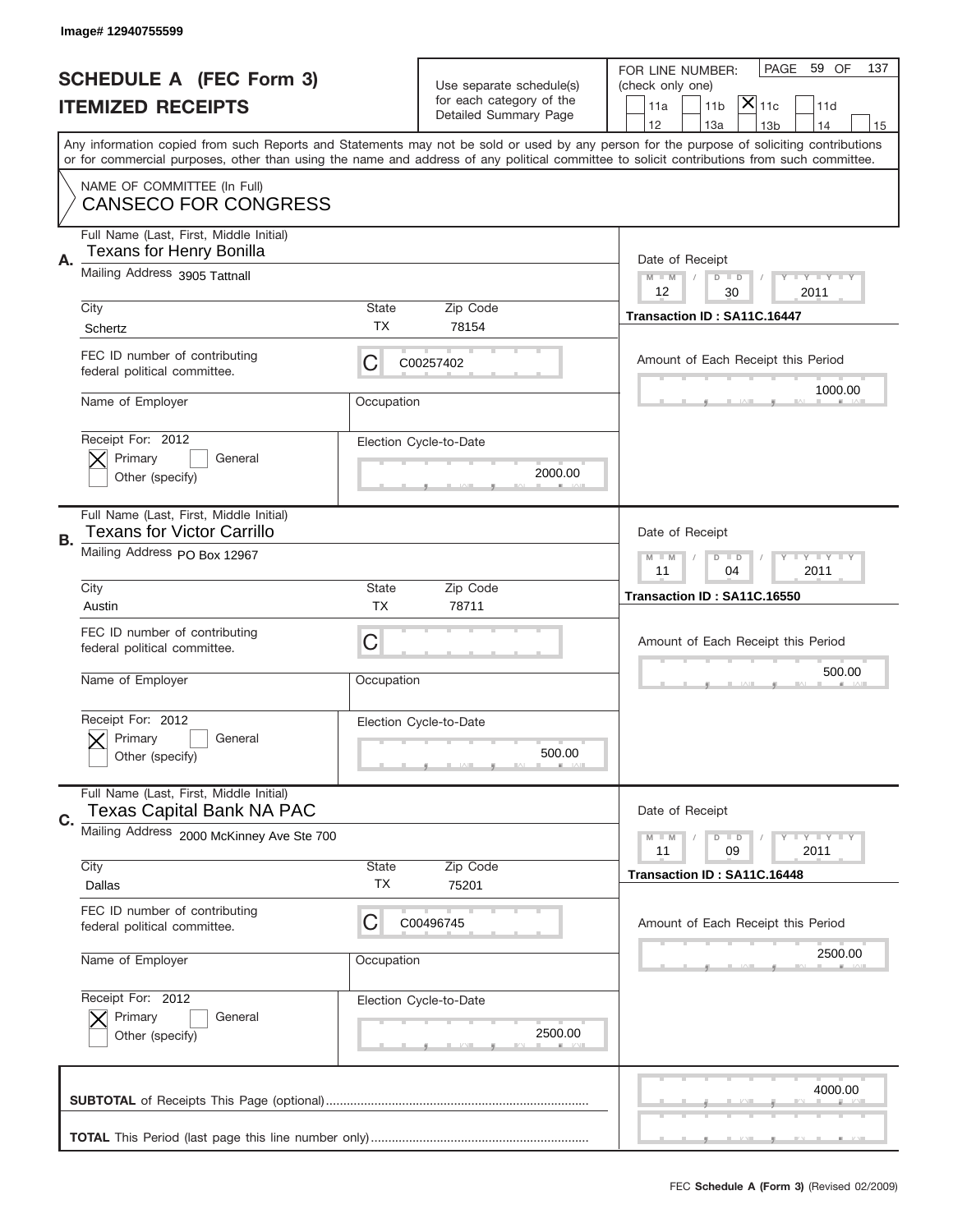|      | Image# 12940755600                                                                                                                |                    |                                                                               |                                                                                                                                                                                                                                                                                         |
|------|-----------------------------------------------------------------------------------------------------------------------------------|--------------------|-------------------------------------------------------------------------------|-----------------------------------------------------------------------------------------------------------------------------------------------------------------------------------------------------------------------------------------------------------------------------------------|
|      | <b>SCHEDULE A (FEC Form 3)</b><br><b>ITEMIZED RECEIPTS</b>                                                                        |                    | Use separate schedule(s)<br>for each category of the<br>Detailed Summary Page | PAGE<br>60 OF<br>137<br>FOR LINE NUMBER:<br>(check only one)<br>$ \overline{\mathsf{X}} _{\mathsf{11c}}$<br>11d<br>11a<br>11 <sub>b</sub><br>12<br>13a<br>14<br>13 <sub>b</sub><br>15                                                                                                   |
|      |                                                                                                                                   |                    |                                                                               | Any information copied from such Reports and Statements may not be sold or used by any person for the purpose of soliciting contributions<br>or for commercial purposes, other than using the name and address of any political committee to solicit contributions from such committee. |
|      | NAME OF COMMITTEE (In Full)<br><b>CANSECO FOR CONGRESS</b>                                                                        |                    |                                                                               |                                                                                                                                                                                                                                                                                         |
|      | Full Name (Last, First, Middle Initial)<br>Texas Farm Bureau AGFUND PAC                                                           |                    |                                                                               |                                                                                                                                                                                                                                                                                         |
| Α.   | Mailing Address PO Box 2689                                                                                                       |                    |                                                                               | Date of Receipt<br>$M - M$<br><b>LY LY LY</b><br>$D$ $D$<br>11<br>09<br>2011                                                                                                                                                                                                            |
| City | Waco                                                                                                                              | State<br><b>TX</b> | Zip Code<br>76702                                                             | Transaction ID: SA11C.16449                                                                                                                                                                                                                                                             |
|      | FEC ID number of contributing<br>federal political committee.                                                                     | C                  | C00214981                                                                     | Amount of Each Receipt this Period                                                                                                                                                                                                                                                      |
|      | Name of Employer                                                                                                                  | Occupation         |                                                                               | 1000.00                                                                                                                                                                                                                                                                                 |
|      | Receipt For: 2012<br>Primary<br>General<br>Other (specify)                                                                        |                    | Election Cycle-to-Date<br>1000.00                                             |                                                                                                                                                                                                                                                                                         |
| В.   | Full Name (Last, First, Middle Initial)<br>The Goldman Sachs Group Inc., PAC<br>Mailing Address 101 Constitution Ave NW Ste 1000E |                    |                                                                               | Date of Receipt                                                                                                                                                                                                                                                                         |
| City |                                                                                                                                   | State              | Zip Code                                                                      | $M$ M<br><b>LYLYLY</b><br>$D$ $D$<br>12<br>14<br>2011                                                                                                                                                                                                                                   |
|      | Washington                                                                                                                        | DC                 | 20001                                                                         | Transaction ID: SA11C.16450                                                                                                                                                                                                                                                             |
|      |                                                                                                                                   |                    |                                                                               |                                                                                                                                                                                                                                                                                         |
|      | FEC ID number of contributing<br>federal political committee.                                                                     | C                  | C00350744                                                                     | Amount of Each Receipt this Period                                                                                                                                                                                                                                                      |
|      | Name of Employer                                                                                                                  | Occupation         |                                                                               | 1000.00                                                                                                                                                                                                                                                                                 |
|      | Receipt For: 2012<br>General<br>Primary<br>Other (specify)                                                                        |                    | Election Cycle-to-Date<br>8000.00                                             |                                                                                                                                                                                                                                                                                         |
|      | Full Name (Last, First, Middle Initial)<br>The Home Depot Inc PAC                                                                 |                    |                                                                               | Date of Receipt                                                                                                                                                                                                                                                                         |
|      | Mailing Address 1155 F Street NW, Suite 400                                                                                       |                    |                                                                               | <b>LYLYLY</b><br>$M - M$<br>$D$ $D$<br>12<br>2011<br>19                                                                                                                                                                                                                                 |
| City | Washington                                                                                                                        | State<br>DC        | Zip Code<br>20004                                                             | Transaction ID: SA11C.16451                                                                                                                                                                                                                                                             |
|      | FEC ID number of contributing<br>federal political committee.                                                                     | C                  | C00284885                                                                     | Amount of Each Receipt this Period                                                                                                                                                                                                                                                      |
|      | Name of Employer                                                                                                                  | Occupation         |                                                                               | 2500.00                                                                                                                                                                                                                                                                                 |
|      | Receipt For: 2012<br>Primary<br>General<br>Other (specify)                                                                        |                    | Election Cycle-to-Date<br>2500.00                                             |                                                                                                                                                                                                                                                                                         |
| C.   |                                                                                                                                   |                    |                                                                               | 4500.00                                                                                                                                                                                                                                                                                 |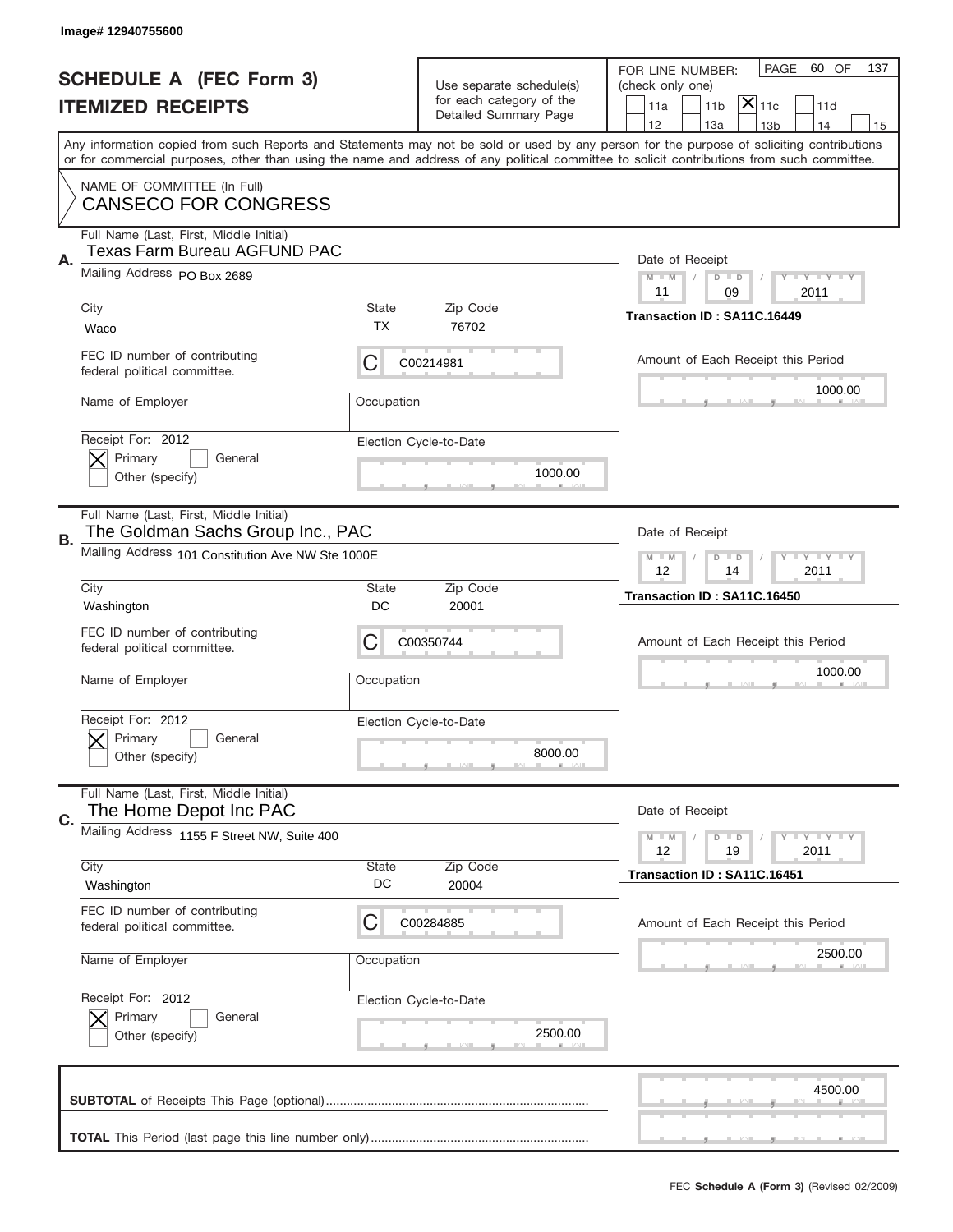|    | Image# 12940755601                                                        |                    |                                                   |                                                                                                                                                                                                                                                                                         |
|----|---------------------------------------------------------------------------|--------------------|---------------------------------------------------|-----------------------------------------------------------------------------------------------------------------------------------------------------------------------------------------------------------------------------------------------------------------------------------------|
|    | <b>SCHEDULE A (FEC Form 3)</b>                                            |                    | Use separate schedule(s)                          | PAGE<br>61 OF<br>137<br>FOR LINE NUMBER:<br>(check only one)                                                                                                                                                                                                                            |
|    | <b>ITEMIZED RECEIPTS</b>                                                  |                    | for each category of the<br>Detailed Summary Page | $ \mathsf{X} _{\mathsf{11c}}$<br>11 <sub>b</sub><br>11d<br>11a                                                                                                                                                                                                                          |
|    |                                                                           |                    |                                                   | 12<br>13a<br>13 <sub>b</sub><br>14<br>15                                                                                                                                                                                                                                                |
|    |                                                                           |                    |                                                   | Any information copied from such Reports and Statements may not be sold or used by any person for the purpose of soliciting contributions<br>or for commercial purposes, other than using the name and address of any political committee to solicit contributions from such committee. |
|    | NAME OF COMMITTEE (In Full)<br><b>CANSECO FOR CONGRESS</b>                |                    |                                                   |                                                                                                                                                                                                                                                                                         |
| Α. | Full Name (Last, First, Middle Initial)<br>Turkish American Heritage PAC  |                    |                                                   | Date of Receipt                                                                                                                                                                                                                                                                         |
|    | Mailing Address 613 Rancho Bauer Dr                                       |                    |                                                   | $M - M$<br>Y I Y I Y I Y<br>$D$ $D$<br>12<br>30<br>2011                                                                                                                                                                                                                                 |
|    | City<br>Houston                                                           | <b>State</b><br>TX | Zip Code<br>77079                                 | Transaction ID: SA11C.16452                                                                                                                                                                                                                                                             |
|    | FEC ID number of contributing<br>federal political committee.             | С                  | C00454140                                         | Amount of Each Receipt this Period                                                                                                                                                                                                                                                      |
|    | Name of Employer                                                          | Occupation         |                                                   | 500.00                                                                                                                                                                                                                                                                                  |
|    | Receipt For: 2012<br>Primary<br>General<br>Other (specify)                |                    | Election Cycle-to-Date<br>500.00                  |                                                                                                                                                                                                                                                                                         |
| В. | Full Name (Last, First, Middle Initial)<br><b>UPSPAC</b>                  |                    |                                                   | Date of Receipt                                                                                                                                                                                                                                                                         |
|    | Mailing Address 55 Glenlake Pkwy NE                                       |                    |                                                   | $T$ $Y$ $T$ $Y$ $T$ $Y$<br>$M - M$<br>$D$ $D$<br>12<br>30<br>2011                                                                                                                                                                                                                       |
|    | City<br>Atlanta                                                           | <b>State</b><br>GА | Zip Code<br>30328                                 | Transaction ID: SA11C.16453                                                                                                                                                                                                                                                             |
|    | FEC ID number of contributing<br>federal political committee.             | C                  | C00064766                                         | Amount of Each Receipt this Period                                                                                                                                                                                                                                                      |
|    |                                                                           |                    |                                                   | 500.00                                                                                                                                                                                                                                                                                  |
|    | Name of Employer                                                          | Occupation         |                                                   |                                                                                                                                                                                                                                                                                         |
|    | Receipt For: 2012<br>General<br>Primary<br>Other (specify)                |                    | Election Cycle-to-Date<br>500.00                  |                                                                                                                                                                                                                                                                                         |
|    | Full Name (Last, First, Middle Initial)<br><b>USA Rice Federation PAC</b> |                    |                                                   | Date of Receipt                                                                                                                                                                                                                                                                         |
| C. | Mailing Address 4301 Fairfax Dr                                           |                    |                                                   | $T - Y = Y - T Y$<br>$M - M$<br>$D$ $D$<br>12<br>2011<br>14                                                                                                                                                                                                                             |
|    | City<br>Arlington                                                         | State<br>VA        | Zip Code<br>22203                                 | Transaction ID: SA11C.16454                                                                                                                                                                                                                                                             |
|    | FEC ID number of contributing<br>federal political committee.             | С                  | C00308478                                         | Amount of Each Receipt this Period                                                                                                                                                                                                                                                      |
|    | Name of Employer                                                          | Occupation         |                                                   | 1000.00                                                                                                                                                                                                                                                                                 |
|    | Receipt For: 2012<br>Primary<br>General<br>Other (specify)                |                    | Election Cycle-to-Date<br>1000.00                 |                                                                                                                                                                                                                                                                                         |
|    |                                                                           |                    |                                                   | 2000.00                                                                                                                                                                                                                                                                                 |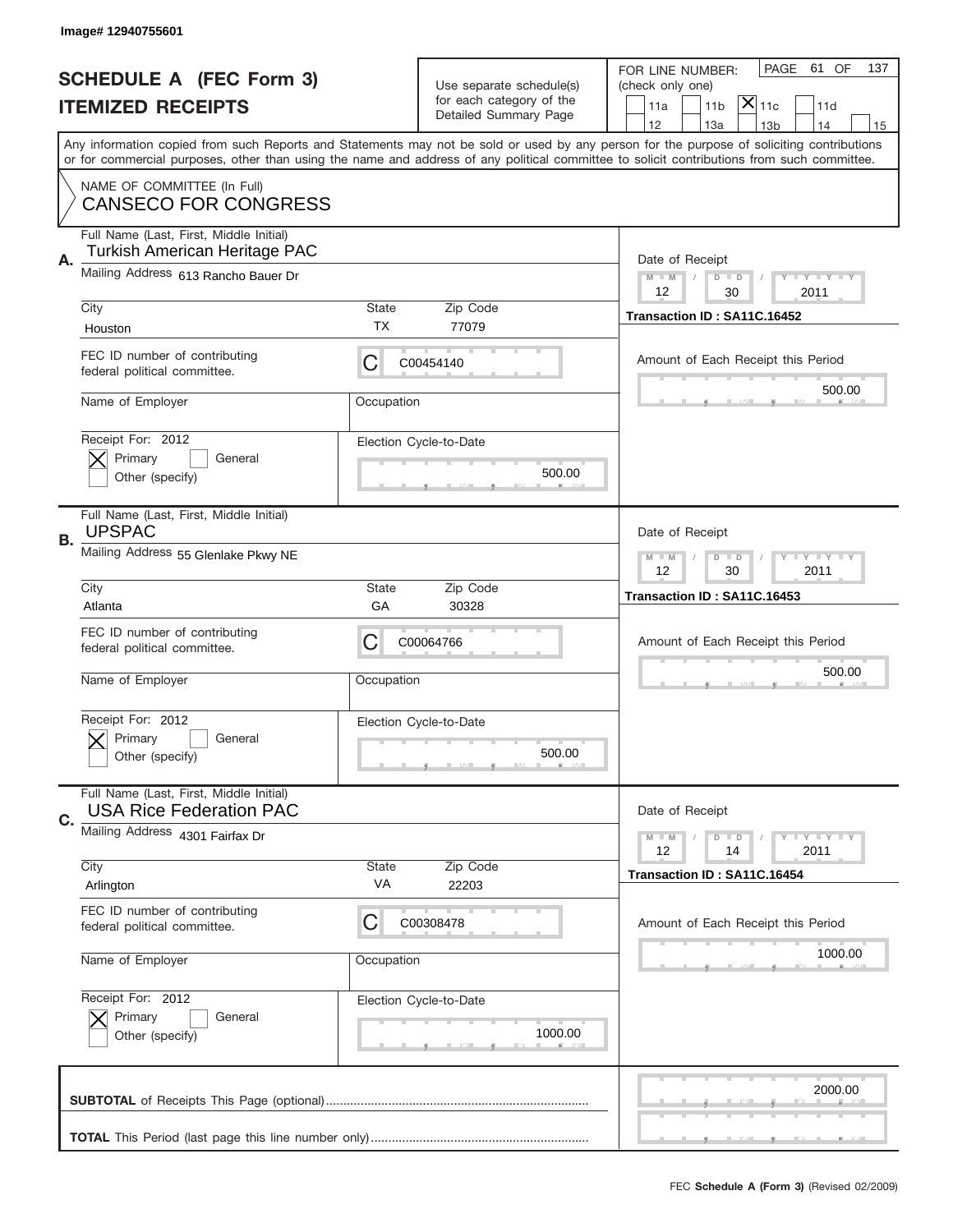|    | Image# 12940755602                                                            |                    |                                                      |                                                                                                                                                                                                                                                                                         |
|----|-------------------------------------------------------------------------------|--------------------|------------------------------------------------------|-----------------------------------------------------------------------------------------------------------------------------------------------------------------------------------------------------------------------------------------------------------------------------------------|
|    |                                                                               |                    |                                                      | PAGE<br>62 OF<br>137<br>FOR LINE NUMBER:                                                                                                                                                                                                                                                |
|    | <b>SCHEDULE A (FEC Form 3)</b>                                                |                    | Use separate schedule(s)<br>for each category of the | (check only one)<br>$ \overline{\mathsf{x}} _{\text{11c}}$                                                                                                                                                                                                                              |
|    | <b>ITEMIZED RECEIPTS</b>                                                      |                    | Detailed Summary Page                                | 11 <sub>b</sub><br>11a<br>11d<br>12<br>13a<br>14<br>13 <sub>b</sub><br>15                                                                                                                                                                                                               |
|    |                                                                               |                    |                                                      | Any information copied from such Reports and Statements may not be sold or used by any person for the purpose of soliciting contributions<br>or for commercial purposes, other than using the name and address of any political committee to solicit contributions from such committee. |
|    | NAME OF COMMITTEE (In Full)<br><b>CANSECO FOR CONGRESS</b>                    |                    |                                                      |                                                                                                                                                                                                                                                                                         |
| Α. | Full Name (Last, First, Middle Initial)<br><b>UTC Employees PAC</b>           |                    |                                                      | Date of Receipt                                                                                                                                                                                                                                                                         |
|    | Mailing Address 1101 Pennsylvania Ave NW FI 10                                |                    |                                                      | <b>LY LY LY</b><br>$M - M$<br>$D$ $D$<br>12<br>30<br>2011                                                                                                                                                                                                                               |
|    | City<br>Washington                                                            | <b>State</b><br>DC | Zip Code<br>20004                                    | Transaction ID: SA11C.16455                                                                                                                                                                                                                                                             |
|    | FEC ID number of contributing<br>federal political committee.                 | С                  | C00035683                                            | Amount of Each Receipt this Period                                                                                                                                                                                                                                                      |
|    | Name of Employer                                                              | Occupation         |                                                      | 4000.00                                                                                                                                                                                                                                                                                 |
|    | Receipt For: 2012<br>Primary<br>General<br>Other (specify)                    |                    | Election Cycle-to-Date<br>5000.00                    |                                                                                                                                                                                                                                                                                         |
| В. | Full Name (Last, First, Middle Initial)<br><b>UTC Employees PAC</b>           |                    |                                                      | Date of Receipt                                                                                                                                                                                                                                                                         |
|    | Mailing Address 1101 Pennsylvania Ave NW FI 10                                |                    |                                                      | <b>LYLYLY</b><br>$M$ M<br>$D$ $D$<br>12<br>30<br>2011                                                                                                                                                                                                                                   |
|    | City<br>Washington                                                            | State<br>DC        | Zip Code<br>20004                                    | Transaction ID: SA11C.16456                                                                                                                                                                                                                                                             |
|    | FEC ID number of contributing<br>federal political committee.                 | С                  | C00035683                                            | Amount of Each Receipt this Period                                                                                                                                                                                                                                                      |
|    | Name of Employer                                                              | Occupation         |                                                      | 1000.00                                                                                                                                                                                                                                                                                 |
|    |                                                                               |                    |                                                      |                                                                                                                                                                                                                                                                                         |
|    | Receipt For: 2012<br>$ \times $ General<br>Primary<br>Other (specify)         |                    | Election Cycle-to-Date<br>6000.00                    |                                                                                                                                                                                                                                                                                         |
|    | Full Name (Last, First, Middle Initial)                                       |                    |                                                      |                                                                                                                                                                                                                                                                                         |
| C. | Verizon Comm. Good Government Club PAC<br>Mailing Address 1300 I St NW Lowr 4 |                    |                                                      | Date of Receipt<br><b>LY LY LY</b><br>$M - M$<br>$D$ $D$                                                                                                                                                                                                                                |
|    | City<br>Washington                                                            | <b>State</b><br>DC | Zip Code<br>20005                                    | 30<br>2011<br>12<br>Transaction ID: SA11C.16457                                                                                                                                                                                                                                         |
|    | FEC ID number of contributing<br>federal political committee.                 | С                  | C00186288                                            | Amount of Each Receipt this Period                                                                                                                                                                                                                                                      |
|    | Name of Employer                                                              | Occupation         |                                                      | 1000.00                                                                                                                                                                                                                                                                                 |
|    | Receipt For: 2012<br>Primary<br>General<br>Other (specify)                    |                    | Election Cycle-to-Date<br>1000.00                    |                                                                                                                                                                                                                                                                                         |
|    |                                                                               |                    |                                                      | 6000.00                                                                                                                                                                                                                                                                                 |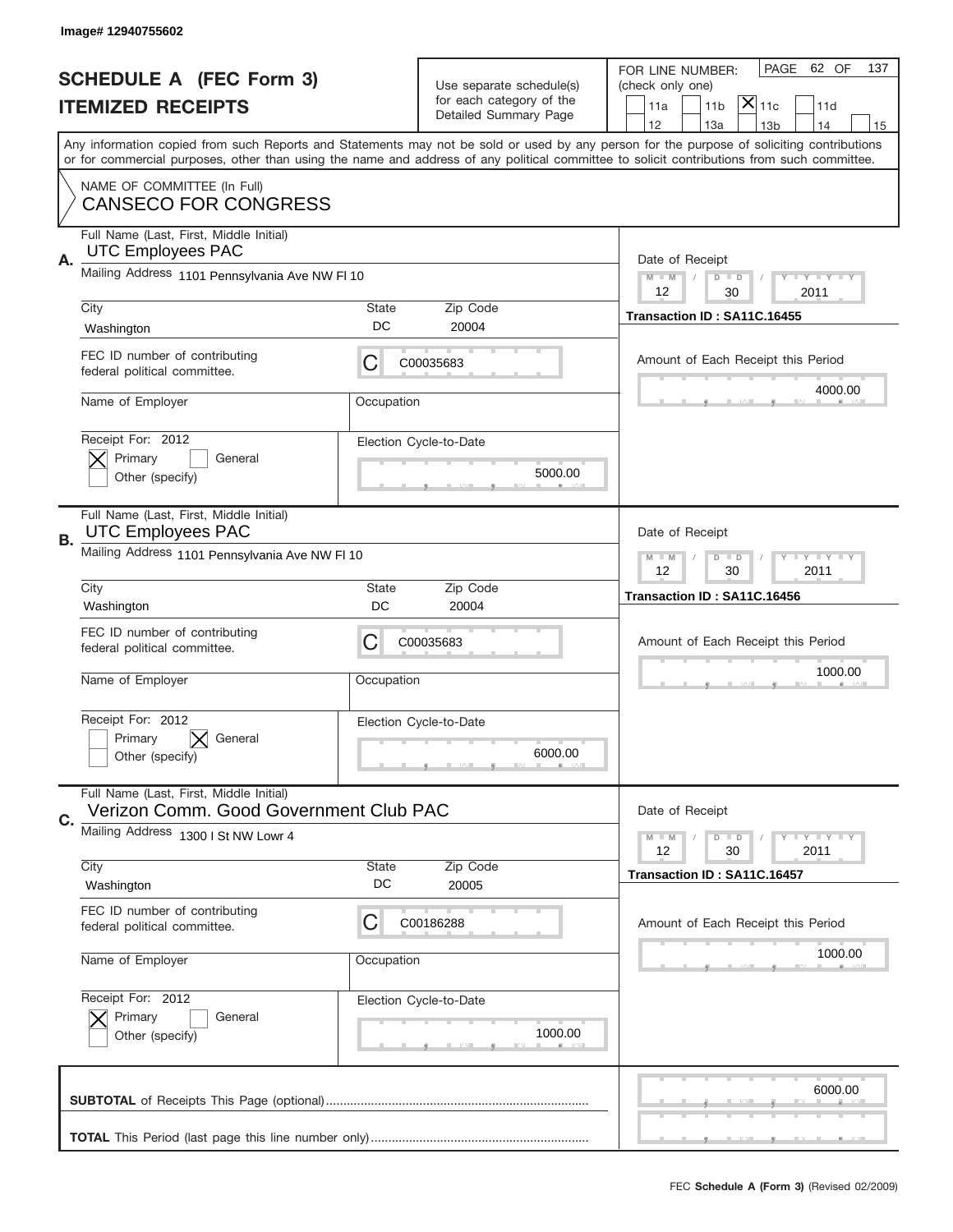|    | Image# 12940755603                                                                                                                                      |                    |                                                                               |                                                                                                                                                                                                                                                                                         |
|----|---------------------------------------------------------------------------------------------------------------------------------------------------------|--------------------|-------------------------------------------------------------------------------|-----------------------------------------------------------------------------------------------------------------------------------------------------------------------------------------------------------------------------------------------------------------------------------------|
|    | <b>SCHEDULE A (FEC Form 3)</b><br><b>ITEMIZED RECEIPTS</b>                                                                                              |                    | Use separate schedule(s)<br>for each category of the<br>Detailed Summary Page | PAGE<br>63 OF<br>137<br>FOR LINE NUMBER:<br>(check only one)<br>$ \mathsf{X} _{\mathsf{11c}}$<br>11 <sub>b</sub><br>11a<br>11d<br>12<br>13a<br>14<br>13 <sub>b</sub><br>15                                                                                                              |
|    |                                                                                                                                                         |                    |                                                                               | Any information copied from such Reports and Statements may not be sold or used by any person for the purpose of soliciting contributions<br>or for commercial purposes, other than using the name and address of any political committee to solicit contributions from such committee. |
|    | NAME OF COMMITTEE (In Full)<br><b>CANSECO FOR CONGRESS</b>                                                                                              |                    |                                                                               |                                                                                                                                                                                                                                                                                         |
| А. | Full Name (Last, First, Middle Initial)<br>Wal-Mart Stores, Inc. Political Action Committee for Responsible Government<br>Mailing Address 702 SW 8th St |                    |                                                                               | Date of Receipt<br>$M$ M<br>Y FY FY FY<br>$D$ $D$                                                                                                                                                                                                                                       |
|    | City<br>Bentonville                                                                                                                                     | State<br><b>AR</b> | Zip Code<br>72712                                                             | 12<br>30<br>2011<br>Transaction ID: SA11C.16458                                                                                                                                                                                                                                         |
|    | FEC ID number of contributing<br>federal political committee.                                                                                           | С                  | C00093054                                                                     | Amount of Each Receipt this Period<br>1000.00                                                                                                                                                                                                                                           |
|    | Name of Employer<br>Receipt For: 2012                                                                                                                   | Occupation         | Election Cycle-to-Date                                                        |                                                                                                                                                                                                                                                                                         |
|    | Primary<br>General<br>Other (specify)                                                                                                                   |                    | 1000.00                                                                       |                                                                                                                                                                                                                                                                                         |
| В. | Full Name (Last, First, Middle Initial)<br>Wal-Mart Stores, Inc. Political Action Committee for Responsible Government<br>Mailing Address 702 SW 8th St |                    |                                                                               | Date of Receipt<br>Y I Y I Y I Y<br>$M - M$<br>$D$ $D$                                                                                                                                                                                                                                  |
|    | City<br>Bentonville                                                                                                                                     | State<br><b>AR</b> | Zip Code<br>72712                                                             | 12<br>31<br>2011<br>Transaction ID: SA11C.16459                                                                                                                                                                                                                                         |
|    | FEC ID number of contributing<br>federal political committee.                                                                                           | С                  | C00093054                                                                     | Amount of Each Receipt this Period<br>1000.00                                                                                                                                                                                                                                           |
|    | Name of Employer<br>Receipt For: 2012                                                                                                                   | Occupation         |                                                                               |                                                                                                                                                                                                                                                                                         |
|    | General<br>Primary<br>Other (specify)                                                                                                                   |                    | Election Cycle-to-Date<br>2000.00                                             |                                                                                                                                                                                                                                                                                         |
| C. | Full Name (Last, First, Middle Initial)                                                                                                                 |                    |                                                                               | Date of Receipt                                                                                                                                                                                                                                                                         |
|    | <b>Mailing Address</b><br>City                                                                                                                          | State              | Zip Code                                                                      | Y LY LY LY<br>$M - M$<br>$D$ $D$                                                                                                                                                                                                                                                        |
|    | FEC ID number of contributing<br>federal political committee.                                                                                           | C                  |                                                                               | Amount of Each Receipt this Period                                                                                                                                                                                                                                                      |
|    | Name of Employer                                                                                                                                        | Occupation         |                                                                               |                                                                                                                                                                                                                                                                                         |
|    | Receipt For:<br>Primary<br>General<br>Other (specify)                                                                                                   |                    | Election Cycle-to-Date                                                        |                                                                                                                                                                                                                                                                                         |
|    |                                                                                                                                                         |                    |                                                                               | 2000.00                                                                                                                                                                                                                                                                                 |
|    |                                                                                                                                                         |                    |                                                                               | 108556.00                                                                                                                                                                                                                                                                               |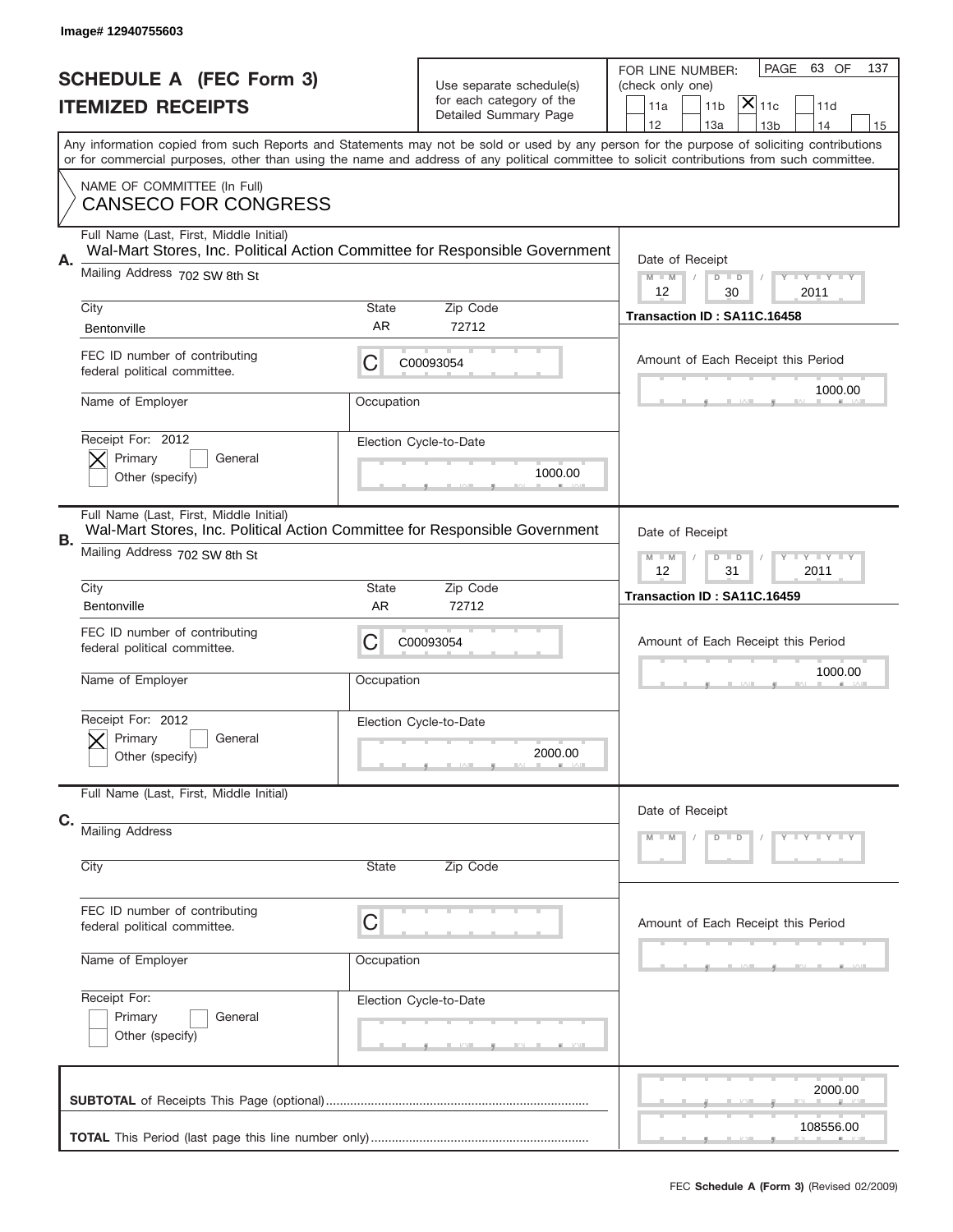| Image# 12940755604                                                                    |                                                                               |                                                                                                                                                                                                                                                                                         |
|---------------------------------------------------------------------------------------|-------------------------------------------------------------------------------|-----------------------------------------------------------------------------------------------------------------------------------------------------------------------------------------------------------------------------------------------------------------------------------------|
| <b>SCHEDULE A (FEC Form 3)</b><br><b>ITEMIZED RECEIPTS</b>                            | Use separate schedule(s)<br>for each category of the<br>Detailed Summary Page | PAGE 64 OF<br>137<br>FOR LINE NUMBER:<br>(check only one)<br>11a<br>11 <sub>b</sub><br>11c<br>11d<br>$\overline{\mathsf{x}}$<br>12<br>13a<br>13 <sub>b</sub><br>14<br>15                                                                                                                |
| NAME OF COMMITTEE (In Full)                                                           |                                                                               | Any information copied from such Reports and Statements may not be sold or used by any person for the purpose of soliciting contributions<br>or for commercial purposes, other than using the name and address of any political committee to solicit contributions from such committee. |
| <b>CANSECO FOR CONGRESS</b><br>Full Name (Last, First, Middle Initial)                |                                                                               |                                                                                                                                                                                                                                                                                         |
| Canseco-Farenthold Victory Committee<br>Α.<br>Mailing Address 1005 Congress, Ste. 910 |                                                                               | Date of Receipt<br>$M$ M<br>Y FY FY FY<br>$D$ $D$                                                                                                                                                                                                                                       |
| City<br>Austin                                                                        | State<br>Zip Code<br><b>TX</b><br>78701                                       | 12<br>30<br>2011<br>Transaction ID: SA12.16512                                                                                                                                                                                                                                          |
| FEC ID number of contributing<br>federal political committee.                         | C<br>C00502765                                                                | Amount of Each Receipt this Period                                                                                                                                                                                                                                                      |
| Name of Employer                                                                      | Occupation                                                                    | 15000.00<br>Joint Fundraising Contribution - see itemization below                                                                                                                                                                                                                      |
| Receipt For: 2012<br>Primary<br>General<br>Other (specify)                            | Election Cycle-to-Date<br>18000.00                                            |                                                                                                                                                                                                                                                                                         |
| Full Name (Last, First, Middle Initial)<br>Mrs. Phyllis Browning<br>В.                | Date of Receipt                                                               |                                                                                                                                                                                                                                                                                         |
| Mailing Address 325 Argyle Ave                                                        |                                                                               | Y FY FY FY<br>$M - M$<br>$D$ $D$<br>12<br>30<br>2011                                                                                                                                                                                                                                    |
| City<br>San Antonio                                                                   | State<br>Zip Code<br>TX<br>78209                                              | Transaction ID: SA12.16512.0                                                                                                                                                                                                                                                            |
| FEC ID number of contributing<br>federal political committee.                         | C                                                                             | Amount of Each Receipt this Period                                                                                                                                                                                                                                                      |
| Name of Employer<br>Phyllis Browning & Co.                                            | Occupation<br>Realtor                                                         | 125.00<br>JFC Transfer - Canseco-Farenthold Victory Committee                                                                                                                                                                                                                           |
| Receipt For: 2012<br>General<br>Primary<br>Other (specify)                            | Election Cycle-to-Date<br>375.00                                              | [MEMO ITEM]                                                                                                                                                                                                                                                                             |
| Full Name (Last, First, Middle Initial)<br><b>James Calvert</b><br>C.                 |                                                                               | Date of Receipt                                                                                                                                                                                                                                                                         |
| Mailing Address 7709 Broadway St Apt 202<br>City                                      | Y FY FY FY<br>$M - M$<br>$D$ $D$<br>2011<br>12<br>30                          |                                                                                                                                                                                                                                                                                         |
| San Antonio                                                                           | <b>State</b><br>Zip Code<br>ТX<br>78209                                       | <b>Transaction ID: SA12.16512.1</b>                                                                                                                                                                                                                                                     |
| FEC ID number of contributing<br>federal political committee.                         | C                                                                             | Amount of Each Receipt this Period<br>150.00                                                                                                                                                                                                                                            |
| Name of Employer<br>Retired<br>Receipt For: 2012                                      | Occupation<br>Retired<br>Election Cycle-to-Date                               | JFC Transfer - Canseco-Farenthold Victory Committee                                                                                                                                                                                                                                     |
| Primary<br>General<br>Other (specify)                                                 | 150.00                                                                        | [MEMO ITEM]                                                                                                                                                                                                                                                                             |
|                                                                                       |                                                                               | 15000.00                                                                                                                                                                                                                                                                                |
|                                                                                       |                                                                               |                                                                                                                                                                                                                                                                                         |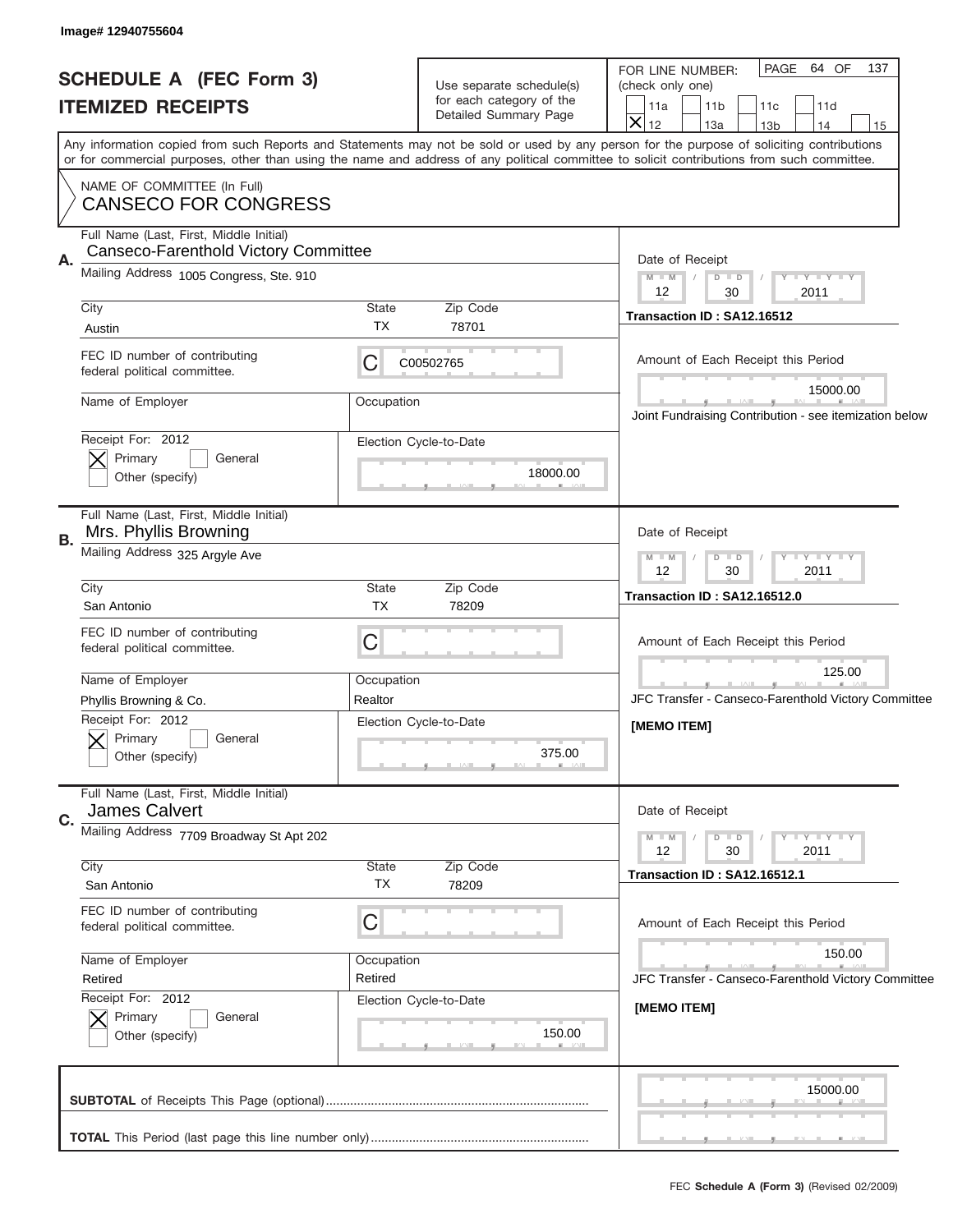J

| Image# 12940755605                                                         |                                                                    |                                                                                                                                                                                                                                                                                         |  |  |
|----------------------------------------------------------------------------|--------------------------------------------------------------------|-----------------------------------------------------------------------------------------------------------------------------------------------------------------------------------------------------------------------------------------------------------------------------------------|--|--|
| <b>SCHEDULE A (FEC Form 3)</b>                                             | Use separate schedule(s)                                           | PAGE 65 OF<br>137<br>FOR LINE NUMBER:<br>(check only one)                                                                                                                                                                                                                               |  |  |
| <b>ITEMIZED RECEIPTS</b>                                                   | for each category of the                                           | 11a<br>11 <sub>b</sub><br>11c<br>11d                                                                                                                                                                                                                                                    |  |  |
|                                                                            | Detailed Summary Page                                              | $\overline{\mathsf{x}}$<br>12<br>13a<br>13 <sub>b</sub><br>14<br>15                                                                                                                                                                                                                     |  |  |
|                                                                            |                                                                    | Any information copied from such Reports and Statements may not be sold or used by any person for the purpose of soliciting contributions<br>or for commercial purposes, other than using the name and address of any political committee to solicit contributions from such committee. |  |  |
| NAME OF COMMITTEE (In Full)                                                |                                                                    |                                                                                                                                                                                                                                                                                         |  |  |
| <b>CANSECO FOR CONGRESS</b>                                                |                                                                    |                                                                                                                                                                                                                                                                                         |  |  |
| Full Name (Last, First, Middle Initial)<br><b>Richard W. Calvert</b><br>Α. |                                                                    | Date of Receipt                                                                                                                                                                                                                                                                         |  |  |
| Mailing Address 224 Allen St                                               | $M$ $M$<br>Y FY FY FY<br>$D$ $D$<br>$\sqrt{2}$<br>12<br>30<br>2011 |                                                                                                                                                                                                                                                                                         |  |  |
| City                                                                       | State<br>Zip Code                                                  | Transaction ID: SA12.16512.2                                                                                                                                                                                                                                                            |  |  |
| San Antonio                                                                | <b>TX</b><br>78209                                                 |                                                                                                                                                                                                                                                                                         |  |  |
| FEC ID number of contributing<br>federal political committee.              | $\mathsf C$                                                        | Amount of Each Receipt this Period                                                                                                                                                                                                                                                      |  |  |
| Name of Employer                                                           | Occupation                                                         | 250.00                                                                                                                                                                                                                                                                                  |  |  |
| Retired                                                                    | Retired                                                            | JFC Transfer - Canseco-Farenthold Victory Committee                                                                                                                                                                                                                                     |  |  |
| Receipt For: 2012                                                          | Election Cycle-to-Date                                             | [MEMO ITEM]                                                                                                                                                                                                                                                                             |  |  |
| Primary<br>General<br>Other (specify)                                      | 600.00                                                             |                                                                                                                                                                                                                                                                                         |  |  |
|                                                                            |                                                                    |                                                                                                                                                                                                                                                                                         |  |  |
| Full Name (Last, First, Middle Initial)<br>Mr. Dalton M. Chester<br>В.     | Date of Receipt                                                    |                                                                                                                                                                                                                                                                                         |  |  |
| Mailing Address 2402 Cinco Woods                                           | Y - Y - Y - Y<br>$M - M$<br>$D$ $D$<br>2011<br>12<br>30            |                                                                                                                                                                                                                                                                                         |  |  |
| City                                                                       | State<br>Zip Code                                                  | Transaction ID: SA12.16512.3                                                                                                                                                                                                                                                            |  |  |
| San Antonio                                                                | <b>TX</b><br>78259                                                 |                                                                                                                                                                                                                                                                                         |  |  |
| FEC ID number of contributing<br>federal political committee.              | C                                                                  | Amount of Each Receipt this Period                                                                                                                                                                                                                                                      |  |  |
|                                                                            |                                                                    | 500.00                                                                                                                                                                                                                                                                                  |  |  |
| Name of Employer<br>Transportation Insurance Services, Inc.                | Occupation<br><b>Insurance Agent</b>                               | JFC Transfer - Canseco-Farenthold Victory Committee                                                                                                                                                                                                                                     |  |  |
| Receipt For: 2012                                                          | Election Cycle-to-Date                                             | [MEMO ITEM]                                                                                                                                                                                                                                                                             |  |  |
| Primary<br>General                                                         | 2000.00                                                            |                                                                                                                                                                                                                                                                                         |  |  |
| Other (specify)                                                            |                                                                    |                                                                                                                                                                                                                                                                                         |  |  |
| Full Name (Last, First, Middle Initial)<br>David J. Cohen<br>C.            |                                                                    | Date of Receipt                                                                                                                                                                                                                                                                         |  |  |
| Mailing Address 15638 Dawn Crst                                            |                                                                    |                                                                                                                                                                                                                                                                                         |  |  |
| City                                                                       | State<br>Zip Code                                                  | 12<br>30<br>2011<br>Transaction ID: SA12.16512.4                                                                                                                                                                                                                                        |  |  |
| San Antonio                                                                | ТX<br>78248                                                        |                                                                                                                                                                                                                                                                                         |  |  |
| FEC ID number of contributing<br>federal political committee.              | C                                                                  | Amount of Each Receipt this Period                                                                                                                                                                                                                                                      |  |  |
| Name of Employer                                                           | Occupation                                                         | 62.50                                                                                                                                                                                                                                                                                   |  |  |
| Alamo CT Surgical Associates                                               | Surgeon                                                            | JFC Transfer - Canseco-Farenthold Victory Committee                                                                                                                                                                                                                                     |  |  |
| Receipt For: 2012                                                          | Election Cycle-to-Date                                             | [MEMO ITEM]                                                                                                                                                                                                                                                                             |  |  |
| Primary<br>General<br>Other (specify)                                      | 62.50                                                              |                                                                                                                                                                                                                                                                                         |  |  |
|                                                                            |                                                                    |                                                                                                                                                                                                                                                                                         |  |  |
|                                                                            |                                                                    | 0.00                                                                                                                                                                                                                                                                                    |  |  |
|                                                                            |                                                                    |                                                                                                                                                                                                                                                                                         |  |  |
|                                                                            |                                                                    | ___                                                                                                                                                                                                                                                                                     |  |  |
|                                                                            |                                                                    |                                                                                                                                                                                                                                                                                         |  |  |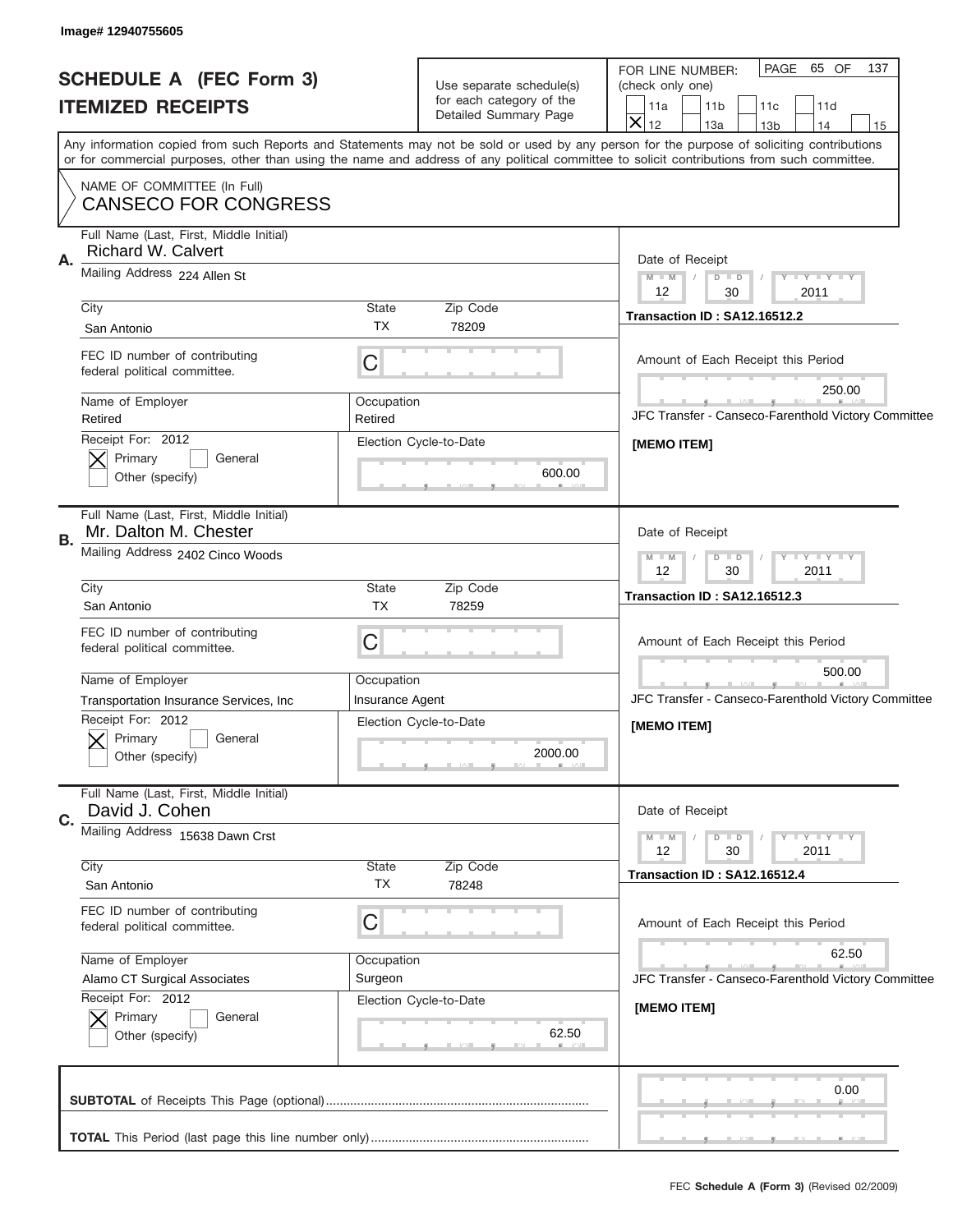J

| Image# 12940755606                                                  |                                                                    |                                                                                                                                                                                                                                                                                         |
|---------------------------------------------------------------------|--------------------------------------------------------------------|-----------------------------------------------------------------------------------------------------------------------------------------------------------------------------------------------------------------------------------------------------------------------------------------|
| <b>SCHEDULE A (FEC Form 3)</b>                                      | Use separate schedule(s)                                           | PAGE 66 OF<br>137<br>FOR LINE NUMBER:<br>(check only one)                                                                                                                                                                                                                               |
| <b>ITEMIZED RECEIPTS</b>                                            | for each category of the                                           | 11a<br>11 <sub>b</sub><br>11c<br>11d                                                                                                                                                                                                                                                    |
|                                                                     | Detailed Summary Page                                              | $\overline{\mathsf{x}}$<br>12<br>13a<br>13 <sub>b</sub><br>14<br>15                                                                                                                                                                                                                     |
|                                                                     |                                                                    | Any information copied from such Reports and Statements may not be sold or used by any person for the purpose of soliciting contributions<br>or for commercial purposes, other than using the name and address of any political committee to solicit contributions from such committee. |
| NAME OF COMMITTEE (In Full)<br><b>CANSECO FOR CONGRESS</b>          |                                                                    |                                                                                                                                                                                                                                                                                         |
| Full Name (Last, First, Middle Initial)<br>Mrs. Deborah Cohen<br>Α. |                                                                    | Date of Receipt                                                                                                                                                                                                                                                                         |
| Mailing Address 525 Oak Centre Dr Ste 270                           | $M$ $M$<br>Y FY FY FY<br>$D$ $D$<br>$\sqrt{2}$<br>12<br>30<br>2011 |                                                                                                                                                                                                                                                                                         |
| City                                                                | State<br>Zip Code                                                  | <b>Transaction ID: SA12.16512.5</b>                                                                                                                                                                                                                                                     |
| San Antonio                                                         | <b>TX</b><br>78258                                                 |                                                                                                                                                                                                                                                                                         |
| FEC ID number of contributing<br>federal political committee.       | C                                                                  | Amount of Each Receipt this Period                                                                                                                                                                                                                                                      |
| Name of Employer                                                    | Occupation                                                         | 62.50                                                                                                                                                                                                                                                                                   |
| Homemaker                                                           | Homemaker                                                          | JFC Transfer - Canseco-Farenthold Victory Committee                                                                                                                                                                                                                                     |
| Receipt For: 2012<br>Primary<br>General<br>Other (specify)          | Election Cycle-to-Date<br>62.50                                    | [MEMO ITEM]                                                                                                                                                                                                                                                                             |
| Full Name (Last, First, Middle Initial)<br>Larry D. Franklin<br>В.  | Date of Receipt                                                    |                                                                                                                                                                                                                                                                                         |
| Mailing Address 16451 Lost Cabin St                                 | Y - Y - Y - Y<br>$M - M$<br>$D$ $D$<br>2011<br>12<br>30            |                                                                                                                                                                                                                                                                                         |
| City                                                                | State<br>Zip Code                                                  | Transaction ID: SA12.16512.6                                                                                                                                                                                                                                                            |
| San Antonio                                                         | <b>TX</b><br>78232                                                 |                                                                                                                                                                                                                                                                                         |
| FEC ID number of contributing<br>federal political committee.       | C                                                                  | Amount of Each Receipt this Period                                                                                                                                                                                                                                                      |
| Name of Employer                                                    | Occupation                                                         | 2500.00                                                                                                                                                                                                                                                                                 |
| Harte Hanks                                                         | Chairman                                                           | JFC Transfer - Canseco-Farenthold Victory Committee                                                                                                                                                                                                                                     |
| Receipt For: 2012<br>General<br>Primary<br>Other (specify)          | Election Cycle-to-Date<br>5000.00                                  | [MEMO ITEM]                                                                                                                                                                                                                                                                             |
| Full Name (Last, First, Middle Initial)<br>Mr. Kenneth Train<br>C.  |                                                                    | Date of Receipt                                                                                                                                                                                                                                                                         |
| Mailing Address 225 Kennedy Ave                                     | Y FY FY FY<br>$M - M$<br>$D$ $D$<br>12<br>30<br>2011               |                                                                                                                                                                                                                                                                                         |
| City<br>San Antonio                                                 | Zip Code<br>State<br>ТX<br>78209                                   | Transaction ID: SA12.16512.7                                                                                                                                                                                                                                                            |
| FEC ID number of contributing<br>federal political committee.       | C                                                                  | Amount of Each Receipt this Period                                                                                                                                                                                                                                                      |
| Name of Employer                                                    | Occupation                                                         | 125.00                                                                                                                                                                                                                                                                                  |
| Swiff-Train                                                         | <b>Floor Covering Distributor</b>                                  | JFC Transfer - Canseco-Farenthold Victory Committee                                                                                                                                                                                                                                     |
| Receipt For: 2012<br>Primary<br>General<br>Other (specify)          | Election Cycle-to-Date<br>875.00                                   | [MEMO ITEM]                                                                                                                                                                                                                                                                             |
|                                                                     |                                                                    | 0.00                                                                                                                                                                                                                                                                                    |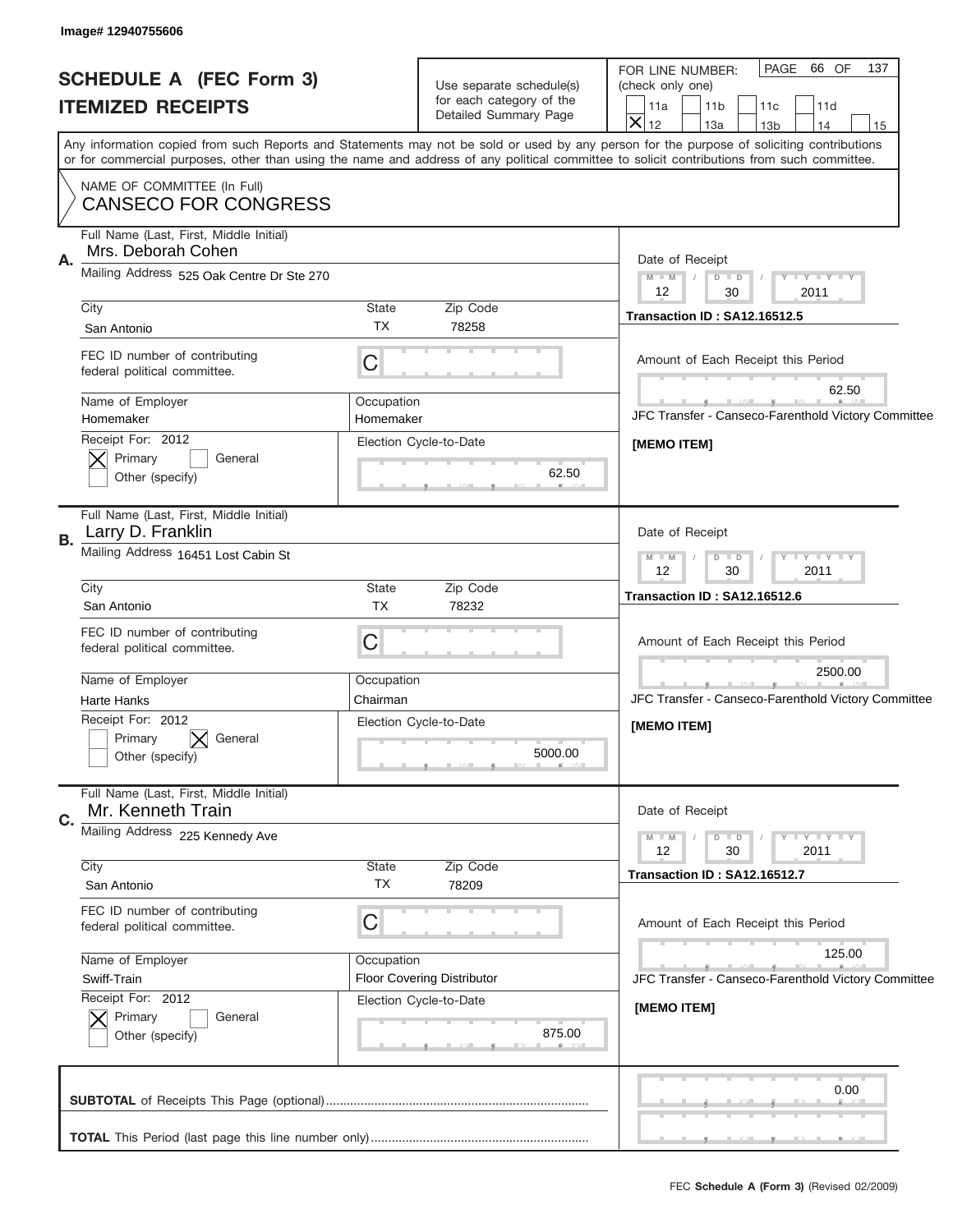| Image# 12940755607                                                     |                                                      |                                                                                                                                            |  |  |
|------------------------------------------------------------------------|------------------------------------------------------|--------------------------------------------------------------------------------------------------------------------------------------------|--|--|
| <b>SCHEDULE A (FEC Form 3)</b>                                         | Use separate schedule(s)                             | PAGE 67 OF<br>137<br>FOR LINE NUMBER:<br>(check only one)                                                                                  |  |  |
| <b>ITEMIZED RECEIPTS</b>                                               | for each category of the                             | 11a<br>11 <sub>b</sub><br>11c<br>11d                                                                                                       |  |  |
|                                                                        | Detailed Summary Page                                | $\overline{\mathsf{x}}$<br>12<br>13a<br>13 <sub>b</sub><br>14<br>15                                                                        |  |  |
|                                                                        |                                                      | Any information copied from such Reports and Statements may not be sold or used by any person for the purpose of soliciting contributions  |  |  |
|                                                                        |                                                      | or for commercial purposes, other than using the name and address of any political committee to solicit contributions from such committee. |  |  |
| NAME OF COMMITTEE (In Full)<br><b>CANSECO FOR CONGRESS</b>             |                                                      |                                                                                                                                            |  |  |
| Full Name (Last, First, Middle Initial)<br>Mark E. Watson III<br>Α.    |                                                      | Date of Receipt                                                                                                                            |  |  |
| Mailing Address 550 lvy Ln                                             | $M$ $M$<br>Y FY FY FY<br>$D$ $D$<br>$\sqrt{2}$       |                                                                                                                                            |  |  |
| City                                                                   | State<br>Zip Code                                    | 12<br>30<br>2011                                                                                                                           |  |  |
| San Antonio                                                            | <b>TX</b><br>78209                                   | Transaction ID: SA12.16512.8                                                                                                               |  |  |
| FEC ID number of contributing<br>federal political committee.          | $\mathsf C$                                          | Amount of Each Receipt this Period                                                                                                         |  |  |
| Name of Employer                                                       | Occupation                                           | 500.00                                                                                                                                     |  |  |
| Argonaut Group                                                         | President/CEO                                        | JFC Transfer - Canseco-Farenthold Victory Committee                                                                                        |  |  |
| Receipt For: 2012                                                      | Election Cycle-to-Date                               | [MEMO ITEM]                                                                                                                                |  |  |
| Primary<br>General                                                     | 500.00                                               |                                                                                                                                            |  |  |
| Other (specify)                                                        |                                                      |                                                                                                                                            |  |  |
| Full Name (Last, First, Middle Initial)<br>Gary L. Hall<br>В.          | Date of Receipt                                      |                                                                                                                                            |  |  |
| Mailing Address 3603 Meadow Lake Ln                                    | Y - Y - Y - Y<br>$M - M$<br>$D$ $D$                  |                                                                                                                                            |  |  |
| City                                                                   | State<br>Zip Code                                    | 30<br>2011<br>12                                                                                                                           |  |  |
| Houston                                                                | <b>TX</b><br>77027                                   | Transaction ID: SA12.16512.9                                                                                                               |  |  |
| FEC ID number of contributing                                          |                                                      |                                                                                                                                            |  |  |
| federal political committee.                                           | C                                                    | Amount of Each Receipt this Period                                                                                                         |  |  |
| Name of Employer                                                       | Occupation                                           | 2500.00                                                                                                                                    |  |  |
| Hall Houston Exploration                                               | Geologist/Exec.                                      | JFC Transfer - Canseco-Farenthold Victory Committee                                                                                        |  |  |
| Receipt For: 2012                                                      | Election Cycle-to-Date                               | [MEMO ITEM]                                                                                                                                |  |  |
| Primary<br>General<br>Other (specify)                                  | 2500.00                                              |                                                                                                                                            |  |  |
|                                                                        |                                                      |                                                                                                                                            |  |  |
| Full Name (Last, First, Middle Initial)<br>Mrs. Joan N. Kelleher<br>C. |                                                      | Date of Receipt                                                                                                                            |  |  |
| Mailing Address 144 Thelma Dr                                          | Y FY FY FY<br>$M - M$<br>$D$ $D$<br>12<br>30<br>2011 |                                                                                                                                            |  |  |
| City                                                                   | State<br>Zip Code                                    | <b>Transaction ID: SA12.16512.10</b>                                                                                                       |  |  |
| San Antonio                                                            | ТX<br>78212                                          |                                                                                                                                            |  |  |
| FEC ID number of contributing                                          | C                                                    | Amount of Each Receipt this Period                                                                                                         |  |  |
| federal political committee.                                           |                                                      |                                                                                                                                            |  |  |
| Name of Employer                                                       | Occupation                                           | 500.00                                                                                                                                     |  |  |
| Self Employed                                                          | Rancher                                              | JFC Transfer - Canseco-Farenthold Victory Committee                                                                                        |  |  |
| Receipt For: 2012<br>Primary<br>General                                | Election Cycle-to-Date                               | [MEMO ITEM]                                                                                                                                |  |  |
| Other (specify)                                                        | 2400.00                                              |                                                                                                                                            |  |  |
|                                                                        |                                                      |                                                                                                                                            |  |  |
|                                                                        |                                                      | 0.00                                                                                                                                       |  |  |
|                                                                        |                                                      |                                                                                                                                            |  |  |
|                                                                        |                                                      | , , ,                                                                                                                                      |  |  |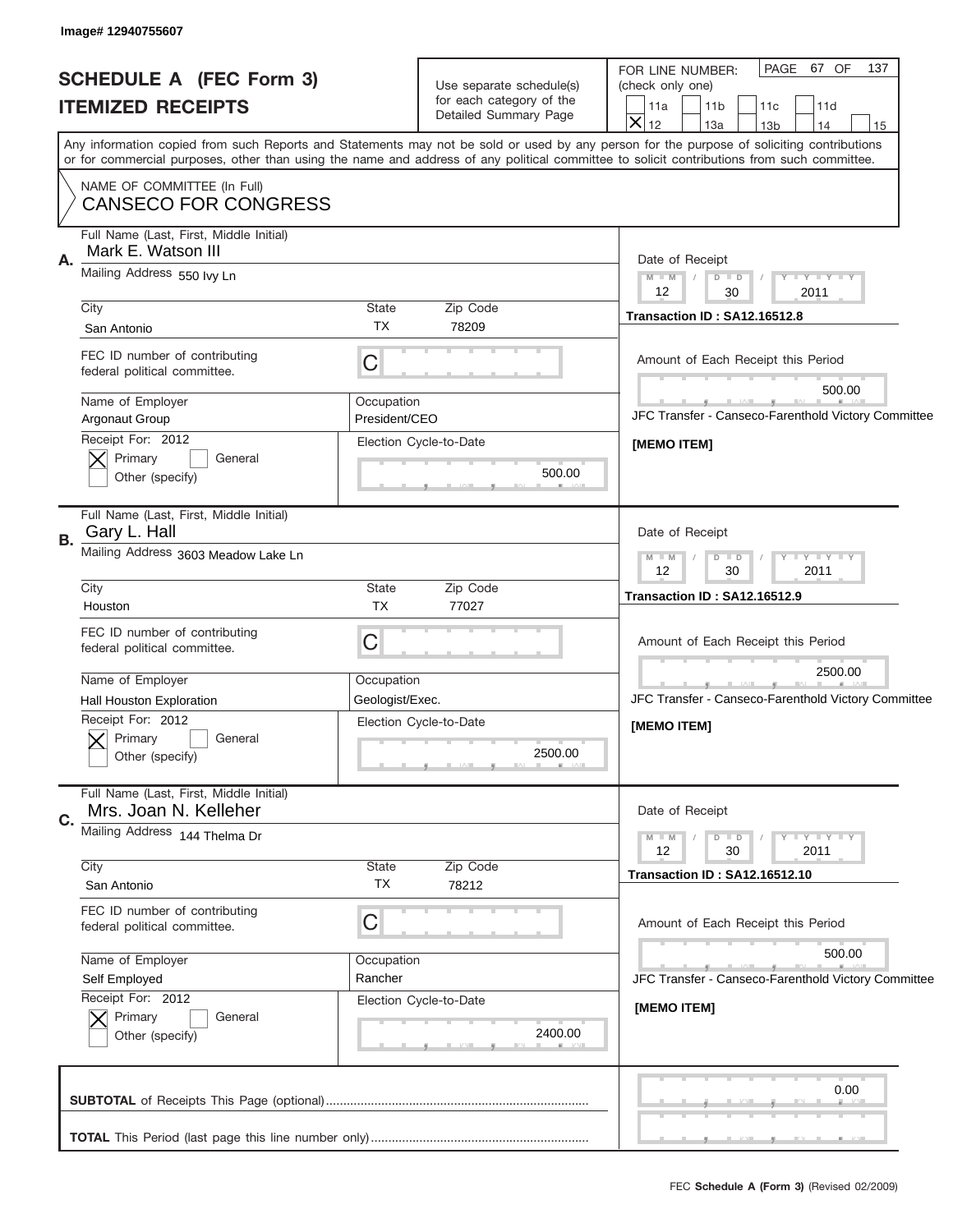| Image# 12940755608                                                           |                                                                                                                                                                                                                                                                                         |                                                                                                                                                                          |  |  |
|------------------------------------------------------------------------------|-----------------------------------------------------------------------------------------------------------------------------------------------------------------------------------------------------------------------------------------------------------------------------------------|--------------------------------------------------------------------------------------------------------------------------------------------------------------------------|--|--|
| <b>SCHEDULE A (FEC Form 3)</b><br><b>ITEMIZED RECEIPTS</b>                   | Use separate schedule(s)<br>for each category of the<br>Detailed Summary Page                                                                                                                                                                                                           | PAGE 68 OF<br>137<br>FOR LINE NUMBER:<br>(check only one)<br>11 <sub>b</sub><br>11a<br>11c<br>11d<br>$\overline{\mathsf{x}}$<br>12<br>13a<br>14<br>13 <sub>b</sub><br>15 |  |  |
| NAME OF COMMITTEE (In Full)                                                  | Any information copied from such Reports and Statements may not be sold or used by any person for the purpose of soliciting contributions<br>or for commercial purposes, other than using the name and address of any political committee to solicit contributions from such committee. |                                                                                                                                                                          |  |  |
| <b>CANSECO FOR CONGRESS</b>                                                  |                                                                                                                                                                                                                                                                                         |                                                                                                                                                                          |  |  |
| Full Name (Last, First, Middle Initial)<br>Marshall B. Miller Jr.<br>Α.      |                                                                                                                                                                                                                                                                                         | Date of Receipt                                                                                                                                                          |  |  |
| Mailing Address 319 Limestone Creek Rd                                       | $M$ $M$ $N$<br>Y FY FY FY<br>$D$ $D$<br>12<br>30<br>2011                                                                                                                                                                                                                                |                                                                                                                                                                          |  |  |
| City                                                                         | State<br>Zip Code<br><b>TX</b><br>78232                                                                                                                                                                                                                                                 | <b>Transaction ID: SA12.16512.11</b>                                                                                                                                     |  |  |
| San Antonio<br>FEC ID number of contributing<br>federal political committee. | $\mathsf C$                                                                                                                                                                                                                                                                             | Amount of Each Receipt this Period                                                                                                                                       |  |  |
| Name of Employer<br><b>Jackson Walker LLP</b>                                | Occupation<br>Attorney                                                                                                                                                                                                                                                                  | 2500.00<br>JFC Transfer - Canseco-Farenthold Victory Committee.<br>Re-attribution requested.                                                                             |  |  |
| Receipt For: 2012<br>Primary<br>General<br>Other (specify)                   | Election Cycle-to-Date<br>7500.00                                                                                                                                                                                                                                                       | [MEMO ITEM]                                                                                                                                                              |  |  |
| Full Name (Last, First, Middle Initial)<br>Mr. A. L. Ballard<br>В.           |                                                                                                                                                                                                                                                                                         | Date of Receipt                                                                                                                                                          |  |  |
| Mailing Address 1021 Main St Ste 2310                                        |                                                                                                                                                                                                                                                                                         |                                                                                                                                                                          |  |  |
| City<br>Houston                                                              | State<br>Zip Code<br><b>TX</b><br>77002                                                                                                                                                                                                                                                 | <b>Transaction ID: SA12.16512.12</b>                                                                                                                                     |  |  |
| FEC ID number of contributing<br>federal political committee.                | C                                                                                                                                                                                                                                                                                       | Amount of Each Receipt this Period                                                                                                                                       |  |  |
| Name of Employer                                                             | Occupation                                                                                                                                                                                                                                                                              | 500.00                                                                                                                                                                   |  |  |
| <b>Ballard Exploration</b>                                                   | Oil & Gas                                                                                                                                                                                                                                                                               | JFC Transfer - Canseco-Farenthold Victory Committee                                                                                                                      |  |  |
| Receipt For: 2012<br>Primary<br>General<br>Other (specify)                   | Election Cycle-to-Date<br>3000.00                                                                                                                                                                                                                                                       | [MEMO ITEM]                                                                                                                                                              |  |  |
| Full Name (Last, First, Middle Initial)<br>Mr. Roger S. Sofer<br>C.          |                                                                                                                                                                                                                                                                                         | Date of Receipt                                                                                                                                                          |  |  |
| Mailing Address 2700 Post Oak Blvd Ste 1150                                  |                                                                                                                                                                                                                                                                                         | $M - M$<br>$D$ $D$<br>Y FY FY FY<br>2011<br>12<br>30                                                                                                                     |  |  |
| City<br>Houston                                                              | Zip Code<br>State<br>ТX<br>77056                                                                                                                                                                                                                                                        | <b>Transaction ID: SA12.16512.13</b>                                                                                                                                     |  |  |
| FEC ID number of contributing<br>federal political committee.                | C                                                                                                                                                                                                                                                                                       | Amount of Each Receipt this Period                                                                                                                                       |  |  |
| Name of Employer                                                             | Occupation                                                                                                                                                                                                                                                                              | 125.00                                                                                                                                                                   |  |  |
| Sofer, Steiner and Associates                                                | Insurance Agent                                                                                                                                                                                                                                                                         | JFC Transfer - Canseco-Farenthold Victory Committee                                                                                                                      |  |  |
| Receipt For: 2012<br>Primary<br>General<br>Other (specify)                   | Election Cycle-to-Date<br>125.00                                                                                                                                                                                                                                                        | [MEMO ITEM]                                                                                                                                                              |  |  |
|                                                                              |                                                                                                                                                                                                                                                                                         | 0.00                                                                                                                                                                     |  |  |
|                                                                              |                                                                                                                                                                                                                                                                                         |                                                                                                                                                                          |  |  |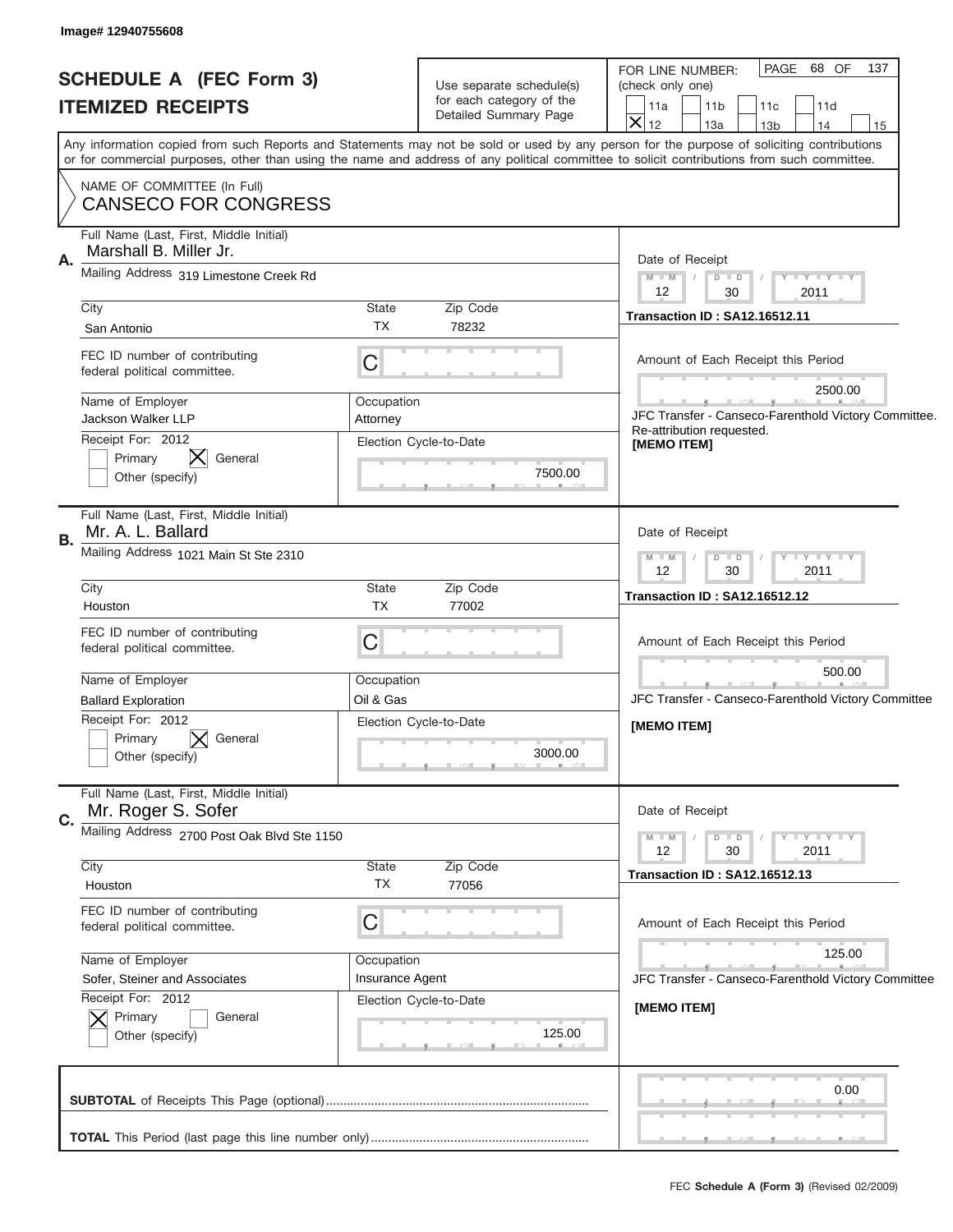ı

| Image# 12940755609                                                    |                                                                               |                                                                                                                                                                                                                                                                                         |
|-----------------------------------------------------------------------|-------------------------------------------------------------------------------|-----------------------------------------------------------------------------------------------------------------------------------------------------------------------------------------------------------------------------------------------------------------------------------------|
| <b>SCHEDULE A (FEC Form 3)</b><br><b>ITEMIZED RECEIPTS</b>            | Use separate schedule(s)<br>for each category of the<br>Detailed Summary Page | PAGE 69 OF<br>137<br>FOR LINE NUMBER:<br>(check only one)<br>11a<br>11 <sub>b</sub><br>11c<br>11d<br>$\overline{\mathsf{x}}$<br>12<br>13a<br>13 <sub>b</sub><br>14<br>15                                                                                                                |
|                                                                       |                                                                               | Any information copied from such Reports and Statements may not be sold or used by any person for the purpose of soliciting contributions<br>or for commercial purposes, other than using the name and address of any political committee to solicit contributions from such committee. |
| NAME OF COMMITTEE (In Full)<br><b>CANSECO FOR CONGRESS</b>            |                                                                               |                                                                                                                                                                                                                                                                                         |
| Full Name (Last, First, Middle Initial)<br>Mr. P.G. Von Tungeln<br>Α. |                                                                               | Date of Receipt                                                                                                                                                                                                                                                                         |
| Mailing Address 1706 Thunder Lake Ln                                  | $M - M$<br>Y FY FY FY<br>$D$ $D$<br>12<br>2011<br>30                          |                                                                                                                                                                                                                                                                                         |
| City<br>Sugar Land                                                    | State<br>Zip Code<br><b>TX</b><br>77498                                       | <b>Transaction ID: SA12.16512.14</b>                                                                                                                                                                                                                                                    |
| FEC ID number of contributing<br>federal political committee.         | C                                                                             | Amount of Each Receipt this Period                                                                                                                                                                                                                                                      |
| Name of Employer                                                      | Occupation                                                                    | 50.00                                                                                                                                                                                                                                                                                   |
| Retired                                                               | Retired                                                                       | JFC Transfer - Canseco-Farenthold Victory Committee                                                                                                                                                                                                                                     |
| Receipt For: 2012<br>Primary<br>General<br>Other (specify)            | Election Cycle-to-Date<br>50.00                                               | [MEMO ITEM]                                                                                                                                                                                                                                                                             |
| Full Name (Last, First, Middle Initial)<br>KBR, Inc. PAC<br>В.        | Date of Receipt                                                               |                                                                                                                                                                                                                                                                                         |
| Mailing Address 601 Jefferson, Suite 3401                             |                                                                               | $Y - Y - Y - Y - Y$<br>$M$ M<br>$D$ $D$<br>2011<br>12<br>30                                                                                                                                                                                                                             |
| City<br>Houston                                                       | State<br>Zip Code<br><b>TX</b><br>77002                                       | <b>Transaction ID: SA12.16512.15</b>                                                                                                                                                                                                                                                    |
| FEC ID number of contributing<br>federal political committee.         | C<br>C00431114                                                                | Amount of Each Receipt this Period                                                                                                                                                                                                                                                      |
| Name of Employer                                                      | Occupation                                                                    | 1250.00<br>JFC Transfer - Canseco-Farenthold Victory Committee                                                                                                                                                                                                                          |
| Receipt For: 2012<br>General<br>Primary<br>Other (specifv)            | Election Cycle-to-Date<br>1250.00                                             | [MEMO ITEM]                                                                                                                                                                                                                                                                             |
| Full Name (Last, First, Middle Initial)<br>Andrew P. Biar<br>C.       |                                                                               | Date of Receipt                                                                                                                                                                                                                                                                         |
| Mailing Address 12203 Broken Bough Dr                                 | Y FY FY FY<br>$M - M$<br>$D$ $D$<br>2011<br>12<br>30                          |                                                                                                                                                                                                                                                                                         |
| City<br>Houston                                                       | State<br>Zip Code<br>ТX<br>77024                                              | <b>Transaction ID: SA12.16512.16</b>                                                                                                                                                                                                                                                    |
| FEC ID number of contributing<br>federal political committee.         | C                                                                             | Amount of Each Receipt this Period                                                                                                                                                                                                                                                      |
| Name of Employer<br>Strategic Public Affairs, Inc.                    | Occupation<br>President/Public Affairs Consultant                             | 375.00<br>JFC Transfer - Canseco-Farenthold Victory Committee                                                                                                                                                                                                                           |
| Receipt For: 2012<br>Primary<br>General<br>Other (specify)            | Election Cycle-to-Date<br>875.00                                              | [MEMO ITEM]                                                                                                                                                                                                                                                                             |
|                                                                       |                                                                               | 0.00                                                                                                                                                                                                                                                                                    |
|                                                                       |                                                                               | , , ,                                                                                                                                                                                                                                                                                   |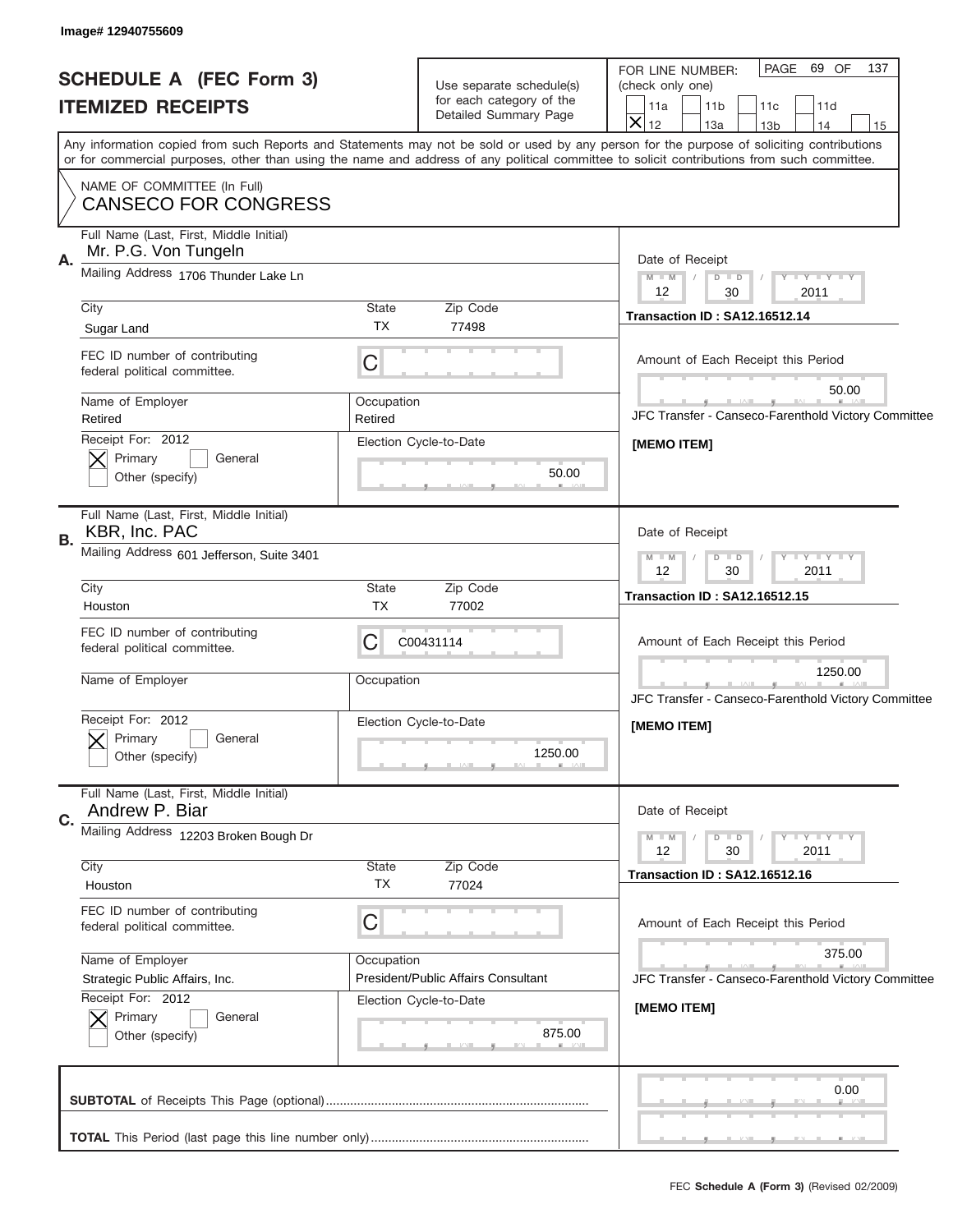| Image# 12940755610                                                                                                                                                                                                                                                                      |                                                                               |                                                                                                                                                                          |  |
|-----------------------------------------------------------------------------------------------------------------------------------------------------------------------------------------------------------------------------------------------------------------------------------------|-------------------------------------------------------------------------------|--------------------------------------------------------------------------------------------------------------------------------------------------------------------------|--|
| <b>SCHEDULE A (FEC Form 3)</b><br><b>ITEMIZED RECEIPTS</b>                                                                                                                                                                                                                              | Use separate schedule(s)<br>for each category of the<br>Detailed Summary Page | PAGE 70 OF<br>137<br>FOR LINE NUMBER:<br>(check only one)<br>11a<br>11 <sub>b</sub><br>11c<br>11d<br>$\overline{\mathsf{x}}$<br>12<br>13a<br>13 <sub>b</sub><br>14<br>15 |  |
| Any information copied from such Reports and Statements may not be sold or used by any person for the purpose of soliciting contributions<br>or for commercial purposes, other than using the name and address of any political committee to solicit contributions from such committee. |                                                                               |                                                                                                                                                                          |  |
| NAME OF COMMITTEE (In Full)<br><b>CANSECO FOR CONGRESS</b>                                                                                                                                                                                                                              |                                                                               |                                                                                                                                                                          |  |
| Full Name (Last, First, Middle Initial)<br>Mr. Willard Green<br>Α.<br>Mailing Address 2801 Racquet Club Dr                                                                                                                                                                              |                                                                               | Date of Receipt<br>$M$ $M$<br>Y FY FY FY<br>$D$ $D$                                                                                                                      |  |
| City                                                                                                                                                                                                                                                                                    | State<br>Zip Code                                                             | 12<br>2011<br>30<br><b>Transaction ID: SA12.16512.17</b>                                                                                                                 |  |
| Midland<br>FEC ID number of contributing<br>federal political committee.                                                                                                                                                                                                                | <b>TX</b><br>79705<br>C                                                       | Amount of Each Receipt this Period                                                                                                                                       |  |
| Name of Employer<br>Self Employed<br>Receipt For: 2012                                                                                                                                                                                                                                  | Occupation<br>Geologist                                                       | 125.00<br>JFC Transfer - Canseco-Farenthold Victory Committee                                                                                                            |  |
| Primary<br>General<br>Other (specify)                                                                                                                                                                                                                                                   | Election Cycle-to-Date<br>125.00                                              | [MEMO ITEM]                                                                                                                                                              |  |
| Full Name (Last, First, Middle Initial)<br>Mr. Calvin C. Mann Jr.<br>В.                                                                                                                                                                                                                 |                                                                               | Date of Receipt                                                                                                                                                          |  |
| Mailing Address 9575 Katy Fwy Ste 300                                                                                                                                                                                                                                                   | $Y - Y - Y - Y - Y$<br>$M$ M<br>$D$ $D$<br>30<br>2011<br>12                   |                                                                                                                                                                          |  |
| City<br>Houston                                                                                                                                                                                                                                                                         | State<br>Zip Code<br><b>TX</b><br>77024                                       | <b>Transaction ID: SA12.16512.18</b>                                                                                                                                     |  |
| FEC ID number of contributing<br>federal political committee.                                                                                                                                                                                                                           | C                                                                             | Amount of Each Receipt this Period                                                                                                                                       |  |
| Name of Employer<br>Black, Mann & Graham, LLP                                                                                                                                                                                                                                           | Occupation<br>Partner                                                         | 100.00<br>JFC Transfer - Canseco-Farenthold Victory Committee                                                                                                            |  |
| Receipt For: 2012<br>General<br>Primary<br>Other (specify)                                                                                                                                                                                                                              | Election Cycle-to-Date<br>100.00                                              | [MEMO ITEM]                                                                                                                                                              |  |
| Full Name (Last, First, Middle Initial)<br>Mr. Franklin Marine<br>C.                                                                                                                                                                                                                    |                                                                               | Date of Receipt                                                                                                                                                          |  |
| Mailing Address 454 Stephen F Austin Dr                                                                                                                                                                                                                                                 |                                                                               | Y FY FY FY<br>$M - M$<br>$D$ $D$<br>30<br>2011<br>12                                                                                                                     |  |
| City<br>Conroe                                                                                                                                                                                                                                                                          | State<br>Zip Code<br>ТX<br>77302                                              | <b>Transaction ID: SA12.16512.19</b>                                                                                                                                     |  |
| FEC ID number of contributing<br>federal political committee.                                                                                                                                                                                                                           | C                                                                             | Amount of Each Receipt this Period                                                                                                                                       |  |
| Name of Employer<br><b>Texas Molecular</b>                                                                                                                                                                                                                                              | Occupation<br>President                                                       | 125.00<br>JFC Transfer - Canseco-Farenthold Victory Committee                                                                                                            |  |
| Receipt For: 2012<br>Primary<br>General<br>Other (specify)                                                                                                                                                                                                                              | Election Cycle-to-Date<br>125.00                                              | [MEMO ITEM]                                                                                                                                                              |  |
|                                                                                                                                                                                                                                                                                         |                                                                               | 0.00                                                                                                                                                                     |  |
|                                                                                                                                                                                                                                                                                         |                                                                               | $y = 1 - 1 - y$                                                                                                                                                          |  |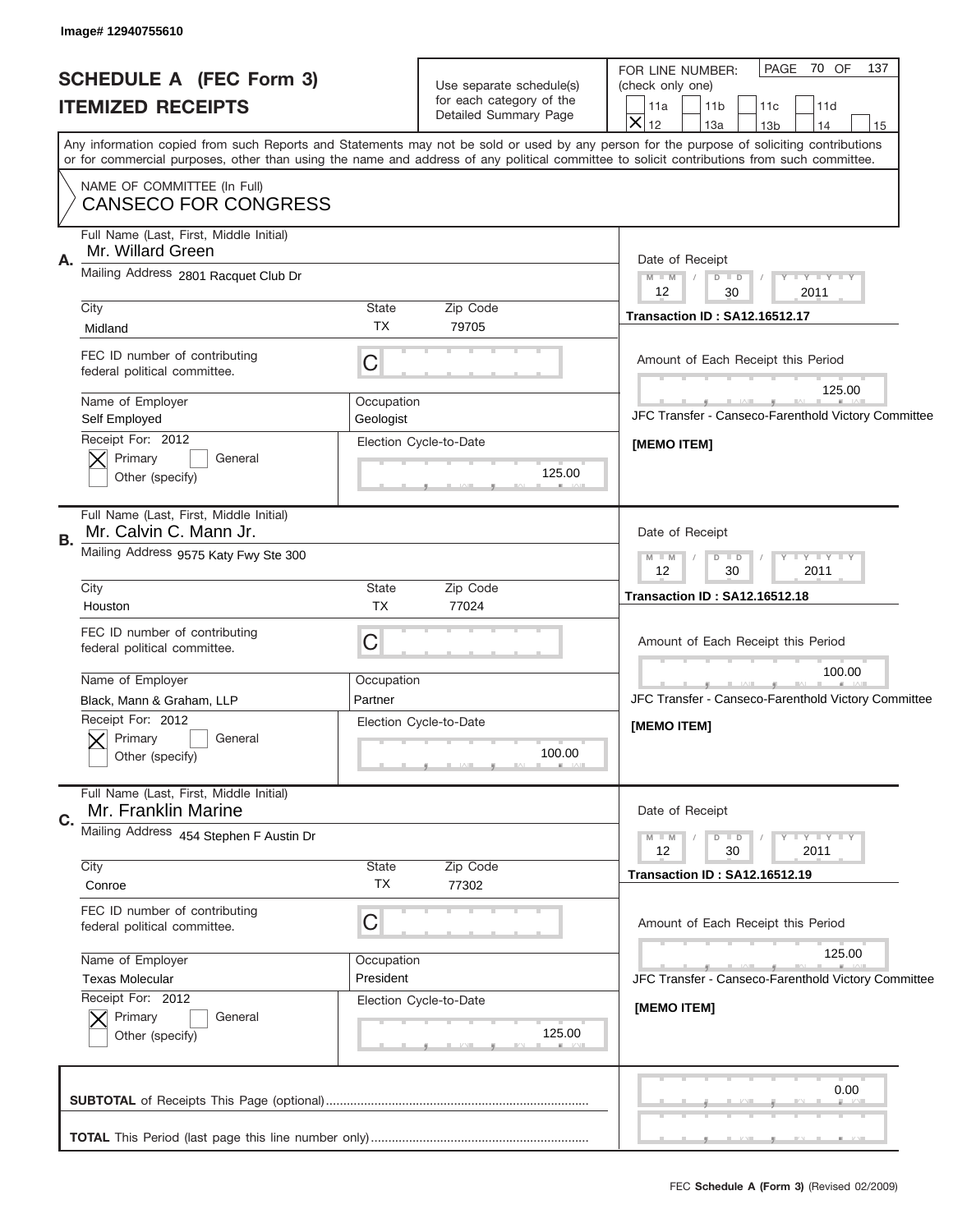| Image# 12940755611                                                                                    |                                                                                                                                                                                                                                                                                         |                                                                                                                                                                          |  |  |
|-------------------------------------------------------------------------------------------------------|-----------------------------------------------------------------------------------------------------------------------------------------------------------------------------------------------------------------------------------------------------------------------------------------|--------------------------------------------------------------------------------------------------------------------------------------------------------------------------|--|--|
| <b>SCHEDULE A (FEC Form 3)</b><br><b>ITEMIZED RECEIPTS</b>                                            | Use separate schedule(s)<br>for each category of the<br>Detailed Summary Page                                                                                                                                                                                                           | PAGE 71 OF<br>137<br>FOR LINE NUMBER:<br>(check only one)<br>11 <sub>b</sub><br>11a<br>11c<br>11d<br>$\overline{\mathsf{x}}$<br>12<br>13a<br>13 <sub>b</sub><br>14<br>15 |  |  |
|                                                                                                       | Any information copied from such Reports and Statements may not be sold or used by any person for the purpose of soliciting contributions<br>or for commercial purposes, other than using the name and address of any political committee to solicit contributions from such committee. |                                                                                                                                                                          |  |  |
| NAME OF COMMITTEE (In Full)<br><b>CANSECO FOR CONGRESS</b>                                            |                                                                                                                                                                                                                                                                                         |                                                                                                                                                                          |  |  |
| Full Name (Last, First, Middle Initial)<br>Mr. Roy J. Gilbert<br>А.<br>Mailing Address 4600 Goldfield |                                                                                                                                                                                                                                                                                         | Date of Receipt<br>$M$ $M$<br>Y FY FY FY<br>$D$ $D$<br>$\sqrt{2}$                                                                                                        |  |  |
|                                                                                                       |                                                                                                                                                                                                                                                                                         |                                                                                                                                                                          |  |  |
| City<br>San Antonio                                                                                   | State<br>Zip Code<br><b>TX</b><br>78218                                                                                                                                                                                                                                                 | <b>Transaction ID: SA12.16512.20</b>                                                                                                                                     |  |  |
| FEC ID number of contributing<br>federal political committee.                                         | $\mathsf C$                                                                                                                                                                                                                                                                             | Amount of Each Receipt this Period                                                                                                                                       |  |  |
| Name of Employer<br>SMT Lines Inc.                                                                    | Occupation<br>Corporate Officer                                                                                                                                                                                                                                                         | 200.00<br>JFC Transfer - Canseco-Farenthold Victory Committee                                                                                                            |  |  |
| Receipt For: 2012<br>Primary<br>General<br>Other (specify)                                            | Election Cycle-to-Date<br>2000.00                                                                                                                                                                                                                                                       | [MEMO ITEM]                                                                                                                                                              |  |  |
| Full Name (Last, First, Middle Initial)<br>Mr. John Barineau                                          |                                                                                                                                                                                                                                                                                         | Date of Receipt                                                                                                                                                          |  |  |
| В.<br>Mailing Address 5509 Briar Dr                                                                   |                                                                                                                                                                                                                                                                                         | Y - Y - Y - Y<br>$M - M$<br>$D$ $D$<br>2011<br>12<br>30                                                                                                                  |  |  |
| City<br>Houston                                                                                       | State<br>Zip Code<br><b>TX</b><br>77056                                                                                                                                                                                                                                                 | <b>Transaction ID: SA12.16512.21</b>                                                                                                                                     |  |  |
| FEC ID number of contributing<br>federal political committee.                                         | C                                                                                                                                                                                                                                                                                       | Amount of Each Receipt this Period                                                                                                                                       |  |  |
| Name of Employer                                                                                      | Occupation                                                                                                                                                                                                                                                                              | 125.00                                                                                                                                                                   |  |  |
| Radney Management & Investments<br>Receipt For: 2012<br>General<br>Primary<br>Other (specify)         | Chairman & CEO<br>Election Cycle-to-Date<br>175.00                                                                                                                                                                                                                                      | JFC Transfer - Canseco-Farenthold Victory Committee<br>[MEMO ITEM]                                                                                                       |  |  |
| Full Name (Last, First, Middle Initial)<br>Mrs. Ann Appling Bradford<br>C.                            |                                                                                                                                                                                                                                                                                         | Date of Receipt                                                                                                                                                          |  |  |
| Mailing Address 2500 Dartmouth Dr                                                                     |                                                                                                                                                                                                                                                                                         | Y FY FY FY<br>$M - M$<br>$D$ $D$<br>12<br>30<br>2011                                                                                                                     |  |  |
| City<br>Midland                                                                                       | Zip Code<br>State<br>ТX<br>79705                                                                                                                                                                                                                                                        | <b>Transaction ID: SA12.16512.22</b>                                                                                                                                     |  |  |
| FEC ID number of contributing<br>federal political committee.                                         | C                                                                                                                                                                                                                                                                                       | Amount of Each Receipt this Period                                                                                                                                       |  |  |
| Name of Employer                                                                                      | Occupation                                                                                                                                                                                                                                                                              | 125.00                                                                                                                                                                   |  |  |
| Centers for Children and Families<br>Receipt For: 2012                                                | <b>Executive Director</b>                                                                                                                                                                                                                                                               | JFC Transfer - Canseco-Farenthold Victory Committee                                                                                                                      |  |  |
| Primary<br>General<br>Other (specify)                                                                 | Election Cycle-to-Date<br>125.00                                                                                                                                                                                                                                                        | [MEMO ITEM]                                                                                                                                                              |  |  |
|                                                                                                       |                                                                                                                                                                                                                                                                                         | 0.00                                                                                                                                                                     |  |  |
|                                                                                                       |                                                                                                                                                                                                                                                                                         |                                                                                                                                                                          |  |  |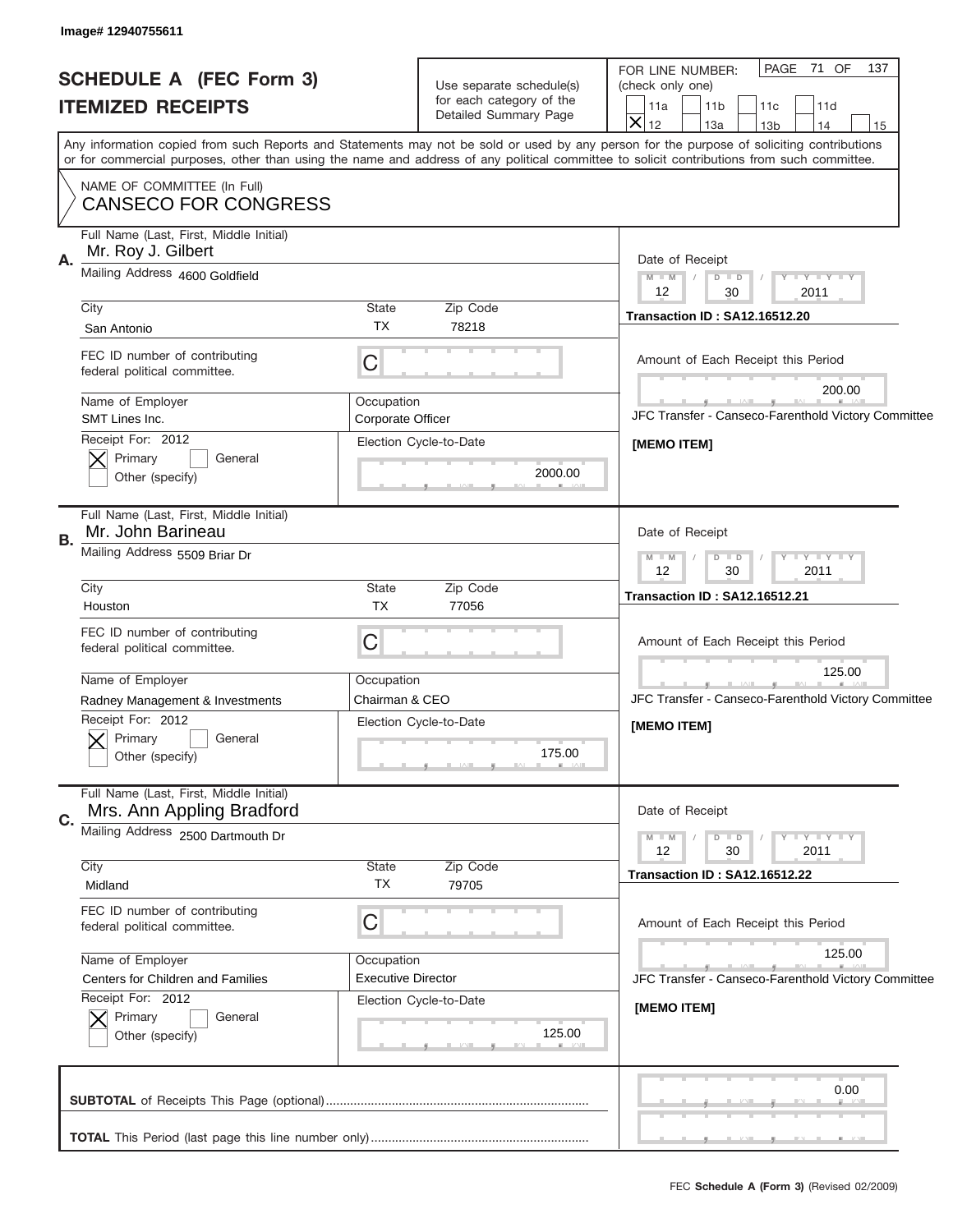J

|                                              | PAGE 72 OF<br>137                                                                                                                                                                                                                                                                       |  |
|----------------------------------------------|-----------------------------------------------------------------------------------------------------------------------------------------------------------------------------------------------------------------------------------------------------------------------------------------|--|
| FOR LINE NUMBER:<br>(check only one)         |                                                                                                                                                                                                                                                                                         |  |
| 11a<br>11 <sub>b</sub>                       | 11c<br>11d                                                                                                                                                                                                                                                                              |  |
| 13a                                          | 13 <sub>b</sub><br>14<br>15                                                                                                                                                                                                                                                             |  |
|                                              | Any information copied from such Reports and Statements may not be sold or used by any person for the purpose of soliciting contributions<br>or for commercial purposes, other than using the name and address of any political committee to solicit contributions from such committee. |  |
|                                              |                                                                                                                                                                                                                                                                                         |  |
| Date of Receipt                              |                                                                                                                                                                                                                                                                                         |  |
| $M$ $M$<br>$D$ $D$<br>$\sqrt{2}$<br>12<br>30 | Y FY FY FY<br>2011                                                                                                                                                                                                                                                                      |  |
| <b>Transaction ID: SA12.16512.23</b>         |                                                                                                                                                                                                                                                                                         |  |
|                                              |                                                                                                                                                                                                                                                                                         |  |
| Amount of Each Receipt this Period           |                                                                                                                                                                                                                                                                                         |  |
|                                              | 125.00                                                                                                                                                                                                                                                                                  |  |
|                                              | JFC Transfer - Canseco-Farenthold Victory Committee                                                                                                                                                                                                                                     |  |
| [MEMO ITEM]                                  |                                                                                                                                                                                                                                                                                         |  |
|                                              |                                                                                                                                                                                                                                                                                         |  |
|                                              |                                                                                                                                                                                                                                                                                         |  |
| Date of Receipt                              |                                                                                                                                                                                                                                                                                         |  |
| $M - M$<br>$D$ $D$<br>12<br>30               | Y - Y - Y - Y<br>2011                                                                                                                                                                                                                                                                   |  |
|                                              |                                                                                                                                                                                                                                                                                         |  |
| <b>Transaction ID: SA12.16512.24</b>         |                                                                                                                                                                                                                                                                                         |  |
|                                              |                                                                                                                                                                                                                                                                                         |  |
| Amount of Each Receipt this Period           |                                                                                                                                                                                                                                                                                         |  |
|                                              | 500.00                                                                                                                                                                                                                                                                                  |  |
|                                              | JFC Transfer - Canseco-Farenthold Victory Committee                                                                                                                                                                                                                                     |  |
|                                              |                                                                                                                                                                                                                                                                                         |  |
| [MEMO ITEM]                                  |                                                                                                                                                                                                                                                                                         |  |
|                                              |                                                                                                                                                                                                                                                                                         |  |
| Date of Receipt                              |                                                                                                                                                                                                                                                                                         |  |
| $M - M$<br>$D$ $D$<br>12<br>30               | Y FY FY FY<br>2011                                                                                                                                                                                                                                                                      |  |
| <b>Transaction ID: SA12.16512.25</b>         |                                                                                                                                                                                                                                                                                         |  |
|                                              |                                                                                                                                                                                                                                                                                         |  |
| Amount of Each Receipt this Period           |                                                                                                                                                                                                                                                                                         |  |
|                                              |                                                                                                                                                                                                                                                                                         |  |
|                                              | 500.00                                                                                                                                                                                                                                                                                  |  |
|                                              | JFC Transfer - Canseco-Farenthold Victory Committee                                                                                                                                                                                                                                     |  |
| [MEMO ITEM]                                  |                                                                                                                                                                                                                                                                                         |  |
|                                              |                                                                                                                                                                                                                                                                                         |  |
|                                              |                                                                                                                                                                                                                                                                                         |  |
|                                              |                                                                                                                                                                                                                                                                                         |  |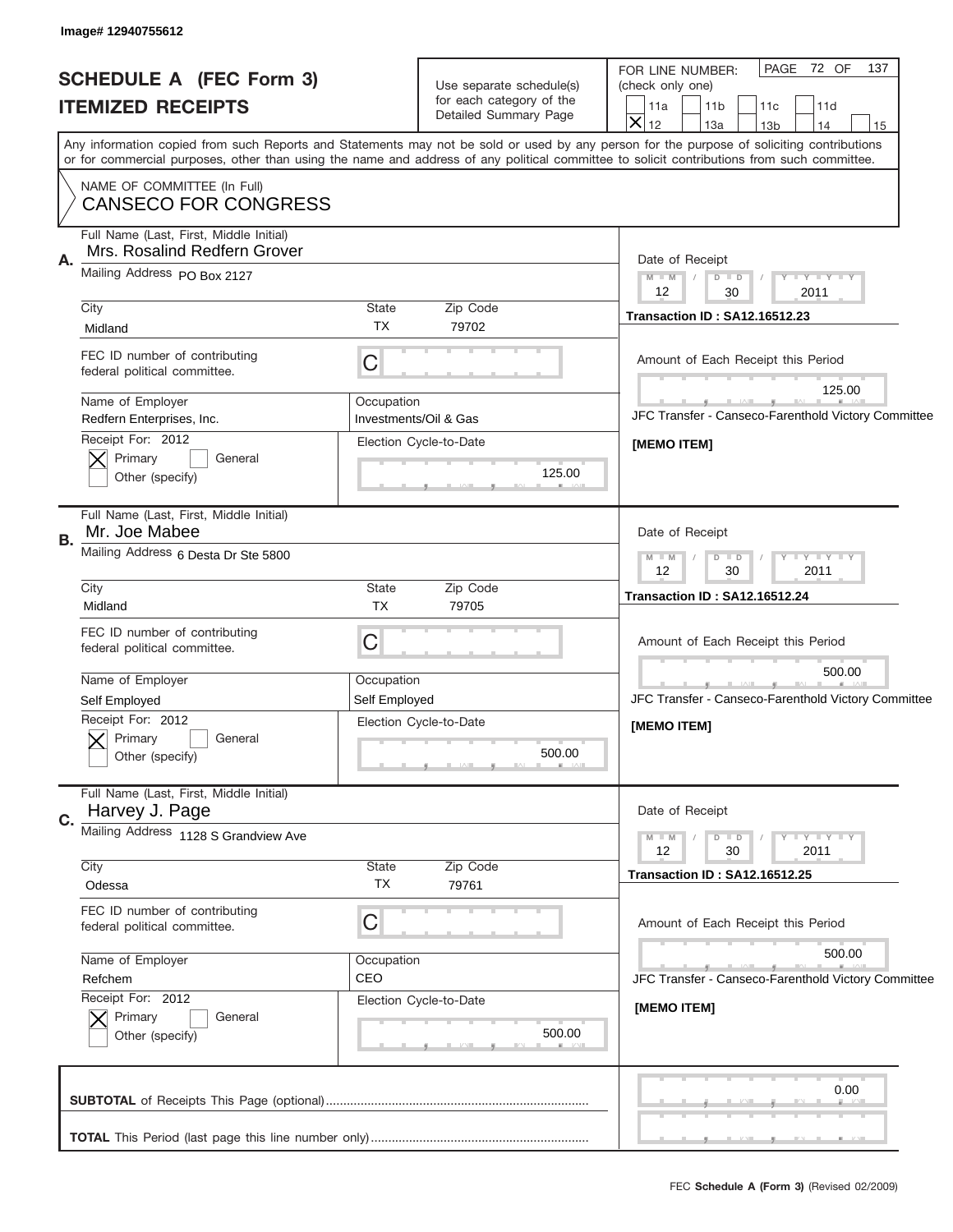| Image# 12940755613                                                |                                           |                                                                                                                                            |  |  |
|-------------------------------------------------------------------|-------------------------------------------|--------------------------------------------------------------------------------------------------------------------------------------------|--|--|
| <b>SCHEDULE A (FEC Form 3)</b>                                    | Use separate schedule(s)                  | PAGE 73 OF<br>137<br>FOR LINE NUMBER:<br>(check only one)                                                                                  |  |  |
| <b>ITEMIZED RECEIPTS</b>                                          | for each category of the                  | 11a<br>11 <sub>b</sub><br>11c<br>11d                                                                                                       |  |  |
|                                                                   | Detailed Summary Page                     | $\overline{\mathsf{x}}$<br>12<br>13a<br>13 <sub>b</sub><br>14<br>15                                                                        |  |  |
|                                                                   |                                           | Any information copied from such Reports and Statements may not be sold or used by any person for the purpose of soliciting contributions  |  |  |
|                                                                   |                                           | or for commercial purposes, other than using the name and address of any political committee to solicit contributions from such committee. |  |  |
| NAME OF COMMITTEE (In Full)<br><b>CANSECO FOR CONGRESS</b>        |                                           |                                                                                                                                            |  |  |
| Full Name (Last, First, Middle Initial)<br>James W. Mims<br>Α.    |                                           | Date of Receipt                                                                                                                            |  |  |
|                                                                   | Mailing Address 811 Lawson Ave            |                                                                                                                                            |  |  |
| City                                                              | State<br>Zip Code                         | 12<br>30<br>2011<br><b>Transaction ID: SA12.16512.26</b>                                                                                   |  |  |
| Midland                                                           | <b>TX</b><br>79701                        |                                                                                                                                            |  |  |
| FEC ID number of contributing<br>federal political committee.     | $\mathsf C$                               | Amount of Each Receipt this Period                                                                                                         |  |  |
|                                                                   |                                           | 150.00                                                                                                                                     |  |  |
| Name of Employer<br>Mims & Stevens Inc.                           | Occupation<br><b>Insurance Agent</b>      | JFC Transfer - Canseco-Farenthold Victory Committee                                                                                        |  |  |
| Receipt For: 2012                                                 | Election Cycle-to-Date                    | [MEMO ITEM]                                                                                                                                |  |  |
| Primary<br>General                                                |                                           |                                                                                                                                            |  |  |
| Other (specify)                                                   | 150.00                                    |                                                                                                                                            |  |  |
| Full Name (Last, First, Middle Initial)<br>Norbert Dickman<br>В.  | Date of Receipt                           |                                                                                                                                            |  |  |
| Mailing Address 303 W. Wall Ave. Ste. 1900                        | $Y - Y - Y - Y - Y$<br>$M - M$<br>$D$ $D$ |                                                                                                                                            |  |  |
|                                                                   |                                           | 2011<br>12<br>30                                                                                                                           |  |  |
| City<br>Midland                                                   | State<br>Zip Code<br><b>TX</b><br>79701   | <b>Transaction ID: SA12.16512.27</b>                                                                                                       |  |  |
| FEC ID number of contributing                                     |                                           |                                                                                                                                            |  |  |
| federal political committee.                                      | C                                         | Amount of Each Receipt this Period                                                                                                         |  |  |
|                                                                   |                                           | 500.00                                                                                                                                     |  |  |
| Name of Employer<br>Fasken Oil & Ranch                            | Occupation<br>General Manager             | JFC Transfer - Canseco-Farenthold Victory Committee                                                                                        |  |  |
| Receipt For: 2012                                                 | Election Cycle-to-Date                    | (allocated from Fasken Mgt LLC)                                                                                                            |  |  |
| Primary<br>General                                                |                                           | [MEMO IIEM]                                                                                                                                |  |  |
| Other (specify)                                                   | 500.00                                    |                                                                                                                                            |  |  |
| Full Name (Last, First, Middle Initial)<br><b>Tucker Bridwell</b> |                                           | Date of Receipt                                                                                                                            |  |  |
| C.<br>Mailing Address PO Box 1616                                 |                                           |                                                                                                                                            |  |  |
|                                                                   |                                           | Y FY FY FY<br>$M - M$<br>$D$ $D$<br>12<br>30<br>2011                                                                                       |  |  |
| City<br>Abilene                                                   | <b>State</b><br>Zip Code<br>ТX<br>79604   | <b>Transaction ID: SA12.16512.28</b>                                                                                                       |  |  |
| FEC ID number of contributing                                     |                                           |                                                                                                                                            |  |  |
| federal political committee.                                      | C                                         | Amount of Each Receipt this Period                                                                                                         |  |  |
|                                                                   |                                           |                                                                                                                                            |  |  |
| Name of Employer<br>Self - Mansefeldt Investments                 | Occupation<br>President                   | 500.00                                                                                                                                     |  |  |
| Receipt For: 2012                                                 | Election Cycle-to-Date                    | JFC Transfer - Canseco-Farenthold Victory Committee                                                                                        |  |  |
| Primary<br>General                                                |                                           | [MEMO ITEM]                                                                                                                                |  |  |
| Other (specify)                                                   | 500.00                                    |                                                                                                                                            |  |  |
|                                                                   |                                           |                                                                                                                                            |  |  |
|                                                                   |                                           | 0.00                                                                                                                                       |  |  |
|                                                                   |                                           |                                                                                                                                            |  |  |
|                                                                   |                                           | ___                                                                                                                                        |  |  |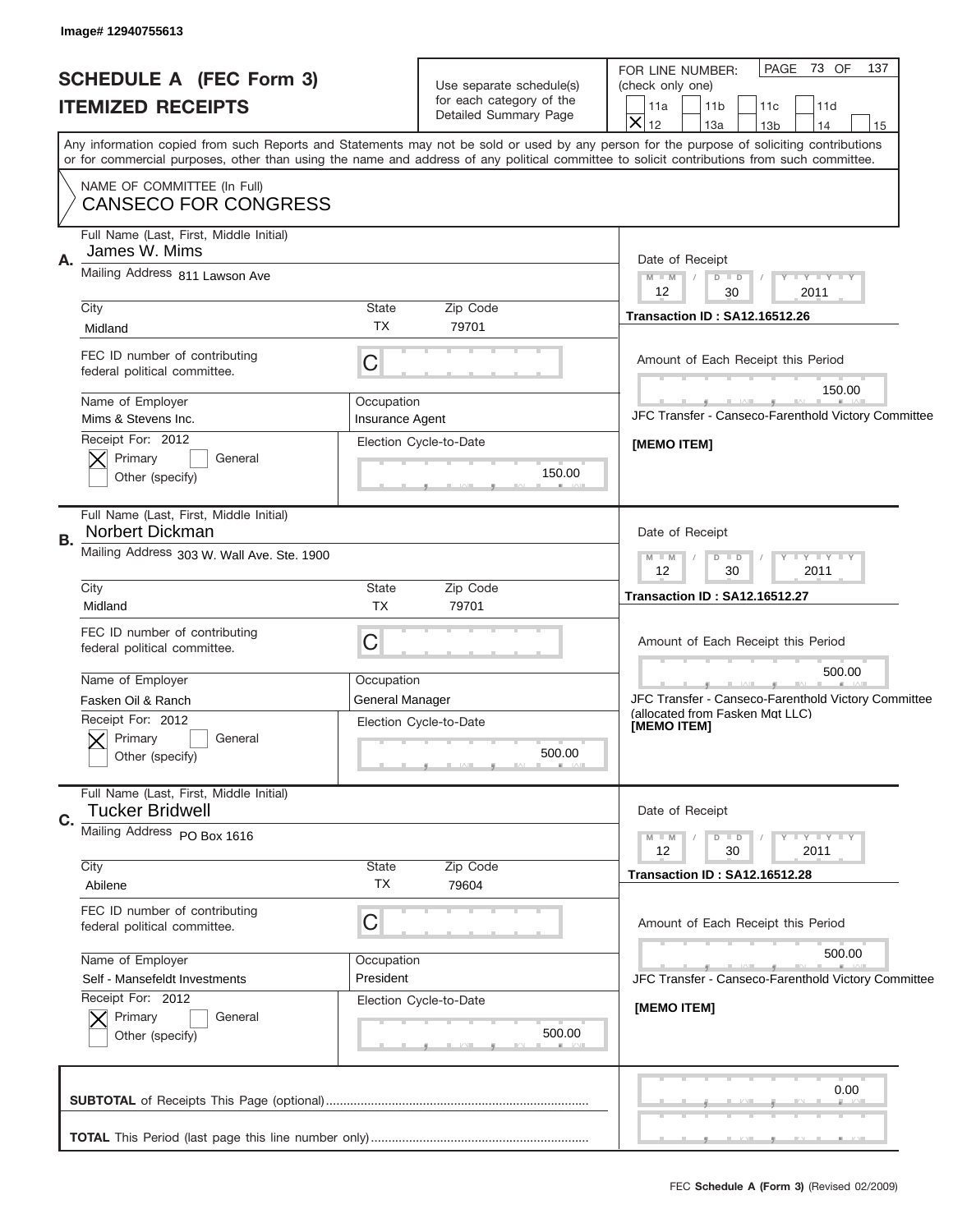| Image# 12940755614                                                                                                                                                        |                                                                               |                                                                                                                                                                          |  |  |
|---------------------------------------------------------------------------------------------------------------------------------------------------------------------------|-------------------------------------------------------------------------------|--------------------------------------------------------------------------------------------------------------------------------------------------------------------------|--|--|
| <b>SCHEDULE A (FEC Form 3)</b><br><b>ITEMIZED RECEIPTS</b>                                                                                                                | Use separate schedule(s)<br>for each category of the<br>Detailed Summary Page | PAGE 74 OF<br>137<br>FOR LINE NUMBER:<br>(check only one)<br>11a<br>11 <sub>b</sub><br>11c<br>11d<br>$\overline{\mathsf{x}}$<br>12<br>13a<br>13 <sub>b</sub><br>14<br>15 |  |  |
| or for commercial purposes, other than using the name and address of any political committee to solicit contributions from such committee.<br>NAME OF COMMITTEE (In Full) |                                                                               | Any information copied from such Reports and Statements may not be sold or used by any person for the purpose of soliciting contributions                                |  |  |
| <b>CANSECO FOR CONGRESS</b>                                                                                                                                               |                                                                               |                                                                                                                                                                          |  |  |
| Mrs. Dian Graves Stai<br>Α.                                                                                                                                               | Full Name (Last, First, Middle Initial)                                       |                                                                                                                                                                          |  |  |
| Mailing Address 400 Pine St Ste 1000                                                                                                                                      |                                                                               | $M$ $M$<br>Y FY FY FY<br>$D$ $D$<br>$\sqrt{2}$<br>12<br>30<br>2011                                                                                                       |  |  |
| City<br>Abilene                                                                                                                                                           | State<br>Zip Code<br><b>TX</b><br>79601                                       | <b>Transaction ID: SA12.16512.29</b>                                                                                                                                     |  |  |
| FEC ID number of contributing<br>federal political committee.                                                                                                             | C                                                                             | Amount of Each Receipt this Period<br>1250.00                                                                                                                            |  |  |
| Name of Employer<br>Retired                                                                                                                                               | Occupation<br>Retired                                                         | JFC Transfer - Canseco-Farenthold Victory Committee                                                                                                                      |  |  |
| Receipt For: 2012<br>Primary<br>General<br>Other (specify)                                                                                                                | Election Cycle-to-Date<br>1250.00                                             | [MEMO ITEM]                                                                                                                                                              |  |  |
| Full Name (Last, First, Middle Initial)<br>Mr. George N. Mery<br>В.                                                                                                       | Date of Receipt<br>Y - Y - Y - Y<br>$M - M$<br>$D$ $D$<br>2011<br>12<br>30    |                                                                                                                                                                          |  |  |
| Mailing Address 5157 Blanco Rd Bldg E                                                                                                                                     |                                                                               |                                                                                                                                                                          |  |  |
| City<br>San Antonio                                                                                                                                                       | State<br>Zip Code<br><b>TX</b><br>78216                                       | <b>Transaction ID: SA12.16512.30</b>                                                                                                                                     |  |  |
| FEC ID number of contributing<br>federal political committee.                                                                                                             | C                                                                             | Amount of Each Receipt this Period                                                                                                                                       |  |  |
| Name of Employer<br>Elegant Limousine & Charter                                                                                                                           | Occupation<br>Owner                                                           | 1000.00<br>JFC Transfer - Canseco-Farenthold Victory Committee                                                                                                           |  |  |
| Receipt For: 2012<br>Primary<br>General<br>Other (specify)                                                                                                                | Election Cycle-to-Date<br>1000.00                                             | [MEMO ITEM]                                                                                                                                                              |  |  |
| Full Name (Last, First, Middle Initial)<br>Mr. Troy E. Minton<br>C.                                                                                                       |                                                                               | Date of Receipt                                                                                                                                                          |  |  |
| Mailing Address 119 Covey Ridge Dr                                                                                                                                        |                                                                               | Y FY FY FY<br>$M - M$<br>$D$ $D$<br>12<br>30<br>2011                                                                                                                     |  |  |
| City<br>Del Rio                                                                                                                                                           | State<br>Zip Code<br>ТX<br>78840                                              | <b>Transaction ID: SA12.16512.31</b>                                                                                                                                     |  |  |
| FEC ID number of contributing<br>federal political committee.                                                                                                             | C                                                                             | Amount of Each Receipt this Period                                                                                                                                       |  |  |
| Name of Employer                                                                                                                                                          | Occupation                                                                    | 50.00<br>JFC Transfer - Canseco-Farenthold Victory Committee                                                                                                             |  |  |
| Receipt For: 2012<br>Primary<br>General<br>Other (specify)                                                                                                                | Election Cycle-to-Date<br>50.00                                               | [MEMO ITEM]                                                                                                                                                              |  |  |
|                                                                                                                                                                           |                                                                               | 0.00                                                                                                                                                                     |  |  |
|                                                                                                                                                                           |                                                                               |                                                                                                                                                                          |  |  |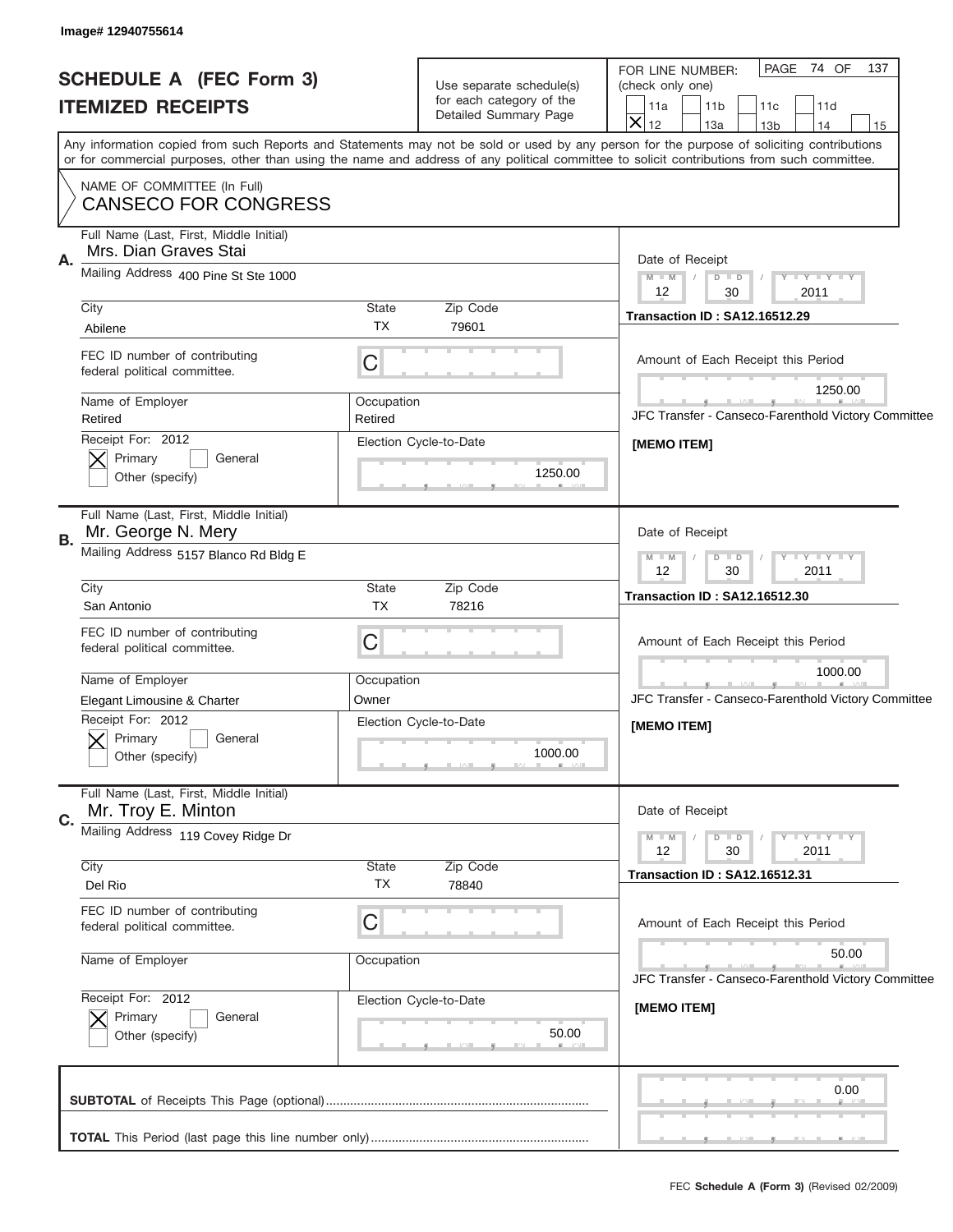J

| <b>SCHEDULE A (FEC Form 3)</b>                                         | Use separate schedule(s)                                      | 137<br>PAGE 75 OF<br>FOR LINE NUMBER:<br>(check only one)                                                                                                                                                                                                                               |  |  |
|------------------------------------------------------------------------|---------------------------------------------------------------|-----------------------------------------------------------------------------------------------------------------------------------------------------------------------------------------------------------------------------------------------------------------------------------------|--|--|
| <b>ITEMIZED RECEIPTS</b>                                               | for each category of the<br>Detailed Summary Page             | 11a<br>11 <sub>b</sub><br>11c<br>11d<br>$\overline{\mathsf{x}}$<br>12<br>13a<br>13 <sub>b</sub><br>14<br>15                                                                                                                                                                             |  |  |
|                                                                        |                                                               | Any information copied from such Reports and Statements may not be sold or used by any person for the purpose of soliciting contributions<br>or for commercial purposes, other than using the name and address of any political committee to solicit contributions from such committee. |  |  |
| NAME OF COMMITTEE (In Full)<br><b>CANSECO FOR CONGRESS</b>             |                                                               |                                                                                                                                                                                                                                                                                         |  |  |
| Full Name (Last, First, Middle Initial)<br>Ms. Lacey J. Rhonda<br>Α.   |                                                               | Date of Receipt                                                                                                                                                                                                                                                                         |  |  |
|                                                                        | Mailing Address 3012 Moss Ave                                 |                                                                                                                                                                                                                                                                                         |  |  |
| City<br>Midland                                                        | State<br>Zip Code<br><b>TX</b><br>79705                       | 12<br>30<br>2011<br><b>Transaction ID: SA12.16512.32</b>                                                                                                                                                                                                                                |  |  |
| FEC ID number of contributing<br>federal political committee.          | $\mathsf C$                                                   | Amount of Each Receipt this Period                                                                                                                                                                                                                                                      |  |  |
| Name of Employer                                                       | Occupation                                                    | 125.00                                                                                                                                                                                                                                                                                  |  |  |
| Retired                                                                | Retired                                                       | JFC Transfer - Canseco-Farenthold Victory Committee                                                                                                                                                                                                                                     |  |  |
| Receipt For: 2012<br>Primary<br>General<br>Other (specify)             | Election Cycle-to-Date<br>125.00                              | [MEMO ITEM]                                                                                                                                                                                                                                                                             |  |  |
| Full Name (Last, First, Middle Initial)<br><b>Arthur Riklin</b><br>В.  | Date of Receipt                                               |                                                                                                                                                                                                                                                                                         |  |  |
| Mailing Address 122 Laburnum Dr                                        | $Y - Y - Y - Y - Y$<br>$M - M$<br>$D$ $D$<br>2011<br>12<br>30 |                                                                                                                                                                                                                                                                                         |  |  |
| City<br>San Antonio                                                    | State<br>Zip Code<br><b>TX</b><br>78209                       | <b>Transaction ID: SA12.16512.33</b>                                                                                                                                                                                                                                                    |  |  |
| FEC ID number of contributing                                          |                                                               |                                                                                                                                                                                                                                                                                         |  |  |
| federal political committee.                                           | C                                                             | Amount of Each Receipt this Period                                                                                                                                                                                                                                                      |  |  |
| Name of Employer                                                       | Occupation                                                    | 500.00                                                                                                                                                                                                                                                                                  |  |  |
| Retired                                                                | Retired                                                       | JFC Transfer - Canseco-Farenthold Victory Committee                                                                                                                                                                                                                                     |  |  |
| Receipt For: 2012<br>General<br>Primary<br>Other (specify)             | Election Cycle-to-Date<br>3500.00                             | [MEMO ITEM]                                                                                                                                                                                                                                                                             |  |  |
| Full Name (Last, First, Middle Initial)<br>Mr. Tom E. Turner Jr.<br>C. |                                                               |                                                                                                                                                                                                                                                                                         |  |  |
| Mailing Address PO Box 171720                                          |                                                               | Y FY FY FY<br>$M - M$<br>$D$ $D$<br>12<br>30<br>2011                                                                                                                                                                                                                                    |  |  |
| City<br>San Antonio                                                    | Zip Code<br>State<br>ТX<br>78217                              | <b>Transaction ID: SA12.16512.34</b>                                                                                                                                                                                                                                                    |  |  |
| FEC ID number of contributing<br>federal political committee.          | C                                                             | Amount of Each Receipt this Period                                                                                                                                                                                                                                                      |  |  |
| Name of Employer                                                       | Occupation                                                    | $-125.00$                                                                                                                                                                                                                                                                               |  |  |
| Tetco<br>Receipt For: 2012                                             | Chairman                                                      | JFC Transfer - Canseco-Farenthold Victory Committee                                                                                                                                                                                                                                     |  |  |
| Primary<br>General<br>Other (specify)                                  | Election Cycle-to-Date<br>3500.00                             | [MEMO ITEM]                                                                                                                                                                                                                                                                             |  |  |
|                                                                        |                                                               | 0.00                                                                                                                                                                                                                                                                                    |  |  |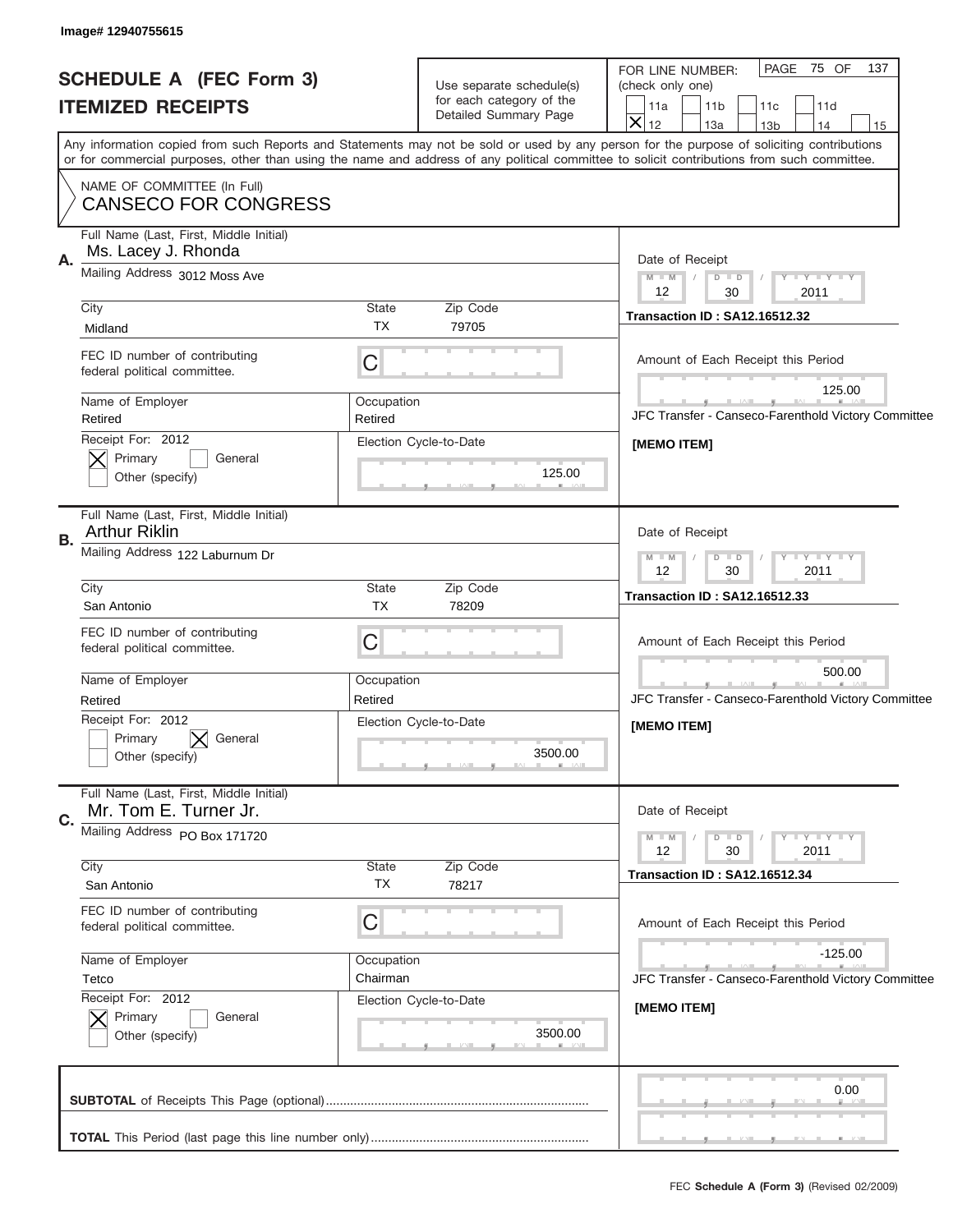| Image# 12940755616                                                                                                                                                                                                                                         |                                                                               |                                                                                                                                                                                                                                                                                         |
|------------------------------------------------------------------------------------------------------------------------------------------------------------------------------------------------------------------------------------------------------------|-------------------------------------------------------------------------------|-----------------------------------------------------------------------------------------------------------------------------------------------------------------------------------------------------------------------------------------------------------------------------------------|
| <b>SCHEDULE A (FEC Form 3)</b><br><b>ITEMIZED RECEIPTS</b>                                                                                                                                                                                                 | Use separate schedule(s)<br>for each category of the<br>Detailed Summary Page | PAGE 76 OF<br>137<br>FOR LINE NUMBER:<br>(check only one)<br>11 <sub>b</sub><br>11c<br>11d<br>11a<br>$\overline{\textsf{x}}$<br>12<br>13a<br>14<br>13 <sub>b</sub><br>15                                                                                                                |
| NAME OF COMMITTEE (In Full)                                                                                                                                                                                                                                |                                                                               | Any information copied from such Reports and Statements may not be sold or used by any person for the purpose of soliciting contributions<br>or for commercial purposes, other than using the name and address of any political committee to solicit contributions from such committee. |
| <b>CANSECO FOR CONGRESS</b><br>Full Name (Last, First, Middle Initial)<br><b>FRESHMAN MAJORITY FUND</b><br>Α.<br>Mailing Address 2470 DANIEL'S BRIDGE RD STE 121<br>City<br><b>ATHENS</b><br>FEC ID number of contributing<br>federal political committee. | State<br>Zip Code<br>GA<br>30606<br>C<br>C00496083                            | Date of Receipt<br>Y FY FY FY<br>$M - M$<br>$D$ $D$<br>10<br>28<br>2011<br>Transaction ID: SA12.16508<br>Amount of Each Receipt this Period                                                                                                                                             |
| Name of Employer<br>Receipt For: 2012<br>Primary<br>General<br>Other (specify)                                                                                                                                                                             | Occupation<br>Election Cycle-to-Date<br>10032.34                              | 609.60<br>Joint Fundraising Contribution - see itemization below                                                                                                                                                                                                                        |
| Full Name (Last, First, Middle Initial)<br>Centrinex, LLC<br>В.<br>Mailing Address 11944 W 95th St Ste 147<br>City                                                                                                                                         | State<br>Zip Code                                                             | Date of Receipt<br>Y - Y - Y - Y<br>$M$ M<br>$D$ $D$<br>10<br>28<br>2011<br>Transaction ID: SA12.16508.0                                                                                                                                                                                |
| <b>Overland Park</b><br>FEC ID number of contributing<br>federal political committee.<br>Name of Employer                                                                                                                                                  | KS<br>66215<br>C<br>Occupation                                                | Amount of Each Receipt this Period<br>375.00<br>JFC Transfer - Freshman Majority Fund                                                                                                                                                                                                   |
| Receipt For: 2012<br>General<br>Primary<br>Other (specify)                                                                                                                                                                                                 | Election Cycle-to-Date<br>375.00                                              | [MEMO ITEM]                                                                                                                                                                                                                                                                             |
| Full Name (Last, First, Middle Initial)<br><b>Online Lenders Alliance PAC</b><br>C.<br>Mailing Address 6950 W 56th St                                                                                                                                      |                                                                               | Date of Receipt<br><b>TEY TEY TEY</b><br>$M - M$<br>$D$ $D$<br>2011<br>10<br>28                                                                                                                                                                                                         |
| City<br>Mission                                                                                                                                                                                                                                            | Zip Code<br>State<br>KS<br>66202                                              | Transaction ID: SA12.16508.1                                                                                                                                                                                                                                                            |
| FEC ID number of contributing<br>federal political committee.<br>Name of Employer<br>Receipt For: 2012<br>Primary<br>General<br>Other (specify)                                                                                                            | C<br>C00427781<br>Occupation<br>Election Cycle-to-Date<br>875.00              | Amount of Each Receipt this Period<br>250.00<br>JFC Transfer - Freshman Majority Fund<br>[MEMO ITEM]                                                                                                                                                                                    |
|                                                                                                                                                                                                                                                            |                                                                               | 609.60<br>___                                                                                                                                                                                                                                                                           |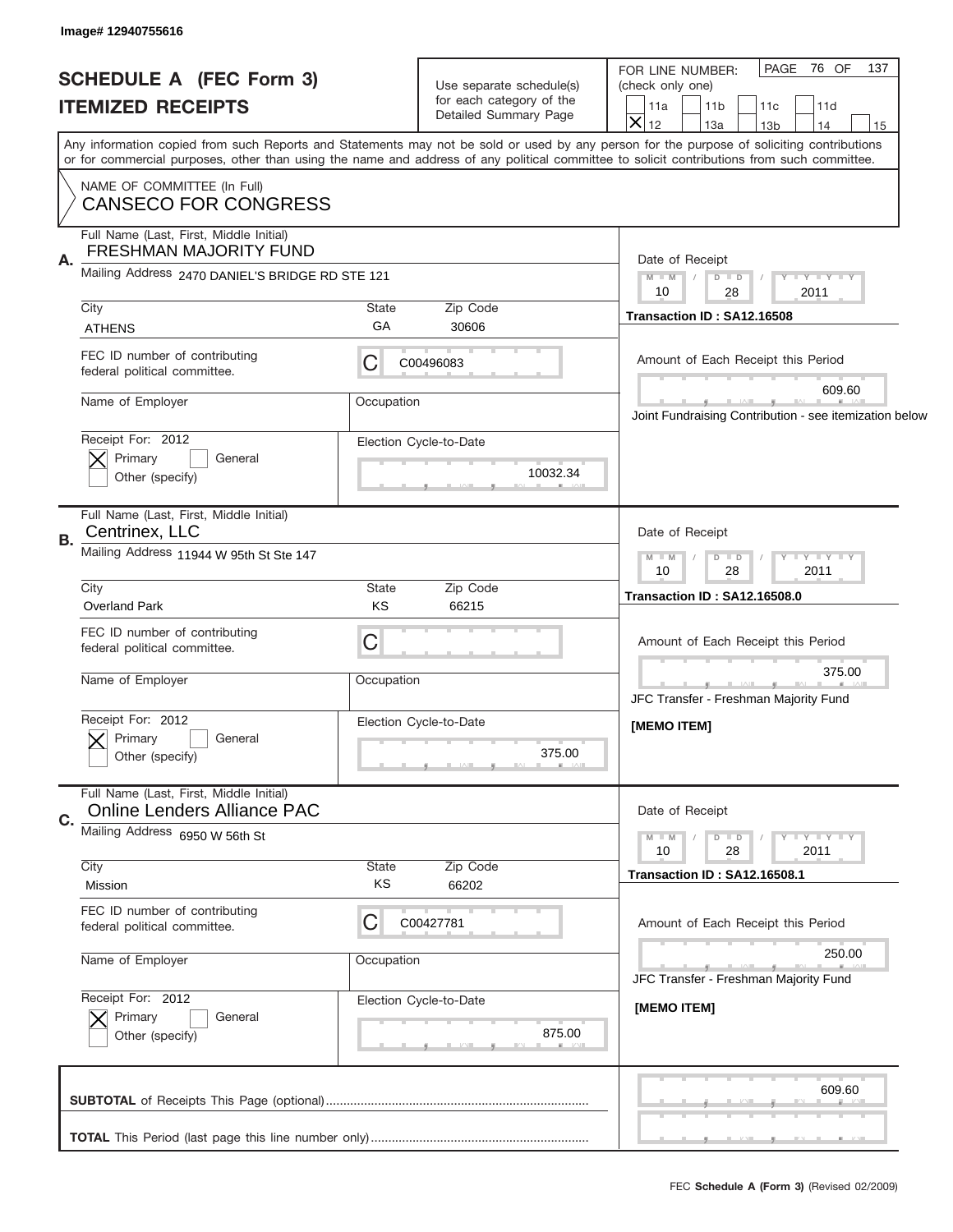| PAGE 77 OF<br>FOR LINE NUMBER:<br><b>SCHEDULE A (FEC Form 3)</b><br>Use separate schedule(s)<br>(check only one)<br>for each category of the<br><b>ITEMIZED RECEIPTS</b><br>11 <sub>b</sub><br>11d<br>11a<br>11c<br>Detailed Summary Page<br>$\overline{\mathsf{x}}$<br>12<br>13a<br>14<br>13 <sub>b</sub><br>Any information copied from such Reports and Statements may not be sold or used by any person for the purpose of soliciting contributions<br>or for commercial purposes, other than using the name and address of any political committee to solicit contributions from such committee.<br>NAME OF COMMITTEE (In Full)<br><b>CANSECO FOR CONGRESS</b><br>Full Name (Last, First, Middle Initial)<br><b>Majority Victory Fund</b><br>Α.<br>Date of Receipt<br>Mailing Address 25 E Main St.<br>Y FY FY FY<br>$M - M$<br>$D$ $D$<br>11<br>30<br>2011<br>City<br><b>State</b><br>Zip Code<br>Transaction ID: SA12.16502<br>VA<br>23219<br>Richmond<br>FEC ID number of contributing<br>С<br>Amount of Each Receipt this Period<br>C00493791<br>federal political committee.<br>526.28<br>Name of Employer<br>Occupation<br>Receipt For: 2012<br>Election Cycle-to-Date<br>Primary<br>General<br>526.28<br>Other (specify)<br>Full Name (Last, First, Middle Initial)<br>Mr. John Emling<br>Date of Receipt<br>В.<br>Mailing Address 1084 Carriage Hill Pkwy<br>$Y = Y = Y = Y$<br>$M$ M<br>$D$ $D$<br>2011<br>11<br>30<br>City<br><b>State</b><br>Zip Code<br>Transaction ID: SA12.16502.0<br><b>MD</b><br>21401<br>Annapolis<br>FEC ID number of contributing<br>C<br>Amount of Each Receipt this Period<br>federal political committee.<br>20.00<br>Name of Employer<br>Occupation<br>JFC Transfer - Majority Victory Fund<br>Receipt For: 2012<br>Election Cycle-to-Date<br>[MEMO ITEM]<br>General<br>Primary<br>20.00<br>Other (specify)<br>Full Name (Last, First, Middle Initial)<br><b>Acton PAC</b><br>Date of Receipt<br>C.<br>Mailing Address PO Box 458<br>Y I Y I Y I Y<br>$M - M$<br>$D$ $D$<br>2011<br>11<br>30<br>City<br>Zip Code<br>State<br>Transaction ID: SA12.16502.1<br>GA<br>Sharpsburg<br>30277<br>FEC ID number of contributing<br>С<br>Amount of Each Receipt this Period<br>C00411579<br>federal political committee.<br>1000.00<br>Name of Employer<br>Occupation<br>JFC Transfer - Majority Victory Fund<br>Receipt For: 2012<br>Election Cycle-to-Date<br>[MEMO ITEM]<br>Primary<br>General<br>1708.33<br>Other (specify) | Image# 12940755617 |  |                                                        |  |
|--------------------------------------------------------------------------------------------------------------------------------------------------------------------------------------------------------------------------------------------------------------------------------------------------------------------------------------------------------------------------------------------------------------------------------------------------------------------------------------------------------------------------------------------------------------------------------------------------------------------------------------------------------------------------------------------------------------------------------------------------------------------------------------------------------------------------------------------------------------------------------------------------------------------------------------------------------------------------------------------------------------------------------------------------------------------------------------------------------------------------------------------------------------------------------------------------------------------------------------------------------------------------------------------------------------------------------------------------------------------------------------------------------------------------------------------------------------------------------------------------------------------------------------------------------------------------------------------------------------------------------------------------------------------------------------------------------------------------------------------------------------------------------------------------------------------------------------------------------------------------------------------------------------------------------------------------------------------------------------------------------------------------------------------------------------------------------------------------------------------------------------------------------------------------------------------------------------------------------------------------------------------------------------------------------------------------------------------------------------------------------------------------------------------------------------------------------------------|--------------------|--|--------------------------------------------------------|--|
|                                                                                                                                                                                                                                                                                                                                                                                                                                                                                                                                                                                                                                                                                                                                                                                                                                                                                                                                                                                                                                                                                                                                                                                                                                                                                                                                                                                                                                                                                                                                                                                                                                                                                                                                                                                                                                                                                                                                                                                                                                                                                                                                                                                                                                                                                                                                                                                                                                                                    |                    |  | 137<br>15                                              |  |
|                                                                                                                                                                                                                                                                                                                                                                                                                                                                                                                                                                                                                                                                                                                                                                                                                                                                                                                                                                                                                                                                                                                                                                                                                                                                                                                                                                                                                                                                                                                                                                                                                                                                                                                                                                                                                                                                                                                                                                                                                                                                                                                                                                                                                                                                                                                                                                                                                                                                    |                    |  |                                                        |  |
|                                                                                                                                                                                                                                                                                                                                                                                                                                                                                                                                                                                                                                                                                                                                                                                                                                                                                                                                                                                                                                                                                                                                                                                                                                                                                                                                                                                                                                                                                                                                                                                                                                                                                                                                                                                                                                                                                                                                                                                                                                                                                                                                                                                                                                                                                                                                                                                                                                                                    |                    |  |                                                        |  |
|                                                                                                                                                                                                                                                                                                                                                                                                                                                                                                                                                                                                                                                                                                                                                                                                                                                                                                                                                                                                                                                                                                                                                                                                                                                                                                                                                                                                                                                                                                                                                                                                                                                                                                                                                                                                                                                                                                                                                                                                                                                                                                                                                                                                                                                                                                                                                                                                                                                                    |                    |  |                                                        |  |
|                                                                                                                                                                                                                                                                                                                                                                                                                                                                                                                                                                                                                                                                                                                                                                                                                                                                                                                                                                                                                                                                                                                                                                                                                                                                                                                                                                                                                                                                                                                                                                                                                                                                                                                                                                                                                                                                                                                                                                                                                                                                                                                                                                                                                                                                                                                                                                                                                                                                    |                    |  |                                                        |  |
|                                                                                                                                                                                                                                                                                                                                                                                                                                                                                                                                                                                                                                                                                                                                                                                                                                                                                                                                                                                                                                                                                                                                                                                                                                                                                                                                                                                                                                                                                                                                                                                                                                                                                                                                                                                                                                                                                                                                                                                                                                                                                                                                                                                                                                                                                                                                                                                                                                                                    |                    |  |                                                        |  |
|                                                                                                                                                                                                                                                                                                                                                                                                                                                                                                                                                                                                                                                                                                                                                                                                                                                                                                                                                                                                                                                                                                                                                                                                                                                                                                                                                                                                                                                                                                                                                                                                                                                                                                                                                                                                                                                                                                                                                                                                                                                                                                                                                                                                                                                                                                                                                                                                                                                                    |                    |  |                                                        |  |
|                                                                                                                                                                                                                                                                                                                                                                                                                                                                                                                                                                                                                                                                                                                                                                                                                                                                                                                                                                                                                                                                                                                                                                                                                                                                                                                                                                                                                                                                                                                                                                                                                                                                                                                                                                                                                                                                                                                                                                                                                                                                                                                                                                                                                                                                                                                                                                                                                                                                    |                    |  | Joint Fundraising Contribution - see itemization below |  |
|                                                                                                                                                                                                                                                                                                                                                                                                                                                                                                                                                                                                                                                                                                                                                                                                                                                                                                                                                                                                                                                                                                                                                                                                                                                                                                                                                                                                                                                                                                                                                                                                                                                                                                                                                                                                                                                                                                                                                                                                                                                                                                                                                                                                                                                                                                                                                                                                                                                                    |                    |  |                                                        |  |
|                                                                                                                                                                                                                                                                                                                                                                                                                                                                                                                                                                                                                                                                                                                                                                                                                                                                                                                                                                                                                                                                                                                                                                                                                                                                                                                                                                                                                                                                                                                                                                                                                                                                                                                                                                                                                                                                                                                                                                                                                                                                                                                                                                                                                                                                                                                                                                                                                                                                    |                    |  |                                                        |  |
|                                                                                                                                                                                                                                                                                                                                                                                                                                                                                                                                                                                                                                                                                                                                                                                                                                                                                                                                                                                                                                                                                                                                                                                                                                                                                                                                                                                                                                                                                                                                                                                                                                                                                                                                                                                                                                                                                                                                                                                                                                                                                                                                                                                                                                                                                                                                                                                                                                                                    |                    |  |                                                        |  |
|                                                                                                                                                                                                                                                                                                                                                                                                                                                                                                                                                                                                                                                                                                                                                                                                                                                                                                                                                                                                                                                                                                                                                                                                                                                                                                                                                                                                                                                                                                                                                                                                                                                                                                                                                                                                                                                                                                                                                                                                                                                                                                                                                                                                                                                                                                                                                                                                                                                                    |                    |  |                                                        |  |
|                                                                                                                                                                                                                                                                                                                                                                                                                                                                                                                                                                                                                                                                                                                                                                                                                                                                                                                                                                                                                                                                                                                                                                                                                                                                                                                                                                                                                                                                                                                                                                                                                                                                                                                                                                                                                                                                                                                                                                                                                                                                                                                                                                                                                                                                                                                                                                                                                                                                    |                    |  |                                                        |  |
|                                                                                                                                                                                                                                                                                                                                                                                                                                                                                                                                                                                                                                                                                                                                                                                                                                                                                                                                                                                                                                                                                                                                                                                                                                                                                                                                                                                                                                                                                                                                                                                                                                                                                                                                                                                                                                                                                                                                                                                                                                                                                                                                                                                                                                                                                                                                                                                                                                                                    |                    |  |                                                        |  |
|                                                                                                                                                                                                                                                                                                                                                                                                                                                                                                                                                                                                                                                                                                                                                                                                                                                                                                                                                                                                                                                                                                                                                                                                                                                                                                                                                                                                                                                                                                                                                                                                                                                                                                                                                                                                                                                                                                                                                                                                                                                                                                                                                                                                                                                                                                                                                                                                                                                                    |                    |  |                                                        |  |
|                                                                                                                                                                                                                                                                                                                                                                                                                                                                                                                                                                                                                                                                                                                                                                                                                                                                                                                                                                                                                                                                                                                                                                                                                                                                                                                                                                                                                                                                                                                                                                                                                                                                                                                                                                                                                                                                                                                                                                                                                                                                                                                                                                                                                                                                                                                                                                                                                                                                    |                    |  |                                                        |  |
|                                                                                                                                                                                                                                                                                                                                                                                                                                                                                                                                                                                                                                                                                                                                                                                                                                                                                                                                                                                                                                                                                                                                                                                                                                                                                                                                                                                                                                                                                                                                                                                                                                                                                                                                                                                                                                                                                                                                                                                                                                                                                                                                                                                                                                                                                                                                                                                                                                                                    |                    |  |                                                        |  |
|                                                                                                                                                                                                                                                                                                                                                                                                                                                                                                                                                                                                                                                                                                                                                                                                                                                                                                                                                                                                                                                                                                                                                                                                                                                                                                                                                                                                                                                                                                                                                                                                                                                                                                                                                                                                                                                                                                                                                                                                                                                                                                                                                                                                                                                                                                                                                                                                                                                                    |                    |  |                                                        |  |
|                                                                                                                                                                                                                                                                                                                                                                                                                                                                                                                                                                                                                                                                                                                                                                                                                                                                                                                                                                                                                                                                                                                                                                                                                                                                                                                                                                                                                                                                                                                                                                                                                                                                                                                                                                                                                                                                                                                                                                                                                                                                                                                                                                                                                                                                                                                                                                                                                                                                    |                    |  |                                                        |  |
|                                                                                                                                                                                                                                                                                                                                                                                                                                                                                                                                                                                                                                                                                                                                                                                                                                                                                                                                                                                                                                                                                                                                                                                                                                                                                                                                                                                                                                                                                                                                                                                                                                                                                                                                                                                                                                                                                                                                                                                                                                                                                                                                                                                                                                                                                                                                                                                                                                                                    |                    |  |                                                        |  |
|                                                                                                                                                                                                                                                                                                                                                                                                                                                                                                                                                                                                                                                                                                                                                                                                                                                                                                                                                                                                                                                                                                                                                                                                                                                                                                                                                                                                                                                                                                                                                                                                                                                                                                                                                                                                                                                                                                                                                                                                                                                                                                                                                                                                                                                                                                                                                                                                                                                                    |                    |  |                                                        |  |
| 526.28                                                                                                                                                                                                                                                                                                                                                                                                                                                                                                                                                                                                                                                                                                                                                                                                                                                                                                                                                                                                                                                                                                                                                                                                                                                                                                                                                                                                                                                                                                                                                                                                                                                                                                                                                                                                                                                                                                                                                                                                                                                                                                                                                                                                                                                                                                                                                                                                                                                             |                    |  |                                                        |  |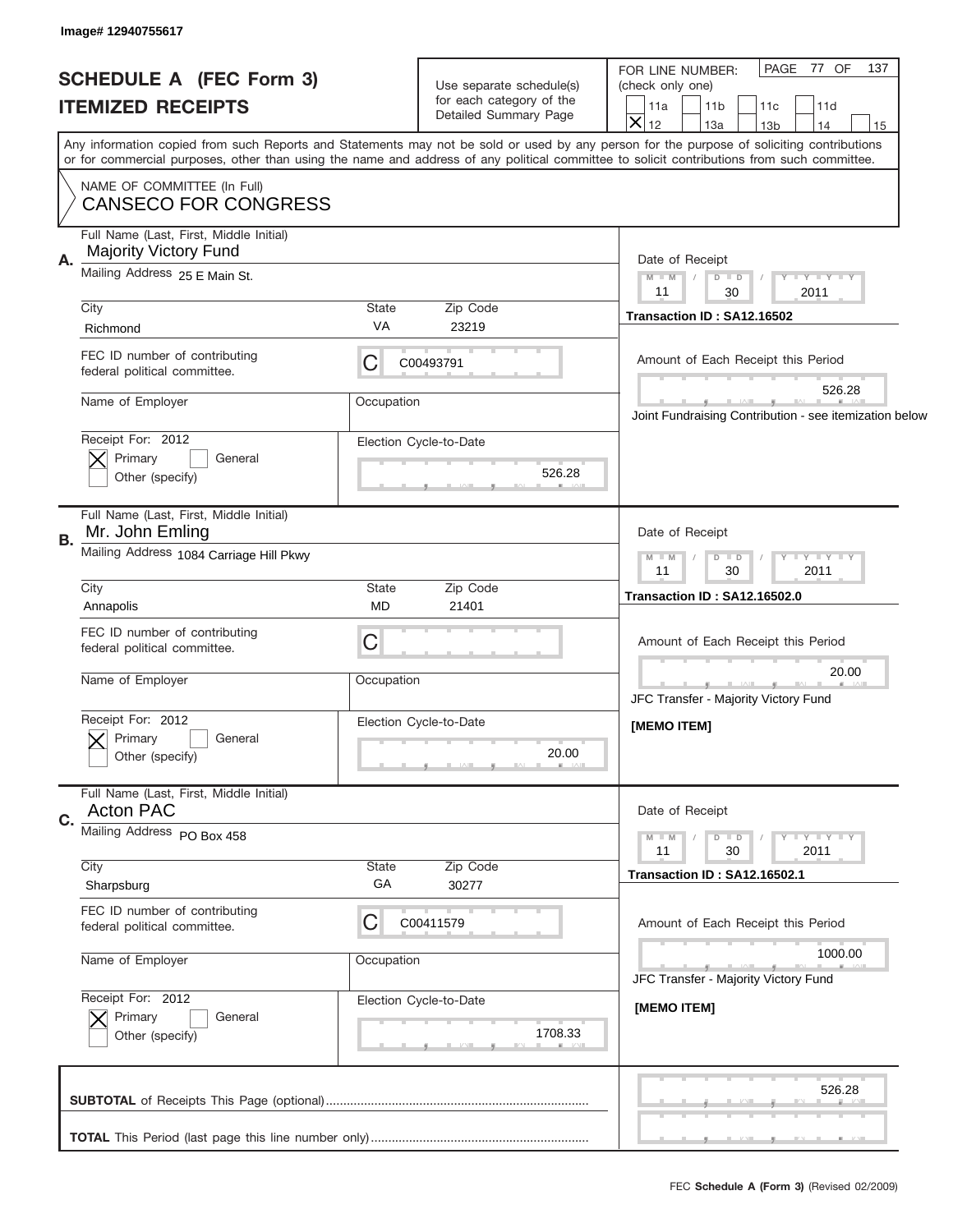|           | Image# 12940755618                                                                              |                                                              |                                                                               |                                                                                                                                                                                                                                                                                                                               |
|-----------|-------------------------------------------------------------------------------------------------|--------------------------------------------------------------|-------------------------------------------------------------------------------|-------------------------------------------------------------------------------------------------------------------------------------------------------------------------------------------------------------------------------------------------------------------------------------------------------------------------------|
|           | <b>SCHEDULE A (FEC Form 3)</b><br><b>ITEMIZED RECEIPTS</b>                                      |                                                              | Use separate schedule(s)<br>for each category of the<br>Detailed Summary Page | 78 OF<br>PAGE<br>137<br>FOR LINE NUMBER:<br>(check only one)<br>11 <sub>b</sub><br>11d<br>11a<br>11c<br>$\overline{\mathsf{x}}$<br>12                                                                                                                                                                                         |
|           |                                                                                                 |                                                              |                                                                               | 13a<br>14<br>13 <sub>b</sub><br>15<br>Any information copied from such Reports and Statements may not be sold or used by any person for the purpose of soliciting contributions<br>or for commercial purposes, other than using the name and address of any political committee to solicit contributions from such committee. |
|           | NAME OF COMMITTEE (In Full)<br><b>CANSECO FOR CONGRESS</b>                                      |                                                              |                                                                               |                                                                                                                                                                                                                                                                                                                               |
| Α.        | Full Name (Last, First, Middle Initial)<br><b>Acton PAC</b>                                     | Date of Receipt                                              |                                                                               |                                                                                                                                                                                                                                                                                                                               |
|           | Mailing Address PO Box 458                                                                      | $M - M$<br><b>LEY LEY LEY</b><br>$D$ $D$<br>11<br>30<br>2011 |                                                                               |                                                                                                                                                                                                                                                                                                                               |
|           | City<br>Sharpsburg                                                                              | State<br>GА                                                  | Zip Code<br>30277                                                             | Transaction ID: SA12.16502.2                                                                                                                                                                                                                                                                                                  |
|           | FEC ID number of contributing<br>federal political committee.                                   | С                                                            | C00411579                                                                     | Amount of Each Receipt this Period                                                                                                                                                                                                                                                                                            |
|           | Name of Employer                                                                                | Occupation                                                   |                                                                               | 1000.00<br>JFC Transfer - Majority Victory Fund                                                                                                                                                                                                                                                                               |
|           | Receipt For: 2012<br>Election Cycle-to-Date<br>Primary<br>General<br>2708.33<br>Other (specify) |                                                              | [MEMO ITEM]                                                                   |                                                                                                                                                                                                                                                                                                                               |
| <b>B.</b> | Full Name (Last, First, Middle Initial)<br><b>Majority Committee PAC</b>                        |                                                              |                                                                               | Date of Receipt                                                                                                                                                                                                                                                                                                               |
|           | Mailing Address PO Box 10134                                                                    | <b>LYLYLY</b><br>$M - M$<br>$D$ $D$<br>11<br>30<br>2011      |                                                                               |                                                                                                                                                                                                                                                                                                                               |
|           | City<br><b>Bakersfield</b>                                                                      | State<br>CA                                                  | Zip Code<br>93389                                                             | Transaction ID: SA12.16502.3                                                                                                                                                                                                                                                                                                  |
|           | FEC ID number of contributing<br>federal political committee.                                   | С                                                            | C00428052                                                                     | Amount of Each Receipt this Period                                                                                                                                                                                                                                                                                            |
|           | Name of Employer                                                                                | Occupation                                                   |                                                                               | 1000.00<br>JFC Transfer - Majority Victory Fund                                                                                                                                                                                                                                                                               |
|           | Receipt For: 2012<br>General<br>Primary<br>Other (specify)                                      |                                                              | Election Cycle-to-Date<br>6000.00                                             | [MEMO ITEM]                                                                                                                                                                                                                                                                                                                   |
| C.        | Full Name (Last, First, Middle Initial)                                                         |                                                              |                                                                               | Date of Receipt                                                                                                                                                                                                                                                                                                               |
|           | <b>Mailing Address</b><br>State                                                                 |                                                              |                                                                               | Y TY TY TY<br>$M - M$<br>$D$ $D$                                                                                                                                                                                                                                                                                              |
|           | City                                                                                            | Zip Code                                                     |                                                                               |                                                                                                                                                                                                                                                                                                                               |
|           | FEC ID number of contributing<br>federal political committee.                                   | C                                                            |                                                                               | Amount of Each Receipt this Period                                                                                                                                                                                                                                                                                            |
|           |                                                                                                 | Name of Employer<br>Occupation                               |                                                                               |                                                                                                                                                                                                                                                                                                                               |
|           | Receipt For:<br>Election Cycle-to-Date<br>Primary<br>General<br>Other (specify)                 |                                                              |                                                                               |                                                                                                                                                                                                                                                                                                                               |
|           |                                                                                                 |                                                              |                                                                               |                                                                                                                                                                                                                                                                                                                               |
|           |                                                                                                 |                                                              |                                                                               | 0.00                                                                                                                                                                                                                                                                                                                          |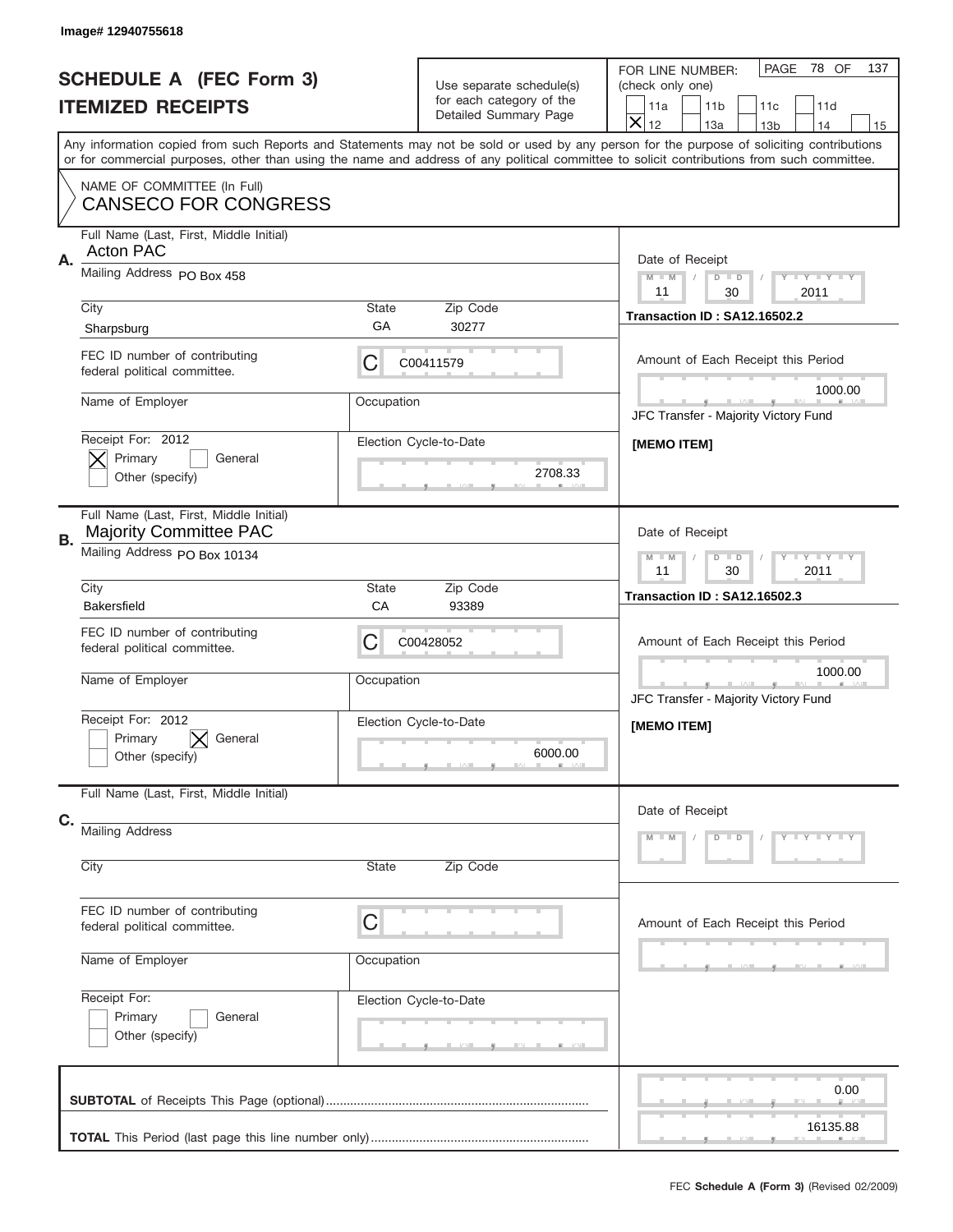|    | Image# 12940755619                                            |                   |                                                                               |                                                                                                                                                                                                                                                                                                                                                      |
|----|---------------------------------------------------------------|-------------------|-------------------------------------------------------------------------------|------------------------------------------------------------------------------------------------------------------------------------------------------------------------------------------------------------------------------------------------------------------------------------------------------------------------------------------------------|
|    | <b>SCHEDULE A (FEC Form 3)</b><br><b>ITEMIZED RECEIPTS</b>    |                   | Use separate schedule(s)<br>for each category of the<br>Detailed Summary Page | PAGE<br>79 OF<br>137<br>FOR LINE NUMBER:<br>(check only one)<br>11 <sub>b</sub><br>11a<br>11d<br>11c                                                                                                                                                                                                                                                 |
|    |                                                               |                   |                                                                               | $\bm{\times}$<br>12<br>13a<br>14<br>13 <sub>b</sub><br>15<br>Any information copied from such Reports and Statements may not be sold or used by any person for the purpose of soliciting contributions<br>or for commercial purposes, other than using the name and address of any political committee to solicit contributions from such committee. |
|    | NAME OF COMMITTEE (In Full)<br><b>CANSECO FOR CONGRESS</b>    |                   |                                                                               |                                                                                                                                                                                                                                                                                                                                                      |
| Α. | Full Name (Last, First, Middle Initial)<br>Quickbooks         |                   |                                                                               | Date of Receipt                                                                                                                                                                                                                                                                                                                                      |
|    | Mailing Address 2632 Marine Way                               |                   |                                                                               | Y TY TY TY<br>$M$ M<br>$D$ $D$<br>10<br>26<br>2011                                                                                                                                                                                                                                                                                                   |
|    | City<br><b>Mountain View</b>                                  | State<br>CA       | Zip Code<br>94043                                                             | Transaction ID: SA14.16005                                                                                                                                                                                                                                                                                                                           |
|    | FEC ID number of contributing<br>federal political committee. | C                 |                                                                               | Amount of Each Receipt this Period<br>0.47                                                                                                                                                                                                                                                                                                           |
|    | Name of Employer                                              | Occupation        |                                                                               | Direct deposit confirmation refund                                                                                                                                                                                                                                                                                                                   |
|    | Receipt For: 2012<br>Primary<br>General<br>Other (specify)    |                   | Election Cycle-to-Date<br>0.47                                                |                                                                                                                                                                                                                                                                                                                                                      |
|    | Full Name (Last, First, Middle Initial)                       |                   |                                                                               | Date of Receipt                                                                                                                                                                                                                                                                                                                                      |
| В. | <b>Mailing Address</b>                                        |                   |                                                                               | Y TY TY TY<br>$M - M$<br>$D$ $D$                                                                                                                                                                                                                                                                                                                     |
|    | City                                                          | State<br>Zip Code |                                                                               |                                                                                                                                                                                                                                                                                                                                                      |
|    | FEC ID number of contributing<br>federal political committee. | C                 |                                                                               | Amount of Each Receipt this Period                                                                                                                                                                                                                                                                                                                   |
|    | Name of Employer                                              | Occupation        |                                                                               |                                                                                                                                                                                                                                                                                                                                                      |
|    | Receipt For:<br>Primary<br>General<br>Other (specify)         |                   | Election Cycle-to-Date                                                        |                                                                                                                                                                                                                                                                                                                                                      |
|    | Full Name (Last, First, Middle Initial)                       |                   |                                                                               | Date of Receipt                                                                                                                                                                                                                                                                                                                                      |
| C. | <b>Mailing Address</b><br>City<br>Zip Code<br>State           |                   | $Y - Y - Y - Y - Y$<br>$M - M$<br>$D$ $D$                                     |                                                                                                                                                                                                                                                                                                                                                      |
|    |                                                               |                   |                                                                               |                                                                                                                                                                                                                                                                                                                                                      |
|    | FEC ID number of contributing<br>federal political committee. | C<br>Occupation   |                                                                               | Amount of Each Receipt this Period                                                                                                                                                                                                                                                                                                                   |
|    | Name of Employer                                              |                   |                                                                               |                                                                                                                                                                                                                                                                                                                                                      |
|    | Receipt For:<br>Primary<br>General<br>Other (specify)         |                   | Election Cycle-to-Date                                                        |                                                                                                                                                                                                                                                                                                                                                      |
|    |                                                               |                   |                                                                               | 0.47                                                                                                                                                                                                                                                                                                                                                 |
|    |                                                               |                   |                                                                               | 0.47                                                                                                                                                                                                                                                                                                                                                 |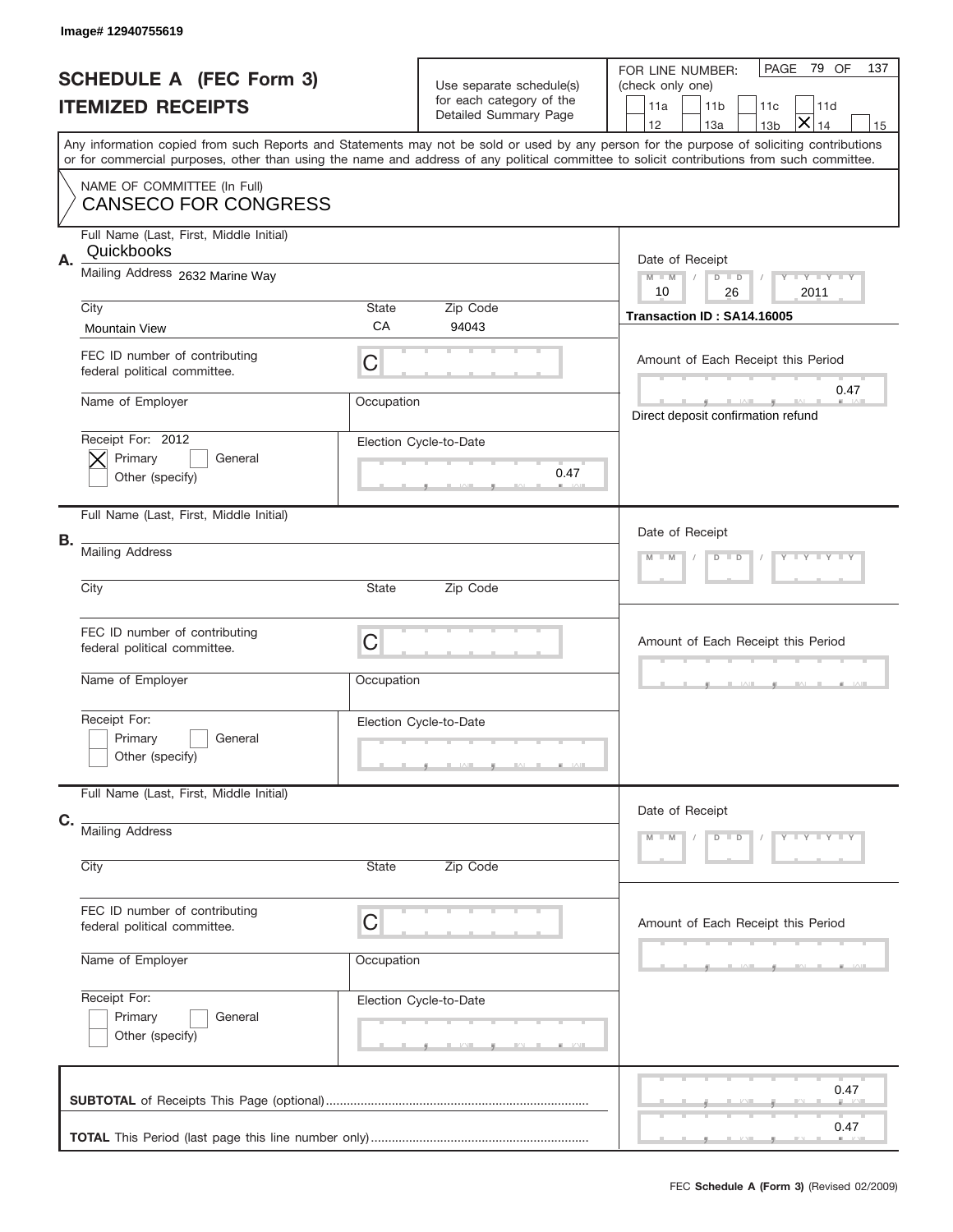|                                                                 | Image# 12940755620                                                                                                                                                                                                                                                                                                     |                                                                               |                   |                                                                                                                                                         |  |
|-----------------------------------------------------------------|------------------------------------------------------------------------------------------------------------------------------------------------------------------------------------------------------------------------------------------------------------------------------------------------------------------------|-------------------------------------------------------------------------------|-------------------|---------------------------------------------------------------------------------------------------------------------------------------------------------|--|
| <b>SCHEDULE B (FEC Form 3)</b><br><b>ITEMIZED DISBURSEMENTS</b> |                                                                                                                                                                                                                                                                                                                        | Use separate schedule(s)<br>for each category of the<br>Detailed Summary Page |                   | PAGE 80 OF<br>137<br>FOR LINE NUMBER:<br>(check only one)<br>$ \mathsf{X} _{17}$<br>18<br>19a<br>19 <sub>b</sub><br>20a<br>20 <sub>b</sub><br>20c<br>21 |  |
|                                                                 | Any information copied from such Reports and Statements may not be sold or used by any person for the purpose of soliciting contributions<br>or for commercial purposes, other than using the name and address of any political committee to solicit contributions from such committee.<br>NAME OF COMMITTEE (In Full) |                                                                               |                   |                                                                                                                                                         |  |
|                                                                 | <b>CANSECO FOR CONGRESS</b><br>Full Name (Last, First, Middle Initial)                                                                                                                                                                                                                                                 |                                                                               |                   |                                                                                                                                                         |  |
|                                                                 | <b>ACCURATE WORD</b>                                                                                                                                                                                                                                                                                                   |                                                                               |                   | Date of Disbursement<br>Y TY TY TY<br>$M - M$<br>$D$ $D$                                                                                                |  |
|                                                                 | Mailing Address 4481 WHITE PLAINS LANE                                                                                                                                                                                                                                                                                 |                                                                               |                   | 2011<br>12<br>27                                                                                                                                        |  |
|                                                                 | City<br><b>State</b><br><b>MD</b><br><b>WHITE PLAINS</b>                                                                                                                                                                                                                                                               | Zip Code<br>20695                                                             |                   | Amount of Each Disbursement this Period                                                                                                                 |  |
|                                                                 | Purpose of Disbursement<br><b>PRINTING</b>                                                                                                                                                                                                                                                                             |                                                                               | 001               | 357.99<br>Transaction ID: SB17.15991                                                                                                                    |  |
|                                                                 | Candidate Name                                                                                                                                                                                                                                                                                                         |                                                                               | Category/<br>Type |                                                                                                                                                         |  |
|                                                                 | Disbursement For: 2012<br>Office Sought:<br>House<br>Primary<br>Senate<br>President<br>Other (specify)<br>District:<br>State:                                                                                                                                                                                          | General                                                                       |                   |                                                                                                                                                         |  |
| <b>B.</b>                                                       | Full Name (Last, First, Middle Initial)<br><b>American Airlines</b>                                                                                                                                                                                                                                                    |                                                                               |                   | Date of Disbursement<br>ү " ү " ү " ү<br>$M - M$<br>D<br>$\Box$                                                                                         |  |
|                                                                 | Mailing Address 4333 Amon Carter Boulevard                                                                                                                                                                                                                                                                             |                                                                               |                   | 2011<br>10<br>27                                                                                                                                        |  |
|                                                                 | City<br>State<br><b>TX</b><br>Fort Worth                                                                                                                                                                                                                                                                               | Zip Code<br>76155                                                             |                   | Amount of Each Disbursement this Period                                                                                                                 |  |
|                                                                 | Purpose of Disbursement<br>Travel<br>Candidate Name<br><b>CANSECO FOR CONGRESS</b>                                                                                                                                                                                                                                     |                                                                               |                   | 716.40<br>Transaction ID: SB17.15860                                                                                                                    |  |
|                                                                 | Disbursement For: 2012<br>Office Sought:<br>$X$ House<br>Primary<br>Senate<br>Other (specify)<br>President<br>TX<br>State:<br>23<br>District:                                                                                                                                                                          | General                                                                       | Type              |                                                                                                                                                         |  |
|                                                                 | Full Name (Last, First, Middle Initial)<br>c. American Airlines                                                                                                                                                                                                                                                        |                                                                               |                   | Date of Disbursement                                                                                                                                    |  |
|                                                                 | Mailing Address 4333 Amon Carter Boulevard                                                                                                                                                                                                                                                                             |                                                                               |                   | $\gamma$ = $\gamma$ = $\gamma$ = $\gamma$<br>D<br>M<br>M<br>D<br>2011<br>02<br>11                                                                       |  |
|                                                                 | City<br>State<br>Zip Code<br>Fort Worth<br>ТX<br>76155<br>Purpose of Disbursement<br>Travel<br>Candidate Name<br>Category/<br><b>CANSECO FOR CONGRESS</b><br>Type                                                                                                                                                      |                                                                               |                   | Amount of Each Disbursement this Period<br>567.40                                                                                                       |  |
|                                                                 |                                                                                                                                                                                                                                                                                                                        |                                                                               |                   | Transaction ID: SB17.15971                                                                                                                              |  |
|                                                                 | Office Sought:<br>Disbursement For: 2012<br>House<br>Primary<br>Senate<br>Other (specify)<br>President<br>ТX<br>State:<br>District:<br>23                                                                                                                                                                              | General                                                                       |                   |                                                                                                                                                         |  |
|                                                                 |                                                                                                                                                                                                                                                                                                                        |                                                                               |                   | 1641.79                                                                                                                                                 |  |
|                                                                 |                                                                                                                                                                                                                                                                                                                        |                                                                               |                   |                                                                                                                                                         |  |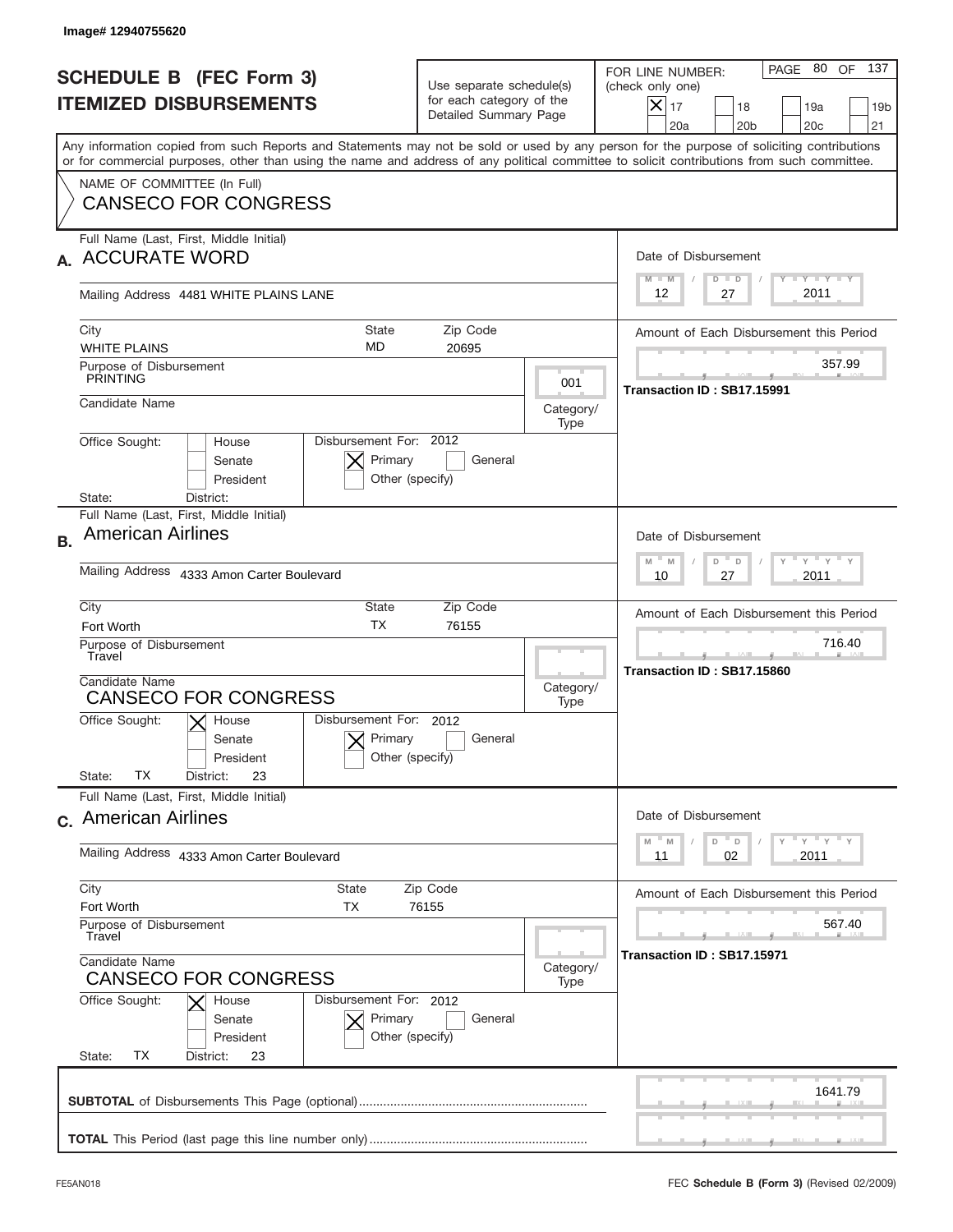|           | Image#12940755621                                                                                                                                                                                                                                                                       |                                                                               |                   |                                                                                                                                                                                 |
|-----------|-----------------------------------------------------------------------------------------------------------------------------------------------------------------------------------------------------------------------------------------------------------------------------------------|-------------------------------------------------------------------------------|-------------------|---------------------------------------------------------------------------------------------------------------------------------------------------------------------------------|
|           | <b>SCHEDULE B (FEC Form 3)</b><br><b>ITEMIZED DISBURSEMENTS</b>                                                                                                                                                                                                                         | Use separate schedule(s)<br>for each category of the<br>Detailed Summary Page |                   | 137<br>PAGE 81<br>OF<br>FOR LINE NUMBER:<br>(check only one)<br>$\vert\mathsf{X}\vert$<br>17<br>18<br>19a<br>19 <sub>b</sub><br>21<br>20a<br>20 <sub>b</sub><br>20 <sub>c</sub> |
|           | Any information copied from such Reports and Statements may not be sold or used by any person for the purpose of soliciting contributions<br>or for commercial purposes, other than using the name and address of any political committee to solicit contributions from such committee. |                                                                               |                   |                                                                                                                                                                                 |
|           | NAME OF COMMITTEE (In Full)<br><b>CANSECO FOR CONGRESS</b>                                                                                                                                                                                                                              |                                                                               |                   |                                                                                                                                                                                 |
|           | Full Name (Last, First, Middle Initial)<br><b>American Express</b>                                                                                                                                                                                                                      |                                                                               |                   | Date of Disbursement<br><b>TAYLY LY</b><br>$M - M$<br>$D$ $D$                                                                                                                   |
|           | Mailing Address P.O. Box 53852                                                                                                                                                                                                                                                          |                                                                               |                   | 2011<br>03<br>10                                                                                                                                                                |
|           | City<br><b>State</b><br>AZ<br>Phoenix                                                                                                                                                                                                                                                   | Zip Code<br>85072-3852                                                        |                   | Amount of Each Disbursement this Period<br>4.95                                                                                                                                 |
|           | Purpose of Disbursement<br>Merchant fees                                                                                                                                                                                                                                                |                                                                               |                   | Transaction ID: SB17.15871                                                                                                                                                      |
|           | Candidate Name<br><b>CANSECO FOR CONGRESS</b>                                                                                                                                                                                                                                           |                                                                               | Category/<br>Type |                                                                                                                                                                                 |
|           | Disbursement For: 2012<br>Office Sought:<br>House<br>Primary<br>Senate<br>President<br>Other (specify)<br>ТX<br>23<br>State:<br>District:                                                                                                                                               | General                                                                       |                   |                                                                                                                                                                                 |
| <b>B.</b> | Full Name (Last, First, Middle Initial)<br><b>American Express</b>                                                                                                                                                                                                                      |                                                                               |                   | Date of Disbursement                                                                                                                                                            |
|           | Mailing Address P.O. Box 53852                                                                                                                                                                                                                                                          |                                                                               |                   | $-\gamma + \gamma -$<br>$M - M$<br>D<br>$\Box$<br>2011<br>10<br>07                                                                                                              |
|           | City<br>State<br>AZ<br>Phoenix                                                                                                                                                                                                                                                          | Zip Code<br>85072-3852                                                        |                   | Amount of Each Disbursement this Period                                                                                                                                         |
|           | Purpose of Disbursement<br>Merchant fees                                                                                                                                                                                                                                                |                                                                               |                   | 3.04<br>Transaction ID: SB17.15876                                                                                                                                              |
|           | Candidate Name<br><b>CANSECO FOR CONGRESS</b>                                                                                                                                                                                                                                           | Category/<br>Type                                                             |                   |                                                                                                                                                                                 |
|           | Disbursement For: 2012<br>Office Sought:<br>$\times$ House<br>Primary<br>Senate<br>Other (specify)<br>President<br>ТX<br>State:<br>23<br>District:                                                                                                                                      | General                                                                       |                   |                                                                                                                                                                                 |
|           | Full Name (Last, First, Middle Initial)                                                                                                                                                                                                                                                 |                                                                               |                   |                                                                                                                                                                                 |
|           | c. American Express                                                                                                                                                                                                                                                                     |                                                                               |                   | Date of Disbursement<br>$\gamma$ = $\gamma$ = $\gamma$ = $\gamma$<br>M<br>D<br>M<br>D                                                                                           |
|           | Mailing Address P.O. Box 53852                                                                                                                                                                                                                                                          |                                                                               |                   | 2011<br>10<br>18                                                                                                                                                                |
|           | City<br>State<br>Phoenix<br>AZ                                                                                                                                                                                                                                                          | Zip Code<br>85072-3852                                                        |                   | Amount of Each Disbursement this Period                                                                                                                                         |
|           | Purpose of Disbursement<br>Merchant fees<br>Candidate Name<br>Category/<br><b>CANSECO FOR CONGRESS</b>                                                                                                                                                                                  |                                                                               |                   | 14.60<br>Transaction ID: SB17.15878                                                                                                                                             |
|           |                                                                                                                                                                                                                                                                                         |                                                                               |                   |                                                                                                                                                                                 |
|           | Office Sought:<br>Disbursement For: 2012<br>House<br>Primary<br>Senate<br>Other (specify)<br>President<br>ТX<br>State:<br>District:<br>23                                                                                                                                               | General                                                                       |                   |                                                                                                                                                                                 |
|           |                                                                                                                                                                                                                                                                                         |                                                                               |                   | 22.59                                                                                                                                                                           |
|           |                                                                                                                                                                                                                                                                                         |                                                                               |                   |                                                                                                                                                                                 |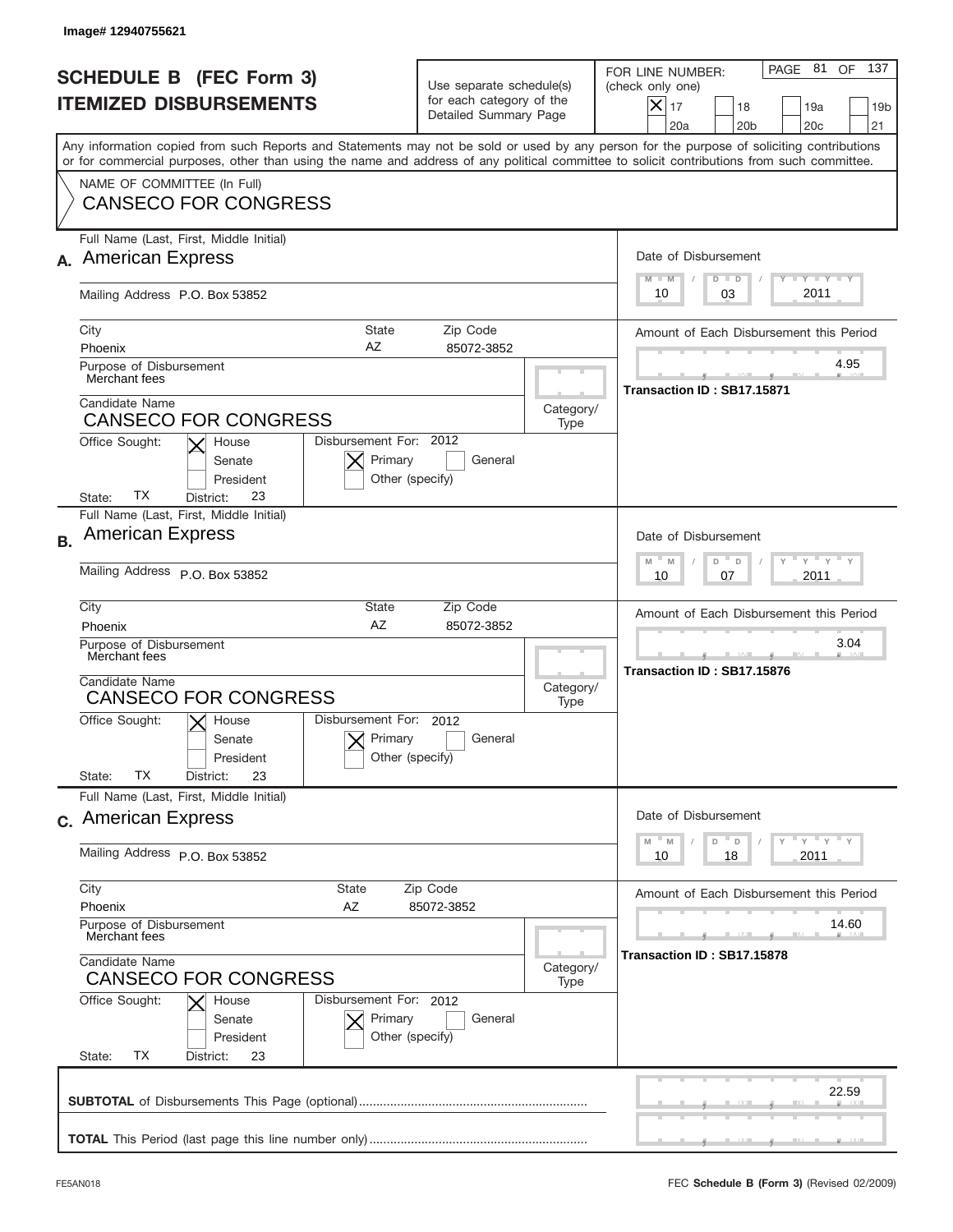|           | Image# 12940755622                                                                                                                                                                                                                                                                      |                                                                               |                   |                                                                                                                                                                |
|-----------|-----------------------------------------------------------------------------------------------------------------------------------------------------------------------------------------------------------------------------------------------------------------------------------------|-------------------------------------------------------------------------------|-------------------|----------------------------------------------------------------------------------------------------------------------------------------------------------------|
|           | <b>SCHEDULE B (FEC Form 3)</b><br><b>ITEMIZED DISBURSEMENTS</b>                                                                                                                                                                                                                         | Use separate schedule(s)<br>for each category of the<br>Detailed Summary Page |                   | 137<br>PAGE 82 OF<br>FOR LINE NUMBER:<br>(check only one)<br>$\times$<br>17<br>18<br>19a<br>19 <sub>b</sub><br>20 <sub>b</sub><br>20 <sub>c</sub><br>21<br>20a |
|           | Any information copied from such Reports and Statements may not be sold or used by any person for the purpose of soliciting contributions<br>or for commercial purposes, other than using the name and address of any political committee to solicit contributions from such committee. |                                                                               |                   |                                                                                                                                                                |
|           | NAME OF COMMITTEE (In Full)<br><b>CANSECO FOR CONGRESS</b>                                                                                                                                                                                                                              |                                                                               |                   |                                                                                                                                                                |
|           | Full Name (Last, First, Middle Initial)<br><b>American Express</b>                                                                                                                                                                                                                      |                                                                               |                   | Date of Disbursement<br>$T$ $Y$ $T$ $Y$ $T$ $Y$<br>$M - M$<br>$D$ $D$                                                                                          |
|           | Mailing Address P.O. Box 53852                                                                                                                                                                                                                                                          |                                                                               |                   | 2011<br>10<br>21                                                                                                                                               |
|           | City<br>State<br>AZ<br>Phoenix<br>Purpose of Disbursement                                                                                                                                                                                                                               | Zip Code<br>85072-3852                                                        |                   | Amount of Each Disbursement this Period<br>72.40                                                                                                               |
|           | Merchant fees<br>Candidate Name<br><b>CANSECO FOR CONGRESS</b>                                                                                                                                                                                                                          |                                                                               | Category/<br>Type | Transaction ID: SB17.15879                                                                                                                                     |
|           | Disbursement For: 2012<br>Office Sought:<br>House<br>Primary<br>Senate<br>Other (specify)<br>President<br>ТX<br>23<br>State:<br>District:                                                                                                                                               | General                                                                       |                   |                                                                                                                                                                |
| <b>B.</b> | Full Name (Last, First, Middle Initial)<br><b>American Express</b>                                                                                                                                                                                                                      |                                                                               |                   | Date of Disbursement<br>$M - M$<br>≡ γ ≡ γ =<br>D<br>$\Box$                                                                                                    |
|           | Mailing Address P.O. Box 53852                                                                                                                                                                                                                                                          |                                                                               |                   | 2011<br>11<br>01                                                                                                                                               |
|           | City<br>State<br>Zip Code<br>AZ<br>85072-3852<br>Phoenix<br>Purpose of Disbursement<br>Merchant fees<br>Candidate Name<br>Category/<br><b>CANSECO FOR CONGRESS</b><br>Type                                                                                                              |                                                                               |                   | Amount of Each Disbursement this Period<br>4.95                                                                                                                |
|           |                                                                                                                                                                                                                                                                                         |                                                                               |                   | Transaction ID: SB17.15909                                                                                                                                     |
|           | Disbursement For: 2012<br>Office Sought:<br>$\mathsf{X}$ House<br>Primary<br>Senate<br>Other (specify)<br>President<br>ТX<br>23<br>State:<br>District:                                                                                                                                  | General                                                                       |                   |                                                                                                                                                                |
|           | Full Name (Last, First, Middle Initial)<br>c. American Express                                                                                                                                                                                                                          |                                                                               |                   | Date of Disbursement                                                                                                                                           |
|           | Mailing Address P.O. Box 53852                                                                                                                                                                                                                                                          |                                                                               |                   | ү " ү " ү " ү<br>$-M$<br>D<br>M<br>D<br>2011<br>11<br>03                                                                                                       |
|           | City<br><b>State</b><br>Zip Code<br>Phoenix<br>AZ<br>85072-3852<br>Purpose of Disbursement<br>Merchant fees<br>Candidate Name<br>Category/<br><b>CANSECO FOR CONGRESS</b><br>Type                                                                                                       |                                                                               |                   | Amount of Each Disbursement this Period                                                                                                                        |
|           |                                                                                                                                                                                                                                                                                         |                                                                               |                   | 0.87<br>Transaction ID: SB17.15911                                                                                                                             |
|           | Office Sought:<br>Disbursement For: 2012<br>House<br>Primary<br>Senate<br>Other (specify)<br>President<br>ТX<br>State:<br>District:<br>23                                                                                                                                               | General                                                                       |                   |                                                                                                                                                                |
|           |                                                                                                                                                                                                                                                                                         |                                                                               |                   | 78.22                                                                                                                                                          |
|           |                                                                                                                                                                                                                                                                                         |                                                                               |                   |                                                                                                                                                                |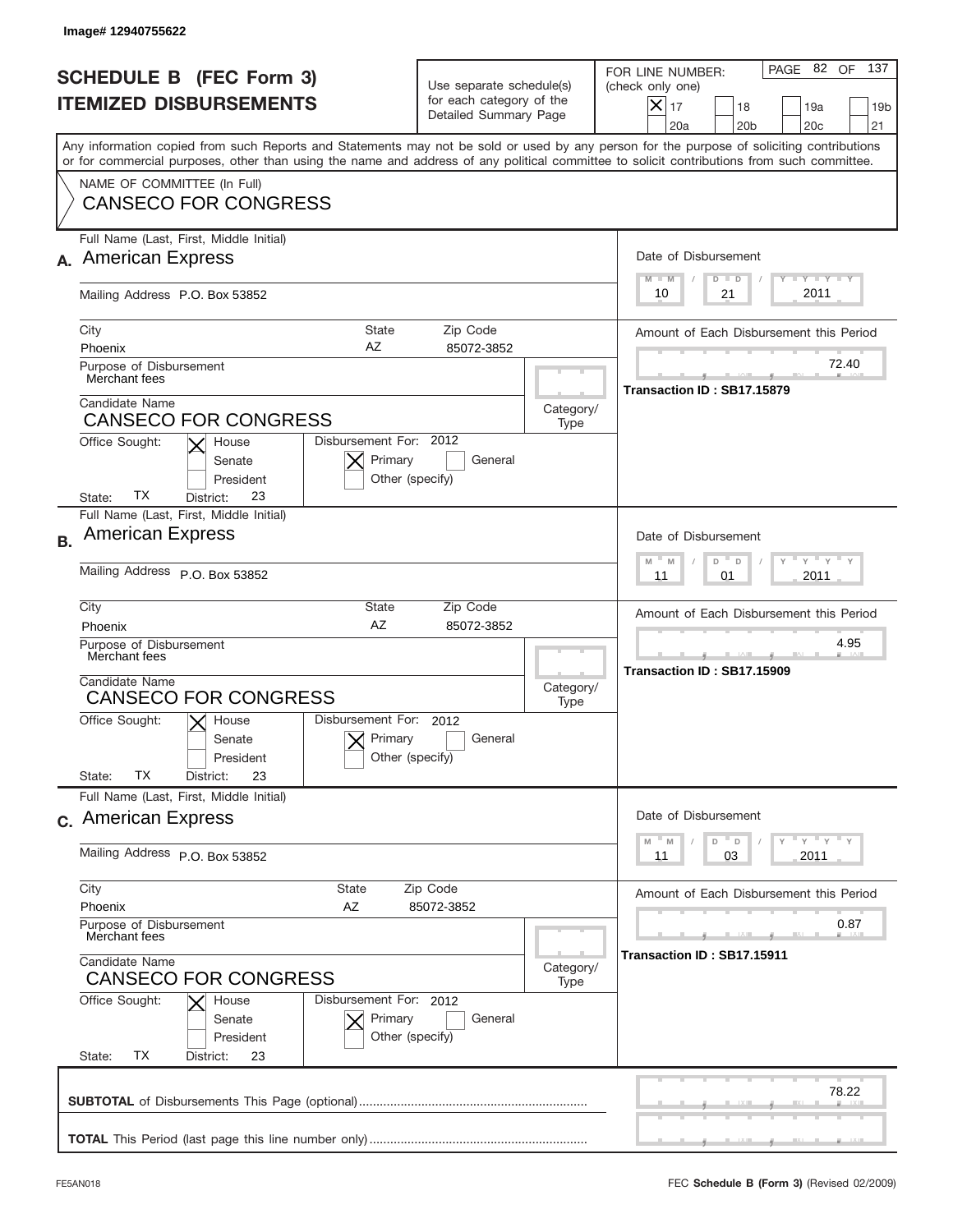|           | Image# 12940755623                                                                                                                                                                                                                                                                      |                                                                               |           |                                                                                                                                                                   |  |
|-----------|-----------------------------------------------------------------------------------------------------------------------------------------------------------------------------------------------------------------------------------------------------------------------------------------|-------------------------------------------------------------------------------|-----------|-------------------------------------------------------------------------------------------------------------------------------------------------------------------|--|
|           | <b>SCHEDULE B (FEC Form 3)</b><br><b>ITEMIZED DISBURSEMENTS</b>                                                                                                                                                                                                                         | Use separate schedule(s)<br>for each category of the<br>Detailed Summary Page |           | 137<br>PAGE 83<br>OF<br>FOR LINE NUMBER:<br>(check only one)<br>$\times$<br>17<br>18<br>19a<br>19 <sub>b</sub><br>20 <sub>b</sub><br>20 <sub>c</sub><br>21<br>20a |  |
|           | Any information copied from such Reports and Statements may not be sold or used by any person for the purpose of soliciting contributions<br>or for commercial purposes, other than using the name and address of any political committee to solicit contributions from such committee. |                                                                               |           |                                                                                                                                                                   |  |
|           | NAME OF COMMITTEE (In Full)<br><b>CANSECO FOR CONGRESS</b>                                                                                                                                                                                                                              |                                                                               |           |                                                                                                                                                                   |  |
|           | Full Name (Last, First, Middle Initial)                                                                                                                                                                                                                                                 |                                                                               |           |                                                                                                                                                                   |  |
|           | <b>American Express</b>                                                                                                                                                                                                                                                                 |                                                                               |           | Date of Disbursement                                                                                                                                              |  |
|           | Mailing Address P.O. Box 53852                                                                                                                                                                                                                                                          |                                                                               |           | $T - Y = T - Y$<br>$M - M$<br>$D$ $D$<br>2011<br>04<br>11                                                                                                         |  |
|           | City<br>State                                                                                                                                                                                                                                                                           | Zip Code                                                                      |           | Amount of Each Disbursement this Period                                                                                                                           |  |
|           | AZ<br>Phoenix<br>Purpose of Disbursement                                                                                                                                                                                                                                                | 85072-3852                                                                    |           | 1.31                                                                                                                                                              |  |
|           | Merchant fees                                                                                                                                                                                                                                                                           |                                                                               |           | Transaction ID: SB17.15912                                                                                                                                        |  |
|           | Candidate Name<br><b>CANSECO FOR CONGRESS</b>                                                                                                                                                                                                                                           |                                                                               | Category/ |                                                                                                                                                                   |  |
|           | Disbursement For: 2012<br>Office Sought:<br>House                                                                                                                                                                                                                                       |                                                                               | Type      |                                                                                                                                                                   |  |
|           | Primary<br>Senate<br>President<br>ТX<br>23<br>State:<br>District:                                                                                                                                                                                                                       | General<br>Other (specify)                                                    |           |                                                                                                                                                                   |  |
|           | Full Name (Last, First, Middle Initial)                                                                                                                                                                                                                                                 |                                                                               |           |                                                                                                                                                                   |  |
| <b>B.</b> | <b>American Express</b>                                                                                                                                                                                                                                                                 |                                                                               |           | Date of Disbursement                                                                                                                                              |  |
|           | Mailing Address P.O. Box 53852                                                                                                                                                                                                                                                          |                                                                               |           | $M - M$<br>≡ γ ≡ γ =<br>D<br>$\Box$<br>2011<br>11<br>07                                                                                                           |  |
|           | City<br>State                                                                                                                                                                                                                                                                           | Zip Code                                                                      |           | Amount of Each Disbursement this Period                                                                                                                           |  |
|           | AZ<br>85072-3852<br>Phoenix<br>Purpose of Disbursement<br>Merchant fees                                                                                                                                                                                                                 |                                                                               |           | 75.44                                                                                                                                                             |  |
|           |                                                                                                                                                                                                                                                                                         |                                                                               |           | Transaction ID: SB17.15916                                                                                                                                        |  |
|           | Candidate Name<br>Category/<br>Type                                                                                                                                                                                                                                                     |                                                                               |           |                                                                                                                                                                   |  |
|           | <b>CANSECO FOR CONGRESS</b><br>Disbursement For: 2012<br>Office Sought:<br>$\mathsf{X}$ House                                                                                                                                                                                           |                                                                               |           |                                                                                                                                                                   |  |
|           | Primary<br>Senate                                                                                                                                                                                                                                                                       | General                                                                       |           |                                                                                                                                                                   |  |
|           | Other (specify)<br>President<br>ТX                                                                                                                                                                                                                                                      |                                                                               |           |                                                                                                                                                                   |  |
|           | 23<br>State:<br>District:<br>Full Name (Last, First, Middle Initial)                                                                                                                                                                                                                    |                                                                               |           |                                                                                                                                                                   |  |
|           | c. American Express                                                                                                                                                                                                                                                                     |                                                                               |           | Date of Disbursement<br>ү " ү " ү " ү<br>$-M$<br>D<br>M                                                                                                           |  |
|           | Mailing Address P.O. Box 53852                                                                                                                                                                                                                                                          |                                                                               |           | D<br>2011<br>11<br>09                                                                                                                                             |  |
|           | City<br><b>State</b>                                                                                                                                                                                                                                                                    | Zip Code                                                                      |           | Amount of Each Disbursement this Period                                                                                                                           |  |
|           | Phoenix<br>AZ<br>Purpose of Disbursement                                                                                                                                                                                                                                                | 85072-3852                                                                    |           | 3.04                                                                                                                                                              |  |
|           | Merchant fees                                                                                                                                                                                                                                                                           |                                                                               |           | Transaction ID: SB17.15917                                                                                                                                        |  |
|           | Candidate Name<br>Category/<br><b>CANSECO FOR CONGRESS</b>                                                                                                                                                                                                                              |                                                                               |           |                                                                                                                                                                   |  |
|           | Type<br>Office Sought:<br>Disbursement For: 2012<br>House                                                                                                                                                                                                                               |                                                                               |           |                                                                                                                                                                   |  |
|           | Primary<br>Senate                                                                                                                                                                                                                                                                       | General                                                                       |           |                                                                                                                                                                   |  |
|           | Other (specify)<br>President<br>ТX<br>State:<br>District:<br>23                                                                                                                                                                                                                         |                                                                               |           |                                                                                                                                                                   |  |
|           |                                                                                                                                                                                                                                                                                         |                                                                               |           |                                                                                                                                                                   |  |
|           |                                                                                                                                                                                                                                                                                         |                                                                               |           | 79.79                                                                                                                                                             |  |
|           |                                                                                                                                                                                                                                                                                         |                                                                               |           |                                                                                                                                                                   |  |
|           |                                                                                                                                                                                                                                                                                         |                                                                               |           |                                                                                                                                                                   |  |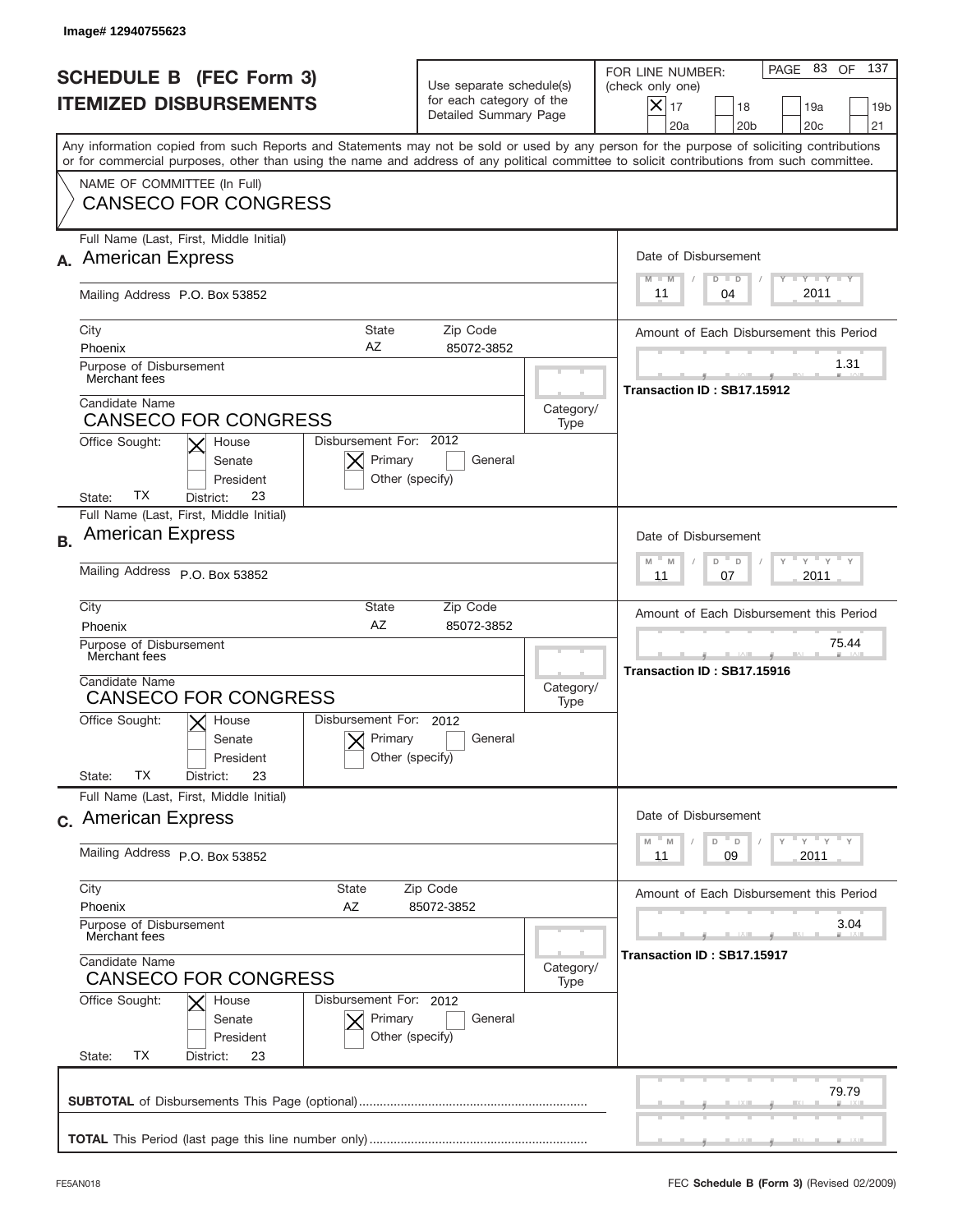|           | Image# 12940755624                                                                                                                                                                                                                                                                      |                                                                               |                   |                                                                                                                                                                   |
|-----------|-----------------------------------------------------------------------------------------------------------------------------------------------------------------------------------------------------------------------------------------------------------------------------------------|-------------------------------------------------------------------------------|-------------------|-------------------------------------------------------------------------------------------------------------------------------------------------------------------|
|           | <b>SCHEDULE B (FEC Form 3)</b><br><b>ITEMIZED DISBURSEMENTS</b>                                                                                                                                                                                                                         | Use separate schedule(s)<br>for each category of the<br>Detailed Summary Page |                   | 137<br>PAGE 84<br>OF<br>FOR LINE NUMBER:<br>(check only one)<br>$\times$<br>17<br>18<br>19a<br>19 <sub>b</sub><br>20 <sub>b</sub><br>20 <sub>c</sub><br>21<br>20a |
|           | Any information copied from such Reports and Statements may not be sold or used by any person for the purpose of soliciting contributions<br>or for commercial purposes, other than using the name and address of any political committee to solicit contributions from such committee. |                                                                               |                   |                                                                                                                                                                   |
|           | NAME OF COMMITTEE (In Full)<br><b>CANSECO FOR CONGRESS</b>                                                                                                                                                                                                                              |                                                                               |                   |                                                                                                                                                                   |
|           | Full Name (Last, First, Middle Initial)                                                                                                                                                                                                                                                 |                                                                               |                   |                                                                                                                                                                   |
|           | <b>American Express</b>                                                                                                                                                                                                                                                                 |                                                                               |                   | Date of Disbursement<br>$T$ $Y$ $T$ $Y$ $T$ $Y$<br>$M - M$<br>$D$ $D$                                                                                             |
|           | Mailing Address P.O. Box 53852                                                                                                                                                                                                                                                          |                                                                               |                   | 2011<br>20<br>11                                                                                                                                                  |
|           | City<br>State<br>AZ<br>Phoenix                                                                                                                                                                                                                                                          | Zip Code<br>85072-3852                                                        |                   | Amount of Each Disbursement this Period                                                                                                                           |
|           | Purpose of Disbursement<br>Merchant fees                                                                                                                                                                                                                                                |                                                                               |                   | 7.38                                                                                                                                                              |
|           | Candidate Name<br><b>CANSECO FOR CONGRESS</b>                                                                                                                                                                                                                                           |                                                                               | Category/<br>Type | Transaction ID: SB17.15921                                                                                                                                        |
|           | Disbursement For: 2012<br>Office Sought:<br>House<br>Primary<br>Senate<br>Other (specify)<br>President<br>ТX<br>23<br>State:<br>District:                                                                                                                                               | General                                                                       |                   |                                                                                                                                                                   |
| <b>B.</b> | Full Name (Last, First, Middle Initial)<br><b>American Express</b>                                                                                                                                                                                                                      |                                                                               |                   | Date of Disbursement                                                                                                                                              |
|           | Mailing Address P.O. Box 53852                                                                                                                                                                                                                                                          |                                                                               |                   | $M - M$<br>≡ γ ≡ γ =<br>D<br>$\Box$<br>2011<br>11<br>21                                                                                                           |
|           | City<br>State<br>AZ<br>Phoenix                                                                                                                                                                                                                                                          | Zip Code<br>85072-3852                                                        |                   | Amount of Each Disbursement this Period                                                                                                                           |
|           | Purpose of Disbursement<br>Merchant fees<br>Candidate Name                                                                                                                                                                                                                              |                                                                               |                   | 3.04<br>Transaction ID: SB17.15922                                                                                                                                |
|           | <b>CANSECO FOR CONGRESS</b>                                                                                                                                                                                                                                                             | Category/<br>Type                                                             |                   |                                                                                                                                                                   |
|           | Disbursement For: 2012<br>Office Sought:<br>$\mathsf{X}$ House<br>Primary<br>Senate<br>Other (specify)<br>President<br>ТX<br>23<br>State:<br>District:                                                                                                                                  | General                                                                       |                   |                                                                                                                                                                   |
|           | Full Name (Last, First, Middle Initial)                                                                                                                                                                                                                                                 |                                                                               |                   |                                                                                                                                                                   |
|           | c. American Express                                                                                                                                                                                                                                                                     |                                                                               |                   | Date of Disbursement<br>ү " ү " ү " ү<br>$-M$                                                                                                                     |
|           | Mailing Address P.O. Box 53852                                                                                                                                                                                                                                                          |                                                                               |                   | D<br>M<br>D<br>2011<br>11<br>29                                                                                                                                   |
|           | City<br><b>State</b><br>Phoenix<br>AZ                                                                                                                                                                                                                                                   | Zip Code<br>85072-3852                                                        |                   | Amount of Each Disbursement this Period                                                                                                                           |
|           | Purpose of Disbursement<br>Merchant fees                                                                                                                                                                                                                                                |                                                                               |                   | 29.05                                                                                                                                                             |
|           | Candidate Name<br>Category/<br><b>CANSECO FOR CONGRESS</b>                                                                                                                                                                                                                              |                                                                               |                   | Transaction ID: SB17.15925                                                                                                                                        |
|           | Office Sought:<br>Disbursement For: 2012<br>House<br>Primary<br>Senate<br>Other (specify)<br>President<br>ТX<br>State:<br>District:<br>23                                                                                                                                               | General                                                                       |                   |                                                                                                                                                                   |
|           |                                                                                                                                                                                                                                                                                         |                                                                               |                   | 39.47                                                                                                                                                             |
|           |                                                                                                                                                                                                                                                                                         |                                                                               |                   |                                                                                                                                                                   |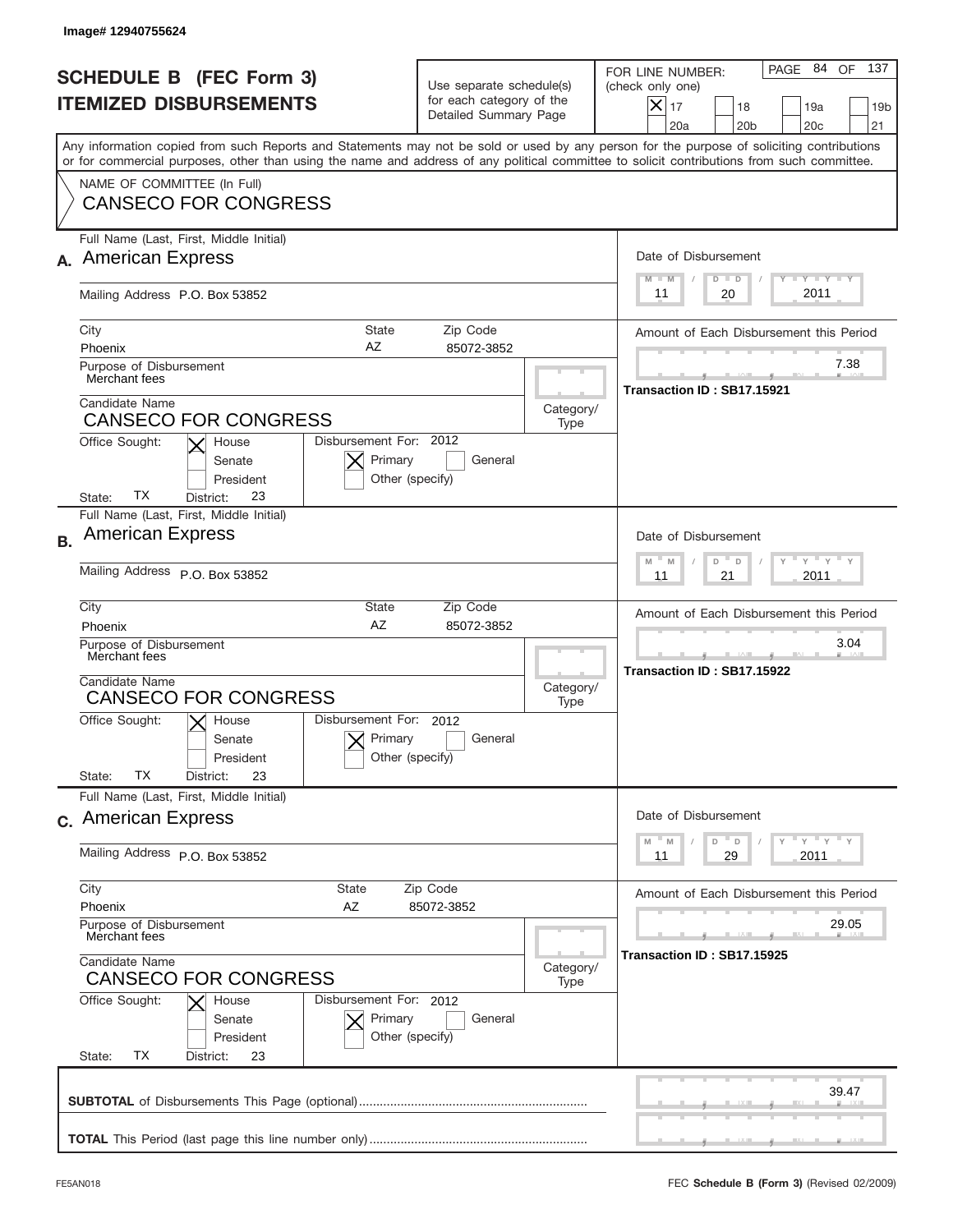|           | Image# 12940755625                                                                                                                                                                                                                                                                      |                                                                               |                   |                                                                                                                                                                   |
|-----------|-----------------------------------------------------------------------------------------------------------------------------------------------------------------------------------------------------------------------------------------------------------------------------------------|-------------------------------------------------------------------------------|-------------------|-------------------------------------------------------------------------------------------------------------------------------------------------------------------|
|           | <b>SCHEDULE B (FEC Form 3)</b><br><b>ITEMIZED DISBURSEMENTS</b>                                                                                                                                                                                                                         | Use separate schedule(s)<br>for each category of the<br>Detailed Summary Page |                   | 137<br>PAGE 85<br>OF<br>FOR LINE NUMBER:<br>(check only one)<br>$\times$<br>17<br>18<br>19a<br>19 <sub>b</sub><br>20 <sub>b</sub><br>20 <sub>c</sub><br>21<br>20a |
|           | Any information copied from such Reports and Statements may not be sold or used by any person for the purpose of soliciting contributions<br>or for commercial purposes, other than using the name and address of any political committee to solicit contributions from such committee. |                                                                               |                   |                                                                                                                                                                   |
|           | NAME OF COMMITTEE (In Full)<br><b>CANSECO FOR CONGRESS</b>                                                                                                                                                                                                                              |                                                                               |                   |                                                                                                                                                                   |
|           | Full Name (Last, First, Middle Initial)                                                                                                                                                                                                                                                 |                                                                               |                   |                                                                                                                                                                   |
|           | <b>American Express</b>                                                                                                                                                                                                                                                                 |                                                                               |                   | Date of Disbursement<br>$T$ $Y$ $T$ $Y$ $T$ $Y$<br>$M - M$<br>$D$ $D$                                                                                             |
|           | Mailing Address P.O. Box 53852                                                                                                                                                                                                                                                          |                                                                               |                   | 2011<br>30<br>11                                                                                                                                                  |
|           | City<br>State<br>AZ<br>Phoenix                                                                                                                                                                                                                                                          | Zip Code<br>85072-3852                                                        |                   | Amount of Each Disbursement this Period                                                                                                                           |
|           | Purpose of Disbursement<br>Merchant fees                                                                                                                                                                                                                                                |                                                                               |                   | 5.93<br>Transaction ID: SB17.15927                                                                                                                                |
|           | Candidate Name<br><b>CANSECO FOR CONGRESS</b>                                                                                                                                                                                                                                           |                                                                               | Category/<br>Type |                                                                                                                                                                   |
|           | Disbursement For: 2012<br>Office Sought:<br>House<br>Primary<br>Senate<br>Other (specify)<br>President<br>ТX<br>23<br>State:<br>District:                                                                                                                                               | General                                                                       |                   |                                                                                                                                                                   |
| <b>B.</b> | Full Name (Last, First, Middle Initial)<br><b>American Express</b>                                                                                                                                                                                                                      |                                                                               |                   | Date of Disbursement                                                                                                                                              |
|           | Mailing Address P.O. Box 53852                                                                                                                                                                                                                                                          |                                                                               |                   | $M - M$<br>≡ γ ≡ γ =<br>D<br>$\Box$<br>2011<br>12<br>01                                                                                                           |
|           | City<br>State<br>AZ<br>Phoenix                                                                                                                                                                                                                                                          | Zip Code<br>85072-3852                                                        |                   | Amount of Each Disbursement this Period                                                                                                                           |
|           | Purpose of Disbursement<br>Merchant fees<br>Candidate Name                                                                                                                                                                                                                              |                                                                               |                   | 4.95<br>Transaction ID: SB17.15955                                                                                                                                |
|           | <b>CANSECO FOR CONGRESS</b>                                                                                                                                                                                                                                                             |                                                                               | Category/<br>Type |                                                                                                                                                                   |
|           | Disbursement For: 2012<br>Office Sought:<br>$\mathsf{X}$ House<br>Primary<br>Senate<br>Other (specify)<br>President<br>ТX<br>23<br>State:<br>District:                                                                                                                                  | General                                                                       |                   |                                                                                                                                                                   |
|           | Full Name (Last, First, Middle Initial)                                                                                                                                                                                                                                                 |                                                                               |                   |                                                                                                                                                                   |
|           | c. American Express                                                                                                                                                                                                                                                                     |                                                                               |                   | Date of Disbursement                                                                                                                                              |
|           | Mailing Address P.O. Box 53852                                                                                                                                                                                                                                                          |                                                                               |                   | ү " ү " ү " ү<br>M<br>M<br>D<br>D<br>2011<br>12<br>07                                                                                                             |
|           | City<br><b>State</b><br>Phoenix<br>AZ                                                                                                                                                                                                                                                   | Zip Code<br>85072-3852                                                        |                   | Amount of Each Disbursement this Period                                                                                                                           |
|           | Purpose of Disbursement<br>Merchant fees<br>Candidate Name<br><b>CANSECO FOR CONGRESS</b>                                                                                                                                                                                               |                                                                               |                   | 3.04                                                                                                                                                              |
|           |                                                                                                                                                                                                                                                                                         |                                                                               |                   | Transaction ID: SB17.15956                                                                                                                                        |
|           | Office Sought:<br>Disbursement For: 2012<br>House<br>Primary<br>Senate<br>Other (specify)<br>President<br>ТX<br>State:<br>District:<br>23                                                                                                                                               | General                                                                       |                   |                                                                                                                                                                   |
|           |                                                                                                                                                                                                                                                                                         |                                                                               |                   | 13.92                                                                                                                                                             |
|           |                                                                                                                                                                                                                                                                                         |                                                                               |                   |                                                                                                                                                                   |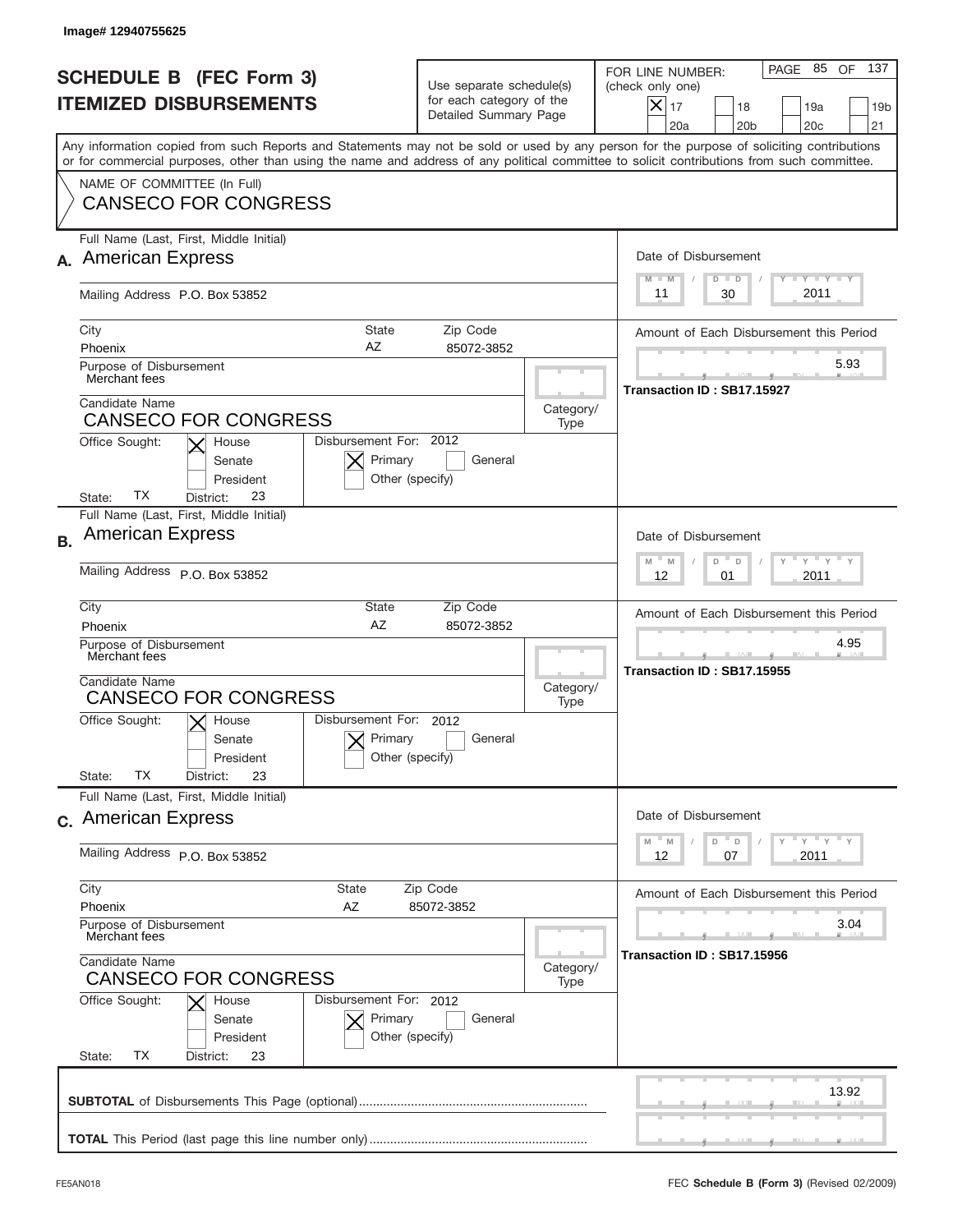|           | Image# 12940755626                                                                                                                                                                                                                                                                      |                                                                               |           |                                                                                                                                                                   |
|-----------|-----------------------------------------------------------------------------------------------------------------------------------------------------------------------------------------------------------------------------------------------------------------------------------------|-------------------------------------------------------------------------------|-----------|-------------------------------------------------------------------------------------------------------------------------------------------------------------------|
|           | <b>SCHEDULE B (FEC Form 3)</b><br><b>ITEMIZED DISBURSEMENTS</b>                                                                                                                                                                                                                         | Use separate schedule(s)<br>for each category of the<br>Detailed Summary Page |           | 137<br>PAGE 86<br>OF<br>FOR LINE NUMBER:<br>(check only one)<br>$\times$<br>17<br>18<br>19a<br>19 <sub>b</sub><br>20 <sub>b</sub><br>20 <sub>c</sub><br>21<br>20a |
|           | Any information copied from such Reports and Statements may not be sold or used by any person for the purpose of soliciting contributions<br>or for commercial purposes, other than using the name and address of any political committee to solicit contributions from such committee. |                                                                               |           |                                                                                                                                                                   |
|           | NAME OF COMMITTEE (In Full)<br><b>CANSECO FOR CONGRESS</b>                                                                                                                                                                                                                              |                                                                               |           |                                                                                                                                                                   |
|           | Full Name (Last, First, Middle Initial)                                                                                                                                                                                                                                                 |                                                                               |           |                                                                                                                                                                   |
|           | <b>American Express</b>                                                                                                                                                                                                                                                                 | Date of Disbursement                                                          |           |                                                                                                                                                                   |
|           | Mailing Address P.O. Box 53852                                                                                                                                                                                                                                                          |                                                                               |           | $T$ $Y$ $T$ $Y$ $T$ $Y$<br>$M - M$<br>$D$ $D$<br>2011<br>12<br>10                                                                                                 |
|           | City<br>State                                                                                                                                                                                                                                                                           | Zip Code                                                                      |           | Amount of Each Disbursement this Period                                                                                                                           |
|           | AZ<br>Phoenix                                                                                                                                                                                                                                                                           | 85072-3852                                                                    |           | 3.04                                                                                                                                                              |
|           | Purpose of Disbursement<br>Merchant fees                                                                                                                                                                                                                                                |                                                                               |           | Transaction ID: SB17.15957                                                                                                                                        |
|           | Candidate Name<br><b>CANSECO FOR CONGRESS</b>                                                                                                                                                                                                                                           |                                                                               | Category/ |                                                                                                                                                                   |
|           | Disbursement For: 2012<br>Office Sought:<br>House<br>Primary<br>Senate<br>Other (specify)<br>President<br>ТX<br>23<br>State:<br>District:                                                                                                                                               | Type<br>General                                                               |           |                                                                                                                                                                   |
| <b>B.</b> | Full Name (Last, First, Middle Initial)<br><b>American Express</b>                                                                                                                                                                                                                      |                                                                               |           | Date of Disbursement                                                                                                                                              |
|           | Mailing Address P.O. Box 53852                                                                                                                                                                                                                                                          |                                                                               |           | $M - M$<br>≡ γ ≡ γ =<br>D<br>D<br>2011<br>12<br>14                                                                                                                |
|           | City<br>State<br>AZ                                                                                                                                                                                                                                                                     | Zip Code                                                                      |           | Amount of Each Disbursement this Period                                                                                                                           |
|           | 85072-3852<br>Phoenix<br>Purpose of Disbursement<br>Merchant fees                                                                                                                                                                                                                       |                                                                               |           | 1.60<br>Transaction ID: SB17.15995                                                                                                                                |
|           | Candidate Name<br><b>CANSECO FOR CONGRESS</b>                                                                                                                                                                                                                                           |                                                                               |           |                                                                                                                                                                   |
|           | Type<br>Disbursement For: 2012<br>Office Sought:<br>$\mathsf{X}$ House<br>Primary<br>General<br>Senate<br>Other (specify)<br>President                                                                                                                                                  |                                                                               |           |                                                                                                                                                                   |
|           | ТX<br>23<br>State:<br>District:<br>Full Name (Last, First, Middle Initial)                                                                                                                                                                                                              |                                                                               |           |                                                                                                                                                                   |
|           | c. American Express                                                                                                                                                                                                                                                                     |                                                                               |           | Date of Disbursement<br>ү " ү " ү " ү<br>M<br>M<br>D                                                                                                              |
|           | Mailing Address P.O. Box 53852                                                                                                                                                                                                                                                          |                                                                               |           | D<br>2011<br>12<br>19                                                                                                                                             |
|           | City<br><b>State</b>                                                                                                                                                                                                                                                                    | Zip Code                                                                      |           | Amount of Each Disbursement this Period                                                                                                                           |
|           | Phoenix<br>AZ<br>85072-3852<br>Purpose of Disbursement<br>Merchant fees                                                                                                                                                                                                                 |                                                                               |           | 14.60                                                                                                                                                             |
|           | Candidate Name<br><b>CANSECO FOR CONGRESS</b>                                                                                                                                                                                                                                           |                                                                               |           | Transaction ID: SB17.15997                                                                                                                                        |
|           | Office Sought:<br>Disbursement For: 2012<br>House<br>Primary<br>Senate<br>Other (specify)<br>President<br>ТX<br>State:<br>District:<br>23                                                                                                                                               | General                                                                       | Type      |                                                                                                                                                                   |
|           |                                                                                                                                                                                                                                                                                         |                                                                               |           | 19.24                                                                                                                                                             |
|           |                                                                                                                                                                                                                                                                                         |                                                                               |           |                                                                                                                                                                   |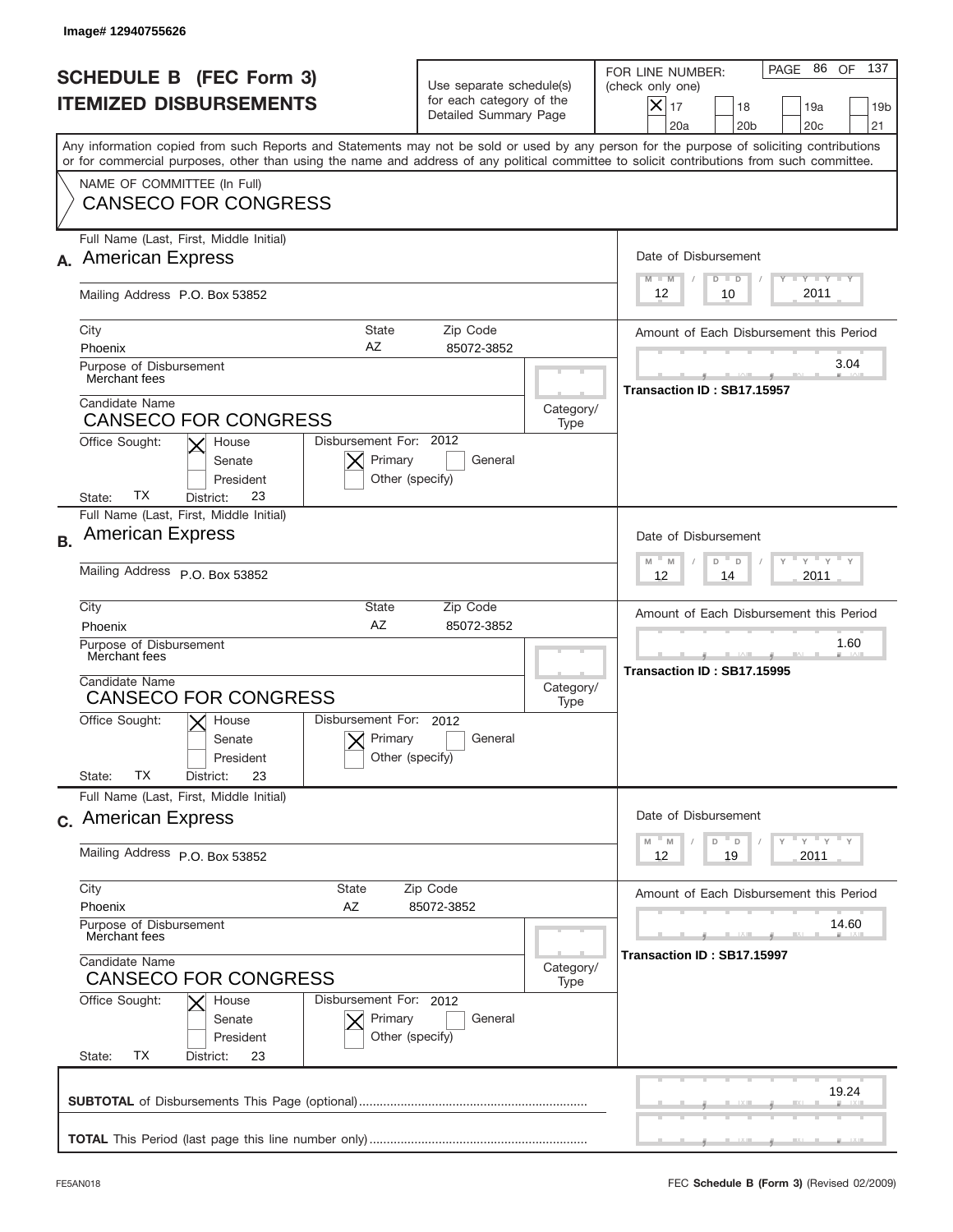|           | Image# 12940755627                                                                                                                                                                                                                                                                      |                                                                               |                   |                                                                                                                                                                   |
|-----------|-----------------------------------------------------------------------------------------------------------------------------------------------------------------------------------------------------------------------------------------------------------------------------------------|-------------------------------------------------------------------------------|-------------------|-------------------------------------------------------------------------------------------------------------------------------------------------------------------|
|           | <b>SCHEDULE B (FEC Form 3)</b><br><b>ITEMIZED DISBURSEMENTS</b>                                                                                                                                                                                                                         | Use separate schedule(s)<br>for each category of the<br>Detailed Summary Page |                   | 137<br>PAGE 87<br>OF<br>FOR LINE NUMBER:<br>(check only one)<br>$\times$<br>17<br>18<br>19a<br>19 <sub>b</sub><br>20a<br>20 <sub>b</sub><br>20 <sub>c</sub><br>21 |
|           | Any information copied from such Reports and Statements may not be sold or used by any person for the purpose of soliciting contributions<br>or for commercial purposes, other than using the name and address of any political committee to solicit contributions from such committee. |                                                                               |                   |                                                                                                                                                                   |
|           | NAME OF COMMITTEE (In Full)<br><b>CANSECO FOR CONGRESS</b>                                                                                                                                                                                                                              |                                                                               |                   |                                                                                                                                                                   |
|           | Full Name (Last, First, Middle Initial)<br><b>American Express</b>                                                                                                                                                                                                                      |                                                                               |                   | Date of Disbursement<br>$T$ $Y$ $T$ $Y$ $T$ $Y$<br>$M - M$<br>$D$ $D$                                                                                             |
|           | Mailing Address P.O. Box 53852                                                                                                                                                                                                                                                          | 2011<br>12<br>23                                                              |                   |                                                                                                                                                                   |
|           | City<br>State<br>AZ<br>Phoenix<br>Purpose of Disbursement                                                                                                                                                                                                                               | Zip Code<br>85072-3852                                                        |                   | Amount of Each Disbursement this Period<br>29.05                                                                                                                  |
|           | Merchant fees<br>Candidate Name                                                                                                                                                                                                                                                         |                                                                               |                   | Transaction ID: SB17.15998                                                                                                                                        |
|           | <b>CANSECO FOR CONGRESS</b><br>Disbursement For: 2012<br>Office Sought:<br>House                                                                                                                                                                                                        |                                                                               | Category/<br>Type |                                                                                                                                                                   |
|           | Primary<br>Senate<br>President<br>Other (specify)<br>ТX<br>23<br>State:<br>District:                                                                                                                                                                                                    | General                                                                       |                   |                                                                                                                                                                   |
| <b>B.</b> | Full Name (Last, First, Middle Initial)<br><b>American Express</b>                                                                                                                                                                                                                      |                                                                               |                   | Date of Disbursement                                                                                                                                              |
|           | Mailing Address P.O. Box 53852                                                                                                                                                                                                                                                          | $M - M$<br>≡ γ ≡ γ ≡<br>D<br>D<br>2011<br>12<br>29                            |                   |                                                                                                                                                                   |
|           | City<br>State<br>AZ<br>Phoenix                                                                                                                                                                                                                                                          | Zip Code<br>85072-3852                                                        |                   |                                                                                                                                                                   |
|           | Purpose of Disbursement<br>Merchant fees<br>Candidate Name                                                                                                                                                                                                                              |                                                                               |                   | 153.62<br>Transaction ID: SB17.16002                                                                                                                              |
|           | <b>CANSECO FOR CONGRESS</b>                                                                                                                                                                                                                                                             | Category/<br>Type                                                             |                   |                                                                                                                                                                   |
|           | Disbursement For: 2012<br>Office Sought:<br>$X$ House<br>Primary<br>Senate<br>Other (specify)<br>President<br><b>TX</b><br>23<br>State:<br>District:                                                                                                                                    | General                                                                       |                   |                                                                                                                                                                   |
|           | Full Name (Last, First, Middle Initial)                                                                                                                                                                                                                                                 |                                                                               |                   |                                                                                                                                                                   |
|           | $c.$ AT&T                                                                                                                                                                                                                                                                               |                                                                               |                   | Date of Disbursement<br>≡ γ ≡ γ ≡ γ<br>M<br>M<br>D<br>D                                                                                                           |
|           | Mailing Address 11745 IH 10 West                                                                                                                                                                                                                                                        |                                                                               |                   | 2011<br>10<br>11                                                                                                                                                  |
|           | City<br>State<br>San Antonio<br>ТX                                                                                                                                                                                                                                                      | Zip Code<br>78230                                                             |                   | Amount of Each Disbursement this Period                                                                                                                           |
|           | Purpose of Disbursement<br>Telephone<br>Candidate Name                                                                                                                                                                                                                                  |                                                                               |                   | 139.69<br>Transaction ID: SB17.15850                                                                                                                              |
|           | <b>CANSECO FOR CONGRESS</b><br>Disbursement For: 2012                                                                                                                                                                                                                                   |                                                                               |                   |                                                                                                                                                                   |
|           | Office Sought:<br>House<br>Primary<br>Senate<br>Other (specify)<br>President<br>ТX<br>State:<br>District:<br>23                                                                                                                                                                         | General                                                                       |                   |                                                                                                                                                                   |
|           |                                                                                                                                                                                                                                                                                         |                                                                               |                   | 322.36                                                                                                                                                            |
|           |                                                                                                                                                                                                                                                                                         |                                                                               |                   |                                                                                                                                                                   |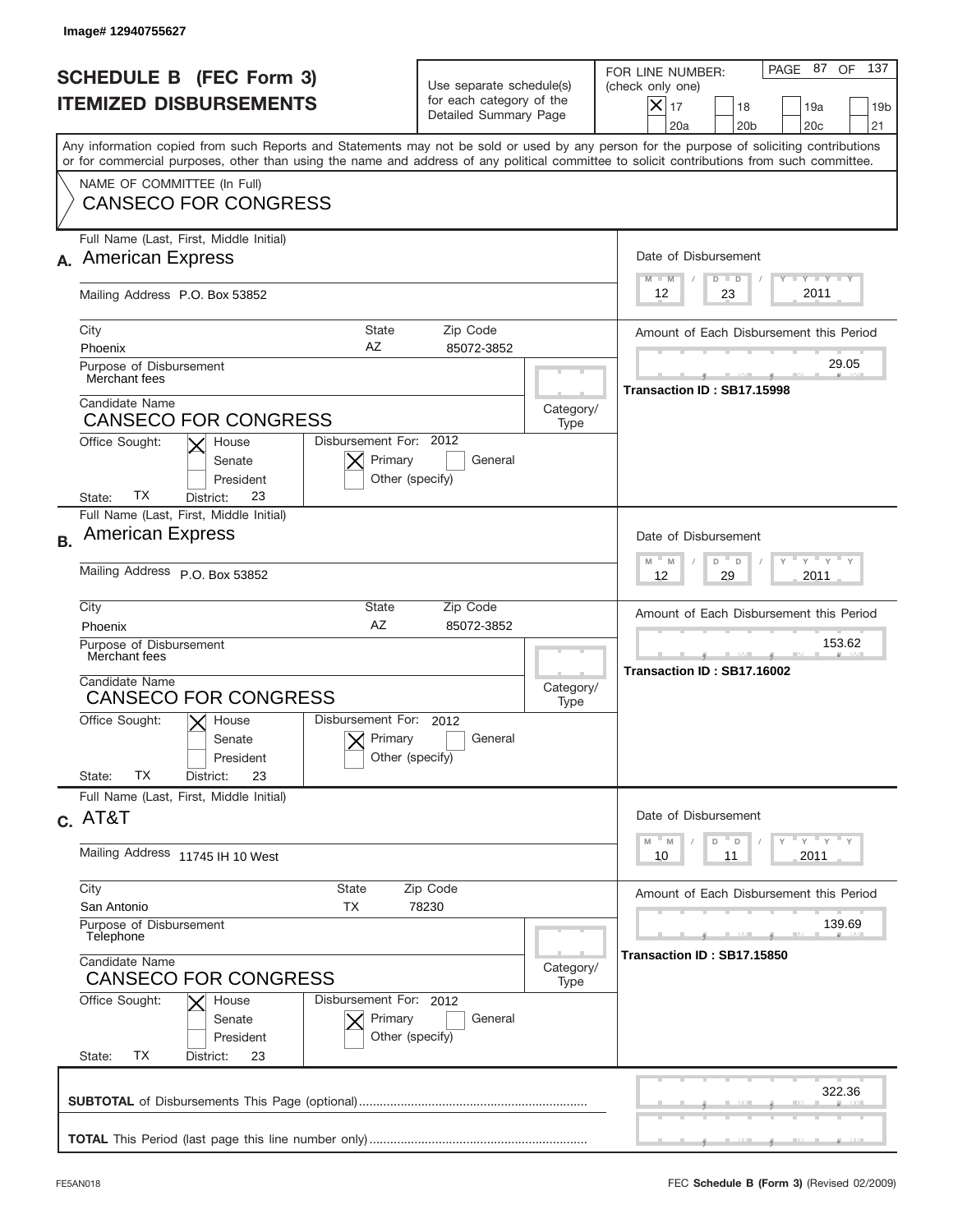|           | Image#12940755628                                                                                                                                                                                                                                                                                                                                        |                                                                               |                   |                                                                                                                                                              |
|-----------|----------------------------------------------------------------------------------------------------------------------------------------------------------------------------------------------------------------------------------------------------------------------------------------------------------------------------------------------------------|-------------------------------------------------------------------------------|-------------------|--------------------------------------------------------------------------------------------------------------------------------------------------------------|
|           | <b>SCHEDULE B (FEC Form 3)</b><br><b>ITEMIZED DISBURSEMENTS</b>                                                                                                                                                                                                                                                                                          | Use separate schedule(s)<br>for each category of the<br>Detailed Summary Page |                   | 137<br>PAGE 88<br>OF<br>FOR LINE NUMBER:<br>(check only one)<br>$X _{17}$<br>18<br>19a<br>19 <sub>b</sub><br>21<br>20a<br>20 <sub>b</sub><br>20 <sub>c</sub> |
|           | Any information copied from such Reports and Statements may not be sold or used by any person for the purpose of soliciting contributions<br>or for commercial purposes, other than using the name and address of any political committee to solicit contributions from such committee.                                                                  |                                                                               |                   |                                                                                                                                                              |
|           | NAME OF COMMITTEE (In Full)<br><b>CANSECO FOR CONGRESS</b>                                                                                                                                                                                                                                                                                               |                                                                               |                   |                                                                                                                                                              |
| А.        | Full Name (Last, First, Middle Initial)<br>AT&T                                                                                                                                                                                                                                                                                                          |                                                                               |                   | Date of Disbursement<br><b>THEY THEY</b><br>$M - M$<br>$D$ $D$                                                                                               |
|           | Mailing Address 11745 IH 10 West                                                                                                                                                                                                                                                                                                                         | 2011<br>10<br>21                                                              |                   |                                                                                                                                                              |
|           | City<br>State<br>ТX<br>San Antonio<br>Purpose of Disbursement<br>Telephone                                                                                                                                                                                                                                                                               | Zip Code<br>78230                                                             |                   | Amount of Each Disbursement this Period<br>313.37                                                                                                            |
|           | Candidate Name<br><b>CANSECO FOR CONGRESS</b><br>Disbursement For: 2012<br>Office Sought:<br>House                                                                                                                                                                                                                                                       |                                                                               | Category/<br>Type | Transaction ID: SB17.15853                                                                                                                                   |
|           | Primary<br>Senate<br>President<br>Other (specify)<br>ТX<br>23<br>State:<br>District:                                                                                                                                                                                                                                                                     | General                                                                       |                   |                                                                                                                                                              |
| <b>B.</b> | Full Name (Last, First, Middle Initial)<br>AT&T                                                                                                                                                                                                                                                                                                          |                                                                               |                   | Date of Disbursement<br>$\cdots$ $\gamma$ $\cdots$ $\gamma$ $\cdots$ $\gamma$                                                                                |
|           | Mailing Address 11745 IH 10 West                                                                                                                                                                                                                                                                                                                         |                                                                               |                   | $D$ $D$<br>$M - M$<br>2011<br>10<br>24                                                                                                                       |
|           | City<br>State<br>Zip Code<br><b>TX</b><br>San Antonio<br>78230<br>Purpose of Disbursement<br>Telephone<br>Candidate Name<br>Category/<br><b>CANSECO FOR CONGRESS</b><br>Type<br>Disbursement For: 2012<br>Office Sought:<br>$\mathsf{X}$ House<br>Primary<br>General<br>Senate<br>Other (specify)<br>President<br><b>TX</b><br>23<br>State:<br>District: |                                                                               |                   | Amount of Each Disbursement this Period                                                                                                                      |
|           |                                                                                                                                                                                                                                                                                                                                                          |                                                                               |                   | 607.43<br>Transaction ID: SB17.15896                                                                                                                         |
|           |                                                                                                                                                                                                                                                                                                                                                          |                                                                               |                   |                                                                                                                                                              |
|           | Full Name (Last, First, Middle Initial)<br>$c.$ AT&T                                                                                                                                                                                                                                                                                                     |                                                                               |                   | Date of Disbursement                                                                                                                                         |
|           | Mailing Address 11745 IH 10 West                                                                                                                                                                                                                                                                                                                         |                                                                               |                   | ү " ү " ү " ү<br>$-M$<br>M<br>D<br>$\mathsf D$<br>2011<br>11<br>07                                                                                           |
|           | City<br>State<br>Zip Code<br>San Antonio<br>ТX<br>78230                                                                                                                                                                                                                                                                                                  |                                                                               |                   | Amount of Each Disbursement this Period                                                                                                                      |
|           | Purpose of Disbursement<br>Telephone                                                                                                                                                                                                                                                                                                                     |                                                                               |                   | 145.42<br>Transaction ID: SB17.15981                                                                                                                         |
|           | Candidate Name<br><b>CANSECO FOR CONGRESS</b><br>Office Sought:<br>Disbursement For: 2012<br>House                                                                                                                                                                                                                                                       |                                                                               | Category/<br>Type |                                                                                                                                                              |
|           | Primary<br>Senate<br>President<br>ТX<br>State:<br>District:<br>23                                                                                                                                                                                                                                                                                        | General<br>Other (specify)                                                    |                   |                                                                                                                                                              |
|           |                                                                                                                                                                                                                                                                                                                                                          |                                                                               |                   | 1066.22                                                                                                                                                      |
|           |                                                                                                                                                                                                                                                                                                                                                          |                                                                               |                   |                                                                                                                                                              |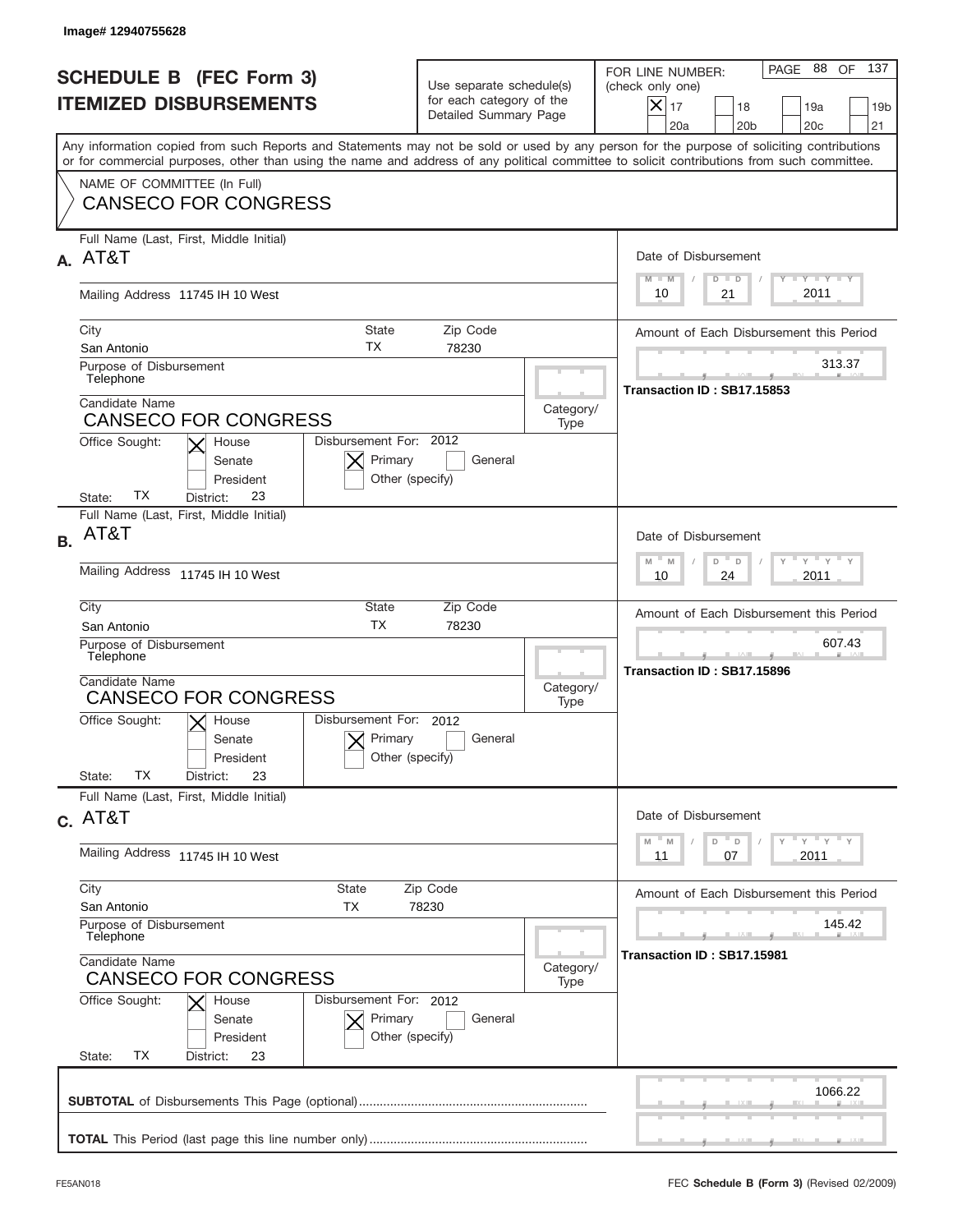|           | Image# 12940755629                                                                                                                                                                                                                                                                      |                                                                               |                   |                                                                                                                                                              |  |
|-----------|-----------------------------------------------------------------------------------------------------------------------------------------------------------------------------------------------------------------------------------------------------------------------------------------|-------------------------------------------------------------------------------|-------------------|--------------------------------------------------------------------------------------------------------------------------------------------------------------|--|
|           | <b>SCHEDULE B (FEC Form 3)</b><br><b>ITEMIZED DISBURSEMENTS</b>                                                                                                                                                                                                                         | Use separate schedule(s)<br>for each category of the<br>Detailed Summary Page |                   | 137<br>PAGE 89<br>OF<br>FOR LINE NUMBER:<br>(check only one)<br>$X _{17}$<br>18<br>19a<br>19 <sub>b</sub><br>21<br>20a<br>20 <sub>b</sub><br>20 <sub>c</sub> |  |
|           | Any information copied from such Reports and Statements may not be sold or used by any person for the purpose of soliciting contributions<br>or for commercial purposes, other than using the name and address of any political committee to solicit contributions from such committee. |                                                                               |                   |                                                                                                                                                              |  |
|           | NAME OF COMMITTEE (In Full)<br><b>CANSECO FOR CONGRESS</b>                                                                                                                                                                                                                              |                                                                               |                   |                                                                                                                                                              |  |
| А.        | Full Name (Last, First, Middle Initial)<br>AT&T                                                                                                                                                                                                                                         |                                                                               |                   | Date of Disbursement<br><b>THEY THEY</b><br>$M - M$<br>$D$ $D$                                                                                               |  |
|           | Mailing Address 11745 IH 10 West                                                                                                                                                                                                                                                        |                                                                               |                   | 2011<br>16<br>11                                                                                                                                             |  |
|           | City<br>State<br><b>TX</b><br>San Antonio<br>Purpose of Disbursement<br>Telephone                                                                                                                                                                                                       | Zip Code<br>78230                                                             |                   | Amount of Each Disbursement this Period<br>302.62                                                                                                            |  |
|           | Candidate Name<br><b>CANSECO FOR CONGRESS</b><br>Disbursement For: 2012<br>Office Sought:<br>House                                                                                                                                                                                      |                                                                               | Category/<br>Type | Transaction ID: SB17.15978                                                                                                                                   |  |
|           | Primary<br>Senate<br>President<br>Other (specify)<br>ТX<br>23<br>State:<br>District:                                                                                                                                                                                                    | General                                                                       |                   |                                                                                                                                                              |  |
| <b>B.</b> | Full Name (Last, First, Middle Initial)<br>AT&T                                                                                                                                                                                                                                         |                                                                               |                   | Date of Disbursement<br>$\cdots$ $\gamma$ $\cdots$ $\gamma$ $\cdots$ $\gamma$<br>$M - M$<br>D<br>$\Box$                                                      |  |
|           | Mailing Address 11745 IH 10 West                                                                                                                                                                                                                                                        |                                                                               |                   | 2011<br>11<br>21                                                                                                                                             |  |
|           | City<br>State<br><b>TX</b><br>San Antonio                                                                                                                                                                                                                                               | Zip Code<br>78230                                                             |                   |                                                                                                                                                              |  |
|           | Purpose of Disbursement<br>Telephone<br>Candidate Name                                                                                                                                                                                                                                  |                                                                               |                   | 251.87<br>Transaction ID: SB17.15945                                                                                                                         |  |
|           | <b>CANSECO FOR CONGRESS</b><br>Disbursement For: 2012                                                                                                                                                                                                                                   |                                                                               |                   |                                                                                                                                                              |  |
|           | Office Sought:<br>$\mathsf{X}$ House<br>Primary<br>Senate<br>Other (specify)<br>President<br>ТX<br>23<br>State:<br>District:                                                                                                                                                            | General                                                                       |                   |                                                                                                                                                              |  |
|           | Full Name (Last, First, Middle Initial)<br>c. Authorize.net                                                                                                                                                                                                                             |                                                                               |                   | Date of Disbursement                                                                                                                                         |  |
|           | Mailing Address 808 East Utah Valley                                                                                                                                                                                                                                                    |                                                                               |                   | ү " ү " ү " ү<br>$-M$<br>D<br>M<br>$\mathsf D$<br>2011<br>10<br>04                                                                                           |  |
|           | City<br>State<br>Zip Code<br>American Fork<br>UT<br>84003                                                                                                                                                                                                                               |                                                                               |                   | Amount of Each Disbursement this Period                                                                                                                      |  |
|           | Purpose of Disbursement<br>Merchant fees                                                                                                                                                                                                                                                |                                                                               |                   | 35.20                                                                                                                                                        |  |
|           | Candidate Name<br>Category/<br><b>CANSECO FOR CONGRESS</b><br>Type<br>Office Sought:<br>Disbursement For: 2012<br>House<br>Primary<br>General<br>Senate<br>Other (specify)<br>President<br>ТX<br>State:<br>District:<br>23                                                              |                                                                               |                   | Transaction ID: SB17.15874                                                                                                                                   |  |
|           |                                                                                                                                                                                                                                                                                         |                                                                               |                   |                                                                                                                                                              |  |
|           |                                                                                                                                                                                                                                                                                         |                                                                               |                   | 589.69                                                                                                                                                       |  |
|           |                                                                                                                                                                                                                                                                                         |                                                                               |                   |                                                                                                                                                              |  |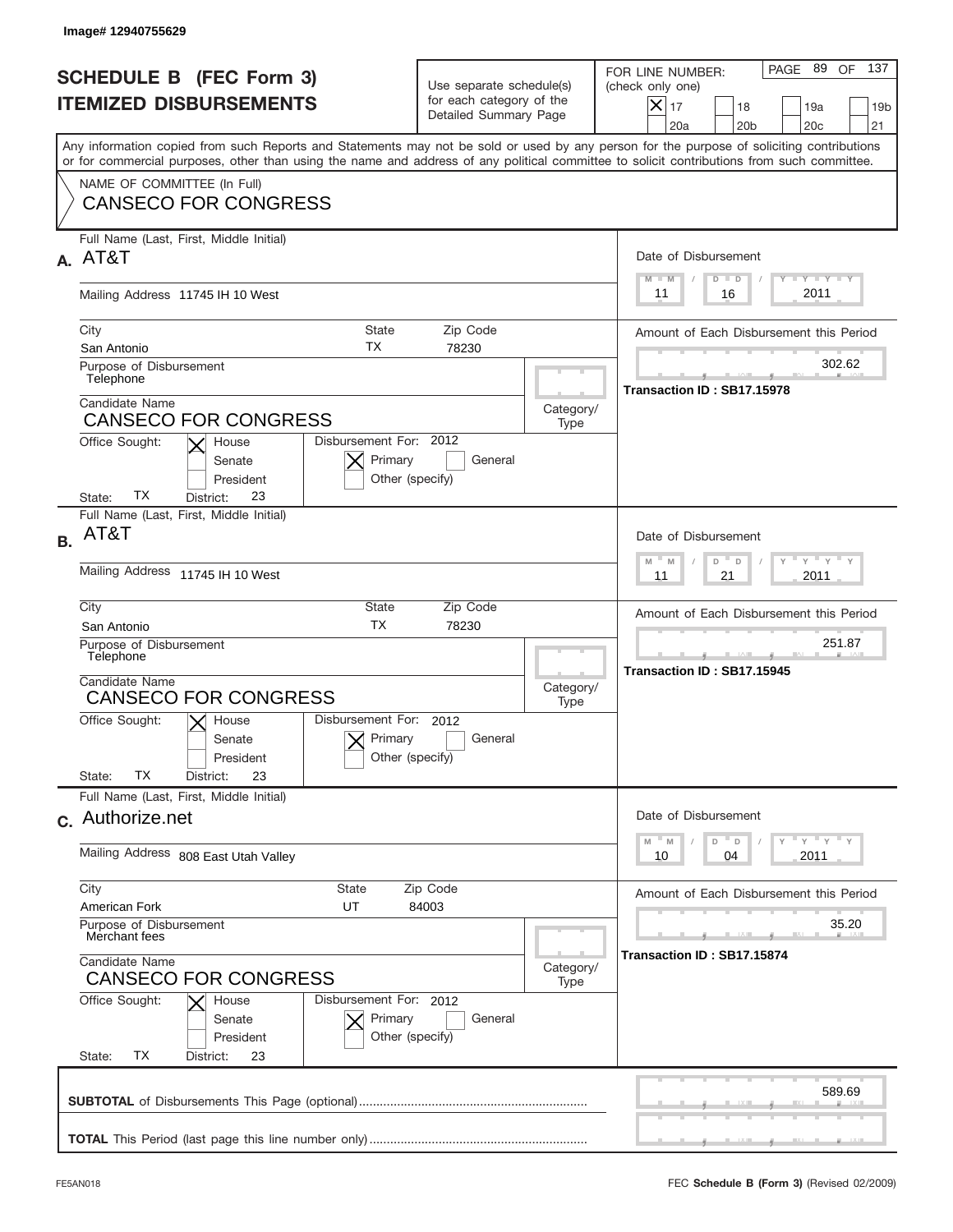| Image# 12940755630                                                                                                         |                                                                                                                                                                                                                                                                                         |                                         |                                                                                                                                                                   |  |  |
|----------------------------------------------------------------------------------------------------------------------------|-----------------------------------------------------------------------------------------------------------------------------------------------------------------------------------------------------------------------------------------------------------------------------------------|-----------------------------------------|-------------------------------------------------------------------------------------------------------------------------------------------------------------------|--|--|
| <b>SCHEDULE B (FEC Form 3)</b><br><b>ITEMIZED DISBURSEMENTS</b>                                                            | Use separate schedule(s)<br>for each category of the<br>Detailed Summary Page                                                                                                                                                                                                           |                                         | 137<br>PAGE 90<br>OF<br>FOR LINE NUMBER:<br>(check only one)<br>$\times$<br>17<br>18<br>19a<br>19 <sub>b</sub><br>20a<br>20 <sub>b</sub><br>20 <sub>c</sub><br>21 |  |  |
|                                                                                                                            | Any information copied from such Reports and Statements may not be sold or used by any person for the purpose of soliciting contributions<br>or for commercial purposes, other than using the name and address of any political committee to solicit contributions from such committee. |                                         |                                                                                                                                                                   |  |  |
| NAME OF COMMITTEE (In Full)<br><b>CANSECO FOR CONGRESS</b>                                                                 |                                                                                                                                                                                                                                                                                         |                                         |                                                                                                                                                                   |  |  |
| Full Name (Last, First, Middle Initial)                                                                                    |                                                                                                                                                                                                                                                                                         |                                         |                                                                                                                                                                   |  |  |
| Authorize.net                                                                                                              |                                                                                                                                                                                                                                                                                         |                                         | Date of Disbursement<br>$T - Y$ $T - Y$ $T - Y$<br>$M - M$<br>$D$ $D$                                                                                             |  |  |
| Mailing Address 808 East Utah Valley                                                                                       |                                                                                                                                                                                                                                                                                         |                                         | 2011<br>04<br>11                                                                                                                                                  |  |  |
| City<br><b>State</b><br>UT<br>American Fork                                                                                | Zip Code<br>84003                                                                                                                                                                                                                                                                       |                                         | Amount of Each Disbursement this Period                                                                                                                           |  |  |
| Purpose of Disbursement<br>Merchant fees                                                                                   |                                                                                                                                                                                                                                                                                         |                                         | 35.40<br>Transaction ID: SB17.15913                                                                                                                               |  |  |
| Candidate Name<br><b>CANSECO FOR CONGRESS</b>                                                                              |                                                                                                                                                                                                                                                                                         | Category/<br>Type                       |                                                                                                                                                                   |  |  |
| Disbursement For: 2012<br>Office Sought:<br>House<br>Primary<br>Senate<br>President<br>ТX<br>23<br>State:<br>District:     | General<br>Other (specify)                                                                                                                                                                                                                                                              |                                         |                                                                                                                                                                   |  |  |
| Full Name (Last, First, Middle Initial)<br>Authorize.net<br><b>B.</b>                                                      |                                                                                                                                                                                                                                                                                         |                                         | Date of Disbursement                                                                                                                                              |  |  |
| Mailing Address 808 East Utah Valley                                                                                       | $M - M$<br>≡ γ ≡ γ ≡<br>D<br>$\Box$<br>2011<br>12<br>02                                                                                                                                                                                                                                 |                                         |                                                                                                                                                                   |  |  |
| City<br>State<br>UT<br>American Fork                                                                                       |                                                                                                                                                                                                                                                                                         | Amount of Each Disbursement this Period |                                                                                                                                                                   |  |  |
| Purpose of Disbursement<br>Merchant fees                                                                                   |                                                                                                                                                                                                                                                                                         |                                         | 35.60<br>Transaction ID: SB17.15963                                                                                                                               |  |  |
| <b>CANSECO FOR CONGRESS</b>                                                                                                | Candidate Name<br>Category/<br>Type                                                                                                                                                                                                                                                     |                                         |                                                                                                                                                                   |  |  |
| Disbursement For: 2012<br>Office Sought:<br>$X$ House<br>Primary<br>Senate<br>President<br>ТX<br>State:<br>23<br>District: | General<br>Other (specify)                                                                                                                                                                                                                                                              |                                         |                                                                                                                                                                   |  |  |
| Full Name (Last, First, Middle Initial)                                                                                    |                                                                                                                                                                                                                                                                                         |                                         |                                                                                                                                                                   |  |  |
| c. Robert Bellovin                                                                                                         |                                                                                                                                                                                                                                                                                         |                                         | Date of Disbursement                                                                                                                                              |  |  |
| Mailing Address 10004 Wurzbach Rd. #366                                                                                    |                                                                                                                                                                                                                                                                                         |                                         | ≡ү ≡ү ≡ү<br>$-M$<br>D<br>M<br>D<br>2011<br>11<br>30                                                                                                               |  |  |
| City<br>State<br><b>TX</b><br>San Antonio                                                                                  | Zip Code<br>78230-2214                                                                                                                                                                                                                                                                  |                                         | Amount of Each Disbursement this Period                                                                                                                           |  |  |
| Purpose of Disbursement<br>Salary                                                                                          |                                                                                                                                                                                                                                                                                         |                                         | 845.74                                                                                                                                                            |  |  |
| Candidate Name<br><b>CANSECO FOR CONGRESS</b>                                                                              |                                                                                                                                                                                                                                                                                         | Category/<br>Type                       | Transaction ID: SB17.15936                                                                                                                                        |  |  |
| Office Sought:<br>House<br>Senate<br>President<br>ТX<br>State:<br>District:<br>23                                          | Disbursement For: 2012<br>Primary<br>General<br>Other (specify)                                                                                                                                                                                                                         |                                         |                                                                                                                                                                   |  |  |
|                                                                                                                            |                                                                                                                                                                                                                                                                                         |                                         | 916.74                                                                                                                                                            |  |  |
|                                                                                                                            |                                                                                                                                                                                                                                                                                         |                                         |                                                                                                                                                                   |  |  |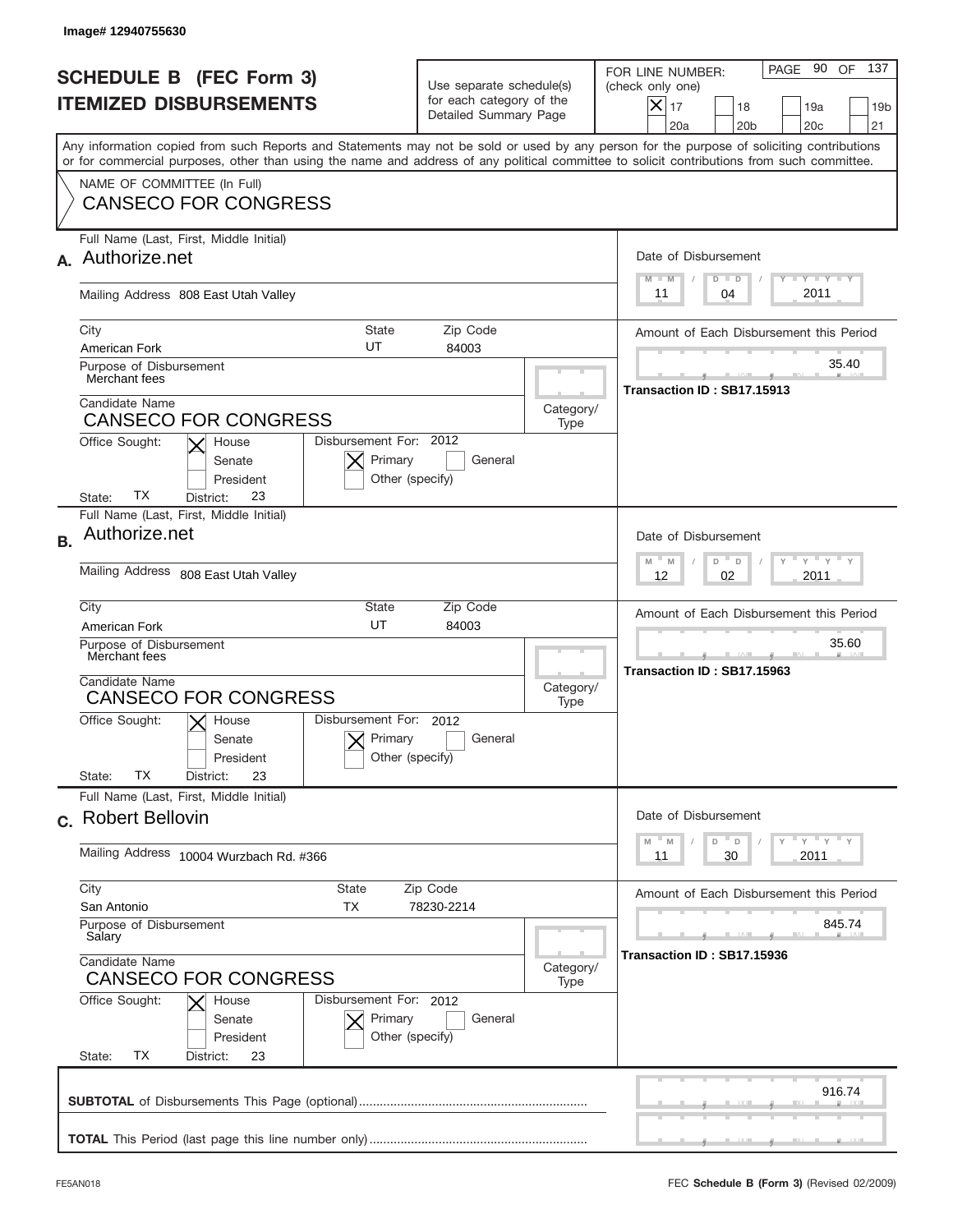|           | Image#12940755631                                                                                                                                                                                                                                                                                          |                                                                               |                   |                                                                                                                                                                   |
|-----------|------------------------------------------------------------------------------------------------------------------------------------------------------------------------------------------------------------------------------------------------------------------------------------------------------------|-------------------------------------------------------------------------------|-------------------|-------------------------------------------------------------------------------------------------------------------------------------------------------------------|
|           | <b>SCHEDULE B (FEC Form 3)</b><br><b>ITEMIZED DISBURSEMENTS</b>                                                                                                                                                                                                                                            | Use separate schedule(s)<br>for each category of the<br>Detailed Summary Page |                   | 137<br>PAGE 91<br>OF<br>FOR LINE NUMBER:<br>(check only one)<br>$\times$<br>17<br>18<br>19a<br>19 <sub>b</sub><br>20a<br>20 <sub>b</sub><br>20 <sub>c</sub><br>21 |
|           | Any information copied from such Reports and Statements may not be sold or used by any person for the purpose of soliciting contributions<br>or for commercial purposes, other than using the name and address of any political committee to solicit contributions from such committee.                    |                                                                               |                   |                                                                                                                                                                   |
|           | NAME OF COMMITTEE (In Full)<br><b>CANSECO FOR CONGRESS</b>                                                                                                                                                                                                                                                 |                                                                               |                   |                                                                                                                                                                   |
|           | Full Name (Last, First, Middle Initial)<br><b>Robert Bellovin</b>                                                                                                                                                                                                                                          |                                                                               |                   | Date of Disbursement<br>$T$ $Y$ $T$ $Y$ $T$ $Y$<br>$M - M$<br>$D$ $D$                                                                                             |
|           | Mailing Address 10004 Wurzbach Rd. #366                                                                                                                                                                                                                                                                    |                                                                               |                   | 2011<br>31<br>12                                                                                                                                                  |
|           | City<br><b>State</b><br>TX<br>San Antonio<br>Purpose of Disbursement<br>Salary                                                                                                                                                                                                                             | Zip Code<br>78230-2214                                                        |                   | Amount of Each Disbursement this Period<br>2137.92<br>Transaction ID: SB17.15987                                                                                  |
|           | Candidate Name<br><b>CANSECO FOR CONGRESS</b><br>Disbursement For: 2012<br>Office Sought:<br>House<br>Primary<br>Senate<br>President<br>Other (specify)                                                                                                                                                    |                                                                               |                   |                                                                                                                                                                   |
| <b>B.</b> | ТX<br>23<br>State:<br>District:<br>Full Name (Last, First, Middle Initial)<br><b>Bellwether</b><br>Mailing Address 1100 G Street NW                                                                                                                                                                        |                                                                               |                   | Date of Disbursement<br>$M - M$<br>≡ γ ≡ γ =<br>D<br>D<br>2011<br>10<br>26                                                                                        |
|           | City<br>State<br><b>DC</b><br>Washington<br>Purpose of Disbursement<br>Consulting - Fundraising<br>Candidate Name<br><b>CANSECO FOR CONGRESS</b><br>Disbursement For: 2012<br>Office Sought:<br>$\mathsf{X}$ House<br>Primary<br>Senate<br>Other (specify)<br>President<br>ТX<br>23<br>State:<br>District: | Zip Code<br>20005<br>General                                                  | Category/<br>Type | Amount of Each Disbursement this Period<br>2905.28<br>Transaction ID: SB17.15891                                                                                  |
|           | Full Name (Last, First, Middle Initial)<br>c. Bellwether                                                                                                                                                                                                                                                   |                                                                               |                   | Date of Disbursement<br>≡ γ ≡ γ ≡ γ<br>$-M$<br>D<br>M<br>D                                                                                                        |
|           | Mailing Address 1100 G Street NW                                                                                                                                                                                                                                                                           |                                                                               |                   | 2011<br>11<br>04                                                                                                                                                  |
|           | City<br><b>State</b><br>Washington<br>DC<br>Purpose of Disbursement<br>Consulting - Fundraising<br>Candidate Name<br><b>CANSECO FOR CONGRESS</b><br>Office Sought:<br>Disbursement For: 2012<br>House<br>Primary<br>Senate<br>Other (specify)<br>President<br>ТX<br>State:<br>District:<br>23              | Zip Code<br>20005<br>General                                                  | Category/<br>Type | Amount of Each Disbursement this Period<br>10000.00<br>Transaction ID: SB17.15900                                                                                 |
|           |                                                                                                                                                                                                                                                                                                            |                                                                               |                   | 15043.20                                                                                                                                                          |
|           |                                                                                                                                                                                                                                                                                                            |                                                                               |                   |                                                                                                                                                                   |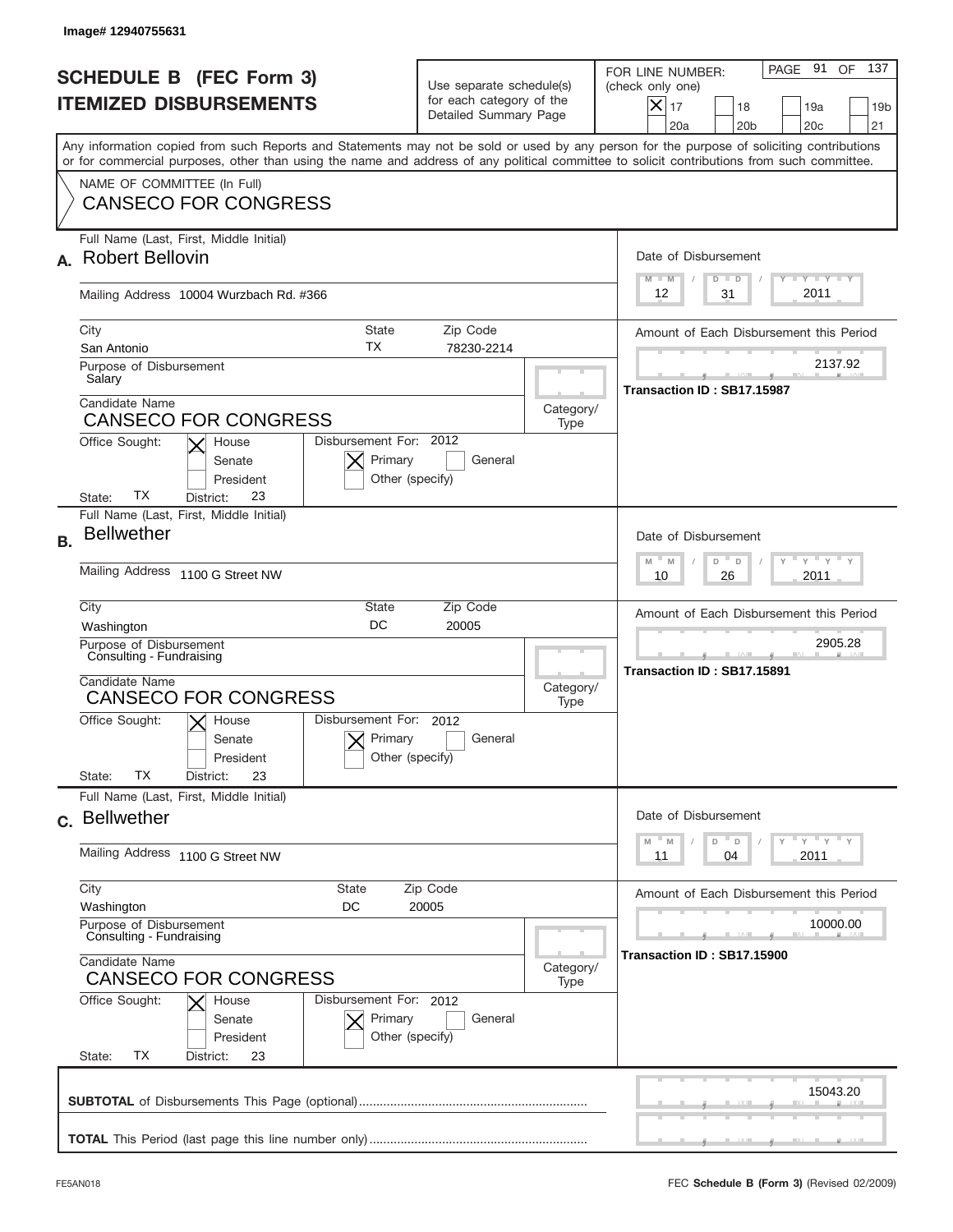| Image# 12940755632                                                                                                                                                                                                                                                                      |                                                                               |                                       |                                                                                                                                                                |
|-----------------------------------------------------------------------------------------------------------------------------------------------------------------------------------------------------------------------------------------------------------------------------------------|-------------------------------------------------------------------------------|---------------------------------------|----------------------------------------------------------------------------------------------------------------------------------------------------------------|
| <b>SCHEDULE B (FEC Form 3)</b><br><b>ITEMIZED DISBURSEMENTS</b>                                                                                                                                                                                                                         | Use separate schedule(s)<br>for each category of the<br>Detailed Summary Page |                                       | 137<br>PAGE 92 OF<br>FOR LINE NUMBER:<br>(check only one)<br>$\times$<br>17<br>18<br>19a<br>19 <sub>b</sub><br>20a<br>20 <sub>b</sub><br>20 <sub>c</sub><br>21 |
| Any information copied from such Reports and Statements may not be sold or used by any person for the purpose of soliciting contributions<br>or for commercial purposes, other than using the name and address of any political committee to solicit contributions from such committee. |                                                                               |                                       |                                                                                                                                                                |
| NAME OF COMMITTEE (In Full)<br><b>CANSECO FOR CONGRESS</b>                                                                                                                                                                                                                              |                                                                               |                                       |                                                                                                                                                                |
| Full Name (Last, First, Middle Initial)<br><b>Bellwether</b><br>А.                                                                                                                                                                                                                      |                                                                               |                                       | Date of Disbursement<br>$T$ $Y$ $T$ $Y$ $T$ $Y$                                                                                                                |
| Mailing Address 1100 G Street NW                                                                                                                                                                                                                                                        |                                                                               |                                       | $M - M$<br>$D$ $D$<br>2011<br>07<br>11                                                                                                                         |
| City<br>State<br>DC<br>Washington<br>Purpose of Disbursement<br>Consulting - Fundraising                                                                                                                                                                                                | Zip Code<br>20005                                                             |                                       | Amount of Each Disbursement this Period<br>474.75                                                                                                              |
| Candidate Name<br><b>CANSECO FOR CONGRESS</b><br>Office Sought:<br>House                                                                                                                                                                                                                | Disbursement For: 2012                                                        | Category/<br>Type                     | Transaction ID: SB17.15901                                                                                                                                     |
| Senate<br>President<br>ТX<br>23<br>State:<br>District:                                                                                                                                                                                                                                  | Primary<br>General<br>Other (specify)                                         |                                       |                                                                                                                                                                |
| Full Name (Last, First, Middle Initial)<br><b>Bellwether</b><br><b>B.</b>                                                                                                                                                                                                               |                                                                               |                                       | Date of Disbursement<br>$M - M$<br>≡ γ ≡ γ ≡<br>D<br>D                                                                                                         |
| Mailing Address 1100 G Street NW                                                                                                                                                                                                                                                        |                                                                               |                                       | 2011<br>11<br>21                                                                                                                                               |
| City<br>Washington                                                                                                                                                                                                                                                                      | State<br>Zip Code<br>DC<br>20005                                              |                                       |                                                                                                                                                                |
| Purpose of Disbursement<br>Email blast<br>Candidate Name<br><b>CANSECO FOR CONGRESS</b>                                                                                                                                                                                                 | Category/                                                                     | 20.71<br>Transaction ID: SB17.15943   |                                                                                                                                                                |
| Office Sought:<br>$X$ House<br>Senate<br>President<br>ТX<br>23<br>State:<br>District:                                                                                                                                                                                                   | Disbursement For: 2012<br>Primary<br>General<br>Other (specify)               | Type                                  |                                                                                                                                                                |
| Full Name (Last, First, Middle Initial)<br>c. Bellwether                                                                                                                                                                                                                                |                                                                               |                                       | Date of Disbursement                                                                                                                                           |
| Mailing Address 1100 G Street NW                                                                                                                                                                                                                                                        |                                                                               |                                       | ≡ γ ≡ γ ≡ γ<br>M<br>M<br>D<br>D<br>2011<br>12<br>01                                                                                                            |
| City<br>State<br>Washington<br>DC                                                                                                                                                                                                                                                       | Zip Code<br>20005                                                             |                                       | Amount of Each Disbursement this Period                                                                                                                        |
| Purpose of Disbursement<br>Consulting - fundraising<br>Candidate Name                                                                                                                                                                                                                   | Category/                                                                     | 2000.00<br>Transaction ID: SB17.15952 |                                                                                                                                                                |
| <b>CANSECO FOR CONGRESS</b><br>Office Sought:<br>Disbursement For: 2012<br>House<br>Senate<br>President<br>ТX<br>State:<br>District:<br>23                                                                                                                                              | Primary<br>General<br>Other (specify)                                         | Type                                  |                                                                                                                                                                |
|                                                                                                                                                                                                                                                                                         |                                                                               |                                       | 2495.46                                                                                                                                                        |
|                                                                                                                                                                                                                                                                                         |                                                                               |                                       |                                                                                                                                                                |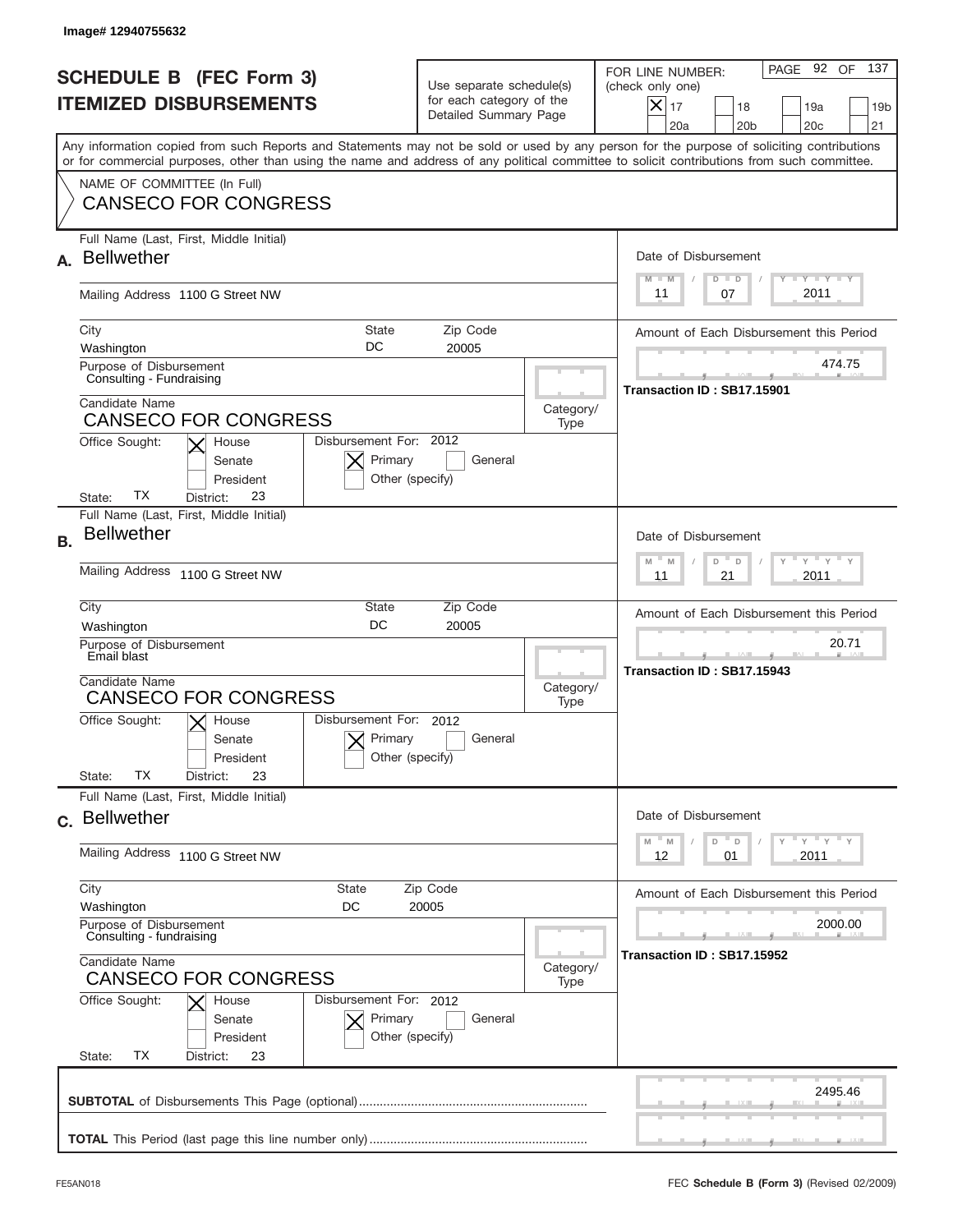|                                                                 | Image#12940755633                                                                                                                                                                                                                                                                       |                                                                               |                   |                                                                                                                                                                   |
|-----------------------------------------------------------------|-----------------------------------------------------------------------------------------------------------------------------------------------------------------------------------------------------------------------------------------------------------------------------------------|-------------------------------------------------------------------------------|-------------------|-------------------------------------------------------------------------------------------------------------------------------------------------------------------|
| <b>SCHEDULE B (FEC Form 3)</b><br><b>ITEMIZED DISBURSEMENTS</b> |                                                                                                                                                                                                                                                                                         | Use separate schedule(s)<br>for each category of the<br>Detailed Summary Page |                   | 137<br>PAGE 93<br>OF<br>FOR LINE NUMBER:<br>(check only one)<br>$\times$<br>17<br>18<br>19a<br>19 <sub>b</sub><br>20a<br>20 <sub>b</sub><br>20 <sub>c</sub><br>21 |
|                                                                 | Any information copied from such Reports and Statements may not be sold or used by any person for the purpose of soliciting contributions<br>or for commercial purposes, other than using the name and address of any political committee to solicit contributions from such committee. |                                                                               |                   |                                                                                                                                                                   |
|                                                                 | NAME OF COMMITTEE (In Full)<br><b>CANSECO FOR CONGRESS</b>                                                                                                                                                                                                                              |                                                                               |                   |                                                                                                                                                                   |
| А.                                                              | Full Name (Last, First, Middle Initial)<br>Martin Delgado                                                                                                                                                                                                                               |                                                                               |                   | Date of Disbursement<br>$T$ $Y$ $T$ $Y$ $T$ $Y$<br>$M - M$<br>$D$ $D$                                                                                             |
|                                                                 | Mailing Address 7234 Glen Mist                                                                                                                                                                                                                                                          |                                                                               |                   | 2011<br>07<br>10                                                                                                                                                  |
|                                                                 | City<br>State<br>ТX<br>San Antonio                                                                                                                                                                                                                                                      | Zip Code<br>78239                                                             |                   | Amount of Each Disbursement this Period                                                                                                                           |
|                                                                 | Purpose of Disbursement<br><b>Field Consulting</b>                                                                                                                                                                                                                                      |                                                                               | 001               | 1500.00<br>Transaction ID: SB17.15894                                                                                                                             |
|                                                                 | Candidate Name<br><b>CANSECO FOR CONGRESS</b>                                                                                                                                                                                                                                           |                                                                               | Category/<br>Type |                                                                                                                                                                   |
|                                                                 | Disbursement For: 2012<br>Office Sought:<br>House<br>Primary<br>Senate<br>President<br>Other (specify)<br>ТX<br>23<br>State:<br>District:                                                                                                                                               | General                                                                       |                   |                                                                                                                                                                   |
| <b>B.</b>                                                       | Full Name (Last, First, Middle Initial)<br>Martin Delgado                                                                                                                                                                                                                               |                                                                               |                   | Date of Disbursement                                                                                                                                              |
|                                                                 | Mailing Address 7234 Glen Mist                                                                                                                                                                                                                                                          |                                                                               |                   | ≡ γ ≡ γ ≡<br>$M - M$<br>D<br>$\Box$<br>2011<br>11<br>04                                                                                                           |
|                                                                 | City<br>State<br>Zip Code<br><b>TX</b><br>78239<br>San Antonio<br>Purpose of Disbursement<br><b>Field Consulting</b><br>001<br>Candidate Name<br>Category/                                                                                                                              |                                                                               |                   | Amount of Each Disbursement this Period                                                                                                                           |
|                                                                 |                                                                                                                                                                                                                                                                                         |                                                                               |                   | 1500.00<br>Transaction ID: SB17.15973                                                                                                                             |
|                                                                 | <b>CANSECO FOR CONGRESS</b><br>Disbursement For: 2012<br>Office Sought:<br>$X$ House                                                                                                                                                                                                    |                                                                               | Type              |                                                                                                                                                                   |
|                                                                 | Primary<br>Senate<br>Other (specify)<br>President<br>ТX<br>23<br>State:<br>District:                                                                                                                                                                                                    | General                                                                       |                   |                                                                                                                                                                   |
|                                                                 | Full Name (Last, First, Middle Initial)<br>c. Martin Delgado                                                                                                                                                                                                                            |                                                                               |                   | Date of Disbursement                                                                                                                                              |
|                                                                 | Mailing Address 7234 Glen Mist                                                                                                                                                                                                                                                          |                                                                               |                   | ≡ γ ≡ γ ≡ γ<br>M<br>M<br>D<br>D<br>2011<br>12<br>01                                                                                                               |
|                                                                 | City<br>State<br>San Antonio<br>ТX                                                                                                                                                                                                                                                      | Zip Code<br>78239                                                             |                   | Amount of Each Disbursement this Period                                                                                                                           |
|                                                                 | Purpose of Disbursement<br><b>Field Consulting</b>                                                                                                                                                                                                                                      |                                                                               | 001               | 1500.00                                                                                                                                                           |
|                                                                 | Candidate Name<br><b>CANSECO FOR CONGRESS</b>                                                                                                                                                                                                                                           |                                                                               |                   | Transaction ID: SB17.15953                                                                                                                                        |
|                                                                 | Office Sought:<br>House<br>Primary<br>Senate<br>President<br>ТX<br>State:<br>District:<br>23                                                                                                                                                                                            | Type<br>Disbursement For: 2012<br>General<br>Other (specify)                  |                   |                                                                                                                                                                   |
|                                                                 |                                                                                                                                                                                                                                                                                         |                                                                               |                   | 4500.00                                                                                                                                                           |
|                                                                 |                                                                                                                                                                                                                                                                                         |                                                                               |                   |                                                                                                                                                                   |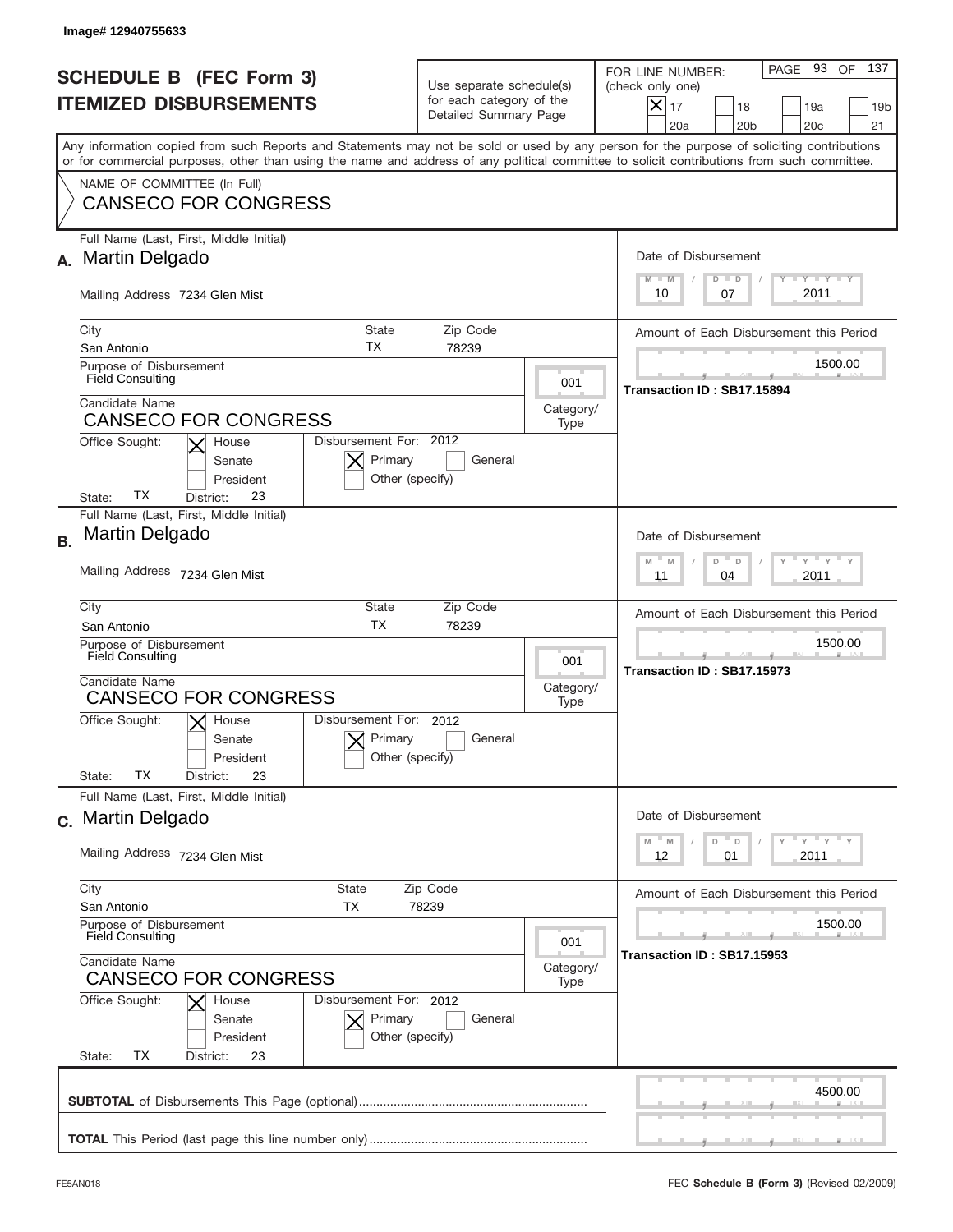|           | Image#12940755634                                                                                                                                                                                                                                                                                                      |                                                                               |                   |                                                                                                                                                           |
|-----------|------------------------------------------------------------------------------------------------------------------------------------------------------------------------------------------------------------------------------------------------------------------------------------------------------------------------|-------------------------------------------------------------------------------|-------------------|-----------------------------------------------------------------------------------------------------------------------------------------------------------|
|           | <b>SCHEDULE B (FEC Form 3)</b><br><b>ITEMIZED DISBURSEMENTS</b>                                                                                                                                                                                                                                                        | Use separate schedule(s)<br>for each category of the<br>Detailed Summary Page |                   | PAGE 94 OF<br>137<br>FOR LINE NUMBER:<br>(check only one)<br>$X _{17}$<br>18<br>19a<br>19 <sub>b</sub><br>20 <sub>b</sub><br>20 <sub>c</sub><br>21<br>20a |
|           | Any information copied from such Reports and Statements may not be sold or used by any person for the purpose of soliciting contributions<br>or for commercial purposes, other than using the name and address of any political committee to solicit contributions from such committee.<br>NAME OF COMMITTEE (In Full) |                                                                               |                   |                                                                                                                                                           |
|           | <b>CANSECO FOR CONGRESS</b>                                                                                                                                                                                                                                                                                            |                                                                               |                   |                                                                                                                                                           |
|           | Full Name (Last, First, Middle Initial)<br>Delta Air Lines, Inc.                                                                                                                                                                                                                                                       |                                                                               |                   | Date of Disbursement<br>Y TY TY TY<br>$D$ $D$<br>$M - M$                                                                                                  |
|           | Mailing Address P.O. Box 20706                                                                                                                                                                                                                                                                                         |                                                                               |                   | 2011<br>10<br>18                                                                                                                                          |
|           | City<br>State<br>GA<br>Atlanta                                                                                                                                                                                                                                                                                         | Zip Code<br>30320-6001                                                        |                   | Amount of Each Disbursement this Period                                                                                                                   |
|           | Purpose of Disbursement<br>Travel                                                                                                                                                                                                                                                                                      |                                                                               |                   | 857.80<br>Transaction ID: SB17.15854                                                                                                                      |
|           | Candidate Name<br><b>CANSECO FOR CONGRESS</b>                                                                                                                                                                                                                                                                          |                                                                               | Category/<br>Type |                                                                                                                                                           |
|           | Disbursement For: 2012<br>Office Sought:<br>House<br>Primary<br>Senate<br>President<br>Other (specify)<br>ТX<br>23<br>State:<br>District:                                                                                                                                                                              | General                                                                       |                   |                                                                                                                                                           |
| <b>B.</b> | Full Name (Last, First, Middle Initial)<br>E-online                                                                                                                                                                                                                                                                    |                                                                               |                   | Date of Disbursement<br>$\frac{1}{2}$ $\frac{1}{2}$ $\frac{1}{2}$ $\frac{1}{2}$ $\frac{1}{2}$ $\frac{1}{2}$ $\frac{1}{2}$ $\frac{1}{2}$<br>$-$ M          |
|           | <b>Mailing Address</b><br>320 Cumberland Ave                                                                                                                                                                                                                                                                           | M<br>D<br>$\Box$<br>2011<br>10<br>03                                          |                   |                                                                                                                                                           |
|           | City<br>Zip Code<br>State<br>ME<br>04101<br>Portland<br>Purpose of Disbursement<br>Merchant fees<br>Candidate Name<br>Category/<br><b>CANSECO FOR CONGRESS</b><br>Type                                                                                                                                                 |                                                                               |                   | Amount of Each Disbursement this Period                                                                                                                   |
|           |                                                                                                                                                                                                                                                                                                                        |                                                                               |                   | 1.95<br>Transaction ID: SB17.15870                                                                                                                        |
|           | Disbursement For: 2012<br>Office Sought:<br>$\mathsf{X}$ House<br>Primary<br>Senate<br>Other (specify)<br>President<br>TX<br>State:<br>23<br>District:                                                                                                                                                                 | General                                                                       |                   |                                                                                                                                                           |
|           | Full Name (Last, First, Middle Initial)<br>c. E-online                                                                                                                                                                                                                                                                 |                                                                               |                   | Date of Disbursement                                                                                                                                      |
|           | Mailing Address<br>320 Cumberland Ave                                                                                                                                                                                                                                                                                  |                                                                               |                   | $\gamma$ = $\gamma$ = $\gamma$ = $\gamma$<br>$-M$<br>D<br>M<br>D<br>2011<br>10<br>04                                                                      |
|           | City<br>State<br>Zip Code<br>Portland<br>ME<br>04101<br>Purpose of Disbursement<br>Merchant fees<br>Candidate Name<br>Category/<br><b>CANSECO FOR CONGRESS</b><br>Type                                                                                                                                                 |                                                                               |                   | Amount of Each Disbursement this Period                                                                                                                   |
|           |                                                                                                                                                                                                                                                                                                                        |                                                                               |                   | 0.51<br>Transaction ID: SB17.15873                                                                                                                        |
|           | Office Sought:<br>Disbursement For: 2012<br>House<br>Primary<br>Senate<br>President<br>Other (specify)<br>TX<br>State:<br>District:<br>23                                                                                                                                                                              | General                                                                       |                   |                                                                                                                                                           |
|           |                                                                                                                                                                                                                                                                                                                        |                                                                               |                   | 860.26                                                                                                                                                    |
|           |                                                                                                                                                                                                                                                                                                                        |                                                                               |                   |                                                                                                                                                           |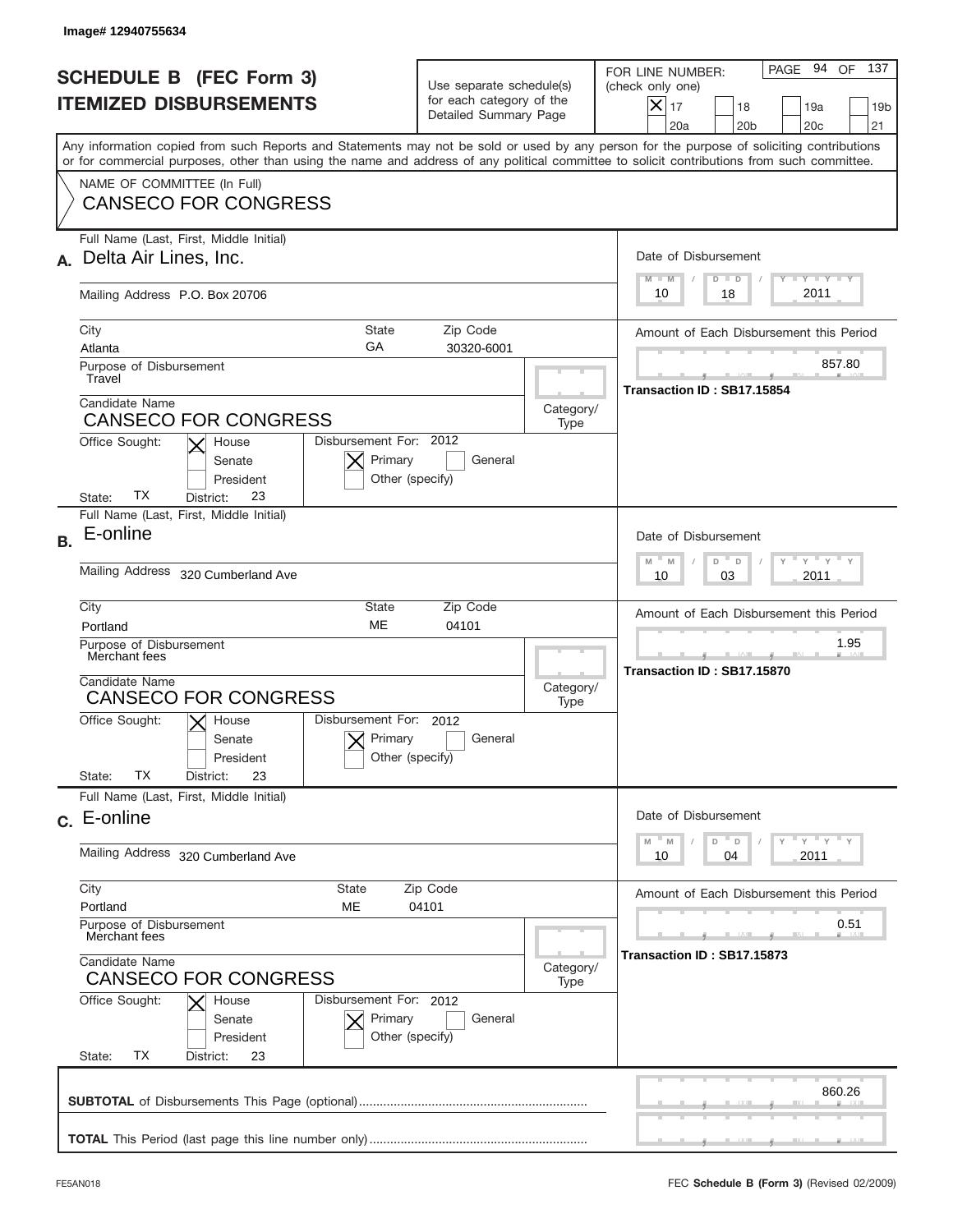|           | Image# 12940755635                                                                                                                                                                                                                                                                      |                                                                               |                   |                                                                                                                                                                   |
|-----------|-----------------------------------------------------------------------------------------------------------------------------------------------------------------------------------------------------------------------------------------------------------------------------------------|-------------------------------------------------------------------------------|-------------------|-------------------------------------------------------------------------------------------------------------------------------------------------------------------|
|           | <b>SCHEDULE B (FEC Form 3)</b><br><b>ITEMIZED DISBURSEMENTS</b>                                                                                                                                                                                                                         | Use separate schedule(s)<br>for each category of the<br>Detailed Summary Page |                   | 137<br>PAGE 95<br>OF<br>FOR LINE NUMBER:<br>(check only one)<br>$\times$<br>17<br>18<br>19a<br>19 <sub>b</sub><br>20a<br>20 <sub>b</sub><br>20 <sub>c</sub><br>21 |
|           | Any information copied from such Reports and Statements may not be sold or used by any person for the purpose of soliciting contributions<br>or for commercial purposes, other than using the name and address of any political committee to solicit contributions from such committee. |                                                                               |                   |                                                                                                                                                                   |
|           | NAME OF COMMITTEE (In Full)<br><b>CANSECO FOR CONGRESS</b>                                                                                                                                                                                                                              |                                                                               |                   |                                                                                                                                                                   |
| А.        | Full Name (Last, First, Middle Initial)<br>E-online                                                                                                                                                                                                                                     |                                                                               |                   | Date of Disbursement<br>$T$ $Y$ $T$ $Y$ $T$ $Y$<br>$M - M$<br>$D$ $D$                                                                                             |
|           | Mailing Address 320 Cumberland Ave                                                                                                                                                                                                                                                      |                                                                               |                   | 2011<br>10<br>04                                                                                                                                                  |
|           | City<br>State<br>ME<br>Portland                                                                                                                                                                                                                                                         | Amount of Each Disbursement this Period                                       |                   |                                                                                                                                                                   |
|           | Purpose of Disbursement<br>Merchant fees                                                                                                                                                                                                                                                |                                                                               |                   | 47.65<br>Transaction ID: SB17.15895                                                                                                                               |
|           | Candidate Name<br><b>CANSECO FOR CONGRESS</b><br>Disbursement For: 2012                                                                                                                                                                                                                 |                                                                               | Category/<br>Type |                                                                                                                                                                   |
|           | Office Sought:<br>House<br>Primary<br>Senate<br>President<br>Other (specify)<br>ТX<br>23<br>State:<br>District:                                                                                                                                                                         | General                                                                       |                   |                                                                                                                                                                   |
| <b>B.</b> | Full Name (Last, First, Middle Initial)<br>E-online                                                                                                                                                                                                                                     |                                                                               |                   | Date of Disbursement                                                                                                                                              |
|           | <b>Mailing Address</b><br>320 Cumberland Ave                                                                                                                                                                                                                                            | $M - M$<br>≡ γ ≡ γ ≡<br>D<br>D<br>2011<br>10<br>07                            |                   |                                                                                                                                                                   |
|           | City<br>State<br><b>ME</b><br>Portland                                                                                                                                                                                                                                                  | Amount of Each Disbursement this Period                                       |                   |                                                                                                                                                                   |
|           | Purpose of Disbursement<br>Merchant fees<br>Candidate Name                                                                                                                                                                                                                              |                                                                               |                   | 1.10<br>Transaction ID: SB17.15875                                                                                                                                |
|           | <b>CANSECO FOR CONGRESS</b>                                                                                                                                                                                                                                                             | Disbursement For: 2012<br>$X$ House                                           |                   |                                                                                                                                                                   |
|           | Office Sought:<br>Primary<br>Senate<br>Other (specify)<br>President<br><b>TX</b><br>State:<br>23<br>District:                                                                                                                                                                           | General                                                                       |                   |                                                                                                                                                                   |
|           | Full Name (Last, First, Middle Initial)                                                                                                                                                                                                                                                 |                                                                               |                   |                                                                                                                                                                   |
|           | c. E-online                                                                                                                                                                                                                                                                             |                                                                               |                   | Date of Disbursement<br>≡ γ ≡ γ ≡ γ<br>M<br>M<br>D<br>D                                                                                                           |
|           | Mailing Address 320 Cumberland Ave                                                                                                                                                                                                                                                      |                                                                               |                   | 2011<br>10<br>10                                                                                                                                                  |
|           | City<br>State<br>Portland<br>МE                                                                                                                                                                                                                                                         | Zip Code<br>04101                                                             |                   | Amount of Each Disbursement this Period                                                                                                                           |
|           | Purpose of Disbursement<br>Merchant fees<br>Candidate Name<br>Category/<br><b>CANSECO FOR CONGRESS</b><br>Disbursement For: 2012                                                                                                                                                        |                                                                               |                   | 11.00<br>Transaction ID: SB17.15877                                                                                                                               |
|           |                                                                                                                                                                                                                                                                                         |                                                                               |                   |                                                                                                                                                                   |
|           | Office Sought:<br>House<br>Primary<br>Senate<br>Other (specify)<br>President<br>ТX<br>State:<br>District:<br>23                                                                                                                                                                         | General                                                                       |                   |                                                                                                                                                                   |
|           |                                                                                                                                                                                                                                                                                         |                                                                               |                   | 59.75                                                                                                                                                             |
|           |                                                                                                                                                                                                                                                                                         |                                                                               |                   |                                                                                                                                                                   |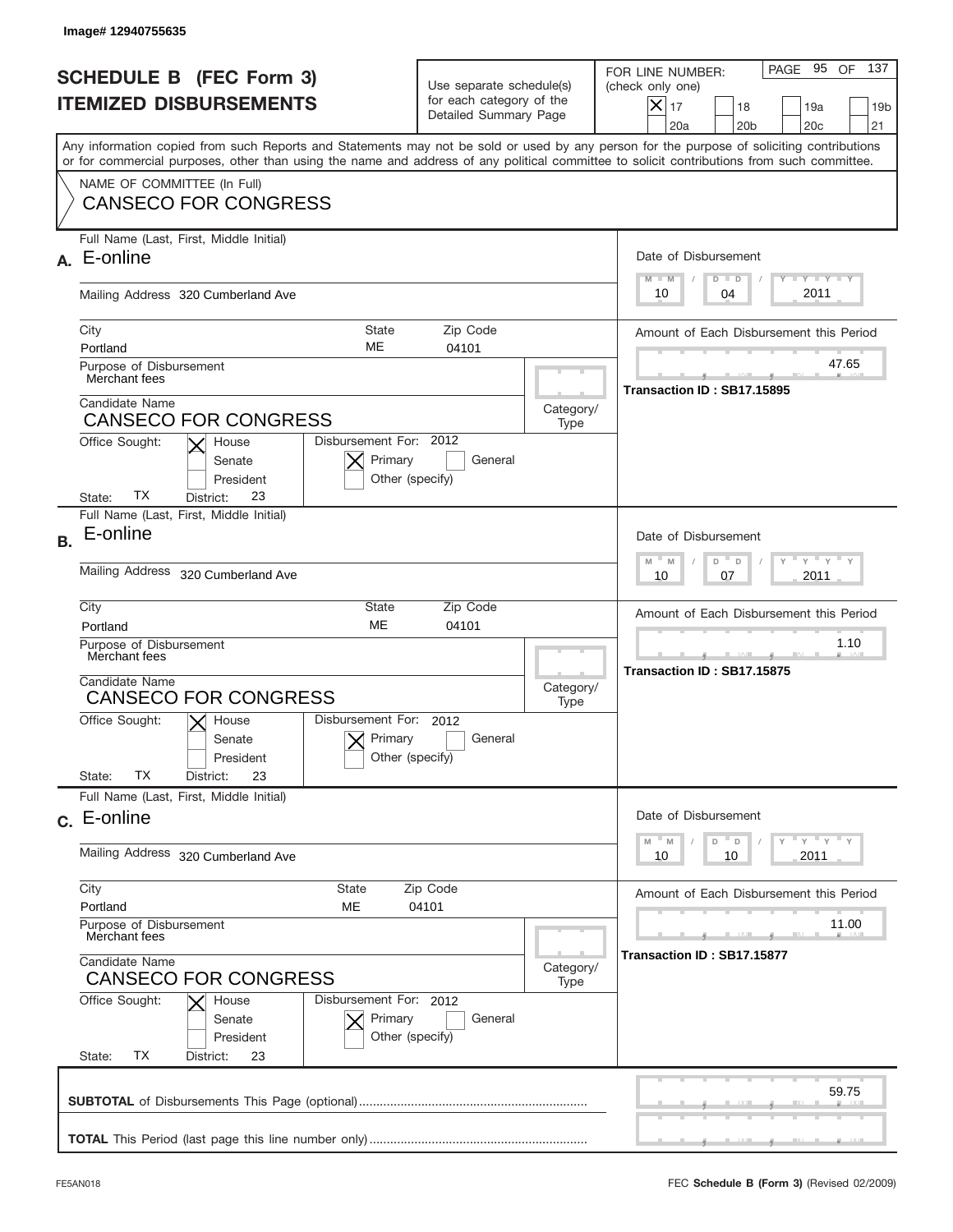|           | Image# 12940755636                                                                                                                                                                                                                                                                      |                                                                               |                   |                                                                                                                                                                   |
|-----------|-----------------------------------------------------------------------------------------------------------------------------------------------------------------------------------------------------------------------------------------------------------------------------------------|-------------------------------------------------------------------------------|-------------------|-------------------------------------------------------------------------------------------------------------------------------------------------------------------|
|           | <b>SCHEDULE B (FEC Form 3)</b><br><b>ITEMIZED DISBURSEMENTS</b>                                                                                                                                                                                                                         | Use separate schedule(s)<br>for each category of the<br>Detailed Summary Page |                   | 137<br>PAGE 96<br>OF<br>FOR LINE NUMBER:<br>(check only one)<br>$\times$<br>17<br>18<br>19a<br>19 <sub>b</sub><br>20a<br>20 <sub>b</sub><br>20 <sub>c</sub><br>21 |
|           | Any information copied from such Reports and Statements may not be sold or used by any person for the purpose of soliciting contributions<br>or for commercial purposes, other than using the name and address of any political committee to solicit contributions from such committee. |                                                                               |                   |                                                                                                                                                                   |
|           | NAME OF COMMITTEE (In Full)<br><b>CANSECO FOR CONGRESS</b>                                                                                                                                                                                                                              |                                                                               |                   |                                                                                                                                                                   |
| А.        | Full Name (Last, First, Middle Initial)<br>E-online                                                                                                                                                                                                                                     |                                                                               |                   | Date of Disbursement<br>$T$ $Y$ $T$ $Y$ $T$ $Y$<br>$M - M$<br>$D$ $D$                                                                                             |
|           | Mailing Address 320 Cumberland Ave                                                                                                                                                                                                                                                      |                                                                               |                   | 2011<br>10<br>31                                                                                                                                                  |
|           | City<br>State<br>ME<br>Portland                                                                                                                                                                                                                                                         | Amount of Each Disbursement this Period                                       |                   |                                                                                                                                                                   |
|           | Purpose of Disbursement<br>Merchant fees                                                                                                                                                                                                                                                |                                                                               |                   | 0.51<br>Transaction ID: SB17.15881                                                                                                                                |
|           | Candidate Name<br><b>CANSECO FOR CONGRESS</b><br>Disbursement For: 2012                                                                                                                                                                                                                 |                                                                               | Category/<br>Type |                                                                                                                                                                   |
|           | Office Sought:<br>House<br>Primary<br>Senate<br>President<br>Other (specify)<br>ТX<br>23<br>State:<br>District:                                                                                                                                                                         | General                                                                       |                   |                                                                                                                                                                   |
| <b>B.</b> | Full Name (Last, First, Middle Initial)<br>E-online                                                                                                                                                                                                                                     |                                                                               |                   | Date of Disbursement                                                                                                                                              |
|           | <b>Mailing Address</b><br>320 Cumberland Ave                                                                                                                                                                                                                                            |                                                                               |                   | $M - M$<br>D<br>≡ γ ≡ γ ≡<br>$\Box$<br>2011<br>11<br>02                                                                                                           |
|           | City<br>State<br>Zip Code<br><b>ME</b><br>04101<br>Portland                                                                                                                                                                                                                             |                                                                               |                   | Amount of Each Disbursement this Period                                                                                                                           |
|           | Purpose of Disbursement<br>Merchant fees<br>Candidate Name                                                                                                                                                                                                                              |                                                                               |                   | 47.45<br>Transaction ID: SB17.15910                                                                                                                               |
|           | <b>CANSECO FOR CONGRESS</b><br>Disbursement For: 2012                                                                                                                                                                                                                                   |                                                                               | Category/<br>Type |                                                                                                                                                                   |
|           | Office Sought:<br>$X$ House<br>Primary<br>Senate<br>Other (specify)<br>President<br><b>TX</b><br>State:<br>23<br>District:                                                                                                                                                              | General                                                                       |                   |                                                                                                                                                                   |
|           | Full Name (Last, First, Middle Initial)                                                                                                                                                                                                                                                 |                                                                               |                   |                                                                                                                                                                   |
|           | c. E-online                                                                                                                                                                                                                                                                             |                                                                               |                   | Date of Disbursement<br>≡ү ≡ү ≡ү<br>$-M$<br>D<br>M<br>D                                                                                                           |
|           | Mailing Address 320 Cumberland Ave                                                                                                                                                                                                                                                      |                                                                               |                   | 2011<br>11<br>05                                                                                                                                                  |
|           | City<br>State<br>Portland<br>MЕ                                                                                                                                                                                                                                                         | Zip Code<br>04101                                                             |                   | Amount of Each Disbursement this Period                                                                                                                           |
|           | Purpose of Disbursement<br>Merchant fees<br>Candidate Name<br>Category/<br><b>CANSECO FOR CONGRESS</b><br>Disbursement For: 2012                                                                                                                                                        |                                                                               |                   | 1.75<br>Transaction ID: SB17.15914                                                                                                                                |
|           |                                                                                                                                                                                                                                                                                         |                                                                               |                   |                                                                                                                                                                   |
|           | Office Sought:<br>House<br>Primary<br>Senate<br>Other (specify)<br>President<br>ТX<br>State:<br>District:<br>23                                                                                                                                                                         | General                                                                       |                   |                                                                                                                                                                   |
|           |                                                                                                                                                                                                                                                                                         |                                                                               |                   | 49.71                                                                                                                                                             |
|           |                                                                                                                                                                                                                                                                                         |                                                                               |                   |                                                                                                                                                                   |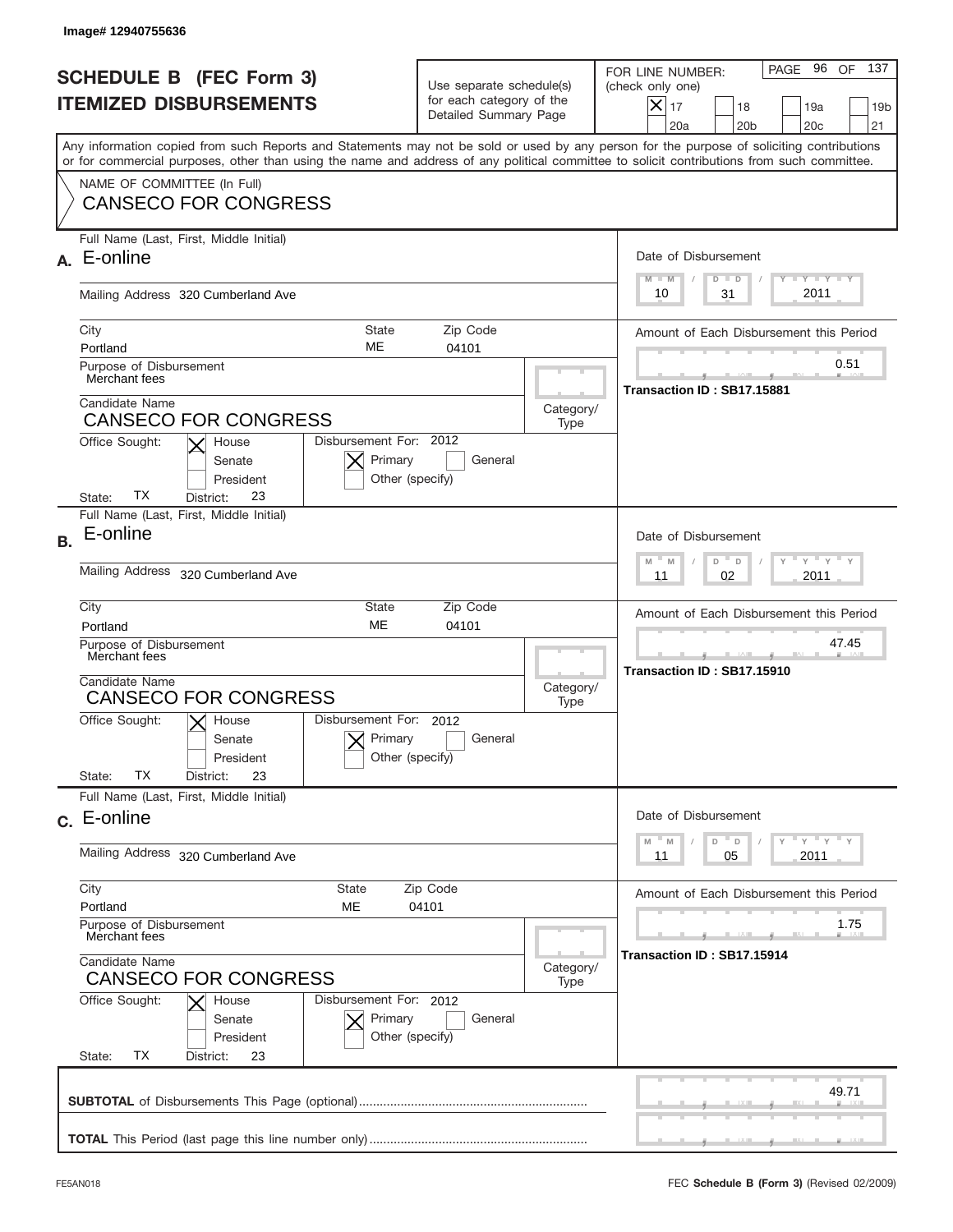|           | Image# 12940755637                                                                                                                                                                                                                                                                      |                                                                               |                   |                                                                                                                                                                                 |
|-----------|-----------------------------------------------------------------------------------------------------------------------------------------------------------------------------------------------------------------------------------------------------------------------------------------|-------------------------------------------------------------------------------|-------------------|---------------------------------------------------------------------------------------------------------------------------------------------------------------------------------|
|           | <b>SCHEDULE B (FEC Form 3)</b><br><b>ITEMIZED DISBURSEMENTS</b>                                                                                                                                                                                                                         | Use separate schedule(s)<br>for each category of the<br>Detailed Summary Page |                   | 137<br>PAGE 97<br>OF<br>FOR LINE NUMBER:<br>(check only one)<br>$\vert\mathsf{X}\vert$<br>17<br>18<br>19a<br>19 <sub>b</sub><br>21<br>20a<br>20 <sub>b</sub><br>20 <sub>c</sub> |
|           | Any information copied from such Reports and Statements may not be sold or used by any person for the purpose of soliciting contributions<br>or for commercial purposes, other than using the name and address of any political committee to solicit contributions from such committee. |                                                                               |                   |                                                                                                                                                                                 |
|           | NAME OF COMMITTEE (In Full)<br><b>CANSECO FOR CONGRESS</b>                                                                                                                                                                                                                              |                                                                               |                   |                                                                                                                                                                                 |
| А.        | Full Name (Last, First, Middle Initial)<br>E-online                                                                                                                                                                                                                                     |                                                                               |                   | Date of Disbursement<br><b>THEY THEY</b><br>$M - M$<br>$D$ $D$                                                                                                                  |
|           | Mailing Address 320 Cumberland Ave                                                                                                                                                                                                                                                      | 2011<br>07<br>11                                                              |                   |                                                                                                                                                                                 |
|           | City<br><b>State</b><br>ME<br>Portland<br>Purpose of Disbursement                                                                                                                                                                                                                       | Zip Code<br>04101                                                             |                   | Amount of Each Disbursement this Period<br>40.10                                                                                                                                |
|           | Merchant fees<br>Candidate Name<br>Category/<br><b>CANSECO FOR CONGRESS</b><br>Type                                                                                                                                                                                                     |                                                                               |                   | Transaction ID: SB17.15915                                                                                                                                                      |
|           | Disbursement For: 2012<br>Office Sought:<br>House<br>Primary<br>Senate<br>President<br>ТX<br>23<br>State:<br>District:                                                                                                                                                                  | General<br>Other (specify)                                                    |                   |                                                                                                                                                                                 |
| <b>B.</b> | Full Name (Last, First, Middle Initial)<br>E-online                                                                                                                                                                                                                                     |                                                                               |                   | Date of Disbursement<br>$\cdots$ $\gamma$ $\cdots$ $\gamma$ $\cdots$ $\gamma$<br>$M$ <sup>-</sup><br>D<br>M<br>$\Box$                                                           |
|           | <b>Mailing Address</b><br>320 Cumberland Ave                                                                                                                                                                                                                                            | 2011<br>11<br>10                                                              |                   |                                                                                                                                                                                 |
|           | City<br>State<br><b>ME</b><br>Portland                                                                                                                                                                                                                                                  | Amount of Each Disbursement this Period                                       |                   |                                                                                                                                                                                 |
|           | Purpose of Disbursement<br>Merchant fees<br>Candidate Name<br><b>CANSECO FOR CONGRESS</b>                                                                                                                                                                                               |                                                                               |                   | 40.10<br>Transaction ID: SB17.15918                                                                                                                                             |
|           | Disbursement For: 2012<br>Office Sought:<br>$\mathsf{X}$ House<br>Primary<br>Senate<br>President<br>ТX<br>23<br>State:<br>District:                                                                                                                                                     | General<br>Other (specify)                                                    |                   |                                                                                                                                                                                 |
|           | Full Name (Last, First, Middle Initial)<br>c. E-online                                                                                                                                                                                                                                  |                                                                               |                   | Date of Disbursement                                                                                                                                                            |
|           | Mailing Address 320 Cumberland Ave                                                                                                                                                                                                                                                      |                                                                               |                   | $\gamma$ = $\gamma$ = $\gamma$ = $\gamma$<br>$-M$<br>D<br>D<br>2011<br>11<br>17                                                                                                 |
|           | City<br>State<br>Portland<br>MЕ                                                                                                                                                                                                                                                         | Zip Code<br>04101                                                             |                   | Amount of Each Disbursement this Period                                                                                                                                         |
|           | Purpose of Disbursement<br>Merchant fees<br>Candidate Name                                                                                                                                                                                                                              |                                                                               |                   | 0.55<br>Transaction ID: SB17.15919                                                                                                                                              |
|           | <b>CANSECO FOR CONGRESS</b><br>Office Sought:<br>Disbursement For: 2012<br>House<br>Primary<br>Senate<br>President<br>ТX<br>State:<br>District:<br>23                                                                                                                                   | General<br>Other (specify)                                                    | Category/<br>Type |                                                                                                                                                                                 |
|           |                                                                                                                                                                                                                                                                                         |                                                                               |                   | 80.75                                                                                                                                                                           |
|           |                                                                                                                                                                                                                                                                                         |                                                                               |                   |                                                                                                                                                                                 |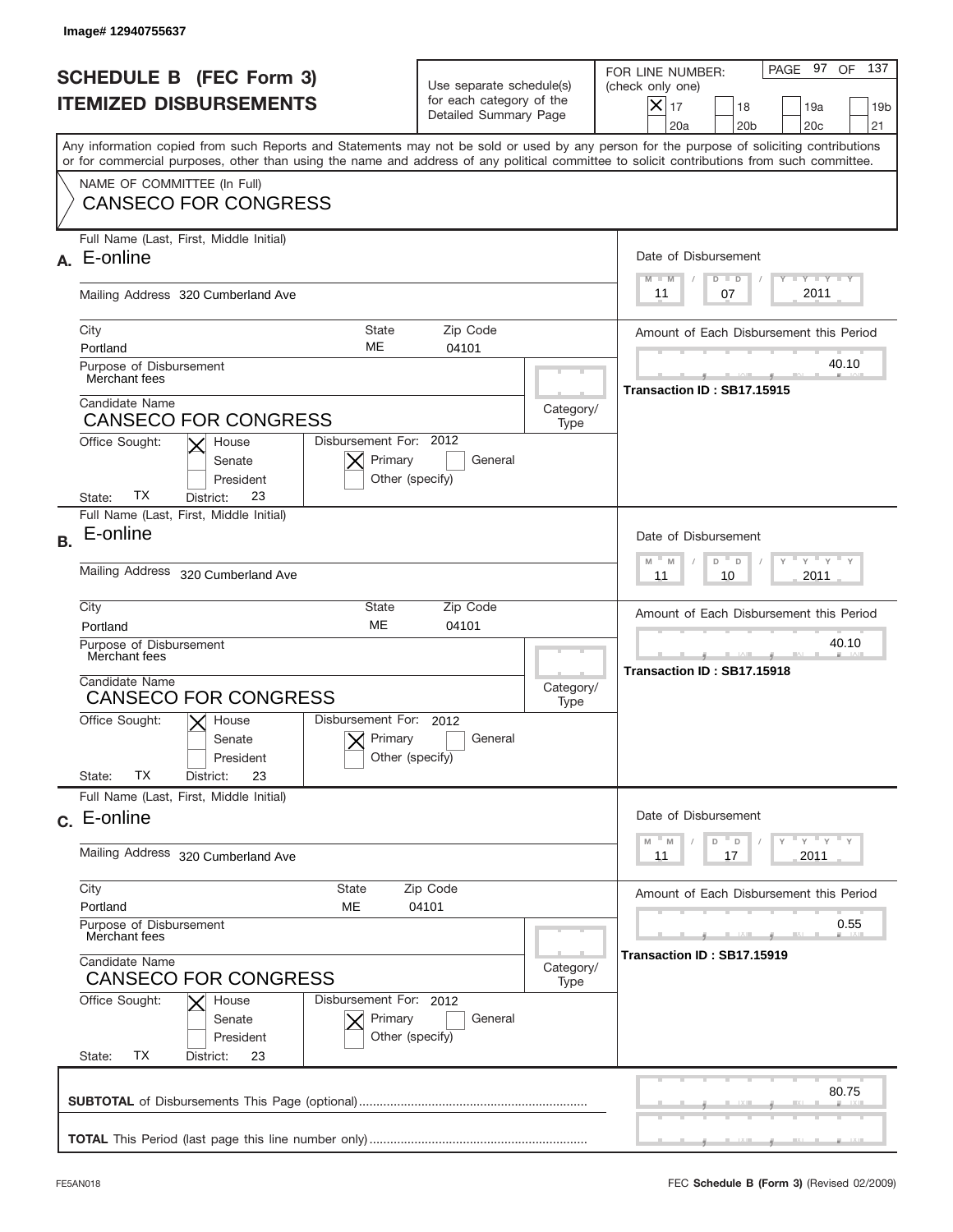|                                                                 | Image#12940755638                                                                                                                                                                                                                                                                       |                                                                               |                                         |                                                                                                                                                                   |
|-----------------------------------------------------------------|-----------------------------------------------------------------------------------------------------------------------------------------------------------------------------------------------------------------------------------------------------------------------------------------|-------------------------------------------------------------------------------|-----------------------------------------|-------------------------------------------------------------------------------------------------------------------------------------------------------------------|
| <b>SCHEDULE B (FEC Form 3)</b><br><b>ITEMIZED DISBURSEMENTS</b> |                                                                                                                                                                                                                                                                                         | Use separate schedule(s)<br>for each category of the<br>Detailed Summary Page |                                         | 137<br>PAGE 98<br>OF<br>FOR LINE NUMBER:<br>(check only one)<br>$\times$<br>17<br>18<br>19a<br>19 <sub>b</sub><br>20a<br>20 <sub>b</sub><br>20 <sub>c</sub><br>21 |
|                                                                 | Any information copied from such Reports and Statements may not be sold or used by any person for the purpose of soliciting contributions<br>or for commercial purposes, other than using the name and address of any political committee to solicit contributions from such committee. |                                                                               |                                         |                                                                                                                                                                   |
|                                                                 | NAME OF COMMITTEE (In Full)<br><b>CANSECO FOR CONGRESS</b>                                                                                                                                                                                                                              |                                                                               |                                         |                                                                                                                                                                   |
| А.                                                              | Full Name (Last, First, Middle Initial)<br>E-online                                                                                                                                                                                                                                     |                                                                               |                                         | Date of Disbursement<br><b>TAYLY LY</b><br>$M - M$<br>$D$ $D$                                                                                                     |
|                                                                 | Mailing Address 320 Cumberland Ave                                                                                                                                                                                                                                                      | 2011<br>18<br>11                                                              |                                         |                                                                                                                                                                   |
|                                                                 | City<br>State<br>ME<br>Portland                                                                                                                                                                                                                                                         | Zip Code<br>04101                                                             |                                         | Amount of Each Disbursement this Period                                                                                                                           |
|                                                                 | Purpose of Disbursement<br>Merchant fees                                                                                                                                                                                                                                                |                                                                               |                                         | 5.00<br>Transaction ID: SB17.15920                                                                                                                                |
|                                                                 | Candidate Name<br><b>CANSECO FOR CONGRESS</b>                                                                                                                                                                                                                                           |                                                                               | Category/<br>Type                       |                                                                                                                                                                   |
|                                                                 | Disbursement For: 2012<br>Office Sought:<br>House<br>Primary<br>Senate<br>President<br>Other (specify)<br>ТX<br>23<br>State:<br>District:                                                                                                                                               | General                                                                       |                                         |                                                                                                                                                                   |
| <b>B.</b>                                                       | Full Name (Last, First, Middle Initial)<br>E-online                                                                                                                                                                                                                                     |                                                                               |                                         | Date of Disbursement                                                                                                                                              |
|                                                                 | <b>Mailing Address</b><br>320 Cumberland Ave                                                                                                                                                                                                                                            | $M - M$<br>≡ γ ≡ γ ≡<br>D<br>D<br>2011<br>11<br>21                            |                                         |                                                                                                                                                                   |
|                                                                 | City<br>State<br><b>ME</b><br>Portland                                                                                                                                                                                                                                                  |                                                                               | Amount of Each Disbursement this Period |                                                                                                                                                                   |
|                                                                 | Purpose of Disbursement<br>Merchant fees<br>Candidate Name                                                                                                                                                                                                                              |                                                                               |                                         | 41.93<br>Transaction ID: SB17.15923                                                                                                                               |
|                                                                 | <b>CANSECO FOR CONGRESS</b><br>Disbursement For: 2012<br>$X$ House                                                                                                                                                                                                                      |                                                                               |                                         |                                                                                                                                                                   |
|                                                                 | Office Sought:<br>Primary<br>Senate<br>Other (specify)<br>President<br><b>TX</b><br>State:<br>23<br>District:                                                                                                                                                                           | General                                                                       |                                         |                                                                                                                                                                   |
|                                                                 | Full Name (Last, First, Middle Initial)                                                                                                                                                                                                                                                 |                                                                               |                                         |                                                                                                                                                                   |
|                                                                 | c. E-online                                                                                                                                                                                                                                                                             |                                                                               |                                         | Date of Disbursement<br>≡ γ ≡ γ ≡ γ<br>$-M$<br>D<br>M<br>D                                                                                                        |
|                                                                 | Mailing Address 320 Cumberland Ave                                                                                                                                                                                                                                                      |                                                                               |                                         | 2011<br>11<br>29                                                                                                                                                  |
|                                                                 | City<br>State<br>Portland<br>МE                                                                                                                                                                                                                                                         | Zip Code<br>04101                                                             |                                         | Amount of Each Disbursement this Period                                                                                                                           |
|                                                                 | Purpose of Disbursement<br>Merchant fees                                                                                                                                                                                                                                                |                                                                               |                                         | 11.44<br>Transaction ID: SB17.15934                                                                                                                               |
|                                                                 | Candidate Name<br><b>CANSECO FOR CONGRESS</b><br>Disbursement For: 2012                                                                                                                                                                                                                 |                                                                               |                                         |                                                                                                                                                                   |
|                                                                 | Office Sought:<br>House<br>Primary<br>Senate<br>Other (specify)<br>President<br>ТX<br>State:<br>District:<br>23                                                                                                                                                                         | General                                                                       |                                         |                                                                                                                                                                   |
|                                                                 |                                                                                                                                                                                                                                                                                         |                                                                               |                                         | 58.37                                                                                                                                                             |
|                                                                 |                                                                                                                                                                                                                                                                                         |                                                                               |                                         |                                                                                                                                                                   |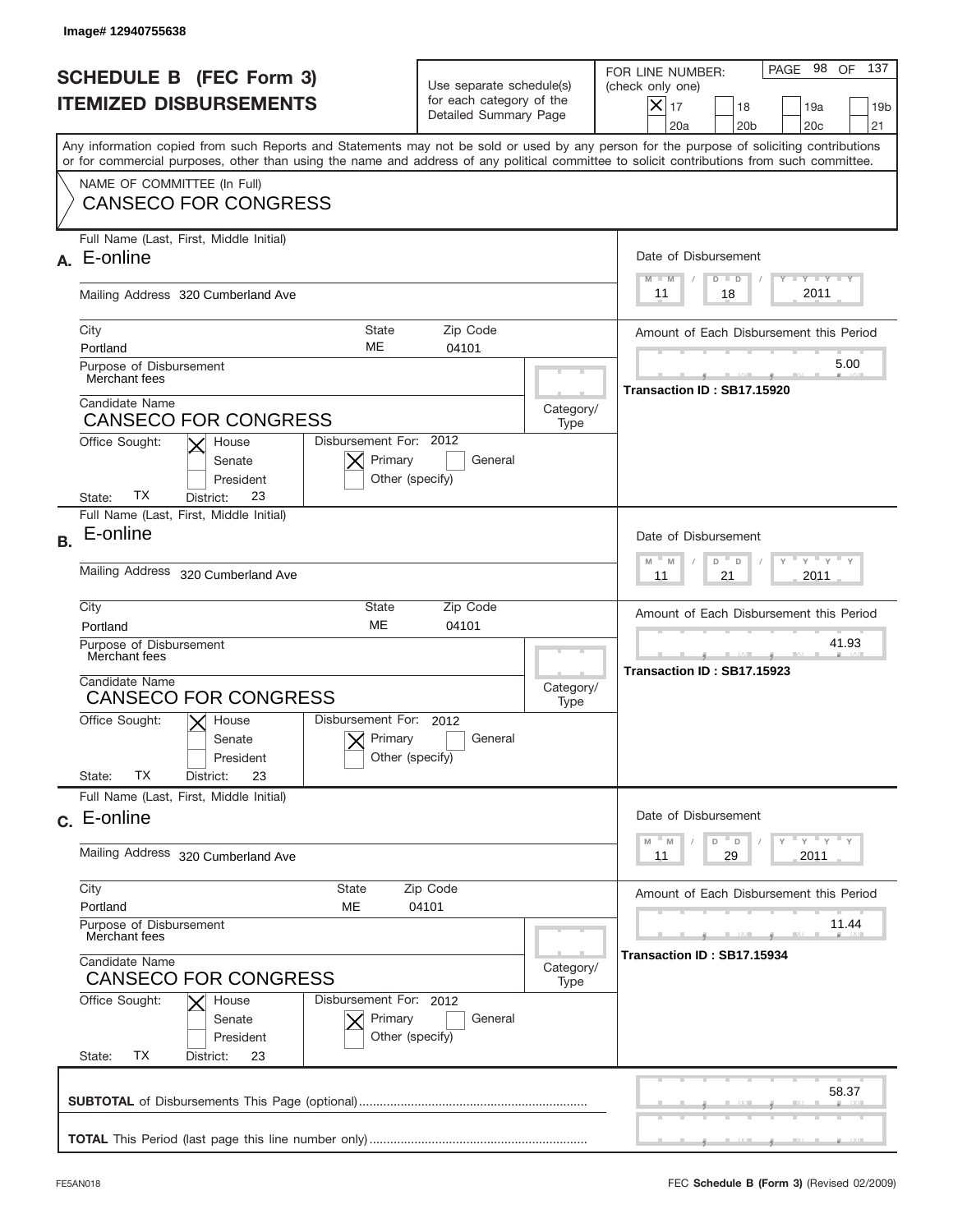|           | Image# 12940755639                                                                                                                                                                                                                                                                      |                                                                               |                                         |                                                                                                                                                                   |
|-----------|-----------------------------------------------------------------------------------------------------------------------------------------------------------------------------------------------------------------------------------------------------------------------------------------|-------------------------------------------------------------------------------|-----------------------------------------|-------------------------------------------------------------------------------------------------------------------------------------------------------------------|
|           | <b>SCHEDULE B (FEC Form 3)</b><br><b>ITEMIZED DISBURSEMENTS</b>                                                                                                                                                                                                                         | Use separate schedule(s)<br>for each category of the<br>Detailed Summary Page |                                         | 137<br>PAGE 99<br>OF<br>FOR LINE NUMBER:<br>(check only one)<br>$\times$<br>17<br>18<br>19a<br>19 <sub>b</sub><br>20a<br>20 <sub>b</sub><br>20 <sub>c</sub><br>21 |
|           | Any information copied from such Reports and Statements may not be sold or used by any person for the purpose of soliciting contributions<br>or for commercial purposes, other than using the name and address of any political committee to solicit contributions from such committee. |                                                                               |                                         |                                                                                                                                                                   |
|           | NAME OF COMMITTEE (In Full)<br><b>CANSECO FOR CONGRESS</b>                                                                                                                                                                                                                              |                                                                               |                                         |                                                                                                                                                                   |
| А.        | Full Name (Last, First, Middle Initial)<br>E-online                                                                                                                                                                                                                                     |                                                                               |                                         | Date of Disbursement<br><b>TAYLY LY</b><br>$M - M$<br>$D$ $D$                                                                                                     |
|           | Mailing Address 320 Cumberland Ave                                                                                                                                                                                                                                                      | 30<br>2011<br>11                                                              |                                         |                                                                                                                                                                   |
|           | City<br>State<br>ME<br>Portland                                                                                                                                                                                                                                                         | Zip Code<br>04101                                                             |                                         | Amount of Each Disbursement this Period                                                                                                                           |
|           | Purpose of Disbursement<br>Merchant fees                                                                                                                                                                                                                                                |                                                                               |                                         | 0.95<br>Transaction ID: SB17.15926                                                                                                                                |
|           | Candidate Name<br><b>CANSECO FOR CONGRESS</b>                                                                                                                                                                                                                                           |                                                                               | Category/<br>Type                       |                                                                                                                                                                   |
|           | Disbursement For: 2012<br>Office Sought:<br>House<br>Primary<br>Senate<br>President<br>Other (specify)<br>ТX<br>23<br>State:<br>District:                                                                                                                                               | General                                                                       |                                         |                                                                                                                                                                   |
| <b>B.</b> | Full Name (Last, First, Middle Initial)<br>E-online                                                                                                                                                                                                                                     |                                                                               |                                         | Date of Disbursement<br>$M - M$<br>≡ γ ≡ γ ≡                                                                                                                      |
|           | <b>Mailing Address</b><br>320 Cumberland Ave                                                                                                                                                                                                                                            | D<br>$\Box$<br>2011<br>12<br>01                                               |                                         |                                                                                                                                                                   |
|           | City<br>State<br><b>ME</b><br>Portland                                                                                                                                                                                                                                                  |                                                                               | Amount of Each Disbursement this Period |                                                                                                                                                                   |
|           | Purpose of Disbursement<br>Merchant fees<br>Candidate Name                                                                                                                                                                                                                              |                                                                               |                                         | 1.95<br>Transaction ID: SB17.15958                                                                                                                                |
|           | <b>CANSECO FOR CONGRESS</b><br>Disbursement For: 2012                                                                                                                                                                                                                                   |                                                                               |                                         |                                                                                                                                                                   |
|           | Office Sought:<br>$X$ House<br>Primary<br>Senate<br>Other (specify)<br>President<br><b>TX</b><br>State:<br>23<br>District:                                                                                                                                                              | General                                                                       |                                         |                                                                                                                                                                   |
|           | Full Name (Last, First, Middle Initial)                                                                                                                                                                                                                                                 |                                                                               |                                         |                                                                                                                                                                   |
|           | c. E-online                                                                                                                                                                                                                                                                             |                                                                               |                                         | Date of Disbursement<br>≡ү ≡ү ≡ү<br>$-M$<br>D<br>M<br>D                                                                                                           |
|           | Mailing Address 320 Cumberland Ave                                                                                                                                                                                                                                                      |                                                                               |                                         | 2011<br>12<br>02                                                                                                                                                  |
|           | City<br>State<br>Portland<br>МE                                                                                                                                                                                                                                                         | Zip Code<br>04101                                                             |                                         | Amount of Each Disbursement this Period                                                                                                                           |
|           | Purpose of Disbursement<br>Merchant fees                                                                                                                                                                                                                                                |                                                                               |                                         | 45.87<br>Transaction ID: SB17.15959                                                                                                                               |
|           | Candidate Name<br>Category/<br><b>CANSECO FOR CONGRESS</b>                                                                                                                                                                                                                              |                                                                               |                                         |                                                                                                                                                                   |
|           | Office Sought:<br>Disbursement For: 2012<br>House<br>Primary<br>Senate<br>Other (specify)<br>President<br>ТX<br>State:<br>District:<br>23                                                                                                                                               | General                                                                       |                                         |                                                                                                                                                                   |
|           |                                                                                                                                                                                                                                                                                         |                                                                               |                                         | 48.77                                                                                                                                                             |
|           |                                                                                                                                                                                                                                                                                         |                                                                               |                                         |                                                                                                                                                                   |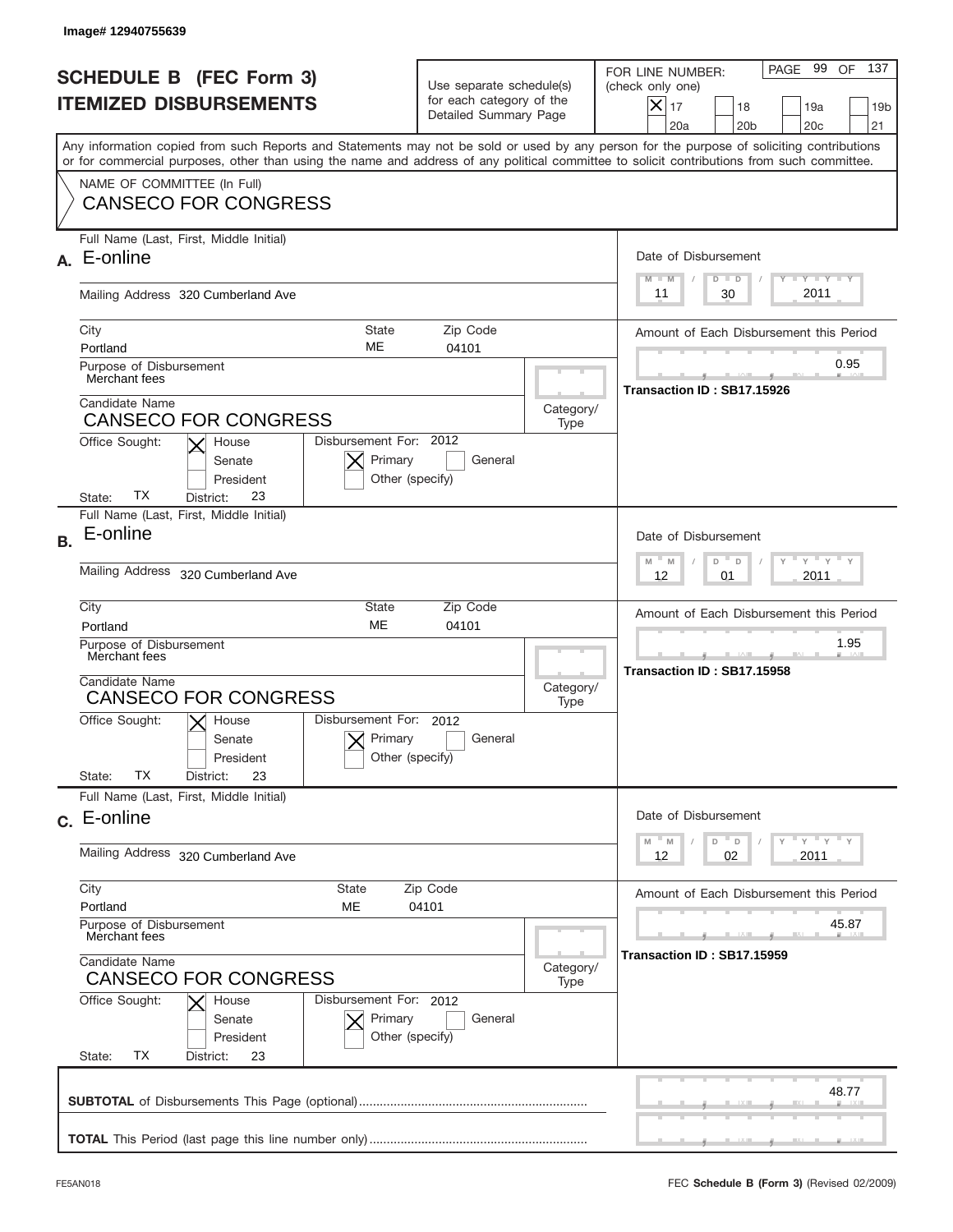|                                                                 | Image# 12940755640                                                                                                                                                                                                                                                                      |                                                                               |                   |                                                                                                                                                                 |
|-----------------------------------------------------------------|-----------------------------------------------------------------------------------------------------------------------------------------------------------------------------------------------------------------------------------------------------------------------------------------|-------------------------------------------------------------------------------|-------------------|-----------------------------------------------------------------------------------------------------------------------------------------------------------------|
| <b>SCHEDULE B (FEC Form 3)</b><br><b>ITEMIZED DISBURSEMENTS</b> |                                                                                                                                                                                                                                                                                         | Use separate schedule(s)<br>for each category of the<br>Detailed Summary Page |                   | PAGE 100 OF<br>137<br>FOR LINE NUMBER:<br>(check only one)<br>$\times$<br>17<br>18<br>19a<br>19 <sub>b</sub><br>20a<br>20 <sub>b</sub><br>20 <sub>c</sub><br>21 |
|                                                                 | Any information copied from such Reports and Statements may not be sold or used by any person for the purpose of soliciting contributions<br>or for commercial purposes, other than using the name and address of any political committee to solicit contributions from such committee. |                                                                               |                   |                                                                                                                                                                 |
|                                                                 | NAME OF COMMITTEE (In Full)<br><b>CANSECO FOR CONGRESS</b>                                                                                                                                                                                                                              |                                                                               |                   |                                                                                                                                                                 |
| А.                                                              | Full Name (Last, First, Middle Initial)<br>E-online                                                                                                                                                                                                                                     |                                                                               |                   | Date of Disbursement<br>$T$ $Y$ $T$ $Y$ $T$ $Y$<br>$M - M$<br>$D$ $D$                                                                                           |
|                                                                 | Mailing Address 320 Cumberland Ave                                                                                                                                                                                                                                                      | 03<br>2011<br>12                                                              |                   |                                                                                                                                                                 |
|                                                                 | City<br>State<br>ME<br>Portland                                                                                                                                                                                                                                                         | Zip Code<br>04101                                                             |                   | Amount of Each Disbursement this Period                                                                                                                         |
|                                                                 | Purpose of Disbursement<br>Merchant fees                                                                                                                                                                                                                                                |                                                                               |                   | 0.55<br>Transaction ID: SB17.15960                                                                                                                              |
|                                                                 | Candidate Name<br><b>CANSECO FOR CONGRESS</b>                                                                                                                                                                                                                                           |                                                                               | Category/<br>Type |                                                                                                                                                                 |
|                                                                 | Disbursement For: 2012<br>Office Sought:<br>House<br>Primary<br>Senate<br>President<br>Other (specify)<br>ТX<br>23<br>State:<br>District:                                                                                                                                               | General                                                                       |                   |                                                                                                                                                                 |
| <b>B.</b>                                                       | Full Name (Last, First, Middle Initial)<br>E-online                                                                                                                                                                                                                                     |                                                                               |                   | Date of Disbursement                                                                                                                                            |
|                                                                 | <b>Mailing Address</b><br>320 Cumberland Ave                                                                                                                                                                                                                                            | $M - M$<br>≡ γ ≡ γ ≡<br>D<br>$\Box$<br>2011<br>12<br>07                       |                   |                                                                                                                                                                 |
|                                                                 | City<br>State<br><b>ME</b><br>Portland                                                                                                                                                                                                                                                  | Amount of Each Disbursement this Period                                       |                   |                                                                                                                                                                 |
|                                                                 | Purpose of Disbursement<br>Merchant fees<br>Candidate Name                                                                                                                                                                                                                              |                                                                               |                   | 22.00<br>Transaction ID: SB17.15961                                                                                                                             |
|                                                                 | <b>CANSECO FOR CONGRESS</b>                                                                                                                                                                                                                                                             |                                                                               |                   |                                                                                                                                                                 |
|                                                                 | Disbursement For: 2012<br>Office Sought:<br>$X$ House<br>Primary<br>Senate<br>Other (specify)<br>President<br><b>TX</b><br>State:<br>23<br>District:                                                                                                                                    | General                                                                       |                   |                                                                                                                                                                 |
|                                                                 | Full Name (Last, First, Middle Initial)                                                                                                                                                                                                                                                 |                                                                               |                   |                                                                                                                                                                 |
|                                                                 | c. E-online                                                                                                                                                                                                                                                                             |                                                                               |                   | Date of Disbursement<br>≡ү ≡ү ≡ү<br>$-M$<br>D<br>M<br>D                                                                                                         |
|                                                                 | Mailing Address 320 Cumberland Ave                                                                                                                                                                                                                                                      | 2011<br>12<br>08                                                              |                   |                                                                                                                                                                 |
|                                                                 | City<br>State<br>Portland<br>МE                                                                                                                                                                                                                                                         | Zip Code<br>04101                                                             |                   | Amount of Each Disbursement this Period                                                                                                                         |
|                                                                 | Purpose of Disbursement<br>Merchant fees<br>Candidate Name                                                                                                                                                                                                                              |                                                                               |                   | 1.10<br>Transaction ID: SB17.15962                                                                                                                              |
|                                                                 | <b>CANSECO FOR CONGRESS</b><br>Office Sought:<br>Disbursement For: 2012                                                                                                                                                                                                                 |                                                                               |                   |                                                                                                                                                                 |
|                                                                 | House<br>Primary<br>Senate<br>Other (specify)<br>President<br>ТX<br>State:<br>District:<br>23                                                                                                                                                                                           | General                                                                       |                   |                                                                                                                                                                 |
|                                                                 |                                                                                                                                                                                                                                                                                         |                                                                               |                   | 23.65                                                                                                                                                           |
|                                                                 |                                                                                                                                                                                                                                                                                         |                                                                               |                   |                                                                                                                                                                 |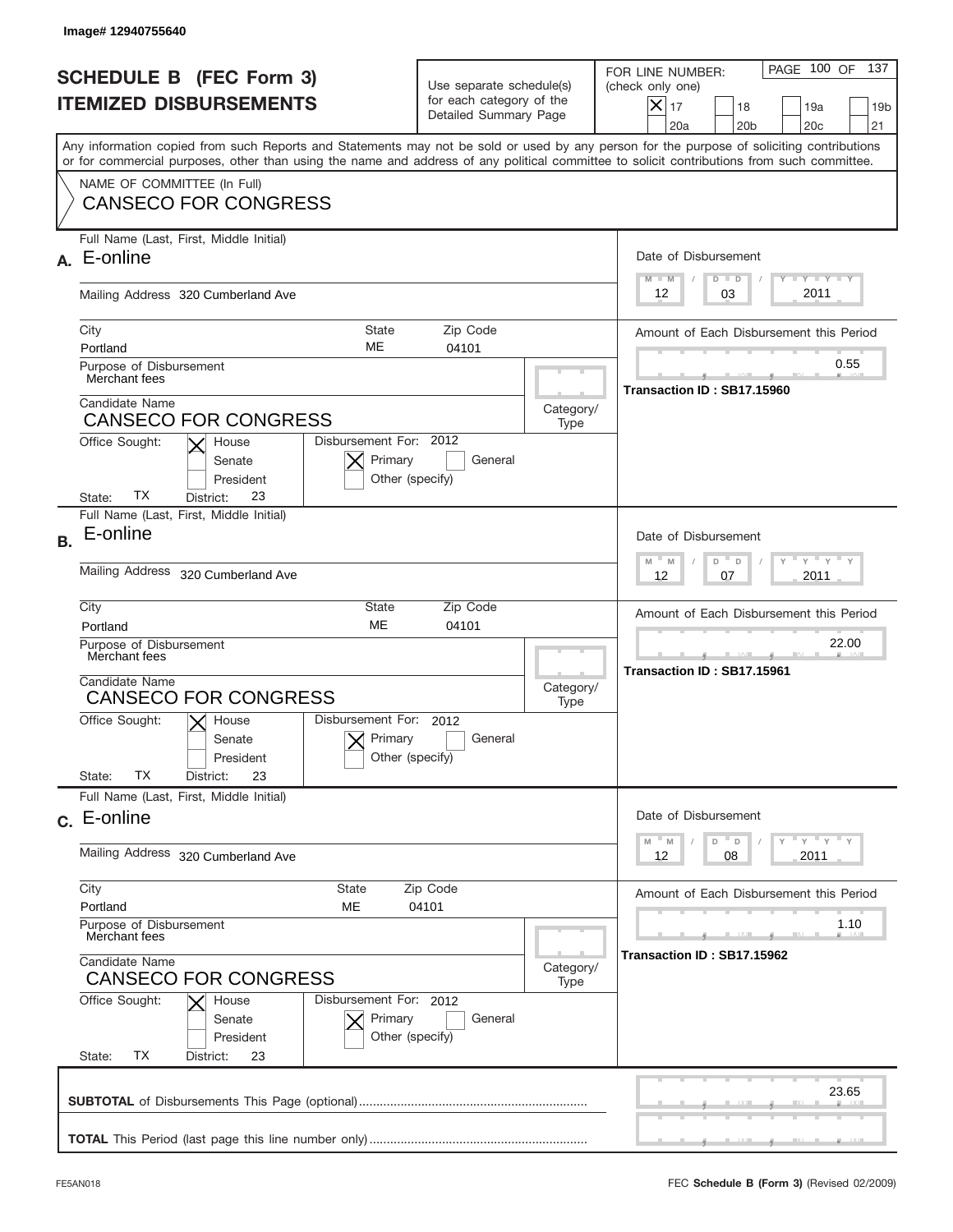|           | Image# 12940755641                                                                                                                                                                                                                                                                      |                                                                               |                   |                                                                                                                                                            |
|-----------|-----------------------------------------------------------------------------------------------------------------------------------------------------------------------------------------------------------------------------------------------------------------------------------------|-------------------------------------------------------------------------------|-------------------|------------------------------------------------------------------------------------------------------------------------------------------------------------|
|           | <b>SCHEDULE B (FEC Form 3)</b><br><b>ITEMIZED DISBURSEMENTS</b>                                                                                                                                                                                                                         | Use separate schedule(s)<br>for each category of the<br>Detailed Summary Page |                   | 137<br>PAGE 101 OF<br>FOR LINE NUMBER:<br>(check only one)<br>$X _{17}$<br>18<br>19a<br>19 <sub>b</sub><br>21<br>20a<br>20 <sub>b</sub><br>20 <sub>c</sub> |
|           | Any information copied from such Reports and Statements may not be sold or used by any person for the purpose of soliciting contributions<br>or for commercial purposes, other than using the name and address of any political committee to solicit contributions from such committee. |                                                                               |                   |                                                                                                                                                            |
|           | NAME OF COMMITTEE (In Full)<br><b>CANSECO FOR CONGRESS</b>                                                                                                                                                                                                                              |                                                                               |                   |                                                                                                                                                            |
| А.        | Full Name (Last, First, Middle Initial)<br>E-online                                                                                                                                                                                                                                     |                                                                               |                   | Date of Disbursement<br><b>TAYLY LY</b><br>$M - M$<br>$D$ $D$                                                                                              |
|           | Mailing Address 320 Cumberland Ave                                                                                                                                                                                                                                                      | 2011<br>24<br>12                                                              |                   |                                                                                                                                                            |
|           | City<br>State<br>ME<br>Portland<br>Purpose of Disbursement<br>Merchant fees                                                                                                                                                                                                             | Zip Code<br>04101                                                             |                   | Amount of Each Disbursement this Period<br>0.55                                                                                                            |
|           | Candidate Name<br><b>CANSECO FOR CONGRESS</b><br>Disbursement For: 2012<br>Office Sought:<br>House<br>Primary<br>Senate                                                                                                                                                                 | General                                                                       | Category/<br>Type | Transaction ID: SB17.15999                                                                                                                                 |
| <b>B.</b> | President<br>Other (specify)<br>ТX<br>23<br>State:<br>District:<br>Full Name (Last, First, Middle Initial)<br>E-online<br><b>Mailing Address</b><br>320 Cumberland Ave                                                                                                                  |                                                                               |                   | Date of Disbursement<br>$-\gamma + \gamma -$<br>D<br>$M - M$<br>D<br>2011<br>12<br>29                                                                      |
|           | City<br>State<br><b>ME</b><br>Portland<br>Purpose of Disbursement<br>Merchant fees<br>Candidate Name<br><b>CANSECO FOR CONGRESS</b><br>Disbursement For: 2012<br>Office Sought:<br>$X$ House<br>Primary<br>Senate<br>Other (specify)<br>President<br><b>TX</b>                          | Zip Code<br>04101<br>General                                                  | Category/<br>Type | Amount of Each Disbursement this Period<br>0.99<br>Transaction ID: SB17.16000                                                                              |
|           | State:<br>23<br>District:<br>Full Name (Last, First, Middle Initial)<br>c. E-online<br>Mailing Address 320 Cumberland Ave                                                                                                                                                               |                                                                               |                   | Date of Disbursement<br>ү " ү " ү " ү<br>$-M$<br>M<br>D<br>D<br>12<br>2011<br>30                                                                           |
|           | City<br>State<br>Portland<br>ME<br>Purpose of Disbursement<br>Merchant fees<br>Candidate Name<br><b>CANSECO FOR CONGRESS</b><br>Office Sought:<br>Disbursement For: 2012<br>House<br>Primary<br>Senate<br>Other (specify)<br>President<br>ТX<br>State:<br>District:<br>23               | Zip Code<br>04101<br>General                                                  | Category/<br>Type | Amount of Each Disbursement this Period<br>11.36<br>Transaction ID: SB17.16001                                                                             |
|           |                                                                                                                                                                                                                                                                                         |                                                                               |                   | 12.90                                                                                                                                                      |
|           |                                                                                                                                                                                                                                                                                         |                                                                               |                   |                                                                                                                                                            |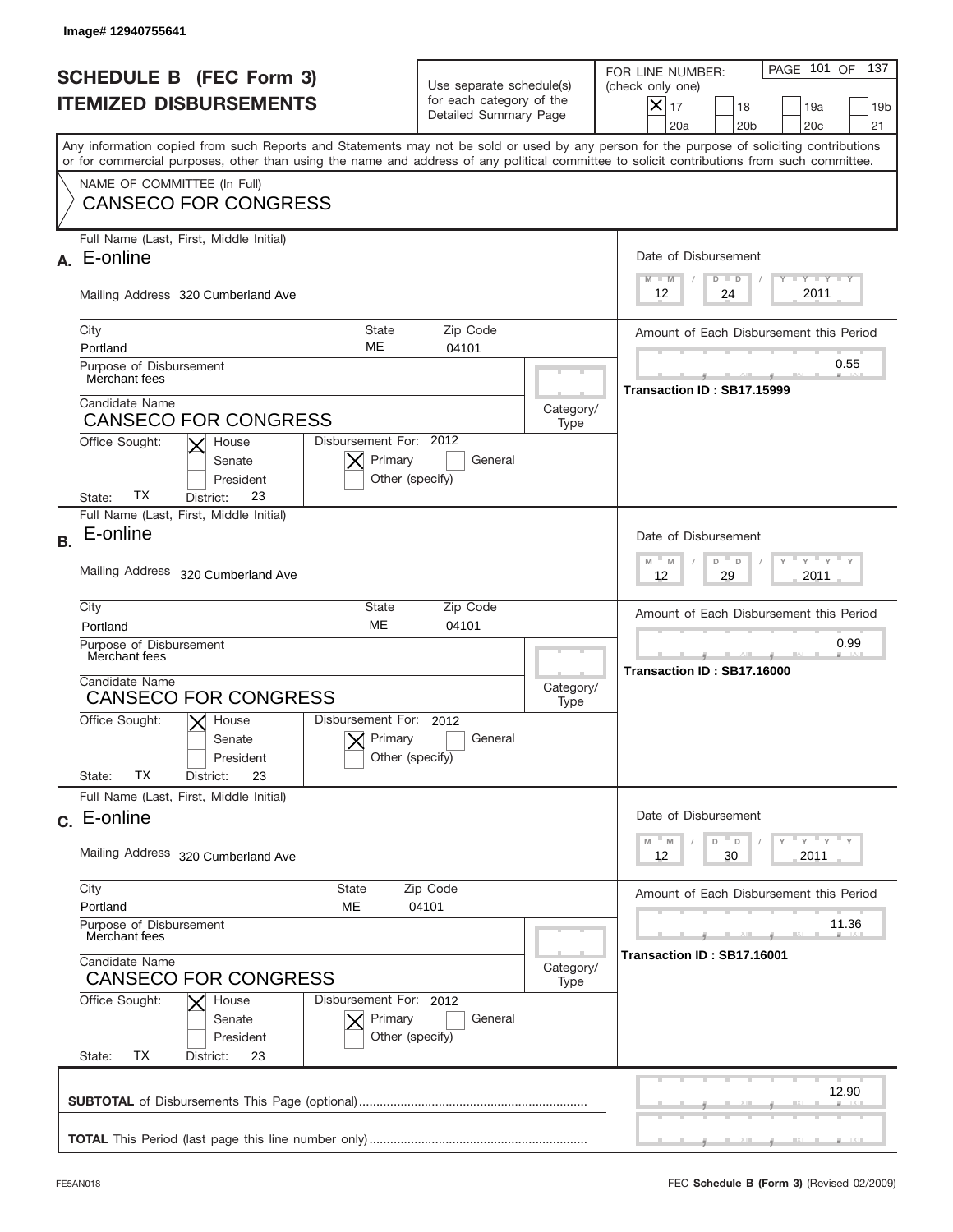|           | Image# 12940755642                                                                                                                                                                                                                                                                      |                                                                               |                   |                                                                                                                                                            |
|-----------|-----------------------------------------------------------------------------------------------------------------------------------------------------------------------------------------------------------------------------------------------------------------------------------------|-------------------------------------------------------------------------------|-------------------|------------------------------------------------------------------------------------------------------------------------------------------------------------|
|           | <b>SCHEDULE B (FEC Form 3)</b><br><b>ITEMIZED DISBURSEMENTS</b>                                                                                                                                                                                                                         | Use separate schedule(s)<br>for each category of the<br>Detailed Summary Page |                   | PAGE 102 OF<br>137<br>FOR LINE NUMBER:<br>(check only one)<br>$X _{17}$<br>18<br>19a<br>19 <sub>b</sub><br>21<br>20a<br>20 <sub>b</sub><br>20 <sub>c</sub> |
|           | Any information copied from such Reports and Statements may not be sold or used by any person for the purpose of soliciting contributions<br>or for commercial purposes, other than using the name and address of any political committee to solicit contributions from such committee. |                                                                               |                   |                                                                                                                                                            |
|           | NAME OF COMMITTEE (In Full)<br><b>CANSECO FOR CONGRESS</b>                                                                                                                                                                                                                              |                                                                               |                   |                                                                                                                                                            |
| А.        | Full Name (Last, First, Middle Initial)<br><b>EFTPS</b>                                                                                                                                                                                                                                 |                                                                               |                   | Date of Disbursement<br><b>THEY THEY</b><br>$M - M$<br>$D$ $D$                                                                                             |
|           | Mailing Address P.O. Box 173788                                                                                                                                                                                                                                                         | 2011<br>08<br>11                                                              |                   |                                                                                                                                                            |
|           | City<br><b>State</b><br>CO<br>Denver<br>Purpose of Disbursement                                                                                                                                                                                                                         | Zip Code<br>80217                                                             |                   | Amount of Each Disbursement this Period<br>540.83                                                                                                          |
|           | Payroll tax<br>Candidate Name<br><b>CANSECO FOR CONGRESS</b>                                                                                                                                                                                                                            |                                                                               | Category/<br>Type | Transaction ID: SB17.15974                                                                                                                                 |
|           | Disbursement For: 2012<br>Office Sought:<br>House<br>Primary<br>Senate<br>Other (specify)<br>President<br>ТX<br>23<br>State:<br>District:                                                                                                                                               | General                                                                       |                   |                                                                                                                                                            |
| <b>B.</b> | Full Name (Last, First, Middle Initial)<br><b>EFTPS</b>                                                                                                                                                                                                                                 |                                                                               |                   | Date of Disbursement<br>$\cdots$ $\gamma$ $\cdots$ $\gamma$ $\cdots$ $\gamma$<br>$D$ $D$<br>$M - M$                                                        |
|           | Mailing Address P.O. Box 173788                                                                                                                                                                                                                                                         | 2011<br>11<br>22                                                              |                   |                                                                                                                                                            |
|           | City<br>State<br>CO<br>Denver                                                                                                                                                                                                                                                           | Amount of Each Disbursement this Period                                       |                   |                                                                                                                                                            |
|           | Purpose of Disbursement<br>Payroll tax<br>Candidate Name<br><b>CANSECO FOR CONGRESS</b>                                                                                                                                                                                                 |                                                                               |                   | 280.84<br>Transaction ID: SB17.15946                                                                                                                       |
|           | Disbursement For: 2012<br>Office Sought:<br>$\mathsf{X}$ House<br>Primary<br>Senate<br>Other (specify)<br>President<br><b>TX</b><br>State:<br>23<br>District:                                                                                                                           | General                                                                       |                   |                                                                                                                                                            |
|           | Full Name (Last, First, Middle Initial)<br>c. EFTPS                                                                                                                                                                                                                                     |                                                                               |                   | Date of Disbursement                                                                                                                                       |
|           | Mailing Address P.O. Box 173788                                                                                                                                                                                                                                                         |                                                                               |                   | $\gamma$ = $\gamma$ = $\gamma$ = $\gamma$<br>$-M$<br>M<br>D<br>D<br>12<br>2011<br>13                                                                       |
|           | City<br>State<br>Denver<br>CO                                                                                                                                                                                                                                                           | Zip Code<br>80217                                                             |                   | Amount of Each Disbursement this Period                                                                                                                    |
|           | Purpose of Disbursement<br>Payroll tax<br>Candidate Name                                                                                                                                                                                                                                |                                                                               |                   | 402.92<br>Transaction ID: SB17.15966                                                                                                                       |
|           | <b>CANSECO FOR CONGRESS</b><br>Office Sought:<br>Disbursement For: 2012<br>House<br>Primary<br>Senate<br>Other (specify)<br>President<br>ТX<br>State:<br>District:<br>23                                                                                                                | General                                                                       | Category/<br>Type |                                                                                                                                                            |
|           |                                                                                                                                                                                                                                                                                         |                                                                               |                   | 1224.59                                                                                                                                                    |
|           |                                                                                                                                                                                                                                                                                         |                                                                               |                   |                                                                                                                                                            |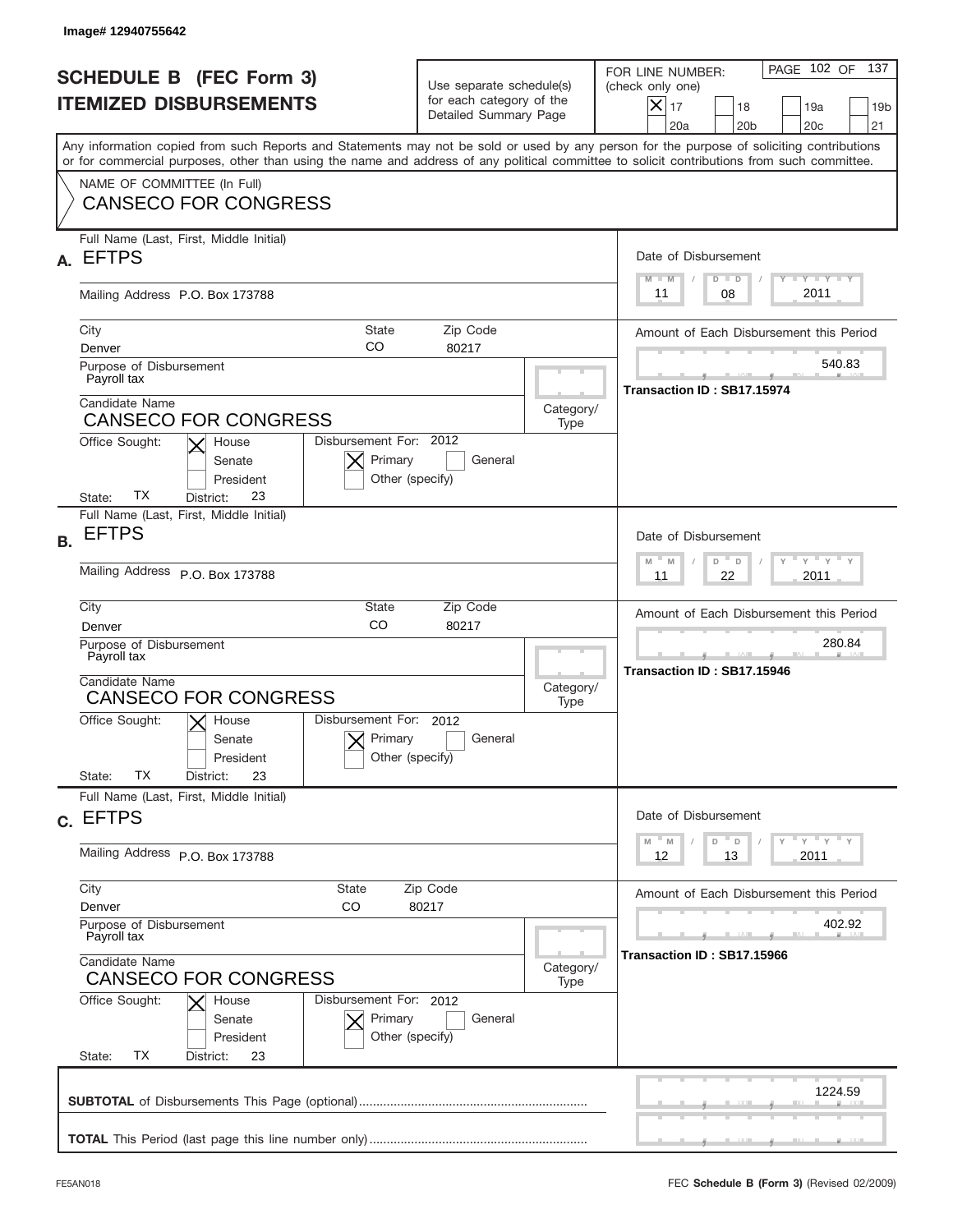|           | Image# 12940755643                                                                                                                                                                                                                                                                           |                                                                               |                   |                                                                                                                                                            |
|-----------|----------------------------------------------------------------------------------------------------------------------------------------------------------------------------------------------------------------------------------------------------------------------------------------------|-------------------------------------------------------------------------------|-------------------|------------------------------------------------------------------------------------------------------------------------------------------------------------|
|           | <b>SCHEDULE B (FEC Form 3)</b><br><b>ITEMIZED DISBURSEMENTS</b>                                                                                                                                                                                                                              | Use separate schedule(s)<br>for each category of the<br>Detailed Summary Page |                   | PAGE 103 OF<br>137<br>FOR LINE NUMBER:<br>(check only one)<br>$X _{17}$<br>18<br>19a<br>19 <sub>b</sub><br>21<br>20a<br>20 <sub>b</sub><br>20 <sub>c</sub> |
|           | Any information copied from such Reports and Statements may not be sold or used by any person for the purpose of soliciting contributions<br>or for commercial purposes, other than using the name and address of any political committee to solicit contributions from such committee.      |                                                                               |                   |                                                                                                                                                            |
|           | NAME OF COMMITTEE (In Full)<br><b>CANSECO FOR CONGRESS</b>                                                                                                                                                                                                                                   |                                                                               |                   |                                                                                                                                                            |
|           | Full Name (Last, First, Middle Initial)<br><b>Frost Bank</b>                                                                                                                                                                                                                                 |                                                                               |                   | Date of Disbursement<br><b>TAYLY LY</b><br>$M - M$<br>$D$ $D$                                                                                              |
|           | Mailing Address P.O. Box 1600                                                                                                                                                                                                                                                                | 2011<br>04<br>11                                                              |                   |                                                                                                                                                            |
|           | City<br><b>State</b><br>ТX<br>San Antonio<br>Purpose of Disbursement<br><b>Bank</b> fees                                                                                                                                                                                                     | Zip Code<br>78296                                                             |                   | Amount of Each Disbursement this Period<br>33.00                                                                                                           |
|           | Candidate Name<br>Category/<br><b>CANSECO FOR CONGRESS</b><br>Type<br>Disbursement For: 2012<br>Office Sought:<br>House<br>Primary<br>General<br>Senate                                                                                                                                      |                                                                               |                   | Transaction ID: SB17.15930                                                                                                                                 |
| <b>B.</b> | President<br>Other (specify)<br>ТX<br>23<br>State:<br>District:<br>Full Name (Last, First, Middle Initial)<br><b>Frost Bank</b><br>Mailing Address P.O. Box 1600                                                                                                                             |                                                                               |                   | Date of Disbursement<br>$\cdots$ $\gamma$ $\cdots$ $\gamma$ $\cdots$ $\gamma$<br>$M - M$<br>D<br>$\Box$<br>2011<br>11<br>07                                |
|           | City<br>State<br><b>TX</b><br>San Antonio<br>Purpose of Disbursement<br>Bank fees<br>Candidate Name<br><b>CANSECO FOR CONGRESS</b><br>Disbursement For: 2012<br>Office Sought:<br>$\mathsf{X}$ House<br>Primary<br>Senate<br>Other (specify)<br>President<br>ТX<br>23<br>State:<br>District: | Zip Code<br>78296<br>General                                                  | Category/<br>Type | Amount of Each Disbursement this Period<br>33.00<br>Transaction ID: SB17.15982                                                                             |
|           | Full Name (Last, First, Middle Initial)<br>c. Frost Bank<br>Mailing Address P.O. Box 1600                                                                                                                                                                                                    |                                                                               |                   | Date of Disbursement<br>ү " ү " ү " ү<br>$-M$<br>M<br>D<br>$\Box$<br>2011<br>11<br>14                                                                      |
|           | City<br>State<br>San Antonio<br>ТX<br>Purpose of Disbursement<br><b>Bank</b> fees<br>Candidate Name<br><b>CANSECO FOR CONGRESS</b><br>Office Sought:<br>Disbursement For: 2012<br>House<br>Primary<br>Senate                                                                                 | Zip Code<br>78296<br>General                                                  | Category/<br>Type | Amount of Each Disbursement this Period<br>33.00<br>Transaction ID: SB17.15932                                                                             |
|           | Other (specify)<br>President<br>ТX<br>State:<br>District:<br>23                                                                                                                                                                                                                              |                                                                               |                   | 99.00                                                                                                                                                      |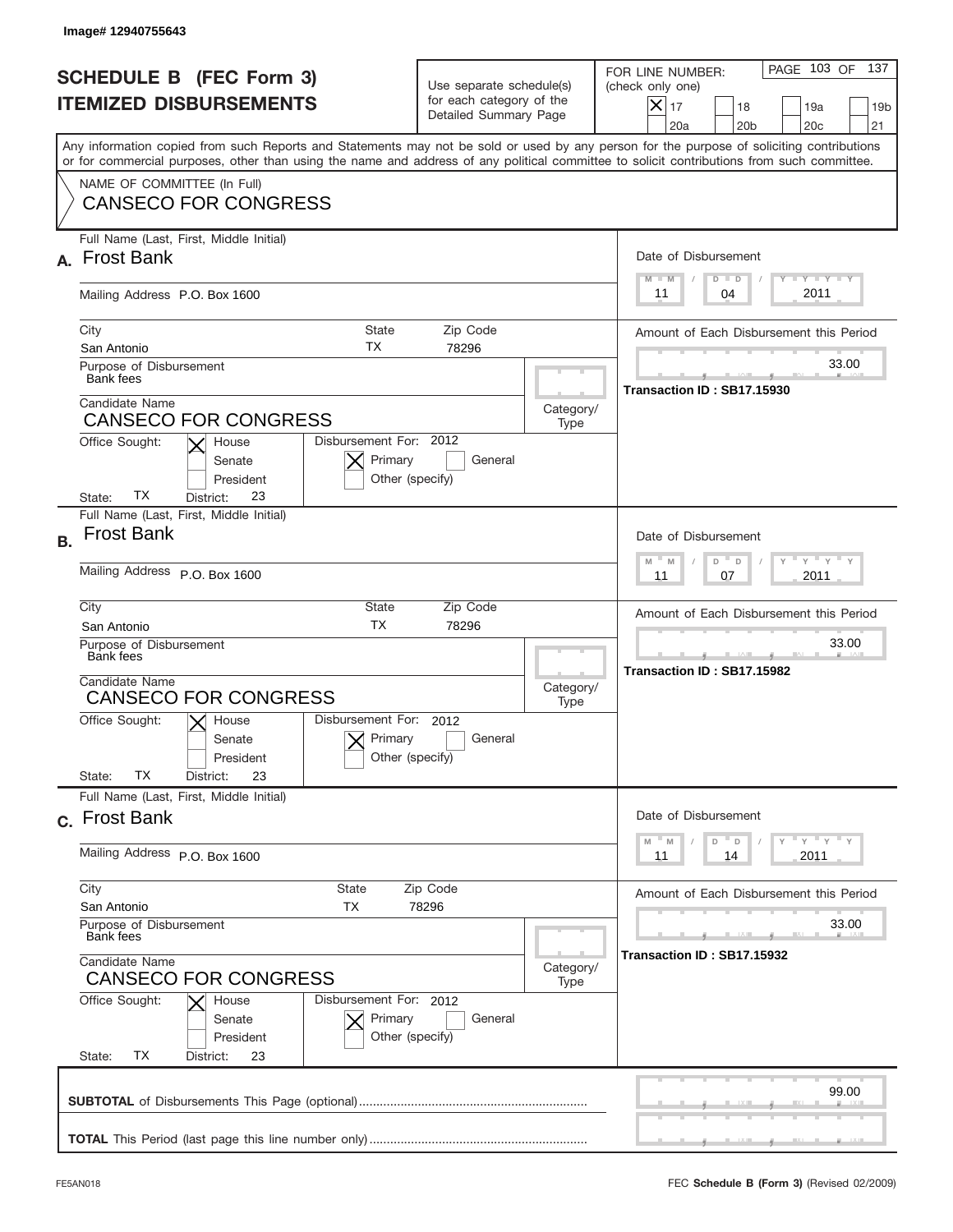|           | Image# 12940755644                                                                                                                                                                                                                                                                      |                                                                               |                   |                                                                                                                                                                 |
|-----------|-----------------------------------------------------------------------------------------------------------------------------------------------------------------------------------------------------------------------------------------------------------------------------------------|-------------------------------------------------------------------------------|-------------------|-----------------------------------------------------------------------------------------------------------------------------------------------------------------|
|           | <b>SCHEDULE B (FEC Form 3)</b><br><b>ITEMIZED DISBURSEMENTS</b>                                                                                                                                                                                                                         | Use separate schedule(s)<br>for each category of the<br>Detailed Summary Page |                   | PAGE 104 OF<br>137<br>FOR LINE NUMBER:<br>(check only one)<br>$\times$<br>17<br>18<br>19a<br>19 <sub>b</sub><br>20 <sub>b</sub><br>20 <sub>c</sub><br>21<br>20a |
|           | Any information copied from such Reports and Statements may not be sold or used by any person for the purpose of soliciting contributions<br>or for commercial purposes, other than using the name and address of any political committee to solicit contributions from such committee. |                                                                               |                   |                                                                                                                                                                 |
|           | NAME OF COMMITTEE (In Full)<br><b>CANSECO FOR CONGRESS</b>                                                                                                                                                                                                                              |                                                                               |                   |                                                                                                                                                                 |
| А.        | Full Name (Last, First, Middle Initial)<br><b>Frost Bank</b>                                                                                                                                                                                                                            |                                                                               |                   | Date of Disbursement<br>$T$ $Y$ $T$ $Y$ $T$ $Y$<br>$M - M$<br>$D$ $D$                                                                                           |
|           | Mailing Address P.O. Box 1600                                                                                                                                                                                                                                                           | 2011<br>16<br>11                                                              |                   |                                                                                                                                                                 |
|           | City<br><b>State</b><br>ТX<br>San Antonio                                                                                                                                                                                                                                               | Zip Code<br>78296                                                             |                   | Amount of Each Disbursement this Period                                                                                                                         |
|           | Purpose of Disbursement<br><b>Bank</b> fees<br>Candidate Name                                                                                                                                                                                                                           |                                                                               |                   | 33.00<br>Transaction ID: SB17.15933                                                                                                                             |
|           | <b>CANSECO FOR CONGRESS</b><br>Disbursement For: 2012<br>Office Sought:<br>House                                                                                                                                                                                                        |                                                                               | Category/<br>Type |                                                                                                                                                                 |
|           | Primary<br>General<br>Senate<br>Other (specify)<br>President<br>ТX<br>23<br>State:<br>District:                                                                                                                                                                                         |                                                                               |                   |                                                                                                                                                                 |
| <b>B.</b> | Full Name (Last, First, Middle Initial)<br><b>Gober Hilgers PLLC</b>                                                                                                                                                                                                                    |                                                                               |                   | Date of Disbursement                                                                                                                                            |
|           | Mailing Address 2101 Cedar Springs Rd., Ste. 1050                                                                                                                                                                                                                                       | $M - M$<br>≡ γ ≡ γ =<br>D<br>D<br>2011<br>10<br>24                            |                   |                                                                                                                                                                 |
|           | City<br>State<br>Zip Code<br><b>TX</b><br>75201<br>Dallas                                                                                                                                                                                                                               |                                                                               |                   | Amount of Each Disbursement this Period                                                                                                                         |
|           | Purpose of Disbursement<br>Legal Fees                                                                                                                                                                                                                                                   |                                                                               |                   | 24508.70<br>Transaction ID: SB17.15885                                                                                                                          |
|           | Candidate Name<br>Category/<br><b>CANSECO FOR CONGRESS</b><br>Type                                                                                                                                                                                                                      |                                                                               |                   |                                                                                                                                                                 |
|           | Disbursement For: 2012<br>Office Sought:<br>$\mathsf{X}$ House<br>Primary<br>Senate<br>Other (specify)<br>President<br>ТX<br>23                                                                                                                                                         |                                                                               |                   |                                                                                                                                                                 |
|           | State:<br>District:<br>Full Name (Last, First, Middle Initial)                                                                                                                                                                                                                          |                                                                               |                   |                                                                                                                                                                 |
|           | c. Gober Hilgers PLLC                                                                                                                                                                                                                                                                   |                                                                               |                   | Date of Disbursement<br>≡ γ ≡ γ ≡ γ<br>$-M$<br>M<br>D<br>D                                                                                                      |
|           | Mailing Address 2101 Cedar Springs Rd., Ste. 1050                                                                                                                                                                                                                                       | 2011<br>11<br>14                                                              |                   |                                                                                                                                                                 |
|           | City<br><b>State</b><br>Dallas<br>TX                                                                                                                                                                                                                                                    | Zip Code<br>75201                                                             |                   | Amount of Each Disbursement this Period                                                                                                                         |
|           | Purpose of Disbursement<br>Legal Fees                                                                                                                                                                                                                                                   |                                                                               |                   | 3228.20<br>Transaction ID: SB17.15903                                                                                                                           |
|           | Candidate Name<br><b>CANSECO FOR CONGRESS</b>                                                                                                                                                                                                                                           |                                                                               |                   |                                                                                                                                                                 |
|           | Office Sought:<br>Disbursement For: 2012<br>House<br>Primary<br>Senate<br>President<br>Other (specify)<br>ТX<br>State:<br>District:<br>23                                                                                                                                               | General                                                                       |                   |                                                                                                                                                                 |
|           |                                                                                                                                                                                                                                                                                         |                                                                               |                   | 27769.90                                                                                                                                                        |
|           |                                                                                                                                                                                                                                                                                         |                                                                               |                   |                                                                                                                                                                 |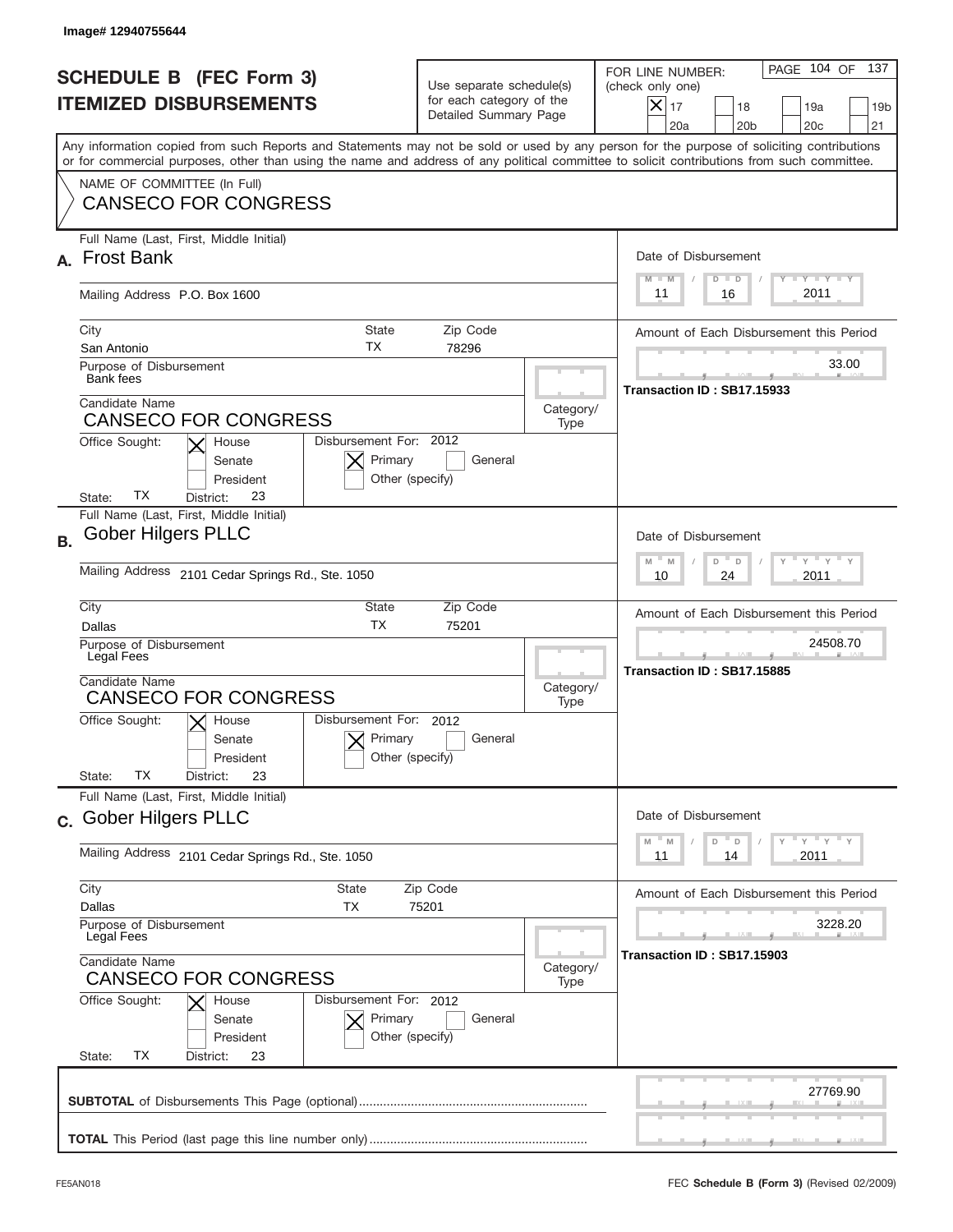|                                                                 | Image# 12940755645                                                                                                                                                                                                                                                                                                                                                                           |                                                                               |                   |                                                                                                                                                                                                  |
|-----------------------------------------------------------------|----------------------------------------------------------------------------------------------------------------------------------------------------------------------------------------------------------------------------------------------------------------------------------------------------------------------------------------------------------------------------------------------|-------------------------------------------------------------------------------|-------------------|--------------------------------------------------------------------------------------------------------------------------------------------------------------------------------------------------|
| <b>SCHEDULE B (FEC Form 3)</b><br><b>ITEMIZED DISBURSEMENTS</b> |                                                                                                                                                                                                                                                                                                                                                                                              | Use separate schedule(s)<br>for each category of the<br>Detailed Summary Page |                   | PAGE 105 OF<br>137<br>FOR LINE NUMBER:<br>(check only one)<br>$ \mathsf{X} _{17}$<br>18<br>19a<br>19 <sub>b</sub><br>20a<br>20 <sub>b</sub><br>20 <sub>c</sub><br>21                             |
|                                                                 | Any information copied from such Reports and Statements may not be sold or used by any person for the purpose of soliciting contributions<br>or for commercial purposes, other than using the name and address of any political committee to solicit contributions from such committee.<br>NAME OF COMMITTEE (In Full)<br><b>CANSECO FOR CONGRESS</b>                                        |                                                                               |                   |                                                                                                                                                                                                  |
| А.                                                              | Full Name (Last, First, Middle Initial)<br><b>Gober Hilgers PLLC</b><br>Mailing Address 2101 Cedar Springs Rd., Ste. 1050                                                                                                                                                                                                                                                                    |                                                                               |                   | Date of Disbursement<br>Y TY TY TY<br>$D$ $D$<br>$M - M$<br>2011<br>08<br>12                                                                                                                     |
|                                                                 | City<br><b>State</b><br>ТX<br>Dallas<br>Purpose of Disbursement<br>Legal & accounting fees<br>Candidate Name<br><b>CANSECO FOR CONGRESS</b><br>Disbursement For: 2012<br>Office Sought:<br>House<br>Primary<br>Senate<br>President<br>Other (specify)<br>ТX<br>23<br>State:<br>District:                                                                                                     | Zip Code<br>75201<br>General                                                  | Category/<br>Type | Amount of Each Disbursement this Period<br>11651.10<br>Transaction ID: SB17.15951                                                                                                                |
| <b>B.</b>                                                       | Full Name (Last, First, Middle Initial)<br><b>Hill Country Barbecue Market</b><br>Mailing Address 410 7th Street NW<br>City<br>State<br>DC<br>Washington<br>Purpose of Disbursement<br>Catering<br>Candidate Name<br><b>CANSECO FOR CONGRESS</b><br>Disbursement For:<br>Office Sought:<br>$X$ House<br>Primary<br>Senate<br>Other (specify)<br>President<br>TX<br>State:<br>23<br>District: | Zip Code<br>20004<br>2012<br>General                                          | Category/<br>Type | Date of Disbursement<br>ү – ү – ү –<br>$-M$<br>M<br>D<br>D<br>2011<br>11<br>17<br>Amount of Each Disbursement this Period<br>1046.76<br>Transaction ID: SB17.15939                               |
|                                                                 | Full Name (Last, First, Middle Initial)<br>c. Hilton Hotels<br>Mailing Address 2050 Chenault Dr.<br>City<br>State<br>Carrolton<br>ТX<br>Purpose of Disbursement<br>Travel<br>Candidate Name<br><b>CANSECO FOR CONGRESS</b><br>Office Sought:<br>Disbursement For: 2012<br>House<br>Primary<br>Senate<br>Other (specify)<br>President<br>ТX<br>State:<br>District:<br>23                      | Zip Code<br>75006<br>General                                                  | Category/<br>Type | Date of Disbursement<br>$\gamma$ = $\gamma$ = $\gamma$ = $\gamma$<br>$- M$<br>D<br>M<br>D<br>2011<br>12<br>12<br>Amount of Each Disbursement this Period<br>398.54<br>Transaction ID: SB17.15967 |
|                                                                 |                                                                                                                                                                                                                                                                                                                                                                                              |                                                                               |                   | 13096.40                                                                                                                                                                                         |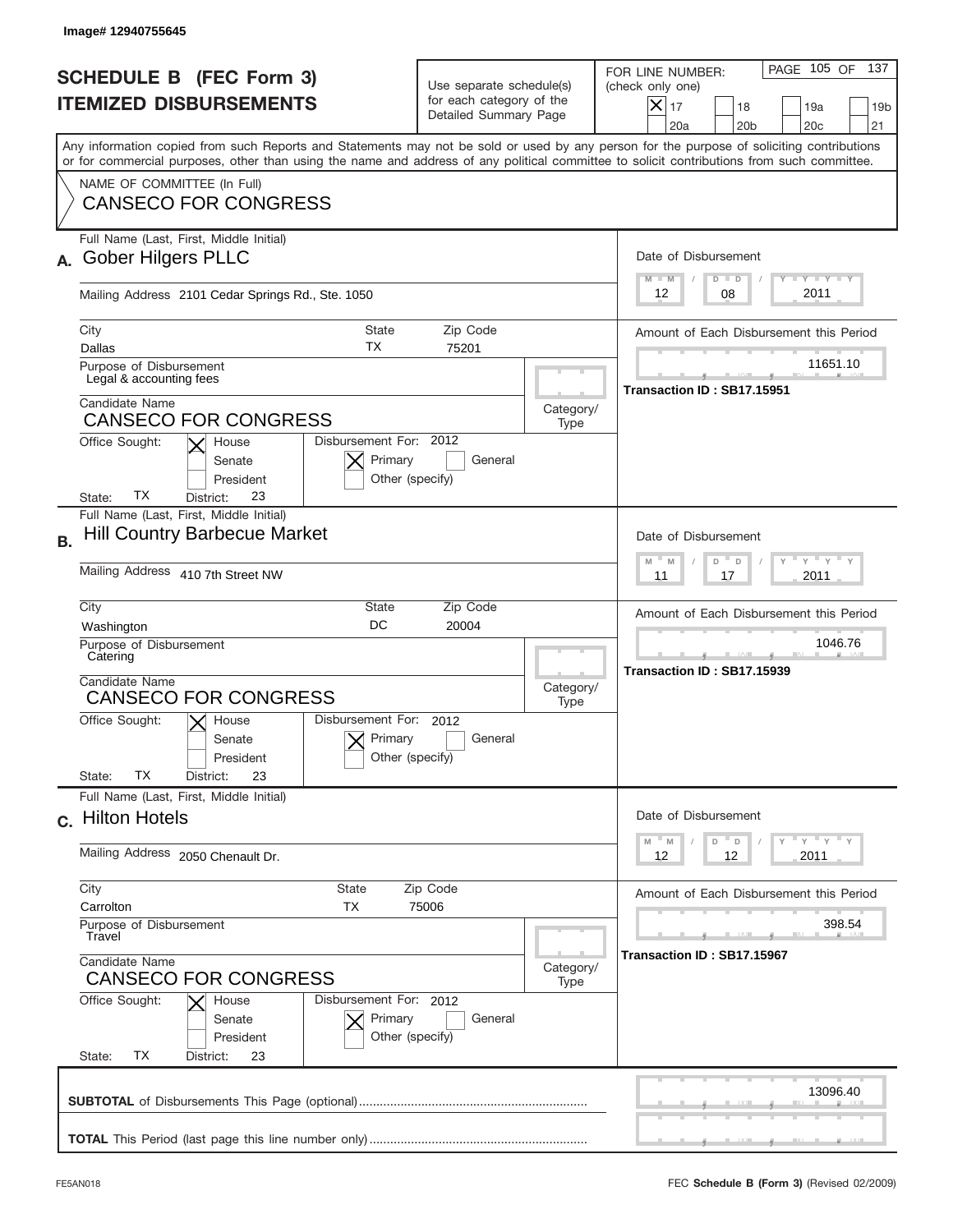|           | Image#12940755646                                                                                                                                                                                                                                                                       |                                                                               |                   |                                                                                                                                                                 |
|-----------|-----------------------------------------------------------------------------------------------------------------------------------------------------------------------------------------------------------------------------------------------------------------------------------------|-------------------------------------------------------------------------------|-------------------|-----------------------------------------------------------------------------------------------------------------------------------------------------------------|
|           | <b>SCHEDULE B (FEC Form 3)</b><br><b>ITEMIZED DISBURSEMENTS</b>                                                                                                                                                                                                                         | Use separate schedule(s)<br>for each category of the<br>Detailed Summary Page |                   | PAGE 106 OF<br>137<br>FOR LINE NUMBER:<br>(check only one)<br>$\times$<br>17<br>18<br>19a<br>19 <sub>b</sub><br>20 <sub>b</sub><br>20 <sub>c</sub><br>21<br>20a |
|           | Any information copied from such Reports and Statements may not be sold or used by any person for the purpose of soliciting contributions<br>or for commercial purposes, other than using the name and address of any political committee to solicit contributions from such committee. |                                                                               |                   |                                                                                                                                                                 |
|           | NAME OF COMMITTEE (In Full)<br><b>CANSECO FOR CONGRESS</b>                                                                                                                                                                                                                              |                                                                               |                   |                                                                                                                                                                 |
|           | Full Name (Last, First, Middle Initial)<br><b>Holiday Inn Express</b>                                                                                                                                                                                                                   |                                                                               |                   | Date of Disbursement<br>$T$ $Y$ $T$ $Y$ $T$ $Y$<br>$M - M$<br>$D$ $D$                                                                                           |
|           | Mailing Address 91 NE Loop 410                                                                                                                                                                                                                                                          |                                                                               |                   | 2011<br>19<br>10                                                                                                                                                |
|           | City<br>State<br>ТX<br>San Antonio                                                                                                                                                                                                                                                      | Zip Code<br>78216                                                             |                   | Amount of Each Disbursement this Period                                                                                                                         |
|           | Purpose of Disbursement<br>Travel                                                                                                                                                                                                                                                       |                                                                               |                   | 376.95<br>Transaction ID: SB17.15857                                                                                                                            |
|           | Candidate Name<br><b>CANSECO FOR CONGRESS</b><br>Disbursement For: 2012                                                                                                                                                                                                                 |                                                                               | Category/<br>Type |                                                                                                                                                                 |
|           | Office Sought:<br>House<br>Primary<br>Senate<br>Other (specify)<br>President<br>ТX<br>23<br>District:<br>State:                                                                                                                                                                         | General                                                                       |                   |                                                                                                                                                                 |
| <b>B.</b> | Full Name (Last, First, Middle Initial)<br><b>Holiday Inn Express</b>                                                                                                                                                                                                                   |                                                                               |                   | Date of Disbursement<br>$M - M$<br>≡ γ ≡ γ =<br>D                                                                                                               |
|           | Mailing Address 91 NE Loop 410                                                                                                                                                                                                                                                          | D<br>2011<br>10<br>25                                                         |                   |                                                                                                                                                                 |
|           | City<br>State<br>Zip Code<br><b>TX</b><br>78216<br>San Antonio<br>Purpose of Disbursement<br>Travel                                                                                                                                                                                     |                                                                               |                   | Amount of Each Disbursement this Period<br>191.36                                                                                                               |
|           | Candidate Name<br><b>CANSECO FOR CONGRESS</b>                                                                                                                                                                                                                                           |                                                                               |                   | Transaction ID: SB17.15859                                                                                                                                      |
|           | Disbursement For: 2012<br>Office Sought:<br>$\mathsf{X}$ House<br>Primary<br>Senate<br>Other (specify)<br>President<br>ТX                                                                                                                                                               |                                                                               |                   |                                                                                                                                                                 |
|           | State:<br>23<br>District:<br>Full Name (Last, First, Middle Initial)                                                                                                                                                                                                                    |                                                                               |                   |                                                                                                                                                                 |
|           | c. Holiday Inn Express                                                                                                                                                                                                                                                                  |                                                                               |                   | Date of Disbursement<br>ү " ү " ү " ү<br>$- M$<br>D<br>M<br>D                                                                                                   |
|           | Mailing Address 91 NE Loop 410                                                                                                                                                                                                                                                          | 2011<br>10<br>28                                                              |                   |                                                                                                                                                                 |
|           | City<br><b>State</b><br>Zip Code<br>San Antonio<br>TX<br>78216<br>Purpose of Disbursement<br>Travel                                                                                                                                                                                     |                                                                               |                   | Amount of Each Disbursement this Period<br>248.40                                                                                                               |
|           | Candidate Name<br><b>CANSECO FOR CONGRESS</b>                                                                                                                                                                                                                                           |                                                                               |                   | Transaction ID: SB17.15862                                                                                                                                      |
|           | Office Sought:<br>Disbursement For: 2012<br>House<br>Primary<br>Senate<br>President<br>Other (specify)<br>ТX<br>State:<br>District:<br>23                                                                                                                                               | General                                                                       |                   |                                                                                                                                                                 |
|           |                                                                                                                                                                                                                                                                                         |                                                                               |                   | 816.71                                                                                                                                                          |
|           |                                                                                                                                                                                                                                                                                         |                                                                               |                   |                                                                                                                                                                 |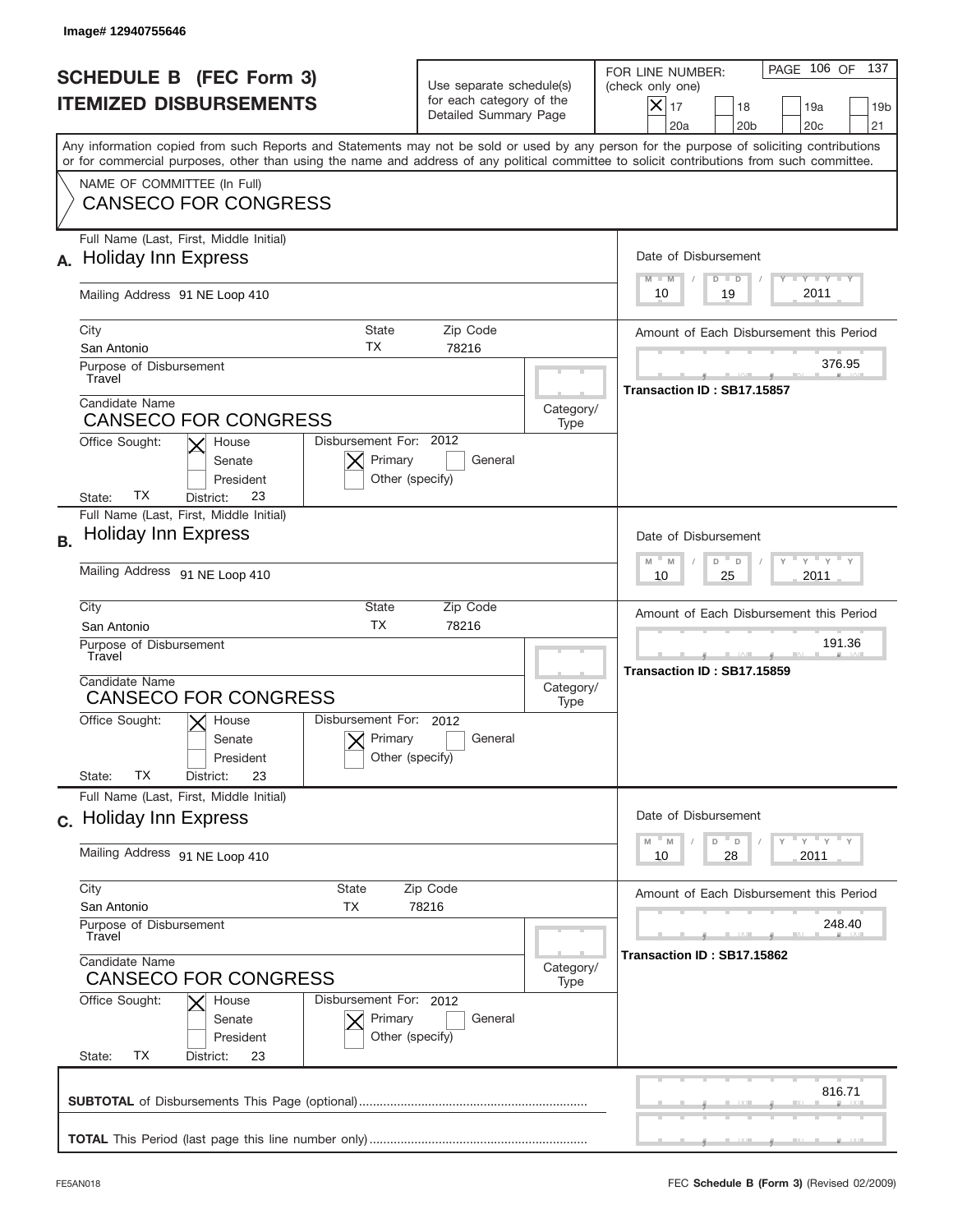|                                                                 | Image# 12940755647                                                                                                                                                                                                                                                                      |                                                                               |                   |                                                                                                                                                                 |
|-----------------------------------------------------------------|-----------------------------------------------------------------------------------------------------------------------------------------------------------------------------------------------------------------------------------------------------------------------------------------|-------------------------------------------------------------------------------|-------------------|-----------------------------------------------------------------------------------------------------------------------------------------------------------------|
| <b>SCHEDULE B (FEC Form 3)</b><br><b>ITEMIZED DISBURSEMENTS</b> |                                                                                                                                                                                                                                                                                         | Use separate schedule(s)<br>for each category of the<br>Detailed Summary Page |                   | PAGE 107 OF<br>137<br>FOR LINE NUMBER:<br>(check only one)<br>$\times$<br>17<br>18<br>19a<br>19 <sub>b</sub><br>20 <sub>b</sub><br>20 <sub>c</sub><br>21<br>20a |
|                                                                 | Any information copied from such Reports and Statements may not be sold or used by any person for the purpose of soliciting contributions<br>or for commercial purposes, other than using the name and address of any political committee to solicit contributions from such committee. |                                                                               |                   |                                                                                                                                                                 |
|                                                                 | NAME OF COMMITTEE (In Full)<br><b>CANSECO FOR CONGRESS</b>                                                                                                                                                                                                                              |                                                                               |                   |                                                                                                                                                                 |
|                                                                 | Full Name (Last, First, Middle Initial)<br><b>Holiday Inn Express</b>                                                                                                                                                                                                                   |                                                                               |                   | Date of Disbursement<br>$T - Y - T - Y - T - Y$<br>$M - M$<br>$D$ $D$                                                                                           |
|                                                                 | Mailing Address 91 NE Loop 410                                                                                                                                                                                                                                                          |                                                                               |                   | 2011<br>03<br>11                                                                                                                                                |
|                                                                 | City<br>State<br>ТX<br>San Antonio                                                                                                                                                                                                                                                      | Zip Code<br>78216                                                             |                   | Amount of Each Disbursement this Period<br>311.58                                                                                                               |
|                                                                 | Purpose of Disbursement<br>Travel<br>Candidate Name                                                                                                                                                                                                                                     |                                                                               |                   | Transaction ID: SB17.15972                                                                                                                                      |
|                                                                 | Category/<br><b>CANSECO FOR CONGRESS</b><br>Type<br>Disbursement For: 2012<br>Office Sought:<br>House<br>Primary<br>General<br>Senate<br>Other (specify)<br>President<br>ТX<br>23<br>District:<br>State:                                                                                |                                                                               |                   |                                                                                                                                                                 |
| <b>B.</b>                                                       | Full Name (Last, First, Middle Initial)<br><b>Holiday Inn Express</b>                                                                                                                                                                                                                   |                                                                               |                   | Date of Disbursement<br>$M - M$<br>≡ γ ≡ γ =<br>D<br>D                                                                                                          |
|                                                                 | Mailing Address 91 NE Loop 410                                                                                                                                                                                                                                                          | 2011<br>12<br>16                                                              |                   |                                                                                                                                                                 |
|                                                                 | City<br>State<br>Zip Code<br><b>TX</b><br>78216<br>San Antonio<br>Purpose of Disbursement<br>Travel                                                                                                                                                                                     |                                                                               |                   | Amount of Each Disbursement this Period<br>146.89<br>Transaction ID: SB17.15994                                                                                 |
|                                                                 | Candidate Name<br><b>CANSECO FOR CONGRESS</b><br>Disbursement For: 2012<br>Office Sought:<br>$\mathsf{X}$ House<br>Primary<br>Senate<br>Other (specify)<br>President<br>ТX<br>State:<br>23<br>District:                                                                                 | General                                                                       | Category/<br>Type |                                                                                                                                                                 |
|                                                                 | Full Name (Last, First, Middle Initial)<br>c. Holiday Inn Express                                                                                                                                                                                                                       |                                                                               |                   | Date of Disbursement                                                                                                                                            |
|                                                                 | Mailing Address 91 NE Loop 410                                                                                                                                                                                                                                                          |                                                                               |                   | ү " ү " ү " ү<br>$- M$<br>M<br>D<br>D<br>2011<br>12<br>19                                                                                                       |
|                                                                 | City<br><b>State</b><br>Zip Code<br>San Antonio<br>TX<br>78216<br>Purpose of Disbursement<br>Travel                                                                                                                                                                                     |                                                                               |                   | Amount of Each Disbursement this Period<br>301.46                                                                                                               |
|                                                                 | Candidate Name<br><b>CANSECO FOR CONGRESS</b>                                                                                                                                                                                                                                           |                                                                               |                   | Transaction ID: SB17.15993                                                                                                                                      |
|                                                                 | Office Sought:<br>Disbursement For: 2012<br>House<br>Primary<br>Senate<br>President<br>Other (specify)<br>ТX<br>State:<br>District:<br>23                                                                                                                                               | General                                                                       |                   |                                                                                                                                                                 |
|                                                                 |                                                                                                                                                                                                                                                                                         |                                                                               |                   | 759.93                                                                                                                                                          |
|                                                                 |                                                                                                                                                                                                                                                                                         |                                                                               |                   |                                                                                                                                                                 |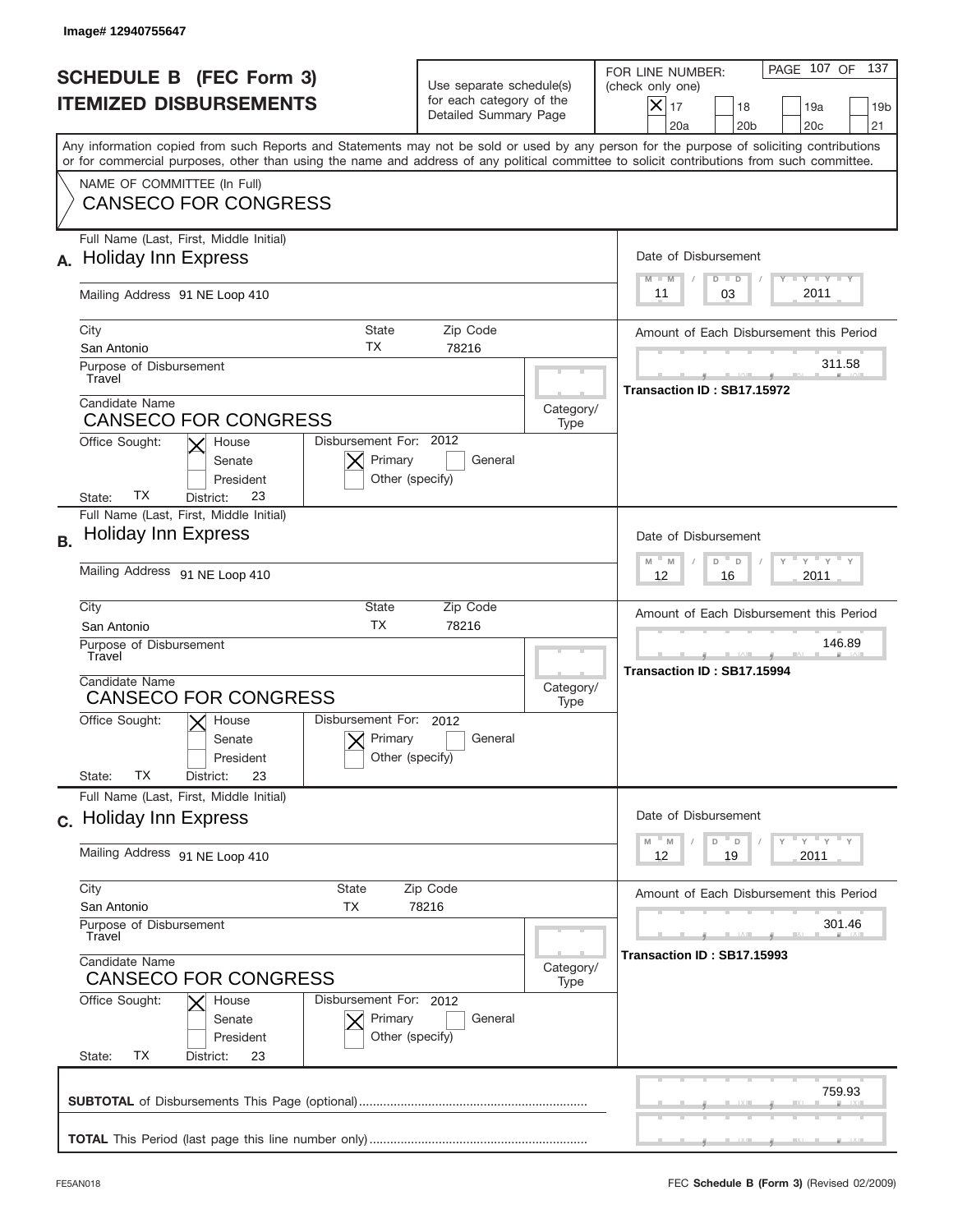|           | lmage# 12940755648                                                                                                                                                                                                                                                                      |                                                                               |                   |                                                                                                                                                                 |
|-----------|-----------------------------------------------------------------------------------------------------------------------------------------------------------------------------------------------------------------------------------------------------------------------------------------|-------------------------------------------------------------------------------|-------------------|-----------------------------------------------------------------------------------------------------------------------------------------------------------------|
|           | <b>SCHEDULE B (FEC Form 3)</b><br><b>ITEMIZED DISBURSEMENTS</b>                                                                                                                                                                                                                         | Use separate schedule(s)<br>for each category of the<br>Detailed Summary Page |                   | PAGE 108 OF<br>137<br>FOR LINE NUMBER:<br>(check only one)<br>$\times$<br>17<br>18<br>19a<br>19 <sub>b</sub><br>20a<br>20 <sub>b</sub><br>20 <sub>c</sub><br>21 |
|           | Any information copied from such Reports and Statements may not be sold or used by any person for the purpose of soliciting contributions<br>or for commercial purposes, other than using the name and address of any political committee to solicit contributions from such committee. |                                                                               |                   |                                                                                                                                                                 |
|           | NAME OF COMMITTEE (In Full)<br><b>CANSECO FOR CONGRESS</b>                                                                                                                                                                                                                              |                                                                               |                   |                                                                                                                                                                 |
|           | Full Name (Last, First, Middle Initial)<br><b>K&amp;L Gates</b>                                                                                                                                                                                                                         |                                                                               |                   | Date of Disbursement<br>$T$ $Y$ $T$ $Y$ $T$ $Y$<br>$M - M$<br>$D$ $D$                                                                                           |
|           | Mailing Address 1601 K Street NW                                                                                                                                                                                                                                                        | 2011<br>10<br>26                                                              |                   |                                                                                                                                                                 |
|           | City<br><b>State</b><br>DC<br>Washington                                                                                                                                                                                                                                                | Zip Code<br>20006                                                             |                   | Amount of Each Disbursement this Period                                                                                                                         |
|           | Purpose of Disbursement<br>Food & beverage                                                                                                                                                                                                                                              |                                                                               |                   | 113.20<br>Transaction ID: SB17.15890                                                                                                                            |
|           | Candidate Name<br><b>CANSECO FOR CONGRESS</b>                                                                                                                                                                                                                                           |                                                                               | Category/<br>Type |                                                                                                                                                                 |
|           | Disbursement For: 2012<br>Office Sought:<br>House<br>Primary<br>Senate<br>President<br>Other (specify)<br>ТX<br>23<br>State:<br>District:                                                                                                                                               | General                                                                       |                   |                                                                                                                                                                 |
| <b>B.</b> | Full Name (Last, First, Middle Initial)<br>Lilly & Company                                                                                                                                                                                                                              |                                                                               |                   | Date of Disbursement                                                                                                                                            |
|           | Mailing Address 1005 Congress Ave<br>#910                                                                                                                                                                                                                                               | $M - M$<br>$\vdash$ $\gamma$ $\vdash$ $\gamma$<br>D<br>D<br>2011<br>10<br>24  |                   |                                                                                                                                                                 |
|           | City<br>State<br><b>TX</b><br>Austin                                                                                                                                                                                                                                                    | Amount of Each Disbursement this Period                                       |                   |                                                                                                                                                                 |
|           | Purpose of Disbursement<br>Consulting - fundraising                                                                                                                                                                                                                                     |                                                                               |                   | 4226.43<br>Transaction ID: SB17.15887                                                                                                                           |
|           | Candidate Name<br><b>CANSECO FOR CONGRESS</b>                                                                                                                                                                                                                                           | Category/<br>Type                                                             |                   |                                                                                                                                                                 |
|           | Disbursement For: 2012<br>Office Sought:<br>$\mathsf{X}$ House<br>Primary<br>Senate<br>Other (specify)<br>President<br>ТX<br>23<br>State:<br>District:                                                                                                                                  | General                                                                       |                   |                                                                                                                                                                 |
|           | Full Name (Last, First, Middle Initial)<br>c. Lilly & Company                                                                                                                                                                                                                           |                                                                               |                   | Date of Disbursement                                                                                                                                            |
|           | <b>Mailing Address</b><br>1005 Congress Ave<br>#910                                                                                                                                                                                                                                     |                                                                               |                   | ≡ γ ≡ γ ≡ γ<br>$-M$<br>M<br>D<br>D<br>2011<br>11<br>07                                                                                                          |
|           | City<br><b>State</b><br>Austin<br>TX                                                                                                                                                                                                                                                    | Zip Code<br>78701                                                             |                   | Amount of Each Disbursement this Period                                                                                                                         |
|           | Purpose of Disbursement<br>Consulting - fundraising                                                                                                                                                                                                                                     |                                                                               |                   | 4990.59<br>Transaction ID: SB17.15902                                                                                                                           |
|           | Candidate Name<br><b>CANSECO FOR CONGRESS</b>                                                                                                                                                                                                                                           |                                                                               |                   |                                                                                                                                                                 |
|           | Office Sought:<br>Disbursement For: 2012<br>House<br>Primary<br>General<br>Senate<br>President<br>Other (specify)<br>ТX<br>State:<br>District:<br>23                                                                                                                                    |                                                                               |                   |                                                                                                                                                                 |
|           |                                                                                                                                                                                                                                                                                         |                                                                               |                   | 9330.22                                                                                                                                                         |
|           |                                                                                                                                                                                                                                                                                         |                                                                               |                   |                                                                                                                                                                 |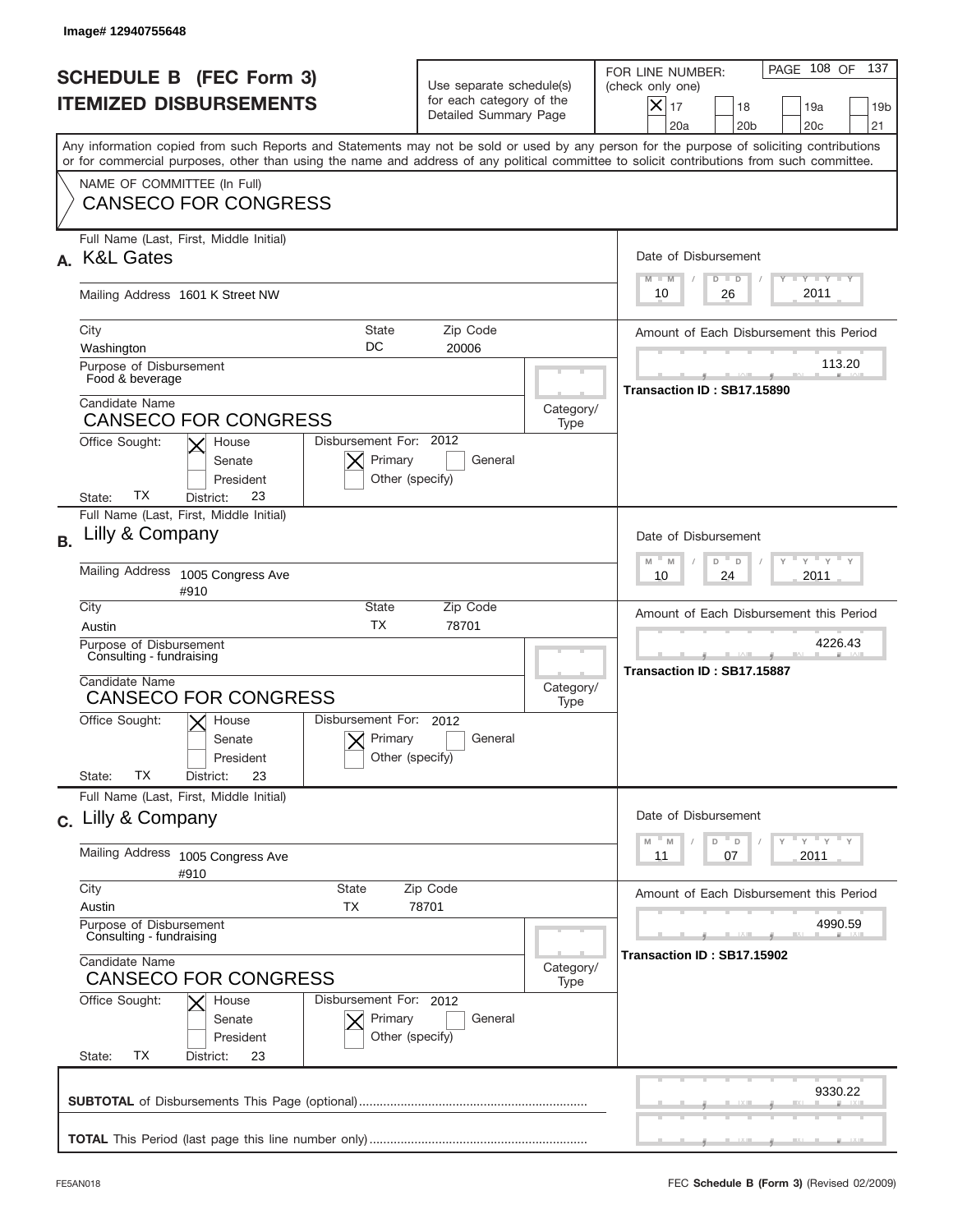|           | Image# 12940755649                                                                                                                                                                                                                                                                      |                                                      |                                                                               |                                                                                                                                                                 |
|-----------|-----------------------------------------------------------------------------------------------------------------------------------------------------------------------------------------------------------------------------------------------------------------------------------------|------------------------------------------------------|-------------------------------------------------------------------------------|-----------------------------------------------------------------------------------------------------------------------------------------------------------------|
|           | <b>SCHEDULE B (FEC Form 3)</b><br><b>ITEMIZED DISBURSEMENTS</b>                                                                                                                                                                                                                         |                                                      | Use separate schedule(s)<br>for each category of the<br>Detailed Summary Page | PAGE 109 OF<br>137<br>FOR LINE NUMBER:<br>(check only one)<br>$\times$<br>17<br>18<br>19a<br>19 <sub>b</sub><br>20a<br>20 <sub>b</sub><br>20 <sub>c</sub><br>21 |
|           | Any information copied from such Reports and Statements may not be sold or used by any person for the purpose of soliciting contributions<br>or for commercial purposes, other than using the name and address of any political committee to solicit contributions from such committee. |                                                      |                                                                               |                                                                                                                                                                 |
|           | NAME OF COMMITTEE (In Full)<br><b>CANSECO FOR CONGRESS</b>                                                                                                                                                                                                                              |                                                      |                                                                               |                                                                                                                                                                 |
|           | Full Name (Last, First, Middle Initial)<br>Lilly & Company                                                                                                                                                                                                                              |                                                      |                                                                               | Date of Disbursement<br>$T - Y$ $T - Y$ $T - Y$                                                                                                                 |
|           | Mailing Address 1005 Congress Ave<br>#910                                                                                                                                                                                                                                               |                                                      |                                                                               | $M - M$<br>$D$ $D$<br>2011<br>11<br>14                                                                                                                          |
|           | City<br><b>State</b><br>ТX                                                                                                                                                                                                                                                              | Zip Code                                             |                                                                               | Amount of Each Disbursement this Period                                                                                                                         |
|           | Austin<br>Purpose of Disbursement<br>Consulting - fundraising                                                                                                                                                                                                                           | 78701                                                |                                                                               | 700.00<br>Transaction ID: SB17.15905                                                                                                                            |
|           | Candidate Name<br><b>CANSECO FOR CONGRESS</b>                                                                                                                                                                                                                                           |                                                      | Category/<br>Type                                                             |                                                                                                                                                                 |
|           | Office Sought:<br>House<br>Senate<br>President<br>ТX<br>23<br>State:<br>District:                                                                                                                                                                                                       | Disbursement For: 2012<br>Primary<br>Other (specify) | General                                                                       |                                                                                                                                                                 |
| <b>B.</b> | Full Name (Last, First, Middle Initial)<br>Lilly & Company                                                                                                                                                                                                                              |                                                      |                                                                               | Date of Disbursement                                                                                                                                            |
|           | Mailing Address 1005 Congress Ave<br>#910                                                                                                                                                                                                                                               |                                                      |                                                                               | $M - M$<br>$Y = Y$<br>D<br>$\Box$<br>2011<br>12<br>08                                                                                                           |
|           | City<br><b>State</b><br><b>TX</b><br>Austin                                                                                                                                                                                                                                             | Zip Code<br>78701                                    |                                                                               | Amount of Each Disbursement this Period                                                                                                                         |
|           | Purpose of Disbursement<br>Consulting - fundraising                                                                                                                                                                                                                                     |                                                      |                                                                               | 8014.69<br>Transaction ID: SB17.15950                                                                                                                           |
|           | Candidate Name<br><b>CANSECO FOR CONGRESS</b>                                                                                                                                                                                                                                           |                                                      | Category/<br>Type                                                             |                                                                                                                                                                 |
|           | Disbursement For:<br>Office Sought:<br>$X$ House<br>Senate<br>President                                                                                                                                                                                                                 | 2012<br>Primary<br>Other (specify)                   | General                                                                       |                                                                                                                                                                 |
|           | ТX<br>State:<br>23<br>District:<br>Full Name (Last, First, Middle Initial)                                                                                                                                                                                                              |                                                      |                                                                               |                                                                                                                                                                 |
|           | c. Marathon Strategic                                                                                                                                                                                                                                                                   |                                                      |                                                                               | Date of Disbursement<br>≡ γ ≡ γ ≡ γ<br>M<br>D<br>M<br>D                                                                                                         |
|           | Mailing Address 3371 Vinecrest Dr.                                                                                                                                                                                                                                                      |                                                      |                                                                               | 02<br>2011<br>10                                                                                                                                                |
|           | City<br><b>State</b><br>Dallas<br>ТX                                                                                                                                                                                                                                                    | Zip Code<br>75229                                    |                                                                               | Amount of Each Disbursement this Period                                                                                                                         |
|           | Purpose of Disbursement<br>Consulting - political strategy                                                                                                                                                                                                                              |                                                      | 001                                                                           | 3500.00<br>Transaction ID: SB17.15882                                                                                                                           |
|           | Candidate Name                                                                                                                                                                                                                                                                          |                                                      | Category/<br>Type                                                             |                                                                                                                                                                 |
|           | Office Sought:<br>House<br>Senate<br>President<br>State:<br>District:                                                                                                                                                                                                                   | Disbursement For: 2012<br>Primary<br>Other (specify) | General                                                                       |                                                                                                                                                                 |
|           |                                                                                                                                                                                                                                                                                         |                                                      |                                                                               | 12214.69                                                                                                                                                        |
|           |                                                                                                                                                                                                                                                                                         |                                                      |                                                                               |                                                                                                                                                                 |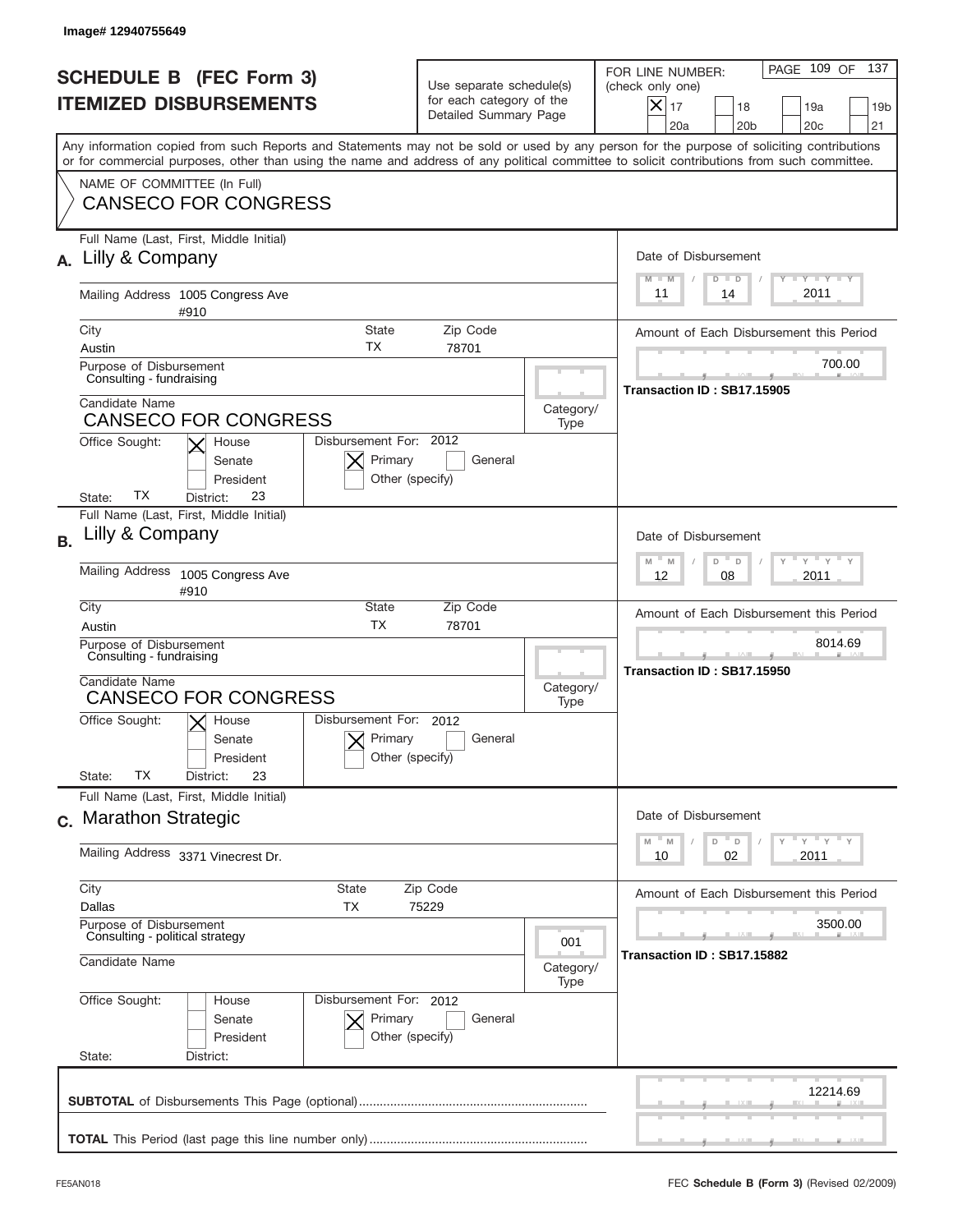|           | Image# 12940755650                                                                                                                                                                                                                                                                                                     |                                                                               |                          |                                                                                                                                                       |
|-----------|------------------------------------------------------------------------------------------------------------------------------------------------------------------------------------------------------------------------------------------------------------------------------------------------------------------------|-------------------------------------------------------------------------------|--------------------------|-------------------------------------------------------------------------------------------------------------------------------------------------------|
|           | <b>SCHEDULE B (FEC Form 3)</b><br><b>ITEMIZED DISBURSEMENTS</b>                                                                                                                                                                                                                                                        | Use separate schedule(s)<br>for each category of the<br>Detailed Summary Page |                          | PAGE 110 OF 137<br>FOR LINE NUMBER:<br>(check only one)<br>$ \mathsf{X} _{17}$<br>18<br>19a<br>19 <sub>b</sub><br>20a<br>20 <sub>b</sub><br>20c<br>21 |
|           | Any information copied from such Reports and Statements may not be sold or used by any person for the purpose of soliciting contributions<br>or for commercial purposes, other than using the name and address of any political committee to solicit contributions from such committee.<br>NAME OF COMMITTEE (In Full) |                                                                               |                          |                                                                                                                                                       |
|           | <b>CANSECO FOR CONGRESS</b><br>Full Name (Last, First, Middle Initial)                                                                                                                                                                                                                                                 |                                                                               |                          |                                                                                                                                                       |
| А.        | <b>Marathon Strategic</b>                                                                                                                                                                                                                                                                                              |                                                                               |                          | Date of Disbursement<br>Y TY TY TY<br>$D$ $D$<br>$M - M$<br>2011<br>04                                                                                |
|           | Mailing Address 3371 Vinecrest Dr.<br>City<br><b>State</b>                                                                                                                                                                                                                                                             | Zip Code                                                                      |                          | 11<br>Amount of Each Disbursement this Period                                                                                                         |
|           | ТX<br>Dallas<br>Purpose of Disbursement<br>Consulting - political strategy                                                                                                                                                                                                                                             | 75229                                                                         |                          | 3500.00                                                                                                                                               |
|           | Candidate Name                                                                                                                                                                                                                                                                                                         |                                                                               | 001<br>Category/<br>Type | Transaction ID: SB17.15899                                                                                                                            |
|           | Disbursement For: 2012<br>Office Sought:<br>House<br>Primary<br>Senate<br>President<br>Other (specify)<br>State:<br>District:                                                                                                                                                                                          | General                                                                       |                          |                                                                                                                                                       |
| <b>B.</b> | Full Name (Last, First, Middle Initial)<br><b>Marathon Strategic</b>                                                                                                                                                                                                                                                   |                                                                               |                          | Date of Disbursement<br>ү – ү – ү –<br>$-$ M<br>M<br>D<br>$\mathsf D$                                                                                 |
|           | Mailing Address 3371 Vinecrest Dr.<br>City<br>State                                                                                                                                                                                                                                                                    | Zip Code                                                                      |                          | 2011<br>12<br>01                                                                                                                                      |
|           | <b>TX</b><br>Dallas<br>Purpose of Disbursement                                                                                                                                                                                                                                                                         | 75229                                                                         |                          | Amount of Each Disbursement this Period<br>3500.00                                                                                                    |
|           | Consulting - political strategy<br>Candidate Name                                                                                                                                                                                                                                                                      |                                                                               | 001<br>Category/<br>Type | Transaction ID: SB17.15954                                                                                                                            |
|           | Disbursement For:<br>Office Sought:<br>House<br>Primary<br>Senate<br>Other (specify)<br>President<br>State:<br>District:                                                                                                                                                                                               | 2012<br>General                                                               |                          |                                                                                                                                                       |
|           | Full Name (Last, First, Middle Initial)<br>c. Millan and Company, P.C.                                                                                                                                                                                                                                                 |                                                                               |                          | Date of Disbursement                                                                                                                                  |
|           | Mailing Address 823 Congress Ave, Ste 707                                                                                                                                                                                                                                                                              |                                                                               |                          | $\gamma$ = $\gamma$ = $\gamma$ = $\gamma$<br>D<br>M<br>M<br>D<br>2011<br>10<br>24                                                                     |
|           | City<br>State<br>Austin<br>ТX<br>Purpose of Disbursement                                                                                                                                                                                                                                                               | Zip Code<br>78701                                                             |                          | Amount of Each Disbursement this Period<br>885.00                                                                                                     |
|           | Accounting services<br>Candidate Name<br><b>CANSECO FOR CONGRESS</b>                                                                                                                                                                                                                                                   |                                                                               | Category/<br>Type        | Transaction ID: SB17.15884                                                                                                                            |
|           | Office Sought:<br>Disbursement For: 2012<br>House<br>Primary<br>Senate<br>Other (specify)<br>President<br>ТX<br>State:<br>District:<br>23                                                                                                                                                                              | General                                                                       |                          |                                                                                                                                                       |
|           |                                                                                                                                                                                                                                                                                                                        |                                                                               |                          | 7885.00                                                                                                                                               |
|           |                                                                                                                                                                                                                                                                                                                        |                                                                               |                          |                                                                                                                                                       |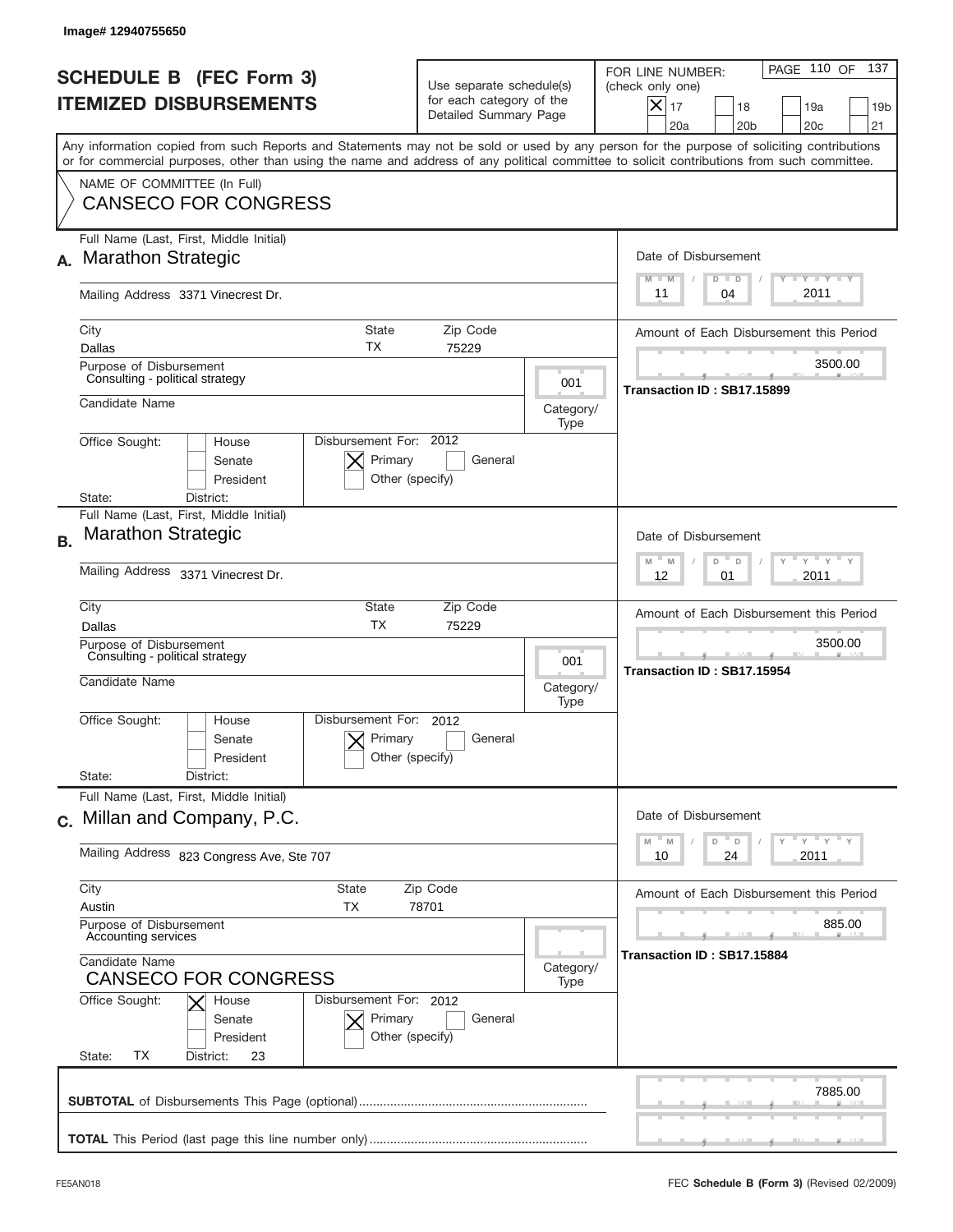|           | Image#12940755651                                                                                                                                                                                                                                                                       |                                                                               |                   |                                                                                                                                                            |
|-----------|-----------------------------------------------------------------------------------------------------------------------------------------------------------------------------------------------------------------------------------------------------------------------------------------|-------------------------------------------------------------------------------|-------------------|------------------------------------------------------------------------------------------------------------------------------------------------------------|
|           | <b>SCHEDULE B (FEC Form 3)</b><br><b>ITEMIZED DISBURSEMENTS</b>                                                                                                                                                                                                                         | Use separate schedule(s)<br>for each category of the<br>Detailed Summary Page |                   | PAGE 111 OF<br>137<br>FOR LINE NUMBER:<br>(check only one)<br>$X _{17}$<br>18<br>19a<br>19 <sub>b</sub><br>21<br>20a<br>20 <sub>b</sub><br>20 <sub>c</sub> |
|           | Any information copied from such Reports and Statements may not be sold or used by any person for the purpose of soliciting contributions<br>or for commercial purposes, other than using the name and address of any political committee to solicit contributions from such committee. |                                                                               |                   |                                                                                                                                                            |
|           | NAME OF COMMITTEE (In Full)<br><b>CANSECO FOR CONGRESS</b>                                                                                                                                                                                                                              |                                                                               |                   |                                                                                                                                                            |
|           | Full Name (Last, First, Middle Initial)<br>Eric Opiela                                                                                                                                                                                                                                  |                                                                               |                   | Date of Disbursement<br><b>TANK TANK</b><br>$M - M$<br>$D$ $D$                                                                                             |
|           | Mailing Address 5708 Tahoma Place                                                                                                                                                                                                                                                       |                                                                               |                   | 2011<br>08<br>12                                                                                                                                           |
|           | City<br><b>State</b><br>ТX<br>Austin<br>Purpose of Disbursement<br>Legal services                                                                                                                                                                                                       | Zip Code<br>78759                                                             |                   | Amount of Each Disbursement this Period<br>2500.00                                                                                                         |
|           | Candidate Name<br><b>CANSECO FOR CONGRESS</b><br>Disbursement For: 2012<br>Office Sought:<br>House<br>Primary<br>Senate<br>President<br>Other (specify)<br>ТX<br>23                                                                                                                     | General                                                                       | Category/<br>Type | Transaction ID: SB17.15949                                                                                                                                 |
| <b>B.</b> | State:<br>District:<br>Full Name (Last, First, Middle Initial)<br><b>Public Storage</b><br>Mailing Address 2505 S Hackberry                                                                                                                                                             |                                                                               |                   | Date of Disbursement<br>$\cdots$ $\gamma$ $\cdots$ $\gamma$ $\cdots$ $\gamma$<br>$D$ $D$<br>$M - M$<br>2011<br>10<br>03                                    |
|           | City<br><b>State</b><br><b>TX</b><br>San Antonio<br>Purpose of Disbursement<br>Storage<br>Candidate Name<br><b>CANSECO FOR CONGRESS</b><br>Disbursement For: 2012<br>Office Sought:<br>$\mathsf{X}$ House<br>Primary<br>Senate<br>Other (specify)<br>President                          | Zip Code<br>78210<br>General                                                  | Category/<br>Type | Amount of Each Disbursement this Period<br>88.00<br>Transaction ID: SB17.15849                                                                             |
|           | ТX<br>State:<br>23<br>District:<br>Full Name (Last, First, Middle Initial)                                                                                                                                                                                                              |                                                                               |                   | Date of Disbursement                                                                                                                                       |
|           | c. Public Storage<br>Mailing Address 2505 S Hackberry                                                                                                                                                                                                                                   |                                                                               |                   | $\gamma$ = $\gamma$ = $\gamma$ = $\gamma$<br>$-M$<br>D<br>M<br>D<br>2011<br>11<br>04                                                                       |
|           | City<br><b>State</b><br>San Antonio<br>ТX<br>Purpose of Disbursement<br>Storage<br>Candidate Name                                                                                                                                                                                       | Zip Code<br>78210                                                             |                   | Amount of Each Disbursement this Period<br>88.00<br>Transaction ID: SB17.15984                                                                             |
|           | <b>CANSECO FOR CONGRESS</b><br>Office Sought:<br>Disbursement For: 2012<br>House<br>Primary<br>Senate<br>Other (specify)<br>President<br>ТX<br>State:<br>District:<br>23                                                                                                                | General                                                                       | Category/<br>Type |                                                                                                                                                            |
|           |                                                                                                                                                                                                                                                                                         |                                                                               |                   | 2676.00                                                                                                                                                    |
|           |                                                                                                                                                                                                                                                                                         |                                                                               |                   |                                                                                                                                                            |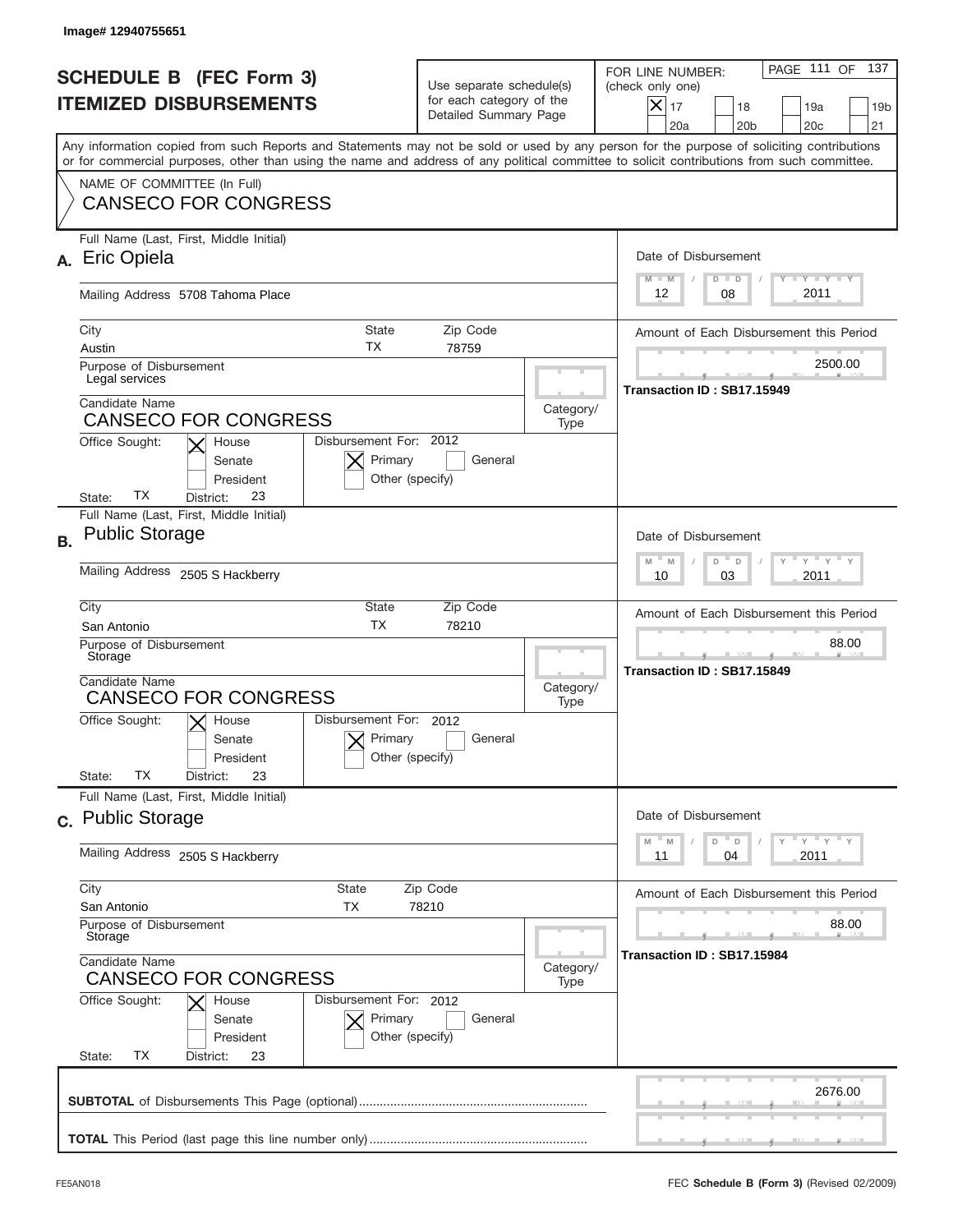|           | Image# 12940755652                                                                                                                                                                                                                                                                      |                                                                               |                   |                                                                                                                                                                 |
|-----------|-----------------------------------------------------------------------------------------------------------------------------------------------------------------------------------------------------------------------------------------------------------------------------------------|-------------------------------------------------------------------------------|-------------------|-----------------------------------------------------------------------------------------------------------------------------------------------------------------|
|           | <b>SCHEDULE B (FEC Form 3)</b><br><b>ITEMIZED DISBURSEMENTS</b>                                                                                                                                                                                                                         | Use separate schedule(s)<br>for each category of the<br>Detailed Summary Page |                   | PAGE 112 OF<br>137<br>FOR LINE NUMBER:<br>(check only one)<br>$\times$<br>17<br>18<br>19a<br>19 <sub>b</sub><br>20a<br>20 <sub>b</sub><br>20 <sub>c</sub><br>21 |
|           | Any information copied from such Reports and Statements may not be sold or used by any person for the purpose of soliciting contributions<br>or for commercial purposes, other than using the name and address of any political committee to solicit contributions from such committee. |                                                                               |                   |                                                                                                                                                                 |
|           | NAME OF COMMITTEE (In Full)<br><b>CANSECO FOR CONGRESS</b>                                                                                                                                                                                                                              |                                                                               |                   |                                                                                                                                                                 |
|           | Full Name (Last, First, Middle Initial)<br><b>Public Storage</b>                                                                                                                                                                                                                        |                                                                               |                   | Date of Disbursement<br>$T - Y$ $T - Y$ $T - Y$<br>$M - M$<br>$D$ $D$                                                                                           |
|           | Mailing Address 2505 S Hackberry                                                                                                                                                                                                                                                        |                                                                               |                   | 2011<br>12<br>20                                                                                                                                                |
|           | City<br><b>State</b><br>ТX<br>San Antonio<br>Purpose of Disbursement                                                                                                                                                                                                                    | Zip Code<br>78210                                                             |                   | Amount of Each Disbursement this Period<br>108.00                                                                                                               |
|           | Storage<br>Candidate Name<br><b>CANSECO FOR CONGRESS</b>                                                                                                                                                                                                                                |                                                                               | Category/<br>Type | Transaction ID: SB17.15986                                                                                                                                      |
|           | Disbursement For: 2012<br>Office Sought:<br>House<br>Primary<br>Senate<br>President<br>Other (specify)<br>ТX<br>23<br>State:<br>District:                                                                                                                                               | General                                                                       |                   |                                                                                                                                                                 |
| <b>B.</b> | Full Name (Last, First, Middle Initial)<br>Quickbooks                                                                                                                                                                                                                                   |                                                                               |                   | Date of Disbursement<br>$M - M$<br>≡ γ ≡ γ ≡<br>D<br>D                                                                                                          |
|           | Mailing Address 2632 Marine Way                                                                                                                                                                                                                                                         |                                                                               |                   | 2011<br>10<br>15                                                                                                                                                |
|           | City<br><b>State</b><br>CA<br><b>Mountain View</b><br>Purpose of Disbursement<br>Subscription                                                                                                                                                                                           | Zip Code<br>94043                                                             |                   | Amount of Each Disbursement this Period<br>37.22                                                                                                                |
|           | Candidate Name<br><b>CANSECO FOR CONGRESS</b>                                                                                                                                                                                                                                           |                                                                               | Category/<br>Type | Transaction ID: SB17.15851                                                                                                                                      |
|           | Disbursement For: 2012<br>Office Sought:<br>$X$ House<br>Primary<br>Senate<br>Other (specify)<br>President<br>ТX<br>23<br>State:<br>District:                                                                                                                                           | General                                                                       |                   |                                                                                                                                                                 |
|           | Full Name (Last, First, Middle Initial)<br>c. Quickbooks                                                                                                                                                                                                                                |                                                                               |                   | Date of Disbursement                                                                                                                                            |
|           | Mailing Address 2632 Marine Way                                                                                                                                                                                                                                                         |                                                                               |                   | $-\gamma + \gamma + \gamma$<br>M<br>M<br>D<br>D<br>2011<br>10<br>25                                                                                             |
|           | City<br><b>State</b><br><b>Mountain View</b><br>СA<br>Purpose of Disbursement                                                                                                                                                                                                           | Zip Code<br>94043                                                             |                   | Amount of Each Disbursement this Period<br>0.47                                                                                                                 |
|           | Direct deposit setup fee<br>Candidate Name<br><b>CANSECO FOR CONGRESS</b>                                                                                                                                                                                                               |                                                                               | Category/<br>Type | Transaction ID: SB17.15868                                                                                                                                      |
|           | Office Sought:<br>Disbursement For: 2012<br>House<br>Primary<br>Senate<br>Other (specify)<br>President<br>ТX<br>State:<br>District:<br>23                                                                                                                                               | General                                                                       |                   |                                                                                                                                                                 |
|           |                                                                                                                                                                                                                                                                                         |                                                                               |                   | 145.69                                                                                                                                                          |
|           |                                                                                                                                                                                                                                                                                         |                                                                               |                   |                                                                                                                                                                 |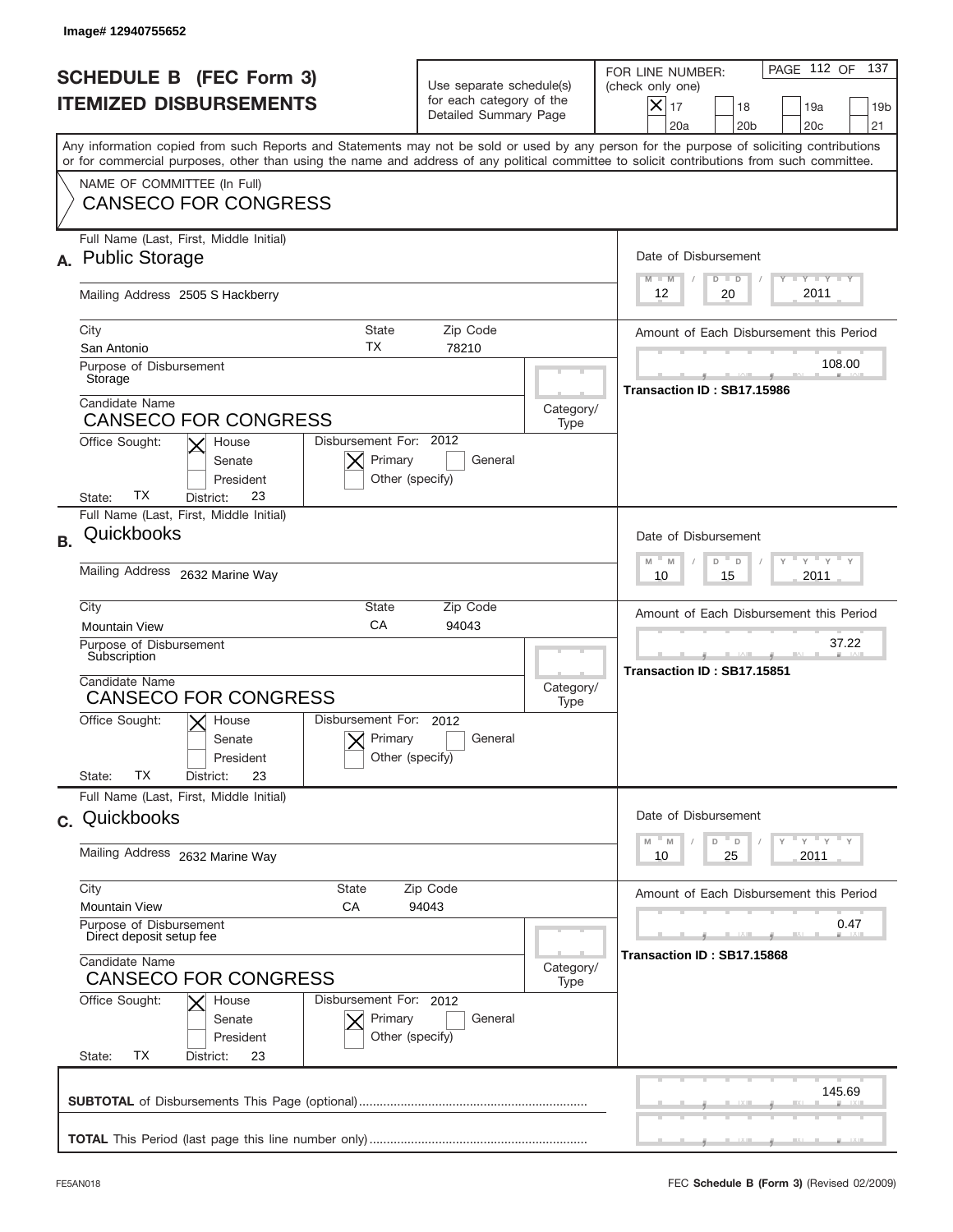|              | Image# 12940755653                                                                                                                                                                                                                                                                      |                                                                               |                   |                                                                                                                                                            |
|--------------|-----------------------------------------------------------------------------------------------------------------------------------------------------------------------------------------------------------------------------------------------------------------------------------------|-------------------------------------------------------------------------------|-------------------|------------------------------------------------------------------------------------------------------------------------------------------------------------|
|              | <b>SCHEDULE B (FEC Form 3)</b><br><b>ITEMIZED DISBURSEMENTS</b>                                                                                                                                                                                                                         | Use separate schedule(s)<br>for each category of the<br>Detailed Summary Page |                   | PAGE 113 OF<br>137<br>FOR LINE NUMBER:<br>(check only one)<br>$X _{17}$<br>18<br>19a<br>19 <sub>b</sub><br>20 <sub>b</sub><br>20 <sub>c</sub><br>21<br>20a |
|              | Any information copied from such Reports and Statements may not be sold or used by any person for the purpose of soliciting contributions<br>or for commercial purposes, other than using the name and address of any political committee to solicit contributions from such committee. |                                                                               |                   |                                                                                                                                                            |
|              | NAME OF COMMITTEE (In Full)<br><b>CANSECO FOR CONGRESS</b>                                                                                                                                                                                                                              |                                                                               |                   |                                                                                                                                                            |
| $\mathbf{A}$ | Full Name (Last, First, Middle Initial)<br>Quickbooks                                                                                                                                                                                                                                   |                                                                               |                   | Date of Disbursement<br><b>TANK TANK</b><br>$M - M$<br>$D$ $D$                                                                                             |
|              | Mailing Address 2632 Marine Way                                                                                                                                                                                                                                                         |                                                                               |                   | 2011<br>15<br>11                                                                                                                                           |
|              | City<br><b>State</b><br>CA<br><b>Mountain View</b><br>Purpose of Disbursement                                                                                                                                                                                                           | Zip Code<br>94043                                                             |                   | Amount of Each Disbursement this Period<br>37.22                                                                                                           |
|              | Subscription<br>Candidate Name<br><b>CANSECO FOR CONGRESS</b>                                                                                                                                                                                                                           |                                                                               | Category/<br>Type | Transaction ID: SB17.15980                                                                                                                                 |
|              | Disbursement For: 2012<br>Office Sought:<br>House<br>Primary<br>Senate<br>President<br>Other (specify)<br>ТX<br>23<br>State:<br>District:                                                                                                                                               | General                                                                       |                   |                                                                                                                                                            |
| <b>B.</b>    | Full Name (Last, First, Middle Initial)<br>Quickbooks                                                                                                                                                                                                                                   |                                                                               |                   | Date of Disbursement                                                                                                                                       |
|              | Mailing Address 2632 Marine Way                                                                                                                                                                                                                                                         |                                                                               |                   | $-$ M<br>≡ γ ≡ γ ≡<br>M<br>D<br>D<br>2011<br>11<br>21                                                                                                      |
|              | City<br>State<br>CA<br><b>Mountain View</b>                                                                                                                                                                                                                                             | Zip Code<br>94043                                                             |                   | Amount of Each Disbursement this Period                                                                                                                    |
|              | Purpose of Disbursement<br>Subscription<br>Candidate Name<br><b>CANSECO FOR CONGRESS</b>                                                                                                                                                                                                |                                                                               | Category/<br>Type | 28.25<br>Transaction ID: SB17.15938                                                                                                                        |
|              | Disbursement For:<br>Office Sought:<br>$X$ House<br>Primary<br>Senate<br>Other (specify)<br>President<br>ТX<br>23<br>State:<br>District:                                                                                                                                                | 2012<br>General                                                               |                   |                                                                                                                                                            |
|              | Full Name (Last, First, Middle Initial)<br>c. Quickbooks                                                                                                                                                                                                                                |                                                                               |                   | Date of Disbursement                                                                                                                                       |
|              | Mailing Address 2632 Marine Way                                                                                                                                                                                                                                                         |                                                                               |                   | ≡ү ≡ү ≡ү<br>M<br>D<br>M<br>D<br>2011<br>12<br>15                                                                                                           |
|              | City<br>State<br><b>Mountain View</b><br>СA                                                                                                                                                                                                                                             | Zip Code<br>94043                                                             |                   | Amount of Each Disbursement this Period                                                                                                                    |
|              | Purpose of Disbursement<br>Subscription<br>Candidate Name                                                                                                                                                                                                                               |                                                                               | Category/         | 37.22<br>Transaction ID: SB17.15965                                                                                                                        |
|              | <b>CANSECO FOR CONGRESS</b><br>Office Sought:<br>Disbursement For: 2012<br>House<br>Primary<br>Senate<br>Other (specify)<br>President<br>ТX<br>State:<br>District:<br>23                                                                                                                | General                                                                       | Type              |                                                                                                                                                            |
|              |                                                                                                                                                                                                                                                                                         |                                                                               |                   | 102.69                                                                                                                                                     |
|              |                                                                                                                                                                                                                                                                                         |                                                                               |                   |                                                                                                                                                            |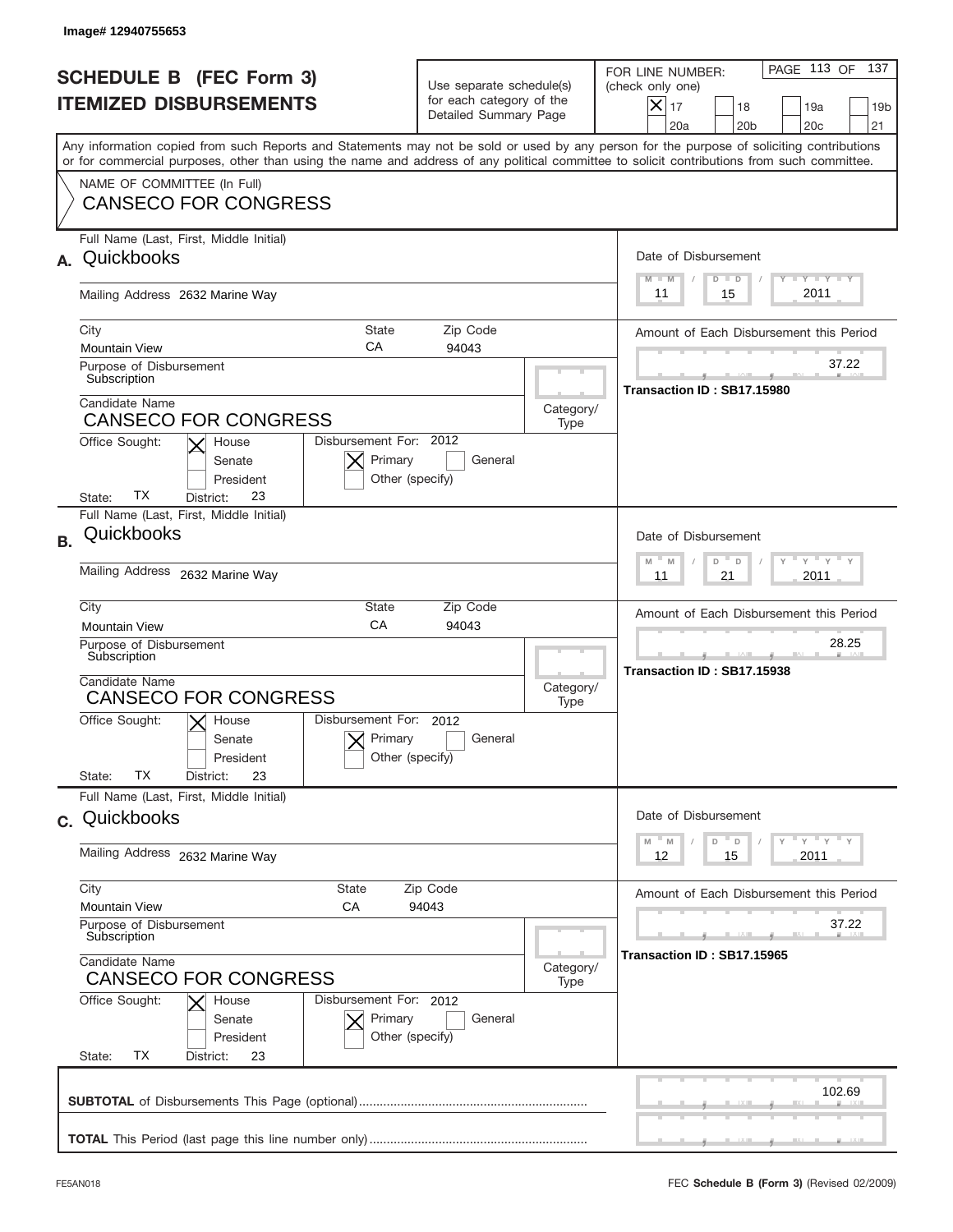|           | Image# 12940755654                                                                                                                                                                                                                                                                      |                                                                               |                   |                                                                                                                                                                 |
|-----------|-----------------------------------------------------------------------------------------------------------------------------------------------------------------------------------------------------------------------------------------------------------------------------------------|-------------------------------------------------------------------------------|-------------------|-----------------------------------------------------------------------------------------------------------------------------------------------------------------|
|           | <b>SCHEDULE B (FEC Form 3)</b><br><b>ITEMIZED DISBURSEMENTS</b>                                                                                                                                                                                                                         | Use separate schedule(s)<br>for each category of the<br>Detailed Summary Page |                   | PAGE 114 OF<br>137<br>FOR LINE NUMBER:<br>(check only one)<br>$\times$<br>17<br>18<br>19a<br>19 <sub>b</sub><br>20a<br>20 <sub>b</sub><br>20 <sub>c</sub><br>21 |
|           | Any information copied from such Reports and Statements may not be sold or used by any person for the purpose of soliciting contributions<br>or for commercial purposes, other than using the name and address of any political committee to solicit contributions from such committee. |                                                                               |                   |                                                                                                                                                                 |
|           | NAME OF COMMITTEE (In Full)<br><b>CANSECO FOR CONGRESS</b>                                                                                                                                                                                                                              |                                                                               |                   |                                                                                                                                                                 |
| А.        | Full Name (Last, First, Middle Initial)<br>Quickbooks                                                                                                                                                                                                                                   |                                                                               |                   | Date of Disbursement<br>$T$ $Y$ $T$ $Y$ $T$ $Y$<br>$M - M$<br>$D$ $D$                                                                                           |
|           | Mailing Address 2632 Marine Way                                                                                                                                                                                                                                                         |                                                                               |                   | 2011<br>12<br>22                                                                                                                                                |
|           | City<br><b>State</b><br>CA<br><b>Mountain View</b>                                                                                                                                                                                                                                      | Zip Code<br>94043                                                             |                   | Amount of Each Disbursement this Period<br>12.89                                                                                                                |
|           | Purpose of Disbursement<br>Subscription                                                                                                                                                                                                                                                 |                                                                               |                   | Transaction ID: SB17.15992                                                                                                                                      |
|           | Candidate Name<br><b>CANSECO FOR CONGRESS</b>                                                                                                                                                                                                                                           |                                                                               | Category/<br>Type |                                                                                                                                                                 |
|           | Disbursement For: 2012<br>Office Sought:<br>House<br>Primary<br>Senate<br>President<br>Other (specify)<br>ТX<br>23<br>State:<br>District:                                                                                                                                               | General                                                                       |                   |                                                                                                                                                                 |
| <b>B.</b> | Full Name (Last, First, Middle Initial)<br>Quickbooks                                                                                                                                                                                                                                   |                                                                               |                   | Date of Disbursement                                                                                                                                            |
|           | Mailing Address 2632 Marine Way                                                                                                                                                                                                                                                         |                                                                               |                   | $M - M$<br>≡ γ ≡ γ ≡<br>D<br>$\Box$<br>2011<br>12<br>28                                                                                                         |
|           | City<br><b>State</b><br>CA<br><b>Mountain View</b>                                                                                                                                                                                                                                      | Zip Code<br>94043                                                             |                   | Amount of Each Disbursement this Period                                                                                                                         |
|           | Purpose of Disbursement<br>Subscription                                                                                                                                                                                                                                                 |                                                                               |                   | 28.25<br>Transaction ID: SB17.15989                                                                                                                             |
|           | Candidate Name<br><b>CANSECO FOR CONGRESS</b>                                                                                                                                                                                                                                           |                                                                               | Category/<br>Type |                                                                                                                                                                 |
|           | Disbursement For: 2012<br>Office Sought:<br>$\mathsf{X}$ House<br>Primary<br>Senate<br>Other (specify)<br>President<br>ТX<br>State:<br>23                                                                                                                                               | General                                                                       |                   |                                                                                                                                                                 |
|           | District:<br>Full Name (Last, First, Middle Initial)                                                                                                                                                                                                                                    |                                                                               |                   |                                                                                                                                                                 |
|           | c. Republican Party of Texas                                                                                                                                                                                                                                                            |                                                                               |                   | Date of Disbursement<br>≡ γ ≡ γ ≡ γ<br>M<br>M<br>D<br>D                                                                                                         |
|           | Mailing Address 1108 Lavaca Street, Suite 500                                                                                                                                                                                                                                           |                                                                               |                   | 2011<br>12<br>14                                                                                                                                                |
|           | City<br><b>State</b><br><b>TX</b><br>Austin                                                                                                                                                                                                                                             | Zip Code<br>78701                                                             |                   | Amount of Each Disbursement this Period                                                                                                                         |
|           | Purpose of Disbursement<br>Filing fees                                                                                                                                                                                                                                                  |                                                                               |                   | 3125.00<br>Transaction ID: SB17.15947                                                                                                                           |
|           | Candidate Name<br><b>CANSECO FOR CONGRESS</b>                                                                                                                                                                                                                                           |                                                                               | Category/<br>Type |                                                                                                                                                                 |
|           | Office Sought:<br>Disbursement For: 2012<br>House<br>Primary<br>Senate<br>Other (specify)<br>President<br>ТX<br>State:<br>District:<br>23                                                                                                                                               | General                                                                       |                   |                                                                                                                                                                 |
|           |                                                                                                                                                                                                                                                                                         |                                                                               |                   | 3166.14                                                                                                                                                         |
|           |                                                                                                                                                                                                                                                                                         |                                                                               |                   |                                                                                                                                                                 |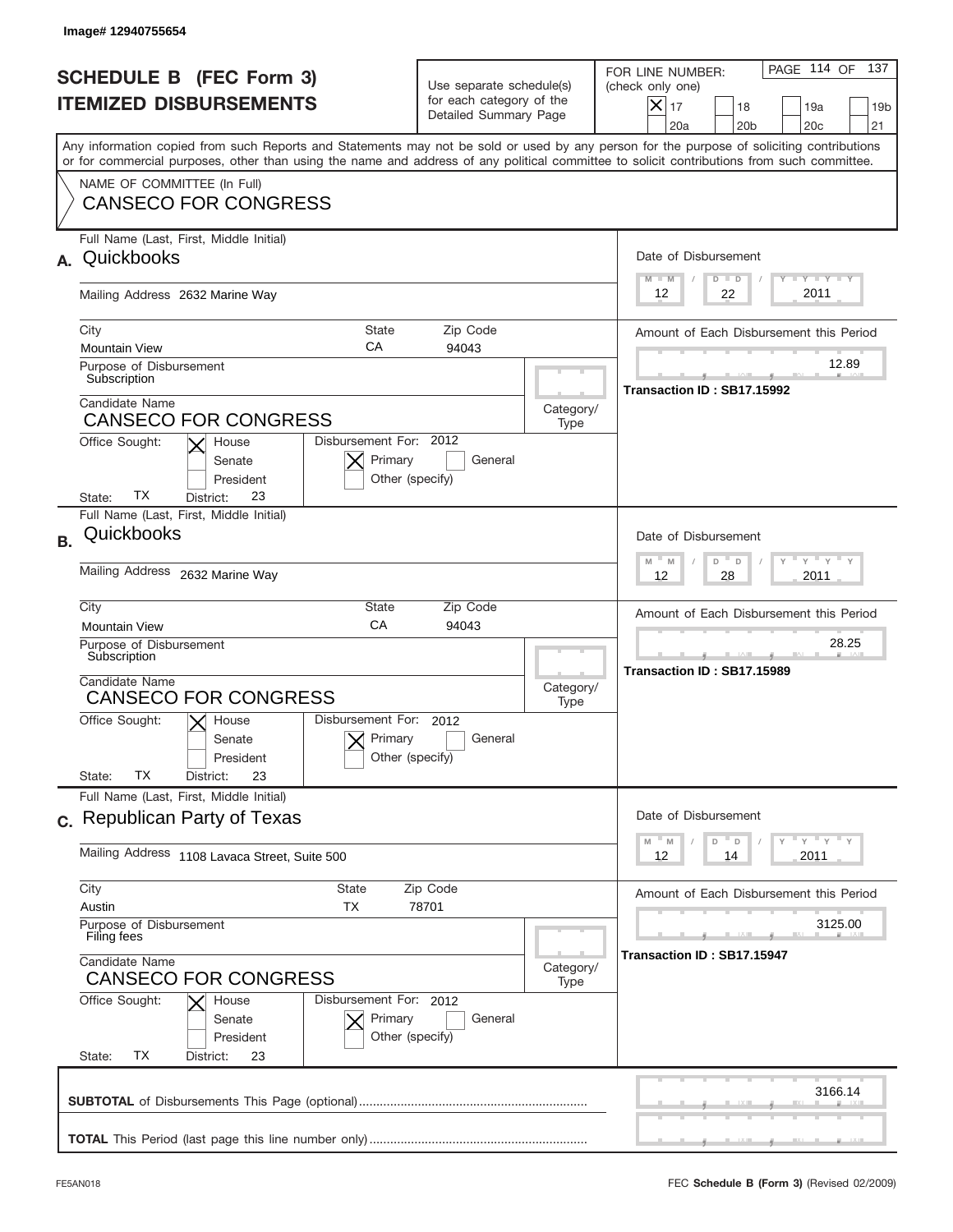| Image# 12940755655                                                                                                                                                                                                                                                                                                                                    |                                                                                      |                   |                                                                                                                                                                  |
|-------------------------------------------------------------------------------------------------------------------------------------------------------------------------------------------------------------------------------------------------------------------------------------------------------------------------------------------------------|--------------------------------------------------------------------------------------|-------------------|------------------------------------------------------------------------------------------------------------------------------------------------------------------|
| <b>SCHEDULE B (FEC Form 3)</b><br><b>ITEMIZED DISBURSEMENTS</b>                                                                                                                                                                                                                                                                                       | Use separate schedule(s)<br>for each category of the<br>Detailed Summary Page        |                   | PAGE 115 OF 137<br>FOR LINE NUMBER:<br>(check only one)<br>$X _{17}$<br>18<br>19a<br>19 <sub>b</sub><br>20a<br>20 <sub>b</sub><br>20c<br>21                      |
| Any information copied from such Reports and Statements may not be sold or used by any person for the purpose of soliciting contributions<br>or for commercial purposes, other than using the name and address of any political committee to solicit contributions from such committee.<br>NAME OF COMMITTEE (In Full)<br><b>CANSECO FOR CONGRESS</b> |                                                                                      |                   |                                                                                                                                                                  |
| Full Name (Last, First, Middle Initial)<br><b>Sweet Action Creative</b><br>Mailing Address 2626 Harney St.<br>City<br><b>State</b><br><b>NE</b><br>Omaha<br>Purpose of Disbursement<br>Media expense                                                                                                                                                  | Zip Code<br>68131                                                                    |                   | Date of Disbursement<br>Y TY TY TY<br>$M - M$<br>$D$ $D$<br>2011<br>11<br>07<br>Amount of Each Disbursement this Period<br>3400.00<br>Transaction ID: SB17.15907 |
| Candidate Name<br><b>CANSECO FOR CONGRESS</b><br>Office Sought:<br>House<br>Senate<br>President<br>ТX<br>23<br>District:<br>State:                                                                                                                                                                                                                    | Disbursement For: 2012<br>Primary<br>General<br>Other (specify)                      | Category/<br>Type |                                                                                                                                                                  |
| Full Name (Last, First, Middle Initial)<br><b>Time Warner Cable</b><br><b>B.</b><br>Mailing Address P.O. Box 660815                                                                                                                                                                                                                                   |                                                                                      |                   | Date of Disbursement<br>ү " ү " ү " ү<br>$M - M$<br>D "<br>D<br>2011<br>10<br>24                                                                                 |
| City<br><b>State</b><br><b>TX</b><br>Dallas<br>Purpose of Disbursement<br>Cable<br>Candidate Name<br><b>CANSECO FOR CONGRESS</b><br>Office Sought:<br>$\vert\mathsf{X}\vert$ House<br>Senate                                                                                                                                                          | Zip Code<br>75266<br>Disbursement For: 2012<br>Primary<br>General                    | Category/<br>Type | Amount of Each Disbursement this Period<br>458.25<br>Transaction ID: SB17.15858                                                                                  |
| President<br>ТX<br>23<br>State:<br>District:<br>Full Name (Last, First, Middle Initial)<br>c. Upstream Communications<br>Mailing Address 1610 Shoal Creek Boulevard #203                                                                                                                                                                              | Other (specify)                                                                      |                   | Date of Disbursement<br>$\gamma$ = $\gamma$ = $\gamma$ = $\gamma$<br>D<br>M<br>M<br>D<br>2011<br>10<br>24                                                        |
| City<br><b>State</b><br><b>TX</b><br>Austin<br>Purpose of Disbursement<br>Donation capture fees<br>Candidate Name<br><b>CANSECO FOR CONGRESS</b><br>Office Sought:<br>House<br>Senate<br>President<br>State:<br>ТX<br>District:<br>23                                                                                                                 | Zip Code<br>78701<br>Disbursement For: 2012<br>Primary<br>General<br>Other (specify) | Category/<br>Type | Amount of Each Disbursement this Period<br>132.50<br>Transaction ID : SB17.15889                                                                                 |
|                                                                                                                                                                                                                                                                                                                                                       |                                                                                      |                   | 3990.75                                                                                                                                                          |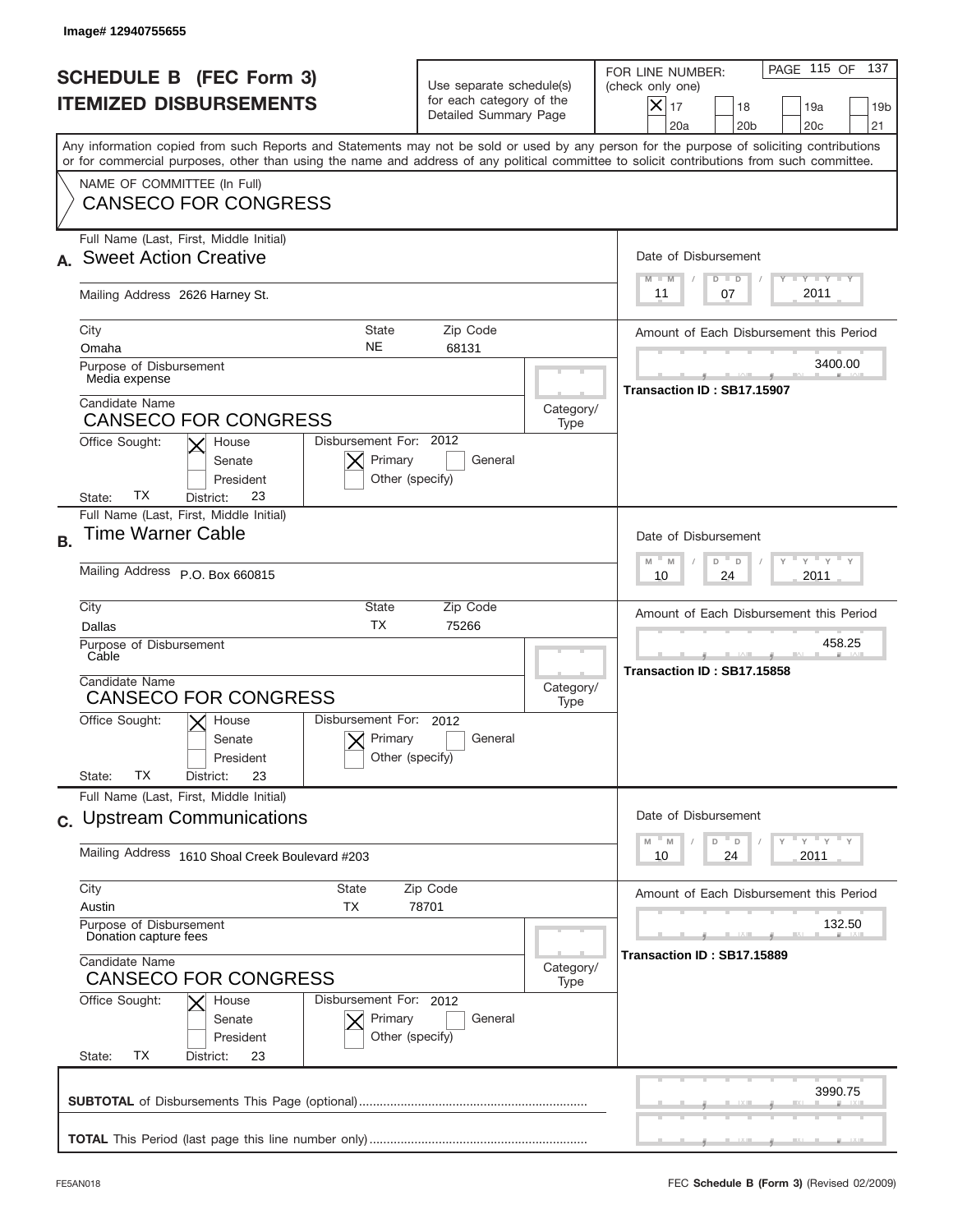|           | Image# 12940755656                                                                                                                                                                                                                                                                                                     |                                                                               |                   |                                                                                                                                                            |
|-----------|------------------------------------------------------------------------------------------------------------------------------------------------------------------------------------------------------------------------------------------------------------------------------------------------------------------------|-------------------------------------------------------------------------------|-------------------|------------------------------------------------------------------------------------------------------------------------------------------------------------|
|           | <b>SCHEDULE B (FEC Form 3)</b><br><b>ITEMIZED DISBURSEMENTS</b>                                                                                                                                                                                                                                                        | Use separate schedule(s)<br>for each category of the<br>Detailed Summary Page |                   | PAGE 116 OF<br>137<br>FOR LINE NUMBER:<br>(check only one)<br>$X _{17}$<br>18<br>19a<br>19 <sub>b</sub><br>20a<br>20 <sub>b</sub><br>20 <sub>c</sub><br>21 |
|           | Any information copied from such Reports and Statements may not be sold or used by any person for the purpose of soliciting contributions<br>or for commercial purposes, other than using the name and address of any political committee to solicit contributions from such committee.<br>NAME OF COMMITTEE (In Full) |                                                                               |                   |                                                                                                                                                            |
|           | <b>CANSECO FOR CONGRESS</b><br>Full Name (Last, First, Middle Initial)<br><b>Upstream Communications</b>                                                                                                                                                                                                               |                                                                               |                   | Date of Disbursement                                                                                                                                       |
|           | Mailing Address 1610 Shoal Creek Boulevard #203                                                                                                                                                                                                                                                                        |                                                                               |                   | $T - Y$ $T - Y$ $T - Y$<br>$M - M$<br>$D$ $D$<br>2011<br>10<br>26                                                                                          |
|           | City<br><b>State</b><br>ТX<br>Austin<br>Purpose of Disbursement                                                                                                                                                                                                                                                        | Zip Code<br>78701                                                             |                   | Amount of Each Disbursement this Period<br>1626.25                                                                                                         |
|           | Online advertising<br>Candidate Name<br><b>CANSECO FOR CONGRESS</b>                                                                                                                                                                                                                                                    |                                                                               | Category/<br>Type | Transaction ID: SB17.15892                                                                                                                                 |
|           | Disbursement For: 2012<br>Office Sought:<br>House<br>Primary<br>Senate<br>President<br>Other (specify)<br>ТX<br>23<br>State:<br>District:                                                                                                                                                                              | General                                                                       |                   |                                                                                                                                                            |
| <b>B.</b> | Full Name (Last, First, Middle Initial)<br><b>Upstream Communications</b>                                                                                                                                                                                                                                              |                                                                               |                   | Date of Disbursement<br>≡ γ ≡ γ.<br>$M - M$<br>D<br>D                                                                                                      |
|           | Mailing Address 1610 Shoal Creek Boulevard #203                                                                                                                                                                                                                                                                        |                                                                               |                   | 2011<br>11<br>14                                                                                                                                           |
|           | City<br>State<br><b>TX</b><br>Austin<br>Purpose of Disbursement<br>Website design, website hosting                                                                                                                                                                                                                     | Zip Code<br>78701                                                             |                   | Amount of Each Disbursement this Period<br>10971.14                                                                                                        |
|           | Candidate Name<br><b>CANSECO FOR CONGRESS</b><br>Disbursement For: 2012<br>Office Sought:<br>$\vert\bm{\times}\vert$ House                                                                                                                                                                                             |                                                                               | Category/<br>Type | Transaction ID: SB17.15906                                                                                                                                 |
|           | Primary<br>Senate<br>Other (specify)<br>President<br>ТX<br>23<br>State:<br>District:                                                                                                                                                                                                                                   | General                                                                       |                   |                                                                                                                                                            |
|           | Full Name (Last, First, Middle Initial)<br>c. US AIRWAYS                                                                                                                                                                                                                                                               |                                                                               |                   | Date of Disbursement<br>ү " ү " ү " ү<br>$- M$<br>D<br>M<br>D                                                                                              |
|           | Mailing Address 111 W. Rio Salado Parkway                                                                                                                                                                                                                                                                              |                                                                               |                   | 2011<br>11<br>09                                                                                                                                           |
|           | City<br>State<br>Tempe<br>AZ<br>Purpose of Disbursement<br>Travel                                                                                                                                                                                                                                                      | Zip Code<br>85281                                                             |                   | Amount of Each Disbursement this Period<br>667.80                                                                                                          |
|           | Candidate Name<br><b>CANSECO FOR CONGRESS</b><br>Office Sought:<br>Disbursement For: 2012<br>House                                                                                                                                                                                                                     |                                                                               | Category/<br>Type | Transaction ID: SB17.15975                                                                                                                                 |
|           | Primary<br>Senate<br>Other (specify)<br>President<br>State:<br>ТX<br>District:<br>23                                                                                                                                                                                                                                   | General                                                                       |                   |                                                                                                                                                            |
|           |                                                                                                                                                                                                                                                                                                                        |                                                                               |                   | 13265.19                                                                                                                                                   |
|           |                                                                                                                                                                                                                                                                                                                        |                                                                               |                   |                                                                                                                                                            |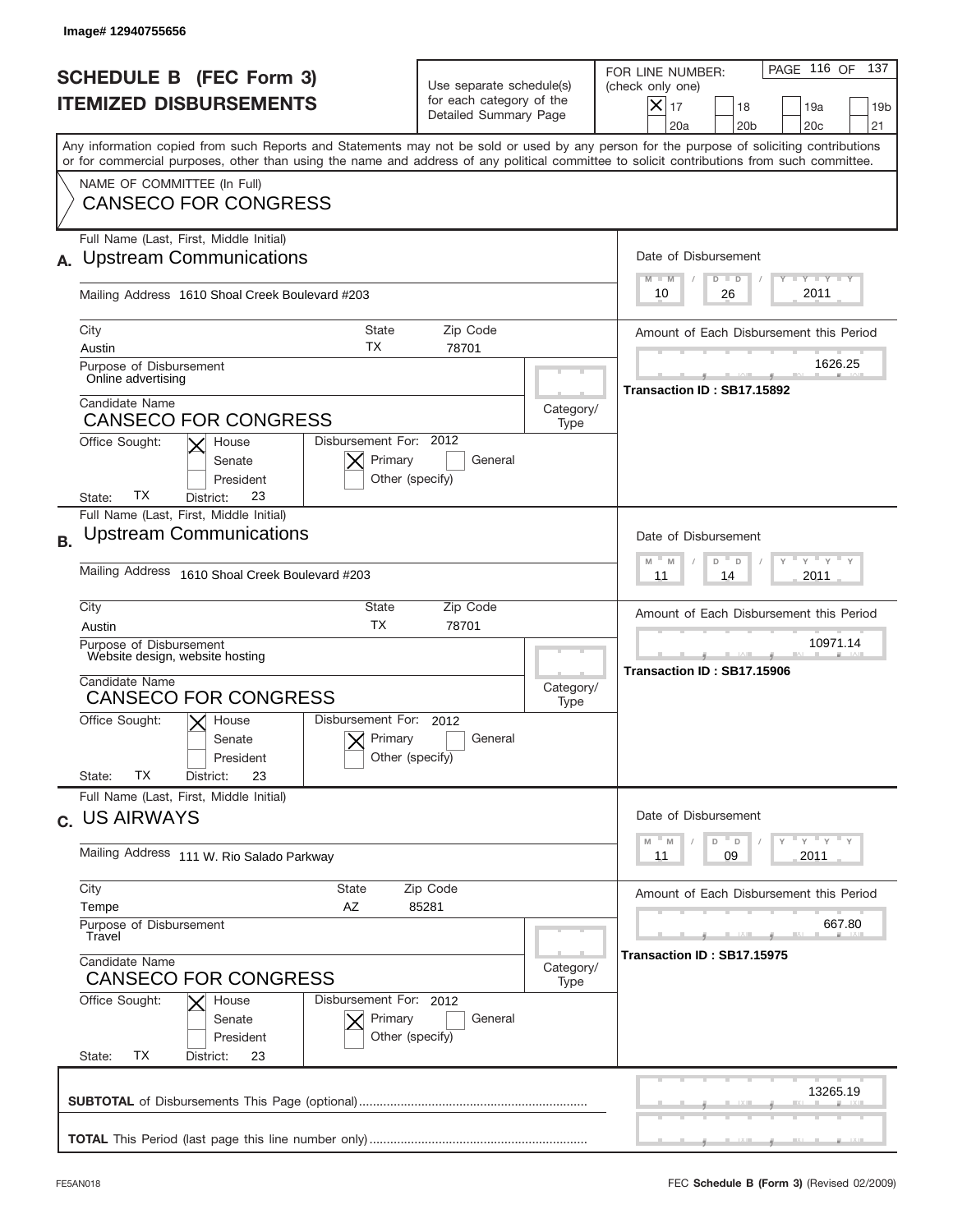|           | Image# 12940755657                                                                                                                                                                                                                                                                      |                                                                               |                   |                                                                                                                                                                 |
|-----------|-----------------------------------------------------------------------------------------------------------------------------------------------------------------------------------------------------------------------------------------------------------------------------------------|-------------------------------------------------------------------------------|-------------------|-----------------------------------------------------------------------------------------------------------------------------------------------------------------|
|           | <b>SCHEDULE B (FEC Form 3)</b><br><b>ITEMIZED DISBURSEMENTS</b>                                                                                                                                                                                                                         | Use separate schedule(s)<br>for each category of the<br>Detailed Summary Page |                   | PAGE 117 OF<br>137<br>FOR LINE NUMBER:<br>(check only one)<br>$\times$<br>17<br>18<br>19a<br>19 <sub>b</sub><br>20a<br>20 <sub>b</sub><br>20 <sub>c</sub><br>21 |
|           | Any information copied from such Reports and Statements may not be sold or used by any person for the purpose of soliciting contributions<br>or for commercial purposes, other than using the name and address of any political committee to solicit contributions from such committee. |                                                                               |                   |                                                                                                                                                                 |
|           | NAME OF COMMITTEE (In Full)<br><b>CANSECO FOR CONGRESS</b>                                                                                                                                                                                                                              |                                                                               |                   |                                                                                                                                                                 |
| А.        | Full Name (Last, First, Middle Initial)<br><b>Voter History</b>                                                                                                                                                                                                                         |                                                                               |                   | Date of Disbursement<br><b>TANK TANK</b><br>$M - M$<br>$D$ $D$                                                                                                  |
|           | Mailing Address 3212 Smith Street<br>Ste. 206                                                                                                                                                                                                                                           |                                                                               |                   | 2011<br>10<br>24                                                                                                                                                |
|           | City<br>State                                                                                                                                                                                                                                                                           | Zip Code                                                                      |                   | Amount of Each Disbursement this Period                                                                                                                         |
|           | ТX<br>Houston<br>Purpose of Disbursement<br>Voter lists                                                                                                                                                                                                                                 | 77006                                                                         |                   | 1500.00<br>Transaction ID: SB17.15888                                                                                                                           |
|           | Candidate Name<br><b>CANSECO FOR CONGRESS</b>                                                                                                                                                                                                                                           |                                                                               | Category/<br>Type |                                                                                                                                                                 |
|           | Disbursement For: 2012<br>Office Sought:<br>House<br>Primary<br>Senate<br>President<br>Other (specify)<br>ТX<br>23<br>State:<br>District:                                                                                                                                               | General                                                                       |                   |                                                                                                                                                                 |
| <b>B.</b> | Full Name (Last, First, Middle Initial)<br>Mr. Scott Yeldell                                                                                                                                                                                                                            |                                                                               |                   | Date of Disbursement                                                                                                                                            |
|           | Mailing Address 300 F St NE                                                                                                                                                                                                                                                             |                                                                               |                   | $M - M$<br>≡ γ ≡ γ ≡ γ<br>D<br>$\Box$<br>2011<br>10<br>01                                                                                                       |
|           | City<br>State<br>DC<br>Washington                                                                                                                                                                                                                                                       | Zip Code<br>20002                                                             |                   | Amount of Each Disbursement this Period                                                                                                                         |
|           | Purpose of Disbursement<br>Salary                                                                                                                                                                                                                                                       |                                                                               |                   | 1344.25<br>Transaction ID: SB17.15893                                                                                                                           |
|           | Candidate Name<br><b>CANSECO FOR CONGRESS</b>                                                                                                                                                                                                                                           | Category/<br>Type                                                             |                   |                                                                                                                                                                 |
|           | Disbursement For: 2012<br>Office Sought:<br>$\mathsf{X}$ House<br>Primary<br>Senate<br>Other (specify)<br>President                                                                                                                                                                     | General                                                                       |                   |                                                                                                                                                                 |
|           | ТX<br>State:<br>23<br>District:                                                                                                                                                                                                                                                         |                                                                               |                   |                                                                                                                                                                 |
|           | Full Name (Last, First, Middle Initial)<br>c. Mr. Scott Yeldell                                                                                                                                                                                                                         |                                                                               |                   | Date of Disbursement                                                                                                                                            |
|           | Mailing Address 300 F St NE                                                                                                                                                                                                                                                             |                                                                               |                   | ≡ү ≡ү ≡ү<br>M<br>D<br>M<br>D<br>2011<br>11<br>01                                                                                                                |
|           | City<br>State<br>Washington                                                                                                                                                                                                                                                             | Zip Code                                                                      |                   | Amount of Each Disbursement this Period                                                                                                                         |
|           | DC<br>Purpose of Disbursement<br>Salary                                                                                                                                                                                                                                                 | 20002                                                                         |                   | 1344.42                                                                                                                                                         |
|           | Candidate Name<br><b>CANSECO FOR CONGRESS</b>                                                                                                                                                                                                                                           |                                                                               | Category/<br>Type | Transaction ID: SB17.15898                                                                                                                                      |
|           | Office Sought:<br>Disbursement For: 2012<br>House<br>Primary<br>Senate<br>President<br>Other (specify)<br>ТX<br>State:<br>District:<br>23                                                                                                                                               | General                                                                       |                   |                                                                                                                                                                 |
|           |                                                                                                                                                                                                                                                                                         |                                                                               |                   | 4188.67                                                                                                                                                         |
|           |                                                                                                                                                                                                                                                                                         |                                                                               |                   |                                                                                                                                                                 |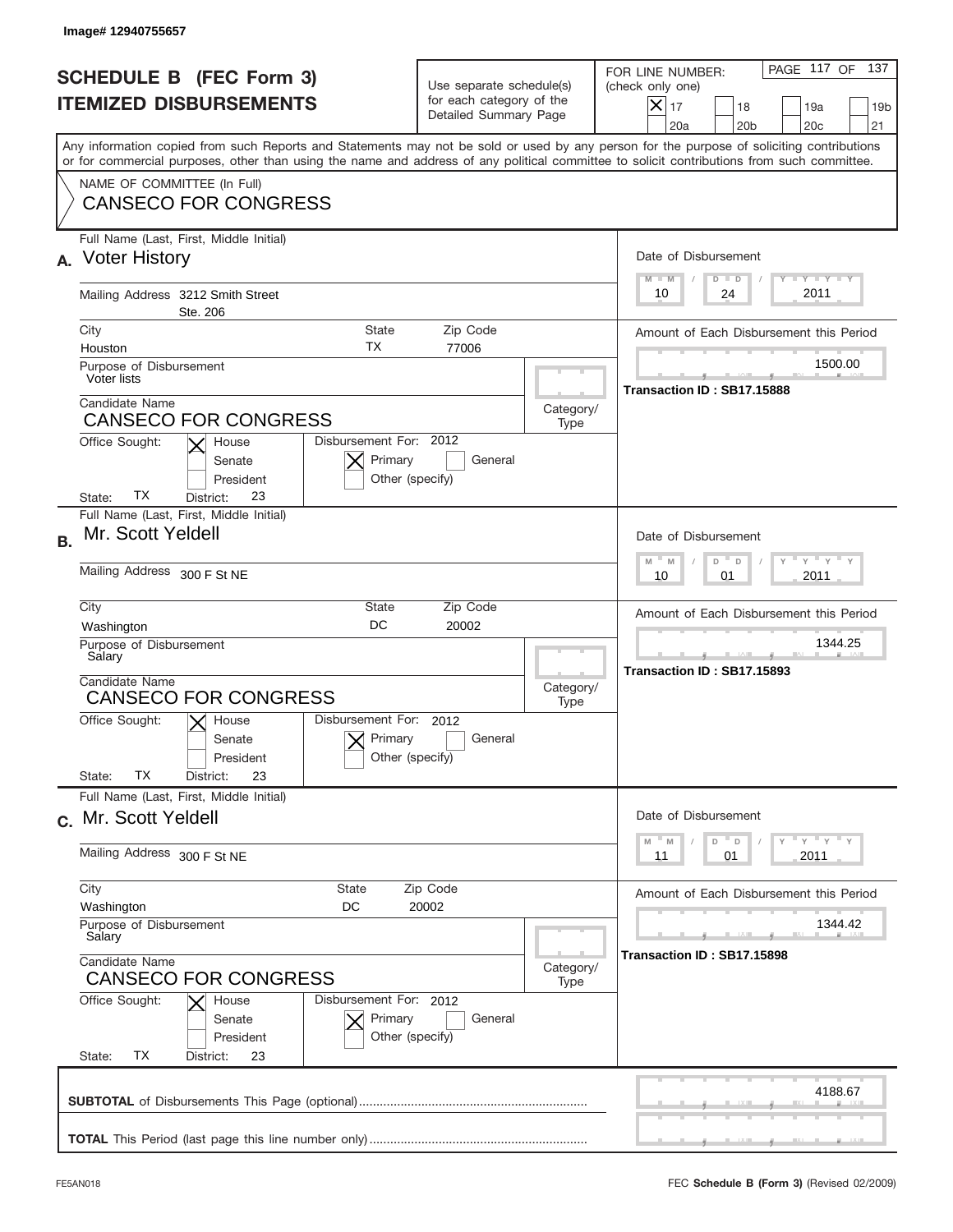| Image#12940755658                                                                                                                                                                                                                                                                       |                                                                               |                   |                                                                                                                                                            |
|-----------------------------------------------------------------------------------------------------------------------------------------------------------------------------------------------------------------------------------------------------------------------------------------|-------------------------------------------------------------------------------|-------------------|------------------------------------------------------------------------------------------------------------------------------------------------------------|
| <b>SCHEDULE B (FEC Form 3)</b><br><b>ITEMIZED DISBURSEMENTS</b>                                                                                                                                                                                                                         | Use separate schedule(s)<br>for each category of the<br>Detailed Summary Page |                   | PAGE 118 OF<br>137<br>FOR LINE NUMBER:<br>(check only one)<br>$X _{17}$<br>18<br>19a<br>19 <sub>b</sub><br>21<br>20a<br>20 <sub>b</sub><br>20 <sub>c</sub> |
| Any information copied from such Reports and Statements may not be sold or used by any person for the purpose of soliciting contributions<br>or for commercial purposes, other than using the name and address of any political committee to solicit contributions from such committee. |                                                                               |                   |                                                                                                                                                            |
| NAME OF COMMITTEE (In Full)<br><b>CANSECO FOR CONGRESS</b>                                                                                                                                                                                                                              |                                                                               |                   |                                                                                                                                                            |
| Full Name (Last, First, Middle Initial)<br>Mr. Scott Yeldell<br>А.                                                                                                                                                                                                                      |                                                                               |                   | Date of Disbursement<br><b>THEY THEY</b><br>$M - M$<br>$D$ $D$                                                                                             |
| Mailing Address 300 F St NE                                                                                                                                                                                                                                                             |                                                                               |                   | 2011<br>30<br>11                                                                                                                                           |
| City<br><b>State</b><br>DC<br>Washington<br>Purpose of Disbursement                                                                                                                                                                                                                     | Zip Code<br>20002                                                             |                   | Amount of Each Disbursement this Period<br>1344.42                                                                                                         |
| Salary<br>Candidate Name<br><b>CANSECO FOR CONGRESS</b><br>Disbursement For: 2012<br>Office Sought:<br>House                                                                                                                                                                            |                                                                               | Category/<br>Type | Transaction ID: SB17.15935                                                                                                                                 |
| Primary<br>Senate<br>President<br>ТX<br>23<br>District:<br>State:                                                                                                                                                                                                                       | General<br>Other (specify)                                                    |                   |                                                                                                                                                            |
| Full Name (Last, First, Middle Initial)<br>Mr. Scott Yeldell<br><b>B.</b>                                                                                                                                                                                                               |                                                                               |                   | Date of Disbursement<br>$\cdots$ $\gamma$ $\cdots$ $\gamma$ $\cdots$ $\gamma$<br>$M - M$<br>D                                                              |
| Mailing Address 300 F St NE                                                                                                                                                                                                                                                             |                                                                               |                   | D<br>31<br>2011<br>12                                                                                                                                      |
| City<br>State<br><b>DC</b><br>Washington                                                                                                                                                                                                                                                | Zip Code<br>20002                                                             |                   | Amount of Each Disbursement this Period                                                                                                                    |
| Purpose of Disbursement<br>Salary<br>Candidate Name                                                                                                                                                                                                                                     |                                                                               | Category/         | 1344.42<br>Transaction ID: SB17.15988                                                                                                                      |
| <b>CANSECO FOR CONGRESS</b><br>Disbursement For: 2012<br>Office Sought:<br>$\mathsf{X}$ House<br>Primary<br>Senate<br>President<br>ТX<br>State:<br>23<br>District:                                                                                                                      | General<br>Other (specify)                                                    | Type              |                                                                                                                                                            |
| Full Name (Last, First, Middle Initial)<br>C.                                                                                                                                                                                                                                           |                                                                               |                   | Date of Disbursement                                                                                                                                       |
| <b>Mailing Address</b>                                                                                                                                                                                                                                                                  |                                                                               |                   | $-Y$<br>Y                                                                                                                                                  |
| City<br>State                                                                                                                                                                                                                                                                           | Zip Code                                                                      |                   | Amount of Each Disbursement this Period                                                                                                                    |
| Purpose of Disbursement                                                                                                                                                                                                                                                                 |                                                                               |                   |                                                                                                                                                            |
| Candidate Name                                                                                                                                                                                                                                                                          |                                                                               | Category/<br>Type |                                                                                                                                                            |
| Office Sought:<br>Disbursement For:<br>House<br>Primary<br>Senate<br>President<br>State:<br>District:                                                                                                                                                                                   | General<br>Other (specify)                                                    |                   |                                                                                                                                                            |
|                                                                                                                                                                                                                                                                                         |                                                                               |                   | 2688.84                                                                                                                                                    |
|                                                                                                                                                                                                                                                                                         |                                                                               |                   | 131443.26                                                                                                                                                  |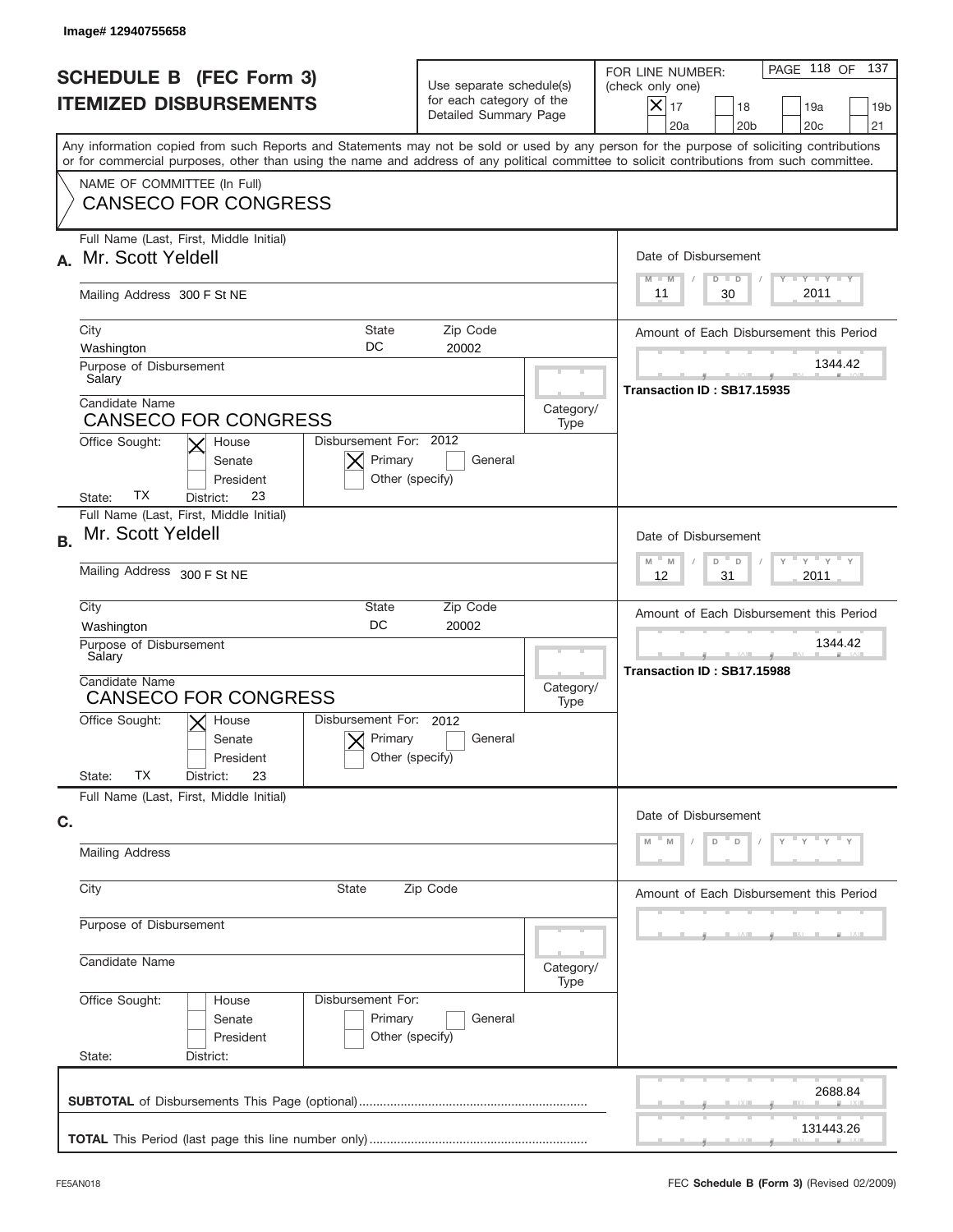| Image# 12940755659                                                                                                                   |                            |                                                                               | 137<br>PAGE 119<br>OF                                                            |
|--------------------------------------------------------------------------------------------------------------------------------------|----------------------------|-------------------------------------------------------------------------------|----------------------------------------------------------------------------------|
| <b>SCHEDULE C</b> (FEC Form 3)<br><b>LOANS</b>                                                                                       |                            | Use separate schedule(s)<br>for each category of the<br>Detailed Summary Page | FOR LINE NUMBER:<br>$ \mathsf{x} $<br>13a<br>(check only one)<br>13 <sub>b</sub> |
| NAME OF COMMITTEE (In Full)<br><b>CANSECO FOR CONGRESS</b>                                                                           |                            |                                                                               | Transaction ID: SC/10.4448                                                       |
| LOAN SOURCE Full Name (Last, First, Middle Initial)<br>Francisco 'Quico' Canseco                                                     |                            | [PERSONAL FUNDS]                                                              | Election:<br>2008<br>Primary<br>$\times$<br>General                              |
| Mailing Address<br>10004 Wurzbach Road #366                                                                                          |                            |                                                                               | Other (specify) $\blacktriangledown$                                             |
| City                                                                                                                                 | ZIP Code<br>State          |                                                                               |                                                                                  |
| San Antonio                                                                                                                          | <b>TX</b><br>78230         |                                                                               |                                                                                  |
| Original Amount of Loan                                                                                                              | Cumulative Payment To Date |                                                                               | Balance Outstanding at Close of This Period                                      |
| 35000.00                                                                                                                             |                            | 0.00                                                                          | 35000.00                                                                         |
| <b>TERMS</b><br>Date Incurred                                                                                                        | Date Due                   | Interest Rate                                                                 | Secured:                                                                         |
| $D_{22}D$<br>$M_{03}$<br>2007                                                                                                        | $\mathsf D$<br>M<br>D      | 5.00<br>2/28/2011                                                             | $\times$<br>$%$ (apr)<br>Yes                                                     |
| List All Endorsers or Guarantors (if any) to Loan Source                                                                             |                            |                                                                               |                                                                                  |
| 1. Full Name (Last, First, Middle Initial)                                                                                           |                            | Name of Employer                                                              |                                                                                  |
| Mailing Address                                                                                                                      |                            | Occupation                                                                    |                                                                                  |
| City                                                                                                                                 | ZIP Code<br><b>State</b>   | Amount<br>Guaranteed<br>Outstanding:                                          |                                                                                  |
| 2. Full Name (Last, First, Middle Initial)                                                                                           |                            | Name of Employer                                                              |                                                                                  |
| Mailing Address                                                                                                                      |                            | Occupation                                                                    |                                                                                  |
| City                                                                                                                                 | ZIP Code<br>State          | Amount<br>Guaranteed<br>Outstanding:                                          |                                                                                  |
| 3. Full Name (Last, First, Middle Initial)                                                                                           |                            | Name of Employer                                                              |                                                                                  |
| Mailing Address                                                                                                                      |                            | Occupation                                                                    |                                                                                  |
| City                                                                                                                                 | ZIP Code<br><b>State</b>   | Amount<br>Guaranteed<br>Outstanding:                                          |                                                                                  |
| 4. Full Name (Last, First, Middle Initial)                                                                                           |                            | Name of Employer                                                              |                                                                                  |
| <b>Mailing Address</b>                                                                                                               |                            | Occupation                                                                    |                                                                                  |
| City                                                                                                                                 | ZIP Code<br>State          | Amount<br>Guaranteed<br>Outstanding:                                          |                                                                                  |
|                                                                                                                                      |                            | $\blacktriangleright$                                                         | 35000.00                                                                         |
| Carry outstanding balance only to LINE 3, Schedule D, for this line. If no Schedule D, carry forward to appropriate line of Summary. |                            | $\blacktriangleright$                                                         |                                                                                  |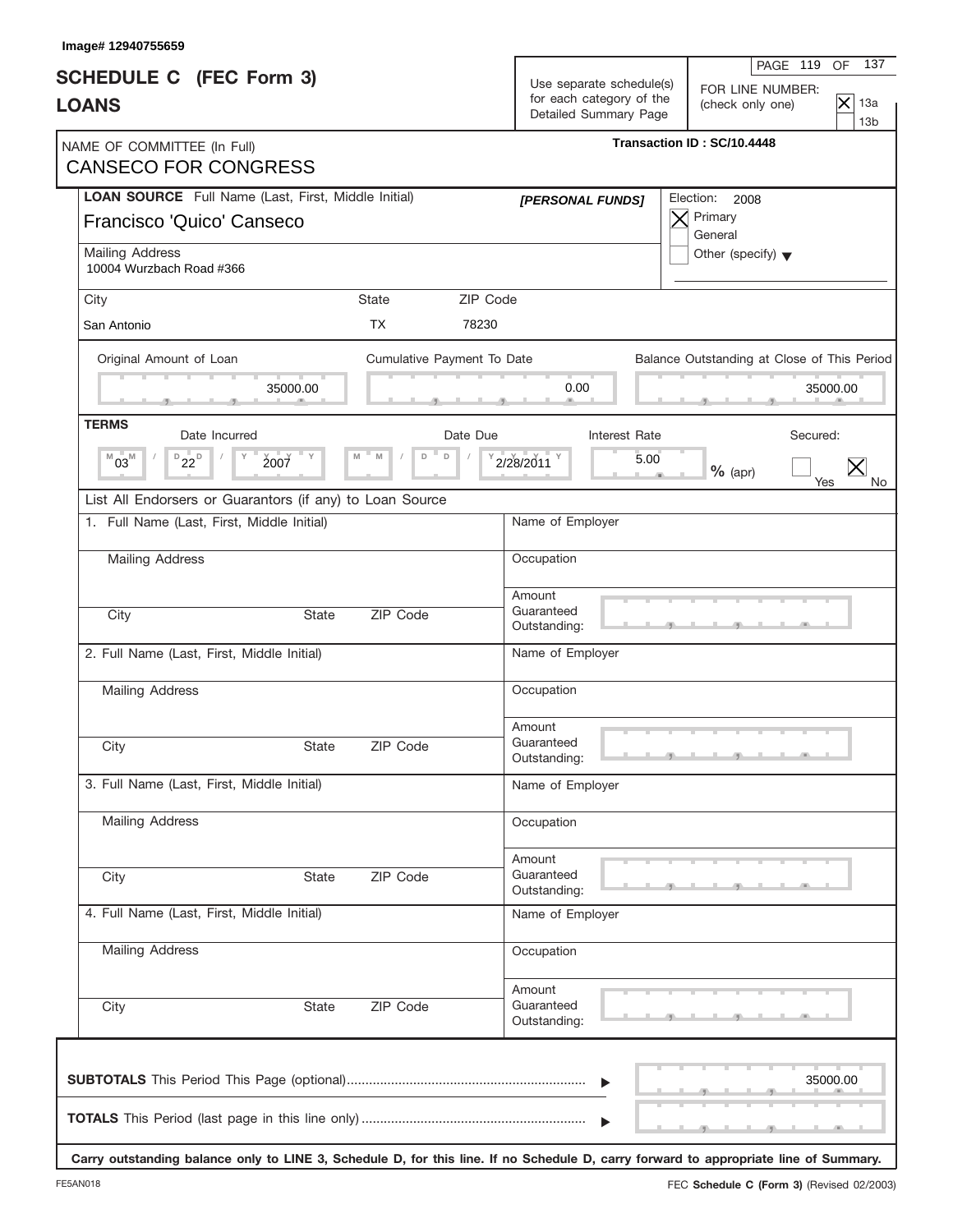| Image# 12940755660                                                               |              |                            |          |                                                                               | 137                                                                                                                                  |
|----------------------------------------------------------------------------------|--------------|----------------------------|----------|-------------------------------------------------------------------------------|--------------------------------------------------------------------------------------------------------------------------------------|
| <b>SCHEDULE C</b> (FEC Form 3)<br><b>LOANS</b>                                   |              |                            |          | Use separate schedule(s)<br>for each category of the<br>Detailed Summary Page | PAGE 120<br>OF<br>FOR LINE NUMBER:<br>$ \mathsf{x} $<br>13a<br>(check only one)<br>13 <sub>b</sub>                                   |
| NAME OF COMMITTEE (In Full)<br><b>CANSECO FOR CONGRESS</b>                       |              |                            |          |                                                                               | Transaction ID: SC/10.4549                                                                                                           |
| LOAN SOURCE Full Name (Last, First, Middle Initial)<br>Francisco 'Quico' Canseco |              |                            |          | [PERSONAL FUNDS]                                                              | Election:<br>2008<br>Primary<br>$\times$<br>General                                                                                  |
| Mailing Address<br>10004 Wurzbach Road #366                                      |              |                            |          |                                                                               | Other (specify) $\blacktriangledown$                                                                                                 |
| City                                                                             |              | State                      | ZIP Code |                                                                               |                                                                                                                                      |
| San Antonio                                                                      |              | <b>TX</b>                  | 78230    |                                                                               |                                                                                                                                      |
| Original Amount of Loan                                                          |              | Cumulative Payment To Date |          |                                                                               | Balance Outstanding at Close of This Period                                                                                          |
|                                                                                  | 25000.00     |                            |          | 0.00                                                                          | 25000.00                                                                                                                             |
| <b>TERMS</b><br>Date Incurred                                                    |              |                            | Date Due | Interest Rate                                                                 | Secured:                                                                                                                             |
| $D_{04}D$<br>$^{M}04^{M}$<br>2007                                                |              | $\mathsf D$<br>M<br>D      |          | 5.00<br>2/28/2011                                                             | $\times$<br>$%$ (apr)<br>Yes                                                                                                         |
| List All Endorsers or Guarantors (if any) to Loan Source                         |              |                            |          |                                                                               |                                                                                                                                      |
| 1. Full Name (Last, First, Middle Initial)                                       |              |                            |          | Name of Employer                                                              |                                                                                                                                      |
| Mailing Address                                                                  |              |                            |          | Occupation                                                                    |                                                                                                                                      |
| City                                                                             | <b>State</b> | ZIP Code                   |          | Amount<br>Guaranteed<br>Outstanding:                                          |                                                                                                                                      |
| 2. Full Name (Last, First, Middle Initial)                                       |              |                            |          | Name of Employer                                                              |                                                                                                                                      |
| Mailing Address                                                                  |              |                            |          | Occupation                                                                    |                                                                                                                                      |
| City                                                                             | State        | ZIP Code                   |          | Amount<br>Guaranteed<br>Outstanding:                                          |                                                                                                                                      |
| 3. Full Name (Last, First, Middle Initial)                                       |              |                            |          | Name of Employer                                                              |                                                                                                                                      |
| Mailing Address                                                                  |              |                            |          | Occupation                                                                    |                                                                                                                                      |
| City                                                                             | <b>State</b> | ZIP Code                   |          | Amount<br>Guaranteed<br>Outstanding:                                          |                                                                                                                                      |
| 4. Full Name (Last, First, Middle Initial)                                       |              |                            |          | Name of Employer                                                              |                                                                                                                                      |
| <b>Mailing Address</b>                                                           |              |                            |          | Occupation                                                                    |                                                                                                                                      |
| City                                                                             | State        | ZIP Code                   |          | Amount<br>Guaranteed<br>Outstanding:                                          |                                                                                                                                      |
|                                                                                  |              |                            |          | $\blacktriangleright$                                                         | 25000.00                                                                                                                             |
|                                                                                  |              |                            |          | $\blacktriangleright$                                                         | Carry outstanding balance only to LINE 3, Schedule D, for this line. If no Schedule D, carry forward to appropriate line of Summary. |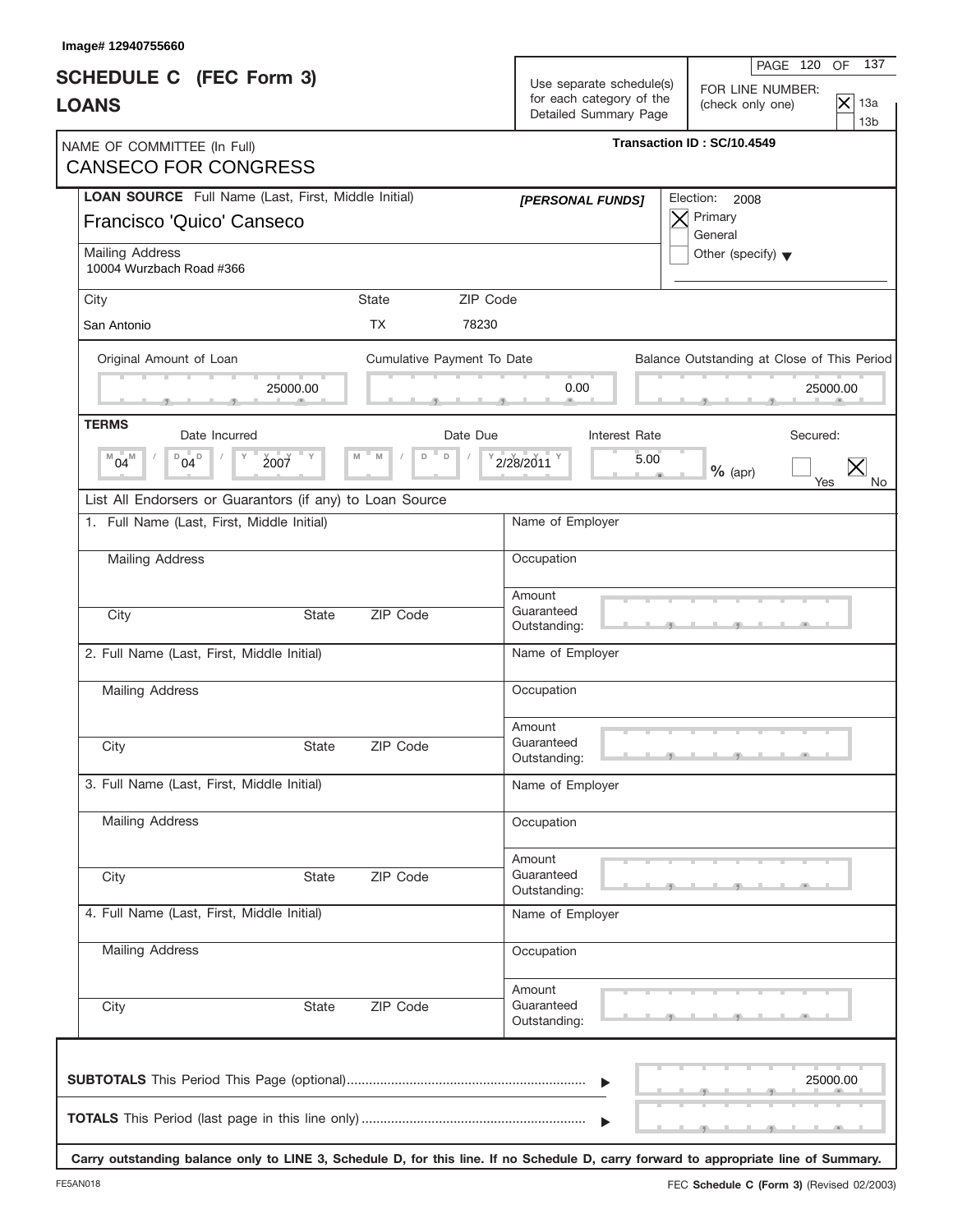| Image# 12940755661                                                               |              |                            |          |                                                                               | 137<br>PAGE 121<br><b>OF</b>                                                                                                         |
|----------------------------------------------------------------------------------|--------------|----------------------------|----------|-------------------------------------------------------------------------------|--------------------------------------------------------------------------------------------------------------------------------------|
| <b>SCHEDULE C</b> (FEC Form 3)<br><b>LOANS</b>                                   |              |                            |          | Use separate schedule(s)<br>for each category of the<br>Detailed Summary Page | FOR LINE NUMBER:<br>$ \mathsf{x} $<br>13a<br>(check only one)<br>13 <sub>b</sub>                                                     |
| NAME OF COMMITTEE (In Full)<br><b>CANSECO FOR CONGRESS</b>                       |              |                            |          |                                                                               | Transaction ID: SC/10.4550                                                                                                           |
| LOAN SOURCE Full Name (Last, First, Middle Initial)<br>Francisco 'Quico' Canseco |              |                            |          | [PERSONAL FUNDS]                                                              | Election:<br>2008<br>Primary<br>$\times$<br>General                                                                                  |
| Mailing Address<br>10004 Wurzbach Road #366                                      |              |                            |          |                                                                               | Other (specify) $\blacktriangledown$                                                                                                 |
| City                                                                             |              | State                      | ZIP Code |                                                                               |                                                                                                                                      |
| San Antonio                                                                      |              | <b>TX</b>                  | 78230    |                                                                               |                                                                                                                                      |
| Original Amount of Loan                                                          |              | Cumulative Payment To Date |          |                                                                               | Balance Outstanding at Close of This Period                                                                                          |
|                                                                                  | 156000.00    |                            |          | 0.00                                                                          | 156000.00                                                                                                                            |
| <b>TERMS</b><br>Date Incurred                                                    |              |                            | Date Due | Interest Rate                                                                 | Secured:                                                                                                                             |
| $\n  D$ <sub>18</sub> $\n  D$<br>$^{M}04^{M}$<br>2007                            |              | $\mathsf D$<br>M<br>D      |          | 5.00<br>2/28/2011                                                             | $\times$<br>$%$ (apr)<br>Yes                                                                                                         |
| List All Endorsers or Guarantors (if any) to Loan Source                         |              |                            |          |                                                                               |                                                                                                                                      |
| 1. Full Name (Last, First, Middle Initial)                                       |              |                            |          | Name of Employer                                                              |                                                                                                                                      |
| Mailing Address                                                                  |              |                            |          | Occupation                                                                    |                                                                                                                                      |
| City                                                                             | <b>State</b> | ZIP Code                   |          | Amount<br>Guaranteed<br>Outstanding:                                          |                                                                                                                                      |
| 2. Full Name (Last, First, Middle Initial)                                       |              |                            |          | Name of Employer                                                              |                                                                                                                                      |
| <b>Mailing Address</b>                                                           |              |                            |          | Occupation                                                                    |                                                                                                                                      |
| City                                                                             | State        | ZIP Code                   |          | Amount<br>Guaranteed<br>Outstanding:                                          |                                                                                                                                      |
| 3. Full Name (Last, First, Middle Initial)                                       |              |                            |          | Name of Employer                                                              |                                                                                                                                      |
| Mailing Address                                                                  |              |                            |          | Occupation                                                                    |                                                                                                                                      |
| City                                                                             | <b>State</b> | ZIP Code                   |          | Amount<br>Guaranteed<br>Outstanding:                                          |                                                                                                                                      |
| 4. Full Name (Last, First, Middle Initial)                                       |              |                            |          | Name of Employer                                                              |                                                                                                                                      |
| <b>Mailing Address</b>                                                           |              |                            |          | Occupation                                                                    |                                                                                                                                      |
| City                                                                             | State        | ZIP Code                   |          | Amount<br>Guaranteed<br>Outstanding:                                          |                                                                                                                                      |
|                                                                                  |              |                            |          | $\blacktriangleright$                                                         | 156000.00                                                                                                                            |
|                                                                                  |              |                            |          | $\blacktriangleright$                                                         | Carry outstanding balance only to LINE 3, Schedule D, for this line. If no Schedule D, carry forward to appropriate line of Summary. |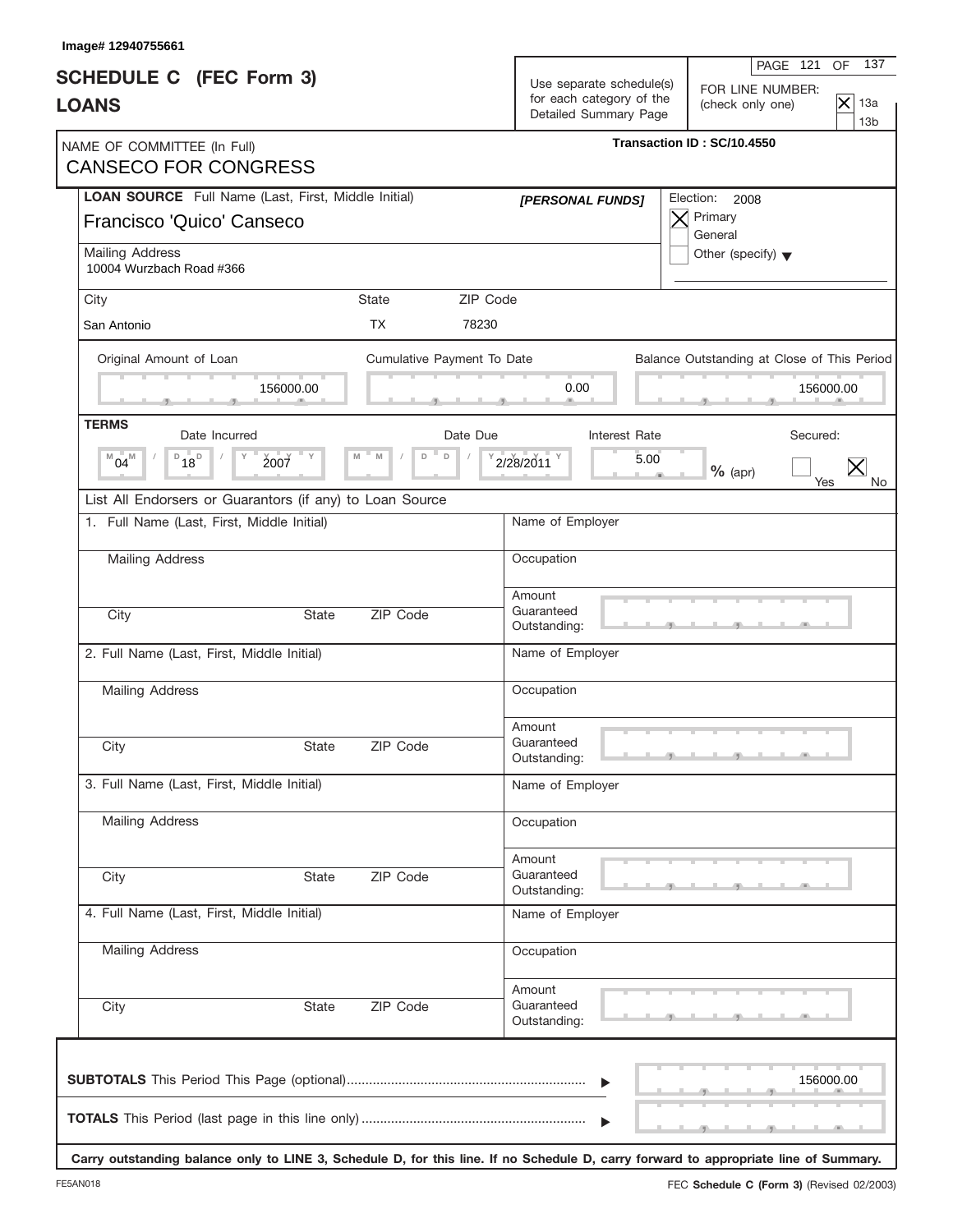| Image# 12940755662                                                               |              |                            |          |                                                                               |                                                                                                                                      |
|----------------------------------------------------------------------------------|--------------|----------------------------|----------|-------------------------------------------------------------------------------|--------------------------------------------------------------------------------------------------------------------------------------|
| <b>SCHEDULE C</b> (FEC Form 3)<br><b>LOANS</b>                                   |              |                            |          | Use separate schedule(s)<br>for each category of the<br>Detailed Summary Page | 137<br>PAGE 122<br>OF.<br>FOR LINE NUMBER:<br>$ \mathsf{x} $<br>13a<br>(check only one)<br>13 <sub>b</sub>                           |
| NAME OF COMMITTEE (In Full)<br><b>CANSECO FOR CONGRESS</b>                       |              |                            |          |                                                                               | Transaction ID: SC/10.4552                                                                                                           |
| LOAN SOURCE Full Name (Last, First, Middle Initial)<br>Francisco 'Quico' Canseco |              |                            |          | [PERSONAL FUNDS]                                                              | Election:<br>2008<br>Primary<br>$\bm{\times}$<br>General                                                                             |
| Mailing Address<br>10004 Wurzbach Road #366                                      |              |                            |          |                                                                               | Other (specify) $\blacktriangledown$                                                                                                 |
| City                                                                             |              | State                      | ZIP Code |                                                                               |                                                                                                                                      |
| San Antonio                                                                      |              | <b>TX</b>                  | 78230    |                                                                               |                                                                                                                                      |
| Original Amount of Loan                                                          |              | Cumulative Payment To Date |          |                                                                               | Balance Outstanding at Close of This Period                                                                                          |
|                                                                                  | 10000.00     |                            |          | 0.00                                                                          | 10000.00                                                                                                                             |
| <b>TERMS</b><br>Date Incurred                                                    |              |                            | Date Due | Interest Rate                                                                 | Secured:                                                                                                                             |
| $D_{04}D$<br>$05^{\rm M}$<br>Υ<br>M                                              | 2007         | $\mathsf D$<br>M<br>D      |          | 2/28/2011<br>5.00                                                             | $\times$<br>$%$ (apr)<br>Yes                                                                                                         |
| List All Endorsers or Guarantors (if any) to Loan Source                         |              |                            |          |                                                                               |                                                                                                                                      |
| 1. Full Name (Last, First, Middle Initial)                                       |              |                            |          | Name of Employer                                                              |                                                                                                                                      |
| Mailing Address                                                                  |              |                            |          | Occupation                                                                    |                                                                                                                                      |
| City                                                                             | <b>State</b> | ZIP Code                   |          | Amount<br>Guaranteed<br>Outstanding:                                          |                                                                                                                                      |
| 2. Full Name (Last, First, Middle Initial)                                       |              |                            |          | Name of Employer                                                              |                                                                                                                                      |
| <b>Mailing Address</b>                                                           |              |                            |          | Occupation                                                                    |                                                                                                                                      |
| City                                                                             | State        | ZIP Code                   |          | Amount<br>Guaranteed<br>Outstanding:                                          |                                                                                                                                      |
| 3. Full Name (Last, First, Middle Initial)                                       |              |                            |          | Name of Employer                                                              |                                                                                                                                      |
| <b>Mailing Address</b>                                                           |              |                            |          | Occupation                                                                    |                                                                                                                                      |
| City                                                                             | <b>State</b> | ZIP Code                   |          | Amount<br>Guaranteed<br>Outstanding:                                          |                                                                                                                                      |
| 4. Full Name (Last, First, Middle Initial)                                       |              |                            |          | Name of Employer                                                              |                                                                                                                                      |
| Mailing Address                                                                  |              |                            |          | Occupation                                                                    |                                                                                                                                      |
| City                                                                             | State        | ZIP Code                   |          | Amount<br>Guaranteed<br>Outstanding:                                          |                                                                                                                                      |
|                                                                                  |              |                            |          | $\blacktriangleright$                                                         | 10000.00                                                                                                                             |
|                                                                                  |              |                            |          |                                                                               | Carry outstanding balance only to LINE 3, Schedule D, for this line. If no Schedule D, carry forward to appropriate line of Summary. |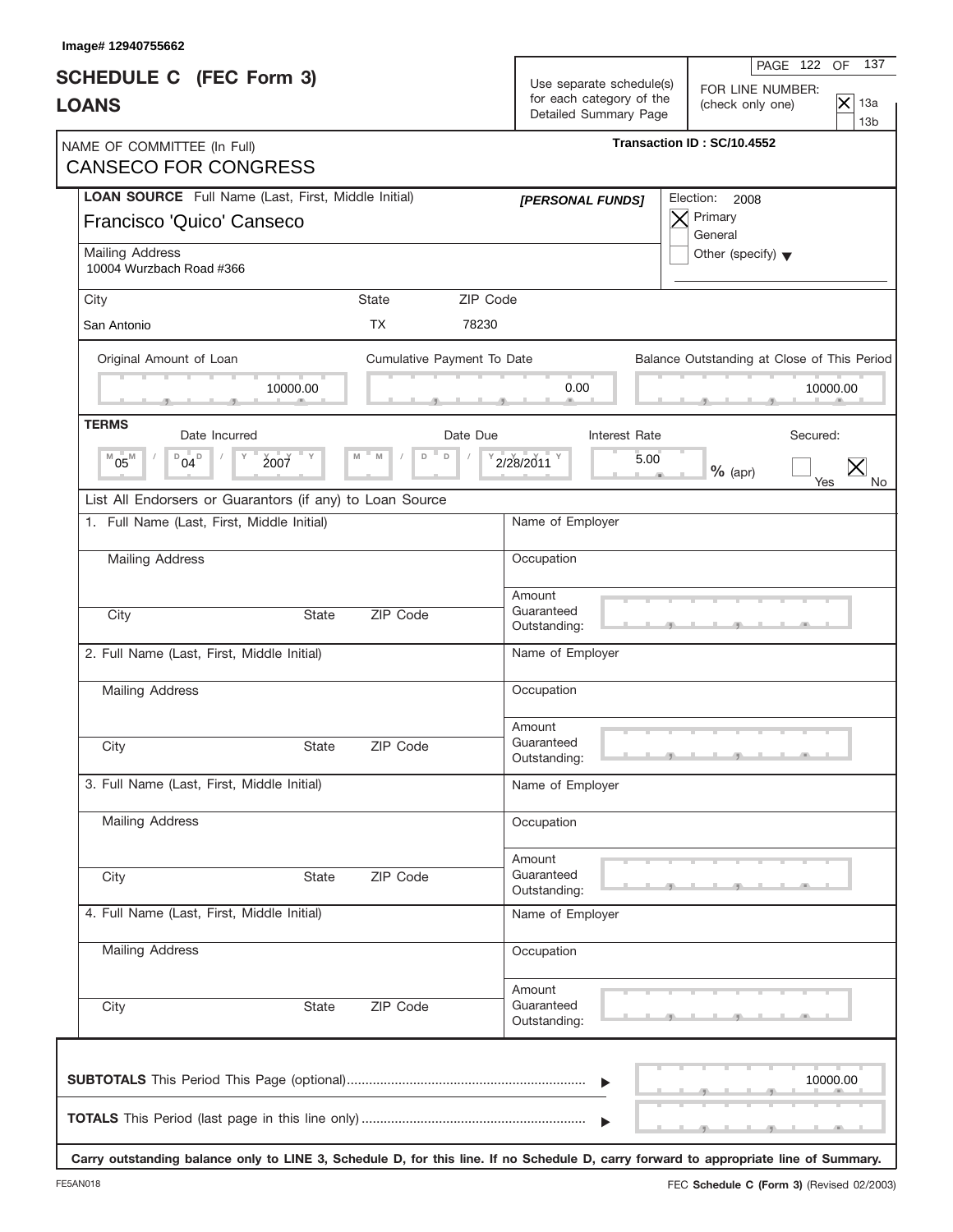| Image# 12940755663                                                               |              |                            |                                                                               |                                                                                                                                      |
|----------------------------------------------------------------------------------|--------------|----------------------------|-------------------------------------------------------------------------------|--------------------------------------------------------------------------------------------------------------------------------------|
| <b>SCHEDULE C</b> (FEC Form 3)<br><b>LOANS</b>                                   |              |                            | Use separate schedule(s)<br>for each category of the<br>Detailed Summary Page | 137<br>PAGE 123<br>OF<br>FOR LINE NUMBER:<br>$ \mathsf{x} $<br>13a<br>(check only one)<br>13 <sub>b</sub>                            |
| NAME OF COMMITTEE (In Full)<br><b>CANSECO FOR CONGRESS</b>                       |              |                            |                                                                               | Transaction ID: SC/10.4553                                                                                                           |
| LOAN SOURCE Full Name (Last, First, Middle Initial)<br>Francisco 'Quico' Canseco |              |                            | [PERSONAL FUNDS]                                                              | Election:<br>2008<br>Primary<br>$\bm{\times}$<br>General                                                                             |
| Mailing Address<br>10004 Wurzbach Road #366                                      |              |                            |                                                                               | Other (specify) $\blacktriangledown$                                                                                                 |
| City                                                                             |              | State                      | ZIP Code                                                                      |                                                                                                                                      |
| San Antonio                                                                      |              | <b>TX</b>                  | 78230                                                                         |                                                                                                                                      |
| Original Amount of Loan                                                          |              | Cumulative Payment To Date |                                                                               | Balance Outstanding at Close of This Period                                                                                          |
|                                                                                  | 5061.00      |                            | 0.00                                                                          | 5061.00                                                                                                                              |
| <b>TERMS</b><br>Date Incurred                                                    |              | Date Due                   | Interest Rate                                                                 | Secured:                                                                                                                             |
| $05^{\rm M}$<br>$^{\text{D}}$ 09 $^{\text{D}}$<br>Υ<br>M                         | 2007         | $\mathsf D$<br>M<br>D      | 2/28/2011                                                                     | 5.00<br>$\times$<br>$%$ (apr)<br>Yes                                                                                                 |
| List All Endorsers or Guarantors (if any) to Loan Source                         |              |                            |                                                                               |                                                                                                                                      |
| 1. Full Name (Last, First, Middle Initial)                                       |              |                            | Name of Employer                                                              |                                                                                                                                      |
| Mailing Address                                                                  |              |                            | Occupation                                                                    |                                                                                                                                      |
| City                                                                             | <b>State</b> | ZIP Code                   | Amount<br>Guaranteed<br>Outstanding:                                          |                                                                                                                                      |
| 2. Full Name (Last, First, Middle Initial)                                       |              |                            | Name of Employer                                                              |                                                                                                                                      |
| <b>Mailing Address</b>                                                           |              |                            | Occupation                                                                    |                                                                                                                                      |
| City                                                                             | State        | ZIP Code                   | Amount<br>Guaranteed<br>Outstanding:                                          |                                                                                                                                      |
| 3. Full Name (Last, First, Middle Initial)                                       |              |                            | Name of Employer                                                              |                                                                                                                                      |
| <b>Mailing Address</b>                                                           |              |                            | Occupation                                                                    |                                                                                                                                      |
| City                                                                             | <b>State</b> | ZIP Code                   | Amount<br>Guaranteed<br>Outstanding:                                          |                                                                                                                                      |
| 4. Full Name (Last, First, Middle Initial)                                       |              |                            | Name of Employer                                                              |                                                                                                                                      |
| Mailing Address                                                                  |              |                            | Occupation                                                                    |                                                                                                                                      |
| City                                                                             | State        | ZIP Code                   | Amount<br>Guaranteed<br>Outstanding:                                          |                                                                                                                                      |
|                                                                                  |              |                            | $\blacktriangleright$                                                         | 5061.00                                                                                                                              |
|                                                                                  |              |                            |                                                                               | Carry outstanding balance only to LINE 3, Schedule D, for this line. If no Schedule D, carry forward to appropriate line of Summary. |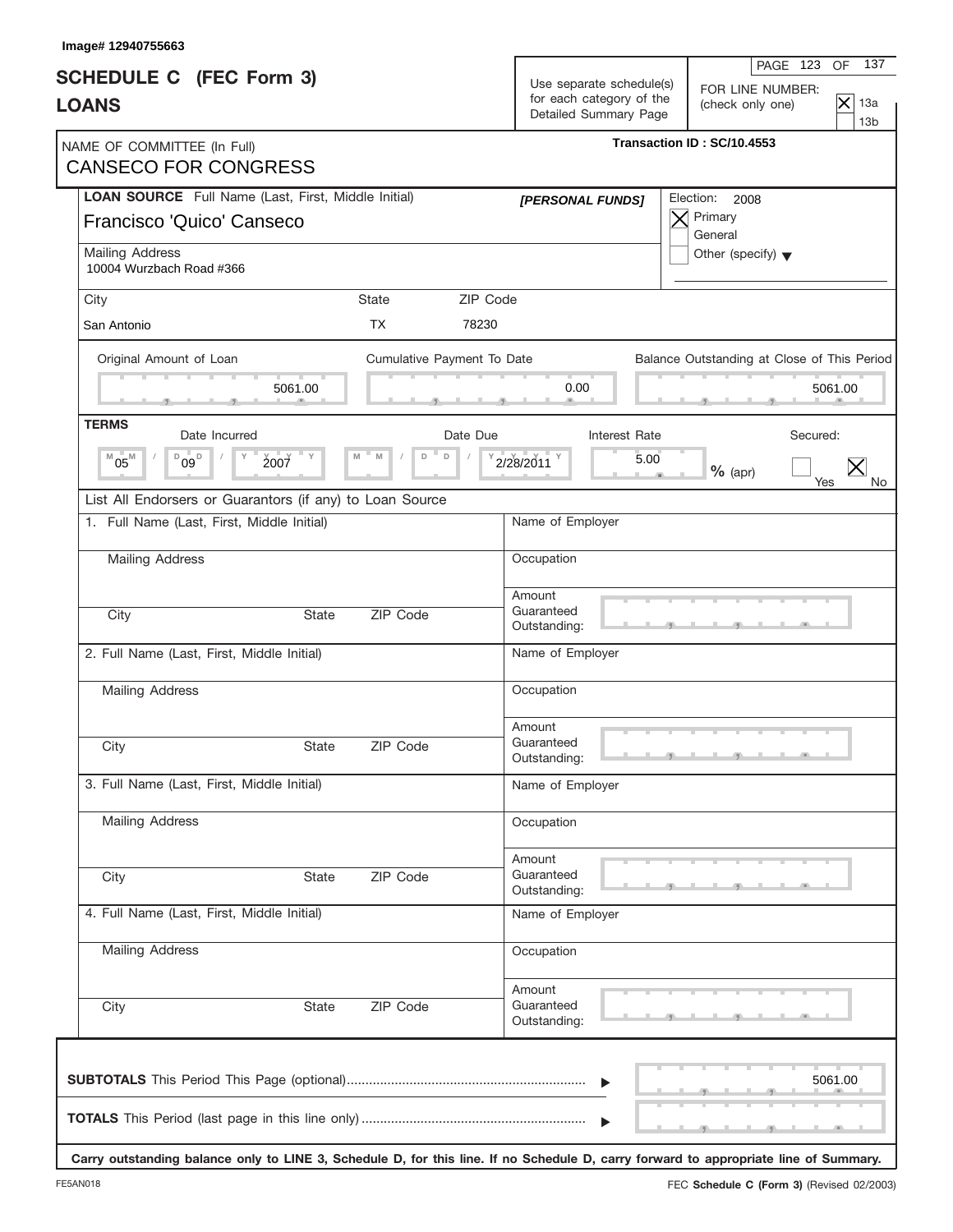| 137<br>PAGE 124 OF<br>Use separate schedule(s)<br>FOR LINE NUMBER:<br>$\mathsf{\times}$<br>13a<br>(check only one)<br>13 <sub>b</sub> |
|---------------------------------------------------------------------------------------------------------------------------------------|
| Transaction ID: SC/10.4559                                                                                                            |
| Election:<br>2008<br>Primary<br>X<br>General                                                                                          |
| Other (specify) $\blacktriangledown$                                                                                                  |
|                                                                                                                                       |
|                                                                                                                                       |
| Balance Outstanding at Close of This Period                                                                                           |
| 12600.00                                                                                                                              |
| Secured:                                                                                                                              |
| $%$ (apr)<br>Yes<br>No.                                                                                                               |
|                                                                                                                                       |
|                                                                                                                                       |
|                                                                                                                                       |
|                                                                                                                                       |
|                                                                                                                                       |
|                                                                                                                                       |
|                                                                                                                                       |
|                                                                                                                                       |
|                                                                                                                                       |
|                                                                                                                                       |
|                                                                                                                                       |
|                                                                                                                                       |
|                                                                                                                                       |
| 12600.00                                                                                                                              |
| Carry outstanding balance only to LINE 3, Schedule D, for this line. If no Schedule D, carry forward to appropriate line of Summary.  |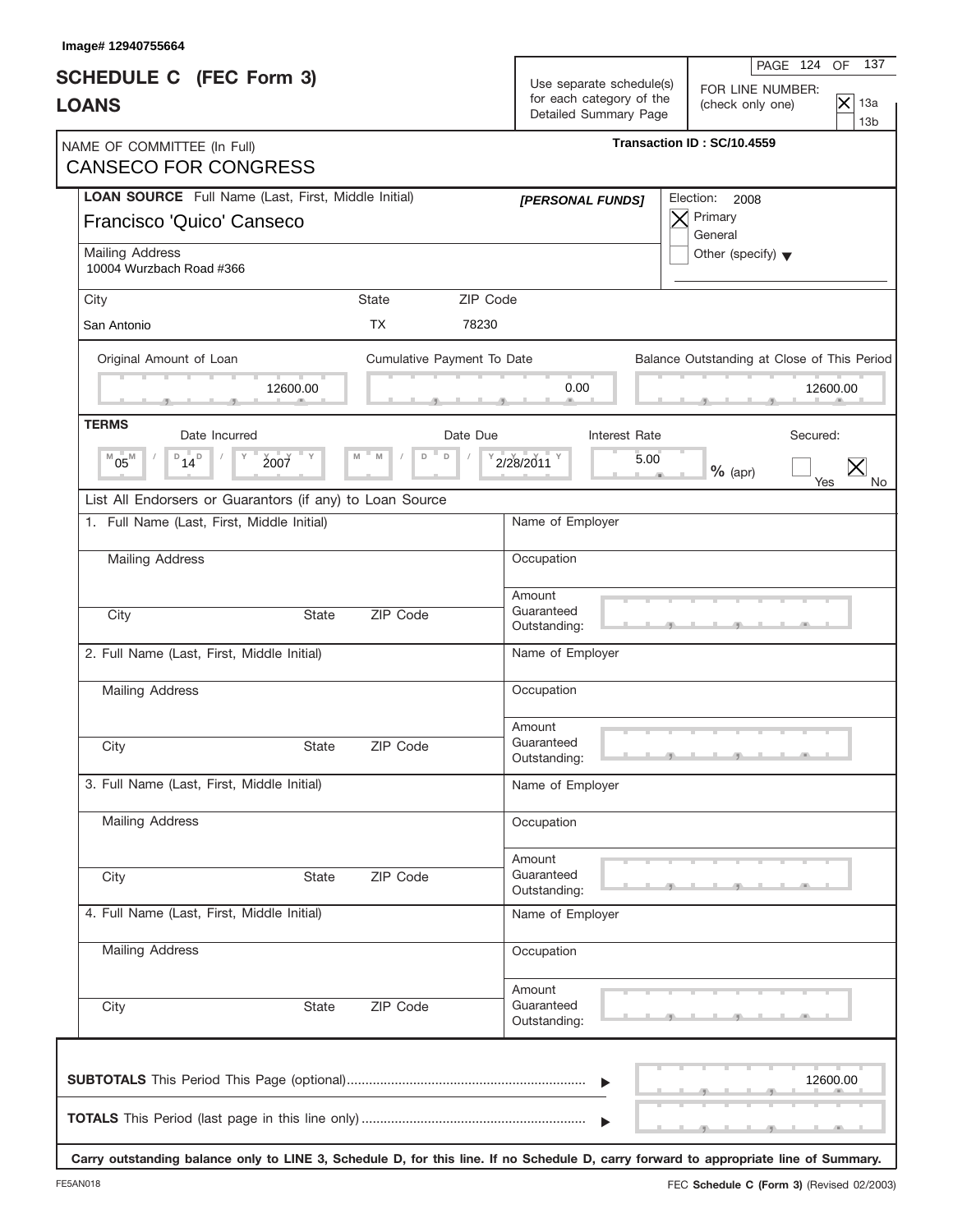| Image# 12940755665                                                                                                                   |                            |                                                                               |                                                                                                            |
|--------------------------------------------------------------------------------------------------------------------------------------|----------------------------|-------------------------------------------------------------------------------|------------------------------------------------------------------------------------------------------------|
| <b>SCHEDULE C</b> (FEC Form 3)<br><b>LOANS</b>                                                                                       |                            | Use separate schedule(s)<br>for each category of the<br>Detailed Summary Page | 137<br>PAGE 125<br>OF.<br>FOR LINE NUMBER:<br>$ \mathsf{x} $<br>13a<br>(check only one)<br>13 <sub>b</sub> |
| NAME OF COMMITTEE (In Full)<br><b>CANSECO FOR CONGRESS</b>                                                                           |                            |                                                                               | Transaction ID: SC/10.4560                                                                                 |
| LOAN SOURCE Full Name (Last, First, Middle Initial)<br>Francisco 'Quico' Canseco                                                     |                            | [PERSONAL FUNDS]                                                              | Election:<br>2008<br>Primary<br>$\bm{\times}$<br>General                                                   |
| Mailing Address<br>10004 Wurzbach Road #366                                                                                          |                            |                                                                               | Other (specify) $\blacktriangledown$                                                                       |
| City                                                                                                                                 | ZIP Code<br>State          |                                                                               |                                                                                                            |
| San Antonio                                                                                                                          | <b>TX</b><br>78230         |                                                                               |                                                                                                            |
| Original Amount of Loan                                                                                                              | Cumulative Payment To Date |                                                                               | Balance Outstanding at Close of This Period                                                                |
| 11992.00                                                                                                                             |                            | 0.00                                                                          | 11992.00                                                                                                   |
| <b>TERMS</b><br>Date Incurred                                                                                                        | Date Due                   | Interest Rate                                                                 | Secured:                                                                                                   |
| $D_{07}D_{07}$<br>$06^{\rm M}$<br>Υ<br>2007<br>M                                                                                     | $\mathsf D$<br>M<br>D      | 2/28/2011<br>5.00                                                             | $\times$<br>$%$ (apr)<br>Yes                                                                               |
| List All Endorsers or Guarantors (if any) to Loan Source                                                                             |                            |                                                                               |                                                                                                            |
| 1. Full Name (Last, First, Middle Initial)                                                                                           |                            | Name of Employer                                                              |                                                                                                            |
| <b>Mailing Address</b>                                                                                                               |                            | Occupation                                                                    |                                                                                                            |
| City                                                                                                                                 | ZIP Code<br><b>State</b>   | Amount<br>Guaranteed<br>Outstanding:                                          |                                                                                                            |
| 2. Full Name (Last, First, Middle Initial)                                                                                           |                            | Name of Employer                                                              |                                                                                                            |
| <b>Mailing Address</b>                                                                                                               |                            | Occupation                                                                    |                                                                                                            |
| City                                                                                                                                 | ZIP Code<br>State          | Amount<br>Guaranteed<br>Outstanding:                                          |                                                                                                            |
| 3. Full Name (Last, First, Middle Initial)                                                                                           |                            | Name of Employer                                                              |                                                                                                            |
| <b>Mailing Address</b>                                                                                                               |                            | Occupation                                                                    |                                                                                                            |
| City                                                                                                                                 | ZIP Code<br><b>State</b>   | Amount<br>Guaranteed<br>Outstanding:                                          |                                                                                                            |
| 4. Full Name (Last, First, Middle Initial)                                                                                           |                            | Name of Employer                                                              |                                                                                                            |
| Mailing Address                                                                                                                      |                            | Occupation                                                                    |                                                                                                            |
| City                                                                                                                                 | ZIP Code<br>State          | Amount<br>Guaranteed<br>Outstanding:                                          |                                                                                                            |
|                                                                                                                                      |                            | $\blacktriangleright$                                                         | 11992.00                                                                                                   |
| Carry outstanding balance only to LINE 3, Schedule D, for this line. If no Schedule D, carry forward to appropriate line of Summary. |                            |                                                                               |                                                                                                            |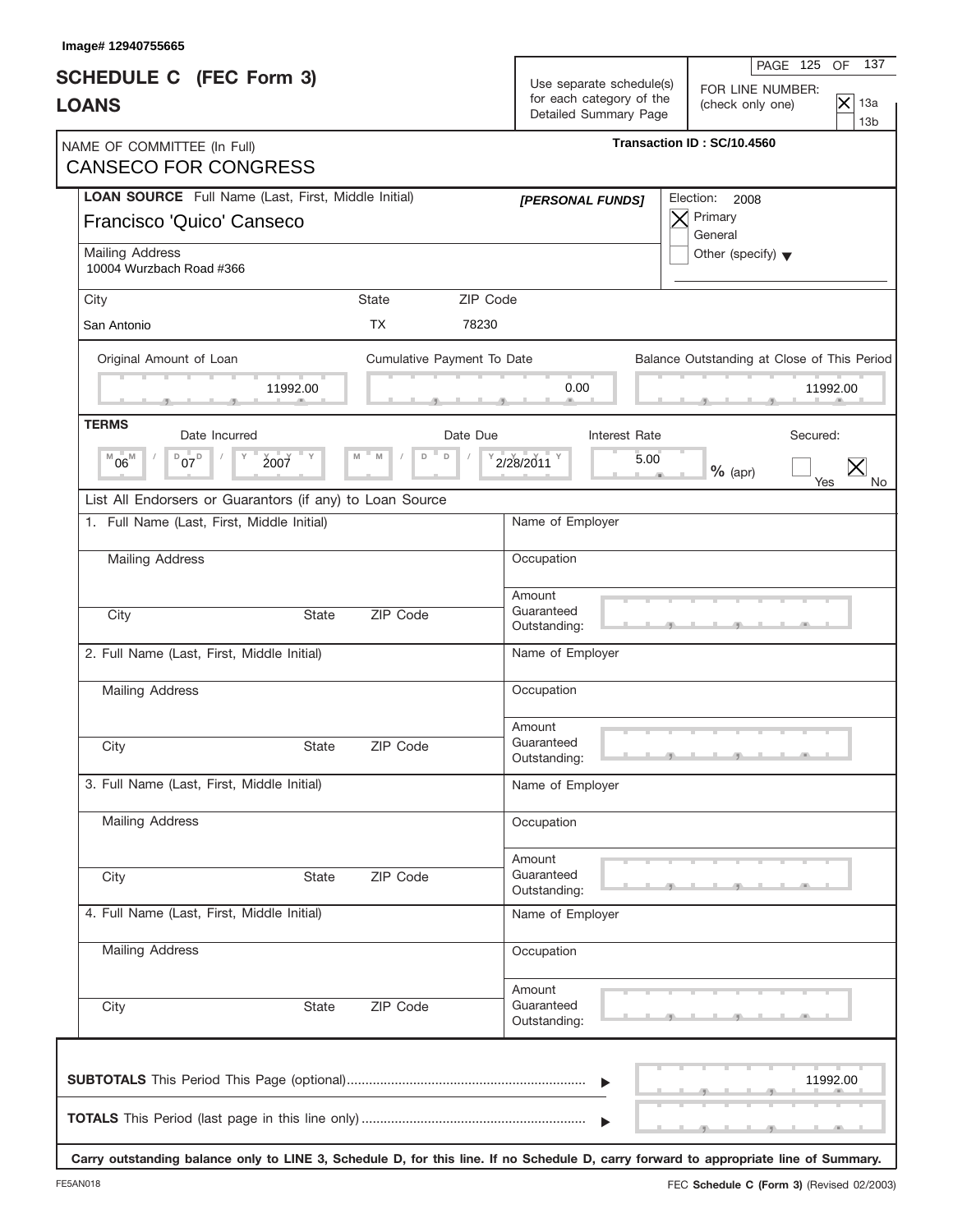| 137<br>PAGE 126<br>OF<br>Use separate schedule(s)<br>FOR LINE NUMBER:<br>for each category of the<br>$\mathsf{\times}$<br>13a<br>(check only one)<br>Detailed Summary Page<br>13 <sub>b</sub><br>Transaction ID: SC/10.4564<br>Election: 2008<br>[PERSONAL FUNDS]<br>Primary<br>General<br>Other (specify) $\blacktriangledown$<br>Cumulative Payment To Date<br>Balance Outstanding at Close of This Period<br>0.00<br>2540.00<br>Interest Rate<br>Secured:<br>2/28/2011<br>5.00<br>$%$ (apr) |
|------------------------------------------------------------------------------------------------------------------------------------------------------------------------------------------------------------------------------------------------------------------------------------------------------------------------------------------------------------------------------------------------------------------------------------------------------------------------------------------------|
|                                                                                                                                                                                                                                                                                                                                                                                                                                                                                                |
|                                                                                                                                                                                                                                                                                                                                                                                                                                                                                                |
|                                                                                                                                                                                                                                                                                                                                                                                                                                                                                                |
|                                                                                                                                                                                                                                                                                                                                                                                                                                                                                                |
|                                                                                                                                                                                                                                                                                                                                                                                                                                                                                                |
|                                                                                                                                                                                                                                                                                                                                                                                                                                                                                                |
|                                                                                                                                                                                                                                                                                                                                                                                                                                                                                                |
|                                                                                                                                                                                                                                                                                                                                                                                                                                                                                                |
|                                                                                                                                                                                                                                                                                                                                                                                                                                                                                                |
|                                                                                                                                                                                                                                                                                                                                                                                                                                                                                                |
|                                                                                                                                                                                                                                                                                                                                                                                                                                                                                                |
| Yes<br>No.                                                                                                                                                                                                                                                                                                                                                                                                                                                                                     |
|                                                                                                                                                                                                                                                                                                                                                                                                                                                                                                |
| Name of Employer                                                                                                                                                                                                                                                                                                                                                                                                                                                                               |
| Occupation                                                                                                                                                                                                                                                                                                                                                                                                                                                                                     |
| Amount                                                                                                                                                                                                                                                                                                                                                                                                                                                                                         |
| Guaranteed<br>Outstanding:                                                                                                                                                                                                                                                                                                                                                                                                                                                                     |
| Name of Employer                                                                                                                                                                                                                                                                                                                                                                                                                                                                               |
| Occupation                                                                                                                                                                                                                                                                                                                                                                                                                                                                                     |
| Amount                                                                                                                                                                                                                                                                                                                                                                                                                                                                                         |
| Guaranteed<br>Outstanding:                                                                                                                                                                                                                                                                                                                                                                                                                                                                     |
| Name of Employer                                                                                                                                                                                                                                                                                                                                                                                                                                                                               |
| Occupation                                                                                                                                                                                                                                                                                                                                                                                                                                                                                     |
| Amount                                                                                                                                                                                                                                                                                                                                                                                                                                                                                         |
| Guaranteed<br>Outstanding:                                                                                                                                                                                                                                                                                                                                                                                                                                                                     |
| Name of Employer                                                                                                                                                                                                                                                                                                                                                                                                                                                                               |
| Occupation                                                                                                                                                                                                                                                                                                                                                                                                                                                                                     |
| Amount<br>Guaranteed<br>Outstanding:                                                                                                                                                                                                                                                                                                                                                                                                                                                           |
|                                                                                                                                                                                                                                                                                                                                                                                                                                                                                                |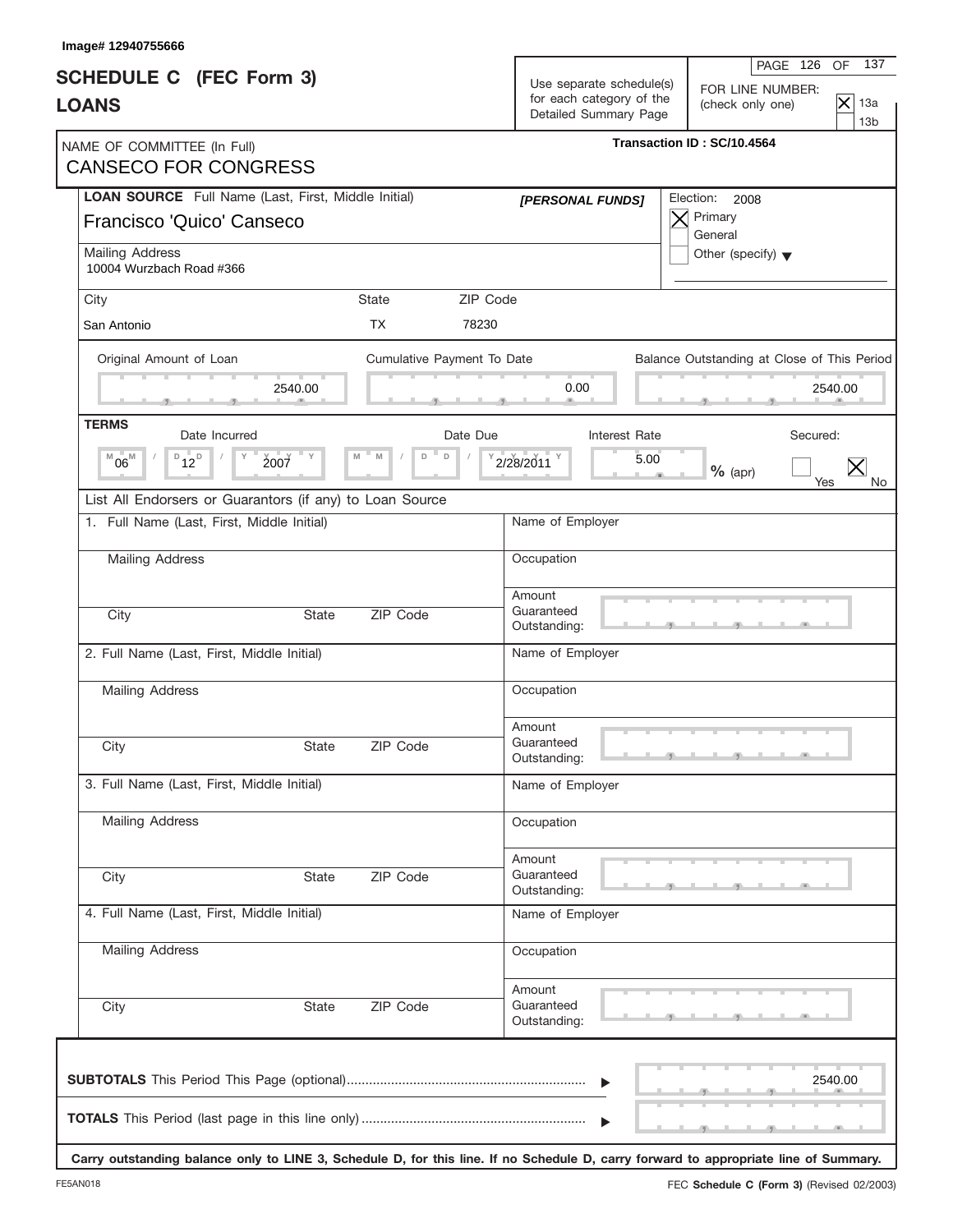| Image# 12940755667                                                               |              |                            |          |                                                                               | 137<br>PAGE 127<br>OF.                                                                                                               |
|----------------------------------------------------------------------------------|--------------|----------------------------|----------|-------------------------------------------------------------------------------|--------------------------------------------------------------------------------------------------------------------------------------|
| <b>SCHEDULE C</b> (FEC Form 3)<br><b>LOANS</b>                                   |              |                            |          | Use separate schedule(s)<br>for each category of the<br>Detailed Summary Page | FOR LINE NUMBER:<br>$ \mathsf{x} $<br>13a<br>(check only one)<br>13 <sub>b</sub>                                                     |
| NAME OF COMMITTEE (In Full)<br><b>CANSECO FOR CONGRESS</b>                       |              |                            |          |                                                                               | Transaction ID: SC/10.4562                                                                                                           |
| LOAN SOURCE Full Name (Last, First, Middle Initial)<br>Francisco 'Quico' Canseco |              |                            |          | [PERSONAL FUNDS]                                                              | Election:<br>2008<br>Primary<br>$\times$<br>General                                                                                  |
| Mailing Address<br>10004 Wurzbach Road #366                                      |              |                            |          |                                                                               | Other (specify) $\blacktriangledown$                                                                                                 |
| City                                                                             |              | <b>State</b>               | ZIP Code |                                                                               |                                                                                                                                      |
| San Antonio                                                                      |              | <b>TX</b>                  | 78230    |                                                                               |                                                                                                                                      |
| Original Amount of Loan                                                          |              | Cumulative Payment To Date |          |                                                                               | Balance Outstanding at Close of This Period                                                                                          |
|                                                                                  | 1500.00      |                            |          | 0.00                                                                          | 1500.00                                                                                                                              |
| <b>TERMS</b><br>Date Incurred                                                    |              |                            | Date Due | Interest Rate                                                                 | Secured:                                                                                                                             |
| $D_{27}D$<br>$^{M}06^{M}$<br>2007                                                |              | $\mathsf D$<br>M<br>D      |          | 5.00<br>2/28/2011                                                             | $\times$<br>$%$ (apr)<br>Yes                                                                                                         |
| List All Endorsers or Guarantors (if any) to Loan Source                         |              |                            |          |                                                                               |                                                                                                                                      |
| 1. Full Name (Last, First, Middle Initial)                                       |              |                            |          | Name of Employer                                                              |                                                                                                                                      |
| <b>Mailing Address</b>                                                           |              |                            |          | Occupation                                                                    |                                                                                                                                      |
| City                                                                             | <b>State</b> | ZIP Code                   |          | Amount<br>Guaranteed<br>Outstanding:                                          |                                                                                                                                      |
| 2. Full Name (Last, First, Middle Initial)                                       |              |                            |          | Name of Employer                                                              |                                                                                                                                      |
| <b>Mailing Address</b>                                                           |              |                            |          | Occupation                                                                    |                                                                                                                                      |
| City                                                                             | State        | ZIP Code                   |          | Amount<br>Guaranteed<br>Outstanding:                                          |                                                                                                                                      |
| 3. Full Name (Last, First, Middle Initial)                                       |              |                            |          | Name of Employer                                                              |                                                                                                                                      |
| Mailing Address                                                                  |              |                            |          | Occupation                                                                    |                                                                                                                                      |
| City                                                                             | <b>State</b> | ZIP Code                   |          | Amount<br>Guaranteed<br>Outstanding:                                          |                                                                                                                                      |
| 4. Full Name (Last, First, Middle Initial)                                       |              |                            |          | Name of Employer                                                              |                                                                                                                                      |
| <b>Mailing Address</b>                                                           |              |                            |          | Occupation                                                                    |                                                                                                                                      |
| City                                                                             | State        | ZIP Code                   |          | Amount<br>Guaranteed<br>Outstanding:                                          |                                                                                                                                      |
|                                                                                  |              |                            |          | $\blacktriangleright$                                                         | 1500.00                                                                                                                              |
|                                                                                  |              |                            |          | $\blacktriangleright$                                                         | Carry outstanding balance only to LINE 3, Schedule D, for this line. If no Schedule D, carry forward to appropriate line of Summary. |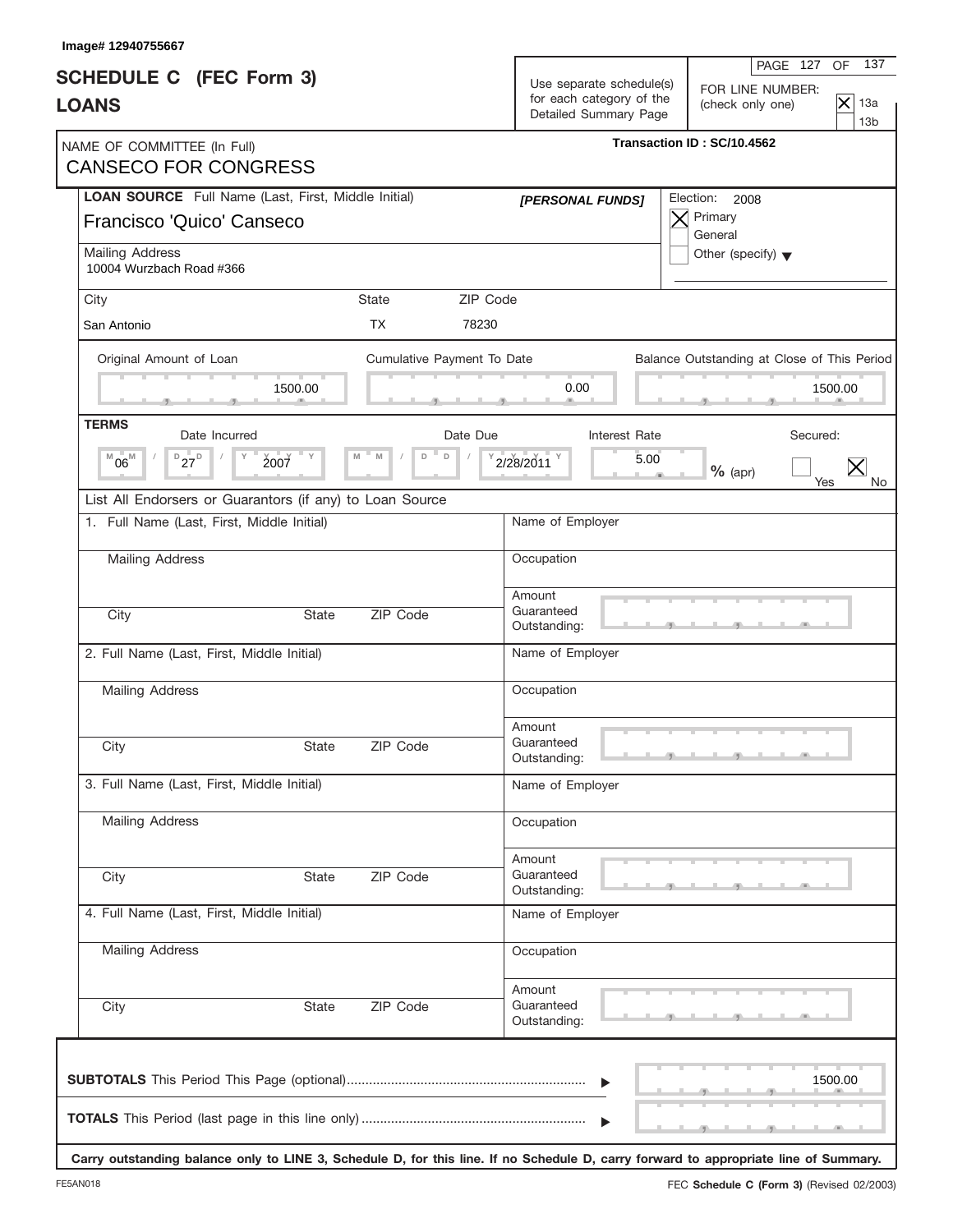| Image# 12940755668                                                                                                                   |                            |                                                                               |                                                                                                                  |
|--------------------------------------------------------------------------------------------------------------------------------------|----------------------------|-------------------------------------------------------------------------------|------------------------------------------------------------------------------------------------------------------|
| <b>SCHEDULE C</b> (FEC Form 3)<br><b>LOANS</b>                                                                                       |                            | Use separate schedule(s)<br>for each category of the<br>Detailed Summary Page | 137<br>PAGE 128<br><b>OF</b><br>FOR LINE NUMBER:<br>$ \mathsf{x} $<br>13a<br>(check only one)<br>13 <sub>b</sub> |
| NAME OF COMMITTEE (In Full)<br><b>CANSECO FOR CONGRESS</b>                                                                           |                            |                                                                               | Transaction ID: SC/10.4476                                                                                       |
| LOAN SOURCE Full Name (Last, First, Middle Initial)<br>Francisco 'Quico' Canseco                                                     |                            | [PERSONAL FUNDS]                                                              | Election:<br>2008<br>Primary<br>$\bm{\times}$<br>General                                                         |
| Mailing Address<br>10004 Wurzbach Road #366                                                                                          |                            |                                                                               | Other (specify) $\blacktriangledown$                                                                             |
| City                                                                                                                                 | ZIP Code<br>State          |                                                                               |                                                                                                                  |
| San Antonio                                                                                                                          | <b>TX</b><br>78230         |                                                                               |                                                                                                                  |
| Original Amount of Loan                                                                                                              | Cumulative Payment To Date |                                                                               | Balance Outstanding at Close of This Period                                                                      |
| 300000.00                                                                                                                            |                            | 0.00                                                                          | 300000.00                                                                                                        |
| <b>TERMS</b><br>Date Incurred                                                                                                        | Date Due                   | Interest Rate                                                                 | Secured:                                                                                                         |
| $D_{28}$<br>$06^{\rm M}$<br>Υ<br>2007<br>M                                                                                           | $\mathsf D$<br>M<br>D      | 2/28/2011<br>5.00                                                             | $\times$<br>$%$ (apr)<br>Yes                                                                                     |
| List All Endorsers or Guarantors (if any) to Loan Source                                                                             |                            |                                                                               |                                                                                                                  |
| 1. Full Name (Last, First, Middle Initial)                                                                                           |                            | Name of Employer                                                              |                                                                                                                  |
| <b>Mailing Address</b>                                                                                                               |                            | Occupation                                                                    |                                                                                                                  |
| City                                                                                                                                 | ZIP Code<br><b>State</b>   | Amount<br>Guaranteed<br>Outstanding:                                          |                                                                                                                  |
| 2. Full Name (Last, First, Middle Initial)                                                                                           |                            | Name of Employer                                                              |                                                                                                                  |
| <b>Mailing Address</b>                                                                                                               |                            | Occupation                                                                    |                                                                                                                  |
| City                                                                                                                                 | ZIP Code<br>State          | Amount<br>Guaranteed<br>Outstanding:                                          |                                                                                                                  |
| 3. Full Name (Last, First, Middle Initial)                                                                                           |                            | Name of Employer                                                              |                                                                                                                  |
| <b>Mailing Address</b>                                                                                                               |                            | Occupation                                                                    |                                                                                                                  |
| City                                                                                                                                 | ZIP Code<br><b>State</b>   | Amount<br>Guaranteed<br>Outstanding:                                          |                                                                                                                  |
| 4. Full Name (Last, First, Middle Initial)                                                                                           |                            | Name of Employer                                                              |                                                                                                                  |
| Mailing Address                                                                                                                      |                            | Occupation                                                                    |                                                                                                                  |
| City                                                                                                                                 | ZIP Code<br>State          | Amount<br>Guaranteed<br>Outstanding:                                          |                                                                                                                  |
|                                                                                                                                      |                            | $\blacktriangleright$                                                         | 300000.00                                                                                                        |
| Carry outstanding balance only to LINE 3, Schedule D, for this line. If no Schedule D, carry forward to appropriate line of Summary. |                            |                                                                               |                                                                                                                  |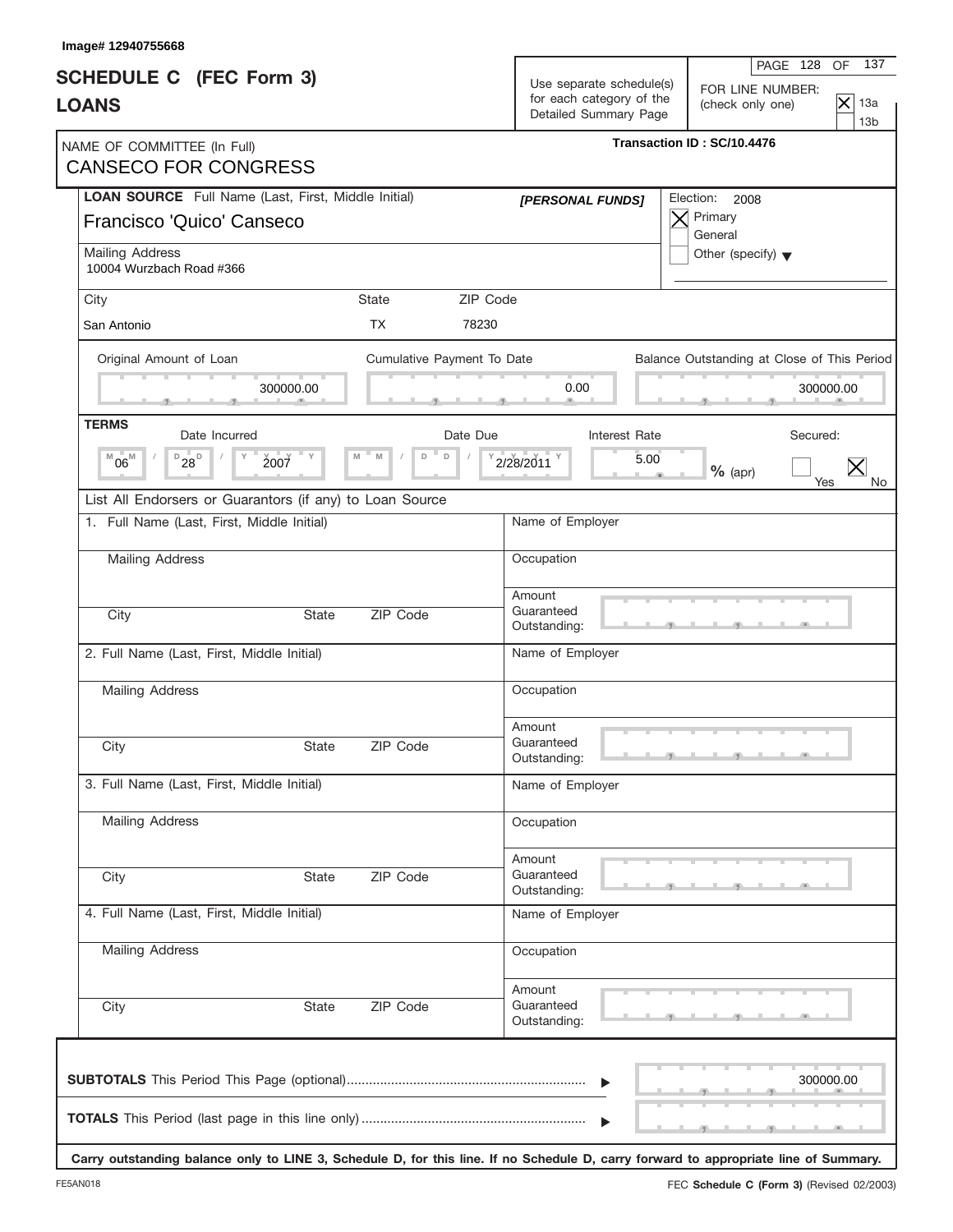| Image# 12940755669                                                      |              |                            |          |                                                      |                                                                                                                                      |
|-------------------------------------------------------------------------|--------------|----------------------------|----------|------------------------------------------------------|--------------------------------------------------------------------------------------------------------------------------------------|
| <b>SCHEDULE C</b> (FEC Form 3)<br><b>LOANS</b>                          |              |                            |          | Use separate schedule(s)<br>for each category of the | 137<br>PAGE 129<br>OF<br>FOR LINE NUMBER:<br>$\mathsf{\times}$<br>13a<br>(check only one)                                            |
|                                                                         |              |                            |          | Detailed Summary Page                                | 13 <sub>b</sub>                                                                                                                      |
| NAME OF COMMITTEE (In Full)<br><b>CANSECO FOR CONGRESS</b>              |              |                            |          |                                                      | Transaction ID: SC/10.4561                                                                                                           |
| LOAN SOURCE Full Name (Last, First, Middle Initial)                     |              |                            |          | [PERSONAL FUNDS]                                     | Election: 2008                                                                                                                       |
| Francisco 'Quico' Canseco                                               |              |                            |          |                                                      | Primary<br>General                                                                                                                   |
| Mailing Address<br>10004 Wurzbach Road #366                             |              |                            |          |                                                      | Other (specify) $\blacktriangledown$                                                                                                 |
| City                                                                    |              | <b>State</b>               | ZIP Code |                                                      |                                                                                                                                      |
| San Antonio                                                             |              | <b>TX</b>                  | 78230    |                                                      |                                                                                                                                      |
| Original Amount of Loan                                                 |              | Cumulative Payment To Date |          |                                                      | Balance Outstanding at Close of This Period                                                                                          |
| m                                                                       | 11112.00     |                            |          | 0.00                                                 | 11112.00                                                                                                                             |
| <b>TERMS</b><br>Date Incurred                                           |              |                            | Date Due | <b>Interest Rate</b>                                 | Secured:                                                                                                                             |
| $\mathbb{L}$ , D<br>$06^{\rm M}$<br>$\overline{1}$ 30 <sup>-</sup><br>M | 2007         | M<br>M<br>D<br>$\Box$      |          | 2/28/2011<br>5.00                                    | $%$ (apr)<br>Yes<br>No.                                                                                                              |
| List All Endorsers or Guarantors (if any) to Loan Source                |              |                            |          |                                                      |                                                                                                                                      |
| 1. Full Name (Last, First, Middle Initial)                              |              |                            |          | Name of Employer                                     |                                                                                                                                      |
| Mailing Address                                                         |              |                            |          | Occupation                                           |                                                                                                                                      |
|                                                                         |              |                            |          | Amount                                               |                                                                                                                                      |
| City                                                                    | <b>State</b> | ZIP Code                   |          | Guaranteed<br>Outstanding:                           |                                                                                                                                      |
| 2. Full Name (Last, First, Middle Initial)                              |              |                            |          | Name of Employer                                     |                                                                                                                                      |
| <b>Mailing Address</b>                                                  |              |                            |          | Occupation                                           |                                                                                                                                      |
|                                                                         |              |                            |          | Amount                                               |                                                                                                                                      |
| City                                                                    | State        | ZIP Code                   |          | Guaranteed<br>Outstanding:                           |                                                                                                                                      |
| 3. Full Name (Last, First, Middle Initial)                              |              |                            |          | Name of Employer                                     |                                                                                                                                      |
| <b>Mailing Address</b>                                                  |              |                            |          | Occupation                                           |                                                                                                                                      |
|                                                                         |              |                            |          | Amount                                               |                                                                                                                                      |
| City                                                                    | <b>State</b> | ZIP Code                   |          | Guaranteed<br>Outstanding:                           |                                                                                                                                      |
| 4. Full Name (Last, First, Middle Initial)                              |              |                            |          | Name of Employer                                     |                                                                                                                                      |
| Mailing Address                                                         |              |                            |          | Occupation                                           |                                                                                                                                      |
|                                                                         |              |                            |          | Amount                                               |                                                                                                                                      |
| City                                                                    | State        | ZIP Code                   |          | Guaranteed<br>Outstanding:                           |                                                                                                                                      |
|                                                                         |              |                            |          |                                                      | 11112.00                                                                                                                             |
|                                                                         |              |                            |          |                                                      |                                                                                                                                      |
|                                                                         |              |                            |          |                                                      | Carry outstanding balance only to LINE 3, Schedule D, for this line. If no Schedule D, carry forward to appropriate line of Summary. |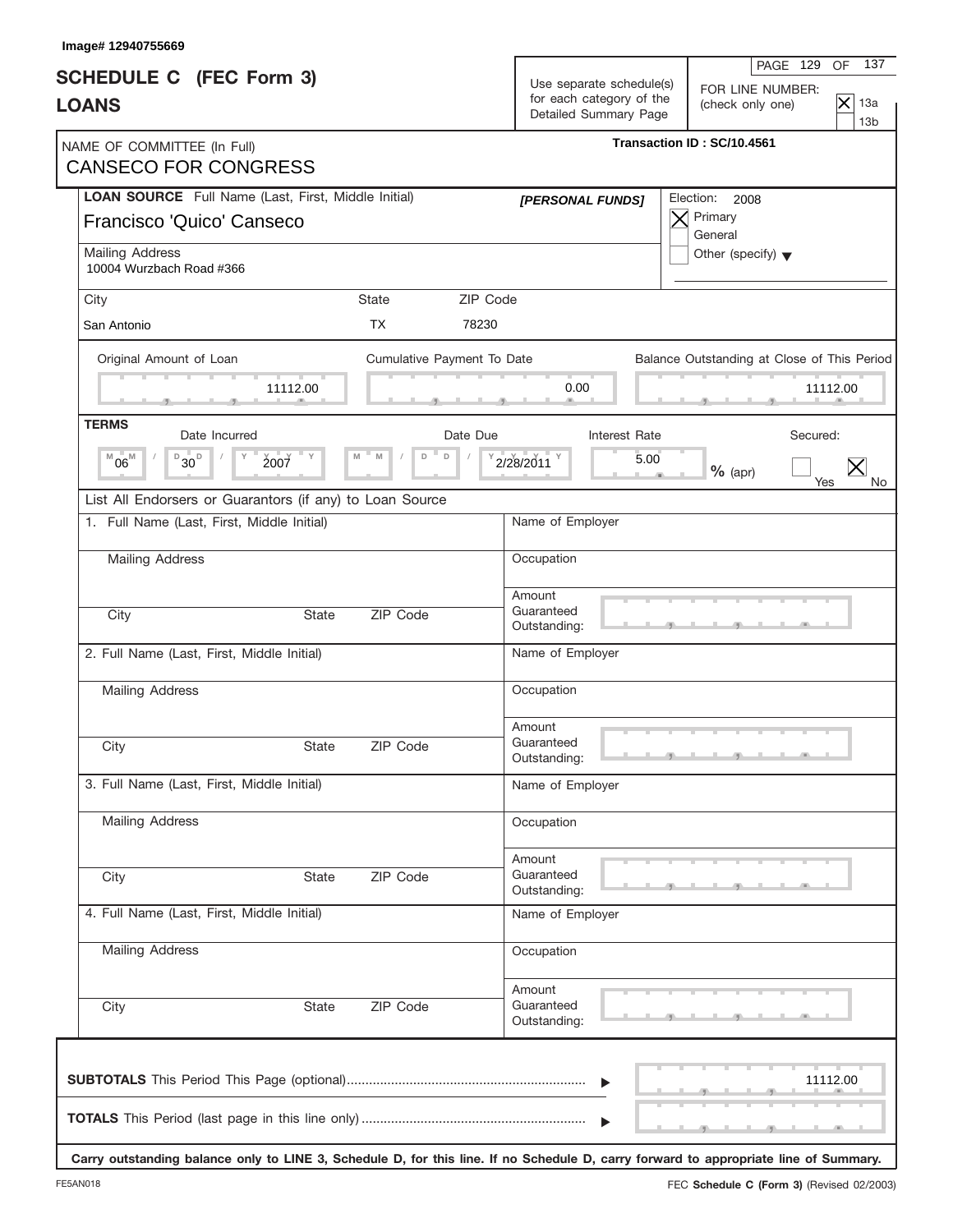| Image# 12940755670                                                                                                                   |                            |                                                                               |                                                                                                                  |
|--------------------------------------------------------------------------------------------------------------------------------------|----------------------------|-------------------------------------------------------------------------------|------------------------------------------------------------------------------------------------------------------|
| <b>SCHEDULE C</b> (FEC Form 3)<br><b>LOANS</b>                                                                                       |                            | Use separate schedule(s)<br>for each category of the<br>Detailed Summary Page | 137<br>PAGE 130<br><b>OF</b><br>FOR LINE NUMBER:<br>$ \mathsf{x} $<br>13a<br>(check only one)<br>13 <sub>b</sub> |
| NAME OF COMMITTEE (In Full)<br><b>CANSECO FOR CONGRESS</b>                                                                           |                            |                                                                               | Transaction ID: SC/10.4885                                                                                       |
| LOAN SOURCE Full Name (Last, First, Middle Initial)<br>Francisco 'Quico' Canseco                                                     |                            | [PERSONAL FUNDS]                                                              | Election:<br>2008<br>Primary<br>$\bm{\times}$<br>General                                                         |
| Mailing Address<br>10004 Wurzbach Road #366                                                                                          |                            |                                                                               | Other (specify) $\blacktriangledown$                                                                             |
| City                                                                                                                                 | ZIP Code<br>State          |                                                                               |                                                                                                                  |
| San Antonio                                                                                                                          | <b>TX</b><br>78230         |                                                                               |                                                                                                                  |
| Original Amount of Loan                                                                                                              | Cumulative Payment To Date |                                                                               | Balance Outstanding at Close of This Period                                                                      |
| 140000.00                                                                                                                            |                            | 0.00                                                                          | 140000.00                                                                                                        |
| <b>TERMS</b><br>Date Incurred                                                                                                        | Date Due                   | Interest Rate                                                                 | Secured:                                                                                                         |
| $B_{30}$<br>$09^{\mathbb{M}}$<br>Υ<br>2007<br>M                                                                                      | $\mathsf D$<br>M<br>D      | 2/28/2011<br>5.00                                                             | $\times$<br>$%$ (apr)<br>Yes                                                                                     |
| List All Endorsers or Guarantors (if any) to Loan Source                                                                             |                            |                                                                               |                                                                                                                  |
| 1. Full Name (Last, First, Middle Initial)                                                                                           |                            | Name of Employer                                                              |                                                                                                                  |
| <b>Mailing Address</b>                                                                                                               |                            | Occupation                                                                    |                                                                                                                  |
| City<br><b>State</b>                                                                                                                 | ZIP Code                   | Amount<br>Guaranteed<br>Outstanding:                                          |                                                                                                                  |
| 2. Full Name (Last, First, Middle Initial)                                                                                           |                            | Name of Employer                                                              |                                                                                                                  |
| <b>Mailing Address</b>                                                                                                               |                            | Occupation                                                                    |                                                                                                                  |
| City<br>State                                                                                                                        | ZIP Code                   | Amount<br>Guaranteed<br>Outstanding:                                          |                                                                                                                  |
| 3. Full Name (Last, First, Middle Initial)                                                                                           |                            | Name of Employer                                                              |                                                                                                                  |
| <b>Mailing Address</b>                                                                                                               |                            | Occupation                                                                    |                                                                                                                  |
| City<br><b>State</b>                                                                                                                 | ZIP Code                   | Amount<br>Guaranteed<br>Outstanding:                                          |                                                                                                                  |
| 4. Full Name (Last, First, Middle Initial)                                                                                           |                            | Name of Employer                                                              |                                                                                                                  |
| Mailing Address                                                                                                                      |                            | Occupation                                                                    |                                                                                                                  |
| City<br>State                                                                                                                        | ZIP Code                   | Amount<br>Guaranteed<br>Outstanding:                                          |                                                                                                                  |
|                                                                                                                                      |                            | $\blacktriangleright$                                                         | 140000.00                                                                                                        |
| Carry outstanding balance only to LINE 3, Schedule D, for this line. If no Schedule D, carry forward to appropriate line of Summary. |                            |                                                                               |                                                                                                                  |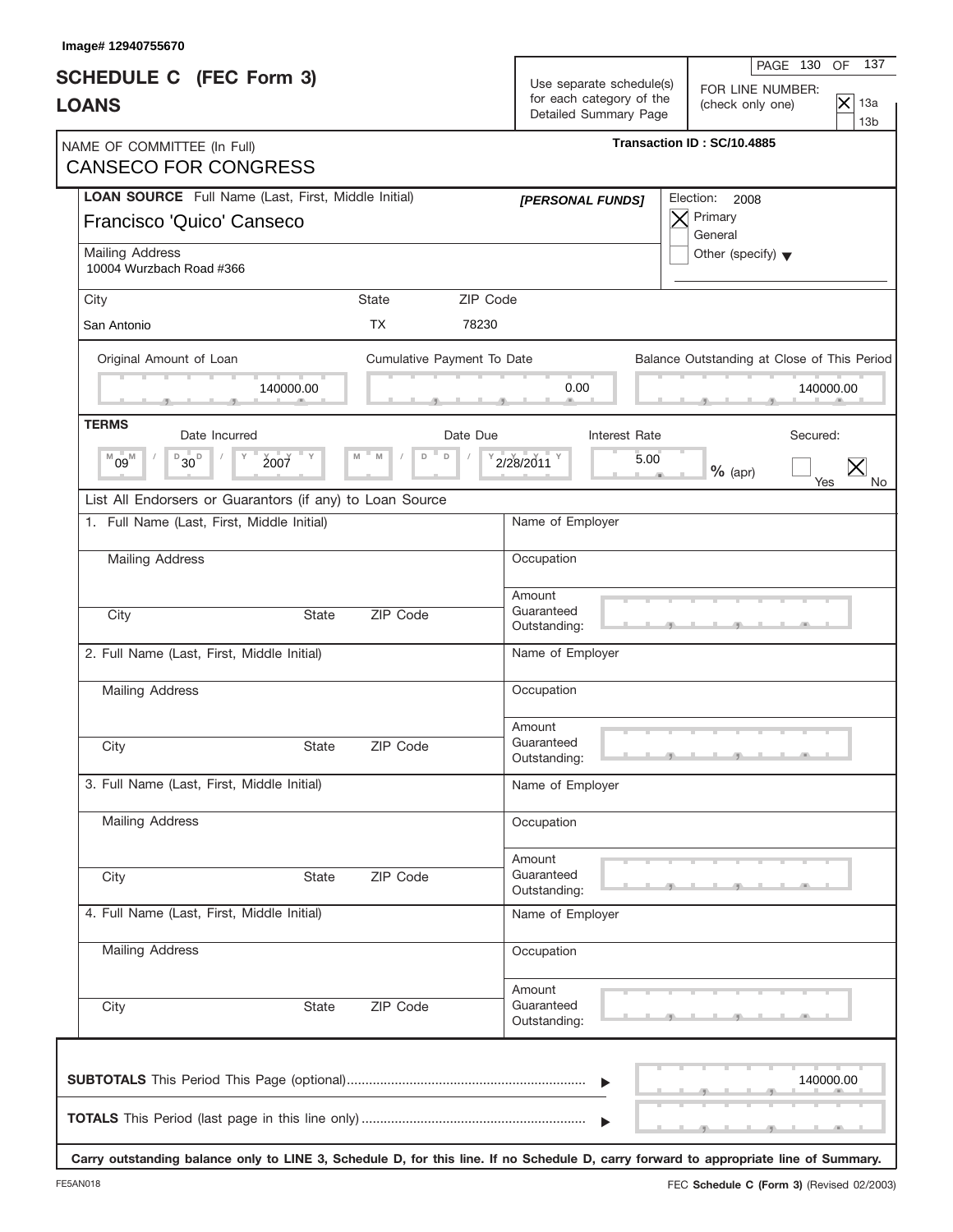| Image# 12940755671                                                               |              |                            |          |                                                                               | 137<br>PAGE 131<br><b>OF</b>                                                                                                         |
|----------------------------------------------------------------------------------|--------------|----------------------------|----------|-------------------------------------------------------------------------------|--------------------------------------------------------------------------------------------------------------------------------------|
| <b>SCHEDULE C</b> (FEC Form 3)<br><b>LOANS</b>                                   |              |                            |          | Use separate schedule(s)<br>for each category of the<br>Detailed Summary Page | FOR LINE NUMBER:<br>$ \mathsf{x} $<br>13a<br>(check only one)<br>13 <sub>b</sub>                                                     |
| NAME OF COMMITTEE (In Full)<br><b>CANSECO FOR CONGRESS</b>                       |              |                            |          |                                                                               | Transaction ID: SC/10.5313                                                                                                           |
| LOAN SOURCE Full Name (Last, First, Middle Initial)<br>Francisco 'Quico' Canseco |              |                            |          | [PERSONAL FUNDS]                                                              | Election:<br>2008<br>Primary<br>$\times$<br>General                                                                                  |
| Mailing Address<br>10004 Wurzbach Road #366                                      |              |                            |          |                                                                               | Other (specify) $\blacktriangledown$                                                                                                 |
| City                                                                             |              | <b>State</b>               | ZIP Code |                                                                               |                                                                                                                                      |
| San Antonio                                                                      |              | <b>TX</b>                  | 78230    |                                                                               |                                                                                                                                      |
| Original Amount of Loan                                                          |              | Cumulative Payment To Date |          |                                                                               | Balance Outstanding at Close of This Period                                                                                          |
|                                                                                  | 200000.00    |                            |          | 0.00                                                                          | 200000.00                                                                                                                            |
| <b>TERMS</b><br>Date Incurred                                                    |              |                            | Date Due | Interest Rate                                                                 | Secured:                                                                                                                             |
| $D_{25}D_{D}$<br>$^{M}02^{M}$<br>2008                                            | = Y          | $\mathsf D$<br>M<br>D      |          | 5.00<br>2/28/2011                                                             | $\times$<br>$%$ (apr)<br>Yes                                                                                                         |
| List All Endorsers or Guarantors (if any) to Loan Source                         |              |                            |          |                                                                               |                                                                                                                                      |
| 1. Full Name (Last, First, Middle Initial)                                       |              |                            |          | Name of Employer                                                              |                                                                                                                                      |
| <b>Mailing Address</b>                                                           |              |                            |          | Occupation                                                                    |                                                                                                                                      |
| City                                                                             | <b>State</b> | ZIP Code                   |          | Amount<br>Guaranteed<br>Outstanding:                                          |                                                                                                                                      |
| 2. Full Name (Last, First, Middle Initial)                                       |              |                            |          | Name of Employer                                                              |                                                                                                                                      |
| <b>Mailing Address</b>                                                           |              |                            |          | Occupation                                                                    |                                                                                                                                      |
| City                                                                             | State        | ZIP Code                   |          | Amount<br>Guaranteed<br>Outstanding:                                          |                                                                                                                                      |
| 3. Full Name (Last, First, Middle Initial)                                       |              |                            |          | Name of Employer                                                              |                                                                                                                                      |
| Mailing Address                                                                  |              |                            |          | Occupation                                                                    |                                                                                                                                      |
| City                                                                             | <b>State</b> | ZIP Code                   |          | Amount<br>Guaranteed<br>Outstanding:                                          |                                                                                                                                      |
| 4. Full Name (Last, First, Middle Initial)                                       |              |                            |          | Name of Employer                                                              |                                                                                                                                      |
| <b>Mailing Address</b>                                                           |              |                            |          | Occupation                                                                    |                                                                                                                                      |
| City                                                                             | State        | ZIP Code                   |          | Amount<br>Guaranteed<br>Outstanding:                                          |                                                                                                                                      |
|                                                                                  |              |                            |          | $\blacktriangleright$                                                         | 200000.00                                                                                                                            |
|                                                                                  |              |                            |          | $\blacktriangleright$                                                         | Carry outstanding balance only to LINE 3, Schedule D, for this line. If no Schedule D, carry forward to appropriate line of Summary. |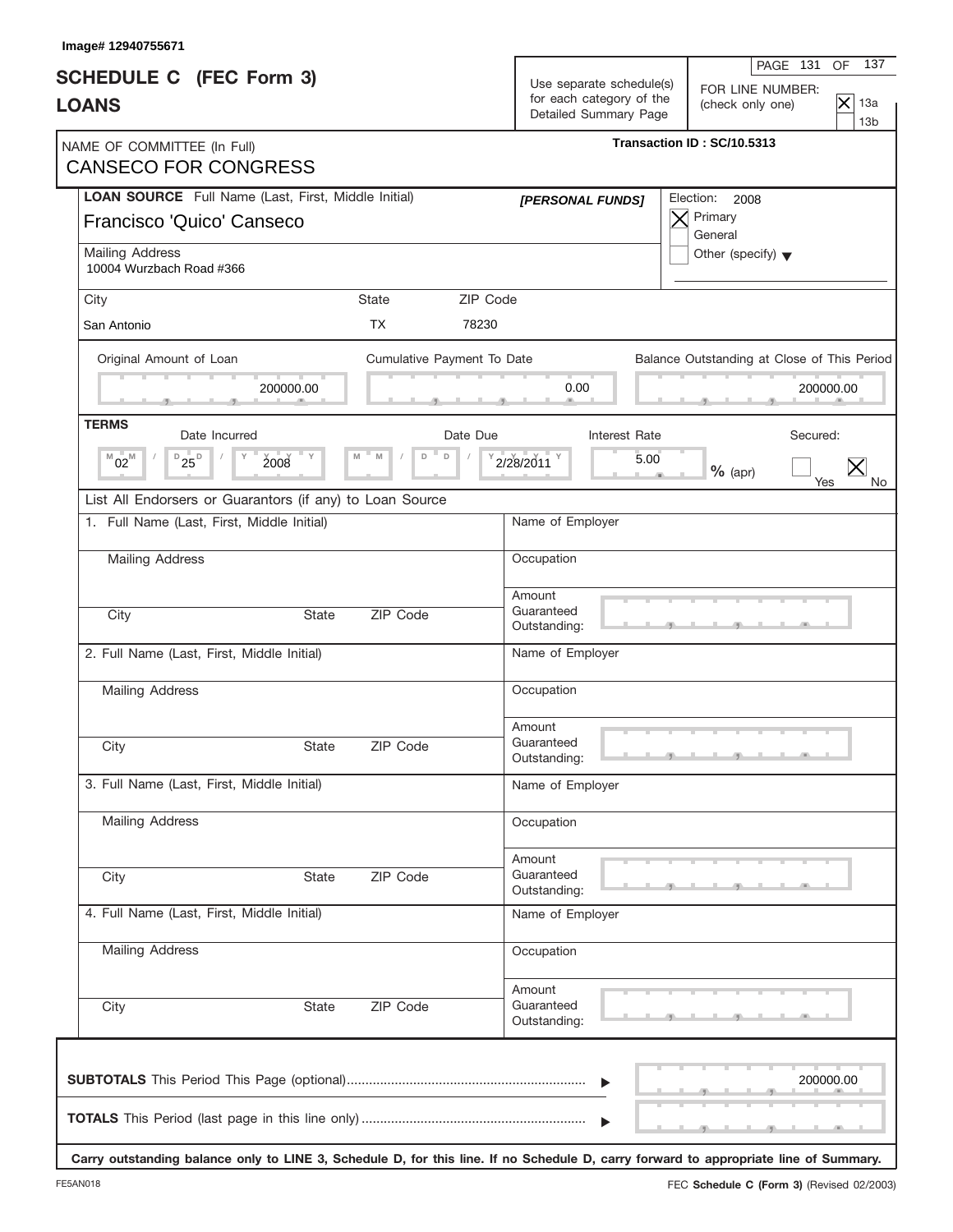| Image# 12940755672                                                                                                                   |              |                            |                                                                               |                                                          |                                                              |
|--------------------------------------------------------------------------------------------------------------------------------------|--------------|----------------------------|-------------------------------------------------------------------------------|----------------------------------------------------------|--------------------------------------------------------------|
| <b>SCHEDULE C</b> (FEC Form 3)<br><b>LOANS</b>                                                                                       |              |                            | Use separate schedule(s)<br>for each category of the<br>Detailed Summary Page | PAGE 132<br>FOR LINE NUMBER:<br>(check only one)         | 137<br><b>OF</b><br>$ \mathsf{x} $<br>13a<br>13 <sub>b</sub> |
| NAME OF COMMITTEE (In Full)<br><b>CANSECO FOR CONGRESS</b>                                                                           |              |                            |                                                                               | Transaction ID: SC/10.5457                               |                                                              |
| LOAN SOURCE Full Name (Last, First, Middle Initial)<br>Francisco 'Quico' Canseco                                                     |              |                            | [PERSONAL FUNDS]                                                              | Election:<br>2010<br>Primary<br>$\bm{\times}$<br>General |                                                              |
| Mailing Address<br>10004 Wurzbach Road #366                                                                                          |              |                            |                                                                               | Other (specify) $\blacktriangledown$                     |                                                              |
| City                                                                                                                                 |              | State                      | ZIP Code                                                                      |                                                          |                                                              |
| San Antonio                                                                                                                          |              | <b>TX</b>                  | 78230                                                                         |                                                          |                                                              |
| Original Amount of Loan                                                                                                              |              | Cumulative Payment To Date |                                                                               | Balance Outstanding at Close of This Period              |                                                              |
|                                                                                                                                      | 4000.00      |                            | 0.00                                                                          |                                                          | 4000.00                                                      |
| <b>TERMS</b><br>Date Incurred                                                                                                        |              | Date Due                   | Interest Rate                                                                 |                                                          | Secured:                                                     |
| $D_{02}$<br>$09^{\mathbb{M}}$<br>Υ<br>M                                                                                              | " Y<br>2009  | $\mathsf D$<br>M<br>D      | 2/28/2011                                                                     | $%$ (apr)                                                | $\times$<br>Yes                                              |
| List All Endorsers or Guarantors (if any) to Loan Source                                                                             |              |                            |                                                                               |                                                          |                                                              |
| 1. Full Name (Last, First, Middle Initial)                                                                                           |              |                            | Name of Employer                                                              |                                                          |                                                              |
| <b>Mailing Address</b>                                                                                                               |              |                            | Occupation                                                                    |                                                          |                                                              |
| City                                                                                                                                 | <b>State</b> | ZIP Code                   | Amount<br>Guaranteed<br>Outstanding:                                          |                                                          |                                                              |
| 2. Full Name (Last, First, Middle Initial)                                                                                           |              |                            | Name of Employer                                                              |                                                          |                                                              |
| <b>Mailing Address</b>                                                                                                               |              |                            | Occupation                                                                    |                                                          |                                                              |
| City                                                                                                                                 | State        | ZIP Code                   | Amount<br>Guaranteed<br>Outstanding:                                          |                                                          |                                                              |
| 3. Full Name (Last, First, Middle Initial)                                                                                           |              |                            | Name of Employer                                                              |                                                          |                                                              |
| <b>Mailing Address</b>                                                                                                               |              |                            | Occupation                                                                    |                                                          |                                                              |
| City                                                                                                                                 | <b>State</b> | ZIP Code                   | Amount<br>Guaranteed<br>Outstanding:                                          |                                                          |                                                              |
| 4. Full Name (Last, First, Middle Initial)                                                                                           |              |                            | Name of Employer                                                              |                                                          |                                                              |
| Mailing Address                                                                                                                      |              |                            | Occupation                                                                    |                                                          |                                                              |
| City                                                                                                                                 | State        | ZIP Code                   | Amount<br>Guaranteed<br>Outstanding:                                          |                                                          |                                                              |
|                                                                                                                                      |              |                            | $\blacktriangleright$                                                         |                                                          | 4000.00                                                      |
| Carry outstanding balance only to LINE 3, Schedule D, for this line. If no Schedule D, carry forward to appropriate line of Summary. |              |                            |                                                                               |                                                          |                                                              |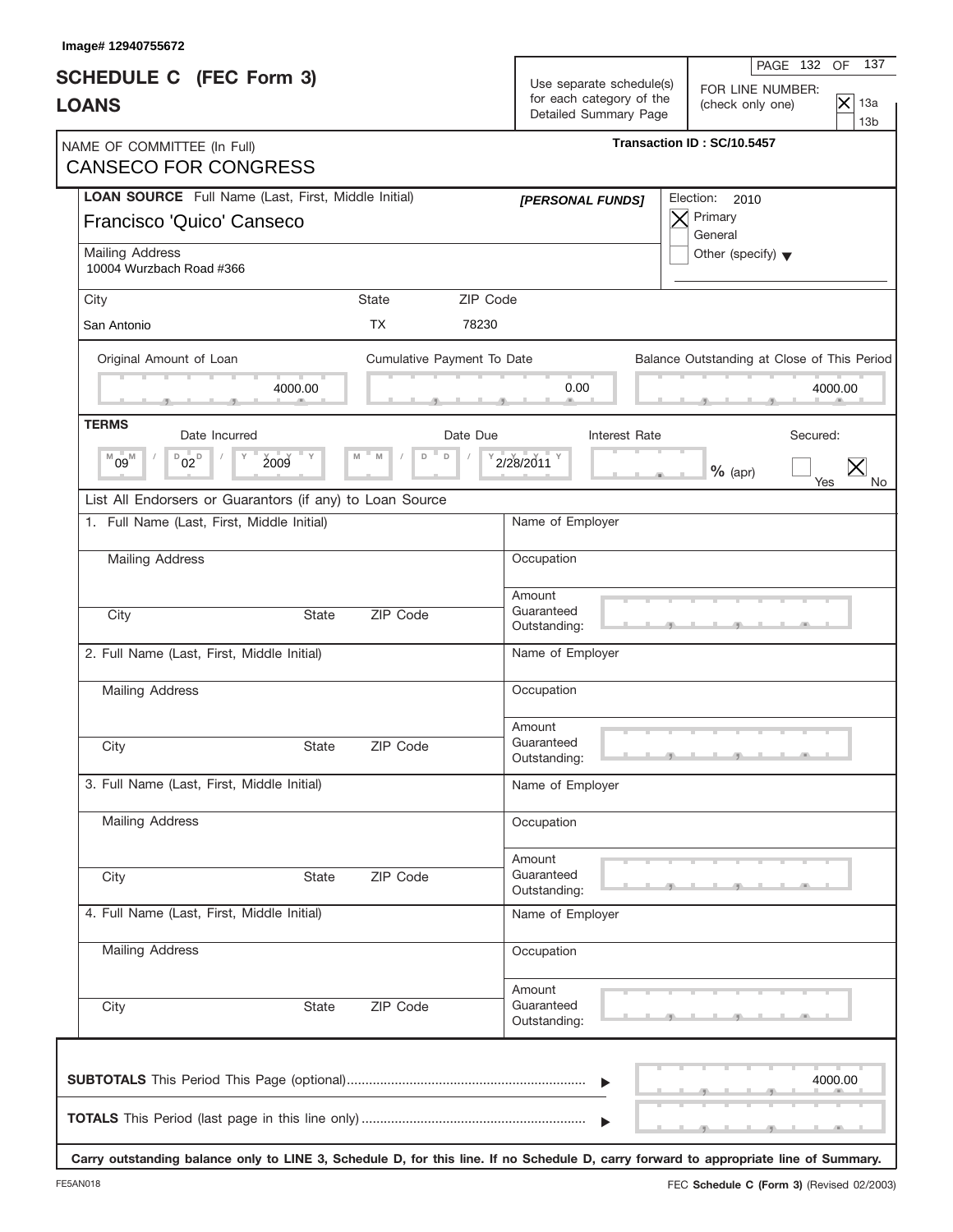| Image# 12940755673                                                               |              |                            |                                                                               |                                                                                                                  |                                                                                                                                      |
|----------------------------------------------------------------------------------|--------------|----------------------------|-------------------------------------------------------------------------------|------------------------------------------------------------------------------------------------------------------|--------------------------------------------------------------------------------------------------------------------------------------|
| <b>SCHEDULE C</b> (FEC Form 3)<br><b>LOANS</b>                                   |              |                            | Use separate schedule(s)<br>for each category of the<br>Detailed Summary Page | 137<br>PAGE 133<br><b>OF</b><br>FOR LINE NUMBER:<br>$ \mathsf{x} $<br>13a<br>(check only one)<br>13 <sub>b</sub> |                                                                                                                                      |
| NAME OF COMMITTEE (In Full)<br><b>CANSECO FOR CONGRESS</b>                       |              |                            |                                                                               |                                                                                                                  | Transaction ID: SC/10.5347                                                                                                           |
| LOAN SOURCE Full Name (Last, First, Middle Initial)<br>Francisco 'Quico' Canseco |              |                            |                                                                               | [PERSONAL FUNDS]                                                                                                 | Election:<br>2010<br>Primary<br>$\times$<br>General                                                                                  |
| Mailing Address<br>10004 Wurzbach Road #366                                      |              |                            |                                                                               |                                                                                                                  | Other (specify) $\blacktriangledown$                                                                                                 |
| City                                                                             |              | <b>State</b>               | ZIP Code                                                                      |                                                                                                                  |                                                                                                                                      |
| San Antonio                                                                      |              | <b>TX</b>                  | 78230                                                                         |                                                                                                                  |                                                                                                                                      |
| Original Amount of Loan                                                          |              | Cumulative Payment To Date |                                                                               |                                                                                                                  | Balance Outstanding at Close of This Period                                                                                          |
|                                                                                  | 50000.00     |                            |                                                                               | 0.00                                                                                                             | 50000.00                                                                                                                             |
| <b>TERMS</b><br>Date Incurred                                                    |              |                            | Date Due                                                                      | <b>Interest Rate</b>                                                                                             | Secured:                                                                                                                             |
| $D_{30}$<br>$^{M}09^{M}$                                                         | 2009<br>" Y  | $\mathsf D$<br>M<br>D      |                                                                               | 2/28/2011                                                                                                        | $\times$<br>$%$ (apr)<br>Yes                                                                                                         |
| List All Endorsers or Guarantors (if any) to Loan Source                         |              |                            |                                                                               |                                                                                                                  |                                                                                                                                      |
| 1. Full Name (Last, First, Middle Initial)                                       |              |                            |                                                                               | Name of Employer                                                                                                 |                                                                                                                                      |
| <b>Mailing Address</b>                                                           |              |                            |                                                                               | Occupation                                                                                                       |                                                                                                                                      |
|                                                                                  |              |                            |                                                                               | Amount                                                                                                           |                                                                                                                                      |
| City                                                                             | <b>State</b> | ZIP Code                   |                                                                               | Guaranteed<br>Outstanding:                                                                                       |                                                                                                                                      |
| 2. Full Name (Last, First, Middle Initial)                                       |              |                            |                                                                               | Name of Employer                                                                                                 |                                                                                                                                      |
| <b>Mailing Address</b>                                                           |              |                            |                                                                               | Occupation                                                                                                       |                                                                                                                                      |
| City                                                                             | State        | ZIP Code                   |                                                                               | Amount<br>Guaranteed<br>Outstanding:                                                                             |                                                                                                                                      |
| 3. Full Name (Last, First, Middle Initial)                                       |              |                            |                                                                               | Name of Employer                                                                                                 |                                                                                                                                      |
| Mailing Address                                                                  |              |                            |                                                                               | Occupation                                                                                                       |                                                                                                                                      |
|                                                                                  |              |                            |                                                                               |                                                                                                                  |                                                                                                                                      |
| City                                                                             | <b>State</b> | ZIP Code                   |                                                                               | Amount<br>Guaranteed<br>Outstanding:                                                                             |                                                                                                                                      |
| 4. Full Name (Last, First, Middle Initial)                                       |              |                            |                                                                               | Name of Employer                                                                                                 |                                                                                                                                      |
| <b>Mailing Address</b>                                                           |              |                            |                                                                               | Occupation                                                                                                       |                                                                                                                                      |
| City                                                                             | State        | ZIP Code                   |                                                                               | Amount<br>Guaranteed<br>Outstanding:                                                                             |                                                                                                                                      |
|                                                                                  |              |                            |                                                                               | $\blacktriangleright$                                                                                            | 50000.00                                                                                                                             |
|                                                                                  |              |                            |                                                                               | $\blacktriangleright$                                                                                            | Carry outstanding balance only to LINE 3, Schedule D, for this line. If no Schedule D, carry forward to appropriate line of Summary. |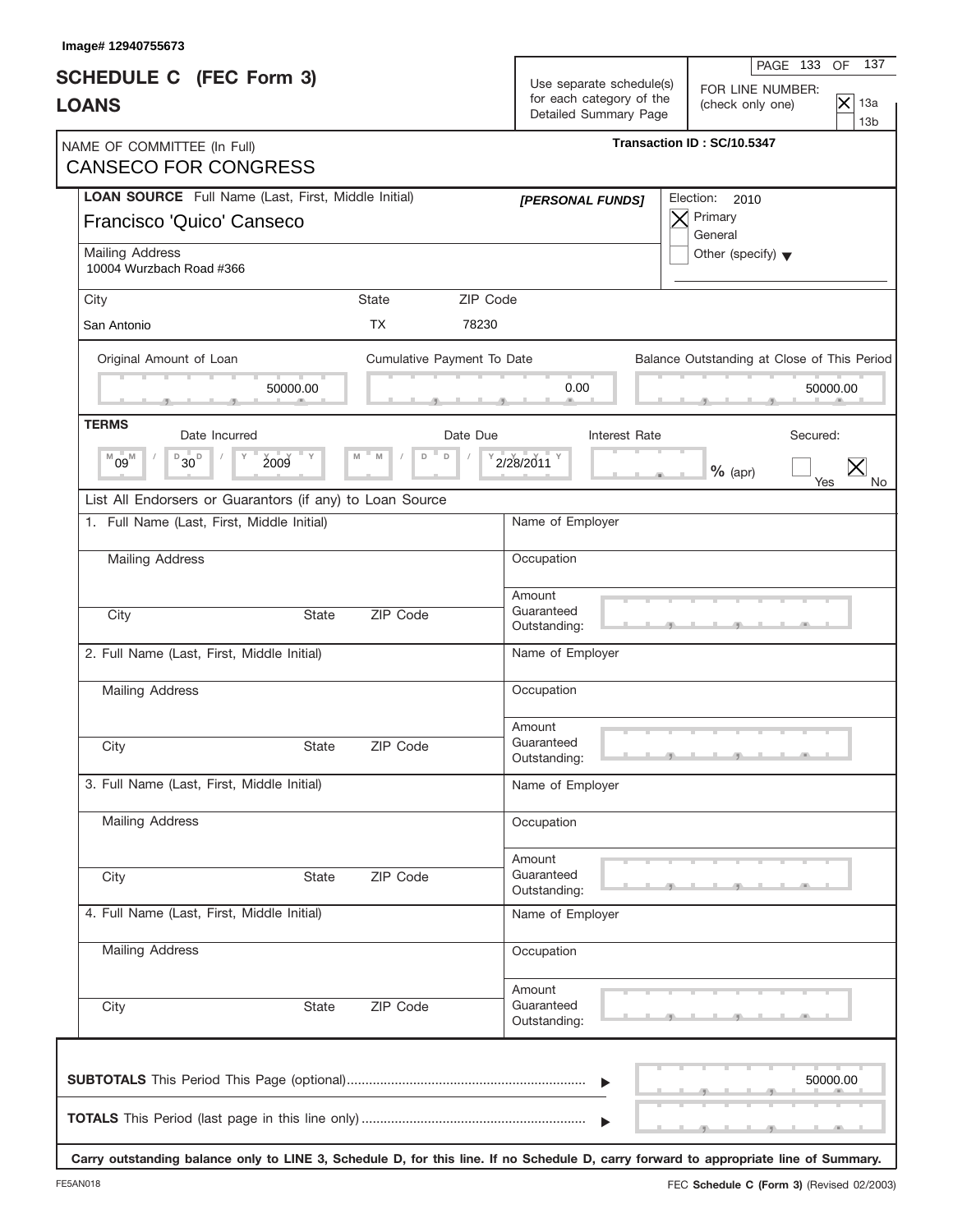| Image# 12940755674                                                                      |              |                            |          |                                                                               |                                                                                                                                      |  |  |  |
|-----------------------------------------------------------------------------------------|--------------|----------------------------|----------|-------------------------------------------------------------------------------|--------------------------------------------------------------------------------------------------------------------------------------|--|--|--|
| <b>SCHEDULE C</b> (FEC Form 3)<br><b>LOANS</b>                                          |              |                            |          | Use separate schedule(s)<br>for each category of the<br>Detailed Summary Page | 137<br>PAGE 134 OF<br>FOR LINE NUMBER:<br>$\mathsf{\times}$<br>13a<br>(check only one)                                               |  |  |  |
| NAME OF COMMITTEE (In Full)<br><b>CANSECO FOR CONGRESS</b>                              |              |                            |          | 13 <sub>b</sub><br>Transaction ID: SC/10.8140                                 |                                                                                                                                      |  |  |  |
| <b>LOAN SOURCE</b> Full Name (Last, First, Middle Initial)<br>Francisco 'Quico' Canseco |              |                            |          | [PERSONAL FUNDS]                                                              | Election: 2010<br>Primary<br>General                                                                                                 |  |  |  |
| Mailing Address<br>10004 Wurzbach Road #366                                             |              |                            |          |                                                                               | $\overline{X}$ Other (specify) $\blacktriangledown$<br>Runoff                                                                        |  |  |  |
| City                                                                                    |              | <b>State</b>               | ZIP Code |                                                                               |                                                                                                                                      |  |  |  |
| San Antonio                                                                             |              | <b>TX</b>                  | 78230    |                                                                               |                                                                                                                                      |  |  |  |
| Original Amount of Loan                                                                 |              | Cumulative Payment To Date |          |                                                                               | Balance Outstanding at Close of This Period                                                                                          |  |  |  |
|                                                                                         | 86000.00     |                            |          | 44605.00                                                                      | 41395.00                                                                                                                             |  |  |  |
| <b>TERMS</b><br>Date Incurred                                                           |              |                            | Date Due | Interest Rate                                                                 | Secured:                                                                                                                             |  |  |  |
| $D_{13}D$<br>$04^{\mathbb{M}}$<br>M                                                     | $2010$ $V$   | M<br>M<br>D<br>$\Box$      |          | 2/28/2011 <sup>Y</sup>                                                        | $%$ (apr)<br>Yes<br>No.                                                                                                              |  |  |  |
| List All Endorsers or Guarantors (if any) to Loan Source                                |              |                            |          |                                                                               |                                                                                                                                      |  |  |  |
| 1. Full Name (Last, First, Middle Initial)                                              |              |                            |          | Name of Employer                                                              |                                                                                                                                      |  |  |  |
| Mailing Address                                                                         |              |                            |          | Occupation                                                                    |                                                                                                                                      |  |  |  |
| City                                                                                    | <b>State</b> | ZIP Code                   |          | Amount<br>Guaranteed<br>Outstanding:                                          |                                                                                                                                      |  |  |  |
| 2. Full Name (Last, First, Middle Initial)                                              |              |                            |          | Name of Employer                                                              |                                                                                                                                      |  |  |  |
| <b>Mailing Address</b>                                                                  |              |                            |          | Occupation                                                                    |                                                                                                                                      |  |  |  |
| City                                                                                    | State        | ZIP Code                   |          | Amount<br>Guaranteed<br>Outstanding:                                          |                                                                                                                                      |  |  |  |
| 3. Full Name (Last, First, Middle Initial)                                              |              |                            |          | Name of Employer                                                              |                                                                                                                                      |  |  |  |
| Mailing Address                                                                         |              |                            |          | Occupation                                                                    |                                                                                                                                      |  |  |  |
| City                                                                                    | <b>State</b> | ZIP Code                   |          | Amount<br>Guaranteed<br>Outstanding:                                          |                                                                                                                                      |  |  |  |
| 4. Full Name (Last, First, Middle Initial)                                              |              |                            |          | Name of Employer                                                              |                                                                                                                                      |  |  |  |
| Mailing Address                                                                         |              |                            |          | Occupation                                                                    |                                                                                                                                      |  |  |  |
| City                                                                                    | State        | ZIP Code                   |          | Amount<br>Guaranteed<br>Outstanding:                                          |                                                                                                                                      |  |  |  |
|                                                                                         |              |                            |          |                                                                               | 41395.00                                                                                                                             |  |  |  |
|                                                                                         |              |                            |          |                                                                               | Carry outstanding balance only to LINE 3, Schedule D, for this line. If no Schedule D, carry forward to appropriate line of Summary. |  |  |  |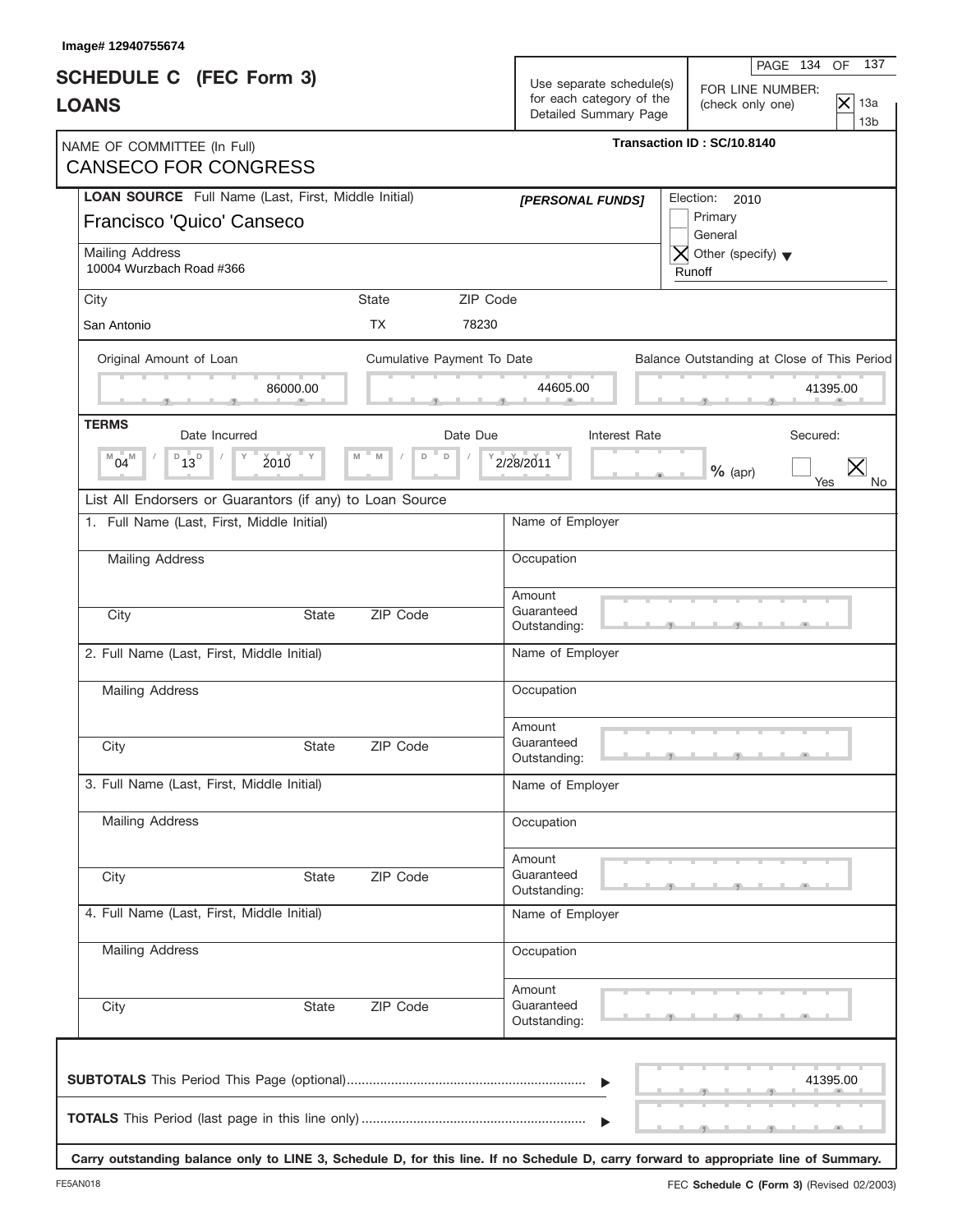| Image# 12940755675                                                                                                                   |              |                            |                                      |                                                                               |                                                                                                                  |  |
|--------------------------------------------------------------------------------------------------------------------------------------|--------------|----------------------------|--------------------------------------|-------------------------------------------------------------------------------|------------------------------------------------------------------------------------------------------------------|--|
| <b>SCHEDULE C</b> (FEC Form 3)<br><b>LOANS</b>                                                                                       |              |                            |                                      | Use separate schedule(s)<br>for each category of the<br>Detailed Summary Page | 137<br>PAGE 135<br><b>OF</b><br>FOR LINE NUMBER:<br>$ \mathsf{x} $<br>13a<br>(check only one)<br>13 <sub>b</sub> |  |
| NAME OF COMMITTEE (In Full)<br><b>CANSECO FOR CONGRESS</b>                                                                           |              |                            |                                      |                                                                               | Transaction ID: SC/10.8138                                                                                       |  |
| LOAN SOURCE Full Name (Last, First, Middle Initial)<br>Francisco 'Quico' Canseco                                                     |              |                            | [PERSONAL FUNDS]                     |                                                                               | Election:<br>2010<br>Primary<br>$\times$<br>General                                                              |  |
| Mailing Address<br>10004 Wurzbach Road #366                                                                                          |              |                            |                                      |                                                                               | Other (specify) $\blacktriangledown$                                                                             |  |
| City                                                                                                                                 |              | <b>State</b>               | ZIP Code                             |                                                                               |                                                                                                                  |  |
| San Antonio                                                                                                                          |              | <b>TX</b>                  | 78230                                |                                                                               |                                                                                                                  |  |
| Original Amount of Loan                                                                                                              |              | Cumulative Payment To Date |                                      |                                                                               | Balance Outstanding at Close of This Period                                                                      |  |
|                                                                                                                                      | 150000.00    |                            | 10000.00                             |                                                                               | 140000.00                                                                                                        |  |
| <b>TERMS</b><br>Date Incurred                                                                                                        |              | Date Due                   |                                      | Interest Rate                                                                 | Secured:                                                                                                         |  |
| $D_{27}D$<br>$^{M}04^{M}$                                                                                                            | 2010         | $\mathsf D$<br>M<br>D      | 2/28/2011                            |                                                                               | $\times$<br>$%$ (apr)<br>Yes                                                                                     |  |
| List All Endorsers or Guarantors (if any) to Loan Source                                                                             |              |                            |                                      |                                                                               |                                                                                                                  |  |
| 1. Full Name (Last, First, Middle Initial)                                                                                           |              |                            | Name of Employer                     |                                                                               |                                                                                                                  |  |
| <b>Mailing Address</b>                                                                                                               |              |                            | Occupation                           |                                                                               |                                                                                                                  |  |
| City                                                                                                                                 | <b>State</b> | ZIP Code                   | Amount<br>Guaranteed<br>Outstanding: |                                                                               |                                                                                                                  |  |
| 2. Full Name (Last, First, Middle Initial)                                                                                           |              |                            | Name of Employer                     |                                                                               |                                                                                                                  |  |
| Mailing Address                                                                                                                      |              |                            | Occupation                           |                                                                               |                                                                                                                  |  |
| City                                                                                                                                 | State        | ZIP Code                   | Amount<br>Guaranteed<br>Outstanding: |                                                                               |                                                                                                                  |  |
| 3. Full Name (Last, First, Middle Initial)                                                                                           |              |                            | Name of Employer                     |                                                                               |                                                                                                                  |  |
| Mailing Address                                                                                                                      |              |                            | Occupation                           |                                                                               |                                                                                                                  |  |
| City                                                                                                                                 | <b>State</b> | ZIP Code                   | Amount<br>Guaranteed<br>Outstanding: |                                                                               |                                                                                                                  |  |
| 4. Full Name (Last, First, Middle Initial)                                                                                           |              |                            | Name of Employer                     |                                                                               |                                                                                                                  |  |
| <b>Mailing Address</b>                                                                                                               |              |                            | Occupation                           |                                                                               |                                                                                                                  |  |
| City                                                                                                                                 | State        | ZIP Code                   | Amount<br>Guaranteed<br>Outstanding: |                                                                               |                                                                                                                  |  |
|                                                                                                                                      |              |                            |                                      | $\blacktriangleright$                                                         | 140000.00                                                                                                        |  |
| Carry outstanding balance only to LINE 3, Schedule D, for this line. If no Schedule D, carry forward to appropriate line of Summary. |              |                            |                                      | $\blacktriangleright$                                                         |                                                                                                                  |  |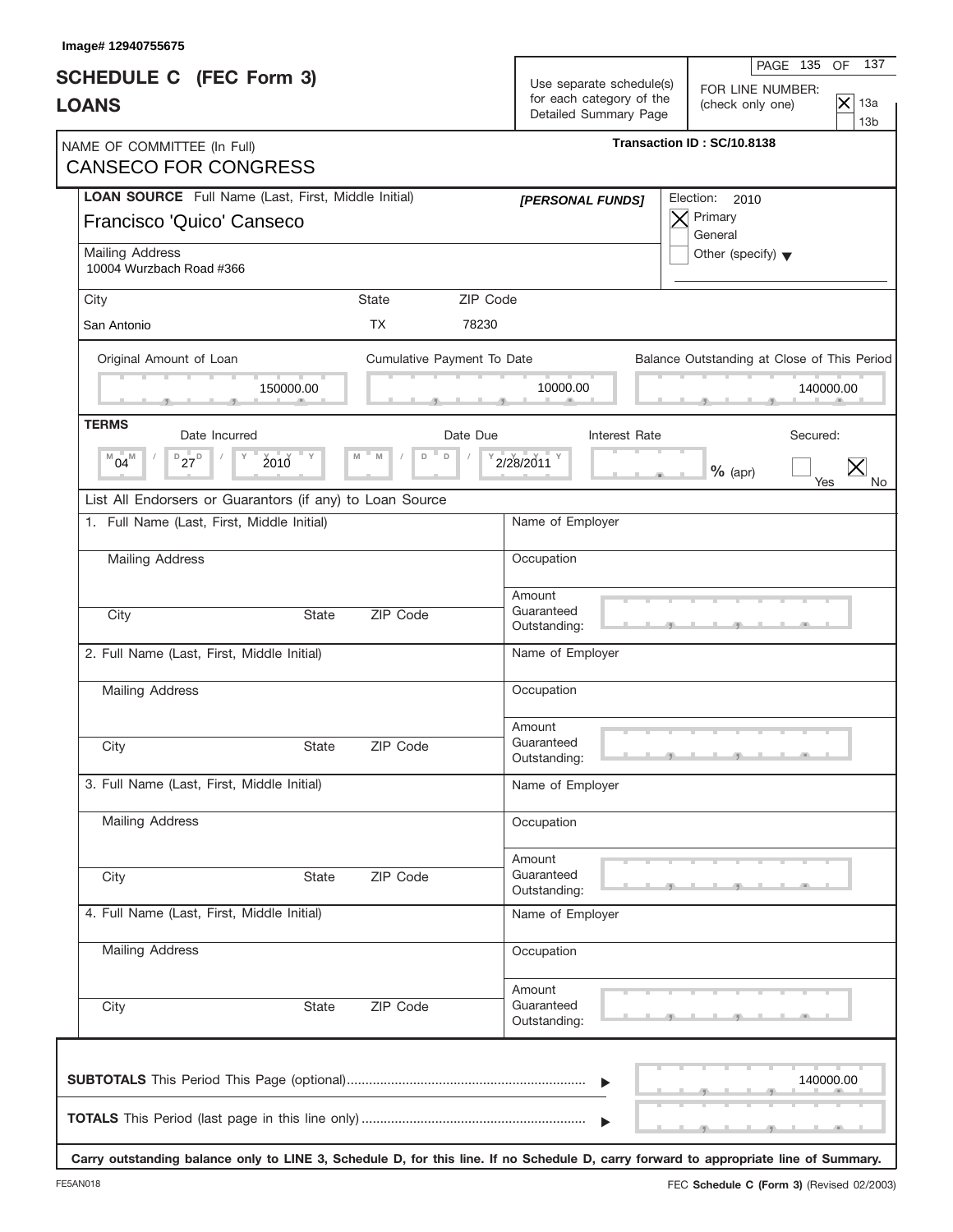| Image# 12940755676                                                                            |                            |                                                                                                                                                                                            |  |  |  |
|-----------------------------------------------------------------------------------------------|----------------------------|--------------------------------------------------------------------------------------------------------------------------------------------------------------------------------------------|--|--|--|
| <b>SCHEDULE C</b> (FEC Form 3)<br><b>LOANS</b>                                                |                            | 137<br>PAGE 136<br>OF<br>Use separate schedule(s)<br>FOR LINE NUMBER:<br>for each category of the<br>$ \mathsf{x} $<br>13a<br>(check only one)<br>Detailed Summary Page<br>13 <sub>b</sub> |  |  |  |
| NAME OF COMMITTEE (In Full)<br><b>CANSECO FOR CONGRESS</b>                                    |                            | Transaction ID: SC/10.5321                                                                                                                                                                 |  |  |  |
| <b>LOAN SOURCE</b> Full Name (Last, First, Middle Initial)<br>FRANCISCO RAUL QUICO R. CANSECO |                            | Election:<br>2008<br>Primary                                                                                                                                                               |  |  |  |
| <b>Mailing Address</b><br>10004 Wurzbach Road #366                                            |                            | General<br>Other (specify) $\blacktriangledown$                                                                                                                                            |  |  |  |
| City                                                                                          | <b>State</b>               | ZIP Code                                                                                                                                                                                   |  |  |  |
| San Antonio                                                                                   | <b>TX</b><br>78230         |                                                                                                                                                                                            |  |  |  |
| Original Amount of Loan                                                                       | Cumulative Payment To Date | Balance Outstanding at Close of This Period                                                                                                                                                |  |  |  |
| 2550.00                                                                                       |                            | 2500.00<br>50.00                                                                                                                                                                           |  |  |  |
| <b>TERMS</b><br>Date Incurred                                                                 | Date Due                   | Interest Rate<br>Secured:                                                                                                                                                                  |  |  |  |
| $D_{07}D_{07}$<br>$^{\mathbb{M}}$ 01 $^{\mathbb{M}}$<br>2009<br>$ \vee$                       | M<br>D<br>$\Box$           | 2/28/2011<br>5.00<br>$%$ (apr)<br>Yes<br>No.                                                                                                                                               |  |  |  |
| List All Endorsers or Guarantors (if any) to Loan Source                                      |                            |                                                                                                                                                                                            |  |  |  |
| 1. Full Name (Last, First, Middle Initial)                                                    |                            | Name of Employer                                                                                                                                                                           |  |  |  |
| Mailing Address                                                                               |                            | Occupation                                                                                                                                                                                 |  |  |  |
|                                                                                               |                            | Amount                                                                                                                                                                                     |  |  |  |
| City<br><b>State</b>                                                                          | ZIP Code                   | Guaranteed<br>Outstanding:                                                                                                                                                                 |  |  |  |
| 2. Full Name (Last, First, Middle Initial)                                                    |                            | Name of Employer                                                                                                                                                                           |  |  |  |
| Mailing Address                                                                               |                            | Occupation                                                                                                                                                                                 |  |  |  |
|                                                                                               |                            | Amount                                                                                                                                                                                     |  |  |  |
| City<br>State                                                                                 | ZIP Code                   | Guaranteed<br>Outstanding:                                                                                                                                                                 |  |  |  |
| 3. Full Name (Last, First, Middle Initial)                                                    |                            | Name of Employer                                                                                                                                                                           |  |  |  |
| Mailing Address                                                                               |                            | Occupation                                                                                                                                                                                 |  |  |  |
| City<br>State                                                                                 | ZIP Code                   | Amount<br>Guaranteed<br>Outstanding:                                                                                                                                                       |  |  |  |
| 4. Full Name (Last, First, Middle Initial)                                                    |                            | Name of Employer                                                                                                                                                                           |  |  |  |
| Mailing Address                                                                               |                            | Occupation                                                                                                                                                                                 |  |  |  |
| City<br>State                                                                                 | ZIP Code                   | Amount<br>Guaranteed<br>Outstanding:                                                                                                                                                       |  |  |  |
|                                                                                               |                            | 50.00<br>$\blacktriangleright$<br>1146250.00                                                                                                                                               |  |  |  |